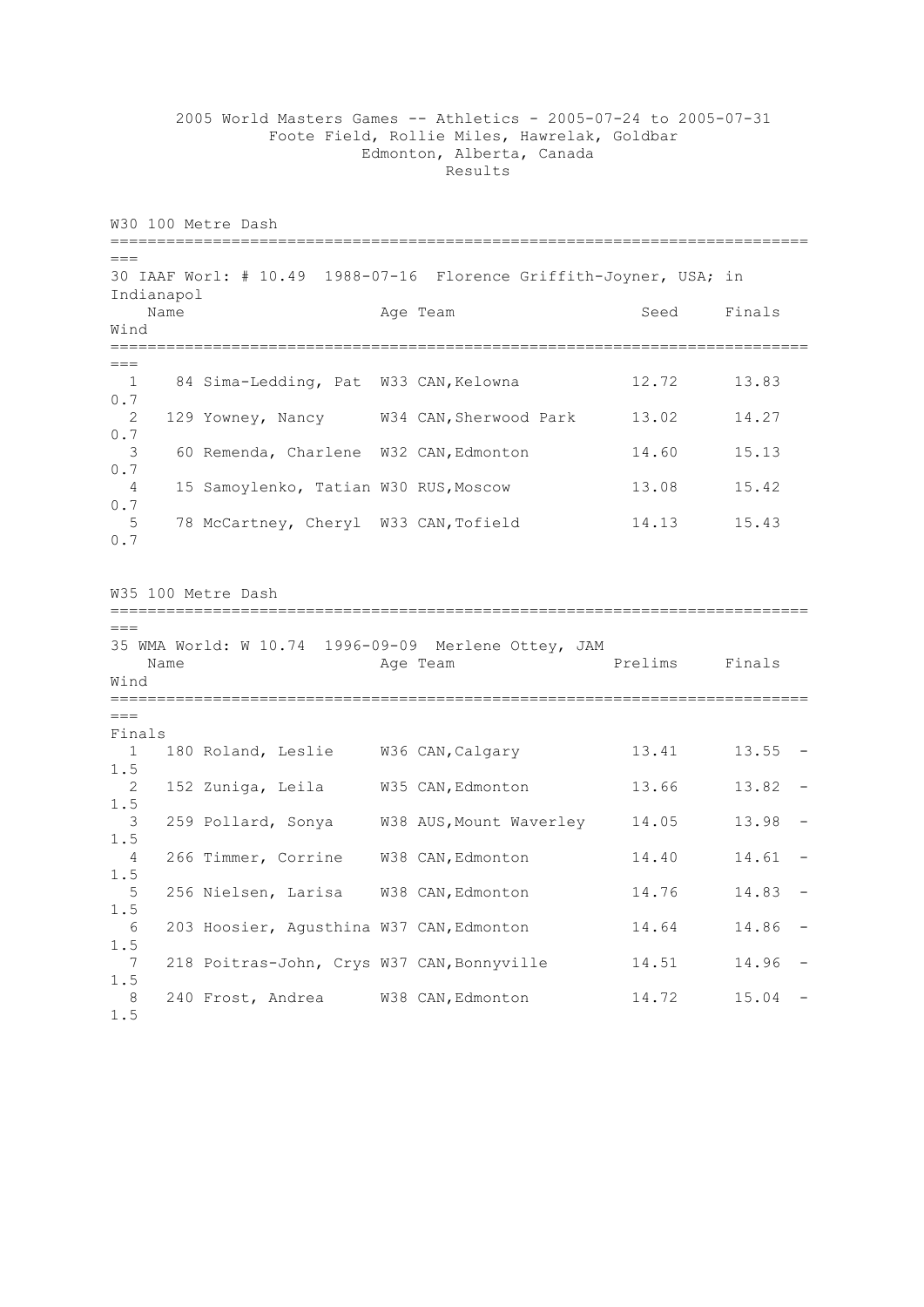W40 100 Metre Dash ===========================================================================  $=$ Sponsor: Glentel Inc. 40 WMA World: W 11.09 2004-08-03 Merlene Ottey, SLO Name **Age Team Prelims** Finals Wind ===========================================================================  $=$ Finals 1 531 Lee Pong, Noella W44 CAN,Edmonton 13.36 13.91 - 4.9 2 343 Miyahara, Naomi W40 JPN,Tsuchiura 13.53 14.02 - 4.9 3 405 Simpson, Sandra W41 CAN,Ponoka 13.57 14.25 - 4.9 4 346 Schoenthaler, Sher W40 CAN,Calgary 13.82 14.48 - 4.9 5 544 Rankin, Megan W44 CAN,Coquitlam 13.47 14.55 - 4.9 6 380 Linaker, Launa W41 CAN,Edmonton 13.65 14.58 - 4.9 7 325 Felix, Darlene W40 CAN,Morinville 13.96 14.82 - 4.9 8 505 Barrett, Lyn W44 CAN,Trenton 13.92 14.85 - 4.9 W45 100 Metre Dash =========================================================================== ====== 45 WMA World: W 12.25 1996-07-06 Karin von Riewel, GER Name **Age Team Prelims** Finals Wind H# =========================================================================== ====== Finals 1 670 Burnett, Evelyn W47 CAN, Calgary 13.64 13.53 2.5 1 2 653 McDonald, Catherin W46 AUS,Vermont South 13.94 13.89 1.2 2 3 774 Lord, Betsy W49 CAN,North Vancouver 14.67 14.22 1.2 2 4 648 Kominami, Sachiko W46 JPN,Chuo-Ku 14.52 14.38 2.5 1 5 637 Freeman, B J W46 CAN,Calgary 14.57 14.41 2.5 1 6 790 Thom, Roslyn W49 CAN,Calgary 14.66 14.42 2.5 1 7 579 Esparza Cornejo, G W45 MEX,Aguascalientes 15.26 15.40 1.2 2 8 730 Jolicoeur, Denise W48 CAN, Guelph 15.42 15.50 1.2 2 9 566 Block, Jean W45 CAN, St. Albert 19.18 1.2 2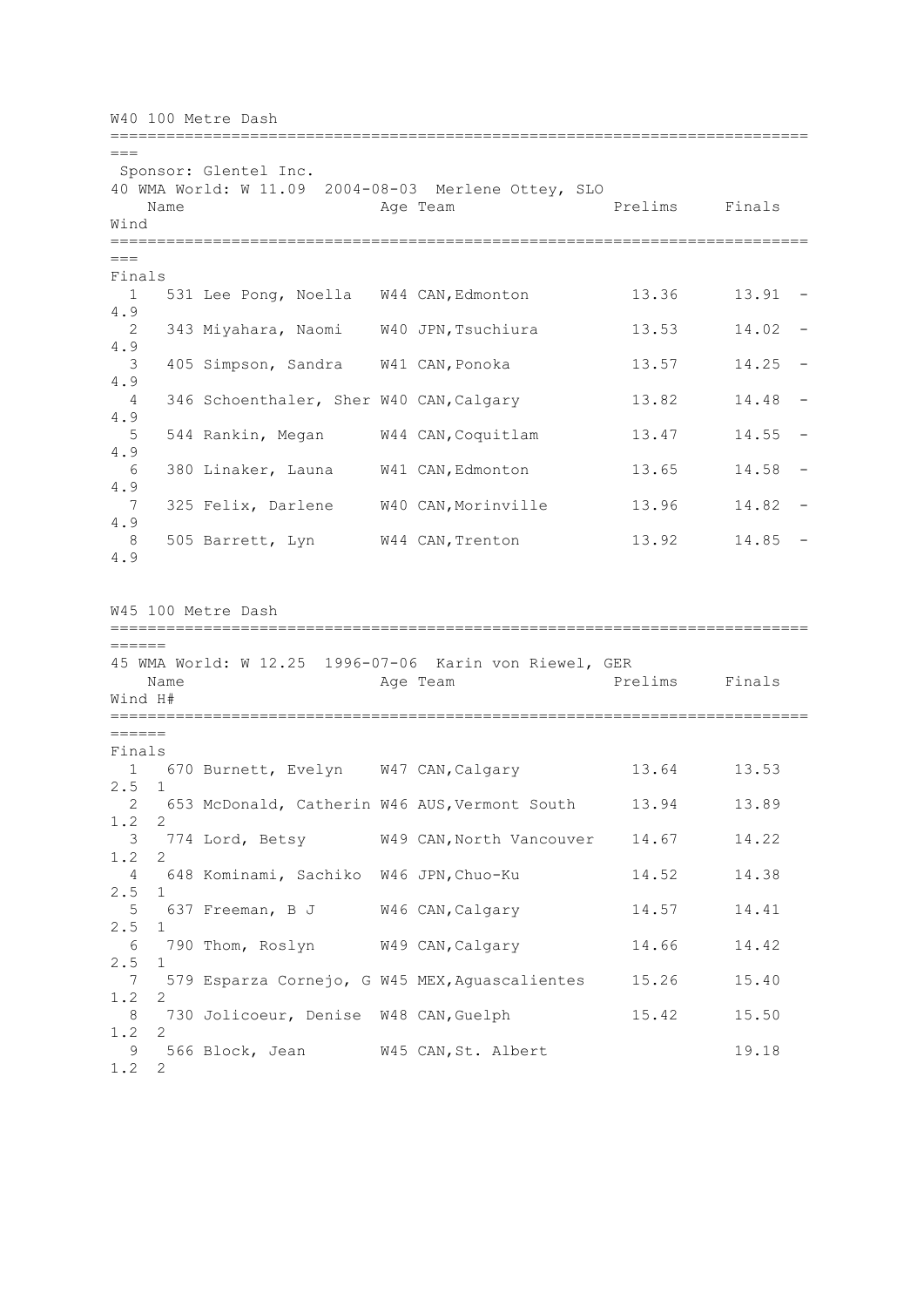W50 100 Metre Dash ===========================================================================  $=$ Sponsor: The City of Edmonton 50 WMA World: W 12.50 1997-05-17 Phil Raschker, USA Name **Age Team** Age Team Seed Finals Wind ===========================================================================  $=$  1 838 Verbeek, Sue W50 CAN,Calgary 18.00 14.73 0.8 2 885 Sloan, Jeanette W51 CAN,Edmonton 17.01 15.04 0.8 3 937 Hawthorn, Doreen W53 CAN, Victoria 15.31 15.21 0.8 15.2032 4 878 Nutting, Jan W51 CAN,Edmonton 14.90 J15.21 0.8 15.2057 5 935 Fossberg, Mette W53 CAN,Edmonton 14.05 15.73 0.8 6 824 Mergaert, Cindy W50 CAN,Edmonton 16.19 0.8 W55 100 Metre Dash =========================================================================== === 55 WMA World: W 13.30 2002-08-10 Phil Raschker, USA Name **Age Team** Age Team Seed Finals Wind ===========================================================================  $=$  1 1076 McDonnell, Hazel W58 AUS,Alexandra Hills 16.04 15.21 1.9 2 1038 Trott, Rhona W56 CAN,Hamilton 15.77 15.31 1.9 3 1037 Tamura Yida, Keiko W56 BRA,Florianópolis 15.35 15.35 1.9 15.3425 4 996 Denehey, Jessica W55 AUS, Melbourne 315.35 1.9 15.3462 5 1028 Kibble, Lesley W56 AUS,Maryville 20.00 16.31 1.9 6 1064 Bell, Teddie W58 USA,Spokane 17.30 17.29 1.9 7 1011 Wilson, Judi W55 CAN,Strathmore 22.21 17.97 1.9 8 1069 Dickson, Gerri W58 CAN,Saskatoon 28.00 19.43 1.9 W60 100 Metre Dash ===========================================================================  $=$ Sponsor: Province of Alberta 60 WMA World: W 13.89 1999-08-21 Brunhilde Hoffmann, GER Name **Age Team** Prelims Finals Wind ===========================================================================  $=$ Finals 1 1142 LaFayette-Boyd, Ca W63 CAN,Regina 14.32 14.29 - 0.8 2 1120 Jonkers, Riet W61 NED,Rijen 15.32 15.47 - 0.8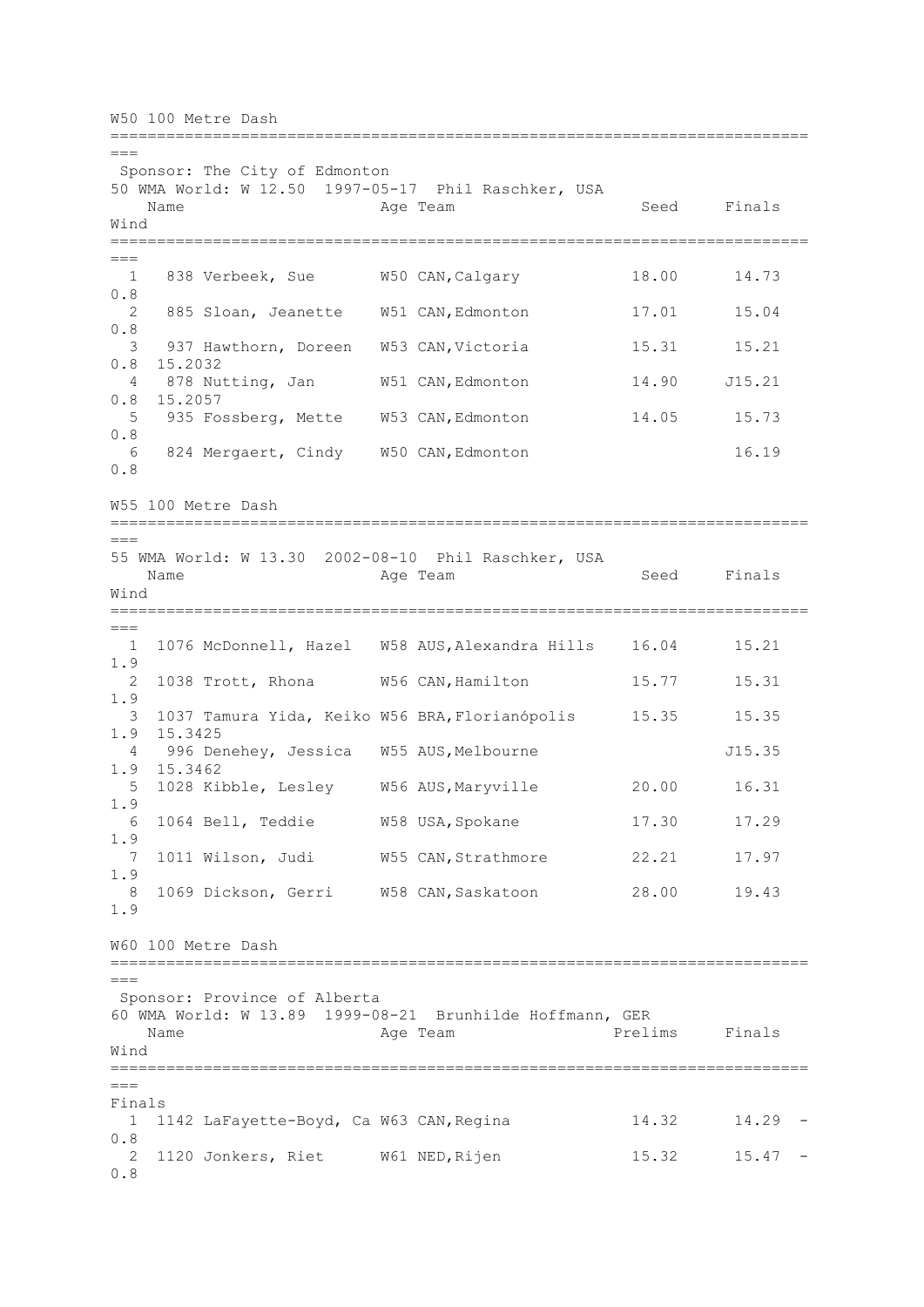3 1119 Hopchin, Maria W61 CAN,Edmonton 16.25 16.07 - 0.8 4 1148 Robinson, Mary W63 USA,Gahanna 16.11 16.20 - 0.8 5 1151 Burton, Lucille W64 CAN,Edmonton 16.44 16.40 - 0.8 6 1147 Radcliffe, Marg W63 CAN,Lake Cowichan 16.25 16.69 - 0.8 7 1152 Clewell, Lynne W64 USA,Seattle 16.84 16.92 - 0.8 8 1102 Leighton, Barbara W60 USA, Malvern 16.89 17.23 -0.8 W65 100 Metre Dash ===========================================================================  $\frac{1}{2}$ 65 WMA World: W 14.29 1999-07-31 Irene Obera, USA Name **Age Team** Age Team Seed Finals Wind ===========================================================================  $=$  1 1163 Crosthwaite, Gerda W66 CAN,Kelowna 15.09 15.92 - 0.6 2 1189 Trader, Joyce W69 USA,Seattle 16.54 16.33 - 0.6 3 1178 Miyamae, Miyoko W67 JPN,Hikone 17.14 - 0.6 4 1190 Williams, Julie W68 NZL,Mangaiti 17.09 17.22 - 0.6 5 1185 Daprano, Jean W68 USA,Fayetteville 19.21 17.43 - 0.6 6 1179 Padia, Elsbeth W67 USA,Belmont 17.00 17.50 - 0.6 7 1191 Carter, Mavis M W69 NZL, Wanganui 18.99 -0.6 W70 100 Metre Dash ===========================================================================  $=$ Sponsor: Government of Canada 70 WMA World: W 15.16 2004-03-21 Margaret Peters, NZL Name **Age Team** Prelims Finals Wind ===========================================================================  $=$ Finals 1 1204 Lary, Audrey W71 USA,Frederick 17.44 16.87 0.8 2 1200 Yamamoto, Midori W70 JPN,Kobe 17.64 17.37 0.8 3 1195 Larmour, Constance W70 AUS, Canberra 17.68 17.45 0.8 4 1198 Reed, Louise W70 CAN,Richmond 17.85 18.02 0.8 5 1222 Kuehne, Magdalena W74 USA,Tujunga 18.44 18.53 0.8 6 1201 Boivin, Gwendolyn W71 CAN,Moose Jaw 19.66 19.36 0.8 7 1218 Yamaguchi, Fumiko W73 JPN,Nagahama 19.87 19.71 0.8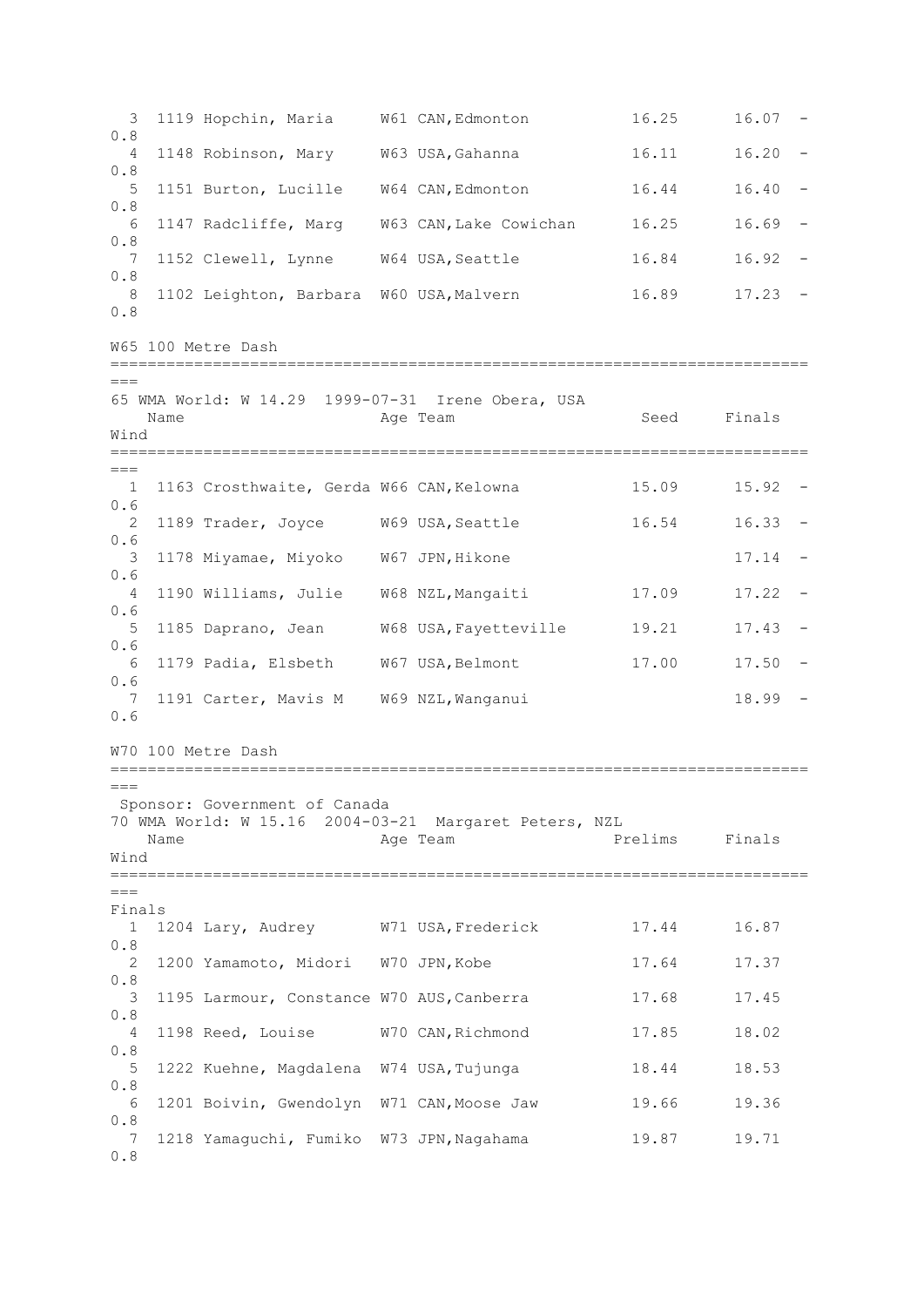8 1192 Bilko, Dora W70 CAN,Edmonton 21.92 20.71 0.8 W75 100 Metre Dash ===========================================================================  $---$ 75 WMA World: W 15.91 1997-09-06 Paula Schneiderhan, GER Name Age Team Age Team Seed Finals Wind ===========================================================================  $=$  1 1228 McQuarrie, Betty W76 CAN,Edmonton 20.20 20.91 - 0.8 2 1225 Smith, Leona W75 CAN,Terrace 24.11 23.79 - 0.8 3 1231 Erskine, Doreen W78 CAN,Moose Jaw 25.51 - 0.8 4 1229 Smallwood, Maxine W76 CAN,Terrace 26.19 27.23 - 0.8 W80 100 Metre Dash =========================================================================== === 80 WMA World: W 18.42 1993-10-15 Hanna Gelbrich, GER Name **Age Team** Age Team Seed Finals Wind ===========================================================================  $=$  1 1243 Hilhorst, Johanna W82 CAN,Comox 20.63 20.16 - 0.6 2 1240 Mcleod-Smith, F. D W80 CAN,North Vancouver 20.57 21.81 -  $0.6$ <br>3 3 1242 Nishimura, Hatsuko W80 BRA,Florianópolis 26.20 22.45 - 0.6 W85 100 Metre Dash ===========================================================================  $=$ 85 WMA World: W 21.18 1999-08-21 Nora Wedemo, SWE Name **Age Team** Age Team Seed Finals Wind ===========================================================================  $=$  1 1246 Kotelko, Olga W86 CAN,West Vancouver 21.83 22.62 - 0.6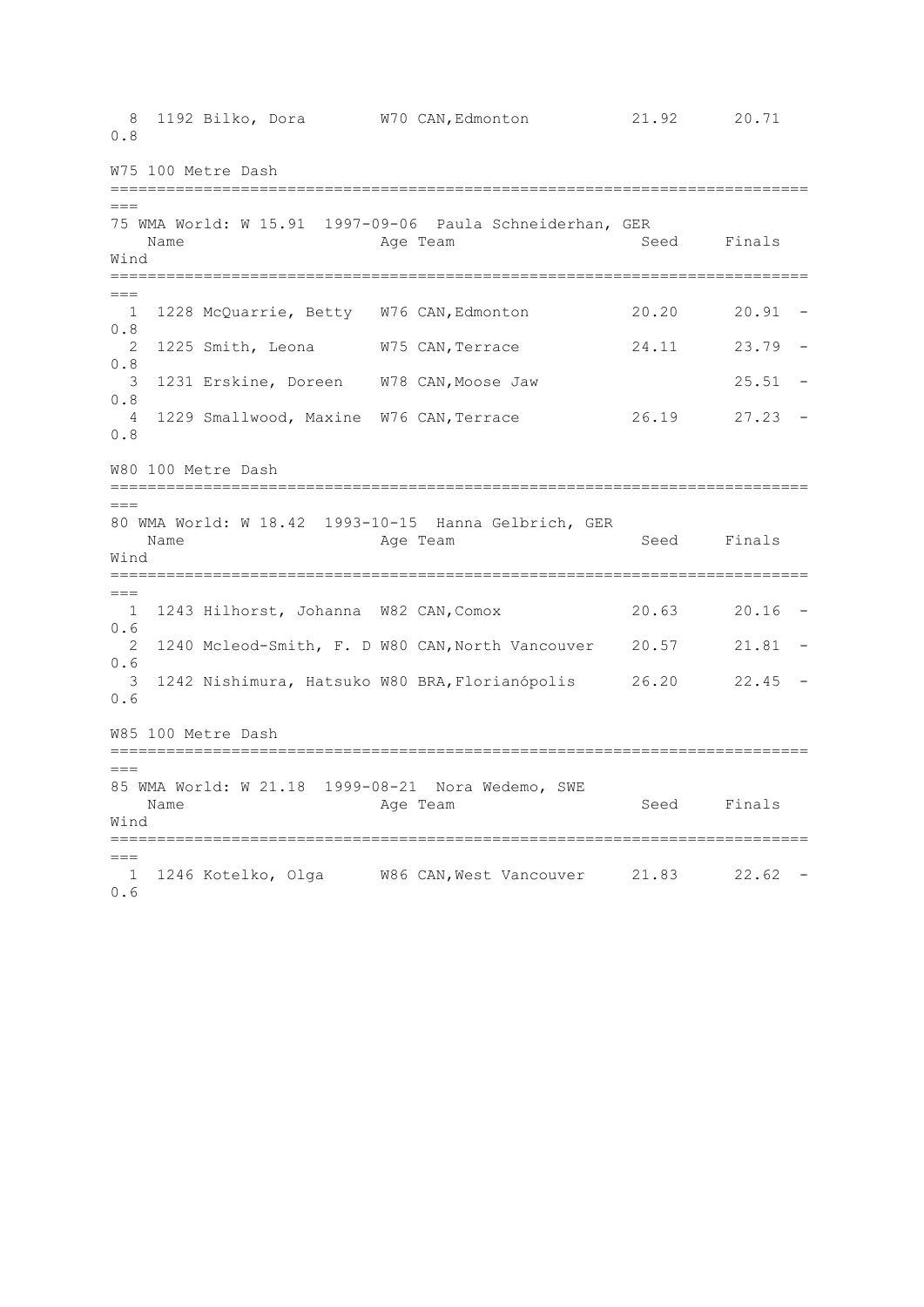M30 100 Metre Dash ===========================================================================  $=$ 30 IAAF Worl: # 9.77 2005-06-14 Asafa Powell, JAM; in Athína Name Age Team Seed Finals Wind ===========================================================================  $==$  1 1303 Farbin, Rob M30 CAN,Edmonton 10.96 11.65 - 1.0 2 1329 Wight, Trevor M31 CAN, Abbotsford 11.40 11.88 -1.0 3 1358 Harrower, Will M33 CAN, Vernon 11.50 12.00 -1.0 4 1333 Buzzichelli, Carlo M32 ITA,Colle Val d Els 11.82 12.03 - 1.0 5 1390 Ohler, Shawn M34 CAN, Edmonton 12.39 12.37 -1.0 6 1372 Simmons, Greg M33 CAN,Lake Fletcher 14.00 13.01 - 1.0 7 1338 Feniak, Jason M32 CAN,Edmonton 12.50 13.25 - 1.0 M35 100 Metre Dash =========================================================================== === WMA World: W 10.03 1996-07-26 Linford Christie, GBR Name **Age Team** Age Team Semis Finals Wind ===========================================================================  $=$ Finals 1 1526 Thomas, Robert M38 USA, Indianapolis 11.48 11.17 -0.9 2 1444 Simon, Luiston M36 CAN, Regina 11.51 11.53 -0.9 3 1459 Fostvelt, Shawn M37 CAN, Nanaimo 11.48 11.57 -0.9 4 1488 Wardecki, Krzyszto M37 POL,Sydney 11.69 11.76 - 0.9 5 1430 Ishimoto, Naohiro M36 JPN,Sasebo 12.02 12.05 - 0.9 6 1516 Kosh, Jim M38 CAN,Edmonton 12.06 12.18 - 0.9 7 1448 Wight, Darren M36 CAN,Edmonton 12.09 12.28 - 0.9 M40 100 Metre Dash ===========================================================================  $---$ Sponsor: Glentel Inc. WMA World: W 10.42 2003-06-01 Troy Douglas, NED Name **Age Team** Age Team Semis Finals Wind ===========================================================================  $=$ Finals 1 1640 Francois, Andre M41 CAN,St. Albert 11.95 11.56  $+0.0$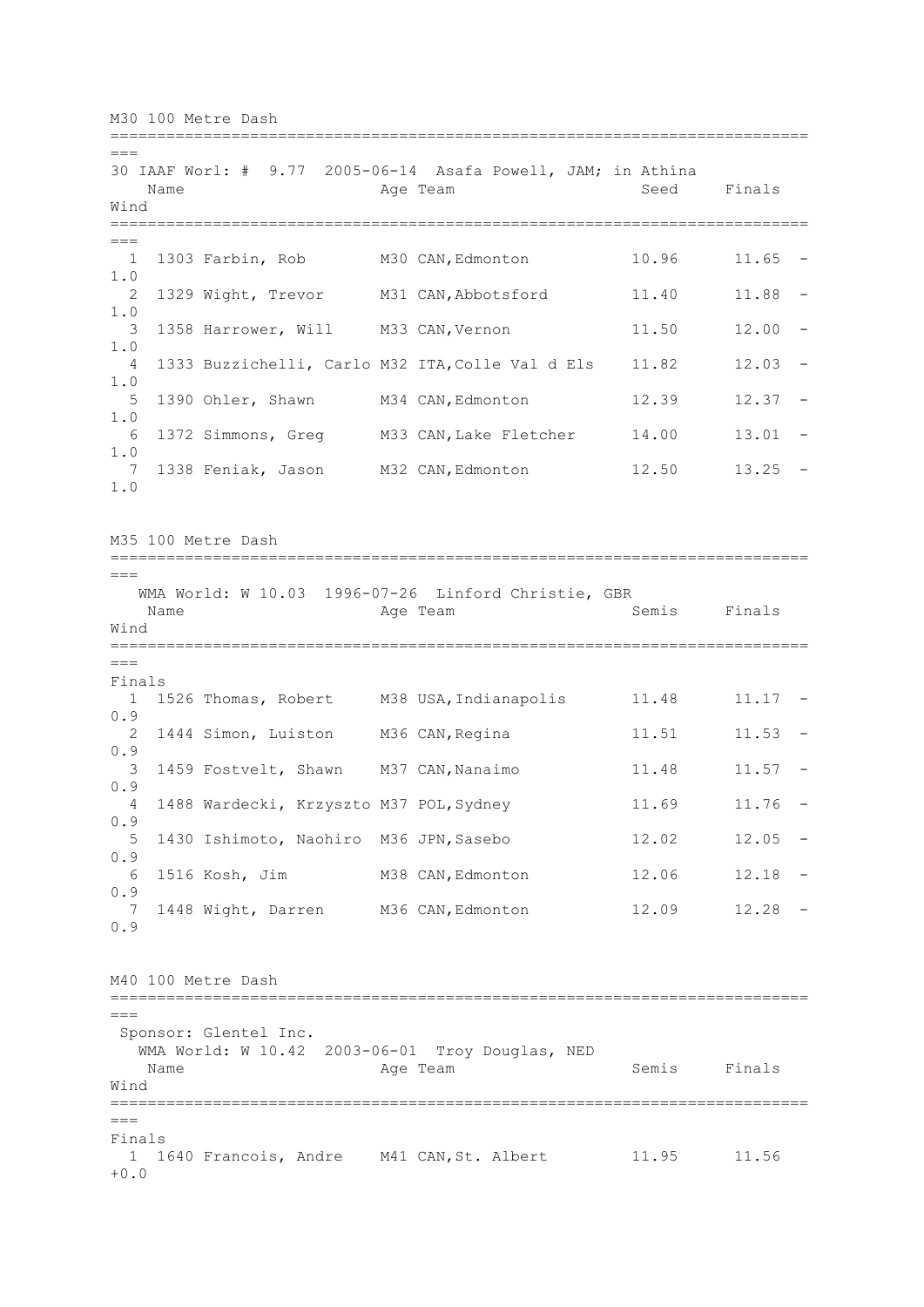2 1609 Starchuk, Darren M40 CAN,Edmonton 11.85 11.91  $+0.0$  3 1735 Zaran, Jason M42 CAN,Calgary 12.15 12.00 +0.0 4 1795 Jennett, Terry M44 CAN,Calgary 12.35 12.54  $+0.0$  5 1567 Bates, Tim M40 CAN,Kelowna 12.42 12.64 +0.0 6 1767 Trapp, Robert M43 CAN,Edmonton 12.71 12.73  $+0.0$  7 1764 Salmon, Trevor M43 CAN,Calgary 12.53 12.75  $+0.0$ 8 1671 Rénélique, Eddy M41 CAN, Burlington 12.59 12.93 +0.0 M45 100 Metre Dash =========================================================================== === WMA World: W 10.96 2001-04-27 Neville Hodge, USA Name **Age Team** Age Team Semis Finals Wind ===========================================================================  $---$ Finals 1 1972 Brown, Dave M47 CAN,Calgary 12.52 12.09 - 1.1 2 1902 Camano, Alvaro M46 ARG,resident Long B 12.65 12.35 - 1.1 3 2029 Allen, Paul M48 USA, Edgewater 12.81 12.77 -1.1 4 1833 Cheng, Bob M45 CAN,Vancouver 12.77 12.92 - 1.1 5 1890 Warren, Cal M45 CAN,Kelowna 12.91 13.04 - 1.1 6 1918 Houba, Peter M46 USA,Wesley Chapel 12.86 13.17 - 1.1 7 2056 Kocon, Karl M48 CAN,Spruce Grove 12.88 13.18 - 1.1 8 1829 Black, Murray M45 CAN,Camp Creek 12.91 13.22 - 1.1 M50 100 Metre Dash ===========================================================================  $=$ Sponsor: The City of Edmonton WMA World: W 10.95 2002-04-13 William Collins, USA Name **Age Team** Age Team Semis Finals Wind ===========================================================================  $=$ Finals 1 2420 Collins, Bill M54 USA,Houston 11.77 11.61 1.8 2 2257 Michelchen, Reinha M51 GER,Freudental 12.08 11.76 1.8 3 2365 Boyd, Barry M53 CAN,Edmonton 11.96 11.88 1.8 11.88.000 4 2302 Dickson, Thomas M52 CAN,Burnaby 11.96 J11.88 1.8 11.880038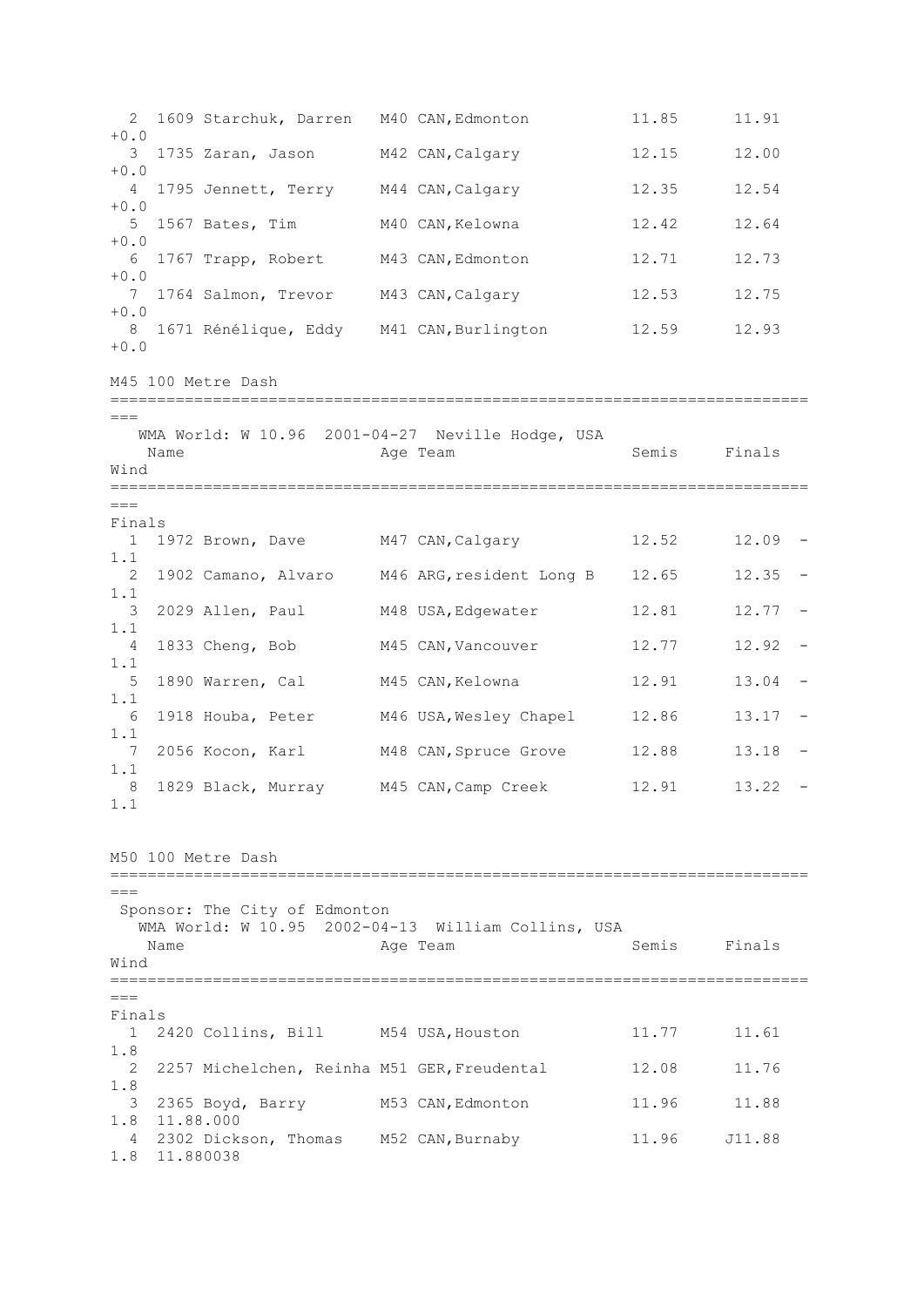5 2396 Riddle, Rick M53 USA,Arlington 12.33 12.48 1.8 6 2154 Burton, Dave M50 CAN,Calgary 12.74 12.74 1.8 7 2219 Chin Aleong, Neil M51 CAN,Burnaby 12.70 12.96 1.8 M55 100 Metre Dash ===========================================================================  $=$  WMA World: W 11.57 1991-08-03 Ron Taylor, GBR Name **Age Team** Age Team Semis Finals Wind ===========================================================================  $---$ Finals 1 2590 Marshall, Gregory M57 CAN,St. Anne Des La 12.97 13.04 - 1.5 2 2506 Zlobicki, Zbigy M55 USA,Farmington Hill 12.95 13.05 - 1.5 3 2599 Pereira, Luiz Feli M57 BRA,Rio De Janeiro 13.36 13.38 - 1.5 4 2553 Purkis, Jim M56 CAN,Edmonton 13.66 13.69 - 1.5 5 2507 Adamchuk, Walter M56 CAN,Longbow Lake 13.84 13.85 - 1.5 6 2459 Brown, Barry M55 CAN,Dewberry 13.68 13.92 - 1.5 7 2648 Mintz, Bruce M58 CAN, Edmonton 13.92 14.09 -1.5 M60 100 Metre Dash ===========================================================================  $=$ Sponsor: Province of Alberta WMA World: W 11.70 1994-06-04 Ron Taylor, GBR Name Age Team Semis Finals Wind ===========================================================================  $=$ Finals 1 2703 Crombie, Peter M60 AUS,North Narrabeen 12.71 12.58 - 0.6 2 2782 McIntyre, Neville M62 AUS,Glen Innes 13.09 12.72 - 0.6 3 2784 Morioka, Harold M62 CAN,Surrey 13.34 13.09 - 0.6 4 2748 McCune, Derek M61 CAN,St. Albert 13.90 14.00 - 0.6 5 2779 Lemos, Antonio Lau M62 BRA,São Paulo 13.95 14.05 - 0.6 6 2758 Siems, Juergen M61 GER, Bremervoerde 14.14 14.11 -0.6 7 2708 Furlong, Dennis M60 CAN,Dalhousie 14.14 14.44 - 0.6 8 2760 Stringer, John M61 USA, Eugene 14.38 14.64 -0.6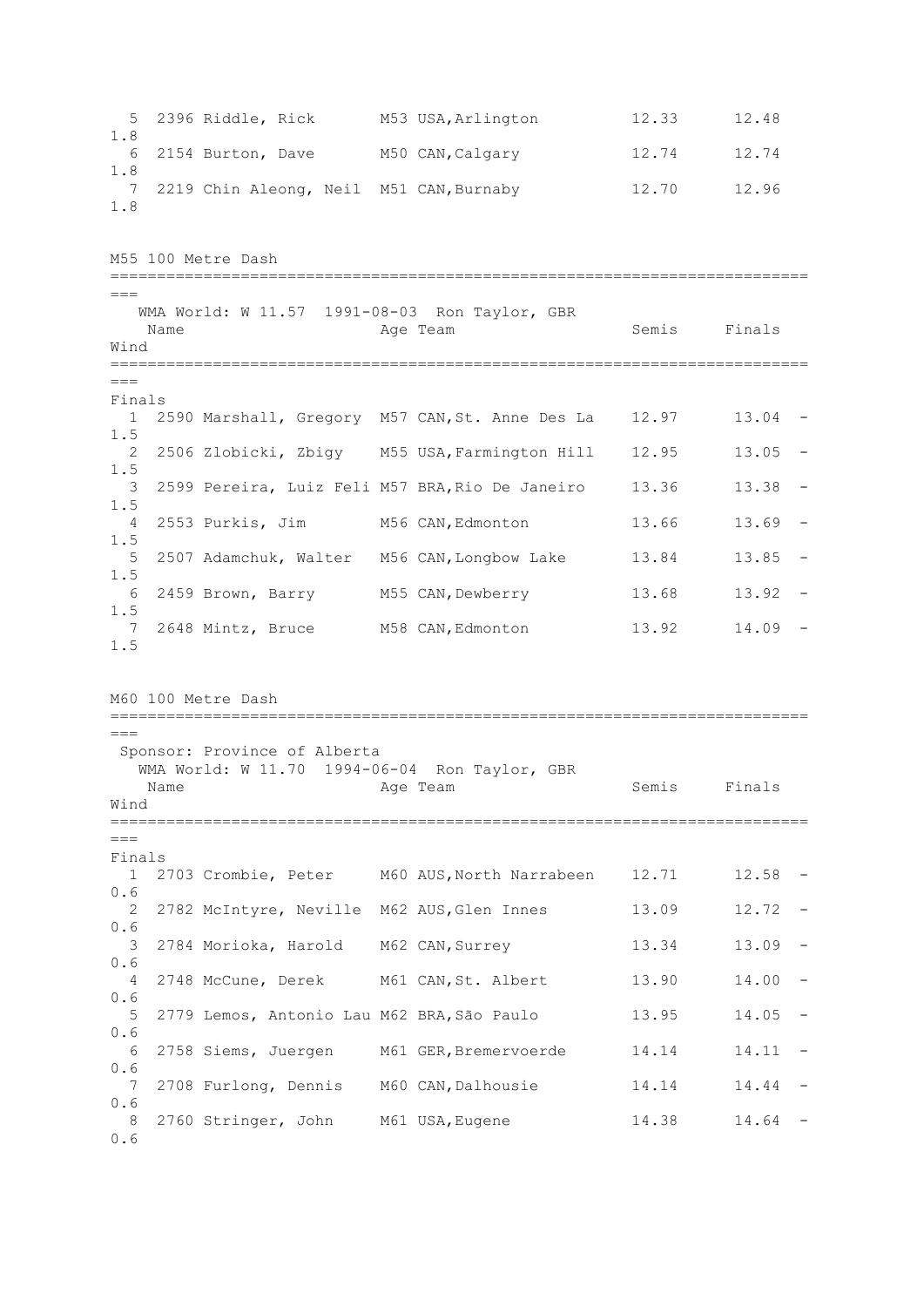M65 100 Metre Dash ===========================================================================  $=$  WMA World: W 12.5h 1994-09-28 Malcolm Pirie, AUS Name **Age Team** Age Team Semis Finals Wind ===========================================================================  $---$ Finals 1 2921 Sims, Gary M67 USA, Magalia 13.63 13.75 -2.7 2 2909 Green, Charlie M67 CAN, St. Albert 13.63 14.00 -2.7 3 2954 Dunn, Dave M69 CAN, Edmonton 13.66 14.07 -2.7<br>4 2862 Hurst, Bernard M65 CAN, Sherwood Park 13.87 14.26 -2.7 5 2929 Friesen, Les M68 CAN, Abbotsford 14.17 14.46 -2.7 6 2949 Wada, Eiji M68 JPN,Kyoto 14.44 14.54 - 2.7 7 2918 Ocker, Richard M67 USA,Carlisle 13.55 14.83 - 2.7 8 2894 Moriizumi, Yoshiok M66 JPN, Hadano 13.54 21.59 -2.7 M70 100 Metre Dash =========================================================================== === Sponsor: Government of Canada WMA World: W 12.91 1991-06-22 Payton Jordon, USA Name **Age Team** Prelims Finals Wind ===========================================================================  $===$ Finals 1 2973 Leggitt, James M70 USA,Levelland 14.61 14.60 - 1.1 2 3003 Nett, Arnold M72 CAN,Edmonton 15.24 15.14 - 1.1 3 2987 Poonia, Kesar Sing M71 CAN,Brampton 15.46 15.28 - 1.1 4 2968 Berardi, Jose-Mari M70 ARG,Buenos Aires 16.13 15.86 - 1.1 5 2964 Cote, Norman R. M70 CAN,Saskatoon 17.14 17.02 - 1.1 6 3019 Sheahen, Al M73 USA,Van Nuys 17.60 17.37 - 1.1 7 2988 Reilly, George M71 CAN, Vancouver 16.49 18.53 -1.1 M75 100 Metre Dash =========================================================================== === WMA World: W 13.4h 1992-04-25 Payton Jordon, USA Name Age Team Seed Finals Wind ===========================================================================  $=$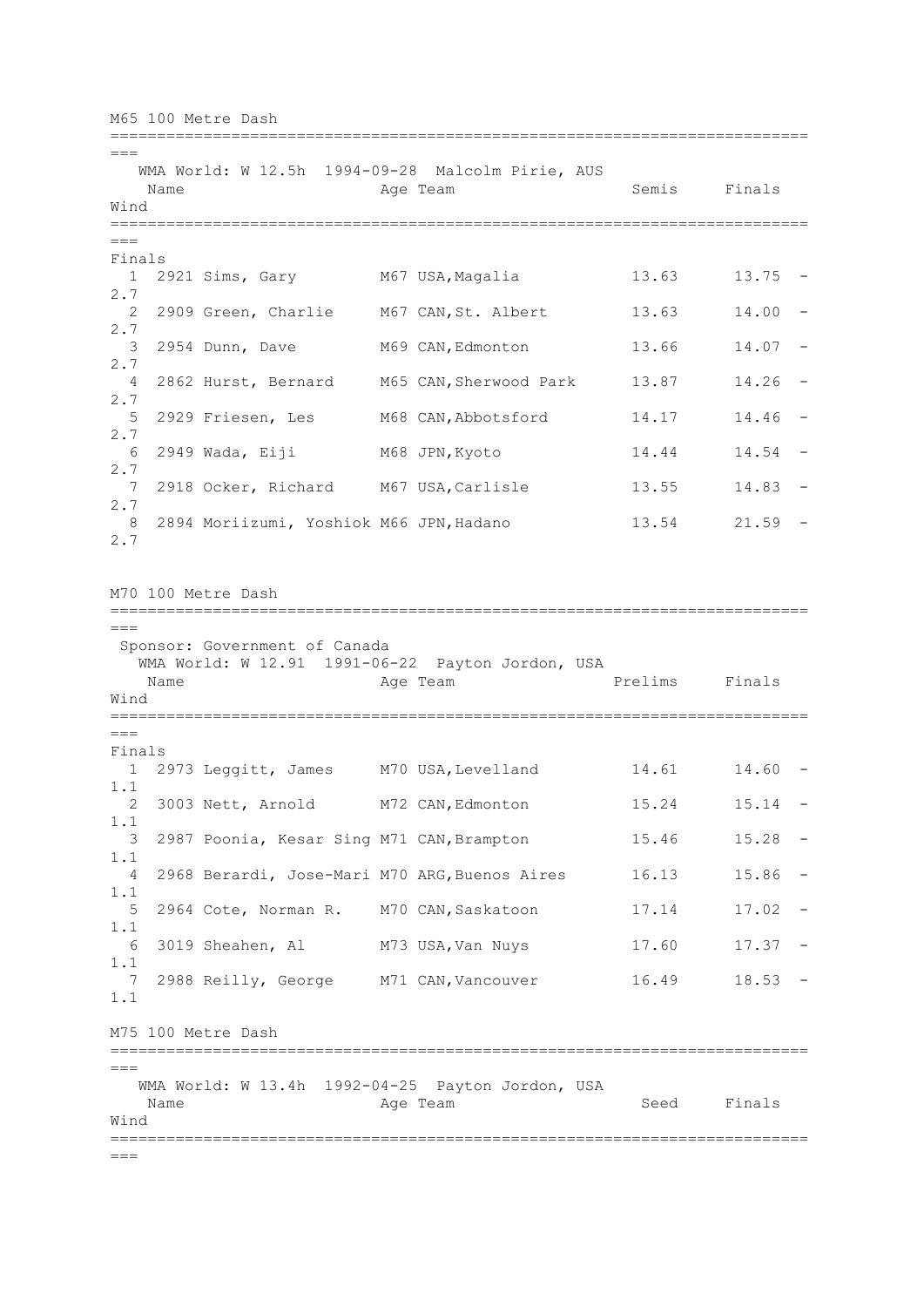1 3035 Reuter, Wolfgang M75 GER, Husum 13.80 13.81 -0.9 2 3032 Meeuwissen, Adrian M75 CAN,Houston 15.30 15.28 - 0.9 3 3057 Robson, Leslie M78 CAN,Port Coquitlam 16.08 17.05 - 0.9 M80 100 Metre Dash =========================================================================== ====== 80 WMA World: W 14.35 1997-05-10 Payton Jordon, USA Name Age Team Age Team Seed Finals Wind H# ===========================================================================  $------$  1 3077 Wright, Wilfred M84 CAN,Shaunavon 19.05 19.96 - 0.9 1 2 3067 Coates, Max E. M81 CAN,Saskatoon 18.08 20.47 -  $0.9$  3 3062 Bergland, Ralph N. M80 CAN,Moose Jaw 21.00 20.79  $+0.0$  2 4 3068 Heylman, Warren M81 USA,Spokane 23.01 21.54  $+0.0$  2 5 3075 Dent, Ron M84 AUS,Melbourne 19.00 22.70 -  $0.9$  6 3063 Churchward, Roger M80 AUS,Wantirna 20.00 23.74 - 0.9 1 7 3076 McMillan, Roger M84 CAN,Myrnam 20.00 25.97 +0.0 2 8 3070 Goodvin, Cecil M82 CAN, Terrace 32.00 34.97  $+0.0$  2 M85 100 Metre Dash ===========================================================================  $===$ 85 WMA World: W 16.16 1998-08-23 Suda Giichi, JPN Name Age Team Seed Finals Wind ===========================================================================  $=$  1 3078 Maxwell, Ralph M85 USA,Richville 19.60 17.17 2.5 2 3082 Goldy, Champion M88 USA,Haddonfield 18.68 18.48 2.5 3 3083 Tompkins, Frederic M88 USA,Grand Junction 22.01 19.51 2.5 4 3079 Ryffel, George M85 USA,Arlington 21.00 23.32 2.5 M90 100 Metre Dash ===========================================================================  $---$ 90 WMA World: W 18.08 2000-09-17 Kozo Haraguchi, JPB Name **Age Team** Age Team Seed Finals Wind =========================================================================== === 1 3086 Lavender, Donald M94 CAN,Edmonton 37.20 2.5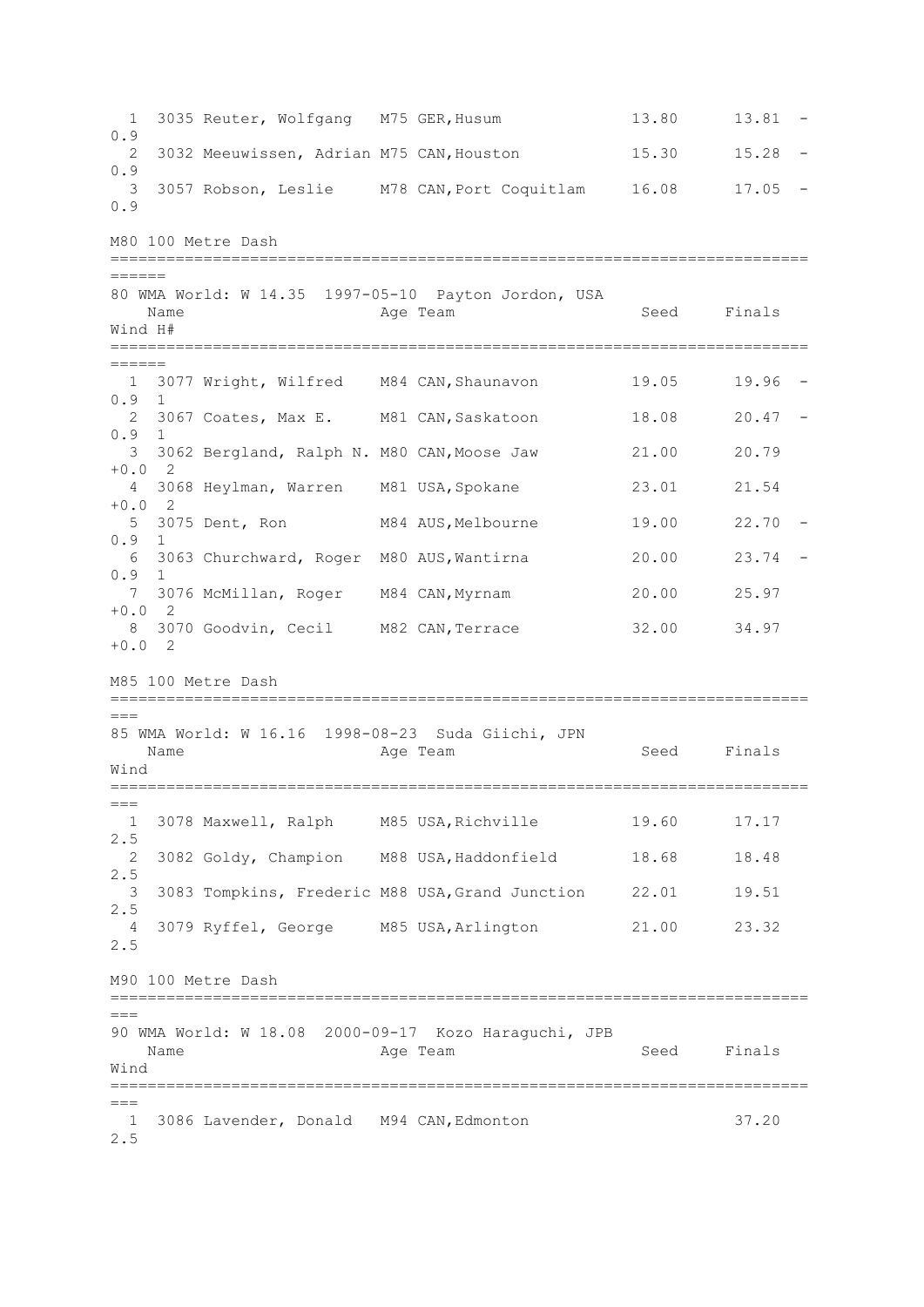W30 200 Metre Dash ===========================================================================  $=$ 30 IAAF Worl: # 21.34 1988-09-29 Florence Griffith-Joyner, USA; in Seoul Name Age Team Seed Finals Wind ===========================================================================  $==$  1 32 Jackson, Jennifer W31 CAN,Lac La Biche 28.00 27.87 - 0.9 2 84 Sima-Ledding, Pat W33 CAN,Kelowna 27.07 28.17 - 0.9 3 15 Samoylenko, Tatian W30 RUS,Moscow 27.05 31.37 - 0.9 4 61 Rogova, Natalia W32 RUS,Moscow 27.30 32.22 - 0.9 5 56 Krukowski, Jody W32 CAN,Warburg 48.00 33.61 - 0.9 W35 200 Metre Dash =========================================================================== ====== 8 Advance: Top 3 Each Heat plus Next 2 Best Times 35 WMA World: W 21.93 1995-08-25 Merlene Ottey, JAM Name Rage Team Age Team Seed Prelims Wind H# ===========================================================================  $=$ Preliminaries<br>1 259 Pollard, Sonya W38 AUS, Mount Waverley 28.55 28.95Q -1.3 2 2 245 Heschuk, Sherry W38 CAN,Edmonton 28.09 29.03Q 1.4 1 3 266 Timmer, Corrine W38 CAN,Edmonton 29.00 30.66Q - 1.3 2 4 256 Nielsen, Larisa W38 CAN,Edmonton 31.73 30.76Q 1.4 1 5 240 Frost, Andrea W38 CAN,Edmonton 37.50 30.97Q 1.4 1 6 229 Vethanayagam, Dili W37 CAN, Edmonton 38.15 31.19Q -1.3 2 7 132 Ely, Fiona W35 AUS,Sunbury 30.00 31.37q 1.4 1 8 196 Dundas, Tammy W37 CAN,Edmonton 33.60 31.47q 1.4 1 9 218 Poitras-John, Crys W37 CAN,Bonnyville 32.71 1.4 1 W35 200 Metre Dash ===========================================================================  $=$ 35 WMA World: W 21.93 1995-08-25 Merlene Ottey, JAM Name **Age Team** Prelims Finals Wind ===========================================================================  $=$ Finals 1 245 Heschuk, Sherry W38 CAN,Edmonton 29.03 28.19 1.3 2 259 Pollard, Sonya W38 AUS,Mount Waverley 28.95 28.21 1.3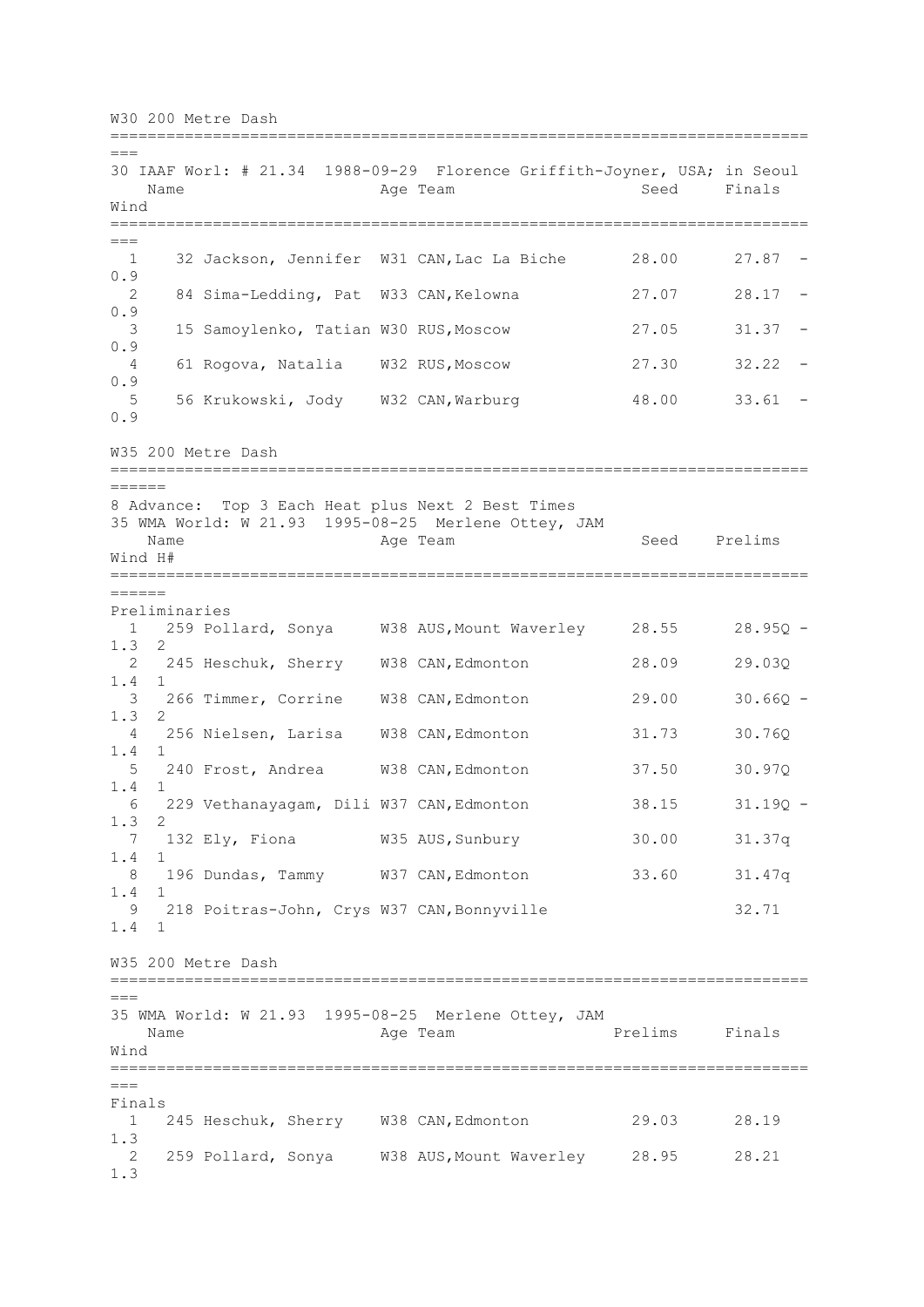3 266 Timmer, Corrine W38 CAN,Edmonton 30.66 29.95 1.3 4 240 Frost, Andrea W38 CAN,Edmonton 30.97 30.61 1.3 5 256 Nielsen, Larisa W38 CAN,Edmonton 30.76 30.84 1.3 6 229 Vethanayagam, Dili W37 CAN,Edmonton 31.19 30.92 1.3 7 132 Ely, Fiona W35 AUS,Sunbury 31.37 30.99 1.3 W40 200 Metre Dash ===========================================================================  $------$ 8 Advance: Top 3 Each Heat plus Next 2 Best Times Sponsor: Glentel Inc. 40 WMA World: W 22.89 2003-08-10 Merlene Ottey, SLO Name **Age Team** Age Team Seed Prelims Wind H# =========================================================================== ====== Preliminaries 1 531 Lee Pong, Noella W44 CAN,Edmonton 26.80 28.02Q - 1.7 2 2 539 Meloche, Laurie W44 CAN,Regina 27.85 28.06Q 1.9 1 3 544 Rankin, Megan W44 CAN,Coquitlam 28.00 28.24Q 1.9 1 4 346 Schoenthaler, Sher W40 CAN,Calgary 29.32 28.49Q - 1.7 2 5 380 Linaker, Launa W41 CAN,Edmonton 28.39 28.71Q 1.9 1 6 325 Felix, Darlene W40 CAN,Morinville 29.07Q - 1.7 2 7 505 Barrett, Lyn W44 CAN,Trenton 29.09 29.38q - 1.7 2 8 471 Jordan, Merle W43 BAR,St. Michael 29.73 29.68q  $\begin{matrix} 1.9 & 1 \\ 9 & 1 \end{matrix}$  9 320 Duchesne, Betty W40 CAN,Edmonton 31.39 31.20 - 1.7 2 10 336 James, Janet W40 CAN,Edmonton 55.10 31.34 1.9 1 11 398 Russell, Kelly W41 CAN,Lloydminster 32.99 32.17 - 1.7 2 W40 200 Metre Dash ===========================================================================  $=$ Sponsor: Glentel Inc. 40 WMA World: W 22.89 2003-08-10 Merlene Ottey, SLO Name **Age Team** Prelims Finals Wind ===========================================================================  $=$ Finals 1 531 Lee Pong, Noella W44 CAN,Edmonton 28.02 27.48 - 1.7 2 539 Meloche, Laurie W44 CAN,Regina 28.06 28.03 - 1.7 3 544 Rankin, Megan W44 CAN,Coquitlam 28.24 28.19 - 1.7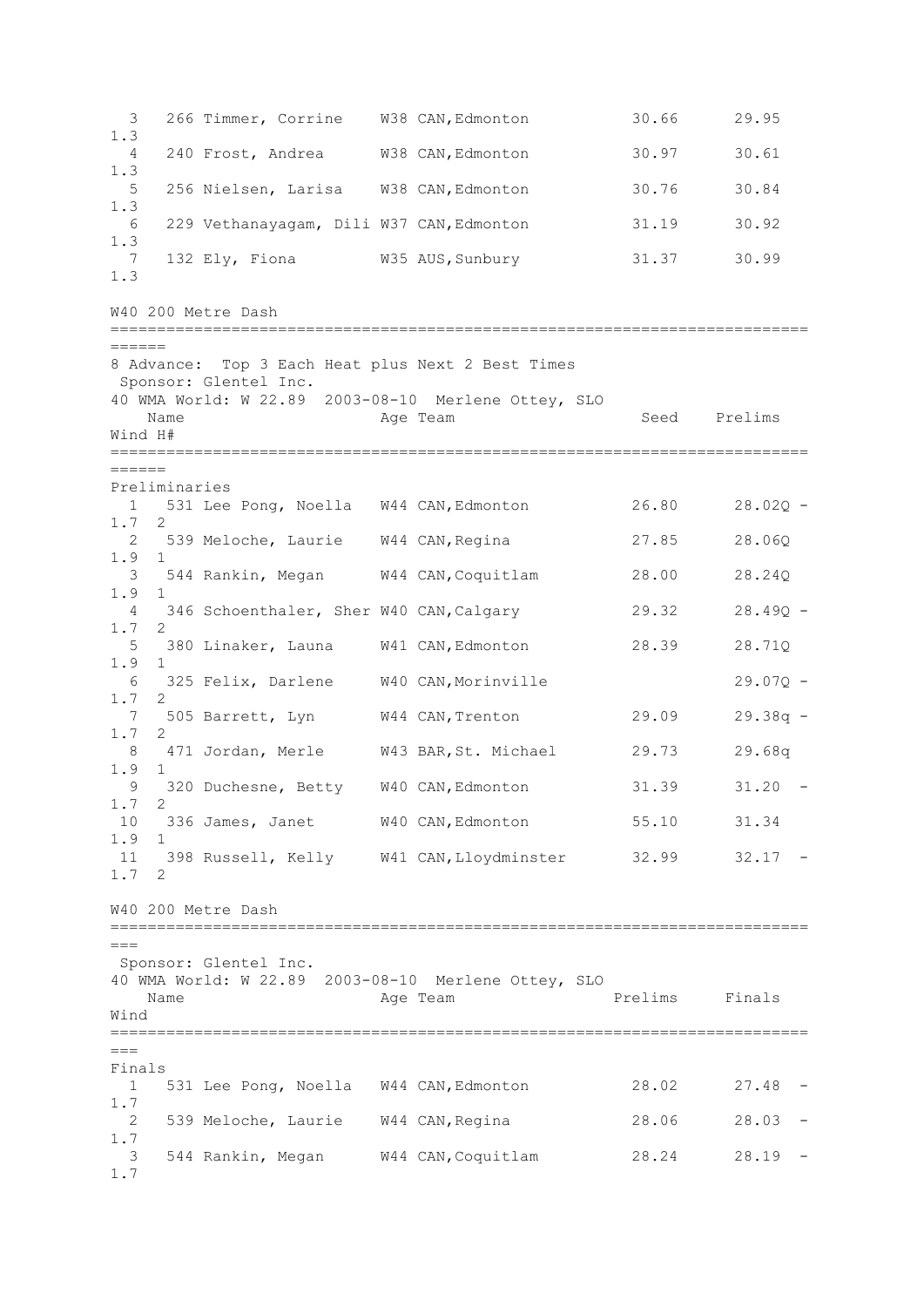4 346 Schoenthaler, Sher W40 CAN,Calgary 28.49 28.51 - 1.7 5 380 Linaker, Launa W41 CAN,Edmonton 28.71 28.64 - 1.7 6 325 Felix, Darlene W40 CAN,Morinville 29.07 29.16 - 1.7 7 505 Barrett, Lyn W44 CAN,Trenton 29.38 29.63 - 1.7 8 471 Jordan, Merle W43 BAR,St. Michael 29.68 31.00 - 1.7 W45 200 Metre Dash ===========================================================================  $------$ 8 Advance: Top 3 Each Heat plus Next 2 Best Times 45 WMA World: W 25.46 1994-06-20 Phil Raschker, USA Name **Age Team** Age Team Seed Prelims Wind H# =========================================================================== ====== Preliminaries 1 670 Burnett, Evelyn W47 CAN,Calgary 29.54 28.81Q - 1.7 2 2 774 Lord, Betsy W49 CAN,North Vancouver 28.00 29.77Q - 1.5 1 3 653 McDonald, Catherin W46 AUS,Vermont South 28.50 28.96Q - 1.7 2 4 637 Freeman, B J W46 CAN,Calgary 30.00 30.03Q - 1.5 1 5 648 Kominami, Sachiko W46 JPN,Chuo-Ku 28.92 30.59Q - 1.5 1 6 665 Welch, Jane W46 CAN,Calgary 32.78 32.25Q - 1.7 2 7 711 Theriault, Margot W47 CAN, Calgary 39.00 32.28q -1.5 1 8 579 Esparza Cornejo, G W45 MEX, Aguascalientes 32.30 32.65q -1.5 1 9 730 Jolicoeur, Denise W48 CAN,Guelph 35.10 33.24 - 1.7 2 10 743 Poelzer, Linda W48 CAN,Edmonton 38.17 33.76 - 1.5 1 11 645 Hubbs, Monique W46 CAN, Beaumont 34.36 -1.7 2 12 566 Block, Jean W45 CAN,St. Albert 39.60 - 1.5 1 13 589 Klein, Shirley W45 CAN,Edmonton 50.00 42.42 - 1.7 2 14 572 Cancian, Maria W45 CAN,Edmonton 44.24 - 1.7 2 W45 200 Metre Dash ===========================================================================  $=$ 45 WMA World: W 25.46 1994-06-20 Phil Raschker, USA Name **Age Team** Prelims Finals Wind ===========================================================================  $=$ Finals 1 670 Burnett, Evelyn W47 CAN,Calgary 28.81 28.14  $+0.0$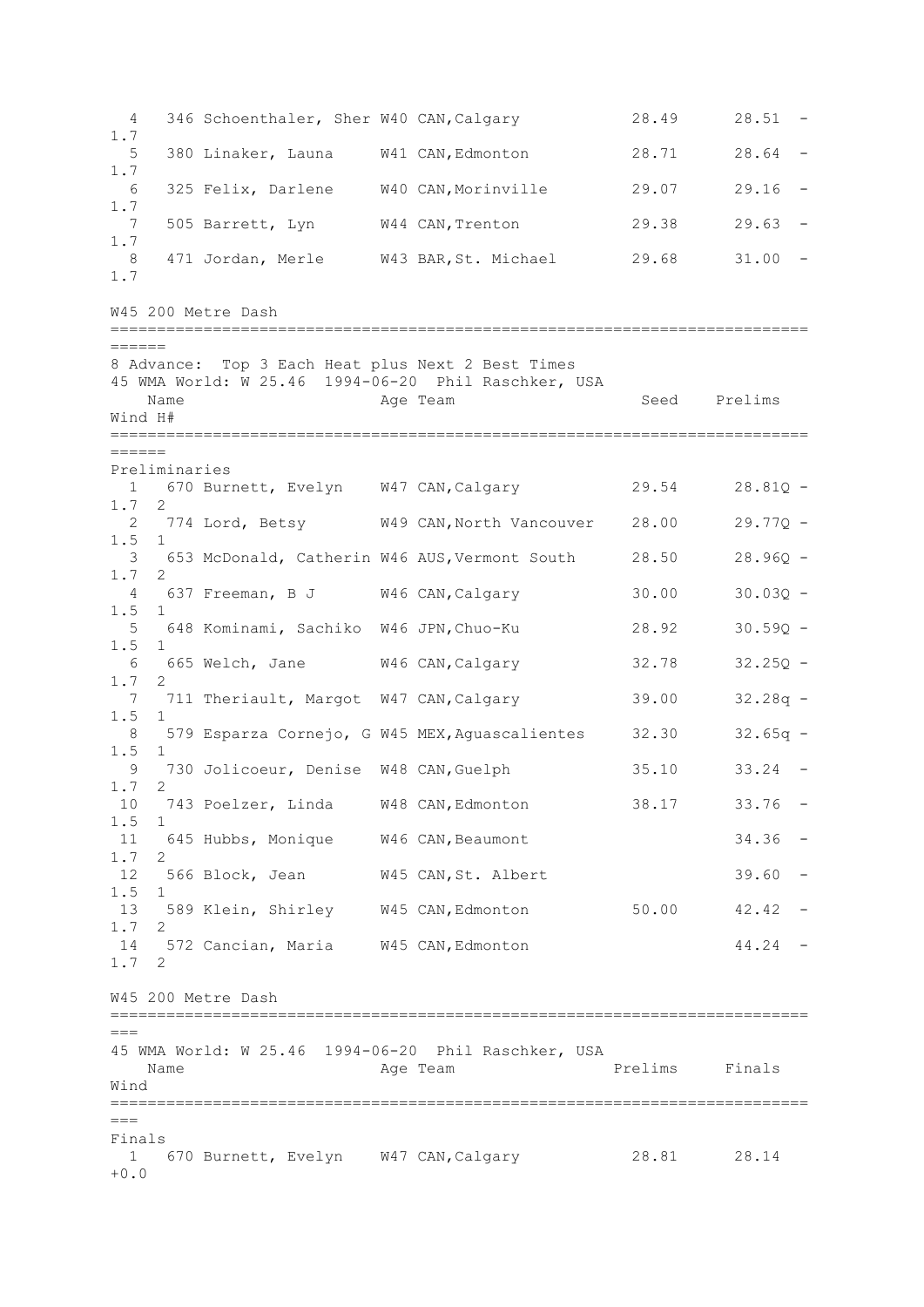2 653 McDonald, Catherin W46 AUS,Vermont South 28.96 28.16  $+0.0$  3 774 Lord, Betsy W49 CAN,North Vancouver 29.77 29.45 +0.0 4 637 Freeman, B J W46 CAN,Calgary 30.03 29.53  $+0.0$  5 648 Kominami, Sachiko W46 JPN,Chuo-Ku 30.59 29.66 +0.0 6 665 Welch, Jane W46 CAN,Calgary 32.25 31.29 +0.0 7 579 Esparza Cornejo, G W45 MEX,Aguascalientes 32.65 31.81 +0.0 8 711 Theriault, Margot W47 CAN, Calgary 32.28 32.48  $+0.0$ W50 200 Metre Dash =========================================================================== === Sponsor: The City of Edmonton 50 WMA World: W 25.72 1997-07-23 Phil Raschker, USA Name **Age Team** Age Team Seed Finals Wind ===========================================================================  $---$  1 885 Sloan, Jeanette W51 CAN,Edmonton 32.32 31.54 - 2.0 2 878 Nutting, Jan W51 CAN,Edmonton 32.29 31.60 - 2.0 3 937 Hawthorn, Doreen W53 CAN,Victoria 32.12 31.65 - 2.0 -- 845 Akemi Sirano, Nair W51 BRA,Florianópolis 31.10 DNF - 2.0 W55 200 Metre Dash ===========================================================================  $=$ 55 WMA World: W 27.39 2004-07-31 Vivien Bonner, GBR Name **Age Team** Age Team Seed Finals Wind ===========================================================================  $=$  1 1076 McDonnell, Hazel W58 AUS,Alexandra Hills 35.08 31.87 0.9 2 1037 Tamura Yida, Keiko W56 BRA,Florianópolis 32.20 31.90 0.9 3 1025 Hondromatidis, Chr W56 AUS, Melbourne 32.20 33.95 0.9 4 1028 Kibble, Lesley W56 AUS,Maryville 45.00 35.13 0.9 5 1088 Fath, Joanne W59 CAN,Black Diamond 38.10 0.9 6 1068 Cunningham, Joyce W58 CAN,Vermilion 37.69 46.19 0.9 W60 200 Metre Dash =========================================================================== === Sponsor: Province of Alberta 60 WMA World: W 28.87 2000-07-14 Brunhilde Hoffmann, GER Name **Age Team** Age Team Seed Finals Wind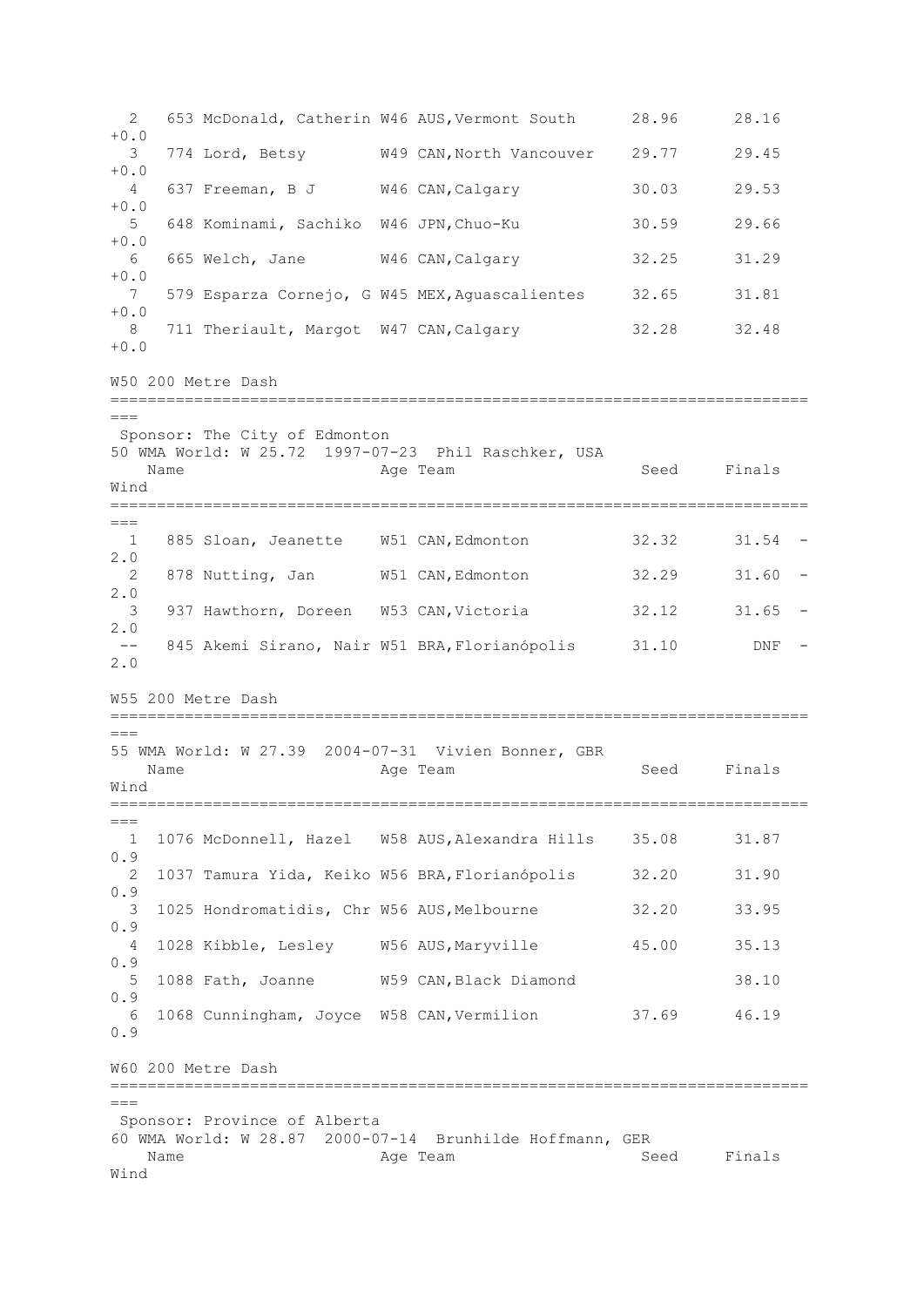===========================================================================  $=$  1 1142 LaFayette-Boyd, Ca W63 CAN,Regina 31.01 29.53 0.9 2 1119 Hopchin, Maria W61 CAN,Edmonton 37.50 33.40  $0.9$  3 1148 Robinson, Mary W63 USA,Gahanna 32.34 33.78 0.9 4 1147 Radcliffe, Marg W63 CAN,Lake Cowichan 32.42 34.30 0.9 5 1102 Leighton, Barbara W60 USA,Malvern 45.00 34.92 0.9 6 1152 Clewell, Lynne W64 USA,Seattle 34.08 35.54 0.9 7 1151 Burton, Lucille W64 CAN,Edmonton 37.80 35.59 0.9 -- 1104 Patel, Bakulaben R W60 IND,Rander Road, Su FS 0.9 W65 200 Metre Dash =========================================================================== === 65 WMA World: W 30.46 1999-08-03 Irene Obera, USA Name **Age Team** Age Team Seed Finals Wind =========================================================================== === 1 1163 Crosthwaite, Gerda W66 CAN,Kelowna 34.05 33.50  $+0.0$  2 1185 Daprano, Jean W68 USA,Fayetteville 41.18 35.23 +0.0 3 1190 Williams, Julie W68 NZL,Mangaiti 35.71 35.98  $+0.0$  4 1189 Trader, Joyce W69 USA,Seattle 33.72 36.22 +0.0 5 1179 Padia, Elsbeth W67 USA,Belmont 38.00 37.87  $+0.0$  6 1178 Miyamae, Miyoko W67 JPN,Hikone 39.16 +0.0 W70 200 Metre Dash =========================================================================== === Sponsor: Government of Canada 70 WMA World: W 31.45 2004-03-21 Margaret Peters, NZL Name **Age Team** Age Team Seed Finals Wind ===========================================================================  $=$  1 1204 Lary, Audrey W71 USA,Frederick 36.00 36.10 - 2.0 2 1195 Larmour, Constance W70 AUS,Canberra 37.04 36.61 - 2.0 3 1198 Reed, Louise W70 CAN,Richmond 38.18 37.59 - 2.0 4 1220 H. Shimizu, Mitsu W74 BRA,Florianópolis 40.00 37.63 - 2.0 5 1200 Yamamoto, Midori W70 JPN,Kobe 34.00 37.69 - 2.0 6 1201 Boivin, Gwendolyn W71 CAN,Moose Jaw 43.25 - 2.0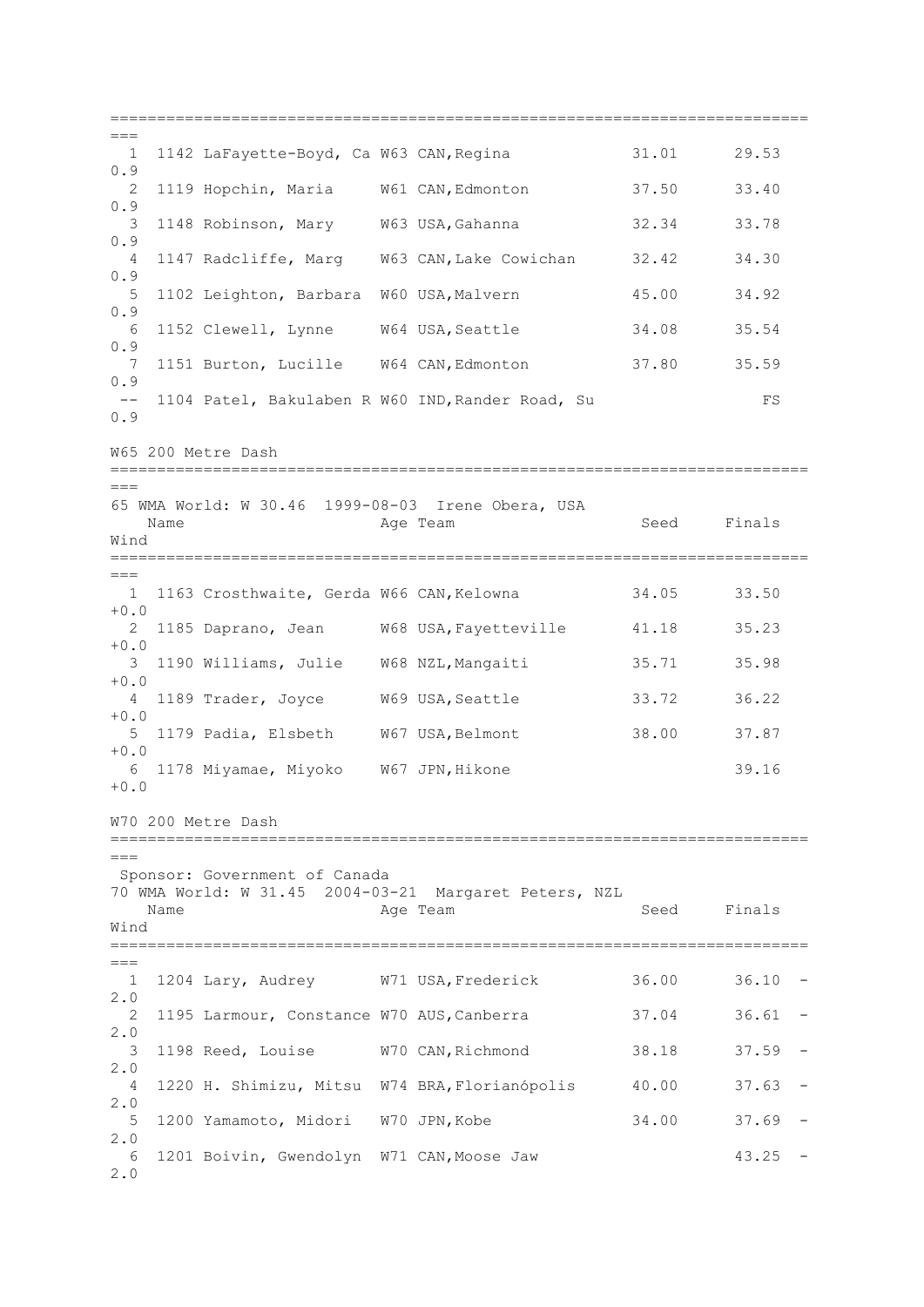-- 1222 Kuehne, Magdalena W74 USA, Tujunga  $41.10$  DNF -2.0 W75 200 Metre Dash =========================================================================== === 75 WMA World: W 34.40 1997-07-23 Paula Schneiderhan, GER Name **Age Team** Age Team Seed Finals Wind ===========================================================================  $=$  1 1228 McQuarrie, Betty W76 CAN,Edmonton 42.42 44.02 0.7 W80 200 Metre Dash ===========================================================================  $---$ 80 WMA World: W 41.11 1992-08-15 Polly Clarke, USA Name Age Team Seed Finals Wind ===========================================================================  $=$  1 1240 Mcleod-Smith, F. D W80 CAN,North Vancouver 45.94 49.55 0.7 M30 200 Metre Dash =========================================================================== === 30 IAAF Worl: # 19.32 1996-08-01 Michael Johnson, USA; in Atlanta, GA Name **Age Team** Age Team Seed Finals Wind ===========================================================================  $---$  1 1303 Farbin, Rob M30 CAN,Edmonton 23.10 23.79 - 1.0 2 1329 Wight, Trevor M31 CAN,Abbotsford 22.80 23.88 - 1.0 3 1358 Harrower, Will M33 CAN,Vernon 23.50 24.12 - 1.0 4 1338 Feniak, Jason M32 CAN,Edmonton 24.00 26.42 - 1.0 M35 200 Metre Dash ===========================================================================  $=$ 8 Advance: Top 3 Each Heat plus Next 2 Best Times 35 WMA World: W 20.40 1996-07-03 Linford Christie, GBR Name Age Team Seed Prelims Wind H# ===========================================================================  $=$ Preliminaries 1 1526 Thomas, Robert M38 USA,Indianapolis 22.22 23.27Q 0.8 1 2 1444 Simon, Luiston M36 CAN,Regina 22.95 23.89Q  $+0.0$  2 3 1488 Wardecki, Krzyszto M37 POL,Sydney 23.86 23.62Q 0.8 1 4 1533 Chow, Paul M39 CAN,Fernie 25.67Q +0.0 2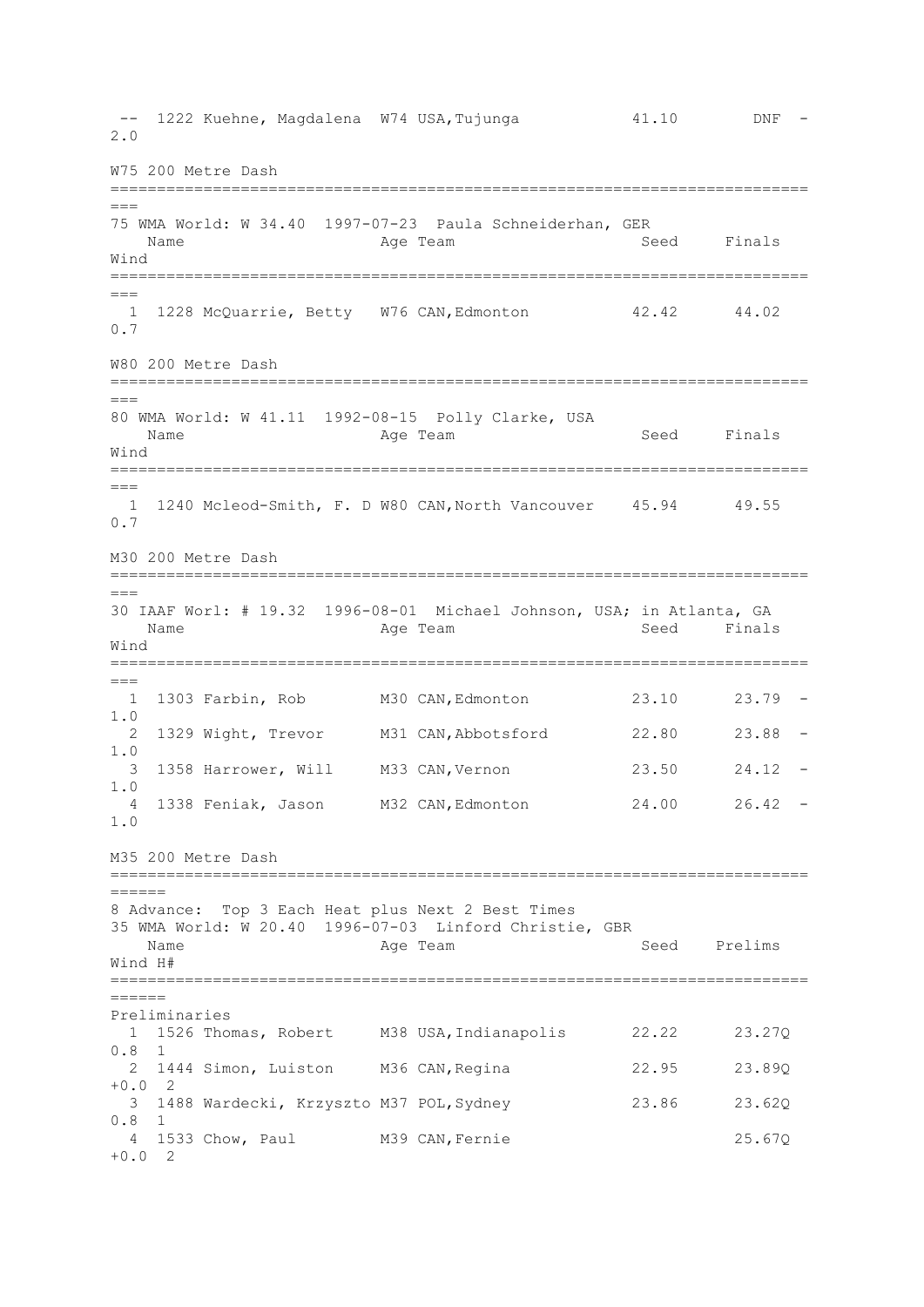5 1459 Fostvelt, Shawn M37 CAN,Nanaimo 24.00 23.68Q 0.8 1 6 1519 Maul, Wolfgang M38 CAN,Edmonton 27.00 25.93Q +0.0 2 7 1435 McNamara, John M36 USA,Philadelphia 26.02 25.05q 0.8 1 8 1520 Rea, Daniel M38 CAN,Edmonton 30.00 26.05q 0.8 1 9 1442 Rowein, Scott M36 CAN,Calgary 26.00 26.07  $+0.0$  2 10 1556 Ostashower, Andrew M39 CAN,Edmonton 23.08 26.09  $+0.0$  2 11 1514 King, Mike M38 CAN, Edmonton 26.02 26.25  $0.8$ 12 1499 Danis, Jeffrey M38 CAN, Hinton 28.00 27.05  $0.8$ 13 1548 Lem, Darryl M39 CAN,Edmonton 25.07 27.12 +0.0 2 14 1482 Sabourin, Daniel M37 CAN,Edmonton 27.99 27.62 +0.0 2 15 1440 Ozar, Steve M36 CAN,Edmonton 30.00 29.96  $+0$  0 2 16 1564 Syvenky, Terrence M39 CAN,Edmonton 31.69 0.8 1 M35 200 Metre Dash =========================================================================== === 35 WMA World: W 20.40 1996-07-03 Linford Christie, GBR Name **Age Team** Prelims Finals Wind ===========================================================================  $---$ Finals 1 1526 Thomas, Robert M38 USA,Indianapolis 23.27 22.42 - 2.7 2 1488 Wardecki, Krzyszto M37 POL,Sydney 23.62 23.66 - 2.7 3 1444 Simon, Luiston M36 CAN,Regina 23.89 23.67 - 2.7 4 1459 Fostvelt, Shawn M37 CAN,Nanaimo 23.68 23.89 - 2.7 5 1435 McNamara, John M36 USA,Philadelphia 25.05 25.31 - 2.7 6 1533 Chow, Paul M39 CAN,Fernie 25.67 25.61 - 2.7 7 1520 Rea, Daniel M38 CAN,Edmonton 26.05 26.03 - 2.7 8 1519 Maul, Wolfgang M38 CAN, Edmonton 25.93 27.26 -2.7 M40 200 Metre Dash ===========================================================================  $=$ 8 Advance: Top 2 Each Heat plus Next 2 Best Times Sponsor: Glentel Inc. 40 WMA World: W 20.64 2003-08-27 Troy Douglas, NED Name **Age Team** Age Team Seed Prelims Wind H# =========================================================================== ======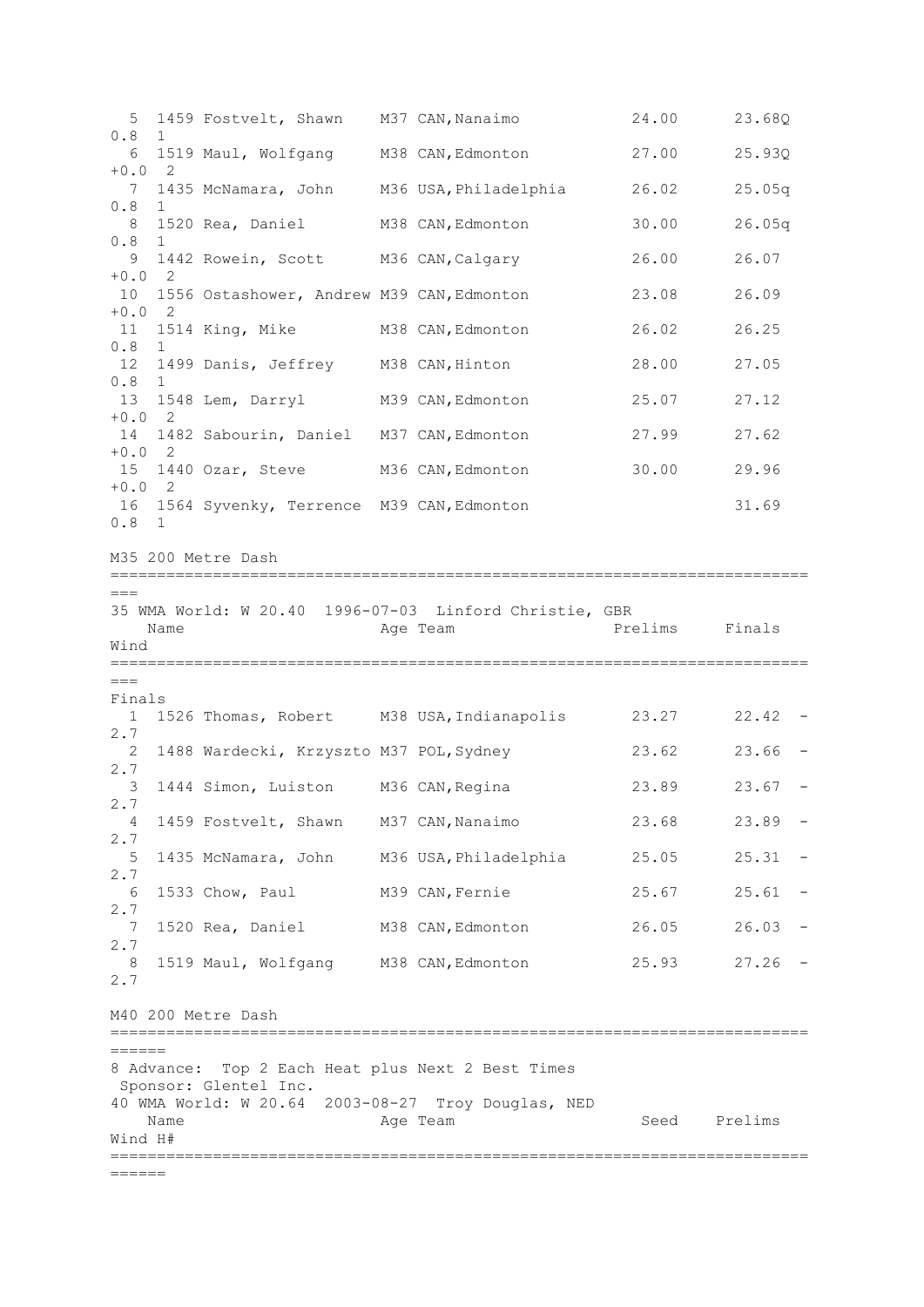|                                                             | Preliminaries |                                          |                                                                |         |                         |
|-------------------------------------------------------------|---------------|------------------------------------------|----------------------------------------------------------------|---------|-------------------------|
| 1<br>1.5                                                    | 2             | 1703 Kopecek, Karel M42 CZE, Kutna Hora  |                                                                | 23.00   | $24.07Q -$              |
| 2<br>1.6                                                    | 1             | 1640 Francois, Andre M41 CAN, St. Albert |                                                                | 22.40   | $24.44Q -$              |
| 3                                                           |               | 1609 Starchuk, Darren                    | M40 CAN, Edmonton                                              | 27.20   | 24.46Q                  |
| $0.7$<br>4<br>1.6                                           | 3<br>1        | 1606 Samson, Marc                        | M40 CAN, Vancouver                                             | 24.50   | $24.90Q -$              |
| 5                                                           |               | 1735 Zaran, Jason                        | M42 CAN, Calgary                                               | 24.00   | $25.14Q -$              |
| 1.5<br>6                                                    | 2             | 1795 Jennett, Terry M44 CAN, Calgary     |                                                                | 25.05   | 25.28Q                  |
| 0.7<br>7                                                    | 3             |                                          | 1696 Creamer, David M42 NZL, Lower Hutt                        | 27.00   | $25.19q -$              |
| 1.5<br>8<br>1.5                                             | 2<br>2        | 1671 Rénélique, Eddy M41 CAN, Burlington |                                                                | 25.52   | $25.27q -$              |
| 9                                                           |               | 1809 Pevnev, Aleksandr M44 RUS, Himky    |                                                                | 55.01   | 25.32<br>$\overline{a}$ |
| 1.5<br>10                                                   | 2             | 1567 Bates, Tim                          | M40 CAN,Kelowna                                                | 24.22   | 26.09                   |
| 0.7<br>11                                                   | 3             | 1764 Salmon, Trevor M43 CAN, Calgary     |                                                                | 25.13   | 26.29                   |
| 1.5<br>12                                                   | 2             | 1579 Gerke, Garnett M40 CAN, Edmonton    |                                                                | 26.05   | 26.31                   |
| 1.6<br>13                                                   | 1             | 1588 Krasowski, Darren M40 CAN, Edmonton |                                                                | 26.51   | 26.47                   |
| 1.6<br>14                                                   | 1             | 1824 Woods, Jeffrey M44 CAN, Edmonton    |                                                                | 26.00   | 26.63                   |
| $0.7$<br>15                                                 | 3             | 1767 Trapp, Robert M43 CAN, Edmonton     |                                                                | 28.10   | 26.72                   |
| 1.6<br>16                                                   | 1             | 1756 MacIsaac, Doug M43 CAN, Red Deer    |                                                                | 27.00   | 26.89                   |
| 0.7<br>17                                                   | 3             | 1688 Young, Robert M41 CAN, Calgary      |                                                                | 22.50   | 27.34                   |
| $\ensuremath{\mathsf{0}}$ . $\ensuremath{\mathsf{7}}$<br>18 | 3             | 1682 van Ryswyk, Len M41 CAN, Surrey     |                                                                | 28.00   | 27.69                   |
| 1.6<br>19                                                   | $\mathbf 1$   | 1797 Johnston, Dean M44 CAN, Red Deer    |                                                                | 25.00   | 40.82                   |
| 1.6                                                         | $\mathbf 1$   |                                          |                                                                |         |                         |
|                                                             |               | M40 200 Metre Dash                       |                                                                |         |                         |
| $===$<br>Wind                                               | Name          | Sponsor: Glentel Inc.                    | 40 WMA World: W 20.64 2003-08-27 Troy Douglas, NED<br>Age Team | Prelims | Finals                  |
| $===$                                                       |               |                                          |                                                                |         |                         |
| Finals<br>1                                                 |               | 1640 Francois, Andre M41 CAN, St. Albert |                                                                | 24.44   | 23.14                   |
| 1.3<br>2                                                    |               | 1703 Kopecek, Karel M42 CZE, Kutna Hora  |                                                                | 24.07   | 23.19                   |
| 1.3<br>3                                                    |               | 1609 Starchuk, Darren M40 CAN, Edmonton  |                                                                | 24.46   | 24.40                   |
| 1.3<br>4                                                    |               | 1606 Samson, Marc                        | M40 CAN, Vancouver                                             | 24.90   | 24.60                   |
| 1.3<br>5                                                    |               | 1735 Zaran, Jason M42 CAN, Calgary       |                                                                | 25.14   | 24.66                   |
| 1.3                                                         |               |                                          |                                                                |         |                         |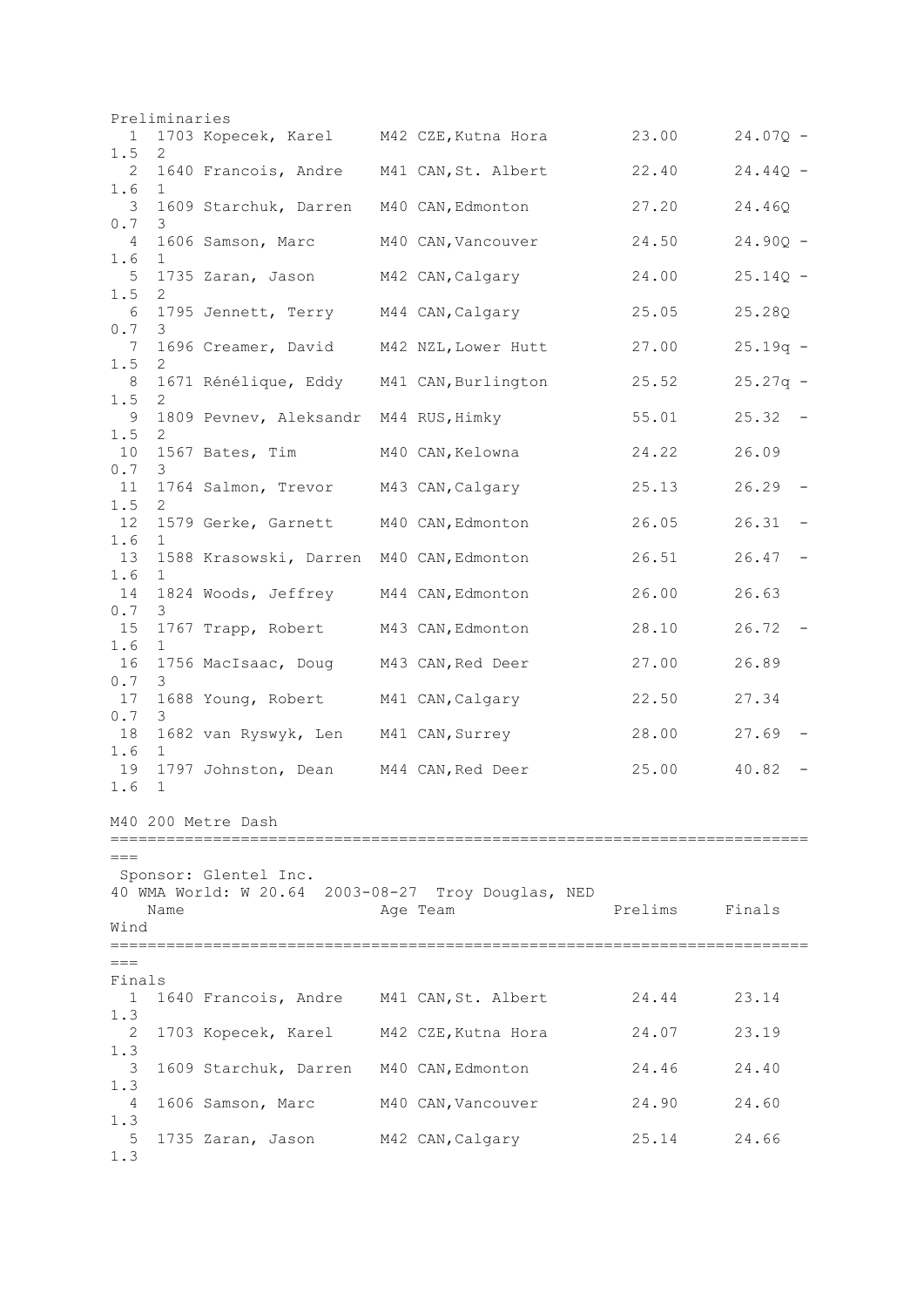6 1696 Creamer, David M42 NZL,Lower Hutt 25.19 24.92 1.3 7 1795 Jennett, Terry M44 CAN,Calgary 25.28 25.04 1.3 8 1671 Rénélique, Eddy M41 CAN,Burlington 25.27 25.46 1.3 M45 200 Metre Dash =========================================================================== ====== 8 Advance: Top 3 Each Heat plus Next 2 Best Times 45 WMA World: W 22.13 2002-08-15 Stephen Peters, USA Name **Age Team** Age Team Seed Prelims Wind H# =========================================================================== ====== Preliminaries 1 1972 Brown, Dave M47 CAN,Calgary 24.39 25.16Q +0.0 2<br>2 1902 Camano, Alvaro M46 ARG, resident Long B 23.00 25.63Q 1.1 1 3 2029 Allen, Paul M48 USA,Edgewater 24.00 25.79Q  $+0.0$  2 4 2111 Headley, John M49 CAN,Saskatoon 26.25 25.96Q 1.1 1 5 1828 Bennett, Garry M45 CAN,Calgary 26.02 25.81Q  $+0.0$  2 6 1890 Warren, Cal M45 CAN,Kelowna 25.03 26.27Q 1.1 1 7 1833 Cheng, Bob M45 CAN, Vancouver 25.99 26.41q<br>1 1 1.1 1 8 2122 Moore, Robert M49 CAN, Vancouver 27.00 27.26q  $+0.0$  2 9 1910 Germaniuk, Blaine M46 CAN,Kelowna 26.00 27.70 +0.0 2 10 2094 Adams, Mark M49 CAN,Edmonton 28.12 +0.0 2 11 1916 Hennig, Calvin M46 CAN,Spruce Grove 28.24 +0.0 2 12 2006 Musial, Wieslaw M47 CAN,Toronto 29.98 1.1 1 13 3099 Lagace, Maurice M47 CAN,Calgary 30.32 1.1 1 14 1899 Bozzini, Mark M46 USA,Napa 26.52 31.13 1.1 1 15 1871 Petryk, Christophe M45 CAN,Edmonton 37.05 31.62  $+0.0$  2 M45 200 Metre Dash ===========================================================================  $=$ 45 WMA World: W 22.13 2002-08-15 Stephen Peters, USA Name **Age Team** Prelims Finals Wind ===========================================================================  $=$ Finals 1 1972 Brown, Dave M47 CAN,Calgary 25.16 24.36 - 1.7 2 1902 Camano, Alvaro M46 ARG,resident Long B 25.63 25.23 - 1.7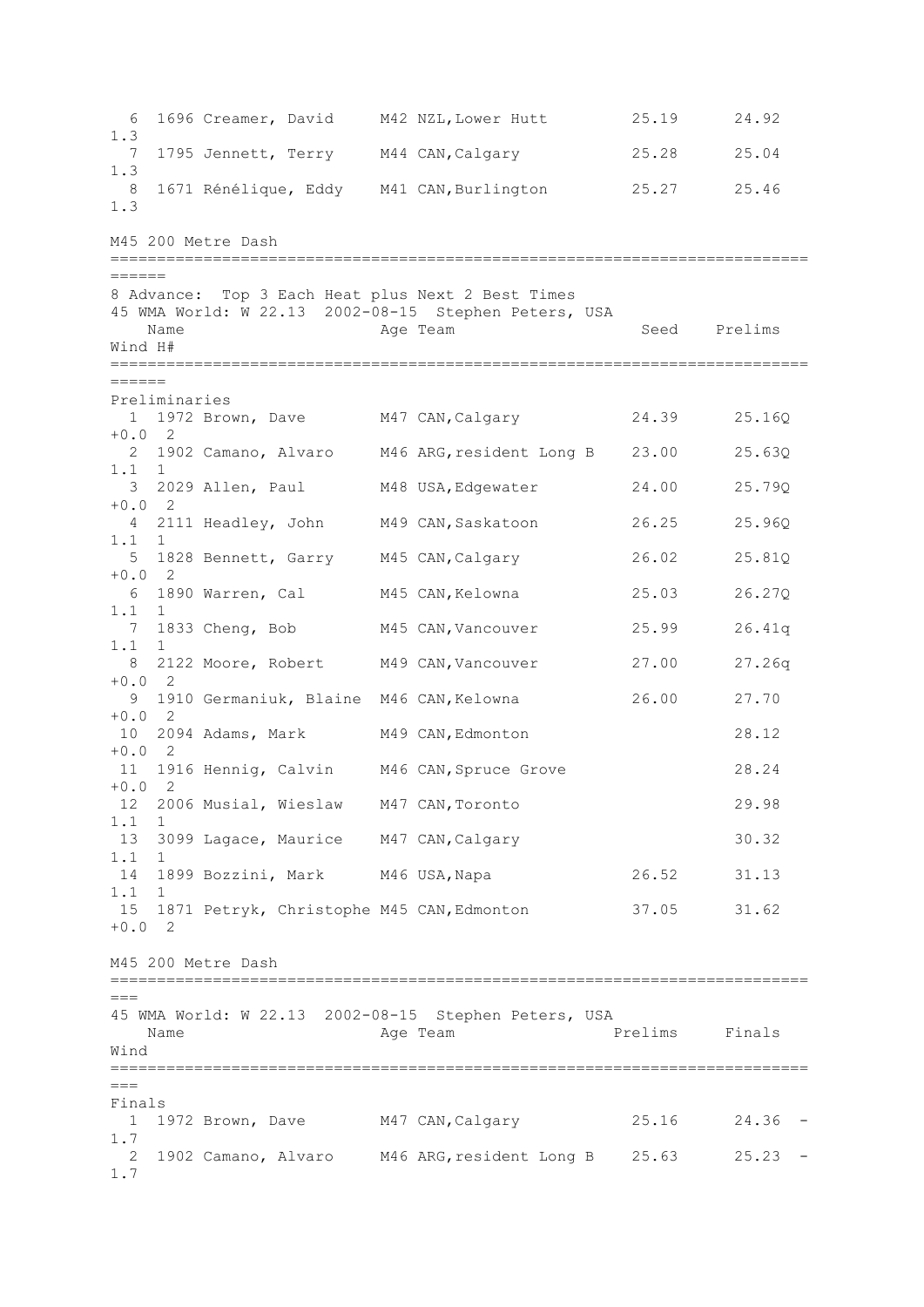3 2029 Allen, Paul M48 USA,Edgewater 25.79 25.38 - 1.7 4 2111 Headley, John M49 CAN,Saskatoon 25.96 25.71 - 1.7 5 1890 Warren, Cal M45 CAN,Kelowna 26.27 26.10 - 1.7 6 1828 Bennett, Garry M45 CAN,Calgary 25.81 26.11 - 1.7 7 1833 Cheng, Bob M45 CAN,Vancouver 26.41 26.13 - 1.7 8 2122 Moore, Robert M49 CAN, Vancouver 27.26 27.67 -1.7 M50 200 Metre Dash ===========================================================================  $------$ 8 Advance: Top 2 Each Heat plus Next 2 Best Times Sponsor: The City of Edmonton 50 WMA World: W 22.58 2003-07-06 Stephen Peters, GBR Name **Age Team** Age Team Seed Prelims Wind H# ===========================================================================  $------$ Preliminaries 1 2420 Collins, Bill M54 USA,Houston 23.51 24.02Q - 2.4 1 2 2396 Riddle, Rick M53 USA,Arlington 25.79 25.66Q -  $1.0$  3 2302 Dickson, Thomas M52 CAN,Burnaby 24.43 25.74Q - 0.6 2 4 2365 Boyd, Barry M53 CAN,Edmonton 25.00 25.27Q - 2.4 1 5 2225 D'Eon, Marcel M51 CAN,Saskatoon 26.00 25.85Q - 0.6 2 6 2260 Pannell, Michael M51 USA,Los Alamos 24.75 25.89Q - 1.0 3 7 2375 Freeman, Peter M53 CAN,Victoria 26.28 25.94q - 1.0 3 8 2318 Jackson, Ron M52 CAN,North Vancouver 27.00 26.24q - 2.4 1 9 2219 Chin Aleong, Neil M51 CAN,Burnaby 25.25 26.45 - 0.6 2 10 2450 Terrell, Bobby M54 USA,Tampa 25.90 26.68 - 2.4 1 11 2245 Jeske, Wolfgang M51 CAN,St. Albert 26.34 26.75 - 0.6 2 12 2165 Gagne, Wayne M50 CAN,Cambridge 26.32 26.76 - 2.4 1 13 2338 Rexius, Alan M52 USA,Eugene 26.50 27.53 - 1.0 3 14 2385 Maseratti, Robert M53 USA,McRAE 26.81 27.95 - 0.6 2 15 2275 Tarrant, Philip M51 CAN,Victoria 28.05 29.02 - 0.6 2 16 2356 Williams, Frank J M52 USA,Mt.View 29.85 30.84 - 1.0 3 17 2166 Goeres, Wally M50 CAN,Edmonton 35.05 30.95 - 1.0 3 18 2230 Deady, Michael M51 CAN,Edmonton 29.08 32.33 - 2.4 1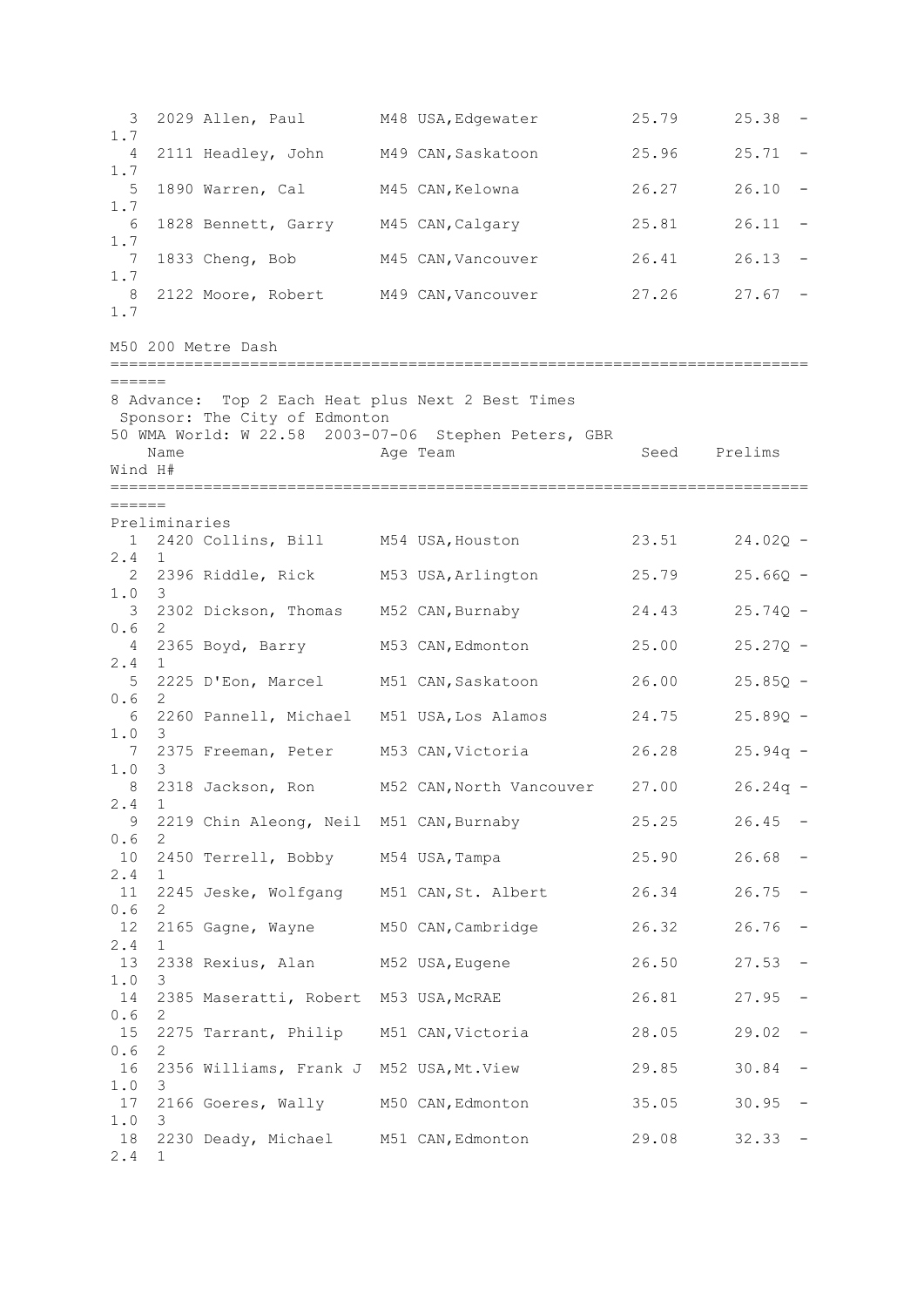19 2412 Balas, Greg M54 CAN,Hinton 28.00 36.98 - 1.0 3 M50 200 Metre Dash ===========================================================================  $---$ Sponsor: The City of Edmonton 50 WMA World: W 22.58 2003-07-06 Stephen Peters, GBR Name **Age Team** Prelims Finals Wind ===========================================================================  $---$ Finals 1 2420 Collins, Bill M54 USA,Houston 24.02 23.49  $+0.0$  2 2365 Boyd, Barry M53 CAN,Edmonton 25.27 24.66  $+0.0$  3 2302 Dickson, Thomas M52 CAN,Burnaby 25.74 24.67 +0.0 4 2396 Riddle, Rick M53 USA,Arlington 25.66 25.28 +0.0 5 2375 Freeman, Peter M53 CAN,Victoria 25.94 25.56 +0.0 6 2260 Pannell, Michael M51 USA,Los Alamos 25.89 25.60  $+0.0$  7 2225 D'Eon, Marcel M51 CAN,Saskatoon 25.85 25.96 +0.0 8 2318 Jackson, Ron M52 CAN,North Vancouver 26.24 30.42  $+0.0$ M55 200 Metre Dash ===========================================================================  $------$ 8 Advance: Top 3 Each Heat plus Next 2 Best Times 55 WMA World: W 23.37 1990-07-05 Ron Taylor, GBR Name Age Team Seed Prelims Wind H# ===========================================================================  $=$ Preliminaries 1 2590 Marshall, Gregory M57 CAN,St. Anne Des La 25.30 26.89Q 1.8 1 2 2506 Zlobicki, Zbigy M55 USA,Farmington Hill 23.40 27.82Q +0.0 2 3 2560 Sims, Geoff M56 AUS,Hawker 26.01 27.43Q 1.8 1 4 2459 Brown, Barry M55 CAN,Dewberry 27.86Q  $+0.0$  2 5 2683 Lorenz, Lyle M59 CAN,Lacombe 28.29 27.55Q 1.8 1 6 2558 Semeniuk, Raymond M56 CAN,Edmonton 27.05 28.78Q  $+0.0$  2 7 2648 Mintz, Bruce M58 CAN,Edmonton 27.97 28.02q 1.8 1 8 2488 Prime, Kenrick M55 TRI,Sangre Grande 28.54q 1.8 1 9 2525 Evans, Millard M56 CAN,Edmonton 29.00 28.64 1.8 1 10 2609 Sullivan, Jim M57 CAN,North Vancouver 28.50 28.96 +0.0 2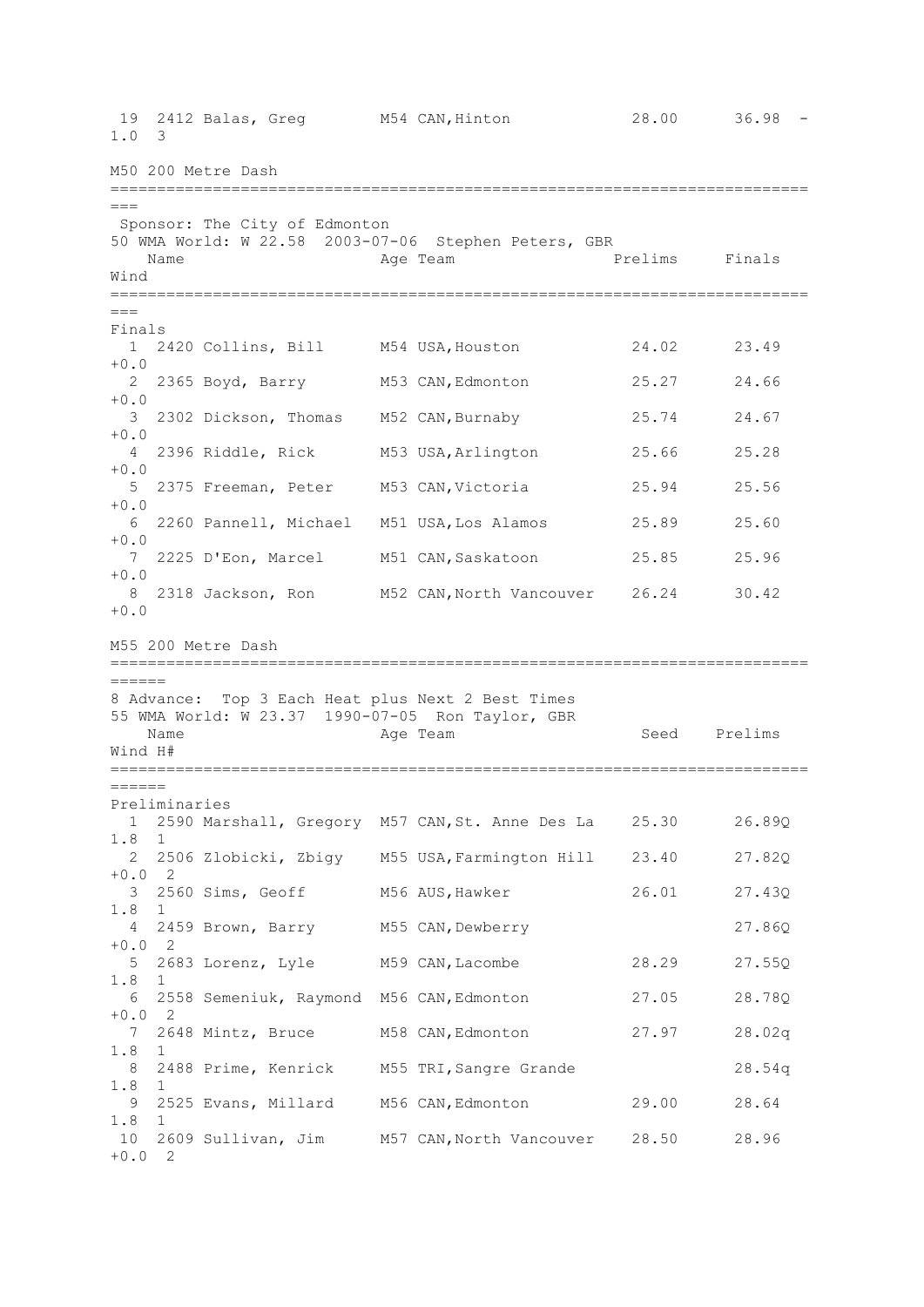11 2530 Jermacans, Viddy M56 AUS,Whitfield 29.50 29.40 1.8 1 12 2483 O'Shaughnessy, Gar M55 CAN,Edmonton 29.10 29.90 +0.0 2 29.8936 13 2502 Warick, Randy M55 CAN,Saskatoon 29.70 J29.90 +0.0 2 29.8986 14 2679 Hill, Bruce M59 CAN,Maple Ridge 28.02 32.70 +0.0 2 15 2563 Watt, Robert M56 AUS,Brighton 26.00 33.31 +0.0 2 16 2620 Yuen, John M57 CAN, Edmonton 29.99 33.43 1.8 1 M55 200 Metre Dash ===========================================================================  $---$ 55 WMA World: W 23.37 1990-07-05 Ron Taylor, GBR Name **Age Team Prelims** Finals Wind ===========================================================================  $---$ Finals 1 2506 Zlobicki, Zbigy M55 USA,Farmington Hill 27.82 26.65 - 2.5 2 2560 Sims, Geoff M56 AUS,Hawker 27.43 27.72 - 2.5 3 2683 Lorenz, Lyle M59 CAN,Lacombe 27.55 28.10 - 2.5 4 2459 Brown, Barry M55 CAN,Dewberry 27.86 28.27 - 2.5 5 2648 Mintz, Bruce M58 CAN,Edmonton 28.02 28.39 - 2.5<br>6 2488 Prime, Kenrick M55 TRI, Sangre Grande 28.54 28.68 -2.5 7 2558 Semeniuk, Raymond M56 CAN,Edmonton 28.78 29.96 - 2.5 -- 2590 Marshall, Gregory M57 CAN, St. Anne Des La 26.89 DQ -2.5 M60 200 Metre Dash ===========================================================================  $=$ 8 Advance: Top 3 Each Heat plus Next 2 Best Times Sponsor: Province of Alberta 60 WMA World: W 24.00 1994-06-10 Ron Taylor, GBR Name **Age Team** Age Team Seed Prelims Wind H# ===========================================================================  $=$ Preliminaries 1 2703 Crombie, Peter M60 AUS,North Narrabeen 24.73 25.87Q 1.3 1 2 2784 Morioka, Harold M62 CAN,Surrey 26.00 29.22Q  $+0.0$  2 3 2839 Razzhigaev, Nikola M64 RUS,Himky 27.09 29.01Q 1.3 1 4 2782 McIntyre, Neville M62 AUS,Glen Innes 26.07 29.30Q  $+0.0$  2 5 2758 Siems, Juergen M61 GER,Bremervoerde 29.18 29.13Q 1.3 1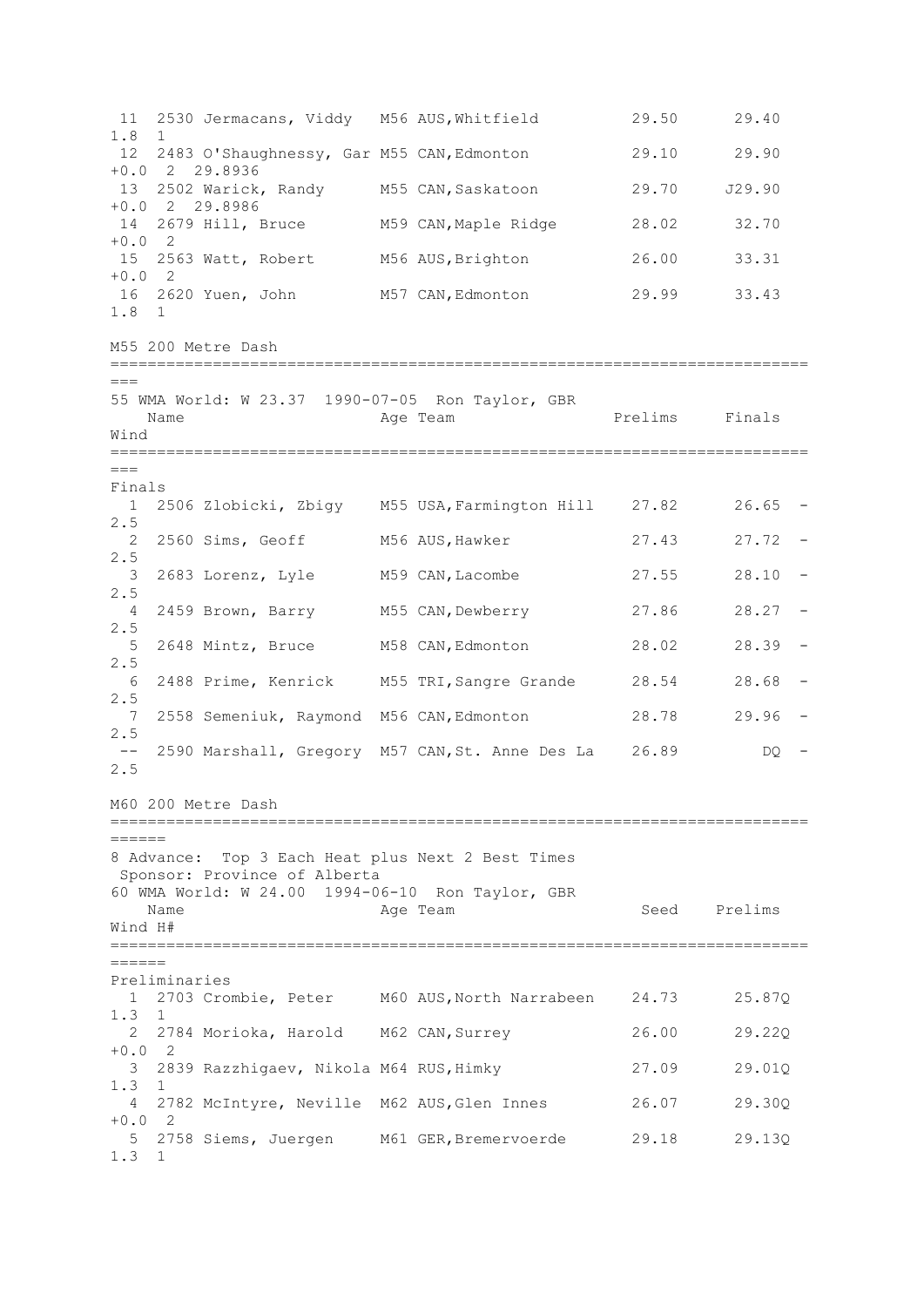6 2748 McCune, Derek M61 CAN,St. Albert 29.00 29.83Q  $+0.0$  2 7 2820 Venkatappa, Marapp M63 IND,Bangalore 29.01 30.72q +0.0 2 8 2826 Fry, James M64 CAN,Calgary 34.00 32.37q  $+0.0$  2 9 2712 James, David M60 CAN,Spruce Grove 29.50 33.91 1.3 1 10 2767 Wilson, Kenneth C. M61 CAN, Edmonton 28.00 43.16 1.3 1 11 2825 Forest, Harry-Jame M64 CAN,Edmonton 45.25 +0.0 2 M60 200 Metre Dash ===========================================================================  $\equiv$ Sponsor: Province of Alberta 60 WMA World: W 24.00 1994-06-10 Ron Taylor, GBR Name **Age Team Prelims** Finals Wind ===========================================================================  $---$ Finals<br>1 2703 Crombie, Peter M60 AUS, North Narrabeen 25.87 24.83 -1.0 2 2782 McIntyre, Neville M62 AUS,Glen Innes 29.30 26.09 - 1.0 3 2784 Morioka, Harold M62 CAN,Surrey 29.22 26.60 - 1.0 4 2748 McCune, Derek M61 CAN,St. Albert 29.83 28.21 - 1.0 5 2758 Siems, Juergen M61 GER,Bremervoerde 29.13 28.83 - 1.0 6 2839 Razzhigaev, Nikola M64 RUS,Himky 29.01 29.51 - 1.0 7 2820 Venkatappa, Marapp M63 IND, Bangalore 30.72 30.42 -1.0 8 2826 Fry, James M64 CAN, Calgary 32.37 32.10 -1.0 M65 200 Metre Dash ===========================================================================  $=$ 8 Advance: Top 2 Each Heat plus Next 2 Best Times 65 WMA World: W 25.46 2004-07-31 Guido Muller, GER Name **Age Team** Age Team Seed Prelims Wind H# ===========================================================================  $=$ Preliminaries 1 2849 Bueno, Zildo M65 BRA,Florianópolis 26.25 28.29Q 2.5 3 2 2921 Sims, Gary M67 USA,Magalia 27.12 28.33Q 1.4 2 3 2954 Dunn, Dave M69 CAN,Edmonton 28.86 28.60Q - 2.7 1 5 2909 Green, Charlie M67 CAN,St. Albert 29.30 28.52Q 2.5 3 6 2862 Hurst, Bernard M65 CAN,Sherwood Park 30.00 29.01Q 1.4 2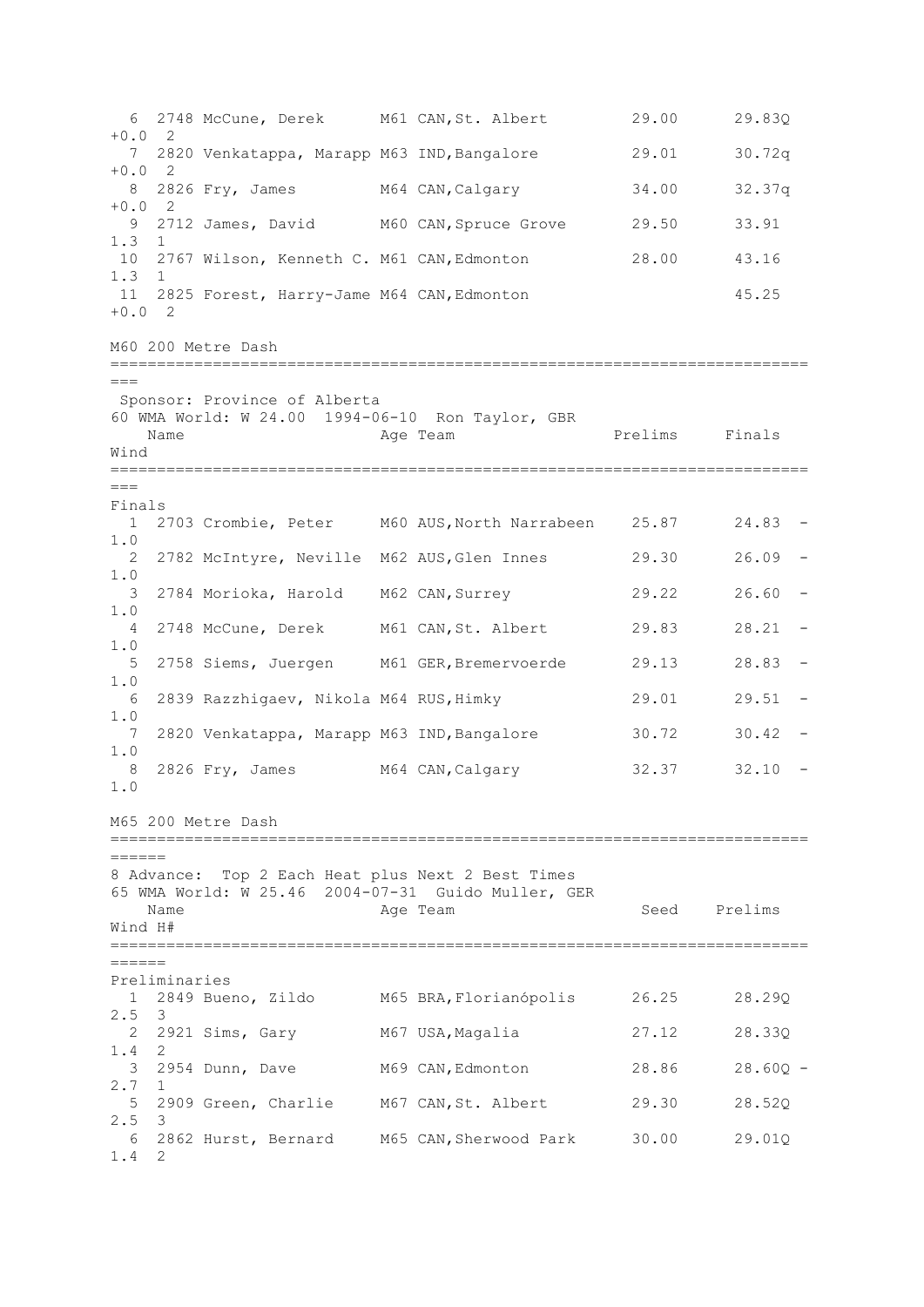7 2949 Wada, Eiji M68 JPN,Kyoto 29.16 30.51Q - 2.7 1 8 2953 Cozens, Robert M69 USA, Houston 27.62 28.57q 2.5 3 9 2929 Friesen, Les M68 CAN,Abbotsford 29.98 28.83 2.5 3 10 2925 Chambers, Don M68 AUS,Rutherglen 30.50 30.89 1.4 2 11 2928 Forseille, Larry M68 CAN, Port Coquitlam 29.00 31.94 -2.7 12 2854 Cullen, Thomas M65 USA, Atlanta 32.02 34.60 -2.7 13 2935 King, Gordon W.R. M68 CAN, Edmonton 33.00 37.49 2.5 3<br>14 2903 Cullen, James 14 2903 Cullen, James M67 USA, Mercer Island 31.70 41.99 1.4 2<br>15 2855 Dale, Doug 15 2855 Dale, Doug M65 CAN,Edmonton 50.00 42.60 - 2.7 1 M65 200 Metre Dash =========================================================================== === 65 WMA World: W 25.46 2004-07-31 Guido Muller, GER Name **Age Team** Prelims Finals Wind =========================================================================== === Finals 1 2921 Sims, Gary M67 USA,Magalia 28.33 27.45 0.6<br>2 2849 Bueno, Zildo M65 BRA, Florianópolis 28.29 27.46 0.6 3 2954 Dunn, Dave M69 CAN,Edmonton 28.60 28.03 0.6 4 2909 Green, Charlie M67 CAN,St. Albert 28.52 28.17 0.6 5 2953 Cozens, Robert M69 USA,Houston 28.57 28.32 0.6 6 2862 Hurst, Bernard M65 CAN,Sherwood Park 29.01 28.64 0.6 7 2929 Friesen, Les M68 CAN,Abbotsford 28.83 28.70 0.6 8 2949 Wada, Eiji M68 JPN,Kyoto 30.51 29.43 0.6 M70 200 Metre Dash ===========================================================================  $=$ Sponsor: Government of Canada 70 WMA World: W 26.8h 1987-06-20 Payton Jordon, USA Name **Age Team** Age Team Seed Finals Wind =========================================================================== === 1 3003 Nett, Arnold M72 CAN,Edmonton 32.00 31.88 - 0.7 2 2964 Cote, Norman R. M70 CAN,Saskatoon 38.00 34.79 - 0.7 3 2989 Rodrigues, Wilfred M71 CAN, Calgary 39.92 -0.7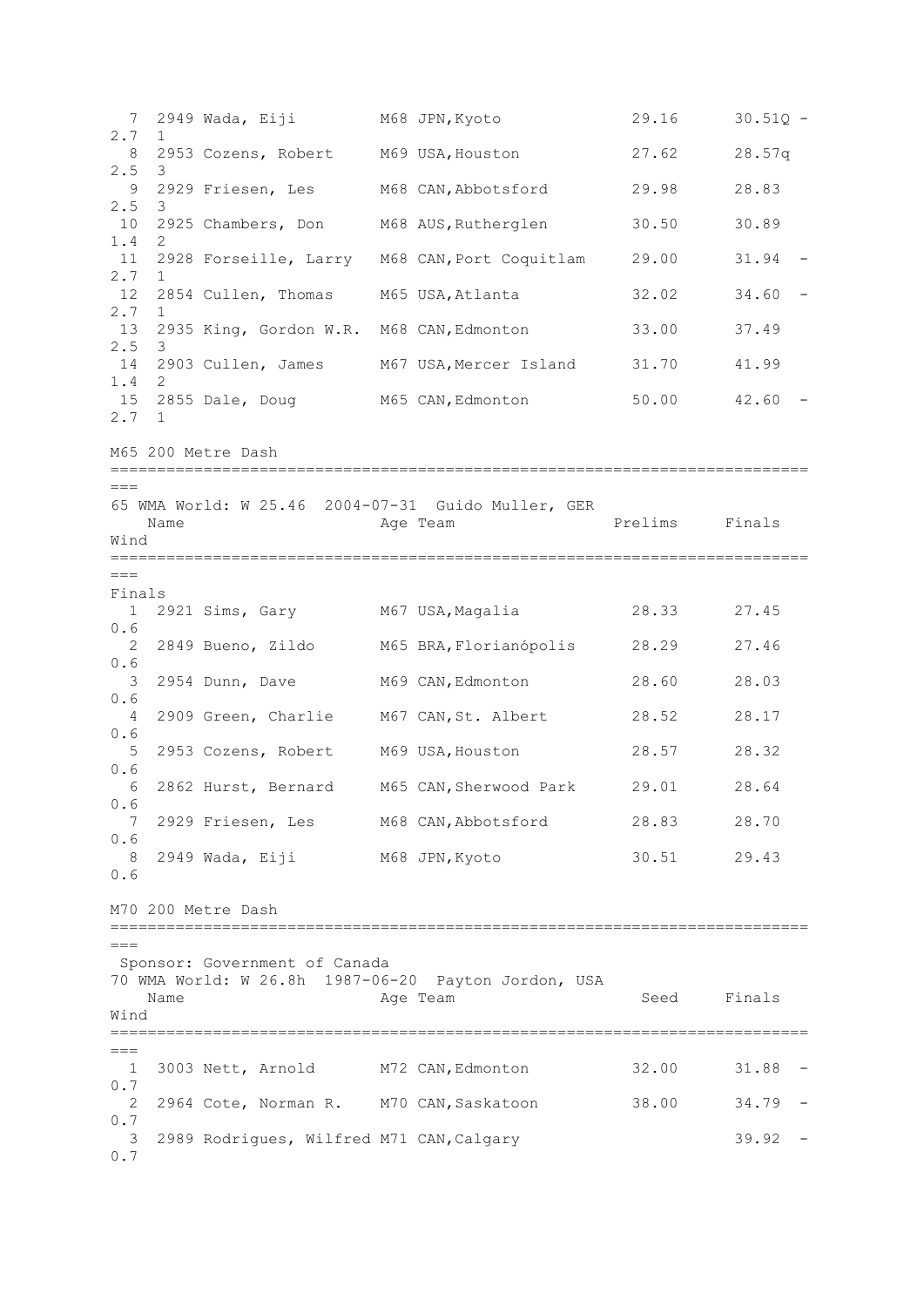M75 200 Metre Dash =========================================================================== === 75 WMA World: W 28.14 1992-06-20 Payton Jordon, USA Name Age Team Seed Finals Wind ===========================================================================  $==$  1 3035 Reuter, Wolfgang M75 GER,Husum 28.46 28.62 - 1.2 2 3053 Windred, Norman M77 AUS, Oatley 30.79 30.94 -1.2 3 3032 Meeuwissen, Adrian M75 CAN,Houston 36.44 31.56 - 1.2 4 3041 Inoue, Takashi M76 JPN,Hirakatashi 32.63 32.85 - 1.2<br>5 3057 Robson, Leslie 5 3057 Robson, Leslie M78 CAN,Port Coquitlam 42.00 36.38 - 1.2 M80 200 Metre Dash =========================================================================== === 80 WMA World: W 30.89 1997-08-10 Payton Jordon, USA Name **Age Team** Age Team Seed Finals Wind =========================================================================== === 1 3073 Sargent, James M82 CAN,Victoria 36.81 36.75 1.4 2 3077 Wright, Wilfred M84 CAN,Shaunavon 42.00 43.66 1.4 3 3067 Coates, Max E. M81 CAN,Saskatoon 46.50 43.68 1.4 4 3068 Heylman, Warren M81 USA, Spokane 47.00 44.20 1.4 5 3062 Bergland, Ralph N. M80 CAN,Moose Jaw 45.00 46.62 1.4 6 3076 McMillan, Roger M84 CAN,Myrnam 40.00 49.02 1.4 7 3075 Dent, Ron M84 AUS, Melbourne 43.00 49.72 1.4 M85 200 Metre Dash ===========================================================================  $=$ 85 WMA World: W 34.41 2004-08-07 Roderick Parker, USA; in Decatur Name **Age Team** Age Team Seed Finals Wind ===========================================================================  $---$  1 3078 Maxwell, Ralph M85 USA,Richville 39.10 38.80 0.6 2 3083 Tompkins, Frederic M88 USA,Grand Junction 49.84 42.23 0.6 3 3082 Goldy, Champion M88 USA,Haddonfield 44.00 42.30 0.6 M90 200 Metre Dash ===========================================================================  $=-$ 90 WMA World: W 40.00 2002-08-24 Vittorio Colo, ITA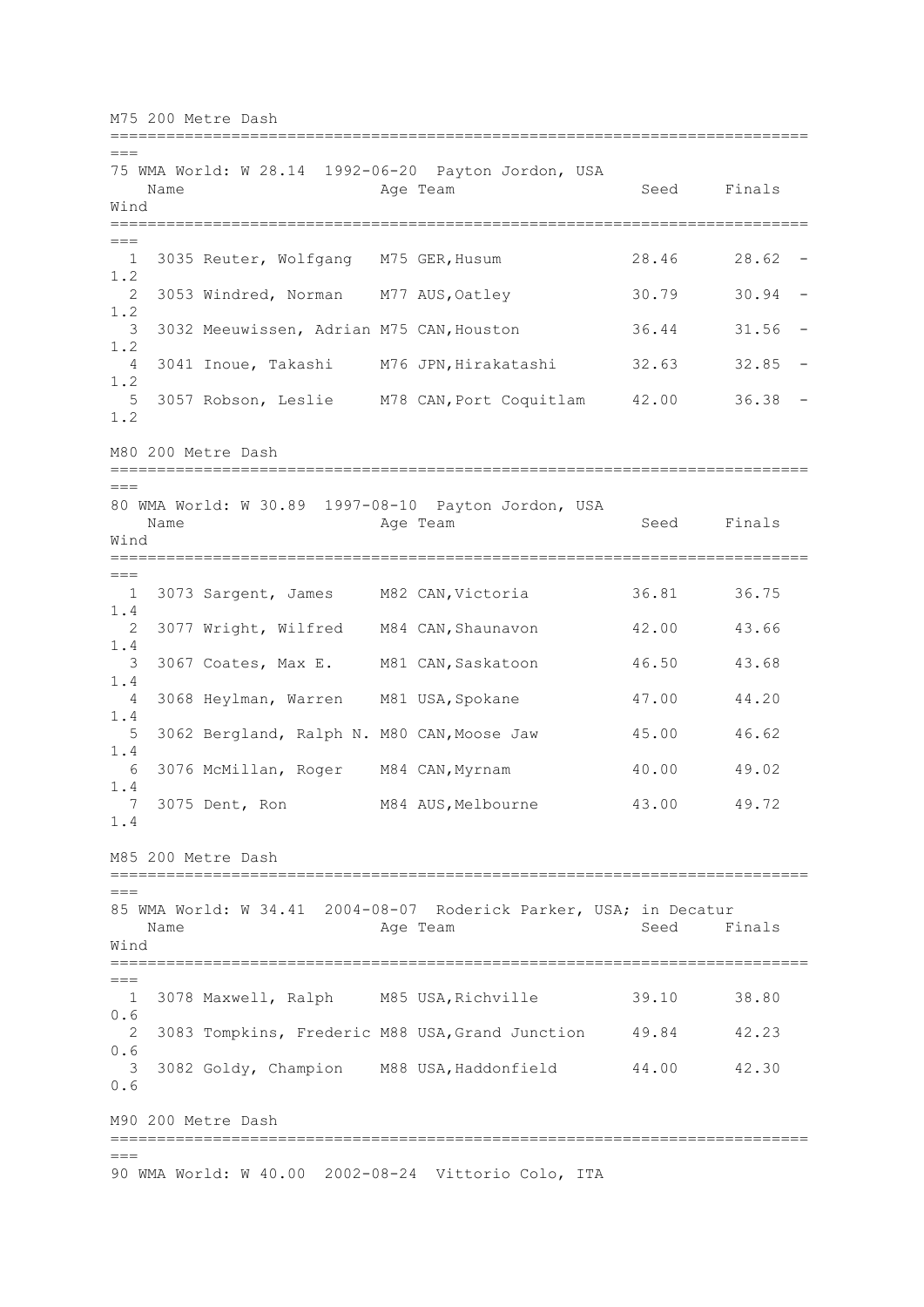Name **Age Team** Age Team Seed Finals Wind ===========================================================================  $=$  1 3086 Lavender, Donald M94 CAN,Edmonton 1:21.97 0.6 W30 400 Metre Dash ========================================================================= Name **Age Team** Age Team Seed Finals ========================================================================= 1 62 Rothwell, Alison W32 AUS,Winmalee 1:05.09 1:01.44 2 84 Sima-Ledding, Pat W33 CAN,Kelowna 57.72 1:06.31 3 61 Rogova, Natalia W32 RUS,Moscow 1:10.00 1:12.89 W35 400 Metre Dash ========================================================================= 35 WMA World: W 50.56 1978-07-15 Aurelia Penton, CUB Name **Age Team** Age Team Seed Finals ========================================================================= 1 245 Heschuk, Sherry W38 CAN,Edmonton 1:05.45 1:04.86 2 259 Pollard, Sonya W38 AUS,Mount Waverley 1:09.10 1:07.62 3 240 Frost, Andrea W38 CAN,Edmonton 1:15.00 1:08.14 4 132 Ely, Fiona W35 AUS,Sunbury 1:09.00 1:09.05 5 256 Nielsen, Larisa W38 CAN,Edmonton 1:12.01 1:10.40 6 196 Dundas, Tammy W37 CAN,Edmonton 1:16.30 1:12.13 W40 400 Metre Dash ========================================================================= Sponsor: Glentel Inc. 40 WMA World: W 53.68 1994-03-20 Sara Montecinos, CHL Name **Age Team** Age Team Seed Finals ========================================================================= 1 539 Meloche, Laurie W44 CAN,Regina 1:01.62 1:02.30 2 447 Ridout, Gwen W42 CAN,Calgary 1:03.50 1:03.63 3 325 Felix, Darlene W40 CAN,Morinville 1:03.86 4 505 Barrett, Lyn W44 CAN,Trenton 1:05.01 1:06.86 5 469 Johnson, Mary W43 USA,Eugene 1:08.00 1:08.28 -- 471 Jordan, Merle W43 BAR,St. Michael DQ Rule 163.3 W45 400 Metre Dash ========================================================================= 45 WMA World: W 56.15 2003-07-12 Mary Lande Mathieu, PUR Name and Age Team and Seed Finals ========================================================================= 1 653 McDonald, Catherin W46 AUS,Vermont South 1:03.50 1:03.70 2 638 Fulford, Pam W46 CAN,Sherwood Park 1:13.00 1:12.49 3 603 Redenz, Ursula W45 GER,Aachen 1:14.91 4 691 Lauridsen, Susanne W47 CAN,Calgary 1:12.01 1:17.85 5 589 Klein, Shirley W45 CAN,Edmonton 1:50.00 1:38.01 6 572 Cancian, Maria W45 CAN,Edmonton 1:39.40 W50 400 Metre Dash ========================================================================= Sponsor: The City of Edmonton 50 WMA World: W 58.51 1995-07-22 Marge Allison, AUS Name **Age Team** Age Team Seed Finals ========================================================================= 1 927 Ana, Jerman W53 SLO,Trzic 1:08.50 1:10.13 2 885 Sloan, Jeanette W51 CAN,Edmonton 1:12.02 1:12.31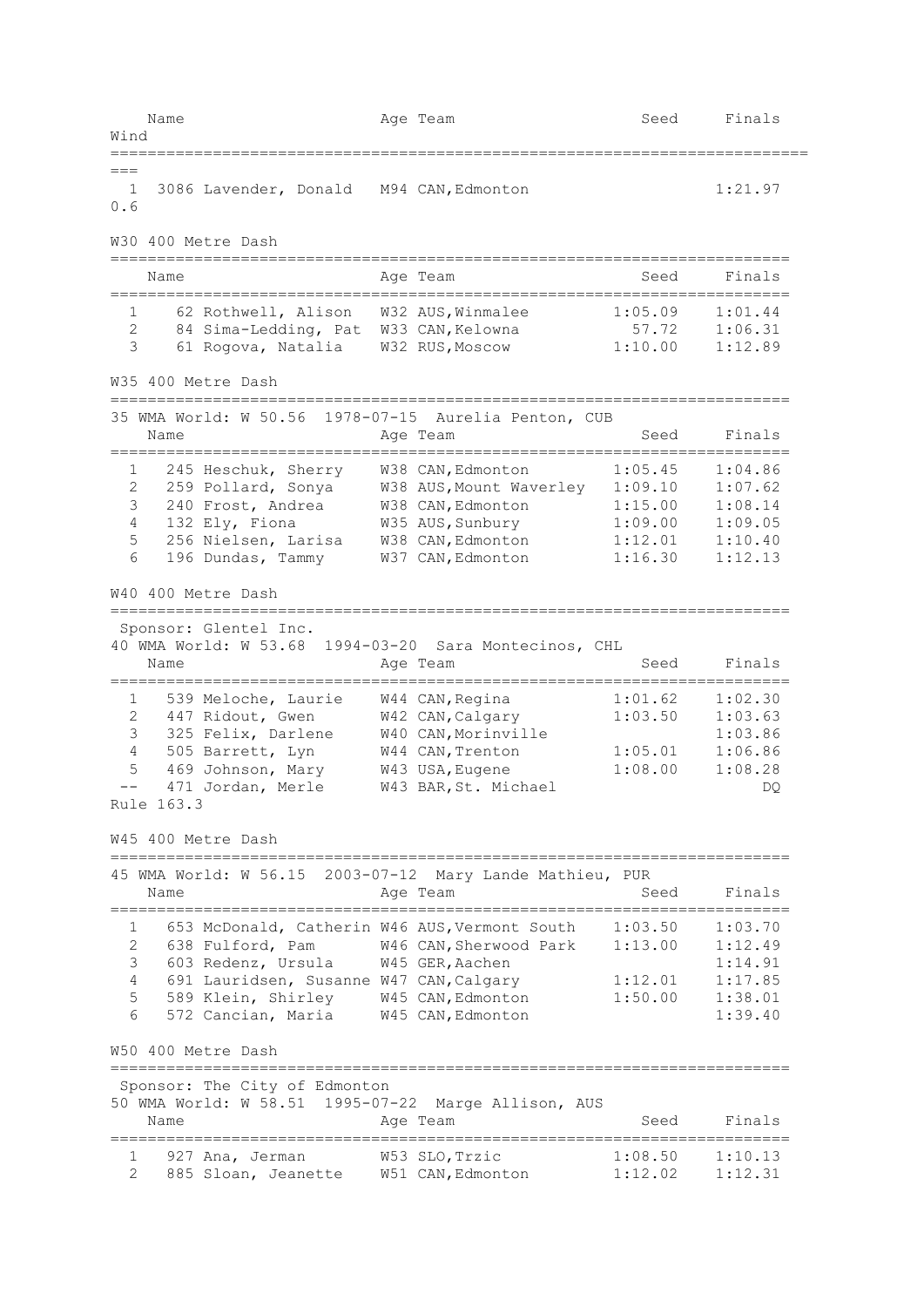3 878 Nutting, Jan W51 CAN,Edmonton 1:19.01 1:13.07 -- 991 Zalite, Iraida W54 LAT, Riga 1:13.00 DNF W55 400 Metre Dash ========================================================================= 55 WMA World: W 1:02.40 2001-08-25 Avril Douglas, CAN Name **Age Team** Age Team Seed Finals ========================================================================= 1 1081 Roberts, Catherine W58 CAN,St. Albert 1:20.00 1:15.15 2 1024 Hartzler, Mary W56 USA,Gahanna 1:17.00 1:18.83 3 1076 McDonnell, Hazel W58 AUS,Alexandra Hills 1:10.80 1:20.25 4 1025 Hondromatidis, Chr W56 AUS,Melbourne 1:17.05 1:21.69 5 1044 Colley-Urquhart, D W57 CAN,Calgary 1:30.00 1:43.33 6 1068 Cunningham, Joyce W58 CAN,Vermilion 1:58.03 1:54.35 W60 400 Metre Dash ========================================================================= Sponsor: Alberta Centennial 2005 60 WMA World: W 1:07.30 2001-07-10 Anne Stobaus, AUS Name Age Team Seed Finals ========================================================================= 1 1120 Jonkers, Riet W61 NED,Rijen 1:10.33 1:11.75 2 1148 Robinson, Mary W63 USA,Gahanna 1:15.14 1:20.76 3 1147 Radcliffe, Marg W63 CAN,Lake Cowichan 1:18.20 1:22.61 4 1102 Leighton, Barbara W60 USA,Malvern 1:37.00 1:22.72 5 1144 Minor, Susan W63 USA,Seattle 1:40.00 1:26.47 W65 400 Metre Dash ========================================================================= Sponsor: Government of Canada 65 WMA World: W 1:08.21 2003-08-08 Diane Palmason, CAN Age Team Seed Finals ========================================================================= 1 1185 Daprano, Jean W68 USA,Fayetteville 1:30.24 1:25.90 2 1190 Williams, Julie W68 NZL,Mangaiti 1:29.77 1:31.21 W70 400 Metre Dash ========================================================================= Sponsor: Government of Canada 70 WMA World: W 1:18.26 2002-05-04 Veronica Welgemoed, RSA Name and Age Team and Seed Finals ========================================================================= 1 1195 Larmour, Constance W70 AUS,Canberra 1:25.00 1:29.15 W75 400 Metre Dash ========================================================================= Sponsor: Government of Canada 75 WMA World: W 1:28.17 2002-08-21 Monica Shone, GBR Name **Age Team** Age Team Seed Finals ========================================================================= 1 1232 Krause, Margaret W78 AUS,Townsville 2:22.00 2:34.83 M30 400 Metre Dash ========================================================================= Age Team Seed Finals ========================================================================= 1 3114 Sniher, Malcom M31 CAN,Edmonton 1:12.65 M35 400 Metre Dash ========================================================================= 35 WMA World: W 46.38 1984-05-25 James King, USA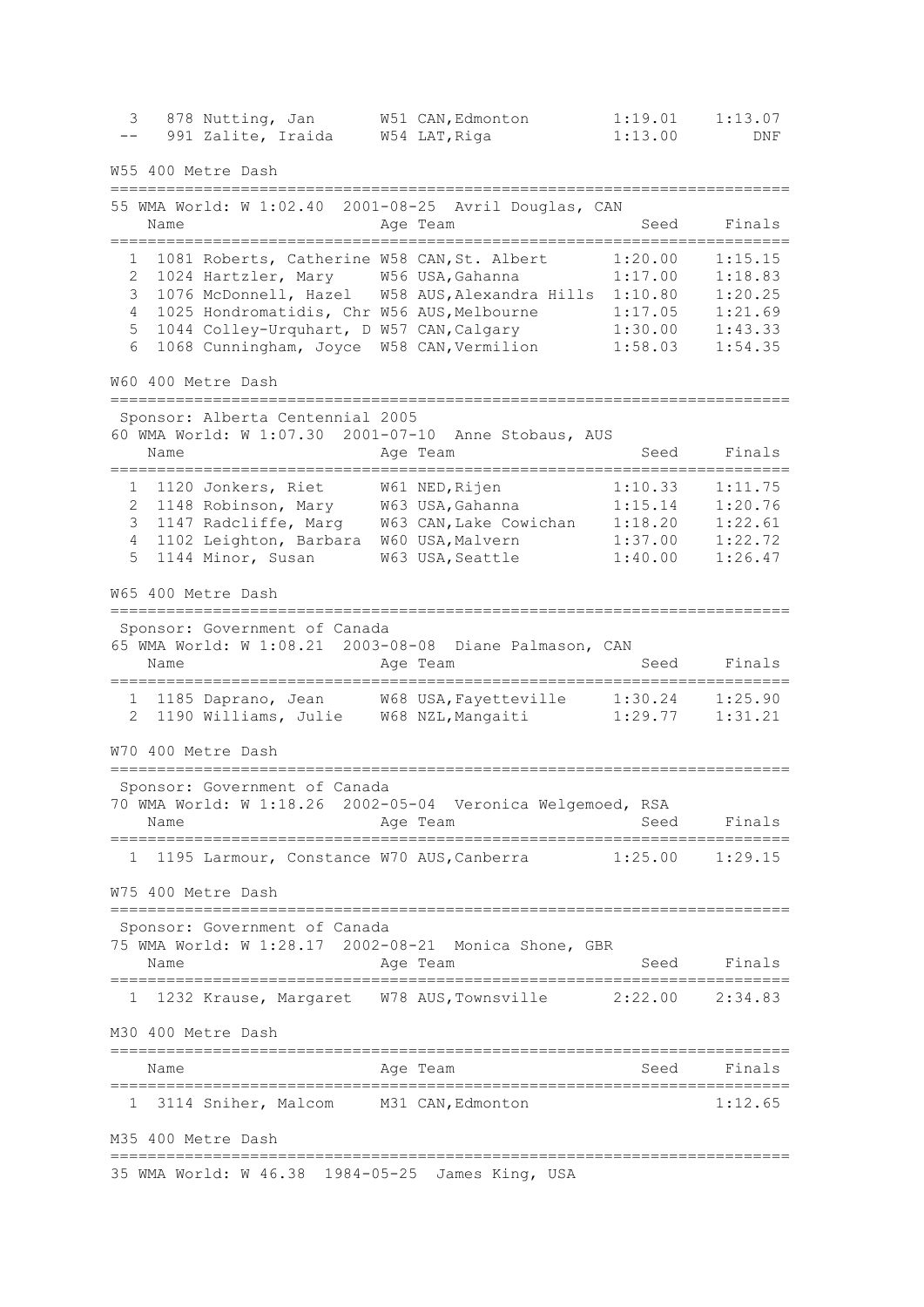|                                              | Name               |                                                                                                                                                                                                                                             | Age Team                                                                                                    | Seed                                                          | Finals                                                        |
|----------------------------------------------|--------------------|---------------------------------------------------------------------------------------------------------------------------------------------------------------------------------------------------------------------------------------------|-------------------------------------------------------------------------------------------------------------|---------------------------------------------------------------|---------------------------------------------------------------|
| 1<br>$\overline{2}$<br>3<br>4<br>5<br>6<br>7 |                    | 1526 Thomas, Robert<br>1558 Ross, Robert<br>1435 McNamara, John<br>1488 Wardecki, Krzyszto M37 POL, Sydney<br>1484 Skeete, Marcus<br>1519 Maul, Wolfgang M38 CAN, Edmonton<br>1475 Michael, Karsten M37 CAN, Edmonton<br>M40 400 Metre Dash | M38 USA, Indianapolis<br>M39 CAN, Edmonton<br>M36 USA, Philadelphia<br>M37 ESP, Sitges                      | 48.53<br>48.10<br>54.80<br>54.22<br>55.06<br>59.00<br>1:05.00 | 49.50<br>54.47<br>54.86<br>54.92<br>56.97<br>57.31<br>1:04.70 |
|                                              |                    |                                                                                                                                                                                                                                             |                                                                                                             |                                                               |                                                               |
| H#                                           | 8 Advance:<br>Name | Sponsor: Glentel Inc.                                                                                                                                                                                                                       | Top 3 Each Heat plus Next 2 Best Times<br>40 WMA World: W 47.82 2004-07-28 Enrico Saraceni, ITA<br>Age Team | Seed                                                          | Prelims                                                       |
|                                              |                    |                                                                                                                                                                                                                                             |                                                                                                             |                                                               |                                                               |
| $\mathbf{1}$                                 | Preliminaries      | 1613 Van Nest, Matthew M40 CAN, Harrowsmith                                                                                                                                                                                                 |                                                                                                             | 53.30                                                         | 53.54Q                                                        |
| $\mathbf 1$<br>$\overline{2}$                |                    | 1665 O'Brien, Steven M41 CAN, Brownsburg                                                                                                                                                                                                    |                                                                                                             | 49.89                                                         | 54.03Q                                                        |
| $\mathbf{2}$<br>3                            |                    | 1653 Kent, Scott                                                                                                                                                                                                                            | M41 CAN, Surrey                                                                                             | 52.45                                                         | 54.57Q                                                        |
| 1<br>$\overline{4}$                          |                    | 1696 Creamer, David M42 NZL, Lower Hutt                                                                                                                                                                                                     |                                                                                                             | 58.00                                                         | 55.57Q                                                        |
| $\mathbf{2}$                                 |                    |                                                                                                                                                                                                                                             |                                                                                                             |                                                               |                                                               |
| 5<br>$\overline{c}$                          |                    | 1600 O'Gilvie, Halcourt M40 CAN, Edmonton                                                                                                                                                                                                   |                                                                                                             | 54.00                                                         | 55.62Q                                                        |
| 6<br>$\mathbf 1$                             |                    | 1671 Rénélique, Eddy M41 CAN, Burlington                                                                                                                                                                                                    |                                                                                                             | 56.44                                                         | 56.88Q                                                        |
| 7<br>2                                       |                    | 1809 Pevnev, Aleksandr M44 RUS, Himky                                                                                                                                                                                                       |                                                                                                             | 55.02                                                         | 55.69q                                                        |
| $\,8\,$                                      |                    | 1647 Herscu, Robert                                                                                                                                                                                                                         | M41 USA, Los Angeles                                                                                        | 54.00                                                         | 56.17q                                                        |
| 2<br>9                                       |                    | 1756 MacIsaac, Doug                                                                                                                                                                                                                         | M43 CAN, Red Deer                                                                                           | 1:02.00                                                       | 58.84                                                         |
| 1<br>10                                      |                    | 1642 Gammie, Dave                                                                                                                                                                                                                           | M41 CAN, Calgary                                                                                            | 1:08.00                                                       | 1:00.25                                                       |
| 1<br>11                                      |                    | 1579 Gerke, Garnett M40 CAN, Edmonton                                                                                                                                                                                                       |                                                                                                             | 1:02.00                                                       | 1:00.98                                                       |
| 2<br>12                                      |                    | 1767 Trapp, Robert M43 CAN, Edmonton                                                                                                                                                                                                        |                                                                                                             | 1:02.08                                                       | 1:01.20                                                       |
| 1                                            |                    |                                                                                                                                                                                                                                             |                                                                                                             |                                                               |                                                               |
| 13<br>1                                      |                    |                                                                                                                                                                                                                                             | 1745 Corcoran, Bill M43 CAN, Grande Prairie                                                                 | 59.48                                                         | 1:01.26                                                       |
| 14<br>$\overline{2}$                         |                    | 1811 Reynolds, Terry M44 CAN, Edmonton                                                                                                                                                                                                      |                                                                                                             | 1:16.00                                                       | 1:02.69                                                       |
|                                              |                    | M40 400 Metre Dash                                                                                                                                                                                                                          |                                                                                                             |                                                               |                                                               |
|                                              | Name               | Sponsor: Glentel Inc.                                                                                                                                                                                                                       | 40 WMA World: W 47.82 2004-07-28 Enrico Saraceni, ITA<br>Age Team                                           | Prelims                                                       | Finals                                                        |
| Finals                                       |                    |                                                                                                                                                                                                                                             |                                                                                                             | -------------------------                                     |                                                               |
|                                              |                    | 1 1665 O'Brien, Steven M41 CAN, Brownsburg<br>2 1613 Van Nest, Matthew M40 CAN, Harrowsmith                                                                                                                                                 |                                                                                                             | 54.03<br>53.54                                                | 53.48<br>53.71                                                |
| 3                                            |                    | 1653 Kent, Scott                                                                                                                                                                                                                            | M41 CAN, Surrey                                                                                             | 54.57                                                         | 53.96                                                         |
| $4\overline{ }$                              |                    | 1696 Creamer, David M42 NZL, Lower Hutt                                                                                                                                                                                                     |                                                                                                             | 55.57                                                         | 55.16                                                         |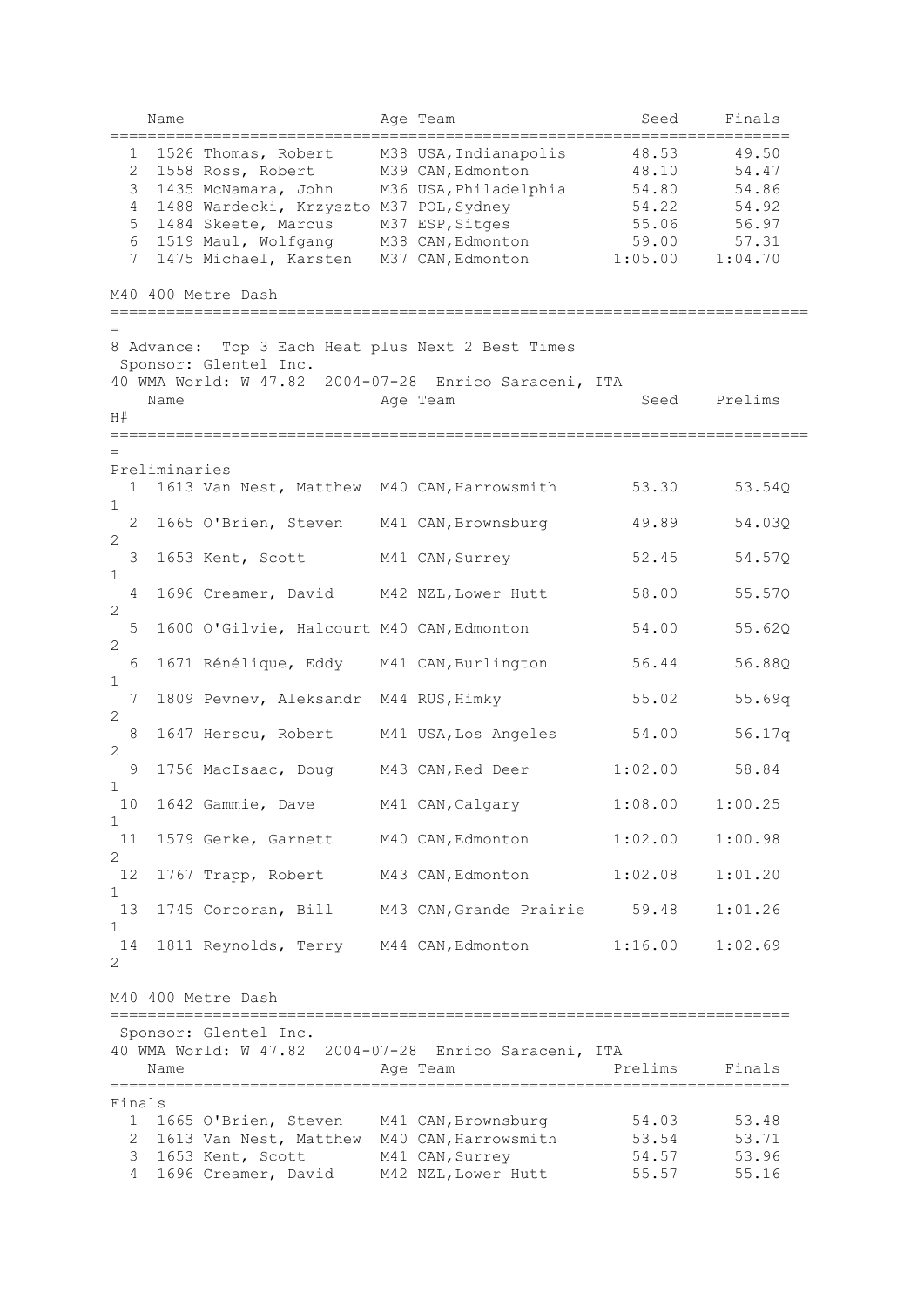5 1600 O'Gilvie, Halcourt M40 CAN,Edmonton 55.62 55.23 6 1809 Pevnev, Aleksandr M44 RUS, Himky 55.69 55.57 7 1647 Herscu, Robert M41 USA, Los Angeles 56.17 55.85 8 1671 Rénélique, Eddy M41 CAN,Burlington 56.88 56.64 M45 400 Metre Dash =========================================================================== = 8 Advance: Top 2 Each Heat plus Next 2 Best Times 45 WMA World: W 50.20 1994-08-12 Fred Sowerby, USA Name Age Team Seed Prelims  $H#$ =========================================================================== = Preliminaries 1 2081 Sharp, Richard M48 AUS, Penshurst 57.00 57.94Q 1 2 1828 Bennett, Garry M45 CAN,Calgary 59.95 58.34Q 2 3 2111 Headley, John M49 CAN,Saskatoon 1:00.00 58.72Q 1 4 1972 Brown, Dave M47 CAN,Calgary 57.68 59.16Q  $\frac{2}{5}$  1833 Cheng, Bob M45 CAN, Vancouver 58.00 1:01.34q 1 6 2029 Allen, Paul M48 USA,Edgewater 1:01.75q 2 7 2083 Strelow, Robert M48 CAN,Calgary 1:10.05 1:01.84q 1 8 1962 Walter, Patrick M46 CAN,Victoria 59.00 1:02.09q 2 9 1903 Cameron, Alan M46 CAN,St. Albert 1:04.43 1:02.41 2 10 2077 Prins, Charles M48 CAN,Westerose 1:00.00 1:03.38 1 11 2025 Trant, Ron M47 CAN,Edmonton 1:09.02 1:05.04 2 12 2094 Adams, Mark M49 CAN, Edmonton 1:09.43 1 13 1895 Barlow, David M46 GBR,Leweston, Sherb 54.06 1:18.19 1

M45 400 Metre Dash

=========================================================================

|        | 45 WMA World: W 50.20 1994-08-12 Fred Sowerby, USA<br>Name | Age Team           | Prelims | Finals  |
|--------|------------------------------------------------------------|--------------------|---------|---------|
| Finals |                                                            |                    |         |         |
|        | 1 1972 Brown, Dave                                         | M47 CAN, Calgary   | 59.16   | 56.41   |
|        | 2 2081 Sharp, Richard                                      | M48 AUS, Penshurst | 57.94   | 56.99   |
| 3      | 2111 Headley, John                                         | M49 CAN, Saskatoon | 58.72   | 57.93   |
|        | 4 1828 Bennett, Garry                                      | M45 CAN, Calgary   | 58.34   | 58.05   |
|        | 5 1833 Cheng, Bob                                          | M45 CAN, Vancouver | 1:01.34 | 58.93   |
| 6      | 2029 Allen, Paul                                           | M48 USA, Edgewater | 1:01.75 | 59.52   |
|        | 7 1962 Walter, Patrick                                     | M46 CAN, Victoria  | 1:02.09 | 1:01.93 |
| 8      | 2083 Strelow, Robert                                       | M48 CAN, Calgary   | 1:01.84 | 1:02.51 |
|        | M50 400 Metre Dash                                         |                    |         |         |

===========================================================================

=

8 Advance: Top 2 Each Heat plus Next 2 Best Times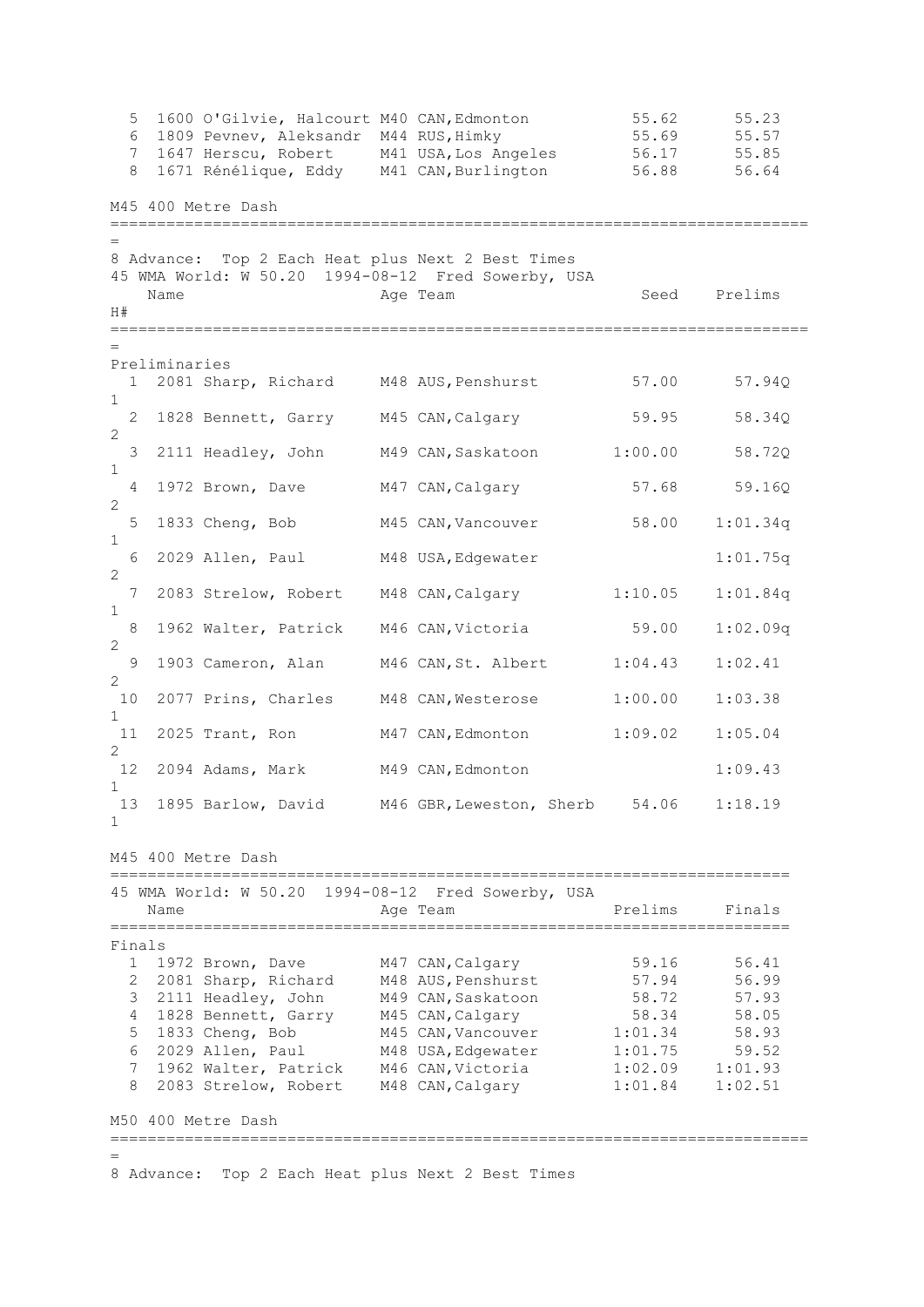Sponsor: The City of Edmonton 50 WMA World: W 51.39 1999-08-27 Fred Sowerby, USA Name **Age Team** Age Team Seed Prelims H# =========================================================================== = Preliminaries 1 2420 Collins, Bill M54 USA,Houston 54.35 55.68Q 1 2 2257 Michelchen, Reinha M51 GER,Freudental 53.96 57.38Q 2 3 2169 Herzog, Walter M50 CAN, Calgary 56.19 56.78Q 1 4 2375 Freeman, Peter M53 CAN,Victoria 57.62 57.54Q 2 5 2260 Pannell, Michael M51 USA, Los Alamos 55.83 57.74q 1 6 2225 D'Eon, Marcel M51 CAN,Saskatoon 1:00.53 58.33q 1 6 2234 Easley, Rick M51 USA,Greenville 55.90 58.33q 2 8 2344 Schoffman, Jim M52 USA, Fridley 58.78 58.35q 1 9 2318 Jackson, Ron M52 CAN,North Vancouver 59.00 1:01.49 1 10 2165 Gagne, Wayne M50 CAN,Cambridge 59.00 1:01.63 2 11 2293 Bouma, Jerry M52 CAN,Edmonton 59.05 1:03.44 2<br>12 2341 Russell, Cliff M52 CAN, South Edmonton 1:00.00 1:03.46 1 13 2385 Maseratti, Robert M53 USA, McRAE 59.08 1:04.02  $\mathcal{P}$ M50 400 Metre Dash ========================================================================= Sponsor: The City of Edmonton 50 WMA World: W 51.39 1999-08-27 Fred Sowerby, USA Name **Age Team** Prelims Finals ========================================================================= Finals 1 2420 Collins, Bill M54 USA,Houston 55.68 54.63 2 2257 Michelchen, Reinha M51 GER,Freudental 57.38 55.48 3 2169 Herzog, Walter M50 CAN, Calgary 56.78 56.64 4 2375 Freeman, Peter M53 CAN,Victoria 57.54 56.70 5 2260 Pannell, Michael M51 USA,Los Alamos 57.74 57.35 6 2234 Easley, Rick M51 USA,Greenville 58.33 57.47 7 2344 Schoffman, Jim M52 USA, Fridley 58.35 57.74 8 2225 D'Eon, Marcel M51 CAN,Saskatoon 58.33 58.23 M55 400 Metre Dash =========================================================================== = 8 Advance: Top 2 Each Heat plus Next 2 Best Times 55 WMA World: W 52.24 2003-07-12 Charles Allie, USA Name Age Team Seed Prelims  $H#$ =========================================================================== = Preliminaries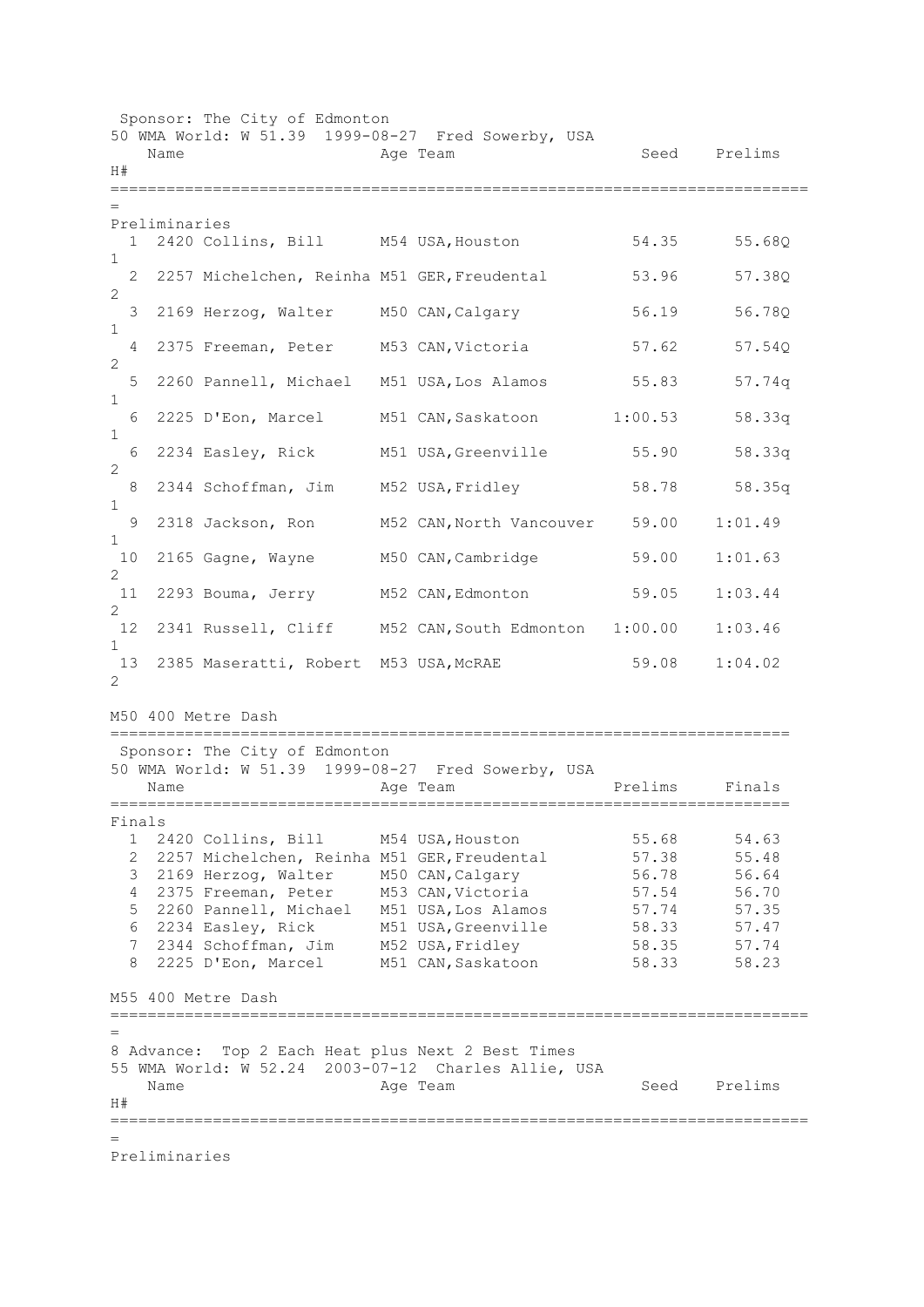1 2560 Sims, Geoff M56 AUS,Hawker 57.10 1:02.55Q 1 2 2590 Marshall, Gregory M57 CAN,St. Anne Des La 59.25 1:02.96Q 2 3 2470 James, Rob M55 NZL,Wellington 1:01.00 1:02.73Q 1 4 2668 Birring, Sewa M59 CAN,Surrey 1:00.00 1:03.54Q 2 5 2516 Carter, Michael M56 CAN,Mississauga 1:03.00 1:03.60q 1 6 2525 Evans, Millard M56 CAN,Edmonton 1:02.00 1:03.76q 2 7 2653 Pawluk, Fred M58 CAN,Richmond 1:06.00 1:06.23q 1 8 2483 O'Shaughnessy, Gar M55 CAN, Edmonton 1:12.05 1:08.11q 2 9 2693 Slanina, Jan M59 CZE,Kromertz 1:08.50 1:11.41 2 10 2671 Cesar, Normando T. M59 BRA,Sao Carlos 1:00.00 1:12.09 1<br>11 2679 Hill, Bruce M59 CAN, Maple Ridge 1:05.00 1:13.06 1 12 2563 Watt, Robert M56 AUS,Brighton 1:05.00 1:14.17 2 M55 400 Metre Dash ========================================================================= 55 WMA World: W 52.24 2003-07-12 Charles Allie, USA Name **Age Team** Prelims Finals ========================================================================= Finals 1 2560 Sims, Geoff M56 AUS,Hawker 1:02.55 58.83 2 2470 James, Rob M55 NZL,Wellington 1:02.73 1:00.50 3 2590 Marshall, Gregory M57 CAN,St. Anne Des La 1:02.96 1:00.91 4 2516 Carter, Michael M56 CAN, Mississauga 1:03.60 5 2668 Birring, Sewa M59 CAN,Surrey 1:03.54 1:03.33 6 2653 Pawluk, Fred M58 CAN,Richmond 1:06.23 1:05.52 7 2525 Evans, Millard M56 CAN,Edmonton 1:03.76 1:06.93 8 2483 O'Shaughnessy, Gar M55 CAN,Edmonton 1:08.11 1:07.27 M60 400 Metre Dash =========================================================================== = 8 Advance: Top 2 Each Heat plus Next 2 Best Times Sponsor: Alberta Centennial 2005 60 WMA World: W 53.88 1995-07-22 Ralph Romain, TRI Age Team Seed Prelims  $H#$ =========================================================================== = Preliminaries 1 2703 Crombie, Peter M60 AUS,North Narrabeen 56.10 58.42Q 1 2 2784 Morioka, Harold M62 CAN,Surrey 58.00 1:00.68Q 2 3 2782 McIntyre, Neville M62 AUS,Glen Innes 59.05 1:01.19Q 2 4 2814 Renwick, Doug M63 CAN,Clavet 1:05.00 1:04.21Q 1 5 2807 Kasparaitis, Vytau M63 LTU,Klaipeda 1:03.00 1:02.33q  $\mathcal{L}$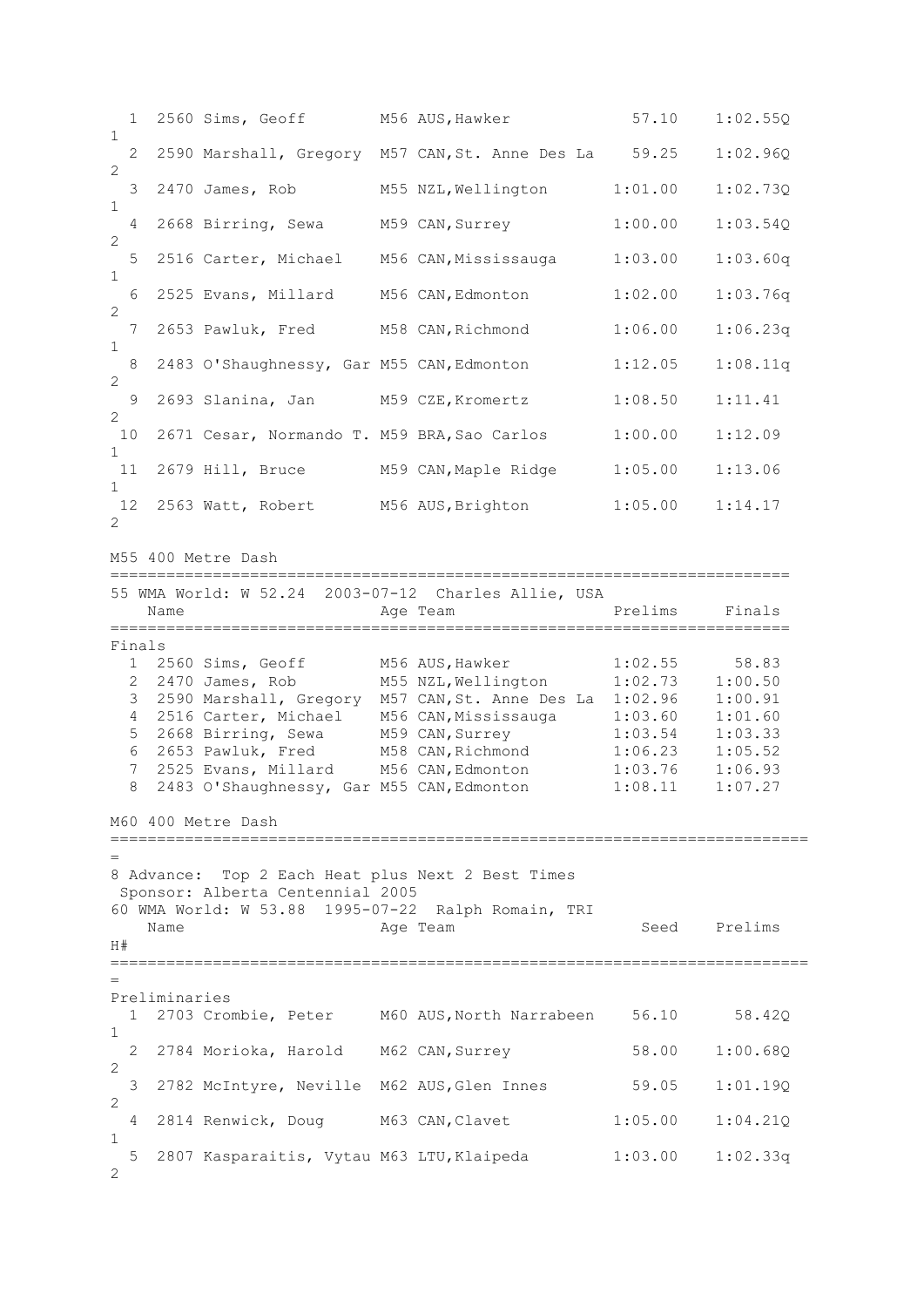6 2764 van Tol, Arie M61 NED,Wassenaar 1:02.15 1:05.23q 1 7 2739 Clark, Fred M61 CAN,Cranbrook 1:07.13 1:06.35q 1 8 2759 Smith, George M61 CAN,Edmonton 1:08.00 1:08.47q  $\mathcal{L}$  9 2712 James, David M60 CAN,Spruce Grove 1:02.06 1:16.18 1 M60 400 Metre Dash ========================================================================= Sponsor: Alberta Centennial 2005 60 WMA World: W 53.88 1995-07-22 Ralph Romain, TRI Name **Age Team Prelims** Finals ========================================================================= Finals 1 2703 Crombie, Peter M60 AUS,North Narrabeen 58.42 56.95 2 2784 Morioka, Harold M62 CAN,Surrey 1:00.68 58.67 3 2782 McIntyre, Neville M62 AUS,Glen Innes 1:01.19 59.33 4 2739 Clark, Fred M61 CAN,Cranbrook 1:06.35 1:06.31 5 2759 Smith, George M61 CAN,Edmonton 1:08.47 1:08.38 M65 400 Metre Dash =========================================================================== = 8 Advance: Top 3 Each Heat plus Next 2 Best Times 65 WMA World: W 56.37 2004-06-13 Guido Mueller, GER Name **Age Team** Age Team Seed Prelims  $H#$ =========================================================================== = Preliminaries 1 2921 Sims, Gary M67 USA,Magalia 1:03.34 1:05.55Q 1 2 2929 Friesen, Les M68 CAN,Abbotsford 1:07.84 1:06.13Q 2 3 2954 Dunn, Dave M69 CAN,Edmonton 1:06.45 1:06.49Q  $\mathfrak{D}$  4 2953 Cozens, Robert M69 USA,Houston 1:04.04 1:10.10Q 1 5 2928 Forseille, Larry M68 CAN,Port Coquitlam 1:10.00 1:12.27Q 1 6 2931 Hanson, Peter M68 NZL,Porirua 1:13.00 1:17.35Q 2 7 2963 Williams, Les M69 NZL,Mangaiti 1:10.00 1:18.56q 1 8 2854 Cullen, Thomas M65 USA, Atlanta 1:21.44q 2 9 2958 Ladouceur, George M69 CAN,Salmon Arm 1:28.68 1 M65 400 Metre Dash ========================================================================= 65 WMA World: W 56.37 2004-06-13 Guido Mueller, GER Name **Age Team Prelims** Finals ========================================================================= Finals 1 2954 Dunn, Dave M69 CAN,Edmonton 1:06.49 1:04.04 2 2921 Sims, Gary M67 USA,Magalia 1:05.55 1:04.56 3 2929 Friesen, Les M68 CAN,Abbotsford 1:06.13 1:05.04 4 2953 Cozens, Robert M69 USA,Houston 1:10.10 1:05.05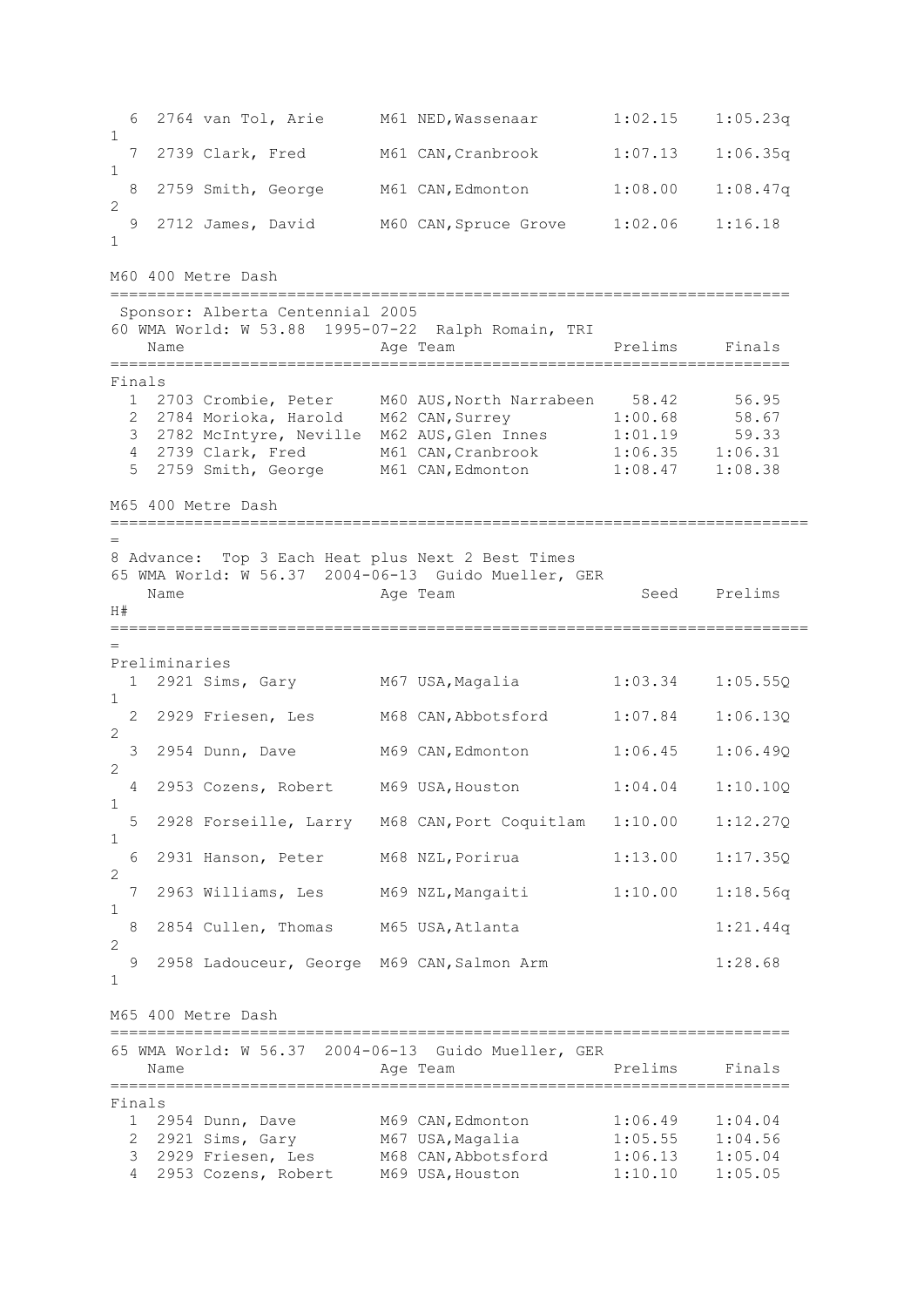5 2928 Forseille, Larry M68 CAN,Port Coquitlam 1:12.27 1:11.73 6 2963 Williams, Les M69 NZL,Mangaiti 1:18.56 1:15.34 7 2854 Cullen, Thomas M65 USA,Atlanta 1:21.44 1:18.90 8 2931 Hanson, Peter M68 NZL, Porirua 1:17.35 1:20.66 M70 400 Metre Dash ========================================================================= Sponsor: Government of Canada 70 WMA World: W 1:01.01 2003-07-12 Ralph Romain, TRI Name **Age Team** Age Team Seed Finals ========================================================================= 1 3013 Giegerich, Joe M73 CAN,Nanoose Bay 1:10.21 1:20.47 2 2964 Cote, Norman R. M70 CAN,Saskatoon 1:22.47 M75 400 Metre Dash ========================================================================= 75 WMA World: W 1:05.34 2002-08-21 Wilhelm Selzer, GER Name **Age Team** Age Team Seed Finals ========================================================================= 1 3035 Reuter, Wolfgang M75 GER,Husum 1:10.55 1:06.75 2 3053 Windred, Norman M77 AUS,Oatley 1:11.03 1:11.95 3 3041 Inoue, Takashi M76 JPN,Hirakatashi 1:11.91 1:14.65 4 3025 Brown, Harry M75 USA,Wauconda 1:06.83 1:19.73 5 3057 Robson, Leslie M78 CAN,Port Coquitlam 1:18.00 1:38.37 M80 400 Metre Dash ========================================================================= 80 WMA World: W 1:12.85 2002-04-01 Mike Johnston, AUS Name **Age Team** Age Team Seed Finals ========================================================================= 1 3073 Sargent, James M82 CAN,Victoria 1:27.08 1:27.09 2 3076 McMillan, Roger M84 CAN,Myrnam 2:20.00 1:41.92 3 3067 Coates, Max E. M81 CAN,Saskatoon 2:24.17 1:45.74 M85 400 Metre Dash ========================================================================= 85 WMA World: W 1:24.18 2004-08-06 Roderick Parker, USA; in Decatur Name **Age Team** Seed Finals ========================================================================= 1 3083 Tompkins, Frederic M88 USA,Grand Junction 2:10.23 1:45.40 W30 800 Metre Run ========================================================================= Name Age Team Seed Finals ========================================================================= 1 62 Rothwell, Alison W32 AUS,Winmalee 2:38.06 2:21.02 2 66 Staley, Angela W32 CAN,St.Albert 2:24.12 3:26.29 W35 800 Metre Run ========================================================================= 35 WMA World: W 1:56.53 1994-07-30 Lyubov Gurina, RUS Name **Age Team** Age Team Seed Finals ========================================================================= 1 209 Martin, Devon Joan W37 USA,New York 2:21.03 2:34.92 2 147 Suffolk, Cristine W35 AUS,Cambewarra 2:45.07 2:50.25 3 256 Nielsen, Larisa W38 CAN,Edmonton 2:52.67 3:08.90 W40 800 Metre Run ========================================================================= Sponsor: Glentel Inc. 40 WMA World: W 1:59.25 1994-06-30 Yekatarina Podkopayeva, URS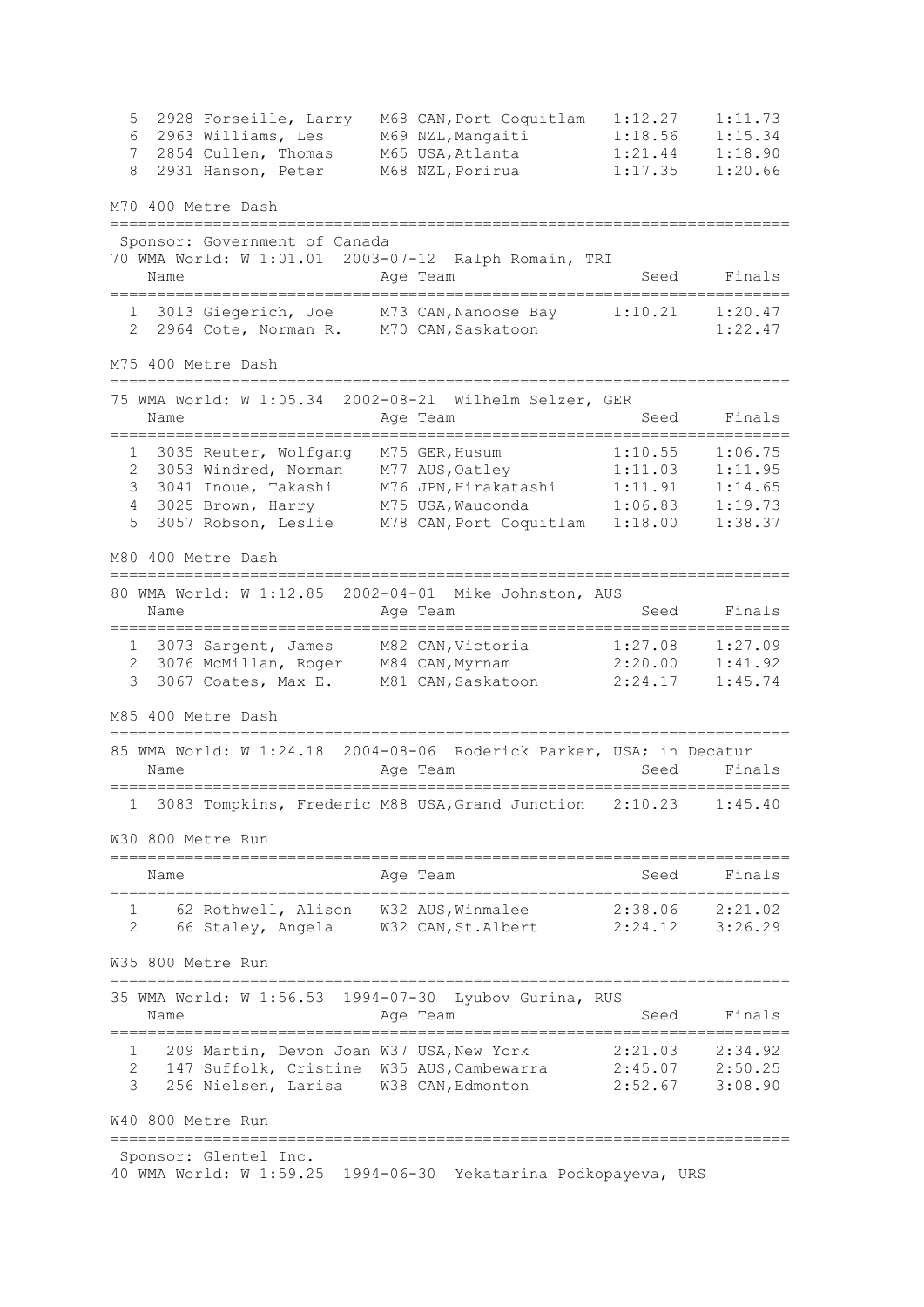|        | Name      |                                                                                   | Age Team                                                                  | Seed                           | Finals             |
|--------|-----------|-----------------------------------------------------------------------------------|---------------------------------------------------------------------------|--------------------------------|--------------------|
| 1<br>2 |           | 323 Everton, Nicola<br>393 Patterson, Janice                                      | W40 CAN, Garibaldi Highl 2:22.06<br>W41 CAN, Calgary                      | 2:27.00                        | 2:21.08<br>2:26.77 |
| 3      |           | 422 Dixon, Donna                                                                  | W42 CAN, Calgary                                                          | 2:30.00                        | 2:31.49            |
| 4      |           | 477 Matyjaszczyk, Malg W43 POL, Szczecin                                          |                                                                           | 2:45.00                        | 2:34.63            |
| 5<br>6 |           | 469 Johnson, Mary                                                                 | W43 USA, Eugene                                                           | 2:44.00                        | 2:38.14            |
|        |           | 420 Dalton, Lorri                                                                 | W42 CAN, Red Deer                                                         | 3:05.05                        | 2:50.32            |
|        |           | W45 800 Metre Run                                                                 |                                                                           |                                |                    |
|        | Name      |                                                                                   | 45 WMA World: W 2:02.82 1998-06-26 Yekatarina Podopayeva, URS<br>Age Team | Seed                           | Finals             |
| 1      |           | 731 Joyce, Regina                                                                 | W48 USA, Lynnwood                                                         | 2:25.00                        | 2:26.70            |
| 2      |           |                                                                                   | 653 McDonald, Catherin W46 AUS, Vermont South                             | 2:50.20                        | 2:45.13            |
| 3      |           | 603 Redenz, Ursula                                                                | W45 GER, Aachen                                                           |                                | 3:00.86            |
| 4      |           | 700 Nyagolova, Yovka W47 BUL, Dobrich                                             |                                                                           | 3:08.00                        | 3:03.38            |
|        |           | W50 800 Metre Run                                                                 |                                                                           |                                |                    |
|        |           | ===================<br>Sponsor: The City of Edmonton                              |                                                                           |                                |                    |
|        |           |                                                                                   | 50 WMA World: W 2:16.62 2003-06-17 Maureen de St. Croix, CAN              |                                |                    |
|        | Name      |                                                                                   | Age Team                                                                  | Seed                           | Finals             |
| 1      |           | 977 Nicoletti, Catheri W54 USA, Nederland                                         |                                                                           | 2:42.09                        | 2:44.25            |
| 2      |           | 882 Richards, Mary                                                                | W51 USA, Atlanta                                                          | 2:39.50                        | 2:45.01            |
| 3      |           | 927 Ana, Jerman                                                                   | W53 SLO, Trzic                                                            | 2:36.70                        | 2:47.47            |
| 4      |           | 904 Goodwin, Christine W52 AUS, Montacute                                         |                                                                           | 2:46.00                        | 2:51.08            |
| 5      |           | 885 Sloan, Jeanette                                                               | W51 CAN, Edmonton                                                         | 2:45.05                        | 2:51.43            |
| 6      |           | 984 Sims, Kathy                                                                   | W54 AUS, Hawker                                                           | 2:47.42                        | 2:55.66            |
| 7      |           | 991 Zalite, Iraida                                                                | W54 LAT, Riga                                                             | 3:05.00                        | 3:14.39            |
|        |           |                                                                                   |                                                                           |                                |                    |
|        |           | W55 800 Metre Run                                                                 |                                                                           |                                |                    |
|        |           | 55 WMA World: W 2:22.47                                                           | 1998-08-30 Carolyn Oxton, GBR                                             |                                |                    |
|        | Name      | ================================                                                  | Age Team<br>---------------------                                         | Seed                           | Finals             |
|        | $1 \quad$ | 996 Denehey, Jessica W55 AUS, Melbourne                                           |                                                                           | 3:41.00                        | 2:45.50            |
|        |           |                                                                                   | 2 1081 Roberts, Catherine W58 CAN, St. Albert 3:10.10                     |                                | 3:03.97            |
| 3      |           | 1068 Cunningham, Joyce W58 CAN, Vermilion                                         |                                                                           | $4:22.47$ $4:23.86$            |                    |
|        |           | 998 Groesz, Jeanette W55 USA, Redmond                                             |                                                                           | 2:39.05                        | DQ.                |
|        |           | W60 800 Metre Run                                                                 |                                                                           |                                |                    |
|        |           |                                                                                   |                                                                           |                                |                    |
|        |           | Sponsor: Alberta Centennial 2005                                                  |                                                                           |                                |                    |
|        |           |                                                                                   | 60 WMA World: W 2:36.94 1999-08-03 Gerda Van Kooten, NED                  |                                |                    |
|        | Name      |                                                                                   | Age Team<br>===================================                           | Seed                           | Finals             |
|        |           | ====================================<br>1 1120 Jonkers, Riet W61 NED, Rijen       |                                                                           | $2:44.77$ $2:56.16$            |                    |
|        |           | 2 1141 Kolesnikova, Alla W63 RUS, Moscow                                          |                                                                           |                                | 3:04.95            |
| 3      |           |                                                                                   |                                                                           |                                |                    |
| 4      |           | 1108 Rocnakova, Milosla W60 CZE, Zvole<br>1134 Kingsep, Patricia W62 CAN, Calgary |                                                                           | $3:15.00$ $3:21.45$<br>3:25.00 | 3:41.58            |
|        |           |                                                                                   |                                                                           |                                |                    |
|        |           | W65 800 Metre Run<br>__________________________________                           |                                                                           |                                |                    |
|        |           | Sponsor: Government of Canada                                                     |                                                                           |                                |                    |
|        |           |                                                                                   | 65 WMA World: W 2:41.81 2003-08-09 Diane Palmason, CAN                    |                                |                    |
|        | Name      |                                                                                   | Age Team                                                                  | Seed                           | Finals             |
| 1      |           |                                                                                   | W68 USA, Fayetteville                                                     | 3:10.00                        | 3:23.61            |
|        |           | 1185 Daprano, Jean                                                                |                                                                           |                                |                    |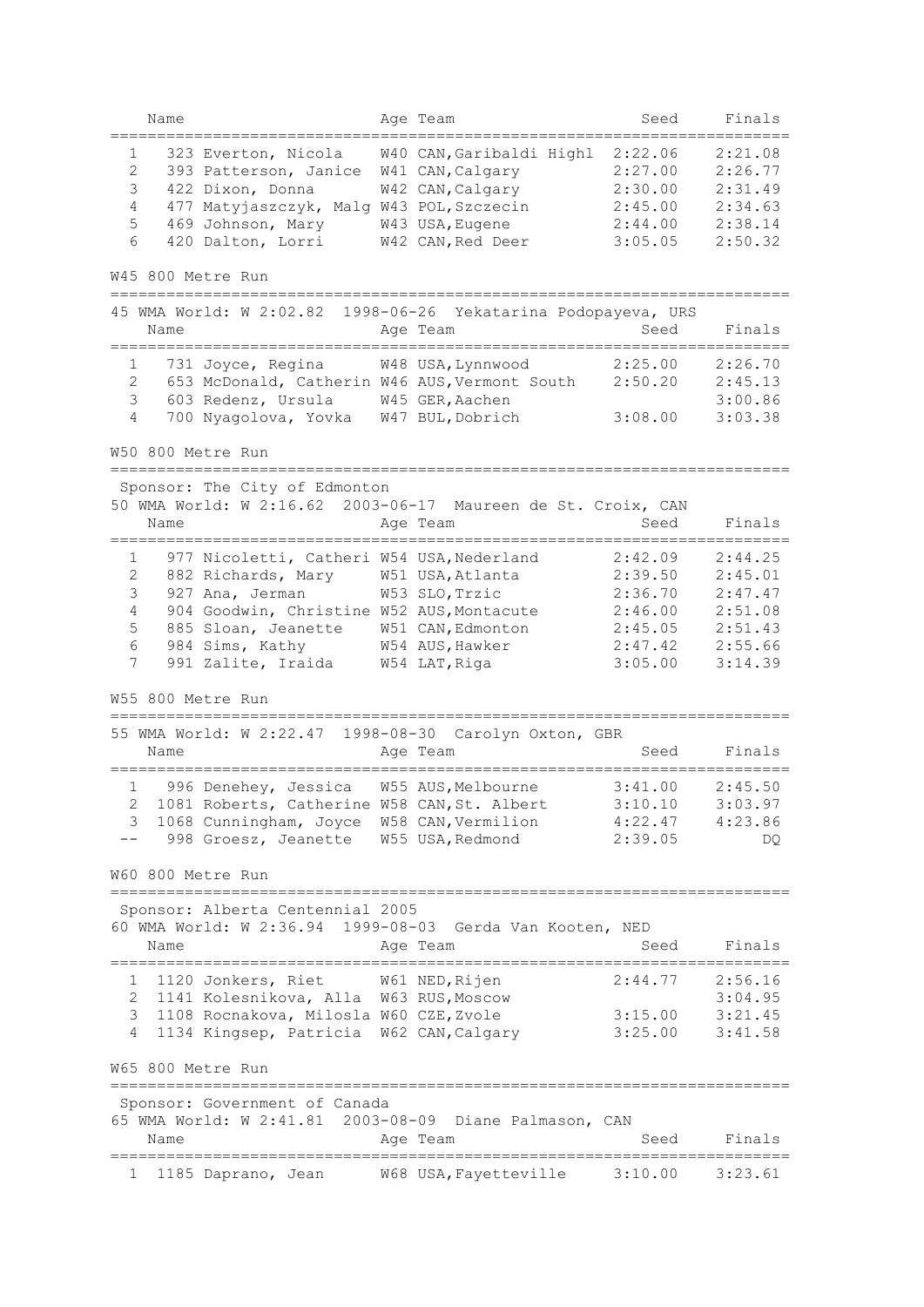2 1171 Siegers, Ingeborg W66 GER,Koeln 3:46.00 4:15.55 W70 800 Metre Run ========================================================================= Sponsor: Government of Canada 70 WMA World: W 3:04.44 2003-07-17 Jean Horne, CAN Name Register Age Team Name Seed Finals ========================================================================= 1 1207 Visser, Helly W71 CAN,Millarville 3:30.00 3:30.25 2 1206 Robben, Barbara W71 USA,Berkeley 4:00.00 4:07.08 W75 800 Metre Run ========================================================================= Sponsor: Government of Canada 75 WMA World: W 3:31.37 2000-07-14 Nina Naumenko, URS Name **Age Team** Age Team Seed Finals ========================================================================= 1 1232 Krause, Margaret W78 AUS,Townsville 5:24.00 5:23.89 W80 800 Metre Run ========================================================================= Sponsor: Government of Canada 80 WMA World: W 3:54.81 1993-10-10 Johanna Luther, GER Name **Age Team** Age Team Seed Finals ========================================================================= 1 1241 Naumenko, Nina W80 RUS,Moscow 3:40.06 3:47.66W M35 800 Metre Run ========================================================================= 35 WMA World: W 1:43.36 1995-08-16 Johnny Gray, USA Name **Age Team** Age Team Seed Finals ========================================================================= 1 1421 Chomos, Neil M36 CAN,North Vancouver 1:56.90 2:00.36 2 1526 Thomas, Robert M38 USA,Indianapolis 2:01.00 2:06.34 3 1528 Zero, Nick M38 CAN,Mississauga 2:04.00 2:06.52 4 1558 Ross, Robert M39 CAN,Edmonton 1:50.35 2:08.51 5 1436 Milner, Bruce M36 CAN,Calgary 2:04.99 2:09.42 6 1484 Skeete, Marcus M37 ESP,Sitges 2:16.00 2:18.65 7 1519 Maul, Wolfgang M38 CAN,Edmonton 2:20.00 2:18.68 M40 800 Metre Run ========================================================================= Sponsor: Glentel Inc. 40 WMA World: W 1:50.69 2000-09-05 Colm Rothery, IRL Name **Age Team** Age Team Seed Finals ========================================================================= 1 1572 Corson, Robert M40 CAN,Calgary 2:16.92 2:04.43 2 1598 Muldrew, Shawn M40 CAN,Edmonton 2:20.00 2:04.61 3 1653 Kent, Scott M41 CAN,Surrey 1:59.44 2:04.99 4 1751 Haigh, James M43 CAN,Calgary 2:03.01 2:05.35 5 1793 Guss, David M44 CAN,Calgary 2:12.00 2:08.93 6 1637 Ferman, Leonard M41 USA,Jacksonville 2:05.07 2:10.81 7 1745 Corcoran, Bill M43 CAN,Grande Prairie 2:09.09 2:13.94 8 1736 Abildgaard, Erik M43 CAN,Kelowna 2:19.80 2:29.97 M45 800 Metre Run =========================================================================== = 8 Advance: Top 3 Each Heat plus Next 2 Best Times 45 WMA World: W 1:56.16 1991-07-07 Ronaldo Mercelina, NED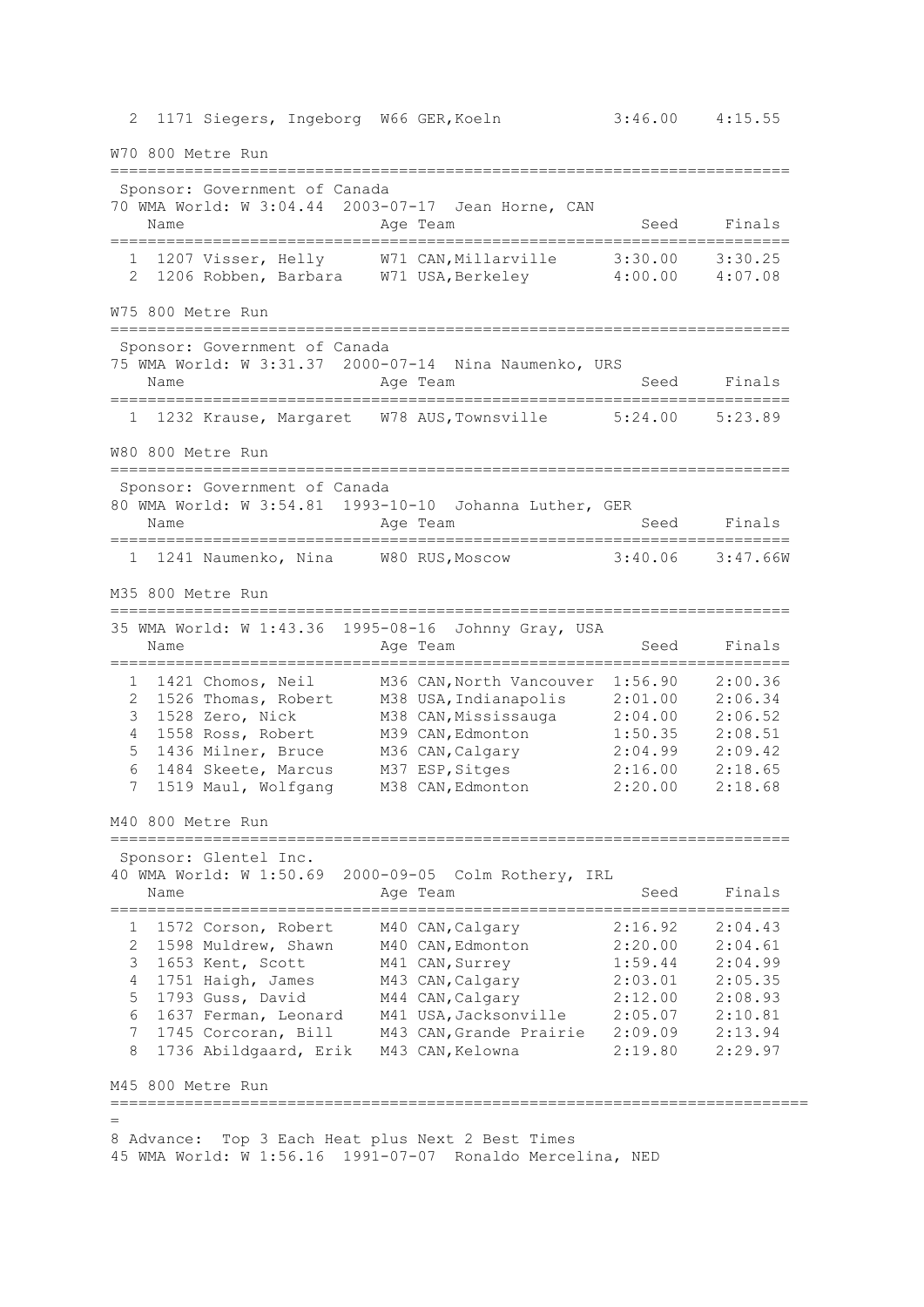Name **Age Team** Age Team Seed Prelims  $H#$ =========================================================================== = Preliminaries 1 2066 Newhouse, Ian M48 CAN,Thunder Bay 1:59.00 2:14.14Q  $\mathcal{P}$  2 2010 Pinkoski, Tim J. M47 CAN,Sherwood Park 2:23.00 2:21.03Q 1 3 1880 Smillie, Malcolm M45 CAN,Delta, BC 2:10.05 2:14.63Q 2 4 2130 Stanage, Steven M49 USA,Custer 2:11.22 2:23.27Q 1 5 1924 Kennedy, Doug M46 CAN,Portland 2:11.00 2:14.82Q 2 6 1833 Cheng, Bob M45 CAN,Vancouver 2:25.08 2:27.05Q 1 7 1865 Markowski, John M45 CAN,Sherwood Park 2:26.00 2:15.71q 2 8 2079 Robinson, Keith M48 CAN,Kelowna 2:18.59 2:17.87q 2 9 2081 Sharp, Richard M48 AUS,Penshurst 2:14.00 2:21.42 2 10 2077 Prins, Charles M48 CAN,Westerose 2:25.00 2:27.34 1 11 2120 Lindsey, Robin M49 CAN,Edmonton 2:25.00 2:28.03 1 12 1962 Walter, Patrick M46 CAN,Victoria 2:30.00 2:28.99 1 13 1895 Barlow, David M46 GBR,Leweston, Sherb 1:58.93 2:51.71 1 M45 800 Metre Run ========================================================================= 45 WMA World: W 1:56.16 1991-07-07 Ronaldo Mercelina, NED Name **Age Team** Prelims Finals ========================================================================= Finals 1 2066 Newhouse, Ian M48 CAN,Thunder Bay 2:14.14 2:02.49 2 1880 Smillie, Malcolm M45 CAN,Delta, BC 2:14.63 2:08.89 3 1924 Kennedy, Doug M46 CAN,Portland 2:14.82 2:10.83 4 1865 Markowski, John M45 CAN,Sherwood Park 2:15.71 2:12.31 5 2130 Stanage, Steven M49 USA,Custer 2:23.27 2:16.03 6 2079 Robinson, Keith M48 CAN,Kelowna 2:17.87 2:16.84 7 2010 Pinkoski, Tim J. M47 CAN,Sherwood Park 2:21.03 2:19.65 8 1833 Cheng, Bob M45 CAN,Vancouver 2:27.05 2:28.24 M50 800 Metre Run =========================================================================== = 8 Advance: Top 3 Each Heat plus Next 2 Best Times Sponsor: The City of Edmonton 50 WMA World: W 1:58.65 2000-05-13 Nolan Shaheed, USA Name **Age Team** Age Team Seed Prelims  $H#$ =========================================================================== = Preliminaries 1 2243 Homolka, Rudolf M51 CZE,Decin 12 2:09.00 2:14.62Q 1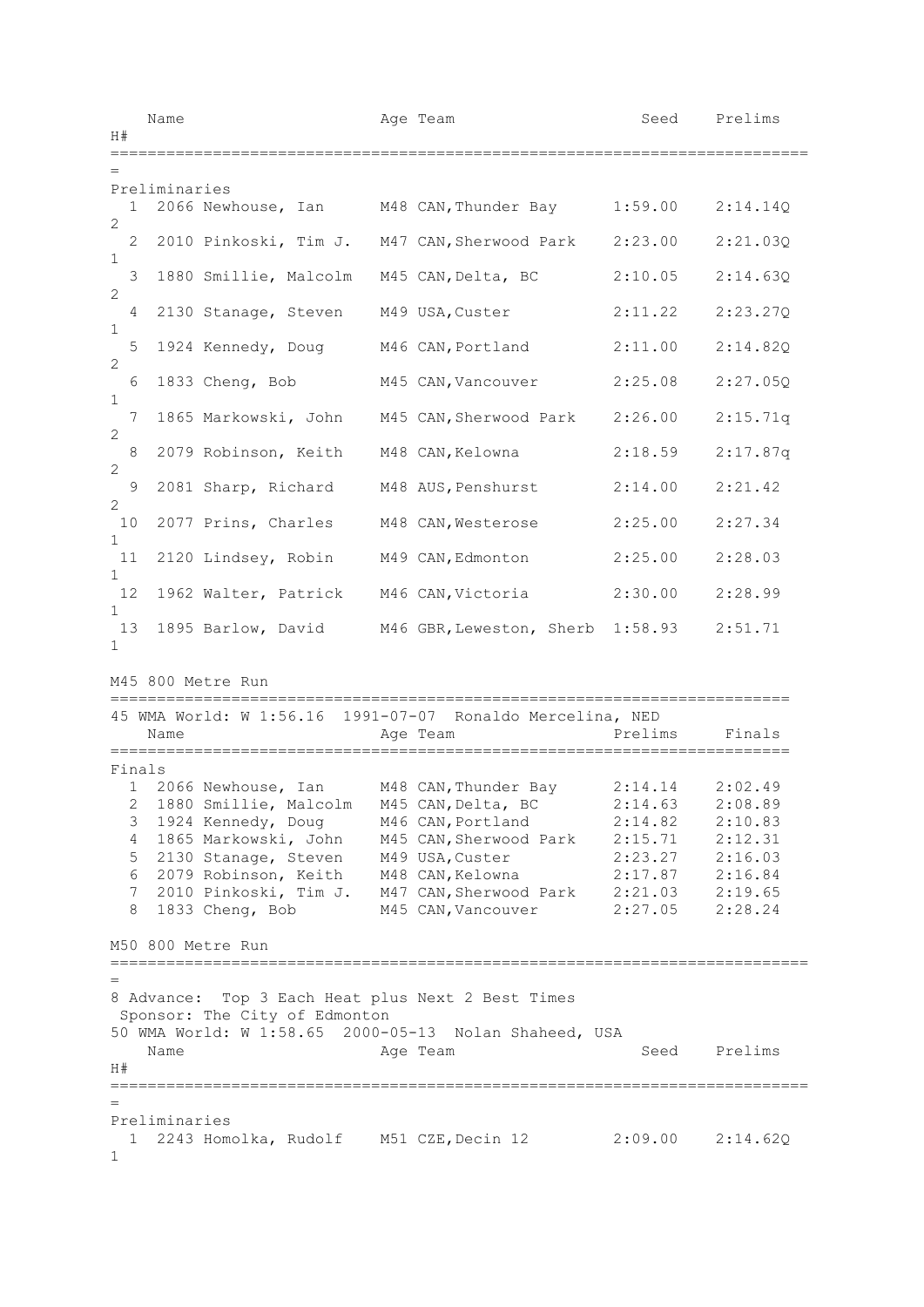2 2344 Schoffman, Jim M52 USA,Fridley 2:20.00 2:24.02Q 2 3 2169 Herzog, Walter M50 CAN,Calgary 2:14.40 2:14.68Q 1 4 2264 Pushilin, Nikolay M51 RUS,Moscow 2:04.00 2:24.04Q 2 5 2242 Holmes, Bob M51 CAN,Edmonton 2:13.00 2:14.89Q 1 6 2234 Easley, Rick M51 USA,Greenville 2:10.56 2:24.09Q 2 7 2341 Russell, Cliff M52 CAN,South Edmonton 2:20.00 2:18.79q 1 8 2346 Skinner, Richard T M52 USA,Kirkland 2:33.00 2:25.38q 1 9 2339 Rousell, Michael M52 CAN,Edmonton 2:29.11 2:28.65 2 10 2275 Tarrant, Philip M51 CAN,Victoria 2:30.00 2:33.03 1 11 2183 Mcmanus, Jeff M50 CAN,Elmira 2:27.00 2:37.24 2 12 2261 Perez, Carl M51 CAN,Vancouver 3:00.00 2:39.15 1 13 2337 Quick, Richard M52 USA,Penns Grove 2:44.81  $\mathfrak{D}$ M50 800 Metre Run ========================================================================= Sponsor: The City of Edmonton 50 WMA World: W 1:58.65 2000-05-13 Nolan Shaheed, USA Name **Age Team** Prelims Finals ========================================================================= Finals 1 2264 Pushilin, Nikolay M51 RUS,Moscow 2:24.04 2:09.39 2 2169 Herzog, Walter 1990 CAN, Calgary 2:14.68 2:09.40<br>3 2243 Homolka, Rudolf 1991 CZE, Decin 12 2:14.62 2:12.09 3 2243 Homolka, Rudolf M51 CZE,Decin 12 2:14.62 2:12.09 4 2242 Holmes, Bob M51 CAN,Edmonton 2:14.89 2:13.87 5 2234 Easley, Rick M51 USA,Greenville 2:24.09 2:16.15 6 2341 Russell, Cliff M52 CAN,South Edmonton 2:18.79 2:17.41 7 2344 Schoffman, Jim M52 USA,Fridley 2:24.02 2:18.55 8 2346 Skinner, Richard T M52 USA,Kirkland 2:25.38 2:25.02 M55 800 Metre Run =========================================================================== = 16 Advance: Top 4 Each Heat plus Next 4 Best Times 55 WMA World: W 2:03.7h 2001-12-01 Stan Immelman, RSA Age Team Seed Prelims  $H#$ =========================================================================== = Preliminaries 1 2478 McGlynn, Mike M55 USA,Jackson 2:28.12 2:30.22Q  $\mathcal{L}$  2 2560 Sims, Geoff M56 AUS,Hawker 2:17.90 2:30.94Q 1 3 2693 Slanina, Jan M59 CZE,Kromertz 2:29.20 2:49.05Q 3 4 2516 Carter, Michael M56 CAN,Mississauga 2:25.00 2:31.13Q  $\mathcal{D}$  5 2687 Oneil, Peter M59 USA,Union 2:36.00 2:31.84Q 1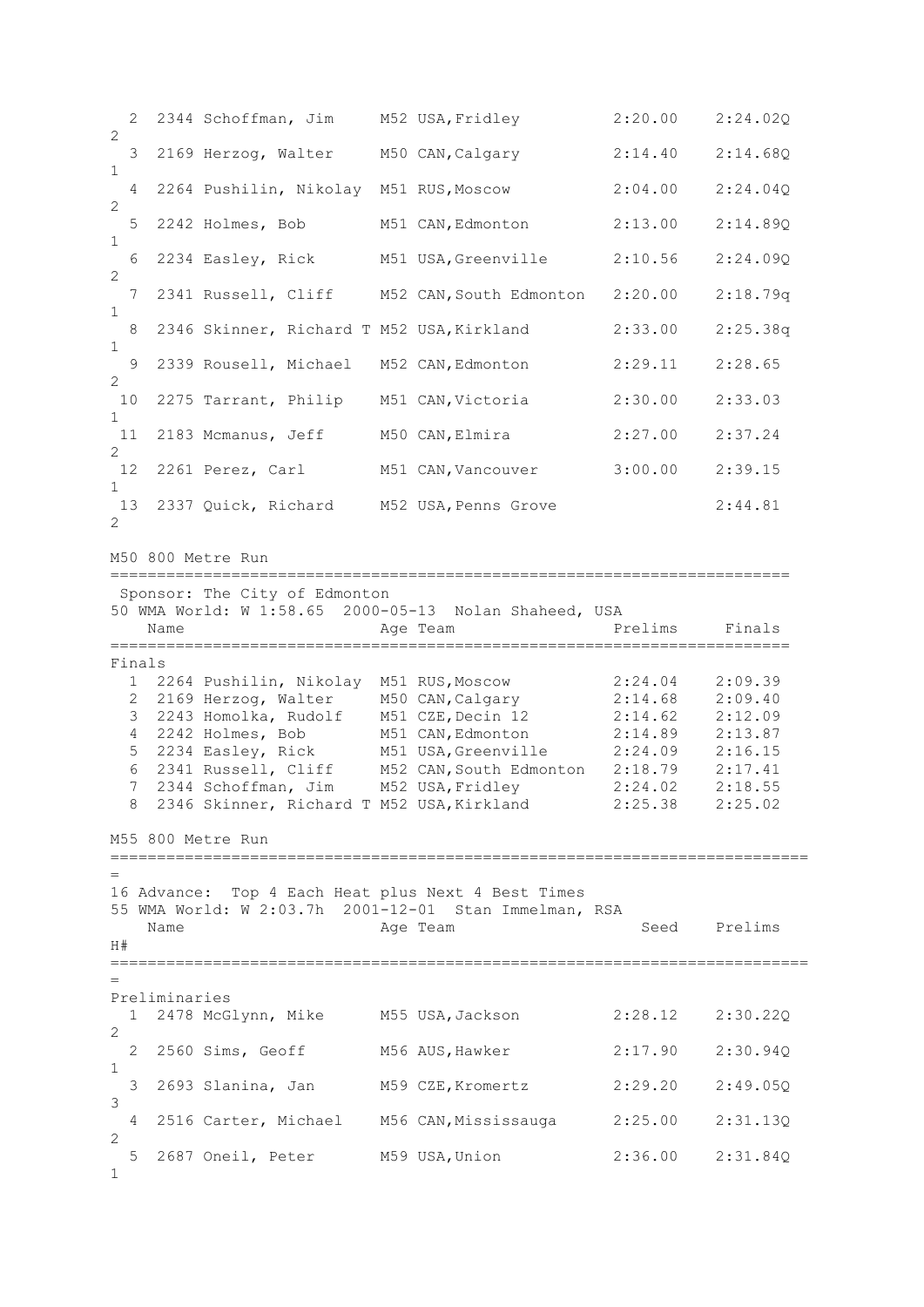6 2530 Jermacans, Viddy M56 AUS,Whitfield 2:50.00 2:54.17Q 3 7 2681 Judson, Fred M59 CAN,Edmonton 2:18.00 2:31.34Q 2 8 2485 Payne, Tim M55 CAN,Orillia 2:28.00 2:33.34Q 1 9 2654 Payne, Randal M58 RSA,Westville 2:22.00 2:56.80Q 3 10 2653 Pawluk, Fred M58 CAN,Richmond 2:28.00 2:31.67Q  $\mathfrak{D}$ 11 2679 Hill, Bruce M59 CAN,Maple Ridge 2:45.00 2:48.14Q 1 12 2625 Buendgens, Valenti M58 GER,Aachen 2:55.00 2:58.48Q 3 13 2502 Warick, Randy M55 CAN,Saskatoon 2:38.05 2:47.92q  $\mathcal{L}$ 14 2615 Turner, Robert M57 CAN,Edmonton 4:10.00 2:52.44q 1 15 2512 Barrow, Geoff M56 AUS,Brighton 2:59.00 3:00.43q 2 16 2602 Ribeiro, Jose M57 CAN,Toronto 3:20.00 3:13.18q 3 17 2546 Nedved, Robert M56 CAN,Edmonton 3:05.00 3:23.23 3 -- 2611 Taylor, Lawrence M57 CAN, St Albert 3:50.00 DNF 2 M55 800 Metre Run =========================================================================== = 55 WMA World: W 2:03.7h 2001-12-01 Stan Immelman, RSA Name **Age Team** Prelims Finals  $H#$ =========================================================================== = Finals 1 2478 McGlynn, Mike M55 USA,Jackson 2:30.22 2:17.60  $\mathcal{D}$  2 2560 Sims, Geoff M56 AUS,Hawker 2:30.94 2:17.79  $\mathfrak{D}$  3 2516 Carter, Michael M56 CAN,Mississauga 2:31.13 2:23.76  $\mathfrak{D}$  4 2681 Judson, Fred M59 CAN,Edmonton 2:31.34 2:23.82 2<br>5 2653 Pawluk, Fred M58 CAN, Richmond 2:31.67 2:26.92 2 6 2485 Payne, Tim M55 CAN,Orillia 2:33.34 2:28.05 1 7 2679 Hill, Bruce M59 CAN,Maple Ridge 2:48.14 2:44.07 1 8 2693 Slanina, Jan M59 CZE,Kromertz 2:49.05 2:44.14 2 9 2654 Payne, Randal M58 RSA,Westville 2:56.80 2:56.10 1 10 2625 Buendgens, Valenti M58 GER,Aachen 2:58.48 3:44.69 1 M60 800 Metre Run =========================================================================== = 9 Advance: Top 3 Each Heat plus Next 2 Best Times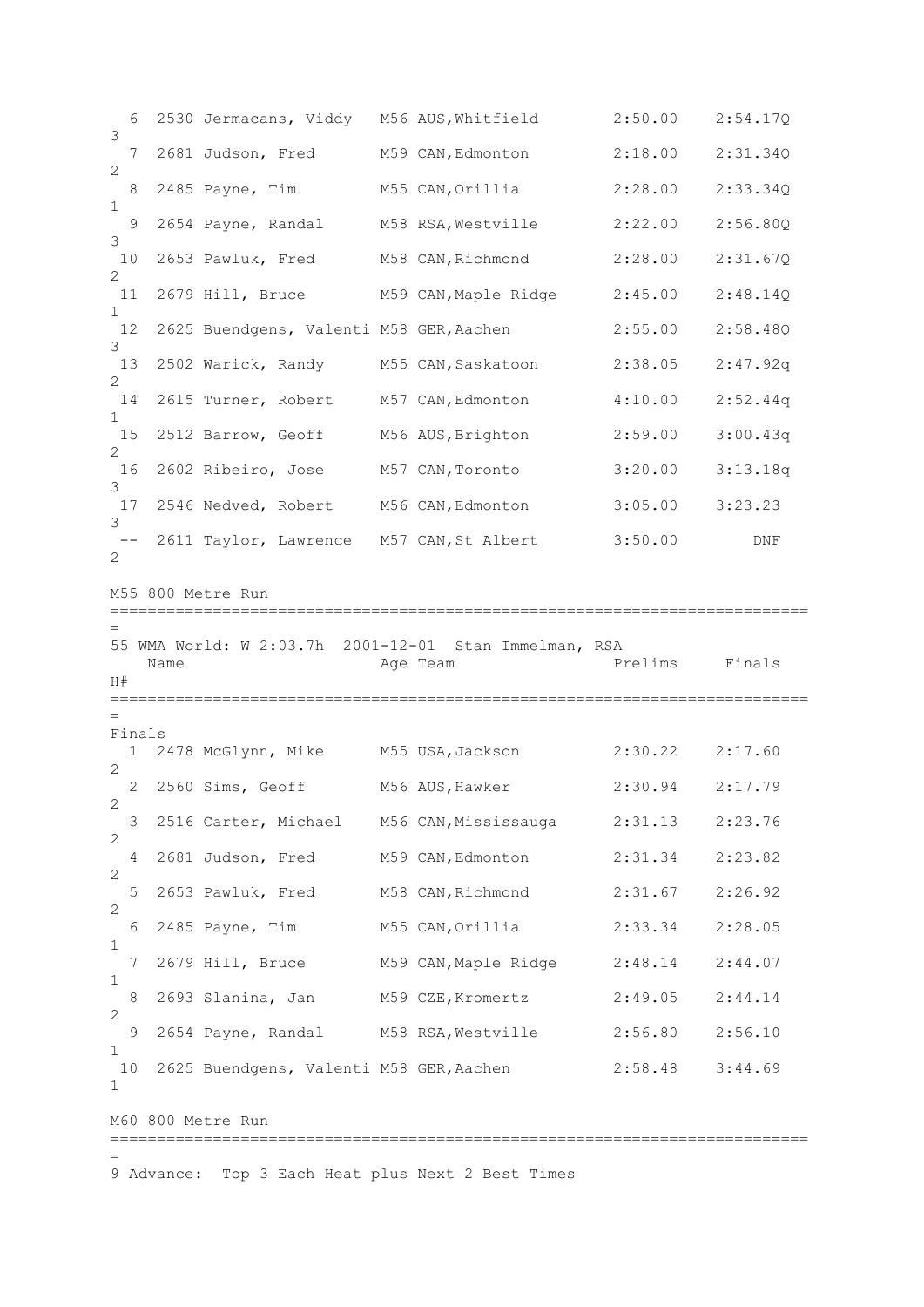Sponsor: Alberta Centennial 2005 60 WMA World: W 2:10.42 1999-08-03 Alan Bradford, AUS Name Age Team Seed Prelims  $H#$ =========================================================================== = Preliminaries 1 2764 van Tol, Arie M61 NED,Wassenaar 2:20.15 2:30.25Q 1 2 2807 Kasparaitis, Vytau M63 LTU,Klaipeda 2:25.00 2:36.77Q 2 3 2804 Hollingshead, Bill M63 CAN,Nanaimo 2:32.00 2:31.46Q 1 4 2814 Renwick, Doug M63 CAN,Clavet 2:40.00 2:43.65Q 2 5 2829 Hamlyn, Maxwell M64 USA,Fuquay-Varina 2:29.50 2:31.61Q 1 6 2709 Handelman, Frank M60 USA,New York 2:13.85 3:06.66Q 2 7 2839 Razzhigaev, Nikola M64 RUS,Himky 2:07.08 2:31.77q 1 8 2835 Mackie, Chris M64 CAN,Mississauga 2:41.50 2:32.59q 1 9 2739 Clark, Fred M61 CAN,Cranbrook 2:37.30 2:32.85q 1 M60 800 Metre Run ========================================================================= Sponsor: Alberta Centennial 2005 60 WMA World: W 2:10.42 1999-08-03 Alan Bradford, AUS Name **Age Team** Prelims Finals ========================================================================= Finals 1 2807 Kasparaitis, Vytau M63 LTU,Klaipeda 2:36.77 2:27.37 2 2764 van Tol, Arie M61 NED,Wassenaar 2:30.25 2:28.64 3 2804 Hollingshead, Bill M63 CAN,Nanaimo 2:31.46 2:29.00 4 2839 Razzhigaev, Nikola M64 RUS,Himky 2:31.77 2:29.10 5 2814 Renwick, Doug M63 CAN,Clavet 2:43.65 2:29.21 6 2829 Hamlyn, Maxwell M64 USA,Fuquay-Varina 2:31.61 2:31.36 7 2835 Mackie, Chris M64 CAN,Mississauga 2:32.59 2:32.06 8 2739 Clark, Fred M61 CAN,Cranbrook 2:32.85 2:32.46 M65 800 Metre Run ========================================================================= 65 WMA World: W 2:14.33 1995-07-18 Earl Fee, CAN Name **Age Team** Age Team Seed Finals ========================================================================= 1 2884 Fedosov, Eduard M66 RUS,Himky 2:45.04 2:46.22 2 2858 Fischer, Bobby M65 USA,Denver 2:48.00 2:48.93 3 2933 Hirabayashi, Eiji M68 JPN,Komaki 2:49.55 4 2963 Williams, Les M69 NZL,Mangaiti 2:45.00 3:06.24 5 2913 LeVasseur, Jerry M67 USA,Brunswick 3:00.00 3:11.04 6 2931 Hanson, Peter M68 NZL,Porirua 3:04.03 3:13.20 M70 800 Metre Run ========================================================================= Sponsor: Government of Canada 70 WMA World: W 2:20.52 1999-06-17 Earl Fee, CAN Name **Age Team** Age Team Seed Finals ========================================================================= 1 2965 Davies, Roger M70 CAN,Calgary 2:47.30 2:39.38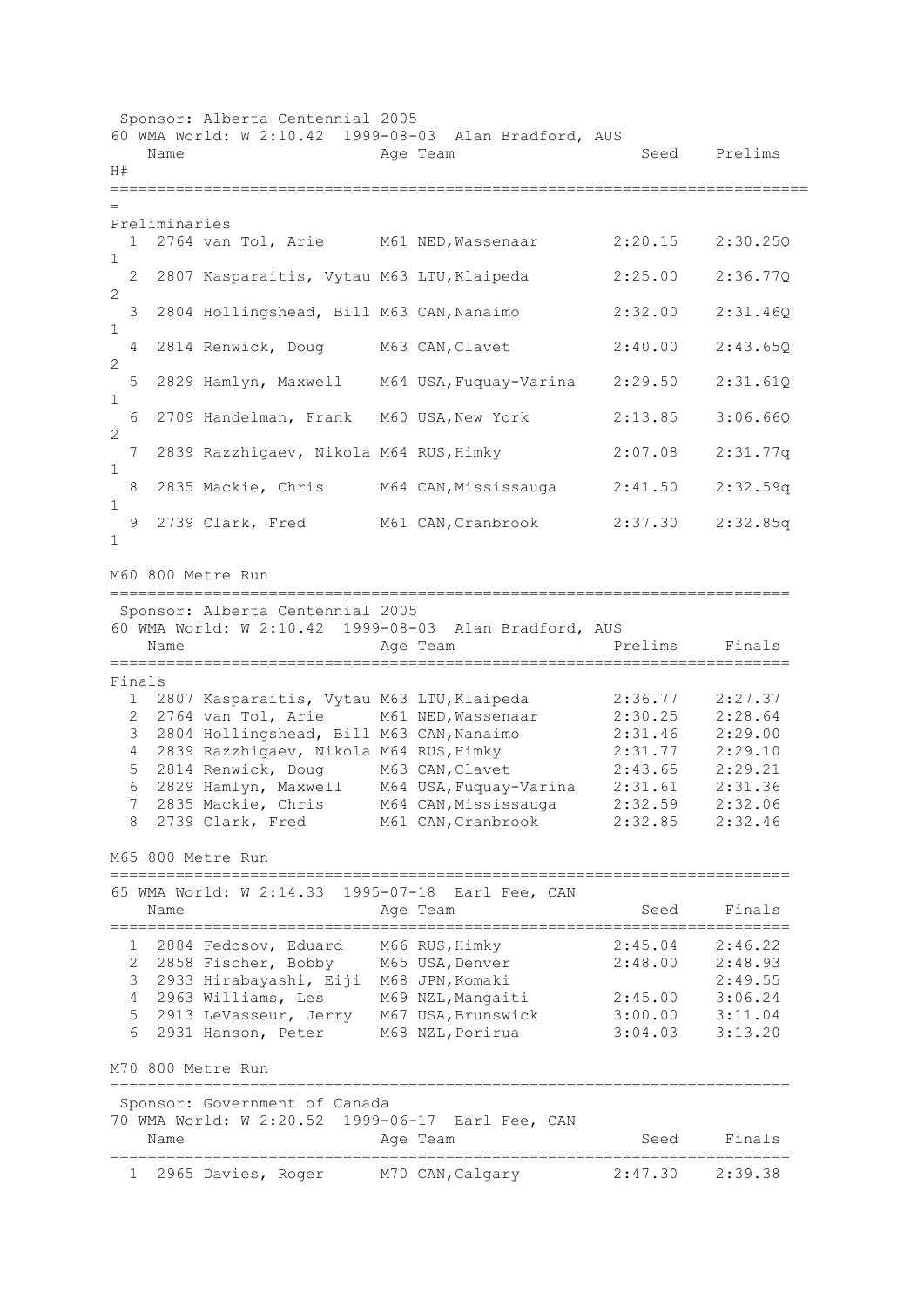2 3013 Giegerich, Joe M73 CAN,Nanoose Bay 2:42.02 2:53.56 3 2969 Klassen, Ed M70 CAN,Winnipeg 2:59.98 4 3021 Jones, Donald M74 USA,Atlanta 2:51.31 3:10.25 5 2964 Cote, Norman R. M70 CAN,Saskatoon 3:22.99 6 3010 Berg, John M73 CAN,Lake Isle 4:03.00 4:03.36 M75 800 Metre Run ========================================================================= 75 WMA World: W 2:40.0h 1978-05-14 Harold Chapson, USA Name Reserve Age Team Name Seed Finals ========================================================================= 1 3044 Matsouka, Hiroshi M76 JPN,Shibukawa 3:06.00 3:01.83 2 3041 Inoue, Takashi M76 JPN,Hirakatashi 2:58.51 3:07.66 3 3045 Matzner, Karel M76 CZE,Zvole 2:58.00 3:09.11 4 3058 Stroempl, George M78 CAN,Calgary 3:00.00 4:35.37 M80 800 Metre Run ========================================================================= 80 WMA World: W 2:53.5h 1982-07-11 Harold Chapson, USA Name **Age Team** Age Team Seed Finals ========================================================================= 1 3073 Sargent, James M82 CAN,Victoria 3:32.83 3:35.43 M85 800 Metre Run ========================================================================= 85 WMA World: W 3:26.6h 2003-05-10 Izou Satou, JPN Name **Age Team** Age Team Seed Finals ========================================================================= 1 3083 Tompkins, Frederic M88 USA,Grand Junction 5:10.01 4:48.96 W35 1500 Metre Run ========================================================================= 35 WMA World: W 3:57.73 1985-08-30 Maricica Puica, ROM Name **Age Team** Age Team Seed Finals ========================================================================= 1 181 Romans, Tracy W36 CAN, St. Albert 5:06.90 2 209 Martin, Devon Joan W37 USA,New York 4:50.00 5:38.45 3 147 Suffolk, Cristine W35 AUS,Cambewarra 5:38.04 6:01.75 W40 1500 Metre Run ========================================================================= Sponsor: Glentel Inc. 40 WMA World: W 3:59.78 1994-07-18 Yekatarina Podkopayeva, URS Name Age Team Seed Finals ========================================================================= 1 323 Everton, Nicola W40 CAN,Garibaldi Highl 4:50.00 4:58.49 2 393 Patterson, Janice W41 CAN,Calgary 4:50.00 5:00.22 3 422 Dixon, Donna W42 CAN,Calgary 5:10.00 5:13.43 4 477 Matyjaszczyk, Malg W43 POL,Szczecin 5:15.00 5:34.59 5 362 Corcoran, Marlene W41 CAN,Grande Prairie 5:25.15 5:45.55 6 420 Dalton, Lorri W42 CAN,Red Deer 7:05.05 6:07.63 7 559 Wilman, Pam W44 CAN,Edmonton 7:00.00 6:08.44 8 552 Stix, Karen W44 CAN,Edmonton 6:00.00 6:12.08 W45 1500 Metre Run ========================================================================= 45 WMA World: W 4:05.44 1998-08-03 Yekatarina Podopayeva, URS Name **Age Team** Age Team Seed Finals ========================================================================= 1 731 Joyce, Regina W48 USA,Lynnwood 4:58.00 4:55.66 2 700 Nyagolova, Yovka W47 BUL,Dobrich 7:24.00 6:42.18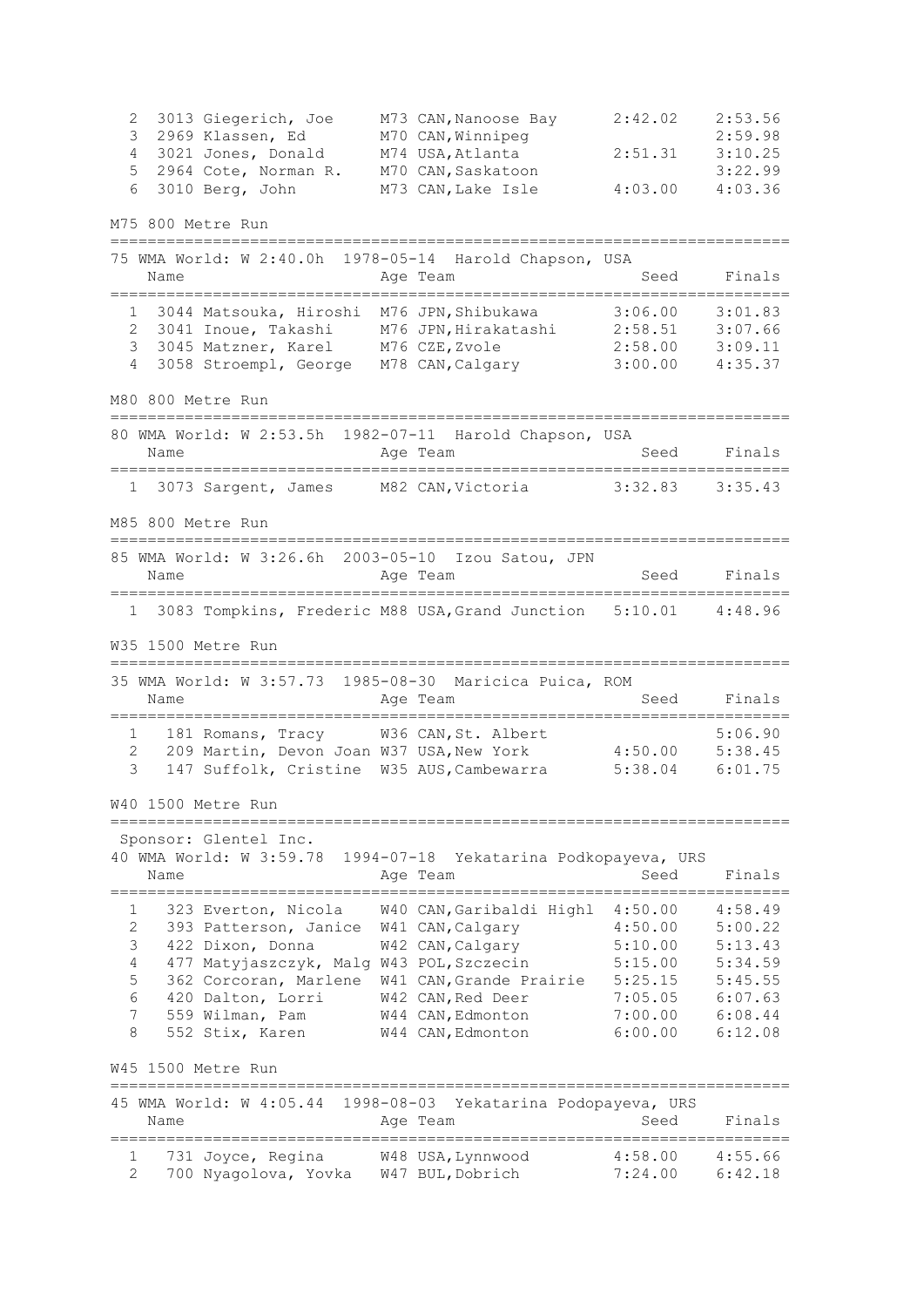W50 1500 Metre Run

========================================================================= Sponsor: The City of Edmonton 50 WMA World: W 4:40.92 2003-06-04 Maureen de St. Croix, CAN Name **Age Team** Age Team Seed Finals ========================================================================= 1 945 Miller, Shauna W53 CAN, Edmonton 5:38.00 5:43.88<br>2 977 Nicoletti, Catheri W54 USA, Nederland 5:38.00 5:44.76 2 977 Nicoletti, Catheri W54 USA, Nederland 5:38.00 5:44.76<br>3 882 Richards, Mary W51 USA, Atlanta 5:39.50 5:46.85 3 882 Richards, Mary W51 USA,Atlanta 5:39.50 5:46.85 4 904 Goodwin, Christine W52 AUS,Montacute 5:36.40 5:49.21 5 984 Sims, Kathy W54 AUS,Hawker 5:40.03 6:10.19 W55 1500 Metre Run ========================================================================= 55 WMA World: W 4:57.4h 1998-08-26 Carolyn Oxton, GBR Name **Age Team** Age Team Seed Finals ========================================================================= 998 Groesz, Jeanette W55 USA, Redmond 5:30.43 5:48.75<br>
1036 Stromsmoe, Marcia W56 CAN, Victoria 6:07.75<br>
1073 Janeckova, Anezka W58 CZE, Zlin 6:05.00 6:10.30<br>
1070 Eichel, Yoko W58 USA Woodlard Will be consumed for the con 2 1036 Stromsmoe, Marcia W56 CAN, Victoria 6:07.75 3 1073 Janeckova, Anezka W58 CZE,Zli n 6:05.00 6:10.30 4 1070 Eichel, Yoko W58 USA,Woodland Hills 6:00.00 6:33.84 5 1068 Cunningham, Joyce W58 CAN,Vermilion 8:22.10 9:16.55 W60 1500 Metre Run ========================================================================= Sponsor: Province of Alberta 60 WMA World: W 5:18.14 2002-06-16 Corrie Keijsers, NED Name **Age Team** Age Team Seed Finals ========================================================================= 1 1141 Kolesnikova, Alla W63 RUS, Moscow 6:25.35<br>2 1108 Rocnakova, Milosla W60 CZE, Zvole 6:20.00 6:44.54 2 1108 Rocnakova, Milosla W60 CZE, Zvole 6:20.00 6:44.54<br>3 1116 Forde, Bridget W61 CAN, Stettler 7:15.00 7:07.36 2 1100 Rochanova, Milosia W60 C2E, 2001e<br>3 1116 Forde, Bridget W61 CAN, Stettler 4 1134 Kingsep, Patricia W62 CAN,Calgary 7:00.00 7:14.22 W65 1500 Metre Run ========================================================================= Sponsor: Government of Canada 65 WMA World: W 5:43.61 2004-06-05 Lydia Ritter, GER Name Age Team Seed Finals ========================================================================= 1 1185 Daprano, Jean W68 USA,Fayetteville 6:34.00 6:42.69 2 1187 Kavtaskina, Nadezd W68 LAT,Riga 6:30.00 6:47.90 3 1171 Siegers, Ingeborg W66 GER,Koeln 7:52.00 8:34.99 4 1168 Matlock, Joan S W66 CAN,Saskatoon 8:05.00 8:57.36 W70 1500 Metre Run ========================================================================= Sponsor: Government of Canada 70 WMA World: W 6:14.52 1995-07-25 Nina Naumenko, URS Name **Age Team** Age Team Seed Finals ========================================================================= 1 1207 Visser, Helly W71 CAN,Millarville 6:43.91 6:54.34 2 1209 Borovkova, Maria W72 RUS,Himky 6:15.02 7:35.10 3 1206 Robben, Barbara W71 USA,Berkeley 8:00.00 8:34.24 W75 1500 Metre Run ========================================================================= Sponsor: Government of Canada 75 WMA World: W 6:42.13 2000-07-10 Nina Naumenko, URS Name Age Team Seed Finals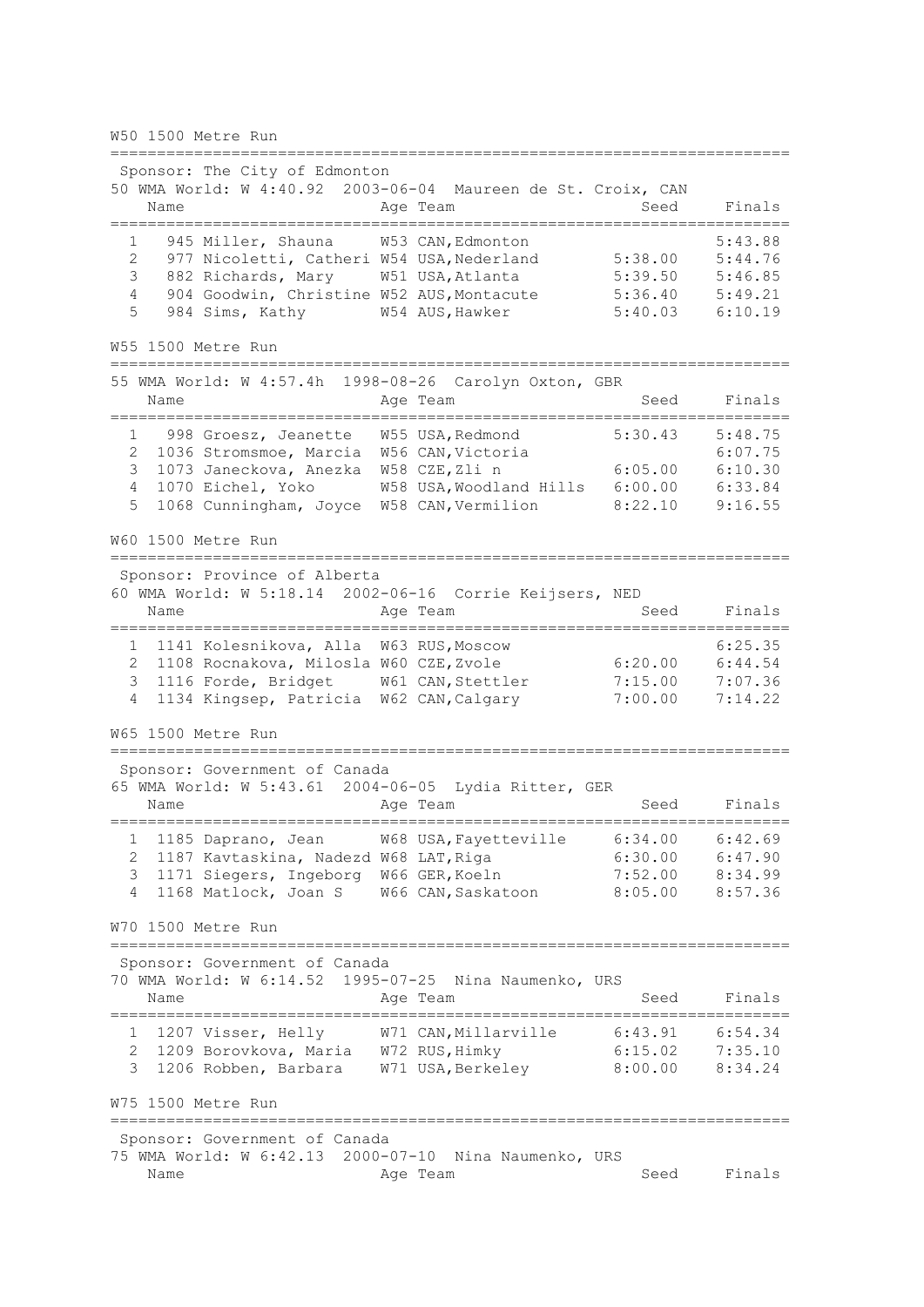========================================================================= 1 1223 Montgomery, Lenore W75 CAN,North Vancouver 6:54.50 7:10.41 2 1232 Krause, Margaret W78 AUS,Townsville 10:57.00 10:47.47 W80 1500 Metre Run ========================================================================= Sponsor: Government of Canada 80 WMA World: W 7:32.22 1993-10-16 Johanna Luther, GER Name **Age Team** Age Team Seed Finals ========================================================================= 1 1241 Naumenko, Nina W80 RUS,Moscow 7:20.08 7:48.77 M30 1500 Metre Run ========================================================================= Name **Age Team** Age Team Seed Finals ========================================================================= 1 1305 Lamoureux, Johanne M30 CAN,London 4:37.00 4:37.26 2 1337 Dejongh, Simon M32 CAN,Victoria 4:00.00 4:37.38 3 1353 Zapisocki, Cory M32 CAN,Edmonton 5:00.00 4:45.60 4 1355 Brown, James M33 CAN,Edmonton 6:05.00 5:04.54 5 1344 Lukie, Craig M32 CAN,Fort Saskatchew 6:00.00 5:18.80 M35 1500 Metre Run ========================================================================= 35 WMA World: W 3:33.91 1985-08-21 Mike Boit, KEN Name **Age Team** Age Team Seed Finals ========================================================================= 1 1421 Chomos, Neil M36 CAN,North Vancouver 4:00.00 4:27.16 2 1528 Zero, Nick M38 CAN,Mississauga 4:34.75 3 1431 Kelly, Mike M36 CAN,St.Albert 4:52.00 4:38.79 4 1521 Robertson, Stephen M38 CAN,Winnipeg 4:40.00 4:40.90 5 1428 Hoogerdyk, Ed M36 CAN,Calgary 5:30.10 4:56.16 6 1506 Gerencser, Michael M38 CAN,St. Albert 5:00.00 5:40.87 M40 1500 Metre Run ========================================================================= Sponsor: Glentel Inc. 40 WMA World: W 3:46.70 1993-06-19 David Moorcroft, GBR Name **Age Team** Age Team Seed Finals ========================================================================= 1 1715 Nightingale, Larry M42 CAN,Gibsons 4:01.01 4:22.71 2 1637 Ferman, Leonard M41 USA,Jacksonville 4:22.00 4:22.78 3 1598 Muldrew, Shawn M40 CAN,Edmonton 4:35.00 4:26.25 4 1751 Haigh, James M43 CAN,Calgary 4:20.26 4:29.62 5 1572 Corson, Robert M40 CAN,Calgary 4:45.51 4:31.40 6 1793 Guss, David M44 CAN,Calgary 4:31.00 4:35.73 7 1664 Nenicka, Pavel M41 CZE,Vlkos 4:25.00 4:40.23 8 1745 Corcoran, Bill M43 CAN,Grande Prairie 4:31.01 4:42.07 9 1692 Bogus, James M42 USA,Denver 4:37.00 4:51.51 10 1717 Paalberg, Tiit M42 EST,Tallinn 3:47.09 5:02.34 11 1787 Falk, Gordon M44 CAN,Sherwood Park 4:30.00 5:02.60 12 1649 Johnson, Patrick M41 CAN,Vancouver 6:43.00 7:05.82 M45 1500 Metre Run ========================================================================= 12 Advance: Top 3 Each Heat plus Next 3 Best Times 45 WMA World: W 3:58.3h 1995-08-09 Peter Molloy, GBR Name **Age Team** Age Team Seed Prelims ========================================================================= Preliminaries 1 1969 Bickley, Ed M47 CAN,Calgary 4:30.00 4:33.23Q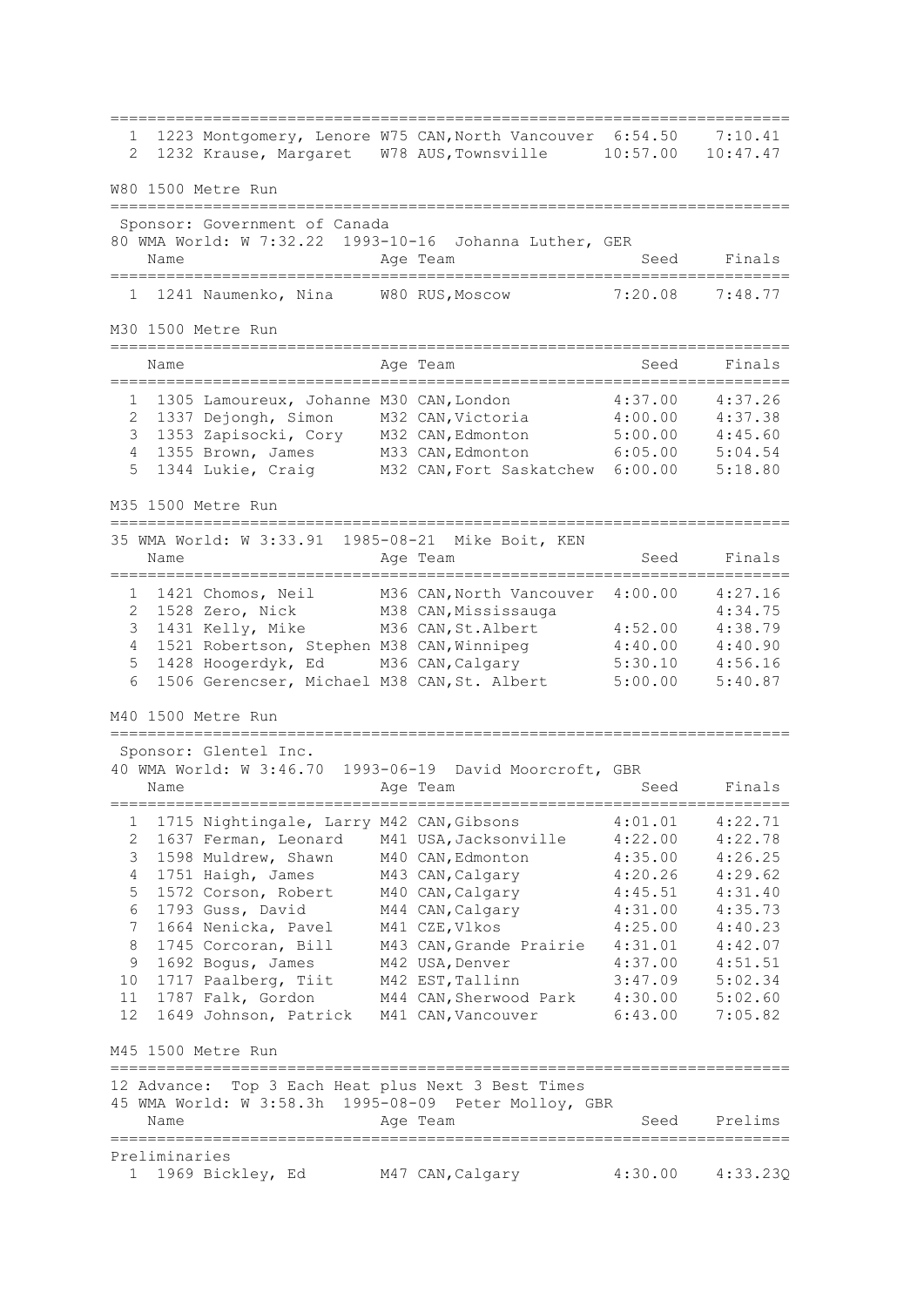| 2            | 2093 Worth, Sterling                                 | M48 CAN, Edmonton        | 5:00.00 | 4:40.75Q |
|--------------|------------------------------------------------------|--------------------------|---------|----------|
| 3            | 1973 Bustos, Beto                                    | M47 CAN, Edmonton        | 4:28.00 | 4:34.13Q |
| 4            | 1880 Smillie, Malcolm                                | M45 CAN, Delta, BC       | 4:25.06 | 4:41.05Q |
| 5            | 1897 Bourgeois, Jacques M46 CAN, Ste-Foy             |                          | 4:26.00 | 4:41.100 |
| 6            | 1924 Kennedy, Doug                                   | M46 CAN, Portland        | 4:35.00 | 4:45.53Q |
| 7            | 2095 Albo, David                                     | M49 USA, Boulder         | 4:33.00 | 4:41.80q |
| 8            | 1865 Markowski, John                                 | M45 CAN, Sherwood Park   |         | 4:42.23q |
| 9            | 1998 Martinson, Brian                                | M47 CAN, Prince George   | 5:00.00 | 4:43.68q |
| 10           | 2130 Stanage, Steven                                 | M49 USA, Custer          | 4:32.68 | 4:45.91q |
| 11           | 1891 Wilson, Steve                                   | M45 CAN, Saskatoon       | 4:45.08 | 4:47.56q |
| 12           | 2079 Robinson, Keith                                 | M48 CAN, Kelowna         | 4:44.48 | 4:49.36q |
| 13           | 2120 Lindsey, Robin                                  | M49 CAN, Edmonton        | 4:59.70 | 4:55.00  |
| 14           | 2010 Pinkoski, Tim J.                                | M47 CAN, Sherwood Park   | 5:08.00 | 4:55.06  |
| 15           | 2008 Neufeld, Cam                                    | M47 CAN, Edmonton        |         | 5:18.00  |
| 16           | 1895 Barlow, David                                   | M46 GBR, Leweston, Sherb | 4:15.01 | 5:20.24  |
| 17           | 2000 Massar, Ralf                                    |                          | 5:20.00 | 5:21.95  |
| 18           |                                                      | M47 CAN, Edmonton        |         |          |
|              | 1845 Gould, Peter                                    | M45 AUS, Townsville      | 5:30.00 | 5:39.36  |
| 19           | 2121 May, Gary                                       | M49 CAN, Sherwood Park   | 6:08.06 | 5:40.19  |
| 20           | 1882 Stirr, Jim                                      | M45 CAN, Edmonton        |         | 5:46.38  |
| 21           | 2134 Surkamer, Scott                                 | M49 USA, Cottage Grove   | 5:22.05 | 5:56.28  |
| 22           | 1982 Hoffman, Doug                                   | M47 CAN, Edmonton        | 5:15.00 | 6:18.76  |
|              | M45 1500 Metre Run                                   |                          |         |          |
|              | 45 WMA World: W 3:58.3h 1995-08-09 Peter Molloy, GBR |                          |         |          |
|              | Name                                                 | Age Team                 | Prelims | Finals   |
|              | =========                                            |                          |         |          |
| Finals       |                                                      |                          |         |          |
| 1            | 1880 Smillie, Malcolm                                | M45 CAN, Delta, BC       | 4:41.05 | 4:34.02  |
| $\mathbf{2}$ | 1897 Bourgeois, Jacques M46 CAN, Ste-Foy             |                          | 4:41.10 | 4:34.66  |
| 3            | 1973 Bustos, Beto                                    | M47 CAN, Edmonton        | 4:34.13 | 4:35.04  |
| 4            | 2093 Worth, Sterling                                 | M48 CAN, Edmonton        | 4:40.75 | 4:35.70  |
| 5            | 1865 Markowski, John                                 | M45 CAN, Sherwood Park   | 4:42.23 | 4:37.71  |
| 6            | 1924 Kennedy, Doug                                   | M46 CAN, Portland        | 4:45.53 | 4:37.87  |
| 7            | 1969 Bickley, Ed                                     | M47 CAN, Calgary         | 4:33.23 | 4:40.39  |
| 8            | 2130 Stanage, Steven                                 | M49 USA, Custer          | 4:45.91 | 4:42.49  |
| 9            | 1998 Martinson, Brian                                | M47 CAN, Prince George   | 4:43.68 | 4:43.94  |
| 10           | 2079 Robinson, Keith                                 | M48 CAN, Kelowna         | 4:49.36 | 4:45.14  |
| 11           | 1891 Wilson, Steve                                   | M45 CAN, Saskatoon       | 4:47.56 | 4:45.93  |
| 12           | 2095 Albo, David                                     | M49 USA, Boulder         | 4:41.80 | 4:47.54  |
|              |                                                      |                          |         |          |
|              | M50 1500 Metre Run                                   |                          |         |          |
|              | 12 Advance: Top 4 Each Heat plus Next 4 Best Times   |                          |         |          |
|              | Sponsor: The City of Edmonton                        |                          |         |          |
|              | 50 WMA World: W 4:05.2h 1984-03-22 Tom Roberts, AUS  |                          |         |          |
|              | Name                                                 | Age Team                 | Seed    | Prelims  |
|              | ======================                               |                          |         |          |
|              | Preliminaries                                        |                          |         |          |
| 1            | 2242 Holmes, Bob                                     | M51 CAN, Edmonton        | 4:34.08 | 4:40.38Q |
| 2            | 2382 Jenkins, Archie                                 | M53 GBR, Alnwick         | 4:25.06 | 4:52.57Q |
| 3            |                                                      |                          |         |          |
|              | 2445 Secker, Michael D. M54 CAN, South Edmonton      |                          | 4:45.00 | 4:41.79Q |
| 4            | 2243 Homolka, Rudolf                                 | M51 CZE, Decin 12        | 4:25.00 | 4:56.90Q |
| 5            | 2264 Pushilin, Nikolay                               | M51 RUS, Moscow          | 4:14.00 | 4:43.72Q |
| 6            | 2414 Bell, Kenneth                                   | M54 USA, Spokane         | 4:43.00 | 5:07.66Q |
| 7            | 2341 Russell, Cliff                                  | M52 CAN, South Edmonton  | 4:50.00 | 4:45.62Q |
| 8            | 2258 Newman, Stephen (S M51 CAN, Eganville           |                          | 4:40.00 | 5:08.73Q |
| 9            | 2346 Skinner, Richard T M52 USA, Kirkland            |                          | 5:10.00 | 5:04.89q |
| 10           | 2275 Tarrant, Philip                                 | M51 CAN, Victoria        | 4:38.00 | 5:29.41q |
| 11           | 2180 Marijan, Krempl                                 | M50 SLO, Poljcane        | 4:10.00 | 5:43.22q |
| 12           | 2428 Hardwick, David                                 | M54 USA, Dayton          | 6:01.00 | 5:43.31q |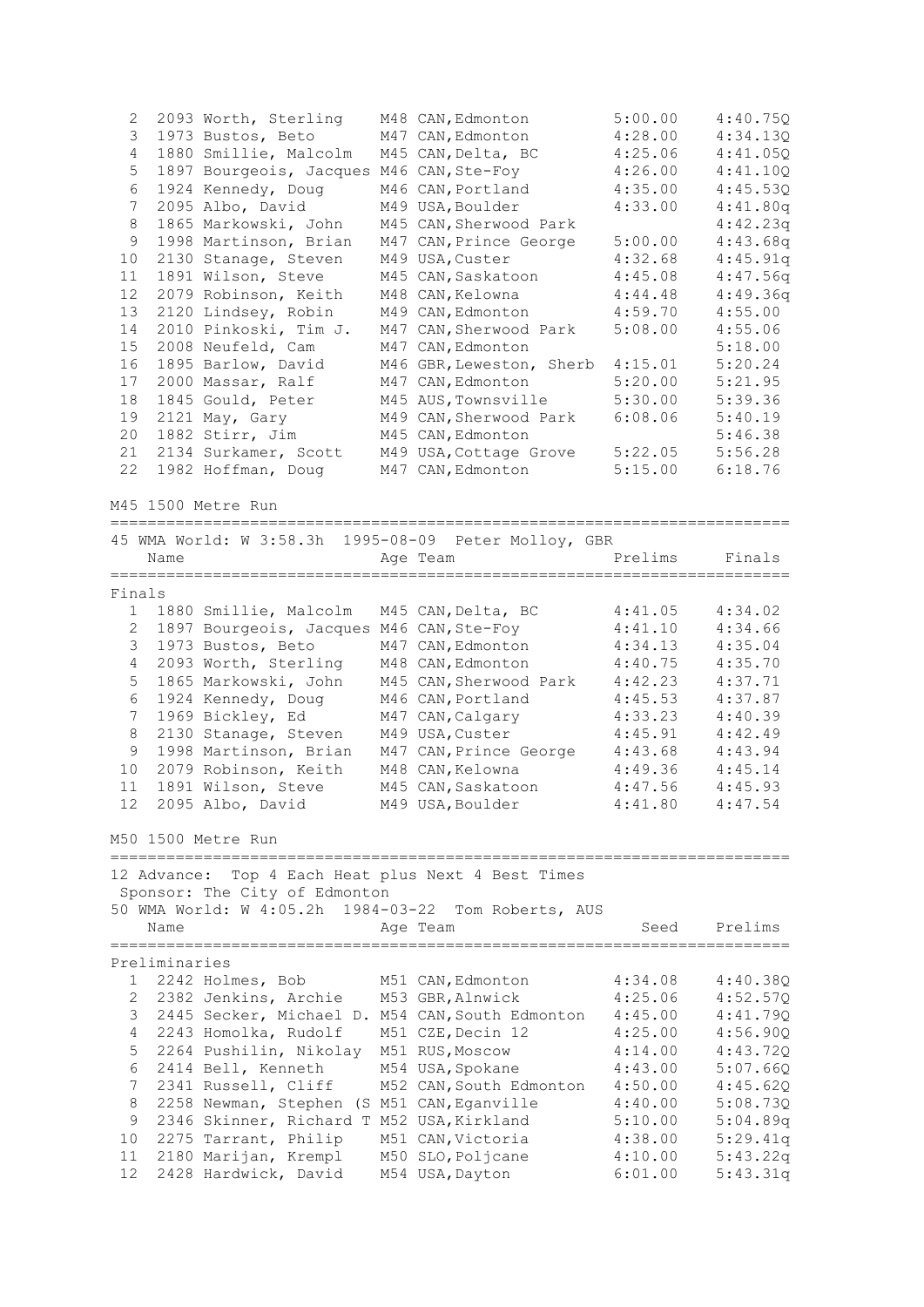13 2232 Dillon, Kevin M51 GBR,Manchester 6:01.25 6:43.54

M50 1500 Metre Run

========================================================================= Sponsor: The City of Edmonton 50 WMA World: W 4:05.2h 1984-03-22 Tom Roberts, AUS Name **Age Team** Prelims Finals ========================================================================= Finals 1 2264 Pushilin, Nikolay M51 RUS,Moscow 4:43.72 4:33.18 2 2180 Marijan, Krempl M50 SLO,Poljcane 5:43.22 4:37.58 3 2445 Secker, Michael D. M54 CAN,South Edmonton 4:41.79 4:39.94 4 2242 Holmes, Bob M51 CAN,Edmonton 4:40.38 4:39.98 5 2243 Homolka, Rudolf M51 CZE,Decin 12 4:56.90 4:48.15 6 2341 Russell, Cliff M52 CAN,South Edmonton 4:45.62 5:01.21 7 2414 Bell, Kenneth M54 USA,Spokane 5:07.66 5:04.40 8 2346 Skinner, Richard T M52 USA,Kirkland 5:04.89 5:05.99 9 2258 Newman, Stephen (S M51 CAN,Eganville 5:08.73 5:15.87 10 2275 Tarrant, Philip M51 CAN,Victoria 5:29.41 5:35.29 M55 1500 Metre Run ========================================================================= 12 Advance: Top 4 Each Heat plus Next 4 Best Times 55 WMA World: W 4:12.5h 1997-02-09 Ron Robertson, NZL Name Age Team Seed Prelims ========================================================================= Preliminaries 1 2607 Solovyov, Victor M57 UKR,Xarkov 4:51.43Q 2 2614 Tsukanov, Alexande M57 RUS,Moscow 4:28.00 4:58.22Q 3 2663 Van Noten, Omer M58 BEL,Keerbergen 4:42.32 4:58.58Q 4 2478 McGlynn, Mike M55 USA,Jackson 5:05.04 5:00.04Q 5 2641 Clement-Smith, Ian M58 AUS,Brighton 4:54.01 5:00.98Q 6 2653 Pawluk, Fred M58 CAN,Richmond 5:06.00 5:01.42Q 7 2644 Kaluzniak, Marvin M58 CAN,Edmonton 4:58.56 5:02.62Q 8 2469 Hunt, Murray M55 CAN,Edmonton 5:23.00 5:03.36Q 9 2485 Payne, Tim M55 CAN,Orillia 4:58.00 5:05.16q 10 2638 Hermes, Alfred M58 GER,Juelich 5:09.19q 11 2687 Oneil, Peter M59 USA,Union 5:12.00 5:10.57q 12 2681 Judson, Fred M59 CAN,Edmonton 4:50.00 5:10.69q 13 2516 Carter, Michael M56 CAN,Mississauga 5:20.00 5:13.33 14 2574 Cross, Don M57 CAN,Edmonton 6:00.00 5:54.69 15 2694 Wakelin, Trevor M59 CAN,Whitecourt 6:00.00 6:41.54 16 2546 Nedved, Robert M56 CAN,Edmonton 6:05.00 6:44.41 17 2625 Buendgens, Valenti M58 GER,Aachen 6:01.00 7:29.53 M55 1500 Metre Run ========================================================================= 55 WMA World: W 4:12.5h 1997-02-09 Ron Robertson, NZL Name **Age Team Age Team** Prelims Finals ========================================================================= Finals 1 2614 Tsukanov, Alexande M57 RUS,Moscow 4:58.22 4:39.13 2 2607 Solovyov, Victor M57 UKR,Xarkov 4:51.43 4:39.94 3 2663 Van Noten, Omer M58 BEL,Keerbergen 4:58.58 4:48.16 4 2478 McGlynn, Mike M55 USA,Jackson 5:00.04 4:56.11 5 2641 Clement-Smith, Ian M58 AUS,Brighton 5:00.98 4:57.08 6 2485 Payne, Tim M55 CAN,Orillia 5:05.16 4:57.79 7 2653 Pawluk, Fred M58 CAN,Richmond 5:01.42 5:01.12 8 2469 Hunt, Murray M55 CAN,Edmonton 5:03.36 5:09.30 9 2644 Kaluzniak, Marvin M58 CAN,Edmonton 5:02.62 5:10.23 10 2574 Cross, Don M57 CAN,Edmonton 5:54.69 5:58.07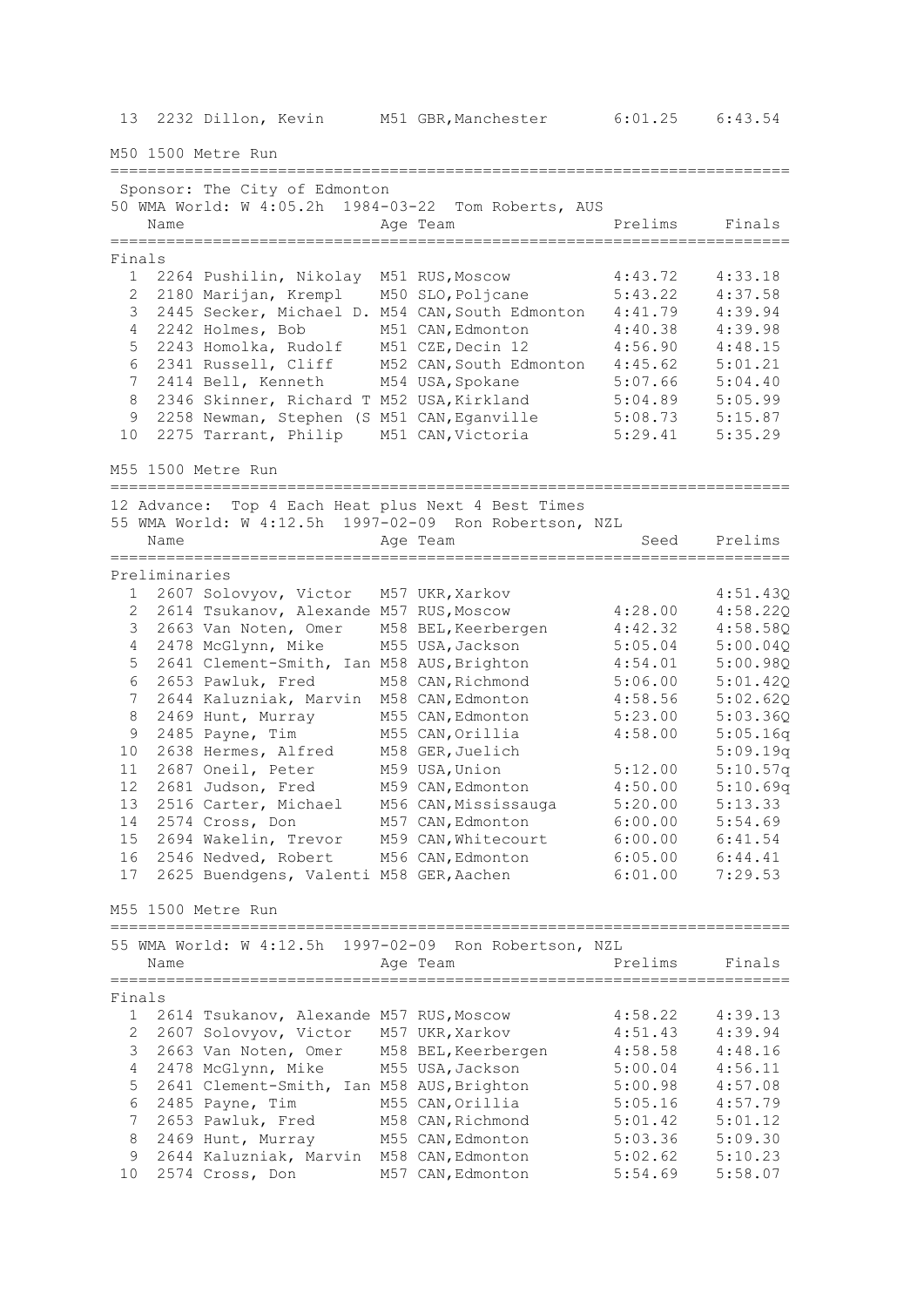M60 1500 Metre Run

========================================================================= Sponsor: Province of Alberta 60 WMA World: W 4:27.65 2001-07-13 Ron Robertson, USA Name **Age Team** Age Team Seed Finals ========================================================================= 1 2719 Miller, Jack M60 CAN, Cache Creek 5:02.00 5:02.62<br>2 2764 van Tol, Arie M61 NED, Wassenaar 5:07.15 5:07.07<br>3 2755 Shakirov, Makhmut M61 RUS, Kazan 6:47.04 5:07.56 2 2764 van Tol, Arie M61 NED,Wassenaar 5:07.15 5:07.07 3 2755 Shakirov, Makhmut M61 RUS,Kazan 6:47.04 5:07.56 4 2829 Hamlyn, Maxwell M64 USA,Fuquay-Varina 5:02.15 5:09.92 5 2804 Hollingshead, Bill M63 CAN,Nanaimo 5:07.00 5:10.37 6 2731 Wills, Michael M60 CAN,Halifax 5:46.75 5:17.90 7 2835 Mackie, Chris M64 CAN,Mississauga 5:19.30 5:24.43 8 2762 Tanaka, Takao M61 JPN,Kagamihara 5:30.00 5:36.04 9 2822 Wyatt, Norris M63 NZL,Papakura 5:10.00 5:37.22 10 2794 Ucik, Petr M62 CZE,Cheb 5:32.00 6:06.93 11 2819 Smith, Robert M63 AUS,Avondale Height 5:30.00 6:30.25 -- 2778 Jones, Jeffrey M62 CAN,Sherwood Park 6:30.00 DNF M65 1500 Metre Run ========================================================================= WMA World: W 4:39.87 1994-07-16 Simon Herlaar, NED Name **Age Team** Age Team Seed Finals ========================================================================= 1 2936 Libra, Jiri M68 CZE,Nove Mesto N/Me 5:08.00 5:26.87 2 2955 Gubenkov, Leonid M69 RUS,Tatarstan 5:28.50 3 2939 Mensel, Gerhard M68 GER,Jutenbog 5:28.37 5:33.68 4 2869 Olle, Ludovit M65 CZE,Mlada Boleslav 5:42.00 5:38.85 5 2884 Fedosov, Eduard M66 RUS,Himky 5:20.07 5:48.97 6 2906 Ellis, Mike M67 CAN,Victoria 6:00.00 6:01.07 7 2902 Castaneda, Mauro M67 MEX,Zapopan 5:55.00 6:06.33 8 2913 LeVasseur, Jerry M67 USA,Brunswick 6:00.00 6:27.32 9 2910 Havran, Miroslav M67 CZE,Lithomysl 8:30.00 7:48.48 10 2855 Dale, Doug M65 CAN,Edmonton 9:00.00 8:31.50 M70 1500 Metre Run ========================================================================= Sponsor: Government of Canada WMA World: W 4:57.65 1999-08-28 Simon Herlaar, NED Name **Age Team** Age Team Seed Finals ========================================================================= 1 2965 Davies, Roger M70 CAN,Calgary 5:40.16 5:31.30 2 2969 Klassen, Ed M70 CAN, Winnipeg  $5:51.90$  3 3021 Jones, Donald M74 USA,Atlanta 6:10.11 6:20.17 4 3016 Oppliger, Al M73 USA,Monmouth 8:30.05 7:45.43 M75 1500 Metre Run ========================================================================= 75 WMA World: W 5:22.7h 1999-10-24 Yoshimitsu Miyauchi, JPN Name **Age Team** Age Team Seed Finals ========================================================================= 1 3044 Matsouka, Hiroshi M76 JPN,Shibukawa 6:18.00 6:28.55 2 3032 Meeuwissen, Adrian M75 CAN,Houston 6:49.19 6:35.12 3 3045 Matzner, Karel M76 CZE,Zvole 6:00.00 6:36.71 4 3050 Oracheski, Stanley M77 CAN, Edmonton 7:07.17 5 3058 Stroempl, George M78 CAN,Calgary 8:00.00 10:21.61 M80 1500 Metre Run ========================================================================= 80 WMA World: W 6:04.28 1987-12-05 Ed Benham, USA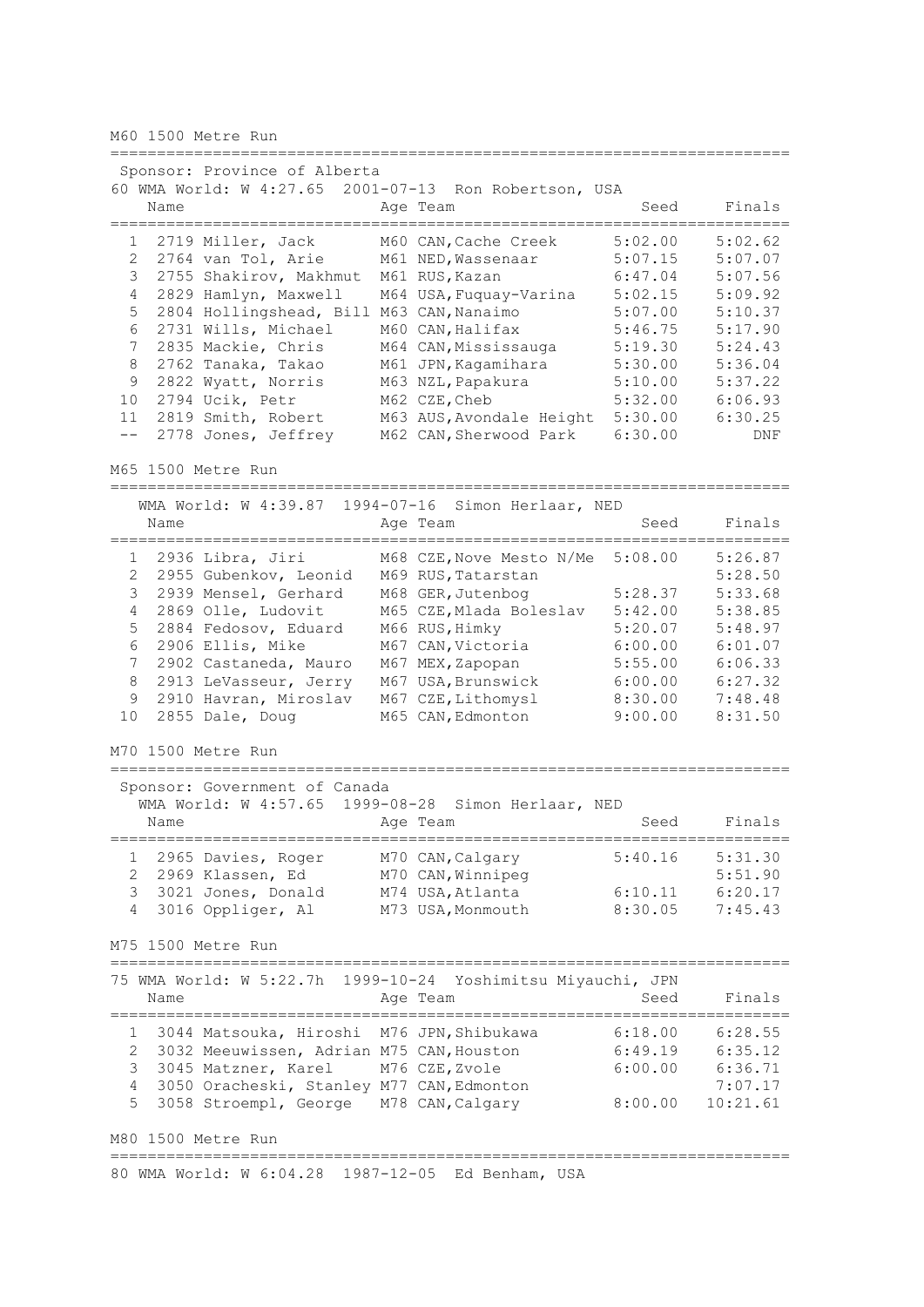|                | Name |                                                                   |            | Age Team                                                          | Seed                 | Finals               |
|----------------|------|-------------------------------------------------------------------|------------|-------------------------------------------------------------------|----------------------|----------------------|
| 1<br>2         |      | 3065 Haley, Frank<br>3063 Churchward, Roger                       |            | M80 CAN, Edmonton<br>M80 AUS, Wantirna                            | 8:00.00<br>8:00.00   | 7:46.46<br>8:20.08   |
|                |      | M85 1500 Metre Run                                                |            |                                                                   |                      |                      |
|                | Name | =======================                                           |            | 85 WMA World: W 7:03.38 1987-12-05 Longino Perez, MEX<br>Age Team | Seed                 | Finals               |
| 1              |      |                                                                   |            | 3083 Tompkins, Frederic M88 USA, Grand Junction                   | 10:51.00             | 11:01.43             |
|                |      | W35 5000 Metre Run                                                |            |                                                                   |                      |                      |
|                |      | Sponsor: Glentel Inc.                                             |            |                                                                   |                      |                      |
|                | Name | 35 WMA World: W 15:11.28                                          |            | 1995-07-10 Lynn Jennings, USA<br>Aqe Team                         | Seed                 | Finals               |
| 1              |      | 181 Romans, Tracy                                                 |            | W36 CAN, St. Albert                                               | 18:07.00             | 18:56.16             |
| 2              |      | 280 Fiddick, Victoria                                             |            | W39 SWE, Riala                                                    | 18:50.23             | 19:30.15             |
| 3              |      | 147 Suffolk, Cristine                                             |            | W35 AUS, Cambewarra                                               | 20:48.04             | 20:39.19             |
| 4              |      | 139 Linge, Angelique                                              |            | W35 CAN, Calgary                                                  | 21:30.00             | 23:49.33             |
| 5              |      | 198 Famulak, Bev                                                  |            | W37 CAN, St. Albert                                               |                      | 26:15.83             |
|                |      | W40 5000 Metre Run<br>=======================                     |            |                                                                   |                      |                      |
|                |      | Sponsor: Glentel Inc.                                             |            |                                                                   |                      |                      |
|                |      | 40 WMA World: W 15:20.59                                          |            | 2000-08-07 Elena Fidatov, ROM                                     |                      |                      |
|                | Name |                                                                   |            | Aqe Team                                                          | Seed                 | Finals               |
| 1              |      | 445 Pieczulis, Krystyn W42 POL, Olsztyn                           |            |                                                                   | 11:00.00             | 18:54.67             |
| 2              |      | 500 Yaworski, Sandra                                              |            | W43 CAN, Calgary                                                  | 18:03.22             | 19:38.36             |
| 3              |      |                                                                   |            | 327 Gauthier, Nathalie W40 CAN, resident Atlant 21:57.00          |                      | 21:58.43             |
| 4              |      | 507 Boot, Toni                                                    |            | W44 CAN, Summerland                                               | 24:47.00             | 22:14.65             |
| 5              |      | 552 Stix, Karen                                                   |            | W44 CAN, Edmonton                                                 | 21:00.00             | 24:45.09             |
| 6              |      | 335 Huchulak, Gwen                                                |            | W40 CAN, Bon Accord                                               | 40:00.00             | 29:35.99             |
|                |      | W45 5000 Metre Run                                                |            |                                                                   |                      |                      |
|                |      | 45 WMA World: W 15:55.71                                          | 1996-06-01 | Nicole Leveque, FRA                                               |                      |                      |
|                | Name |                                                                   |            | Age Team                                                          | Seed                 | Finals               |
| 1              |      | 731 Joyce, Regina                                                 |            | W48 USA, Lynnwood                                                 | 17:35.00             | 18:34.07             |
| $\overline{2}$ |      | 612 Slavica, Poznic                                               |            | W45 SLO, Velenje                                                  | 20:35.00             | 23:18.65             |
| 3              |      | 776 Magathan Haluschak W49 CAN, Edmonton                          |            |                                                                   | 22:50.00             | 24:22.92             |
|                |      | 664 Suler, Eva                                                    |            | W46 SUI, Saland                                                   | 22:30.00             | DNF                  |
|                |      | W50 5000 Metre Run                                                |            |                                                                   |                      |                      |
|                |      | Sponsor: The City of Edmonton                                     |            |                                                                   |                      |                      |
|                |      | 50 WMA World: W 17:17.02                                          |            | 1997-07-25<br>Jutta Pedersen, SWE                                 |                      |                      |
|                | Name |                                                                   |            | Age Team                                                          | Seed                 | Finals               |
| 1              |      | 904 Goodwin, Christine W52 AUS, Montacute                         |            |                                                                   | 21:00.00             | 21:23.32             |
| 2              |      | 811 Hendrickx, Vicky                                              |            | W50 BEL, Keerbergen                                               | 21:12.11             | 21:27.99             |
| 3              |      | 984 Sims, Kathy                                                   |            | W54 AUS, Hawker                                                   | 20:57.42             | 22:16.03             |
| 4              |      | 866 Joseph, Ellie                                                 |            | W51 CAN, Ohsweken                                                 | 26:25.13             | 25:29.02             |
| 5              |      | 820 LaRose, Heather                                               |            | W50 CAN, Bon Accord                                               |                      | 29:48.27             |
| 6<br>7         |      | 799 Bouma-Pyper, Maril W50 CAN, Scarborough<br>963 Gauthier, Judy |            | W54 CAN, Toronto                                                  | 24:00.00             | 31:17.51             |
| 8              |      | 829 Pelletier, Bonnie                                             |            | W50 CAN, Legal                                                    | 31:10.04<br>40:21.00 | 31:27.44<br>32:27.65 |
|                |      |                                                                   |            |                                                                   |                      |                      |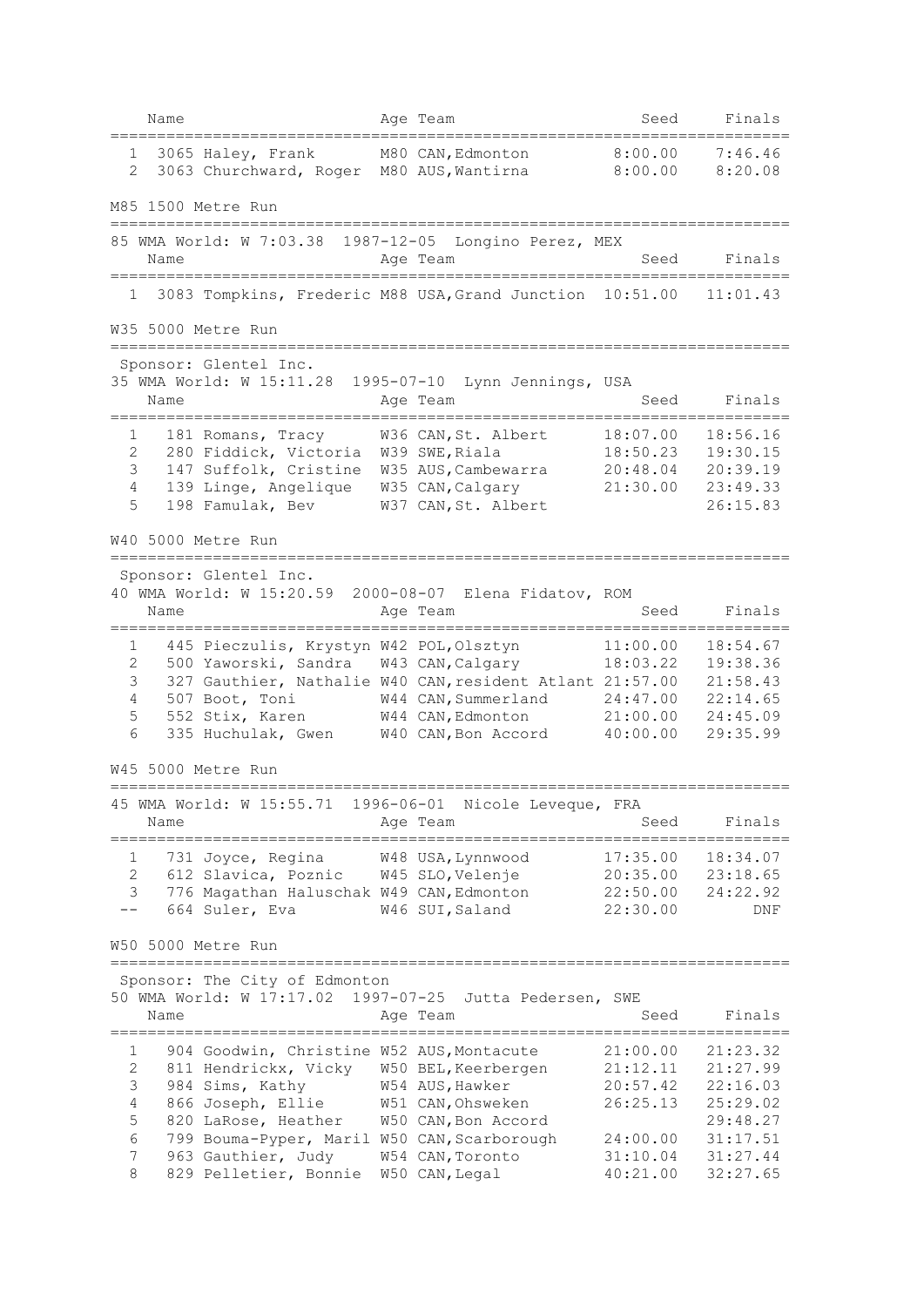9 950 Reinhardt, Barb W53 CAN,Spruce Grove 35:23.03 32:54.40 -- 986 Steinbach, Coreen W54 USA,Pompey 19:50.02 DNF W55 5000 Metre Run ========================================================================= Sponsor: Alberta Centennial 2005 55 WMA World: W 17:58.05 2005-02-06 Bernadine Portenski, NZL; in Wellington Name **Age Team** Age Team Seed Finals ========================================================================= 1 998 Groesz, Jeanette W55 USA,Redmond 20:30.02 20:41.79 2 1093 Skov, Bonnie W59 CAN,Calgary 23:10.00 23:22.16 3 1004 Paull, Marcella W55 USA,College Station 24:00.00 23:55.59 4 1069 Dickson, Gerri W58 CAN,Saskatoon 30:00.00 26:25.62 5 1066 Church, Nancy W58 USA,Portland 25:00.00 26:39.68 -- 1042 Cazon, Sharron W57 CAN, Edmonton DNF W60 5000 Metre Run ========================================================================= Sponsor: Alberta Centennial 2005 60 WMA World: W 19:14.80 1989-10-19 Marion Irvine, USA Name **Age Team** Age Team Seed Finals ========================================================================= 1 1108 Rocnakova, Milosla W60 CZE,Zvole 24:00.00 24:18.92 2 1134 Kingsep, Patricia W62 CAN,Calgary 25:00.00 24:32.53 3 1133 Kessner, Adelheid W62 GER,Hamm 25:50.00 26:41.71 4 1095 Berge, Melinda W60 USA,Annapolis 27:00.00 27:29.59 5 1128 Zhadan, Emiliya W61 UKR,Kiev 27:58.02 29:13.18 W65 5000 Metre Run ========================================================================= Sponsor: Government of Canada 65 WMA World: W 21:30.10 1995-05-14 Melitta Czarwenka-Nagel, GER Name **Age Team** Age Team Seed Finals ========================================================================= 1 1187 Kavtaskina, Nadezd W68 LAT,Riga 23:15.00 24:42.44 2 1180 Paul, Marilyn W67 USA,Portland 25:00.00 26:23.75 W70 5000 Metre Run ========================================================================= Sponsor: Government of Canada 70 WMA World: W 22:55.39 2001-05-19 Melitta Czarwenka-Nagel, GER Name **Age Team** Age Team Seed Finals ========================================================================= 1 1209 Borovkova, Maria W72 RUS,Himky 19:25.04 28:14.81 2 1202 Cole, Alice W71 CAN,Montreal 29:42.69 28:17.79 3 1206 Robben, Barbara W71 USA,Berkeley 28:00.00 30:04.80 W75 5000 Metre Run ========================================================================= Sponsor: Government of Canada 75 WMA World: W 25:14.44 2000-07-12 Nina Naumenko, URS Name **Age Team** Age Team Seed Finals ========================================================================= 1 1223 Montgomery, Lenore W75 CAN,North Vancouver 24:43.81 25:14.78 2 1224 Moonie, Doris W75 CAN,Edmonton 35:00.00 29:59.67 W80 5000 Metre Run ========================================================================= Sponsor: Government of Canada 80 WMA World: W 28:32.67 1993-10-11 Johanna Luther, GER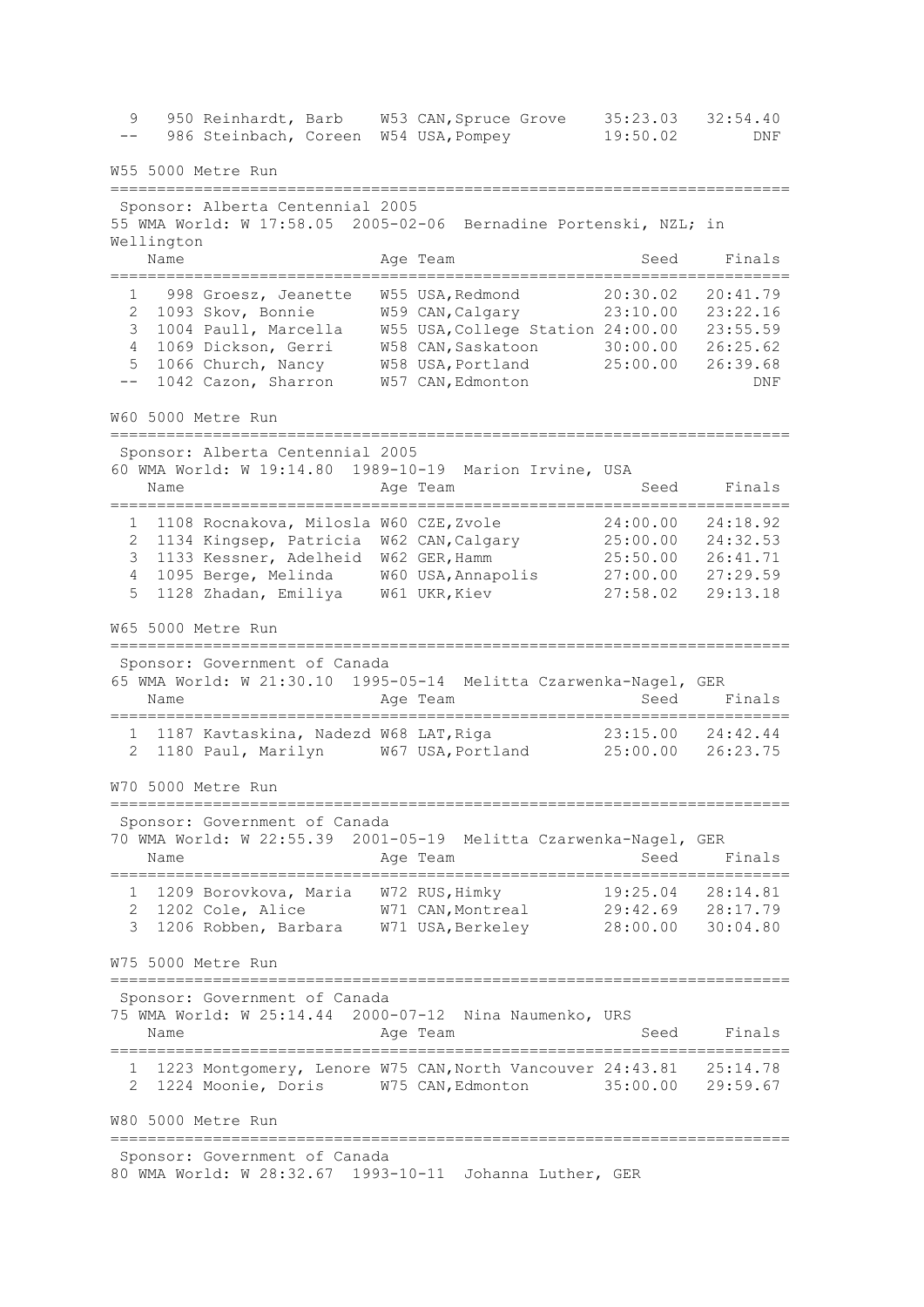|                     | Name |                                             |                  | Age Team                               | Seed                 | Finals               |
|---------------------|------|---------------------------------------------|------------------|----------------------------------------|----------------------|----------------------|
| 1<br>2              |      | 1241 Naumenko, Nina<br>1239 Graham, Ethel   |                  | W80 RUS, Moscow<br>W80 CAN, Salmon Arm | 21:13.05<br>36:16.00 | 29:21.17<br>37:55.35 |
|                     |      | M30 5000 Metre Run                          |                  |                                        |                      |                      |
|                     | Name |                                             |                  | Age Team                               | Seed                 | Finals               |
| 1<br>$\overline{2}$ |      | 1301 Comer, Ben<br>1313 Woodill, Craig      |                  | M30 CAN, Edmonton<br>M30 CAN, Edmonton | 18:00.00<br>21:20.59 | 19:05.99<br>21:46.98 |
|                     |      | M35 5000 Metre Run                          |                  |                                        |                      |                      |
|                     |      | 35 WMA World: W 13:07.4h                    | $2002 - 08 - 16$ | Dieter Baumann, GER                    |                      |                      |
|                     | Name |                                             |                  | Age Team                               | Seed                 | Finals               |
| 1                   |      | 1535 Colburn, Dennis                        |                  | M39 CAN, Edmonton                      | 15:08.00             | 16:40.77             |
| 2                   |      | 1411 Renman, Robert                         |                  | M35 CAN, Camrose                       | 15:21.12             | 17:09.78             |
| 3                   |      | 1521 Robertson, Stephen M38 CAN, Winnipeg   |                  |                                        | 16:42.00             | 17:17.22             |
| 4                   |      | 1417 Toal, Stephen                          |                  | M35 CAN, Edmonton                      | 17:00.00             | 17:41.75             |
| 5                   |      | 1428 Hoogerdyk, Ed M36 CAN, Calgary         |                  |                                        | 17:59.15             | 17:59.02             |
| 6                   |      | 1506 Gerencser, Michael M38 CAN, St. Albert |                  |                                        | 18:00.00             | 20:50.96             |
|                     |      | M40 5000 Metre Run                          |                  |                                        |                      |                      |
|                     |      | Sponsor: Glentel Inc.                       |                  |                                        |                      |                      |
|                     |      | WMA World: W 13:43.15                       |                  | 2000-07-03 Mohamed Ezzher, FRA         |                      |                      |
|                     | Name |                                             |                  | Aqe Team                               | Seed                 | Finals               |
|                     |      | =====================                       |                  | ;========================              |                      | ==================   |
| 1                   |      | 1615 Whan, Keefer                           |                  | M40 USA, Mount Vernon                  | 15:00.00             | 15:57.69             |
| 2                   |      | 1702 Johnson, Murray                        |                  | M42 AUS, Melbourne                     | 15:56.00             | 16:55.00             |
| 3                   |      | 1793 Guss, David                            |                  | M44 CAN, Calgary                       | 17:15.00             | 17:03.05             |
| 4                   |      | 1576 Fullarton, Jim                         |                  | M40 CAN, resident Atlant 17:07.00      |                      | 17:19.10             |
| 5                   |      | 1664 Nenicka, Pavel                         |                  | M41 CZE, Vlkos                         | 16:15.00             | 17:23.72             |
| 6                   |      | 1748 Deroy, Roma                            |                  | M43 CAN, Saint Augustin                | 16:10.00             | 17:23.81             |
| 7                   |      | 1692 Bogus, James                           |                  | M42 USA, Denver                        | 17:08.00             | 17:28.71             |
| 8                   |      | 1687 Wurst, Ken                             |                  | M41 CAN, Peace River                   | 18:48.02             | 19:05.10             |
| 9                   |      | 1679 Taras, Robert                          |                  | M41 CAN, Carvel                        | 22:01.00             | 22:34.80             |
| 10                  |      | 1649 Johnson, Patrick                       |                  | M41 CAN, Vancouver                     | 21:59.00             | 26:24.10             |
|                     |      |                                             |                  |                                        |                      |                      |
|                     |      | M45 5000 Metre Run                          |                  |                                        |                      |                      |
|                     |      | WMA World: W 14:23.6h                       |                  | 1982-06-19 Lucien Rault, FRA           |                      |                      |
|                     | Name |                                             |                  | Age Team                               | Seed                 | Finals               |
| 1                   |      | 1897 Bourgeois, Jacques M46 CAN, Ste-Foy    |                  |                                        | 16:15.00             | 17:05.05             |
| 2                   |      | 2065 Nelson, Brian                          |                  | M48 USA, Bakersfield                   | 16:36.05             | 17:07.93             |
| 3                   |      | 1969 Bickley, Ed                            |                  | M47 CAN, Calgary                       | 16:55.00             | 17:16.25             |
| 4                   |      | 2043 Findlay, Max                           |                  | M48 CAN, Edmonton                      | 15:00.00             | 17:43.58             |
| 5                   |      | 1862 Lotz, Gerhard                          |                  | M45 CAN, Camrose                       | 18:02.00             | 18:02.55             |
| 6                   |      | 1920 Hudson, John                           |                  | M46 CAN, Calgary                       | 17:30.34             | 18:10.24             |
| 7                   |      | 1852 Harding, David                         |                  | M45 USA, Lake Oswego                   | 18:06.00             | 18:12.74             |
| 8                   |      | 2118 Lambert, Tony                          |                  | M49 CAN, Edmonton                      | 18:30.00             | 18:32.08             |
| 9                   |      | 1953 Shtendel, Yuval                        |                  | M46 ISR, Beer-Sheva                    | 17:40.00             | 19:01.77             |
| 10                  |      | 1981 Helm, Charles                          |                  | M47 CAN, Tumbler Ridge                 | 19:10.00             | 19:31.60             |
| 11                  |      | 2010 Pinkoski, Tim J.                       |                  | M47 CAN, Sherwood Park                 | 19:19.00             | 19:44.78             |
| 12                  |      | 1951 Shaw, Alan                             |                  | M46 CAN, Edmonton                      | 21:00.00             | 20:37.08             |
| 13                  |      | 1845 Gould, Peter                           |                  | M45 AUS, Townsville                    | 20:25.00             | 20:55.52             |
| 14                  |      | 2008 Neufeld, Cam                           |                  | M47 CAN, Edmonton                      | 19:00.00             | 21:00.12             |
| 15                  |      | 2121 May, Gary                              |                  | M49 CAN, Sherwood Park                 | 21:47.03             | 22:19.89             |
|                     |      |                                             |                  |                                        |                      |                      |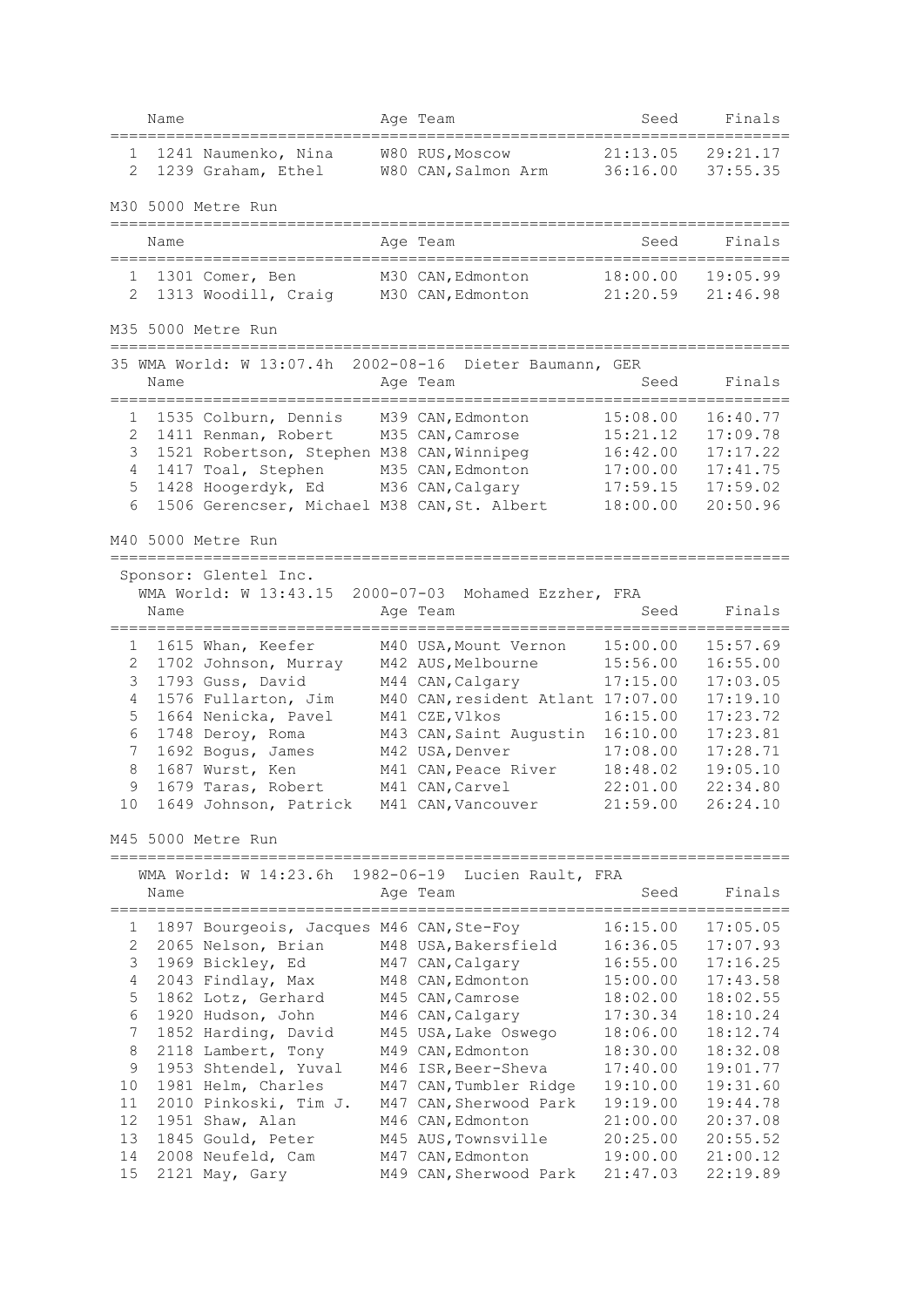16 2060 McGuinness, Patric M48 CAN,Edmonton 21:00.00 22:24.70 17 1883 Tasker, Warren M45 CAN,Edmonton 20:59.00 22:47.10 18 2134 Surkamer, Scott M49 USA,Cottage Grove 19:30.05 22:51.92 19 2146 Woolley, Cole M49 USA,Orem 23:56.13 M50 5000 Metre Run ========================================================================= Sponsor: The City of Edmonton WMA World: W 14:53.2h 2003-05-10 Martin Rees, GBR Name **Age Team** Age Team Seed Finals ========================================================================= 1 2149 Becker, Rick M50 USA,Selah 16:30.00 16:15.49 2 2264 Pushilin, Nikolay M51 RUS,Moscow 17:00.00 16:31.76 3 2181 Matecha, Miroslav M50 CZE,Teplice 16:22.00 16:45.73 4 2217 Campbell, Dale M51 USA,Fresno 16:22.20 17:34.25 5 2382 Jenkins, Archie M53 GBR,Alnwick 16:32.02 17:41.35 6 2193 Prior, Neil M50 CAN,Edmonton 17:30.00 17:47.21 7 2434 Lang, Dennis M54 CAN,Winnipeg 17:30.00 17:55.71 8 2190 Overwater, Thomas M50 CAN, Edmonton 18:17.85 9 2188 Olsen, David M50 CAN,Regina 17:45.00 18:49.94 10 2272 Spielman, Brian M51 CAN,Camrose 20:20.00 19:21.00 11 2275 Tarrant, Philip M51 CAN,Victoria 19:28.05 20:39.54 -- 2180 Marijan, Krempl M50 SLO,Poljcane 15:25.25 DNF M55 5000 Metre Run ========================================================================= WMA World: W 15:41.72 1997-02-15 Ron Robertson, NZL Name **Age Team** Age Team Seed Finals ========================================================================= 1 2614 Tsukanov, Alexande M57 RUS,Moscow 16:30.00 17:29.06 2 2663 Van Noten, Omer M58 BEL,Keerbergen 17:01.11 17:31.10 3 2478 McGlynn, Mike M55 USA,Jackson 18:10.10 18:37.88 4 2641 Clement-Smith, Ian M58 AUS,Brighton 18:33.01 18:49.14 5 2513 Burke, Clive M56 CAN,resident Edmont 18:00.00 19:01.90 6 2494 Skotine, Leonid M55 RUS,Moscow 16:50.00 19:25.74 7 2644 Kaluzniak, Marvin M58 CAN,Edmonton 18:39.00 19:36.32 8 2621 Zakielarz, George M57 USA,Rochester 18:40.31 20:12.94 9 2543 Myers, Peter M56 AUS,Hawthorn East 25:20.01 20:38.42 10 2574 Cross, Don M57 CAN,Edmonton 22:19.52 11 2694 Wakelin, Trevor M59 CAN,Whitecourt 38:00.00 22:22.84 12 2540 Milne, Peter M56 CAN,Edmonton 21:00.00 22:27.85 13 2625 Buendgens, Valenti M58 GER,Aachen 20:03.00 23:46.96 14 2464 Docken, Clint M55 CAN,Bragg Creek 25:00.00 24:36.42 15 2632 Enns, John M58 CAN,Sherwood Park 25:00.00 26:16.44 -- 2546 Nedved, Robert M56 CAN,Edmonton 23:30.00 DNF M60 5000 Metre Run ========================================================================= Sponsor: Alberta Centennial 2005 WMA World: W 16:12.57 1999-07-03 Adriaan Heijdens, NED Name **Age Team** Age Team Seed Finals ========================================================================= 1 2719 Miller, Jack M60 CAN,Cache Creek 18:47.00 18:29.20 2 2755 Shakirov, Makhmut M61 RUS,Kazan 20:13.02 18:34.33 3 2716 Krummert, Robert B M60 USA,Bay Village, ON 18:51.35 4 2731 Wills, Michael M60 CAN,Halifax 19:47.00 19:29.29 5 2804 Hollingshead, Bill M63 CAN,Nanaimo 18:36.00 19:39.00 6 2835 Mackie, Chris M64 CAN,Mississauga 19:39.60 19:51.88 7 2762 Tanaka, Takao M61 JPN,Kagamihara 19:15.00 19:53.06 8 2822 Wyatt, Norris M63 NZL,Papakura 19:46.00 20:35.11

9 2794 Ucik, Petr M62 CZE,Cheb 20:15.00 22:30.13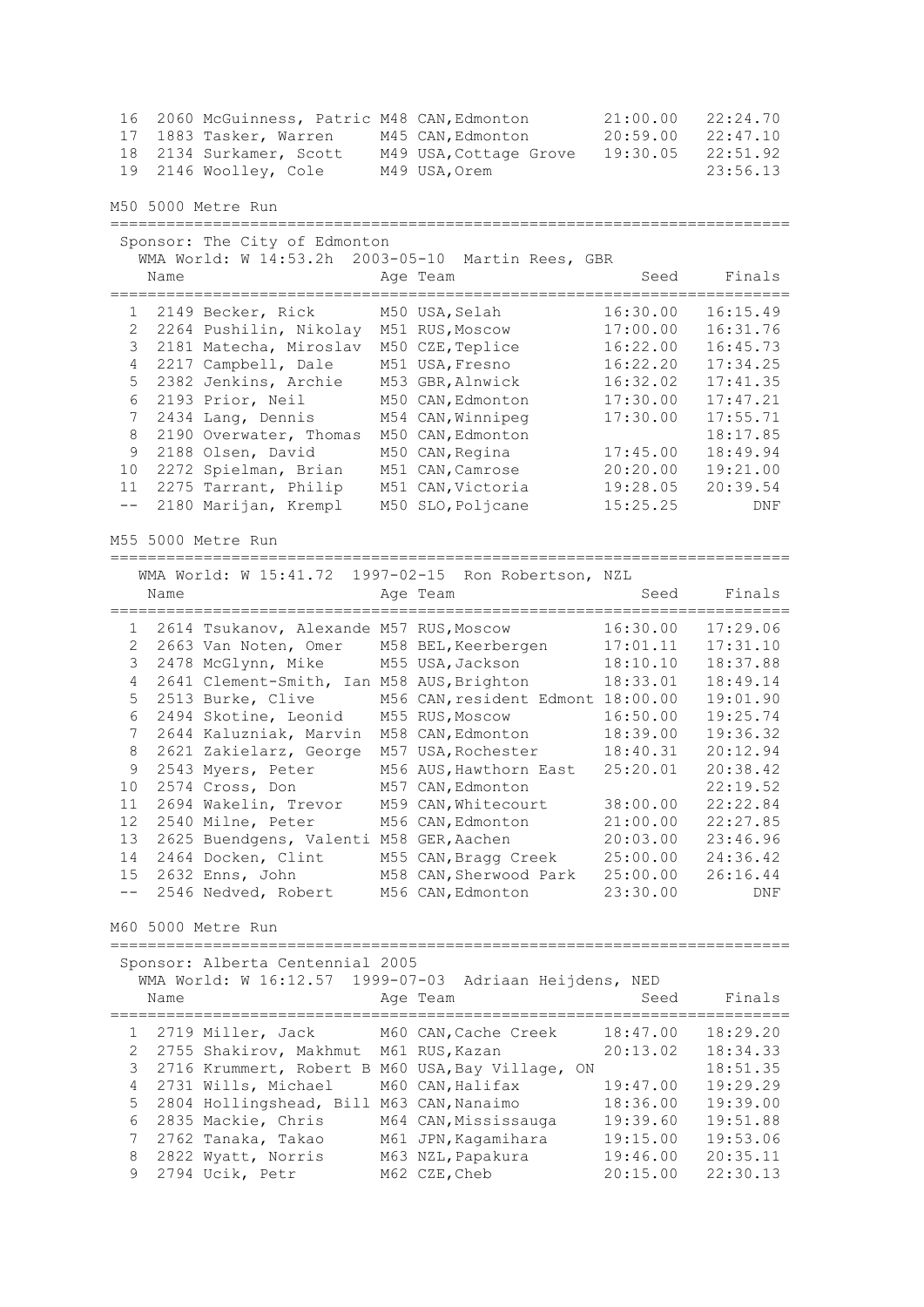|  | 10 2729 Verschaeve, Robert M60 CAN, Sherwood Park |                      |          | 23:32.69 |
|--|---------------------------------------------------|----------------------|----------|----------|
|  | 11 2803 Harmes, Thomas                            | M63 CAN,Halifax      | 25:10.01 | 24:11.81 |
|  | 12 2828 Godfrey, Ken                              | M64 CAN, Scarborough | 27:33.07 | 28:28.99 |
|  | $--$ 2785 Nagy, Frank                             | M62 CAN, St. Albert  |          | DNF      |

M65 5000 Metre Run

=========================================================================

|       | Name           | 65 WMA World: W 16:38.8h                               | 1992-03-13 Derek Turnbull, NZL<br>Age Team             | Seed     | Finals   |
|-------|----------------|--------------------------------------------------------|--------------------------------------------------------|----------|----------|
|       |                |                                                        |                                                        |          |          |
|       | $1 \quad$      | 2863 Kioun, Valeriy                                    | M65 RUS, Moscow                                        | 17:20.00 | 18:59.61 |
| 2     |                | 2936 Libra, Jiri                                       | M68 CZE, Nove Mesto N/Me 18:45.00                      |          | 19:06.98 |
| 3     |                | 2955 Gubenkov, Leonid                                  | M69 RUS, Tatarstan                                     |          | 19:56.91 |
| 4     |                | 2939 Mensel, Gerhard                                   | M68 GER, Jutenbog                                      | 19:32.54 | 20:13.65 |
| 5     |                | 2906 Ellis, Mike                                       | M67 CAN, Victoria                                      | 20:55.00 | 21:20.11 |
| 6     |                | 2911 Hlusicka, Josef                                   | M67 CZE, Prague 6                                      | 20:15.00 | 21:29.90 |
| 7     |                | 2902 Castaneda, Mauro                                  | M67 MEX, Zapopan                                       | 23:00.00 | 22:02.40 |
| 8     |                | 2913 LeVasseur, Jerry                                  | M67 USA, Brunswick                                     | 22:00.00 | 23:22.16 |
| 9     |                | 2937 MacNeil, James                                    | M68 CAN, Victoria                                      |          | 23:36.58 |
| 10    |                | 2933 Hirabayashi, Eiji                                 | M68 JPN, Komaki                                        |          | 24:34.51 |
| $ -$  |                | 2848 Blakitny, Anatoly                                 | M65 RUS, Moscow                                        | 17:50.00 | DNF      |
| $- -$ |                | 2871 Schultz, Valdemar                                 | M65 USA, Vancouver                                     | 25:39.00 | DNF      |
|       |                | M70 5000 Metre Run<br>================================ |                                                        |          |          |
|       |                | Sponsor: Government of Canada                          |                                                        |          |          |
|       |                |                                                        | 70 WMA World: W 18:33.38 2001-07-06 Ed Whitlock, CAN   |          |          |
|       | Name           |                                                        | Age Team                                               | Seed     | Finals   |
|       |                |                                                        |                                                        |          |          |
|       |                | 1 2969 Klassen, Ed                                     | M70 CAN, Winnipeg                                      | 19:05.00 | 20:27.98 |
|       | $\mathbf{2}^-$ | 2995 Burkov, Igor M72 RUS, Moscow                      |                                                        | 19:50.00 | 21:19.85 |
| 3     |                | 3011 Fedyna, Victor Joh M73 CAN, Edmonton              |                                                        | 26:26.00 | 24:40.59 |
| 4     |                | 3016 Oppliger, Al                                      | M73 USA, Monmouth                                      | 30:10.05 | 30:01.84 |
|       |                | M75 5000 Metre Run                                     |                                                        |          |          |
|       |                | Sponsor: Government of Canada                          |                                                        |          |          |
|       |                |                                                        | 75 WMA World: W 20:00.13 1997-07-23 James Todd, GBR    |          |          |
|       | Name           |                                                        | Age Team                                               | Seed     | Finals   |
|       |                |                                                        |                                                        |          |          |
|       | $\mathbf{1}$   |                                                        | 3038 Tarrant, Maurice M75 CAN, Saanichton              | 20:42.00 | 21:24.22 |
| 2     |                | 3044 Matsouka, Hiroshi M76 JPN, Shibukawa              |                                                        | 23:02.00 | 23:30.34 |
| 3     |                | 3045 Matzner, Karel                                    | M76 CZE, Zvole                                         | 24:05.00 | 24:37.31 |
| 4     |                | 3050 Oracheski, Stanley M77 CAN, Edmonton              |                                                        |          | 26:38.55 |
|       |                |                                                        |                                                        |          |          |
|       |                | M80 5000 Metre Run                                     |                                                        |          |          |
|       |                | Sponsor: Government of Canada                          |                                                        |          |          |
|       |                |                                                        | 80 WMA World: W 21:57.88 1988-08-06 Edward Benham, USA |          |          |
|       | Name           |                                                        | Age Team                                               | Seed     | Finals   |
|       |                |                                                        |                                                        |          |          |
|       |                | 3063 Churchward, Roger                                 | M80 AUS, Wantirna                                      | 30:00.00 | 30:44.80 |
|       |                | W30 8000 Metre Run CrossCountry                        |                                                        |          |          |
|       |                |                                                        |                                                        |          |          |
|       |                | Sponsor: Tempur Canada                                 |                                                        |          |          |
|       | Name           |                                                        | Age Team                                               | Seed     | Finals   |
|       |                |                                                        |                                                        |          |          |
| 1     |                | 30 Henkel, Annette                                     | W31 CAN, Carvel                                        |          | 37:42.00 |
| 2     |                | 57 Mehling, Rachel                                     | W32 CAN, Edmonton                                      |          | 38:54.00 |
| 3     |                | 114 Morin, Elyse                                       | W34 CAN, Rocky Mountain                                |          | 41:07.00 |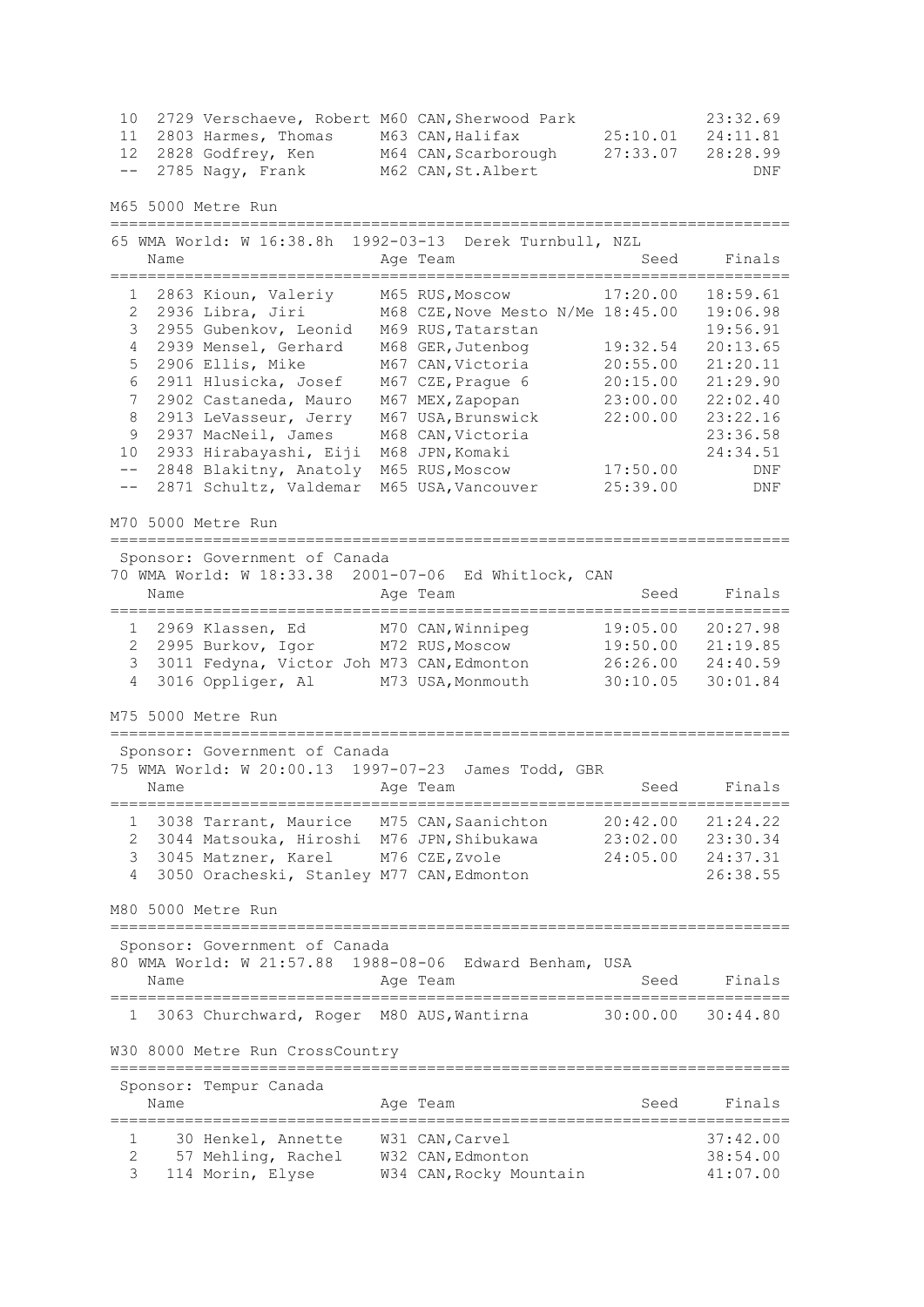| 4  | 73 Dodd, Deborah      | W33 CAN, Edmonton    | 41:21.00   |
|----|-----------------------|----------------------|------------|
| 5  | 33 Kasa, Kjariene     | W31 CAN, Edmonton    | 42:08.00   |
| 6  | 124 Thibault, Shannon | W34 CAN, Edmonton    | 43:13.00   |
| 7  | 66 Staley, Angela     | W32 CAN, St. Albert  | 43:45.00   |
| 8  | 65 St. Jean, Angela   | W32 CAN, Edmonton    | 43:55.00   |
| 9  | 45 Snell, Kimberley   | W31 CAN, Stony Plain | 45:11.00   |
| 10 | 110 Martin, Stephanie | W34 CAN, Island Lake | 46:02.00   |
| 11 | 119 Quigley, Daphne   | W34 CAN, Edmonton    | 49:40.00   |
| 11 | 79 Molstad, Jennifer  | W33 CAN, Edmonton    | 49:40.00   |
| 13 | 44 Seidel, Dorte      | W31 CAN, Vancouver   | 51:27.00   |
| 14 | 103 Hislop, Sharmin   | W34 CAN, Edmonton    | 51:37.00   |
| 15 | 70 Andrew, Jennifer   | W33 CAN, Edmonton    | 54:43.00   |
| 16 | 49 Farmer, Christa    | W32 CAN, Edmonton    | 57:03.00   |
| 17 | 98 Grant, Susan A.    | W34 CAN, Edmonton    | 1:07:53.00 |
|    | 90 Anderson, Jody     | W34 CAN, Edmonton    | DNF        |

W35 8000 Metre Run CrossCountry

========================================================================= Sponsor: Tempur Canada

|                | Name | $\frac{1}{2}$                                | Age Team<br>======================              | Seed | Finals     |
|----------------|------|----------------------------------------------|-------------------------------------------------|------|------------|
| 1              |      | 147 Suffolk, Cristine W35 AUS, Cambewarra    |                                                 |      | 35:32.00   |
| $\overline{2}$ |      | 155 Braun, Monika                            | W36 CAN, Hinton                                 |      | 36:08.00   |
| 3              |      | 261 Ryan, Kara                               | W38 CAN, Edmonton                               |      | 37:02.00   |
| $\overline{4}$ |      | 182 Shockey, Kim                             | W36 CAN, Duncan                                 |      | 39:02.00   |
| 5              |      | 274 Cartwright, Annett W39 CAN, Whitecourt   |                                                 |      | 39:53.00   |
| 6              |      | 230 Wanigaratne, Mihir W37 CAN, Edmonton     |                                                 |      | 40:54.00   |
| 7              |      | 257 Orr, Shelly                              | W38 CAN, Edmonton                               |      | 41:02.00   |
| 8              |      | 150 Volker, Jennifer                         | W35 CAN, Edmonton                               |      | 41:23.00   |
| 9              |      | 176 Parker, Samantha                         | W36 CAN, Edmonton                               |      | 41:24.00   |
| 10             |      | 250 Killeen, Kelly J. W38 CAN, Sherwood Park |                                                 |      | 42:20.00   |
| 11             |      | 141 McLeod, Kristan                          | W35 CAN, Edmonton                               |      | 43:26.00   |
| 12             |      | 226 Taylor, Michelle                         | W37 CAN, Edmonton                               |      | 45:05.00   |
| 13             |      | 241 Funk, Carmen                             | W38 CAN, Vancouver                              |      | 45:07.00   |
| 14             |      | 279 Denesiuk, Olga                           | W39 CAN, Edmonton                               |      | 45:46.00   |
| 15             |      | 206 Kostyshen, Mary Lo W37 CAN, Edmonton     |                                                 |      | 46:51.00   |
| 16             |      | 292 Makowsky, Theresa                        | W39 CAN, Calgary                                |      | 47:01.00   |
| 17             |      |                                              | 202 Heffner, Pennylynn W37 CAN, Cold Lake North |      | 48:59.00   |
| 18             |      | 200 Gilson, Connie                           | W37 CAN, Edmonton                               |      | 49:10.00   |
| 19             |      | 210 Meyer, Kathleen                          | W37 CAN, Sherwood Park                          |      | 49:28.00   |
| 20             |      | 283 Henault, Denise                          | W39 CAN, Edmonton                               |      | 49:41.00   |
| 21             |      | 264 Strytveen, Lori                          | W38 CAN, Hinton                                 |      | 50:50.00   |
| 22             |      | 272 Bridgewater, Debbi W39 CAN, Edmonton     |                                                 |      | 55:28.00   |
| $- -$          |      | 281 Finn, Ellen                              | W39 CAN, Edmonton                               |      | <b>DNF</b> |

W40 8000 Metre Run CrossCountry =========================================================================

|                 | Name | Sponsor: Tempur Canada | Age Team                | Seed | Finals   |
|-----------------|------|------------------------|-------------------------|------|----------|
|                 |      |                        |                         |      |          |
| $\mathbf{1}$    |      | 508 Burden, Nancy      | W44 CAN, Edmonton       |      | 33:54.00 |
| $\overline{2}$  |      | 553 Sturgess, Teresa   | W44 CAN, Edmonton       |      | 34:35.00 |
| 3               |      | 314 Bzdel, Colleen     | W40 CAN, Moose Jaw      |      | 35:47.00 |
| $\overline{4}$  |      | 543 Prior, Cheryl      | W44 CAN, Edmonton       |      | 36:18.00 |
| 5               |      | 362 Corcoran, Marlene  | W41 CAN, Grande Prairie |      | 36:46.00 |
| 6               |      | 415 Wright, Kate       | W41 CAN, Hinton         |      | 37:24.00 |
| $7\phantom{.0}$ |      | 344 Newby, Colleen     | W40 CAN, Edmonton       |      | 37:36.00 |
| 8               |      | 353 Visser, Yvonne     | W40 CAN, Nanaimo        |      | 37:45.00 |
| 9               |      | 319 Donald, Deb        | W40 CAN, Edmonton       |      | 39:00.00 |
| 10              |      | 359 Brown, Clara       | W41 CAN, Nanaimo        |      | 40:35.00 |
| 11              |      | 559 Wilman, Pam        | W44 CAN, Edmonton       |      | 41:14.00 |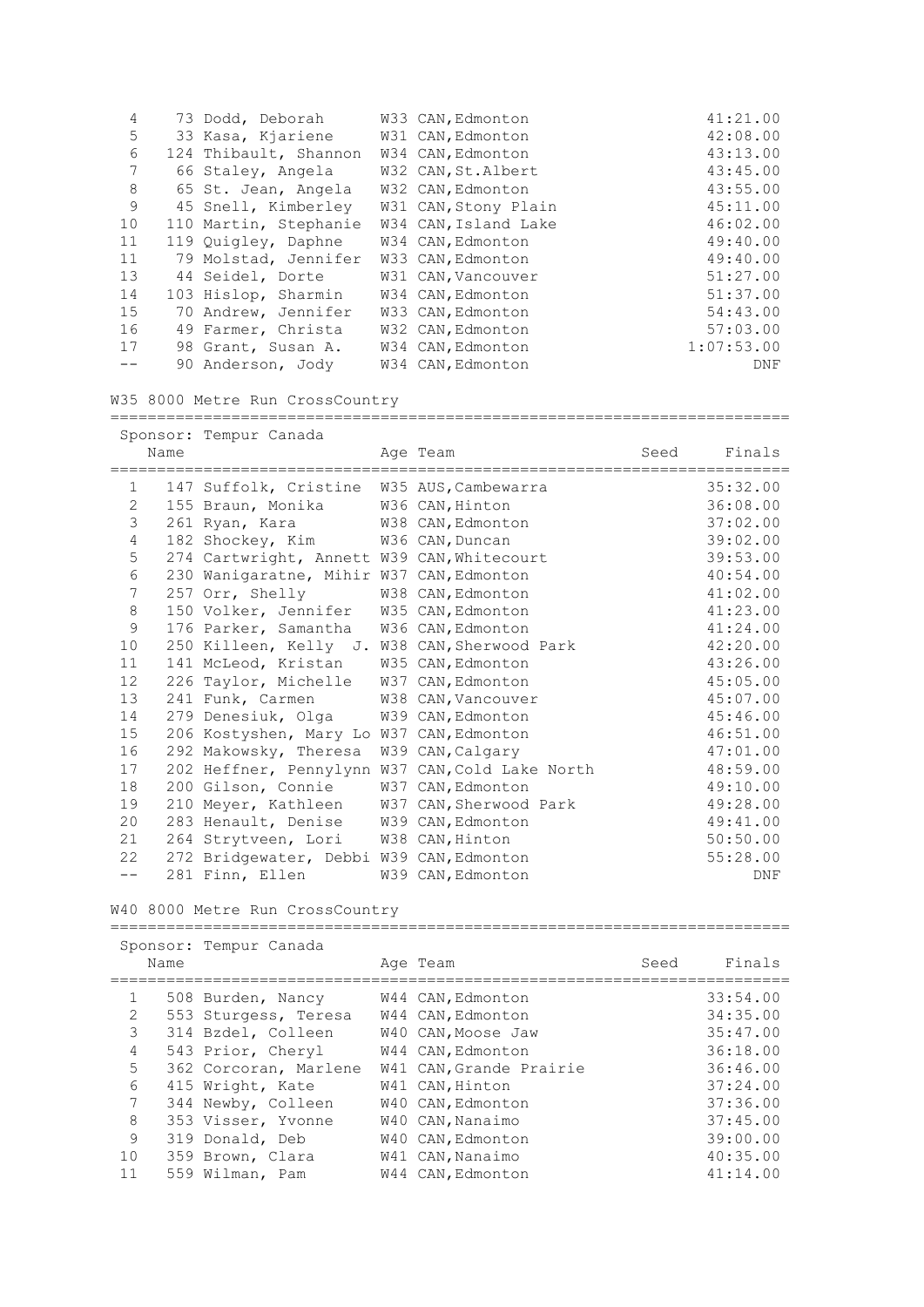| 12 | 384 Maslanko, Mavis W41 CAN, Edmonton       |                                             | 41:15.00 |
|----|---------------------------------------------|---------------------------------------------|----------|
| 13 | 341 Martinez, Pilar W40 CAN, Edmonton       |                                             | 41:27.00 |
| 14 | 444 Olson, Anne W42 CAN, Edmonton           |                                             | 41:30.00 |
| 15 | 532 Litschko, C. Sherr W44 CAN, Pilot Butte |                                             | 42:06.00 |
| 16 | 400 Schmidt, Kim                            | W41 CAN, Edmonton                           | 42:28.00 |
| 17 | 528 Kuharchuk, Mary An W44 CAN, Edmonton    |                                             | 42:34.00 |
| 18 | 407 Soderstrom, Cathy W41 CAN, Cranbrook    |                                             | 43:58.00 |
| 19 | 489 Sitek, Frances                          | W43 CAN, Edmonton                           | 44:21.00 |
| 20 |                                             | 386 McGinty, RoseAnn W41 CAN, Sherwood Park | 44:47.00 |
| 21 | 358 Bosker, Deb W41 CAN, Edmonton           |                                             | 46:22.00 |
| 22 | 423 Doering, Carol W42 CAN, Whitecourt      |                                             | 46:24.00 |
| 23 | 427 Fanning, Susan J W42 CAN, Strathmore    |                                             | 46:30.00 |
| 24 | 520 Harmse, Amelia                          | W44 CAN, St Paul                            | 47:20.00 |
| 25 | 404 Seethram, Yvonne W41 CAN, Edmonton      |                                             | 47:31.00 |
| 26 | 372 Hood, Glynnis W41 CAN, Edmonton         |                                             | 48:02.00 |
| 27 | 311 Baker, Sonia W40 CAN, Sherwood Park     |                                             | 48:18.00 |
| 28 | 345 Patriquin, Donelda W40 CAN, Edmonton    |                                             | 48:36.00 |
| 29 | 475 Long, Sheri                             | W43 CAN, Edmonton                           | 49:29.00 |
| 30 | 340 Marik, Michele W40 CAN, Edmonton        |                                             | 49:36.00 |
| 31 | 389 Mulligan, Shannon W41 CAN, Spruce Grove |                                             | 50:14.00 |
| 32 | 492 Souliere, Teresa                        | W43 CAN, Ardrossan                          | 50:58.00 |
| 33 | 1250 Dessens, Beda W42 CAN, St. Albert      |                                             | 51:06.00 |
| 34 | 329 Hill, Carrie W40 CAN, Six Nations       |                                             | 51:41.00 |
| 35 | 459 Boulet, Ailwin W43 CAN, Edmonton        |                                             | 52:10.00 |
| 36 | 417 Borger, Marlyn W42 CAN, Edmonton        |                                             | 52:18.00 |
| 37 | 523 Hood, Jamie W44 CAN, Calgary            |                                             | 57:04.00 |
| 38 | 430 Gretzinger, Cathy W42 CAN, Edmonton     |                                             | 57:23.00 |
|    |                                             |                                             |          |

W45 8000 Metre Run CrossCountry

|           |      | Sponsor: Tempur Canada                     |                         |      |            |
|-----------|------|--------------------------------------------|-------------------------|------|------------|
|           | Name |                                            | Age Team                | Seed | Finals     |
| $1 \quad$ |      | 562 Ariano, Jenny W45 CAN, St. Albert      |                         |      | 35:36.00   |
| 2         |      | 647 King, Robin W46 AUS, Victoria Park     |                         |      | 36:43.00   |
| 3         |      | 718 Yackulic, Susan W47 CAN, Whitcourt     |                         |      | 37:37.00   |
| 4         |      | 578 DiGiuseppe, Debora W45 CAN, St. Albert |                         |      | 37:42.00   |
| 5         |      | 729 Gittoes, Karen                         | W48 NZL, Auckland       |      | 37:56.00   |
| 6         |      | 612 Slavica, Poznic                        | W45 SLO, Velenje        |      | 39:19.00   |
| 7         |      | 576 Crighton, Michelle W45 CAN, Edmonton   |                         |      | 41:31.00   |
| 8         |      | 781 McDonald, Marlene                      | W49 CAN, Edmonton       |      | 42:00.00   |
| 9         |      | 574 Chovanec, Carol                        | W45 CAN, Edmonton       |      | 42:36.00   |
| 10        |      | 650 MacQuarrie, Norma                      | W46 CAN, Edmonton       |      | 43:35.00   |
| 11        |      | 754 Cashion-Kalinowski W49 CAN, Edmonton   |                         |      | 44:11.00   |
| 12        |      | 655 Murchison, Jane                        | W46 CAN, Edmonton       |      | 45:18.00   |
| 13        |      | 667 Barchard, Jennifer W47 CAN, Edmonton   |                         |      | 45:44.00   |
| 13        |      | 599 Pasemko, Susan                         | W45 CAN, Edmonton       |      | 45:44.00   |
| 15        |      | 613 Spurr, Trish                           | W45 CAN, Edmonton       |      | 45:56.00   |
| 16        |      | 605 Remple, Laurie                         | W45 CAN, Grande Prairie |      | 47:10.00   |
| 17        |      | 624 Baker, Noreen                          | W46 CAN, Edmonton       |      | 47:23.00   |
| 18        |      | 581 Fallis, Shari                          | W45 CAN, Edmonton       |      | 48:04.00   |
| 19        |      | 584 Hebert, Agnes W45 CAN, St. Paul        |                         |      | 48:21.00   |
| 20        |      | 681 Gibbens, Monique                       | W47 CAN, Orleans        |      | 49:04.00   |
| 21        |      | 708 Spackman, Karen                        | W47 CAN, Edmonton       |      | 50:25.00   |
| 22        |      | 568 Bouwsema, Darlene                      | W45 CAN, Sherwood Park  |      | 51:28.00   |
| 23        |      | 699 Mulligan, François W47 CAN, Manotick   |                         |      | 53:32.00   |
| 24        |      | 596 Nowosiad, Catherin W45 CAN, Edmonton   |                         |      | 54:17.00   |
| 25        |      | 715 Wash, Giesela                          | W47 CAN, Edmonton       |      | 57:18.00   |
| 26        |      | 593 Miller, Laurie                         | W45 CAN, Sherwood park  |      | 1:03:47.00 |
| 27        |      | 614 Sykes, Celeste                         | W45 CAN, Edmonton       |      | 1:06:04.00 |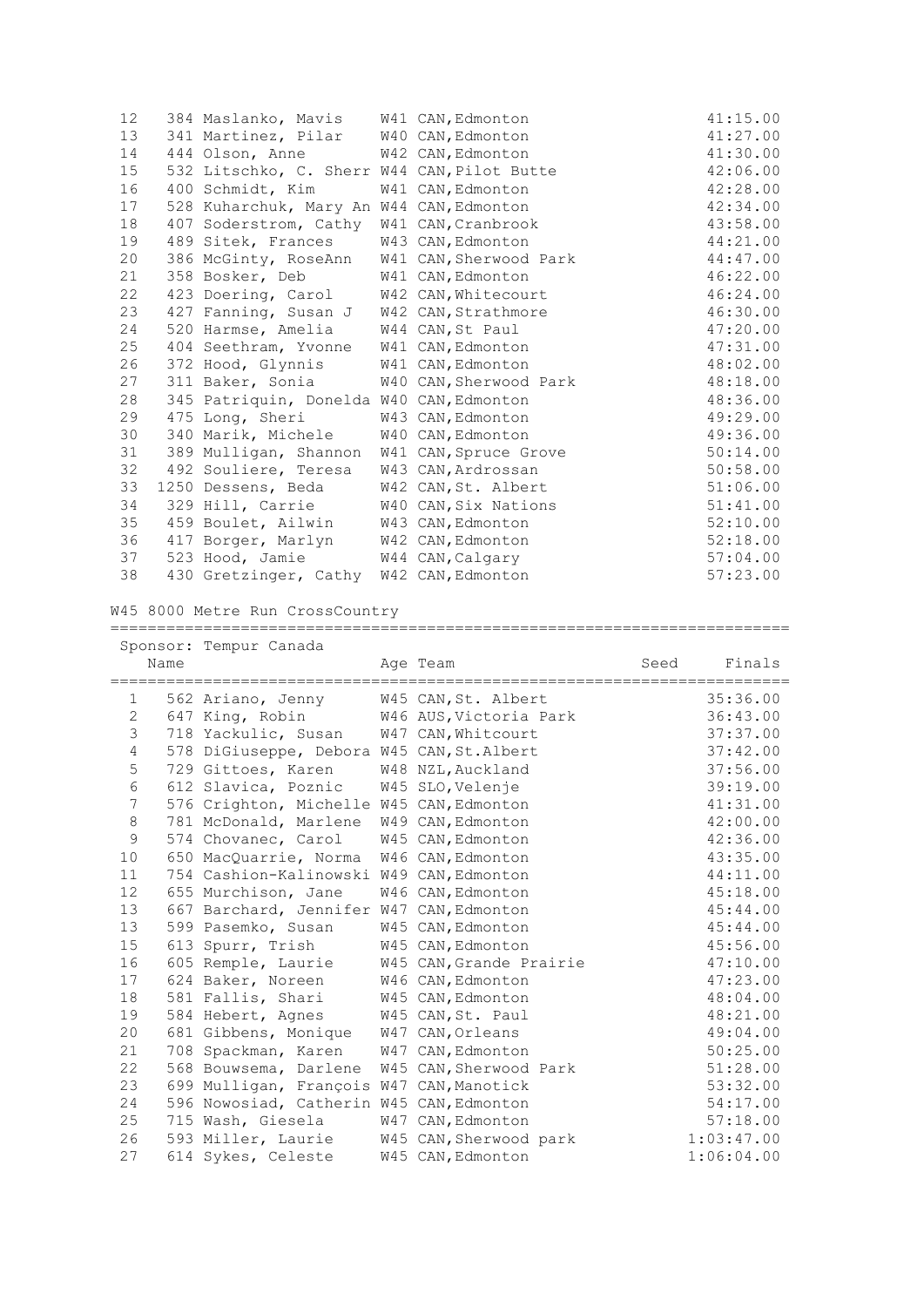W50 8000 Metre Run CrossCountry

|                |      | Sponsor: Tempur Canada                    |                        |      |            |
|----------------|------|-------------------------------------------|------------------------|------|------------|
|                | Name |                                           | Age Team               | Seed | Finals     |
| $\mathbf{1}$   |      | 798 Biggs, Barb                           | W50 CAN, Edmonton      |      | 36:51.00   |
| $\overline{2}$ |      | 811 Hendrickx, Vicky                      | W50 BEL, Keerbergen    |      | 37:18.00   |
| 3              |      | 904 Goodwin, Christine W52 AUS, Montacute |                        |      | 37:48.00   |
| $\overline{4}$ |      | 933 Currie, Blanche                       | W53 CAN, St. Albert    |      | 38:37.00   |
| 5              |      | 876 Nelson, Marilyn                       | W51 CAN, Rossland      |      | 39:25.00   |
| 6              |      | 870 Martin, Sylvia                        | W51 CAN, Edmonton      |      | 44:34.00   |
| 7              |      | 913 Reynolds, Marion                      | W52 CAN, Ardrossan     |      | 45:16.00   |
| 8              |      | 866 Joseph, Ellie                         | W51 CAN, Ohsweken      |      | 46:08.00   |
| 9              |      | 944 Mcammond, Jan                         | W53 CAN, Edmonton      |      | 46:17.00   |
| 10             |      | 883 Romanow, Sandy                        | W51 CAN, Edmonton      |      | 48:07.00   |
| 11             |      | 979 Pennell, Sylvia                       | W54 CAN, Edmonton      |      | 51:06.00   |
| 12             |      | 820 LaRose, Heather                       | W50 CAN, Bon Accord    |      | 52:14.00   |
| 13             |      | 826 Negraeff, Sheila                      | W50 CAN, St. Albert    |      | 52:21.00   |
| 14             |      | 930 Chong, Penelope                       | W53 CAN, Sherwood Park |      | 52:35.00   |
| 15             |      | 823 Mckay, Marlene                        | W50 CAN, Edmonton      |      | 53:13.00   |
| 16             | 795  | Archibald, Joanne                         | W50 CAN, Edmonton      |      | 55:47.00   |
| 17             |      | 1249 Reid, Colleen                        | W51 CAN, Edmonton      |      | 58:17.00   |
| 18             |      | 869 Little, Alexis                        | W51 CAN, Dartmouth     |      | 58:52.00   |
| 19             |      | 957 Cadieux, Carmen                       | W54 CAN, Sherwood Park |      | 1:00:22.00 |

=========================================================================

W55 8000 Metre Run CrossCountry

|                | Name | Sponsor: Tempur Canada                    | Age Team                                              | Seed       | Finals     |
|----------------|------|-------------------------------------------|-------------------------------------------------------|------------|------------|
| $\mathbf{1}$   |      | 1007 Semenova, Alfiya                     | W55 RUS, Kazan                                        |            | 37:41.00   |
| 2              |      | 1036 Stromsmoe, Marcia                    | W56 CAN, Victoria                                     |            | 38:36.00   |
| 3              |      |                                           | W59 CAN, St. Albert                                   |            | 39:05.00   |
|                |      | 1090 Murray, Laurie                       |                                                       |            |            |
| $\overline{4}$ |      | 1070 Eichel, Yoko                         | W58 USA, Woodland Hills                               |            | 40:26.00   |
| $\overline{4}$ |      | 1040 Warick, Judy                         | W56 CAN, Saskatoon                                    |            | 40:26.00   |
| 6              |      | 1073 Janeckova, Anezka                    | W58 CZE, Zli n                                        |            | 40:40.00   |
| 7              |      | 1093 Skov, Bonnie                         | W59 CAN, Calgary                                      |            | 41:55.00   |
| 8              |      | 1069 Dickson, Gerri                       | W58 CAN, Saskatoon                                    |            | 45:43.00   |
| 9              |      | 1066 Church, Nancy                        | W58 USA, Portland                                     |            | 46:44.00   |
| 10             |      | 1022 Grey, Donna                          | W56 CAN, Edmonton                                     |            | 51:45.00   |
| 11             |      | 1058 Rapchuk, Janis                       | W57 CAN, Calgary                                      |            | 51:56.00   |
| 12             |      | 1078 Owens, Kathy                         | W58 CAN, Edmonton                                     |            | 53:14.00   |
| 13             |      | 1251 Auger, Rose                          | W56 CAN                                               |            | 57:01.00   |
| 14             |      | 992 Anderson, Judith                      | W55 CAN, Edmonton                                     |            | 59:59.00   |
| 15             |      | 1084 Strachan, Ailsa                      | W58 AUS, Mornington                                   |            | 1:01:47.00 |
| 16             |      | 1094 Wilson, Betty                        | W59 CAN, Edmonton                                     |            | 1:13:10.00 |
|                |      | W60 8000 Metre Run CrossCountry           |                                                       |            |            |
|                |      | Sponsor: Tempur Canada<br>$N \sim \infty$ | $\sqrt{2}$ $\sim$ $\sqrt{2}$ $\sqrt{2}$ $\sim$ $\sim$ | $C \cap A$ | ماد موليات |

|   | Name |                                                                   | Age Team                            | Seed | Finals               |
|---|------|-------------------------------------------------------------------|-------------------------------------|------|----------------------|
|   |      | 1 1111 Bastedo, Sandra                                            | W61 CAN, Victoria                   |      | 37:52.00             |
|   |      | 2 1108 Rocnakova, Milosla W60 CZE, Zvole<br>3 1116 Forde, Bridget | W61 CAN, Stettler                   |      | 42:14.00<br>47:48.00 |
|   |      | 4 1133 Kessner, Adelheid<br>5 1118 Grady, Ursula                  | W62 GER, Hamm<br>W61 CAN, Cranbrook |      | 48:54.00<br>49:14.00 |
|   |      | 6 1095 Berge, Melinda                                             | W60 USA, Annapolis                  |      | 51:12.00             |
|   |      | 7 1105 Patterson, Toni                                            | W60 CAN, Edmonton                   |      | 51:17.00             |
| 9 |      | 8 1128 Zhadan, Emiliya<br>1099 Fraser, Marq                       | W61 UKR, Kiev<br>W60 CAN, Edmonton  |      | 52:14.00<br>55:47.00 |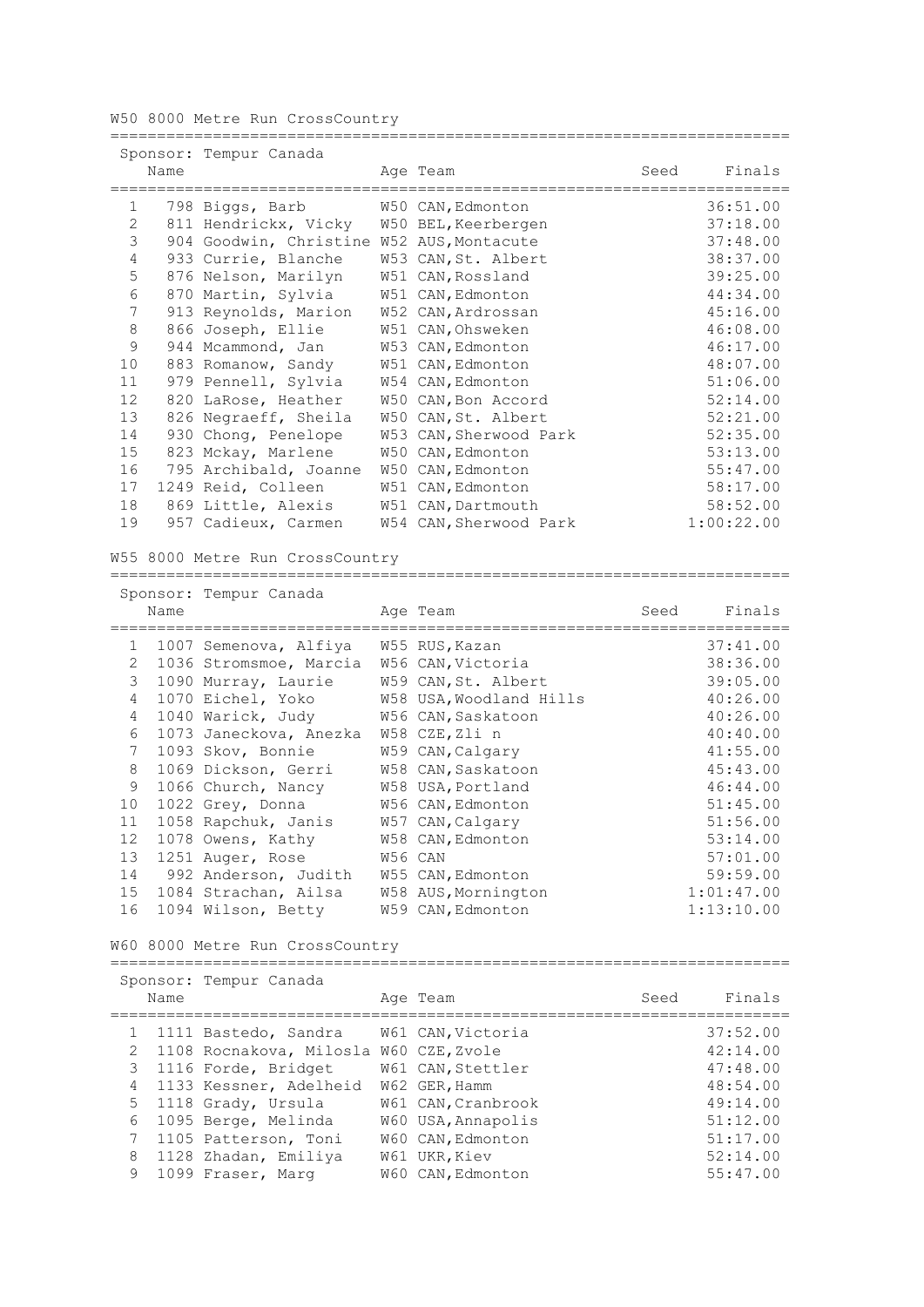| 10          | 1130 Cohen, Phyllis                                                       | W62 CAN, Edmonton                      |                    | 1:00:39.00           |
|-------------|---------------------------------------------------------------------------|----------------------------------------|--------------------|----------------------|
| 11<br>$- -$ | 1136 Ross, Carole<br>1089 Mair, Carol                                     | W62 CAN, Edmonton<br>W60 CAN, Toronto  |                    | 1:13:10.00<br>DNF    |
|             |                                                                           |                                        |                    |                      |
|             | W65 8000 Metre Run CrossCountry                                           |                                        |                    |                      |
|             | Sponsor: Tempur Canada                                                    |                                        |                    |                      |
|             | Name                                                                      | Age Team                               | Seed               | Finals               |
|             | 1 1187 Kavtaskina, Nadezd W68 LAT, Riga                                   |                                        |                    | 42:25.00             |
|             | 2 1180 Paul, Marilyn W67 USA, Portland<br>1186 Fraser, Lynn W68 NZL, Kamo |                                        |                    | 46:45.00             |
| 3           |                                                                           |                                        |                    | 57:48.00             |
|             | W70 8000 Metre Run CrossCountry<br>====================================   |                                        |                    |                      |
|             | Sponsor: Tempur Canada                                                    |                                        |                    |                      |
|             | Name                                                                      | Age Team                               | Seed               | Finals               |
|             | 1 1207 Visser, Helly W71 CAN, Millarville                                 |                                        |                    | 46:53.00             |
|             | 2 1209 Borovkova, Maria 1972 RUS, Himky                                   |                                        |                    | 54:16.00             |
| 3           | 1206 Robben, Barbara W71 USA, Berkeley                                    |                                        |                    | 54:46.00             |
|             | W75 8000 Metre Run CrossCountry                                           |                                        |                    |                      |
|             | Sponsor: Tempur Canada                                                    |                                        |                    |                      |
|             | Name                                                                      | Age Team                               | Seed               | Finals               |
|             | 1 1232 Krause, Margaret W78 AUS, Townsville                               |                                        |                    | 1:06:54.00           |
|             | W80 8000 Metre Run CrossCountry                                           |                                        |                    |                      |
|             | Sponsor: Tempur Canada                                                    |                                        |                    |                      |
|             | Name<br>===================<br>============                               | Age Team                               | Seed<br>========== | Finals               |
|             | 1 1241 Naumenko, Nina W80 RUS, Moscow                                     |                                        |                    | 52:04.00             |
| 2           | 1244 Warman, Laures W83 NZL, North Shore                                  |                                        |                    | 1:34:56.00           |
|             | M30 8000 Metre Run CrossCountry                                           |                                        |                    |                      |
|             | Sponsor: Rogers Sleep Shop                                                |                                        |                    |                      |
|             | Name                                                                      | Age Team                               | Seed               | Finals               |
| 1           | 1364 Lavoie, Daniel                                                       | M33 CAN, Edmonton                      |                    | 35:39.00             |
| 2           | 1304 Johnson, Darin                                                       | M30 CAN, Edmonton                      |                    | 36:15.00             |
| 3           | 1344 Lukie, Craig                                                         | M32 CAN, Fort Saskatchew               |                    | 36:32.00             |
| 4           | 1383 Khatra, Sarb                                                         | M34 CAN, Edmonton                      |                    | 39:17.00             |
| 5           | 1349 Price, Sean                                                          | M32 CAN, Edmonton                      |                    | 41:32.00             |
| 6<br>7      | 1378 Findling, Kevin<br>1335 Carnegie, Brent                              | M34 CAN, Edmonton<br>M32 CAN, Edmonton |                    | 41:33.00<br>44:09.00 |
|             |                                                                           |                                        |                    |                      |
|             | M35 8000 Metre Run CrossCountry                                           |                                        |                    |                      |
|             | Sponsor: Rogers Sleep Shop                                                |                                        |                    |                      |
|             | Name                                                                      | Age Team                               | Seed               | Finals               |
| 1           | 1535 Colburn, Dennis                                                      | M39 CAN, Edmonton                      |                    | 28:20.00             |
| 2           | 1536 DeForge, Darrin                                                      | M39 CAN, Edmonton                      |                    | 28:46.00             |
| 3           | 1521 Robertson, Stephen M38 CAN, Winnipeg                                 |                                        |                    | 30:15.00             |
| 4<br>5      | 1428 Hoogerdyk, Ed                                                        | M36 CAN, Calgary                       |                    | 30:36.00             |
|             | 1410 Rankel, A. J.                                                        | M35 CAN, Edmonton<br>M39 CAN, Edmonton |                    | 30:50.00             |
| 6           | 1559 Rybaczok, Gary                                                       |                                        |                    | 33:14.00             |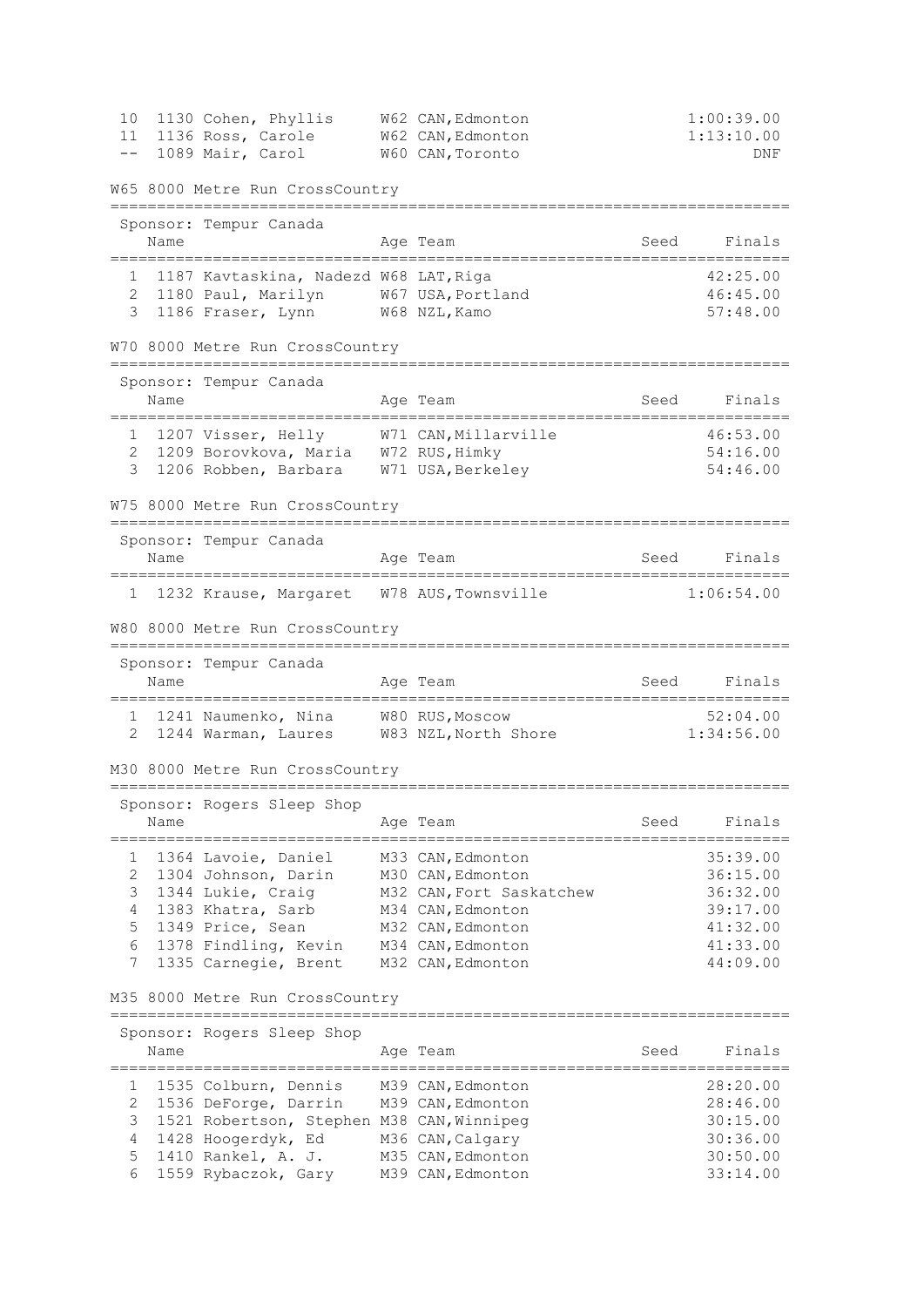| 7  | 1445 Spencer, Stephen                        | M36 CAN, Spruce Grove  | 34:09.00   |
|----|----------------------------------------------|------------------------|------------|
| 8  | 1532 Carriere, Aaron                         | M39 CAN, Edmonton      | 34:11.00   |
| 9  | 1506 Gerencser, Michael M38 CAN, St. Albert  |                        | 36:01.00   |
| 10 | 1420 Brewster, Jeff                          | M36 CAN, Richmond      | 36:24.00   |
| 11 | 1440 Ozar, Steve                             | M36 CAN, Edmonton      | 37:18.00   |
| 12 | 1468 Hogg, Shaun                             | M37 CAN, Edmonton      | 37:51.00   |
| 13 | 1396 Contre, Stephane                        | M35 CAN, Edmonton      | 37:59.00   |
| 14 | 1426 Gurba, James                            | M36 CAN, Edmonton      | 38:02.00   |
| 15 | 1474 Lawson, Brent                           | M37 CAN, Fort McMurray | 38:08.00   |
| 16 | 1412 Sawchuk, Darren                         | M35 CAN, Edmonton      | 39:30.00   |
| 17 | 3095 Gilson, Randy                           | M39 CAN                | 39:39.00   |
| 18 | 1404 Markeli, Fritz M35 CAN, Edmonton        |                        | 40:18.00   |
| 19 | 1554 Orgse, Olaf                             | M39 EST, Tallinn       | 40:22.00   |
| 20 | 1510 Jackson, Ross                           | M38 NZL, Edmonton      | 42:01.00   |
| 21 | 1478 Oatway, James                           | M37 CAN, Oakville      | 44:10.00   |
| 22 | 1471 Johnson, Kevin M37 CAN, Whitecourt      |                        | 48:35.00   |
| 23 | 1555 Martinez Limon, Fr M39 MEX, Morelia     |                        | 51:25.00   |
| 23 | 1433 McGlashan, Brian M36 CAN, Sherwood Park |                        | 51:25.00   |
| 25 | 1479 Ostopowich, Brian                       | M37 CAN, Edmonton      | 1:09:04.00 |

#### M40 8000 Metre Run CrossCountry

========================================================================= Sponsor: Rogers Sleep Shop Name **Age Team** Age Team Seed Finals =========================================================================

| $\mathbf{1}$    | 1662 Miroslav, Vindis M41 SLO, Ptuj       |         |                                              | 28:32.00   |
|-----------------|-------------------------------------------|---------|----------------------------------------------|------------|
| $\overline{2}$  | 1752 Hardy, Robert M43 CAN, Prince George |         |                                              | 29:08.00   |
| 3               | 1566 Armstrong, James M M40 CAN, Edmonton |         |                                              | 29:36.00   |
| $\overline{4}$  | 1702 Johnson, Murray M42 AUS, Melbourne   |         |                                              | 29:53.00   |
| 5               |                                           |         | 1576 Fullarton, Jim M40 CAN, resident Atlant | 30:30.00   |
| 6               | 1626 Bourgeois, Gilles                    |         | M41 CAN,Québec                               | 30:40.00   |
| $7\overline{ }$ | 1787 Falk, Gordon                         |         | M44 CAN, Sherwood Park                       | 33:21.00   |
| 7               | 1617 White, Duncan M40 CAN, Calgary       |         |                                              | 33:21.00   |
| 9               | 3111 Becken, Tim                          | M40 USA |                                              | 34:25.00   |
| 10              | 3108 Houssian, Drake M44 CAN              |         |                                              | 34:34.00   |
| 11              | 1756 MacIsaac, Doug M43 CAN, Red Deer     |         |                                              | 34:42.00   |
| 12              | 1720 Peacocke, Chris M42 CAN, Edmonton    |         |                                              | 34:53.00   |
| 13              | 1755 King, Kevin M43 CAN, Edmonton        |         |                                              | 34:55.00   |
| 14              | 1730 Shmoorkoff, Jeff                     |         | M42 CAN, Edmonton                            | 34:58.00   |
| 15              | 1660 McCarthy, Michael                    |         | M41 CAN, Edmonton                            | 35:30.00   |
| 16              | 1678 Sundby, Lorne                        |         | M41 CAN, St Albert                           | 37:07.00   |
| 17              | 1757 Mcclure, John                        |         | M43 CAN, Edmonton                            | 37:30.00   |
| 18              | 1627 Brick, Darren                        |         | M41 CAN, Rocky Mountain                      | 38:58.00   |
| 19              | 1661 Megic, John M41 CAN, Edmonton        |         |                                              | 39:22.00   |
| 20 <sub>o</sub> | 1727 Santowski, Thomas                    |         | M42 CAN, Kingston                            | 40:11.00   |
| 21              | 1698 Garford, Shane M42 CAN, Stony Plain  |         |                                              | 45:27.00   |
| 22              | 1801 Mayes, Marvin M44 CAN, Edmonton      |         |                                              | 1:03:13.00 |

## M45 8000 Metre Run CrossCountry

Sponsor: Rogers Sleep Shop Name Register Age Team Name Seed Finals ========================================================================= 1 1858 Johansen, Tom Roge M45 NOR,Fana 29:20.00 2 2093 Worth, Sterling M48 CAN,Edmonton 29:40.00 3 1969 Bickley, Ed M47 CAN, Calgary 30:16.00 4 2071 Pechek, Vladimir M48 CZE,Kamenice N/Lipo 30:39.00 5 1998 Martinson, Brian M47 CAN,Prince George 31:46.00 6 1852 Harding, David M45 USA,Lake Oswego 32:20.00 7 1925 Kundera, Mietek M46 CAN,Edmonton 33:08.00 8 1953 Shtendel, Yuval M46 ISR, Beer-Sheva 33:43.00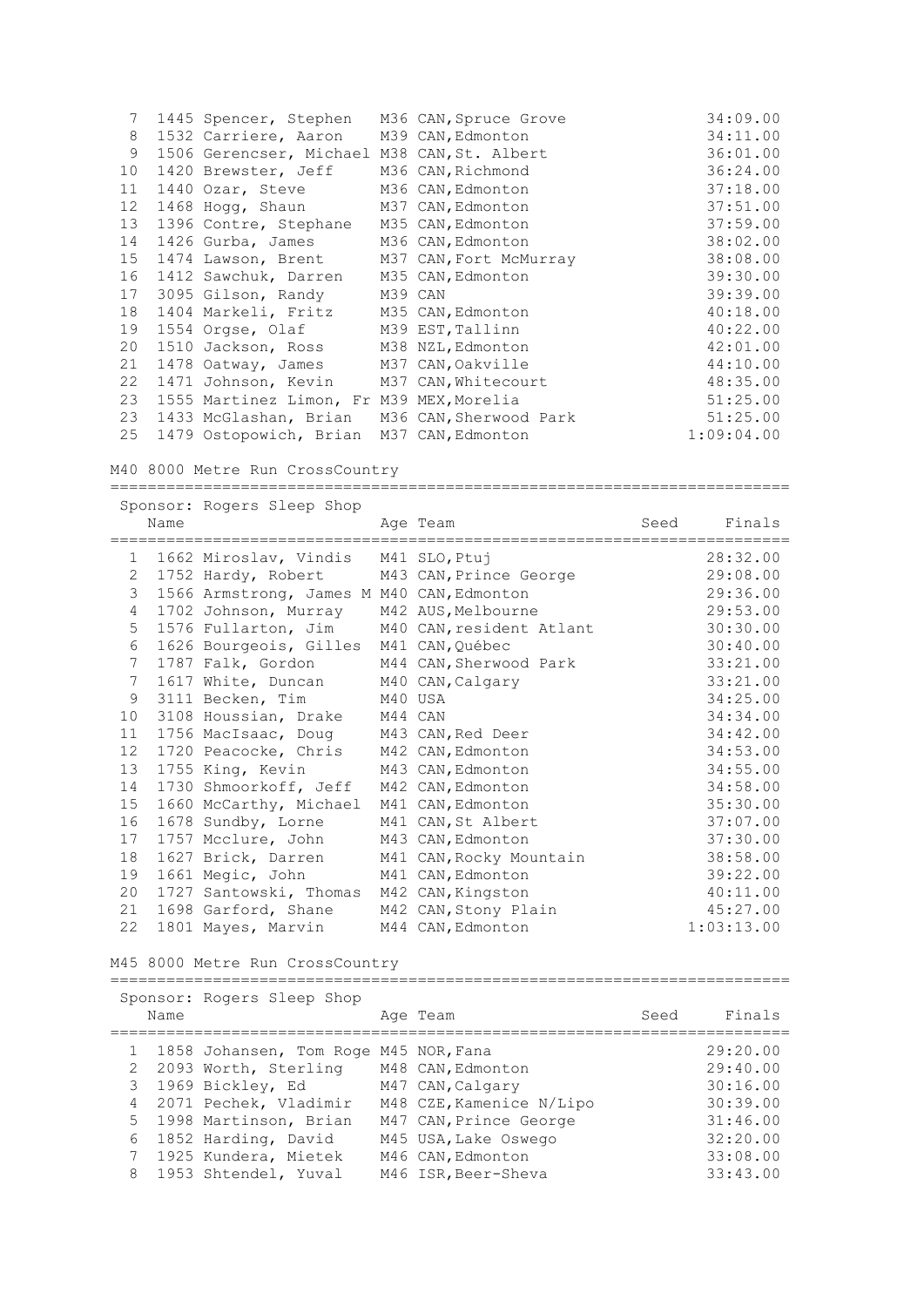| 9                 | 1904 Carias, Rafael                         | M46 CAN, Grimshaw       | 34:48.00 |
|-------------------|---------------------------------------------|-------------------------|----------|
| 10                | 1913 Griffin, Peter                         | M46 NZL, Feilding       | 35:27.00 |
| 11                | 2000 Massar, Ralf                           | M47 CAN, Edmonton       | 35:31.00 |
| $12 \overline{ }$ | 2106 Gaudreau, Paul                         | M49 CAN, Sherwood Park  | 35:54.00 |
| 13                | 1931 McKelligan, Jesus                      | M46 MEX, Mexico         | 36:36.00 |
| 14                | 1845 Gould, Peter                           | M45 AUS, Townsville     | 36:47.00 |
| 15                | 1840 Evans, Simon                           | M45 AUS, Blackburn 3130 | 37:03.00 |
| 16                | 2025 Trant, Ron                             | M47 CAN, Edmonton       | 37:07.00 |
| 17                | 1999 Masik, Greg                            | M47 CAN, St. Albert     | 38:00.00 |
| 18                | 1941 Poliquin, Jim                          | M46 CAN, Sherwood Park  | 38:06.00 |
| 19                | 1961 Wallace, Brian                         | M46 CAN, Sherwood Park  | 38:21.00 |
| 20                | 2121 May, Gary                              | M49 CAN, Sherwood Park  | 39:05.00 |
| 21                | 2128 Shepherd, Jeremy                       | M49 CAN, Edmonton       | 39:28.00 |
| 22                | 1991 Kossmann, Bill                         | M47 CAN, Red Deer       | 39:49.00 |
| 23                | 2134 Surkamer, Scott M49 USA, Cottage Grove |                         | 40:19.00 |
| 24                | 1939 Penner, Darrell                        | M46 CAN, Devon          | 40:50.00 |
| 25                | 2072 Pennington, Jeff M48 CAN, Red Deer     |                         | 40:54.00 |
| 26                | 1834 Chernichen, James                      | M45 CAN, Edmonton       | 41:14.00 |
| 27                | 3097 Middleton, Stephen M46 CAN             |                         | 41:27.00 |
| 28                | 2084 Strong, Jeffery M48 CAN, Red Deer      |                         | 42:06.00 |
| 29                | 2104 Favreau, Ron                           | M49 CAN, Prince Albert  | 43:04.00 |
| 30                | 1995 MacKenzie, Jim M47 CAN, St. Albert     |                         | 43:42.00 |
| 31                | 1843 Frauenstein, Carl M45 AUS, Sydney      |                         | 43:45.00 |
| 32                | 2023 Taskey, Scott                          | M47 CAN, Edmonton       | 44:38.00 |
| 33                | 2061 McIlveen, Mark M48 CAN, Edmonton       |                         | 47:33.00 |
| 34                | 1854 Hislop, Rob M45 CAN, Edmonton          |                         | 52:15.00 |
| 35                | 2139 Thompson, Stephen M49 CAN, Edmonton    |                         | 53:12.00 |
|                   |                                             |                         |          |

M50 8000 Metre Run CrossCountry

|              | Name | Sponsor: Rogers Sleep Shop                | Age Team              | Seed | Finals   |
|--------------|------|-------------------------------------------|-----------------------|------|----------|
|              |      |                                           | --------------------- |      |          |
| $\mathbf{1}$ |      | 2149 Becker, Rick                         | M50 USA, Selah        |      | 28:48.00 |
| 2            |      | 2180 Marijan, Krempl                      | M50 SLO, Poljcane     |      | 28:55.00 |
| 3            |      | 2181 Matecha, Miroslav                    | M50 CZE, Teplice      |      | 29:05.00 |
| 4            |      | 2382 Jenkins, Archie                      | M53 GBR, Alnwick      |      | 30:25.00 |
| 5            |      | 2280 Tye, Chris                           | M51 CAN, Edmonton     |      | 30:41.00 |
| 6            |      | 2284 Wheeler, Bill                        | M51 CAN, London       |      | 30:44.00 |
| 7            |      | 2303 Drolet, Normand                      | M52 CAN, Longueuil    |      | 31:17.00 |
| 8            |      | 2434 Lang, Dennis                         | M54 CAN, Winnipeg     |      | 31:49.00 |
| 9            |      | 2204 Tree, David                          | M50 CAN, Fredericton  |      | 32:09.00 |
| 10           |      | 2188 Olsen, David                         | M50 CAN, Regina       |      | 33:34.00 |
| 11           |      | 2173 Lawson, Andrew                       | M50 CAN, Edmonton     |      | 33:53.00 |
| 12           |      | 3090 Veitch, David                        | M50 CAN, St. Albert   |      | 34:08.00 |
| 13           |      | 2325 Lee, Don                             | M52 CAN, Red Deer     |      | 35:59.00 |
| 14           |      | 2331 McAndrews, Mike                      | M52 CAN, Edson        |      | 37:14.00 |
| 15           |      | 2333 Merrell, Dennis                      | M52 CAN, Edmonton     |      | 37:35.00 |
| 16           |      | 2428 Hardwick, David                      | M54 USA, Dayton       |      | 37:39.00 |
| 17           |      | 2291 Boer, Hank                           | M52 CAN, Stettler     |      | 38:40.00 |
| 18           |      | 2226 Damer, Allan                         | M51 CAN, St. Albert   |      | 38:43.00 |
| 19           |      | 2402 Sloman, Kenneth                      | M53 CAN, Edmonton     |      | 39:03.00 |
| 20           |      | 2308 Fowler, Brian                        | M52 CAN, Edmonton     |      | 39:18.00 |
| 21           |      | 2299 Coppens, Patrick                     | M52 CAN, Stony Plain  |      | 40:16.00 |
| 22           |      | 2282 Villeneuve, Ron                      | M51 CAN, Red Deer     |      | 40:25.00 |
| 23           |      | 2384 MacGregor, Rod                       | M53 AUS, Hobart       |      | 40:38.00 |
| 24           |      | 2448 Steed, Nolan                         | M54 CAN, Edmonton     |      | 41:06.00 |
| 25           |      | 2214 Bean, Terry                          | M51 CAN, Edmonton     |      | 41:37.00 |
| 26           |      | 2322 Kalinowski, Michae M52 CAN, Edmonton |                       |      | 42:23.00 |
| 27           |      | 2398 Russell, William                     | M53 CAN, Rossland     |      | 43:53.00 |
| 28           |      | 2391 Monaghan, Bryan                      | M53 CAN, Edmonton     |      | 43:56.00 |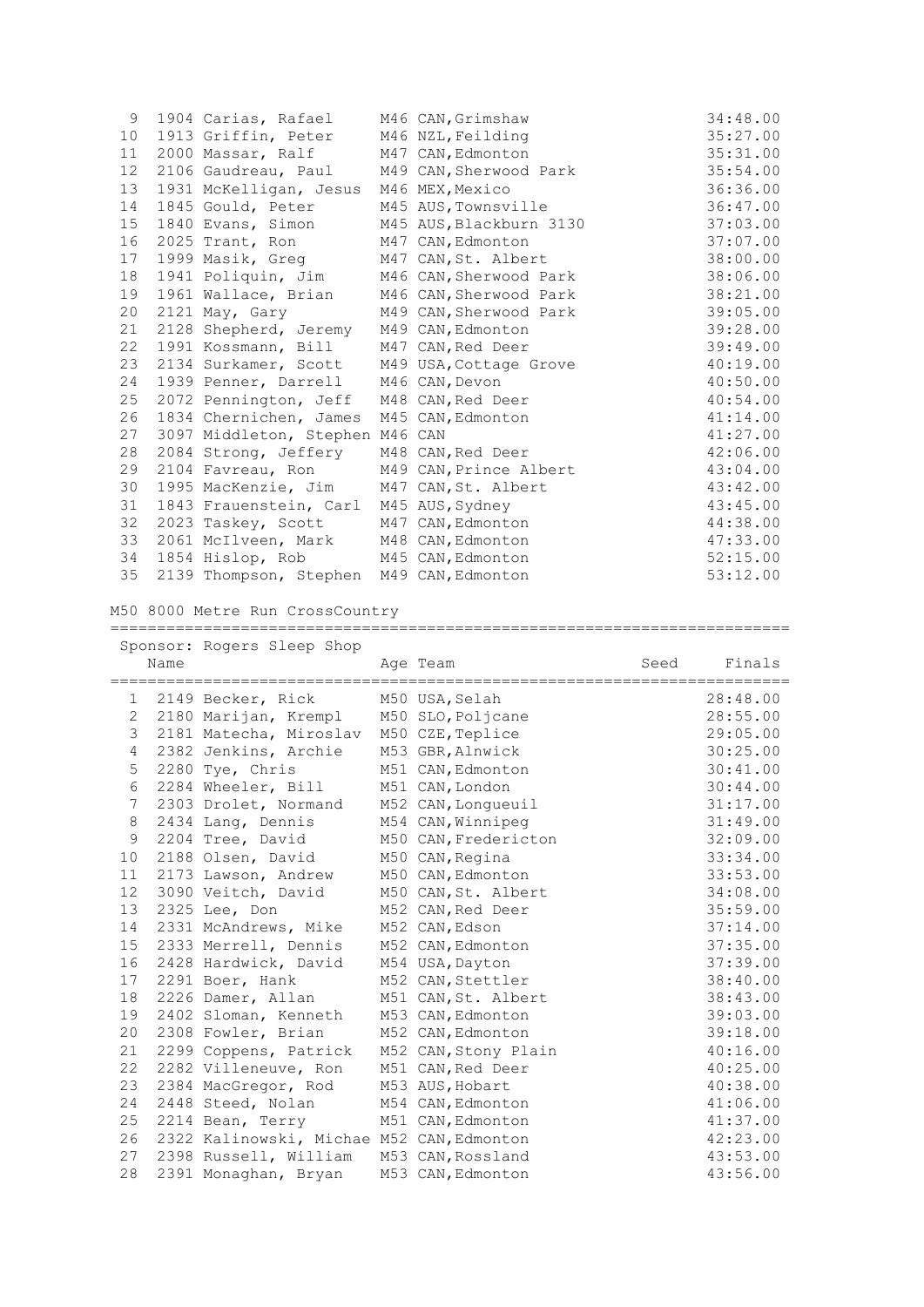|  | 29 2313 Graham, Rod     | M52 AUS, Toorak                                     | 44:04.00 |
|--|-------------------------|-----------------------------------------------------|----------|
|  | 30 2296 Butler, Ed      | M52 CAN, Edmonton                                   | 45:26.00 |
|  | 31 2446 Siu, Patrick    | M54 CAN, Edmonton                                   | 46:55.00 |
|  | 32 2232 Dillon, Kevin   | M51 GBR, Manchester                                 | 48:39.00 |
|  | 33 2207 Walthert, Henry | M50 CAN, Orleans                                    | 49:41.00 |
|  | 34 2203 Taylor, Graham  | M50 CAN, Edmonton                                   | 51:19.00 |
|  | 35 2440 Mulligan, Keith | M54 CAN, Manotick                                   | 52:48.00 |
|  |                         | -- 2277 Tomanek, Stanislav M51 CZE, Kamenice N/Lipo | DNF      |

M55 8000 Metre Run CrossCountry

|       | Name | Sponsor: Tempur Canada and Rogers Sleep Shop | Age Team               | Seed | Finals     |
|-------|------|----------------------------------------------|------------------------|------|------------|
| 1     |      | 2614 Tsukanov, Alexande M57 RUS, Moscow      |                        |      | 30:08.00   |
| 2     |      | 2663 Van Noten, Omer                         | M58 BEL, Keerbergen    |      | 30:16.00   |
| 3     |      | 2607 Solovyov, Victor M57 UKR, Xarkov        |                        |      | 31:15.00   |
| 4     |      | 2644 Kaluzniak, Marvin                       | M58 CAN, Edmonton      |      | 33:31.00   |
| 5     |      | 2685 McBlain, Bill                           | M59 CAN, Edmonton      |      | 34:42.00   |
| 6     |      | 2682 Konopka, Jan                            | M59 SVK, Cierne        |      | 35:15.00   |
| 7     |      | 2457 Bienias, Edward                         | M55 CAN, Edmonton      |      | 35:34.00   |
| 8     |      | 2456 Bernard, Alphonse                       | M55 CAN, Winnipeg      |      | 35:44.00   |
| 9     |      | 2469 Hunt, Murray                            | M55 CAN, Edmonton      |      | 35:49.00   |
| 10    |      | 2572 Chubb, Bryan                            | M57 CAN, Williams Lake |      | 36:01.00   |
| 11    |      | 2642 James, Don Ald                          | M58 CAN, Calgary       |      | 37:26.00   |
| 12    |      | 2618 Willaims, Lorris                        | M57 CAN, Edmonton      |      | 37:31.00   |
| 13    |      | 2667 Bayley, Rodney                          | M59 AUS, Rosanna       |      | 38:21.00   |
| 14    |      | 2574 Cross, Don                              | M57 CAN, Edmonton      |      | 39:45.00   |
| 15    |      | 2624 Boyko, Ted                              | M58 CAN, Prince Albert |      | 42:16.00   |
| 16    |      | 2592 McDonald, Bill                          | M57 CAN, Lethbridge    |      | 42:30.00   |
| 17    |      | 2696 Youngberg, Roy                          | M59 CAN, Devon         |      | 43:38.00   |
| 18    |      | 2694 Wakelin, Trevor                         | M59 CAN, Whitecourt    |      | 43:54.00   |
| 19    |      | 2561 Tuff, Paul                              | M56 AUS, Rosebud       |      | 44:32.00   |
| 20    |      | 2633 Ferguson, Ken                           | M58 CAN, Whitecourt    |      | 45:01.00   |
| 21    |      | 2665 Acheson, Daniel                         | M59 CAN, Ardrossan     |      | 45:06.00   |
| 22    |      | 2632 Enns, John                              | M58 CAN, Sherwood Park |      | 45:07.00   |
| 23    |      | 2613 Thomas, Bruce                           | M57 CAN, Edmonton      |      | 45:08.00   |
| 24    |      | 2602 Ribeiro, Jose                           | M57 CAN, Toronto       |      | 45:56.00   |
| 25    |      | 2568 Benders, Jack                           | M57 CAN, Sherwood Park |      | 47:31.00   |
| 26    |      | 2546 Nedved, Robert                          | M56 CAN, Edmonton      |      | 47:50.00   |
| 27    |      | 2521 Davey, Denis                            | M56 CAN, Sherwood Park |      | 49:04.00   |
| $- -$ |      | 2494 Skotine, Leonid                         | M55 RUS, Moscow        |      | <b>DNF</b> |

M60 8000 Metre Run CrossCountry

|                | Name | Sponsor: Tempur Canada and Rogers Sleep Shop | Age Team          |                         | Seed | Finals   |
|----------------|------|----------------------------------------------|-------------------|-------------------------|------|----------|
| $\mathbf{1}$   |      | 2755 Shakirov, Makhmut                       | M61 RUS, Kazan    |                         |      | 33:30.00 |
| $\mathcal{L}$  |      | 2801 Frantisek, Joch                         |                   | M63 CZE, Straznice      |      | 33:59.00 |
| 3              |      | 2762 Tanaka, Takao                           |                   | M61 JPN, Kaqamihara     |      | 35:09.00 |
| $\overline{4}$ |      | 2822 Wyatt, Norris                           | M63 NZL, Papakura |                         |      | 35:42.00 |
| 5.             |      | 2787 Roberts, David                          |                   | M62 AUS, Victoria Park  |      | 36:45.00 |
| 6              |      | 2793 Townley, Mike                           |                   | M62 CAN, Penticton      |      | 37:19.00 |
| 7              |      | 2834 Louzecky, Milos                         | M64 CZE, Praha 3  |                         |      | 38:01.00 |
| 8              |      | 2723 Reeves, John                            | M60 CAN, Canmore  |                         |      | 40:00.00 |
| 9              |      | 2704 Davison, Ken                            |                   | M60 CAN, Sherwood Park  |      | 41:41.00 |
| 10             |      | 2766 Waldie, Alan                            |                   | M61 CAN, St. Albert     |      | 42:04.00 |
| 11             |      | 2832 King, Les                               |                   | M64 AUS, Port Macquarie |      | 44:45.00 |
| 12             |      | 2772 Chabrel, Des                            | M62 AUS, Oakbank  |                         |      | 45:55.00 |
| 13             |      | 2771 Berube, Bob                             | M62 CAN, Edmonton |                         |      | 47:59.00 |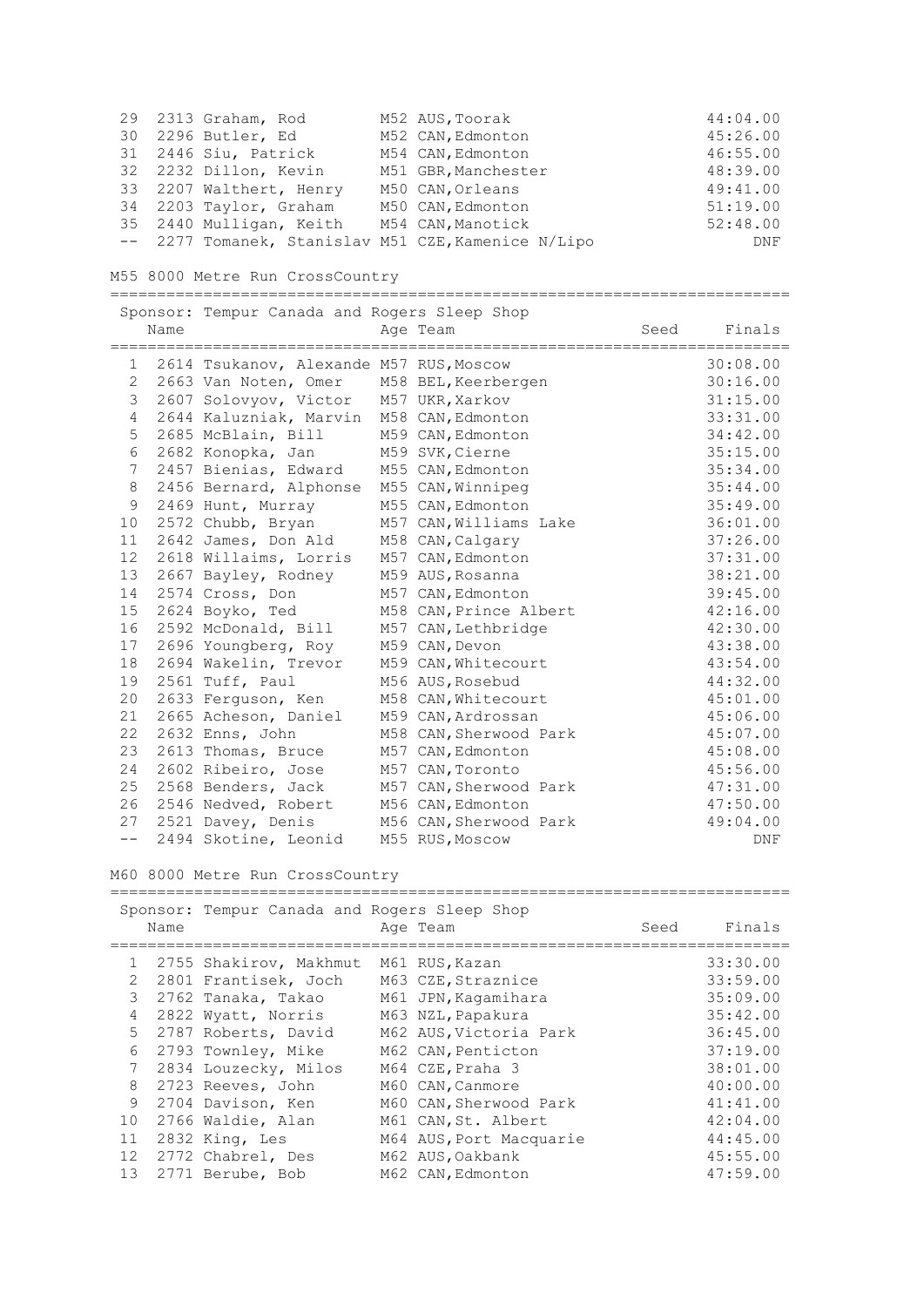| 14 2797 Asp, Richard     | M63 CAN, Wetaskiwin      | 48:07.00 |
|--------------------------|--------------------------|----------|
| 15 2819 Smith, Robert    | M63 AUS, Avondale Height | 48:15.00 |
| 16 2788 Roberts, Richard | M62 CAN, St. Albert      | 50:02:00 |
| 17 2808 Mandlis, Robert  | M63 CAN, Edmonton        | 54:50.00 |

M65 8000 Metre Run CrossCountry

|        |      | Sponsor: Tempur Canada and Rogers Sleep Shop |                                           |      |                      |
|--------|------|----------------------------------------------|-------------------------------------------|------|----------------------|
|        | Name |                                              | Age Team                                  | Seed | Finals               |
|        |      |                                              |                                           |      |                      |
| 1      |      | 2863 Kioun, Valeriy                          | M65 RUS, Moscow                           |      | 32:40.00             |
| 2      |      | 2936 Libra, Jiri                             | M68 CZE, Nove Mesto N/Me                  |      | 33:04.00             |
| 3      |      | 2939 Mensel, Gerhard                         | M68 GER, Jutenbog                         |      | 34:43.00             |
| 4      |      | 2955 Gubenkov, Leonid                        | M69 RUS, Tatarstan                        |      | 34:57.00             |
| 5      |      | 2848 Blakitny, Anatoly                       | M65 RUS, Moscow                           |      | 35:21.00             |
| 6      |      | 2911 Hlusicka, Josef                         | M67 CZE, Prague 6                         |      | 36:00.00             |
| 7      |      | 2930 Hana, Kvetoslav                         | M68 CZE, Veseli N/Moravo                  |      | 36:10.00             |
| 8      |      | 2906 Ellis, Mike                             | M67 CAN, Victoria                         |      | 37:07.00             |
| 9      |      | 2853 Constable, Rod                          | M65 CAN, Edmonton                         |      | 39:03.00             |
| 10     |      | 2937 MacNeil, James                          | M68 CAN, Victoria                         |      | 41:58.00             |
| 11     |      | 2913 LeVasseur, Jerry                        | M67 USA, Brunswick                        |      | 42:12.00             |
| 12     |      | 2935 King, Gordon W.R.                       | M68 CAN, Edmonton                         |      | 42:47.00             |
| 13     |      | 2861 Haase, Gottfried                        | M65 CAN, Edmonton                         |      | 44:03.00             |
| 14     |      | 2944 Resta, Henry                            | M68 CAN, St Albert                        |      | 44:11.00             |
| 15     |      | 2867 Murray, John                            | M65 CAN, Edmonton                         |      | 45:34.00             |
| 16     |      | 2871 Schultz, Valdemar                       | M65 USA, Vancouver                        |      | 47:34.00             |
| 17     |      | 2910 Havran, Miroslav                        | M67 CZE, Lithomysl                        |      | 48:55.00             |
| 18     |      | 2903 Cullen, James                           | M67 USA, Mercer Island                    |      | 50:53.00             |
|        |      | 2905 Darling, Richard                        |                                           |      |                      |
| 19     |      |                                              | M67 CAN, Nipawin                          |      | 51:00.00             |
| 20     |      | 2938 Mang, Wayne                             | M68 CAN, Oakville                         |      | 53:15.00             |
| 21     |      | 2891 Mahon, Wayne                            | M66 CAN, Edmonon                          |      | 57:17.00             |
| $ -$   |      | 2948 Ververa, Victor                         | M68 MEX, Martin Carrera                   |      | DNF                  |
|        |      | M70 8000 Metre Run CrossCountry              |                                           |      |                      |
|        |      | Sponsor: Tempur Canada and Rogers Sleep Shop |                                           |      |                      |
|        | Name |                                              | Age Team                                  | Seed | Finals               |
|        |      | =================                            |                                           |      |                      |
| 1      |      | 2995 Burkov, Igor                            | M72 RUS, Moscow                           |      | 36:59.00             |
| 2      |      | 2965 Davies, Roger                           | M70 CAN, Calgary                          |      | 37:51.00             |
| 3      |      | 2979 Svenningsen, Roy M70 CAN, Edmonton      |                                           |      | 47:13.00             |
| 4      |      | 3016 Oppliger, Al                            | M73 USA, Monmouth                         |      | 53:39.00             |
|        |      |                                              |                                           |      |                      |
|        |      | M75 8000 Metre Run CrossCountry              |                                           |      |                      |
|        |      | Sponsor: Tempur Canada and Rogers Sleep Shop |                                           |      |                      |
|        |      | Name and Aqe Team                            |                                           | Seed | Finals               |
|        |      |                                              |                                           |      |                      |
|        |      |                                              |                                           |      |                      |
| 1      |      | 3038 Tarrant, Maurice M75 CAN, Saanichton    |                                           |      | 38:59.00             |
| 2      |      | 3045 Matzner, Karel                          | M76 CZE, Zvole                            |      | 43:04.00             |
| 3      |      | 3028 Favreau, Bernard                        | M75 CAN, Prince Albert                    |      | 50:32.00             |
| 4      |      | 3039 De, Narayan Chandr M76 IND, Kolkata     |                                           |      | 1:07:08.00           |
| 5      |      | 3058 Stroempl, George                        | M78 CAN, Calgary                          |      | 1:07:40.00           |
|        |      | W30 10000 Metre Run Road Race                |                                           |      |                      |
|        |      |                                              |                                           |      |                      |
|        |      | Sponsor: Rogers Sleep Shop                   |                                           |      |                      |
|        | Name |                                              | Age Team                                  | Seed | Finals               |
|        |      |                                              |                                           |      |                      |
|        |      |                                              |                                           |      |                      |
| 1<br>2 |      | 30 Henkel, Annette<br>128 Wolski, Rose       | W31 CAN, Carvel<br>W34 CAN, Sherwood Park |      | 43:16.00<br>43:44.00 |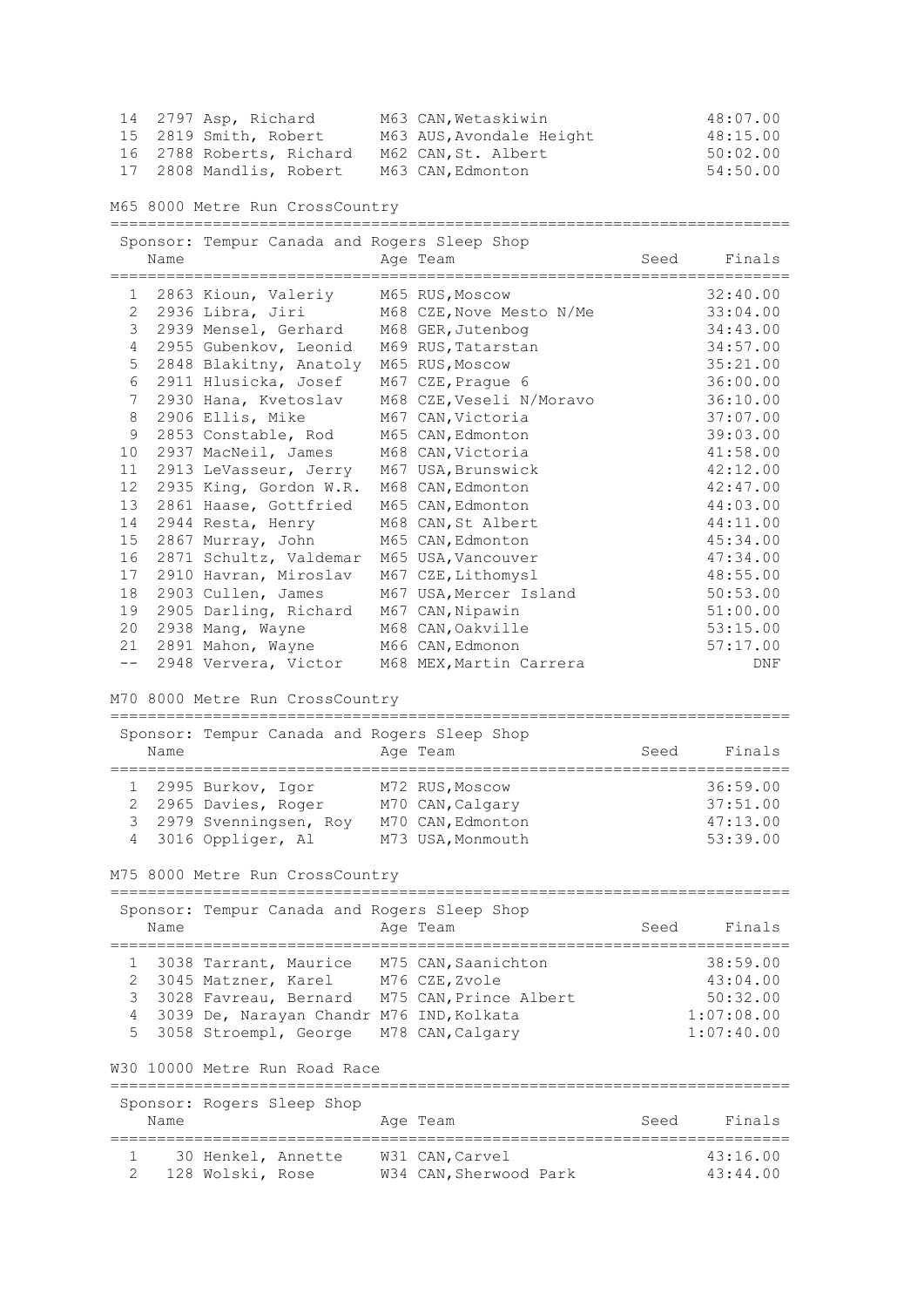| 3           | 42 Petryshen, Barb                        | W31 CAN, Spruce Grove   | 44:48.00   |
|-------------|-------------------------------------------|-------------------------|------------|
| 4           | 54 Hubner, Colette                        | W32 CAN, Calgary        | 45:11.00   |
| 5           | 52 Fulton, Jennifer                       | W32 USA, Bozeman        | 46:57.00   |
| 6           | 124 Thibault, Shannon                     | W34 CAN, Edmonton       | 47:33.00   |
| 7           | 91 Bate, Liane                            | W34 CAN, Calgary        | 49:36.00   |
| 8           | 9 Horvat, Jill                            | W30 CAN, Grande Prairie | 50:08.00   |
| $\mathsf 9$ | 23 Carlos, Nicole                         | W31 CAN, Saskatoon      | 50:16.00   |
| 10          | 66 Staley, Angela                         | W32 CAN, St. Albert     | 50:17.00   |
| 11          | 114 Morin, Elyse                          | W34 CAN, Rocky Mountain | 50:50.00   |
| 12          | 7 Conquest, Margaret W30 CAN, Edmonton    |                         | 52:16.00   |
| 13          | 89 Werther, Karin                         | W33 CAN, Edmonton       | 53:02.00   |
| 14          | 65 St. Jean, Angela                       | W32 CAN, Edmonton       | 53:35.00   |
| 15          | 27 Gray, Kristina                         | W31 CAN, Edmonton       | 54:06.00   |
| 16          | 110 Martin, Stephanie                     | W34 CAN, Island Lake    | 55:35.00   |
| 17          | 3 Budnitsky, Hilary                       | W30 CAN, Edmonton       | 56:05.00   |
| 18          | 44 Seidel, Dorte                          | W31 CAN, Vancouver      | 58:23.00   |
| 19          | 119 Quigley, Daphne                       | W34 CAN, Edmonton       | 1:01:36.00 |
| 20          | 79 Molstad, Jennifer                      | W33 CAN, Edmonton       | 1:01:37.00 |
| 21          | 49 Farmer, Christa                        | W32 CAN, Edmonton       | 1:03:21.00 |
| 22          | 76 Foote, Sherry-Lynn W33 CAN, St. Albert |                         | 1:03:48.00 |
| 23          | 58 Neale, Meredith                        | W32 CAN, Edmonton       | 1:04:10.00 |
| 24          | 115 Mulkay, Carol                         | W34 CAN, Edmonton       | 1:04:50.00 |
| 25          | 98 Grant, Susan A.                        | W34 CAN, Edmonton       | 1:06:52.00 |
| 26          | 120 Randon, Tammy                         | W34 CAN, Edmonton       | 1:08:23.00 |
| 27          | 46 Woroniuk, Jennifer W31 CAN, Edmonton   |                         | 1:09:02.00 |
| 28          | 112 McCullum, Jacki                       | W34 CAN, Hamilton       | 1:15:03.00 |
| 29          | 17 Snider, Cyndi                          | W30 CAN, Edmonton       | 1:16:24.00 |
| 30          | 113 Monaghan, Joan                        | W34 CAN, Lethbridge     | 1:18:54.00 |

W35 10000 Metre Run Road Race

|              |      | Sponsor: Rogers Sleep Shop                   |                        |      |          |
|--------------|------|----------------------------------------------|------------------------|------|----------|
|              | Name |                                              | Age Team               | Seed | Finals   |
| $\mathbf{1}$ |      |                                              |                        |      | 39:01.00 |
| 2            |      | 286 Jacobson, Sandy                          | W39 CAN, Edmonton      |      | 42:38.00 |
| 3            |      | 155 Braun, Monika                            | W36 CAN, Hinton        |      |          |
|              |      | 303 Shaw, Diana                              | W39 CAN, Edmonton      |      | 42:41.00 |
| 4            |      | 147 Suffolk, Cristine                        | W35 AUS, Cambewarra    |      | 43:56.00 |
| 5            |      | 182 Shockey, Kim                             | W36 CAN, Duncan        |      | 44:58.00 |
| 6            |      | 261 Ryan, Kara                               | W38 CAN, Edmonton      |      | 45:03.00 |
| 7            |      | 232 Wolinski, Lori                           | W37 CAN, Lavoy         |      | 45:58.00 |
| 8            |      | 205 Keith, Cindy                             | W37 CAN, Edmonton      |      | 48:52.00 |
| 9            |      | 220 Ruest, Daris                             | W37 CAN, Hinton        |      | 49:29.00 |
| 10           |      | 257 Orr, Shelly                              | W38 CAN, Edmonton      |      | 50:43.00 |
| 11           |      | 206 Kostyshen, Mary Lo W37 CAN, Edmonton     |                        |      | 51:12.00 |
| 12           |      | 164 Froese, Brenda                           | W36 CAN, Edmonton      |      | 51:23.00 |
| 13           |      | 250 Killeen, Kelly J. W38 CAN, Sherwood Park |                        |      | 51:45.00 |
| 14           |      | 306 Troccoli, Linda                          | W39 CAN, Edmonton      |      | 51:46.00 |
| 15           |      | 241 Funk, Carmen                             | W38 CAN, Vancouver     |      | 52:19.00 |
| 16           |      | 279 Denesiuk, Olga                           | W39 CAN, Edmonton      |      | 52:45.00 |
| 17           |      | 292 Makowsky, Theresa                        | W39 CAN, Calgary       |      | 53:01.00 |
| 18           |      | 195 Dreger, Carrie                           | W37 CAN, Sherwood Park |      | 53:05.00 |
| 19           |      | 277 Cockle, Susan                            | W39 CAN, Edmonton      |      | 53:12.00 |
| 19           |      | 188 Ahlswede, Susanne                        | W37 CAN, Edmonton      |      | 53:12.00 |
| 21           |      | 253 Krushell, Kim                            | W38 CAN, Edmonton      |      | 54:17.00 |
| 22           |      | 252 Komishon-Park, Kat W38 CAN, Edmonton     |                        |      | 54:32.00 |
| 23           |      | 226 Taylor, Michelle                         | W37 CAN, Edmonton      |      | 54:37.00 |
| 24           |      | 283 Henault, Denise                          | W39 CAN, Edmonton      |      | 54:46.00 |
| 25           |      | 200 Gilson, Connie                           | W37 CAN, Edmonton      |      | 55:15.00 |
| 26           |      | 224 Schnirer, Carmen                         | W37 CAN, St. Albert    |      | 56:01.00 |
| 27           |      | 198 Famulak, Bev                             | W37 CAN, St. Albert    |      | 56:12.00 |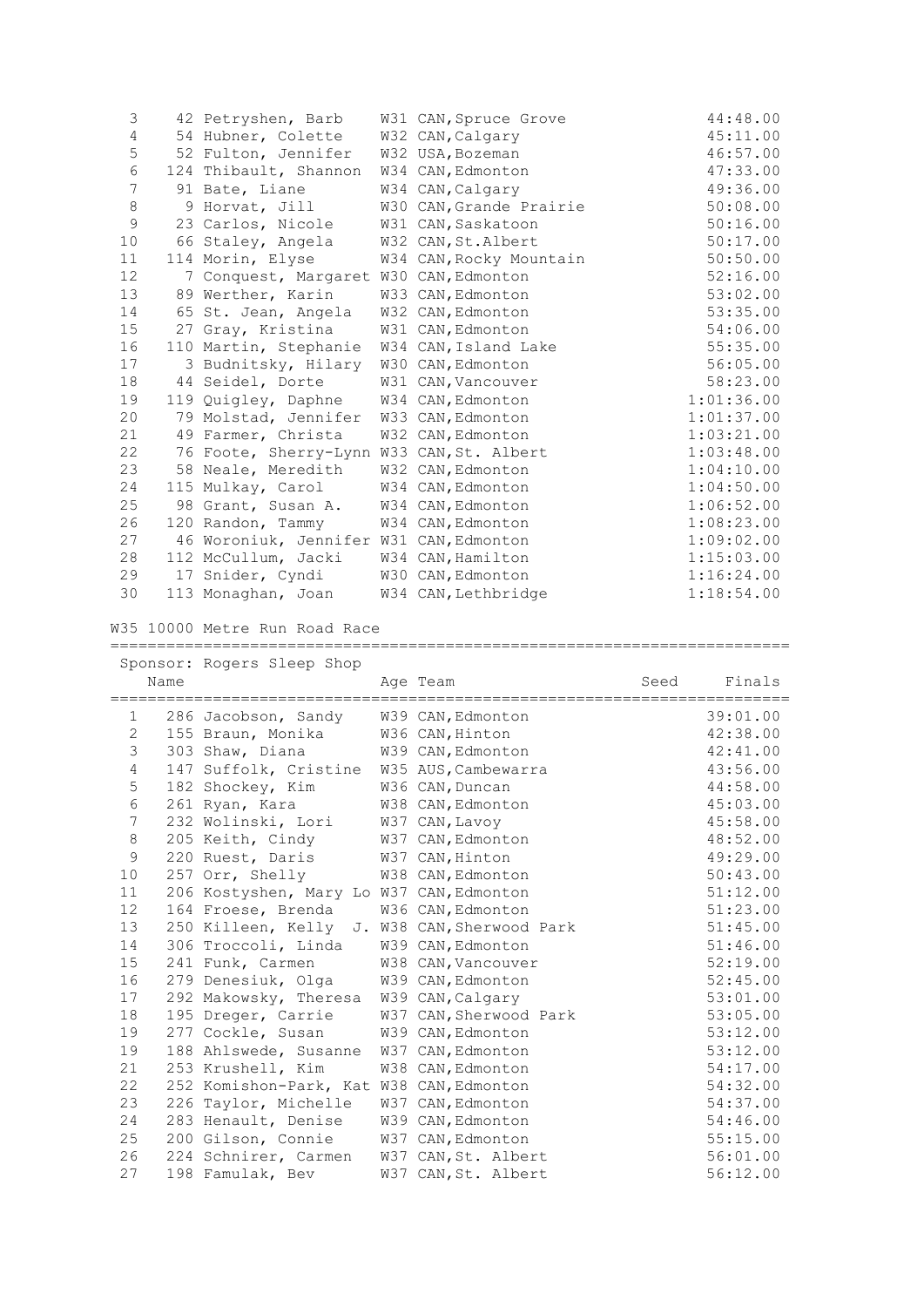| 28 | 131 Carter-jones, Darl W35 CAN, Edmonton      |                                        | 56:15.00   |
|----|-----------------------------------------------|----------------------------------------|------------|
| 29 | 183 Snow, Andrea W36 CAN, Spruce Grove        |                                        | 56:44.00   |
| 30 | 130 Bigelow, Barb W35 CAN, Redwater           |                                        | 56:56.00   |
| 31 | 264 Strytveen, Lori W38 CAN, Hinton           |                                        | 57:42.00   |
| 32 | 296 Monro Waloschuk, M W39 CAN, Edmonton      |                                        | 57:51.00   |
| 33 | 148 Tourand, Kelly W35 CAN, LacLaBiche        |                                        | 58:16.00   |
| 34 | 246 Hunt, Laurie M38 CAN, St-Albert           |                                        | 58:40.00   |
| 35 | 305 Tilley, Jillian W39 CAN, Edmonton         |                                        | 59:49.00   |
| 36 |                                               | 290 Low, Cheryl W39 CAN, Sherwood Park | 1:03:05.00 |
| 37 | 238 Doyle, Mary B.                            | W38 CAN, Edmonton                      | 1:03:20.00 |
| 38 | 134 Goodall, Dallas W35 CAN, Edmonton         |                                        | 1:03:26.00 |
| 39 | 272 Bridgewater, Debbi W39 CAN, Edmonton      |                                        | 1:03:32.00 |
| 40 | 168 Holowaychuk, Lori W36 CAN, Edmonton       |                                        | 1:04:28.00 |
| 41 | 225 Severson, Kim                             | W37 CAN, Edmonton                      | 1:04:32.00 |
| 41 | 167 Hoeppner, Patricia W36 CAN, Edmonton      |                                        | 1:04:32.00 |
| 43 | 153 Arboleda-Pena, Mon W36 CAN, Fort McMurray |                                        | 1:06:19.00 |
| 44 | 308 Wilson, Katherine                         | W39 AUS, Greenpoint                    | 1:07:46.00 |
| 45 | 215 Paull, Heather W37 CAN, Saskatoon         |                                        | 1:07:53.00 |
| 46 | 177 Poznansky, Lori W36 CAN, Edmonton         |                                        | 1:08:00.00 |
| 47 | 170 Kotula, Izabela W36 CAN, Edmonton         |                                        | 1:09:58.00 |
| 48 | 156 Brucks, Tamara                            | W36 CAN, Edmonton                      | 1:26:38.00 |

W40 10000 Metre Run Road Race

|             |      | Sponsor: Rogers Sleep Shop                  |                                                 |      |          |
|-------------|------|---------------------------------------------|-------------------------------------------------|------|----------|
|             | Name |                                             | Age Team                                        | Seed | Finals   |
| 1           |      | 445 Pieczulis, Krystyn W42 POL, Olsztyn     |                                                 |      | 40:24.00 |
| 2           |      | 334 Hopkins, Colleen                        | W40 CAN, Toronto                                |      | 41:19.00 |
| 3           |      | 347 Shulhan, Karen                          | W40 CAN, Edmonton                               |      | 42:15.00 |
| 4           |      | 543 Prior, Cheryl                           | W44 CAN, Edmonton                               |      | 42:58.00 |
| $\mathsf S$ |      | 314 Bzdel, Colleen                          | W40 CAN, Moose Jaw                              |      | 43:10.00 |
| 6           |      | 344 Newby, Colleen                          | W40 CAN, Edmonton                               |      | 44:44.00 |
| 7           |      | 507 Boot, Toni                              | W44 CAN, Summerland                             |      | 44:58.00 |
| $\,8\,$     |      | 442 Newman, Kirsten                         | W42 CAN, Sherwood Park                          |      | 45:11.00 |
| $\mathsf 9$ |      |                                             | 327 Gauthier, Nathalie W40 CAN, resident Atlant |      | 45:28.00 |
| 10          |      | 353 Visser, Yvonne                          | W40 CAN, Nanaimo                                |      | 45:32.00 |
| 11          |      | 515 Grant, Paddi Ann                        | W44 CAN, Bittern Lake                           |      | 45:52.00 |
| 12          |      | 359 Brown, Clara                            | W41 CAN, Nanaimo                                |      | 46:45.00 |
| 13          |      | 319 Donald, Deb                             | W40 CAN, Edmonton                               |      | 46:48.00 |
| 14          |      | 441 MacKenzie, Susan                        | W42 CAN, Victoria                               |      | 46:49.00 |
| 15          |      | 341 Martinez, Pilar                         | W40 CAN, Edmonton                               |      | 47:09.00 |
| 16          |      | 384 Maslanko, Mavis                         | W41 CAN, Edmonton                               |      | 47:22.00 |
| 17          |      | 363 Cush, Maureen                           | W41 CAN, Edmonton                               |      | 48:22.00 |
| 18          |      | 532 Litschko, C. Sherr W44 CAN, Pilot Butte |                                                 |      | 49:10.00 |
| 19          |      | 408 Sorensen, Laurie                        | W41 CAN, Edmonton                               |      | 49:31.00 |
| 20          |      | 538 Meleshko, Sharon                        | W44 CAN, St. Albert                             |      | 49:48.00 |
| 21          |      | 368 Fraser, Nancy                           | W41 CAN, Edmonton                               |      | 49:50.00 |
| 22          |      | 396 Rodgers, Simone                         | W41 CAN, Edmonton                               |      | 49:59.00 |
| 23          |      | 350 Trepanier, Cheryl                       | W40 CAN, Edmonton                               |      | 50:04.00 |
| 24          |      | 361 Close, Lee                              | W41 CAN, Ottawa                                 |      | 50:25.00 |
| 25          |      | 428 Forster, Lorena                         | W42 CAN, Edmonton                               |      | 50:37.00 |
| 26          |      | 454 Townsend, Lucille                       | W42 CAN, St. Paul                               |      | 50:42.00 |
| 27          |      | 338 Jeromchuk (Groves)                      | W40 CAN, Ottawa                                 |      | 50:56.00 |
| 28          |      | 374 Kelly, Jacqueline                       | W41 CAN, St. Albert                             |      | 51:47.00 |
| 29          |      | 358 Bosker, Deb                             | W41 CAN, Edmonton                               |      | 52:02.00 |
| 30          |      | 386 McGinty, RoseAnn                        | W41 CAN, Sherwood Park                          |      | 52:18.00 |
| 30          |      | 555 Trant, Theresa                          | W44 CAN, Edmonton                               |      | 52:18.00 |
| 32          |      | 431 Guay, Rhonda                            | W42 CAN, Athabasca                              |      | 52:27.00 |
| 33          |      | 348 Simcoe, Sandy                           | W40 CAN, Rocky Mountain                         |      | 52:39.00 |
| 34          |      | 313 Beebe, Melanie                          | W40 CAN, Rocky Mountain                         |      | 52:40.00 |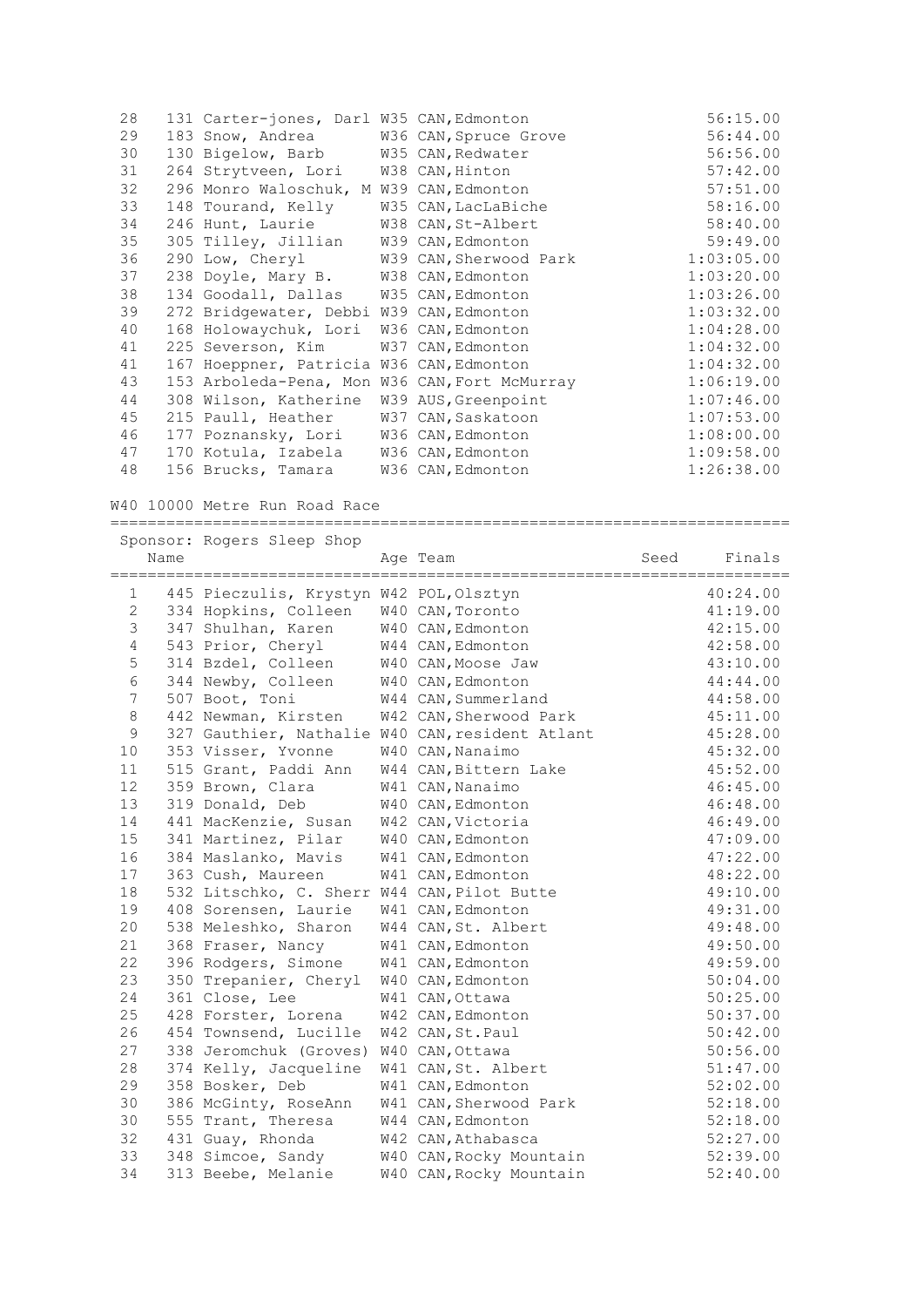| 35           |      | 411 Turlione, Angela                                     |         | W41 CAN, Edmonton        |      | 52:47.00   |
|--------------|------|----------------------------------------------------------|---------|--------------------------|------|------------|
| 36           |      | 520 Harmse, Amelia                                       |         | W44 CAN, St Paul         |      | 52:52.00   |
| 37           |      | 1253 Holloway, Rhonda                                    | W44 CAN |                          |      | 53:08.00   |
| 38           |      | 489 Sitek, Frances                                       |         | W43 CAN, Edmonton        |      | 53:26.00   |
| 39           |      | 423 Doering, Carol                                       |         | W42 CAN, Whitecourt      |      | 53:48.00   |
| 40           |      | 550 Stapleford, Sandra W44 CAN, St Albert                |         |                          |      | 53:53.00   |
| 40           |      | 481 Nobles, Brenda                                       |         | W43 CAN, St. Albert      |      | 53:53.00   |
| 42           |      | 365 Donald, Tana                                         |         | W41 CAN, Edmonton        |      | 54:09.00   |
| 43           |      | 340 Marik, Michele                                       |         | W40 CAN, Edmonton        |      | 54:27.00   |
| 44           |      | 404 Seethram, Yvonne W41 CAN, Edmonton                   |         |                          |      | 54:39.00   |
| 45           |      | 521 Hawkinson, Cindy W44 USA, Sedalia                    |         |                          |      | 55:02.00   |
|              |      | 355 Archibald, Christi W41 CAN, Sherwood Park            |         |                          |      |            |
| 46           |      |                                                          |         |                          |      | 55:18.00   |
| 47           |      | 551 Staring Parrish, C W44 CAN, Edmonton                 |         |                          |      | 55:25.00   |
| 48           |      | 345 Patriquin, Donelda W40 CAN, Edmonton                 |         |                          |      | 55:35.00   |
| 49           |      | 372 Hood, Glynnis                                        |         | W41 CAN, Edmonton        |      | 56:07.00   |
| 50           |      | 312 Baudin, Susan                                        |         | W40 CAN, Leduc           |      | 56:18.00   |
| 51           |      | 332 Hollands, Karen                                      |         | W40 CAN, Stony Plain     |      | 56:54.00   |
| 52           |      | 455 Vanderlinde, Carri W42 CAN, Leduc                    |         |                          |      | 57:21.00   |
| 53           |      | 492 Souliere, Teresa                                     |         | W43 CAN, Ardrossan       |      | 57:34.00   |
| 54           |      | 417 Borger, Marlyn                                       |         | W42 CAN, Edmonton        |      | 58:12.00   |
| 55           |      | 546 Scott, Karen                                         |         | W44 CAN, St. Albert      |      | 58:18.00   |
| 55           |      | 316 Caple-Patras, Kath W40 CAN, Sherwood PArk            |         |                          |      | 58:18.00   |
| 57           |      | 468 Glazier, May                                         |         | W43 CAN, Sherwood Park   |      | 58:35.00   |
| 58           |      | 375 Kessels, Sherri                                      |         | W41 CAN, Edmonton        |      | 58:48.00   |
| 59           |      | 511 Daniels, Judy                                        |         | W44 CAN, Ottawa          |      | 59:22.00   |
| 60           |      | 413 Walton, Marj                                         |         | W41 CAN, Regina          |      | 59:33.00   |
| 61           |      | 522 Helgason, Arlene                                     |         | W44 CAN, Nipawin         |      | 59:41.00   |
| 62           |      | 389 Mulligan, Shannon                                    |         | W41 CAN, Spruce Grove    |      | 59:52.00   |
| 63           |      | 402 Sebzda, Sandra                                       |         | W41 CAN, Edmonton        |      | 1:00:19.00 |
| 64           |      | 459 Boulet, Ailwin                                       |         | W43 CAN, Edmonton        |      | 1:00:35.00 |
| 65           |      | 429 Franko, Joanne                                       |         | W42 CAN, Saskatoon       |      | 1:00:45.00 |
| 66           |      | 540 Montgomery, Karen                                    |         | W44 CAN, Edmonton        |      | 1:00:49.00 |
| 67           |      | 533 Lockwood, Sally                                      |         | W44 CAN, Edmonton        |      | 1:00:50.00 |
| 68           |      | 329 Hill, Carrie                                         |         | W40 CAN, Six Nations     |      | 1:01:13.00 |
| 69           |      | 618 Watson, Carol                                        |         | W44 CAN, Edmonton        |      | 1:05:11.00 |
| 70           |      | 523 Hood, Jamie                                          |         |                          |      | 1:06:17.00 |
|              |      |                                                          |         | W44 CAN, Calgary         |      |            |
| 71           |      | 351 Unterberger, Sheri W40 CAN, Edmonton                 |         |                          |      | 1:06:56.00 |
| 72           |      | 385 Mattson, Sandy                                       |         | W41 CAN, Edmonton        |      | 1:07:13.00 |
| 73           |      | 493 Sutton, Ruth                                         |         | W43 CAN, Ardrossan       |      | 1:07:32.00 |
| 74           |      | 397 Rohovie, Judi                                        |         | W41 CAN, Edmonton        |      | 1:07:50.00 |
| 75           |      | 465 Chaki-Farrington,                                    |         | W43 CAN, Lethbridge      |      | 1:07:55.00 |
| 76           |      | 494 Tainton, Darcee                                      |         | W43 CAN, Edmonton        |      | 1:08:04.00 |
| 77           |      | 524 Horn, Paula                                          |         | W44 CAN, Edmonton        |      | 1:08:21.00 |
| 78           |      | 460 Bunkall, Judy                                        |         | W43 CAN, Sherwood Park   |      | 1:09:53.00 |
| 79           |      | 339 Lauzon, Jean                                         |         | W40 CAN, Edmonton        |      | 1:11:48.00 |
| 80           |      | 337 Jansen, Barbara                                      |         | W40 CAN, Riviere Qui Bar |      | 1:12:19.00 |
|              |      | W45 10000 Metre Run Road Race                            |         |                          |      |            |
|              |      | ==========================<br>Sponsor: Rogers Sleep Shop |         |                          |      |            |
|              | Name |                                                          |         | Age Team                 | Seed | Finals     |
| 1            |      | 718 Yackulic, Susan                                      |         | W47 CAN, Whitcourt       |      | 43:25.00   |
| $\mathbf{2}$ |      | 562 Ariano, Jenny                                        |         | W45 CAN, St. Albert      |      | 43:31.00   |
| 3            |      | 647 King, Robin                                          |         | W46 AUS, Victoria Park   |      | 43:48.00   |
| 4            |      | 642 Haggard, Karen                                       |         | W46 CAN, Calgary         |      | 44:18.00   |
| 5            |      | 729 Gittoes, Karen                                       |         | W48 NZL, Auckland        |      | 45:35.00   |
| 6            |      | 694 Matchett, Carol                                      |         | W47 CAN, Fairview        |      | 46:25.00   |
| 7            |      | 631 Critchley, Elizabe W46 CAN, Calgary                  |         |                          |      | 46:27.00   |
| 8            |      | 664 Suler, Eva                                           |         | W46 SUI, Saland          |      | 46:31.00   |
| 9            |      | 577 Cuvilier, Mary Ann W45 CAN, St. Albert               |         |                          |      | 48:10.00   |
|              |      |                                                          |         |                          |      |            |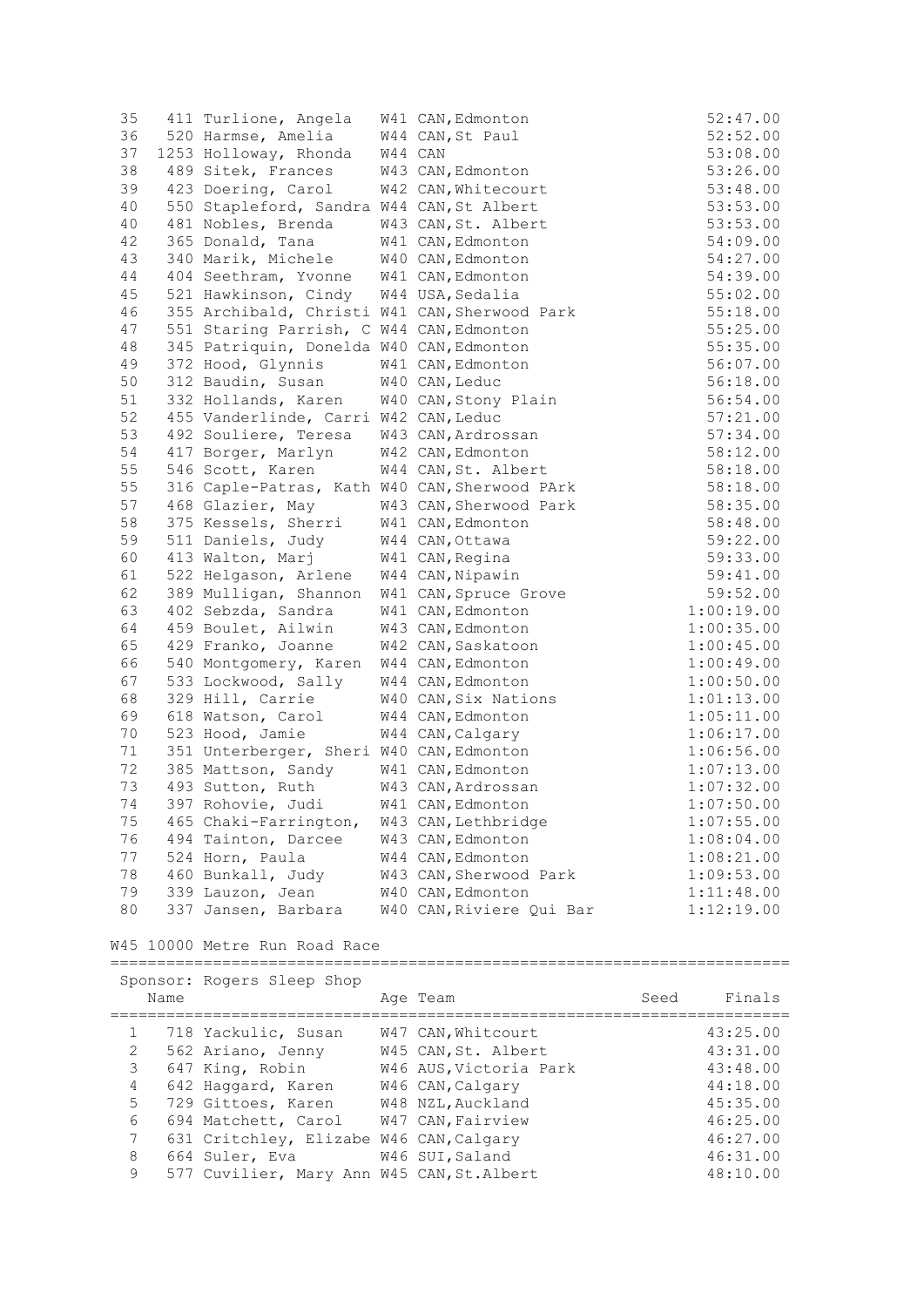| 10   | 785 Penney, Barbara                       | W49 CAN, Edmonton      | 48:34.00   |
|------|-------------------------------------------|------------------------|------------|
| 11   | 684 Graham, Janice                        | W47 CAN, Spruce Grove  | 49:13.00   |
| 12   | 706 Robertson, Karen                      | W47 CAN, St. Albert    | 50:04.00   |
| 13   | 781 McDonald, Marlene                     | W49 CAN, Edmonton      | 50:15.00   |
| 14   | 697 McKelligan, Marla                     | W47 MEX, Mexico        | 50:19.00   |
| 15   | 787 Rakowski, Debbie                      | W49 CAN, Morinville    | 51:03.00   |
| 16   | 585 Horne, Tammy                          | W45 CAN, Edmonton      | 51:18.00   |
| 17   | 773 Levesque, Claire                      | W49 CAN, Hinton        | 52:05.00   |
| 18   | 754 Cashion-Kalinowski W49 CAN, Edmonton  |                        | 52:09.00   |
| 19   | 791 Visconte, Maria                       | W49 CAN, Leduc         | 52:11.00   |
| 20   | 650 MacQuarrie, Norma                     | W46 CAN, Edmonton      | 52:42.00   |
| 21   | 624 Baker, Noreen                         | W46 CAN, Edmonton      | 53:24.00   |
| 22   | 613 Spurr, Trish                          | W45 CAN, Edmonton      | 53:28.00   |
| 23   | 652 Mahon, Maureen                        | W46 CAN, Edmonton      | 53:34.00   |
| 24   | 737 Luchanski, Susan                      | W48 CAN, Edmonton      | 53:50.00   |
| 25   | 735 Lively, Teddy                         | W48 CAN, Calgary       | 53:52.00   |
| 26   | 765 Greabeiel, Joan                       | W49 CAN, Edmonton      | 54:02.00   |
| 27   | 599 Pasemko, Susan                        | W45 CAN, Edmonton      | 54:03.00   |
| 28   | 667 Barchard, Jennifer W47 CAN, Edmonton  |                        | 54:23.00   |
| 28   | 627 Bergen, Sylvia                        | W46 CAN, Edmonton      | 54:23.00   |
| 30   | 600 Payne, Deb                            | W45 CAN, St. Albert    | 54:46.00   |
| 31   | 584 Hebert, Agnes                         | W45 CAN, St. Paul      | 55:38.00   |
| 32   | 651 Marusin, Wendy                        | W46 CAN, Edmonton      | 56:21.00   |
| 33   | 668 Bear, Debra                           | W47 CAN, St. Albert    | 56:25.00   |
| 34   | 758 Coyle, Joan                           | W49 CAN, Edmonton      | 56:51.00   |
| 35   | 571 Calzada, Georgina                     | W45 MEX, Mexico        | 57:08.00   |
| 36   | 778 Mann, Linda                           | W49 CAN, Airdrie       | 57:43.00   |
| 37   | 708 Spackman, Karen                       | W47 CAN, Edmonton      | 58:13.00   |
| 38   | 640 Goodwin, Diane                        | W46 CAN, Spruce Grove  | 58:23.00   |
| 39   | 777 Maloney, Karen                        | W49 CAN, Smiths Falls  | 58:24.00   |
| 40   | 643 Halladay, Barb                        | W46 CAN, Lethbridge    | 58:53.00   |
| 41   | 734 Lefevre, Beverly                      | W48 CAN, Edmonton      | 1:00:02.00 |
| 42   | 699 Mulligan, François W47 CAN, Manotick  |                        | 1:01:01.00 |
| 43   | 779 Maslyk, Sherry                        | W49 CAN, Edmonton      | 1:01:39.00 |
| 44   | 606 Rice, Lanne                           | W45 CAN, Edmonton      | 1:03:09.00 |
| 45   | 660 Schildwachter, Rit W46 CAN, Beaumont  |                        | 1:03:29.00 |
| 46   | 669 Bradley, Anne                         | W47 CAN, St. Albert    | 1:04:06.00 |
| 47   | 738 McKinnon, Sharon                      | W48 CAN, Edmonton      | 1:04:25.00 |
| 48   | 597 Olmsted, Laurra                       | W45 CAN, Calgary       | 1:04:42.00 |
| 49   | 788 Rawe, Elisa                           | W49 CAN, Edmonton      | 1:05:32.00 |
| $50$ | 620 Whitney, Kim                          | W45 CAN, Sherwood Park | 1:05:52.00 |
| 51   | 736 Lockhart, Barbara W48 CAN, Lethbridge |                        | 1:07:42.00 |
| 52   | 570 Bullock, Dixie                        | W45 CAN, Beaumont      | 1:07:44.00 |
| 53   | 695 McDonald, Elizabet W47 CAN, Edmonton  |                        | 1:09:33.00 |
| 54   | 750 Wig, Patricia                         | W48 CAN, St. Albert    | 1:17:24.00 |

# W50 10000 Metre Run Road Race

|                |      | Sponsor: Rogers Sleep Shop                |                       |      |          |
|----------------|------|-------------------------------------------|-----------------------|------|----------|
|                | Name |                                           | Age Team              | Seed | Finals   |
|                |      | 945 Miller, Shauna                        | W53 CAN, Edmonton     |      | 42:31.00 |
| $\overline{2}$ |      | 811 Hendrickx, Vicky                      | W50 BEL, Keerbergen   |      | 43:31.00 |
| 3              |      | 798 Biggs, Barb                           | W50 CAN, Edmonton     |      | 44:42.00 |
| $\overline{4}$ |      | 933 Currie, Blanche                       | W53 CAN.St. Albert    |      | 45:28.00 |
| 5              |      | 876 Nelson, Marilyn                       | W51 CAN, Rossland     |      | 47:43.00 |
| 6              |      | 904 Goodwin, Christine W52 AUS, Montacute |                       |      | 47:47.00 |
| 7              |      | 808 Gee, Yummoi                           | W50 CAN, Edmonton     |      | 48:46.00 |
| 8              |      | 907 Jacula, Teresa                        | W52 CAN, Spruce Grove |      | 49:52.00 |
| $\mathcal{Q}$  |      | 901 DuVal, Monique                        | W52 CAN, Edmonton     |      | 50:34.00 |
| 10             |      | 913 Reynolds, Marion                      | W52 CAN, Ardrossan    |      | 50:40.00 |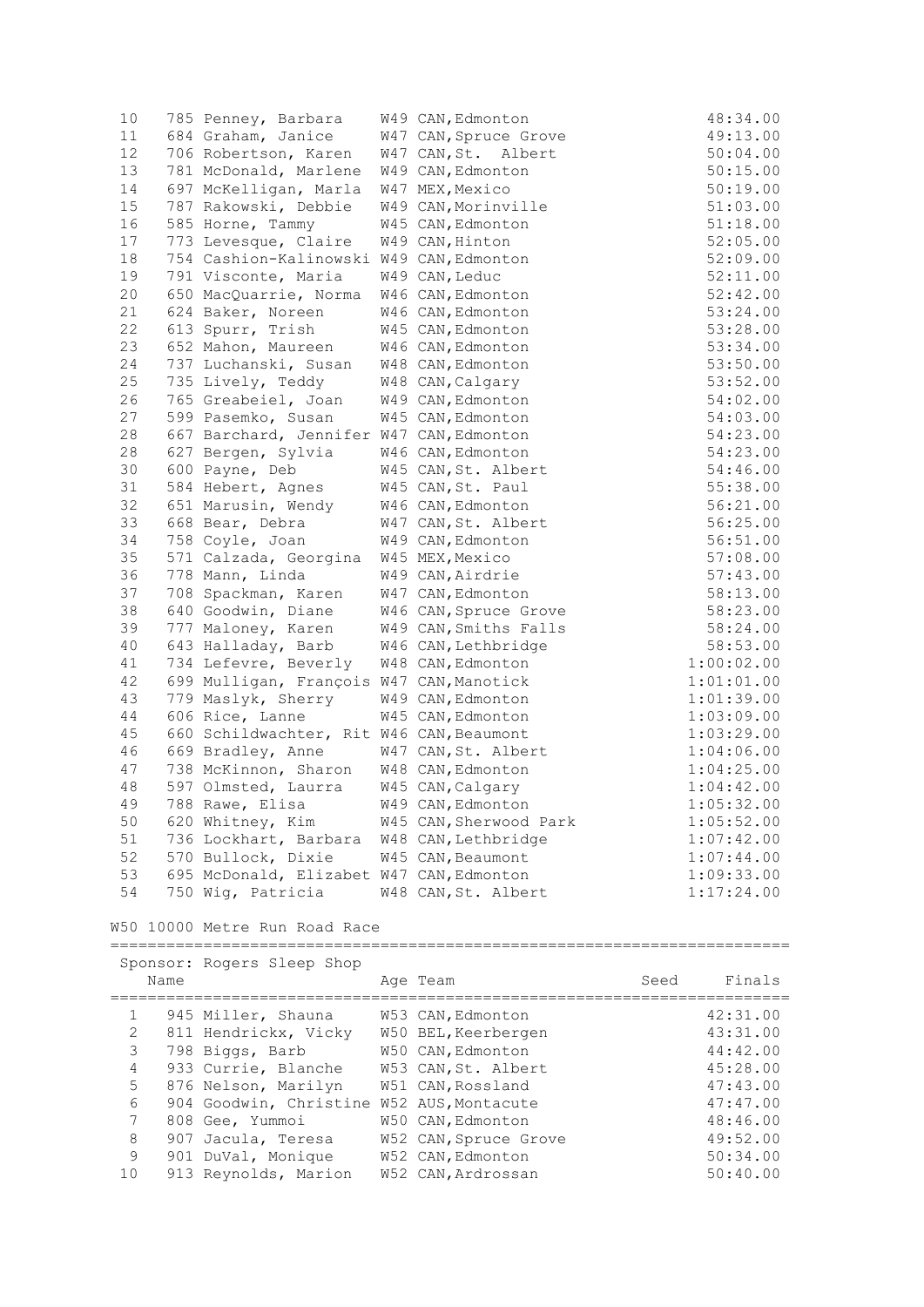| 11   | 932 Costuros, Carla                           | W53 CAN, Edmonton       | 51:18.00   |
|------|-----------------------------------------------|-------------------------|------------|
| 12   | 866 Joseph, Ellie                             | W51 CAN, Ohsweken       | 52:08.00   |
| 13   | 870 Martin, Sylvia                            | W51 CAN, Edmonton       | 53:04.00   |
| 14   | 839 Vickery, Roberta                          | W50 CAN, Edmonton       | 53:13.00   |
| $15$ | 944 Mcammond, Jan                             | W53 CAN, Edmonton       | 53:34.00   |
| 16   | 841 Vivian, Lena                              | W50 CAN, St. Albert     | 53:38.00   |
| 17   | 984 Sims, Kathy                               | W54 AUS, Hawker         | 53:54.00   |
| 18   | 853 Carlson, Verna                            | W51 CAN, Sherwood Park  | 55:09.00   |
| 18   | 970 Kamphuis, Trudy                           | W54 CAN, Canmore        | 55:09.00   |
| 20   | 958 Carter, Jill                              | W54 AUS, Thornleigh     | 55:36.00   |
| 21   | 946 Newman, Dorothy                           | W53 CAN, St. Albert     | 56:01.00   |
| 22   | 959 Chiswell, Frances                         | W54 CAN, Edmonton       | 56:12.00   |
| 23   | 857 Egglestone, Donna                         | W51 CAN, Edmonton       | 56:49.00   |
| 24   | 850 Brademann, Barbara W51 CAN, Sherwood Park |                         | 57:50.00   |
| 25   | 897 Bruce, Terri                              | W52 CAN, Edmonton       | 57:51.00   |
| 26   | 809 Gorsalitz, Maureen W50 CAN, Sherwood Park |                         | 58:26.00   |
| 27   | 823 Mckay, Marlene                            | W50 CAN, Edmonton       | 1:00:17.00 |
| 28   | 930 Chong, Penelope                           | W53 CAN, Sherwood Park  | 1:00:18.00 |
| 29   | 880 Pennington, Brenda W51 CAN, Lethbridge    |                         | 1:00:19.00 |
| 30   | 822 McCalder, Nancy                           | W50 CAN, Sherwood Park  | 1:00:20.00 |
| 31   | 826 Negraeff, Sheila                          | W50 CAN, St. Albert     | 1:00:24.00 |
| 32   | 916 Shaske, Suzan                             | W52 CAN, Edmonton       | 1:00:34.00 |
| 32   | 952 Sabourin, Claudett W53 CAN, Edmonton      |                         | 1:00:34.00 |
| 34   | 923 Williams, Susan                           | W52 CAN, Edmonton       | 1:01:25.00 |
| 35   | 795 Archibald, Joanne                         | W50 CAN, Edmonton       | 1:02:54.00 |
| 36   | 864 Hope, Valerie                             | W51 CAN, Edmonton       | 1:03:57.00 |
| 37   | 881 Redwood, Victoria W51 AUS, Prahran        |                         | 1:04:03.00 |
| 38   | 869 Little, Alexis                            | W51 CAN, Dartmouth      | 1:04:10.00 |
| 39   | 856 Cormier, Lorraine                         | W51 CAN, Cardiff Echoes | 1:04:24.00 |
| 40   | 981 Roussiyan, Christi W54 AUS, Gisborne      |                         | 1:04:31.00 |
| 41   | 914 Richardson, Deirdr W52 CAN, Calgary       |                         | 1:04:42.00 |
| 42   | 831 Rattray, Nancy                            | W50 CAN, Edmonton       | 1:06:33.00 |
| 43   | 965 Groeneveld, Anna                          | W54 CAN, Grand Forks    | 1:07:16.00 |
| 44   | 902 Fairbairn, Jo                             | W52 AUS, Brighton       | 1:07:44.00 |
| 45   | 960 Comyn, Mary                               | W54 CAN, Calgary        | 1:07:46.00 |
| 46   | 886 Sterner, Lois                             | W51 CAN, Calgary        | 1:08:41.00 |
| 47   | 957 Cadieux, Carmen                           | W54 CAN, Sherwood Park  | 1:10:05.00 |
| 48   | 967 Holub, Janice                             | W54 CAN, Edmonton       | 1:16:28.00 |
| 49   | 804 Craig, Lynda                              | W50 CAN, sherwood Park  | 1:16:50.00 |
| 50   | 895 Bourassa, Lorraine W52 CAN, Lac La Biche  |                         | 1:17:21.00 |
| 51   | 860 Goatcher, Sandy                           | W51 CAN, Edmonton       | 1:22:53.00 |

## W55 10000 Metre Run Road Race

|                |      | Sponsor: Rogers Sleep Shop |                     |      |          |
|----------------|------|----------------------------|---------------------|------|----------|
|                | Name |                            | Age Team            | Seed | Finals   |
|                |      |                            |                     |      |          |
| $\mathbf{1}$   |      | 1036 Stromsmoe, Marcia     | W56 CAN, Victoria   |      | 44:57.00 |
| $\mathcal{L}$  |      | 1007 Semenova, Alfiya      | W55 RUS, Kazan      |      | 45:49.00 |
| 3              |      | 1090 Murray, Laurie        | W59 CAN, St. Albert |      | 45:58.00 |
| 4              |      | 1073 Janeckova, Anezka     | W58 CZE, Zli n      |      | 46:20.00 |
| $\overline{4}$ |      | 1059 Roberts, Gabriele     | W57 CAN, Lethbridge |      | 46:20.00 |
| 6              |      | 1093 Skov, Bonnie          | W59 CAN, Calgary    |      | 48:28.00 |
| 7              |      | 1029 Knott, Karen          | W56 CAN, Saanichton |      | 48:52.00 |
| 8              |      | 1069 Dickson, Gerri        | W58 CAN, Saskatoon  |      | 52:23.00 |
| 9              |      | 1022 Grey, Donna           | W56 CAN, Edmonton   |      | 54:38.00 |
| 10             |      | 1066 Church, Nancy         | W58 USA, Portland   |      | 55:37.00 |
| 11             |      | 1087 Addison, Patricia     | W59 CAN, Edmonton   |      | 55:39.00 |
| 12             |      | 993 Caine, Louise          | W55 CAN, Calgary    |      | 57:11.00 |
| 13             |      | 1033 Payjack, Bernice      | W56 CAN, Leduc      |      | 57:15.00 |
| 14             |      | 994 Carter, Darlene        | W55 CAN, Edmonton   |      | 58:17.00 |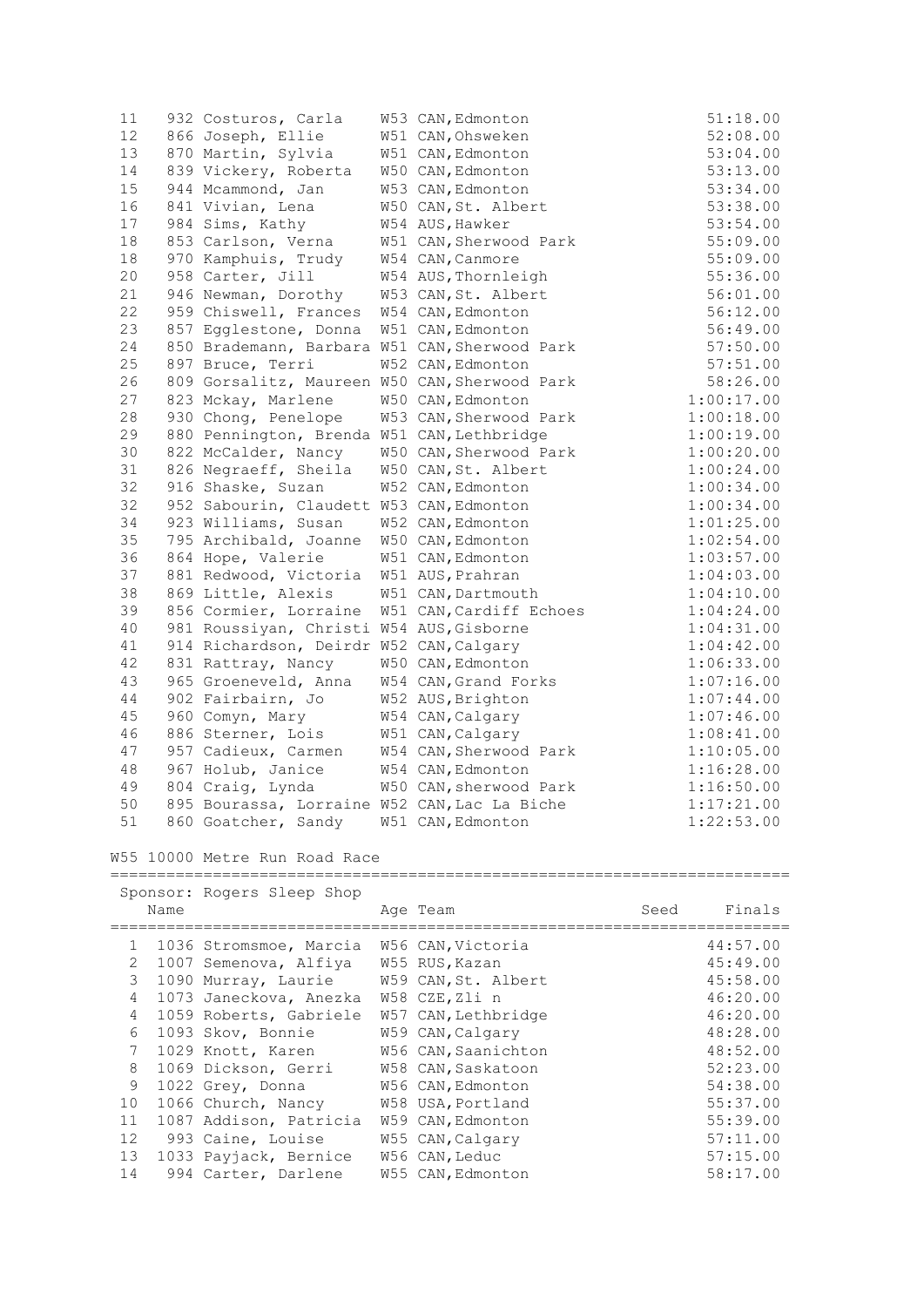| 15 | 1058 Rapchuk, Janis     | W57 CAN, Calgary    | 58:59.00   |
|----|-------------------------|---------------------|------------|
| 16 | 1061 Shopland, Ann      | W57 CAN, St. Albert | 59:06.00   |
| 17 | 1078 Owens, Kathy       | W58 CAN, Edmonton   | 59:22.00   |
| 18 | 1026 Hughes, Judy       | W56 CAN, Calgary    | 1:04:15.00 |
| 19 | 1085 Tribe, Ann         | W58 CAN, Edmonton   | 1:04:43.00 |
| 20 | 1019 Cyre, Doris        | W56 CAN, Edmonton   | 1:05:56.00 |
| 21 | 1086 Wood, Catherine    | W58 CAN, Edmonton   | 1:06:50.00 |
| 22 | 992 Anderson, Judith    | W55 CAN, Edmonton   | 1:10:27.00 |
| 23 | 3103 Szturc, Jan        | M55 CZE             | 1:12:13.00 |
| 24 | 1018 Carlyle, Susan     | W56 CAN, Beaumont   | 1:16:19.00 |
| 25 | 1030 Lawrence, Margaret | W56 NZL, Lower Hutt | 1:21:48.00 |
| 26 | 1094 Wilson, Betty      | W59 CAN, Edmonton   | 1:22:50.00 |
| 27 | 1042 Cazon, Sharron     | W57 CAN, Edmonton   | 2:10:43.00 |
|    |                         |                     |            |

W60 10000 Metre Run Road Race

|                | Name | Sponsor: Rogers Sleep Shop                              | Age Team           | Seed | Finals     |
|----------------|------|---------------------------------------------------------|--------------------|------|------------|
|                |      |                                                         |                    |      |            |
| 1              |      | 1111 Bastedo, Sandra                                    | W61 CAN, Victoria  |      | 43:19.00   |
| 2              |      | 1141 Kolesnikova, Alla                                  | W63 RUS, Moscow    |      | 49:46.00   |
| 3              |      | 1134 Kingsep, Patricia                                  | W62 CAN, Calgary   |      | 49:53.00   |
| 4              |      | 1133 Kessner, Adelheid                                  | W62 GER, Hamm      |      | 55:09.00   |
| 5              |      | 1116 Forde, Bridget                                     | W61 CAN, Stettler  |      | 56:15.00   |
| 6              |      | 1095 Berge, Melinda                                     | W60 USA, Annapolis |      | 56:40.00   |
| 7              |      | 1106 Polzin, Diana                                      | W60 CAN, Edmonton  |      | 59:03.00   |
| 8              |      | 1105 Patterson, Toni                                    | W60 CAN, Edmonton  |      | 59:23.00   |
| 9              |      | 1128 Zhadan, Emiliya                                    | W61 UKR, Kiev      |      | 1:00:23.00 |
| 10             |      | 1099 Fraser, Marq                                       | W60 CAN, Edmonton  |      | 1:02:54.00 |
| 11             |      | 1096 Crowe, Antonia                                     | W60 CAN, Ottawa    |      | 1:06:14.00 |
| 12             |      | 1117 Gomme, Donna                                       | W61 CAN, Edmonton  |      | 1:07:31.00 |
| 13             |      | 1123 Oldham, Bawne A                                    | W61 CAN, Calgary   |      | 1:13:21.00 |
| 14             |      | 1145 Nypuik, Marlene                                    | W63 CAN, Edmonton  |      | 1:18:54.00 |
| 15             |      | 1136 Ross, Carole                                       | W62 CAN, Edmonton  |      | 1:22:26.00 |
| 16             |      | 1121 LaFreniere, Margar W61 CAN, Victoria               |                    |      | 1:23:06.00 |
|                |      | W65 10000 Metre Run Road Race                           |                    |      |            |
|                |      | Sponsor: Rogers Sleep Shop                              |                    |      |            |
|                | Name |                                                         | Age Team           | Seed | Finals     |
| $\mathbf{1}$   |      | 1180 Paul, Marilyn W67 USA, Portland                    |                    |      | 55:42.00   |
| $\overline{2}$ |      | 1184 Cox, Maureen                                       | W68 CAN, Edmonton  |      | 1:24:23.00 |
|                |      | W70 10000 Metre Run Road Race<br>====================== |                    |      |            |

Sponsor: Rogers Sleep Shop Name **Age Team** Age Team Seed Finals ========================================================================= 1 1209 Borovkova, Maria W72 RUS,Himky 58:34.00 2 1206 Robben, Barbara W71 USA,Berkeley 1:02:16.00 W75 10000 Metre Run Road Race ========================================================================= Sponsor: Rogers Sleep Shop Name Age Team Seed Finals =========================================================================

 1 1223 Montgomery, Lenore W75 CAN,North Vancouver 52:27.00 2 1232 Krause, Margaret W78 AUS, Townsville 1:20:55.00

W80 10000 Metre Run Road Race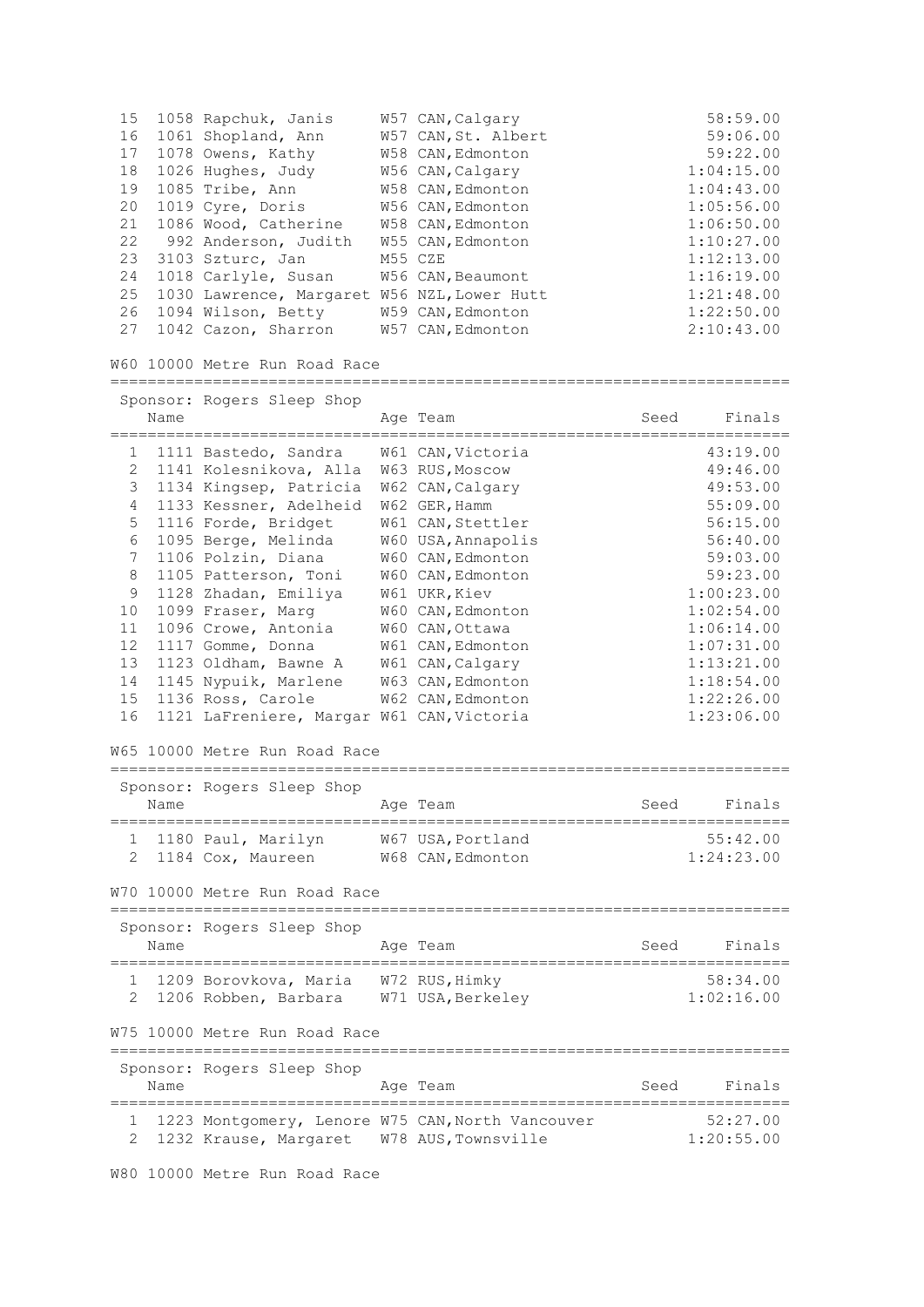========================================================================= Sponsor: Rogers Sleep Shop Name **Age Team** Age Team Seed Finals ========================================================================= 1 1241 Naumenko, Nina W80 RUS,Moscow 58:39.00 2 1239 Graham, Ethel W80 CAN,Salmon Arm 1:19:51.00 M30 10000 Metre Run Road Race ========================================================================= Sponsor: Tempur Canada Name Age Team Seed Finals ========================================================================= 1 1353 Zapisocki, Cory M32 CAN,Edmonton 37:53.00 2 1328 Unger, Roger M31 CAN,Saskatoon 41:12.00 3 1371 Panas, Marcel M33 CAN,Edmonton 42:07.00 4 1344 Lukie, Craig M32 CAN,Fort Saskatchew 43:14.00 5 1359 Horvat, Doug M33 CAN, Grande Prairie 43:38.00 6 1363 Lai, Derek M33 CAN,Edmonton 43:48.00 7 1313 Woodill, Craig M30 CAN,Edmonton 44:22.00 8 1325 Schmidt, Kevin M31 CAN, Sherwood Park 45:21.00 9 1383 Khatra, Sarb M34 CAN, Edmonton 47:22.00 10 1378 Findling, Kevin M34 CAN,Edmonton 47:25.00 11 1356 Dowler, Michael M33 CAN,Edmonton 48:18.00 12 1306 Mackow, Miles M30 CAN,Sherwood Park 49:12.00 13 1335 Carnegie, Brent M32 CAN, Edmonton 50:14.00 14 1382 Johnston, Glenn M34 CAN,Edmonton 52:49.00 15 1342 Kelly, Philip M32 CAN,Edmonton 53:17.00 16 1384 Kot, Cory M34 CAN,Edmonton 55:45.00 17 1352 Wagner, Scott M32 CAN, Sherwood Park 56:52.00 18 1350 Rousseau, Justin M32 CAN, Beaumont 59:07.00 19 1377 Bucetti, Antonio M34 AUS,Melbourne 1:01:27.00

M35 10000 Metre Run Road Race

|                 |      | Sponsor: Tempur Canada                      |                                                  |      |          |
|-----------------|------|---------------------------------------------|--------------------------------------------------|------|----------|
|                 | Name |                                             | Age Team                                         | Seed | Finals   |
| 1               |      | 1535 Colburn, Dennis M39 CAN, Edmonton      |                                                  |      | 33:33.00 |
| $\mathbf{2}$    |      | 1446 Villegas, Victor                       | M36 CAN, Edmonton                                |      | 33:35.00 |
| 3               |      | 1438 Mueller, Kurt                          | M36 CAN, Edmonton                                |      | 33:47.00 |
| 4               |      | 1536 DeForge, Darrin                        | M39 CAN, Edmonton                                |      | 34:59.00 |
| 5               |      | 1410 Rankel, A. J. M35 CAN, Edmonton        |                                                  |      | 35:49.00 |
| 6               |      | 1411 Renman, Robert                         | M35 CAN, Camrose                                 |      | 36:10.00 |
| $7^{\circ}$     |      | 1521 Robertson, Stephen M38 CAN, Winnipeg   |                                                  |      | 36:16.00 |
| $7^{\circ}$     |      | 1417 Toal, Stephen                          | M35 CAN, Edmonton                                |      | 36:16.00 |
| 9               |      | 1537 Fairweather, Donal M39 CAN, St. Albert |                                                  |      | 38:12.00 |
| 10              |      | 1559 Rybaczok, Gary                         | M39 CAN, Edmonton                                |      | 39:52.00 |
| 11              |      | 1551 McWilliams, Ken                        | M39 CAN, Calgary                                 |      | 39:55.00 |
| 12 <sup>°</sup> |      | 1512 Kelly, Gordon                          | M38 CAN, Edmonton                                |      | 40:18.00 |
| 13              |      | 1445 Spencer, Stephen                       | M36 CAN, Spruce Grove                            |      | 41:18.00 |
| 14              |      |                                             | 3089 Baranowski, Przemo M39 POL, resident Edmont |      | 42:40.00 |
| 15              |      | 1539 Gnenz, Bruce                           | M39 CAN, St. Albert                              |      | 42:51.00 |
| 16              |      | 1500 Denman, Lander                         | M38 CAN, Edmonton                                |      | 42:57.00 |
| 17              |      | 1407 Morse, Corey                           | M35 CAN, Edmonton                                |      | 43:01.00 |
| 18              |      | 1439 Muth, Jeff                             | M36 CAN, Edmonton                                |      | 44:18.00 |
| 19              |      | 1412 Sawchuk, Darren                        | M35 CAN, Edmonton                                |      | 44:58.00 |
| 20              |      | 1474 Lawson, Brent                          | M37 CAN, Fort McMurray                           |      | 46:01.00 |
| 21              |      | 1426 Gurba, James                           | M36 CAN, Edmonton                                |      | 46:15.00 |
| 22              |      | 1440 Ozar, Steve                            | M36 CAN, Edmonton                                |      | 46:29.00 |
| 22              |      | 1554 Orgse, Olaf                            | M39 EST, Tallinn                                 |      | 46:29.00 |
| 24              |      | 1508 Hutchinson, Paul                       | M38 CAN, Edmonton                                |      | 46:46.00 |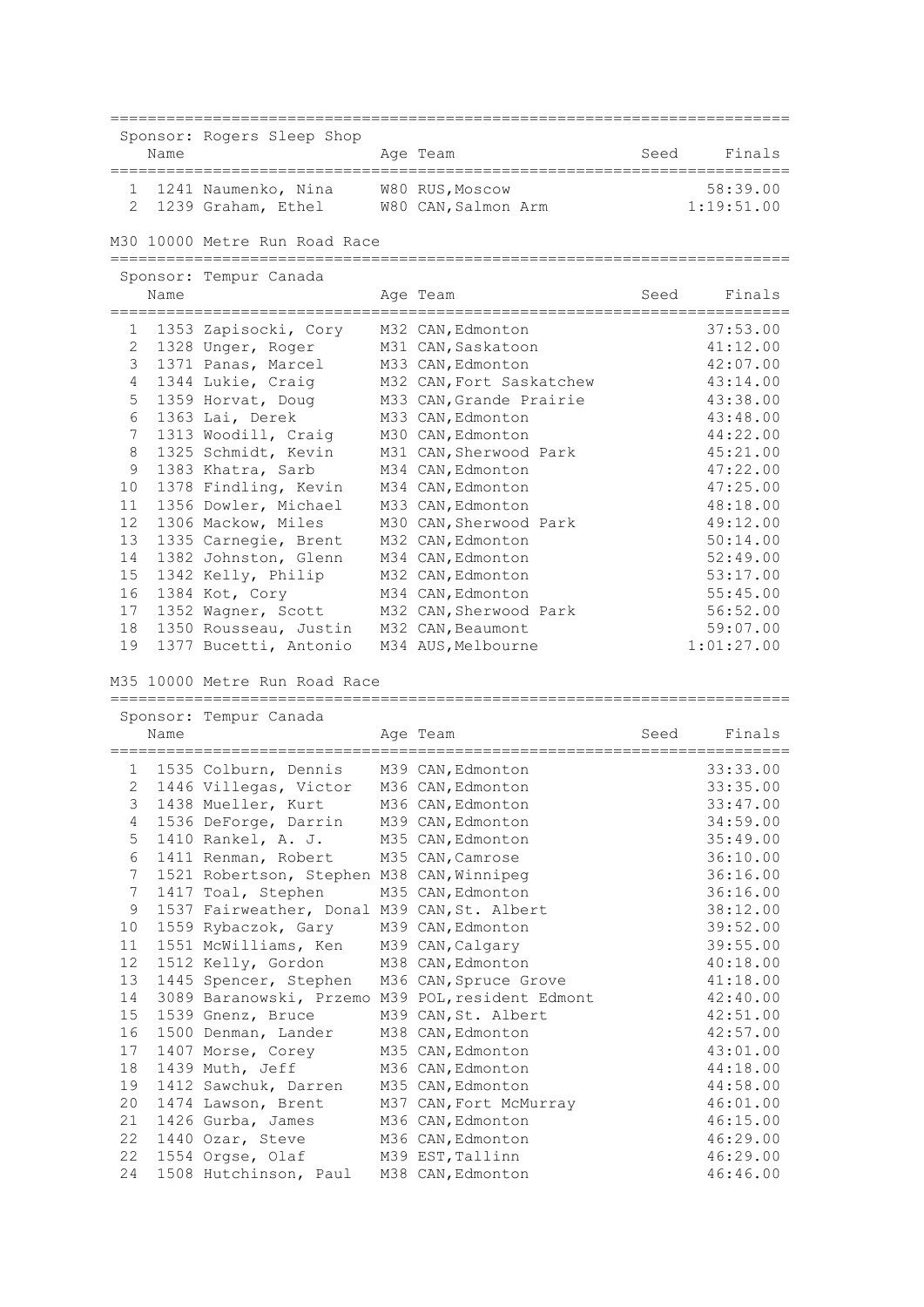| 25 | 1418 Zoschke, Trevor                      |         | M35 CAN, Spruce Grove   | 46:51.00 |
|----|-------------------------------------------|---------|-------------------------|----------|
| 26 | 3095 Gilson, Randy                        | M39 CAN |                         | 47:30.00 |
| 27 | 1503 Field, Darren                        |         | M38 CAN, Edmonton       | 47:52.00 |
| 28 | 1510 Jackson, Ross                        |         | M38 NZL, Edmonton       | 48:09.00 |
| 29 | 1454 Carvalho, Luiz Fer M37 BRA, Brasilia |         |                         | 48:18.00 |
| 30 | 1434 McLellan, Brad                       |         | M36 CAN, Edmonton       | 50:30.00 |
| 31 | 1395 Chong, Joseph                        |         | M35 CAN, Edmonton       | 51:09.00 |
| 32 | 1549 Magnus, Kurt                         |         | M39 CAN, Rocky Mountain | 51:20.00 |
| 33 | 1466 Harrison, Carey                      |         | M37 CAN, Leduc          | 53:16.00 |
| 34 | 1504 France, Paul                         |         | M38 GBR, Woking         | 53:43.00 |
| 35 | 1462 Gage, Dr.Brad                        |         | M37 CAN, Edmonton       | 55:45.00 |
| 36 | 1541 Hallam, Grant                        |         | M39 CAN, Calgary        | 56:18.00 |
| 37 | 1447 Walton, Richard                      |         | M36 CAN, Edmonton       | 56:40.00 |
| 38 | 1400 Hawrylak, Brian                      |         | M35 CAN, Summerside     | 57:13.00 |
| 39 | 1522 Samaha, Nicholas                     |         | M39 CAN, Edmonton       | 57:38.00 |
| 40 | 1433 McGlashan, Brian                     |         | M36 CAN, Sherwood Park  | 58:51.00 |

=========================================================================

M40 10000 Metre Run Road Race

## Sponsor: Tempur Canada Name **Age Team** Age Team Seed Finals ========================================================================= 1 1662 Miroslav, Vindis M41 SLO,Ptuj 34:20.00 2 1702 Johnson, Murray M42 AUS,Melbourne 34:59.00 3 1566 Armstrong, James M M40 CAN,Edmonton 35:43.00 4 1651 Kapuscinsky, Miche M41 CAN,Kanata 35:50.00 5 1626 Bourgeois, Gilles M41 CAN,Québec 35:59.00 5 1626 Bourgeois, Gilles M41 CAN, Quebec<br>6 1800 Mansson, Goran M44 SWE, Kristianstad 36:56.00<br>7 1677 Starke, Bert M41 CAN, Calgary 37:35.00 7 1677 Starke, Bert M41 CAN,Calgary 37:35.00 8 1652 Kellett, Richard M41 CAN, Calgary 37:49.00 9 1577 Furlan, Aldo M40 CAN,Winnipeg 37:56.00 10 1823 Windstedt, Mats M44 SWE,Kristianstad 38:15.00 11 1620 Young, Don M40 CAN,Calgary 38:20.00 12 1672 Rubio, Otto M41 CAN,Edmonton 38:22.00 13 1754 Jonsson, Gert M43 SWE,Kristianstad 39:32.00 14 1749 Finlay, Warren M43 CAN,Edmonton 39:39.00 15 1756 MacIsaac, Doug M43 CAN,Red Deer 39:49.00 16 1765 Strytveen, Charly M43 CAN,Hinton 39:58.00 17 1746 Cranston, Jerome M43 CAN,Hinton 40:09.00 18 3096 Banks, Brian M41 CAN,Edmonton 40:25.00 19 1730 Shmoorkoff, Jeff M42 CAN,Edmonton 41:01.00 20 1755 King, Kevin M43 CAN,Edmonton 41:14.00 21 1758 Mcdonnell, Ken M43 CAN,Calmar 43:14.00 22 1568 Berrett, Tim M40 CAN,Edmonton 43:25.00 23 1757 Mcclure, John M43 CAN,Edmonton 43:40.00 24 1610 Toner, Cameron M40 CAN, Sherwood Park 44:49.00 25 1603 Reinola, Hannes M40 EST,Tallinn 45:34.00 26 1661 Megic, John M41 CAN,Edmonton 45:43.00 27 1627 Brick, Darren M41 CAN,Rocky Mountain 45:46.00 28 1775 Banks, Cordell M44 CAN,St. Albert 45:54.00 29 1717 Paalberg, Tiit M42 EST,Tallinn 46:28.00 30 1656 Kubber, Peep M41 EST,Tallinn 46:29.00 31 1684 Walton, Keith M41 CAN,Edmonton 46:37.00 32 1780 Cumming, James M44 CAN,Edmonton 46:41.00 33 1742 Chemerinski, Brock M43 CAN,Westlock 46:42.00 34 1657 Lesenko, Warren M41 CAN,Edmonton 47:28.00 35 1608 Shore, Howard M40 CAN 47:40.00 36 1587 Kisilevich, Dale M40 CAN,Edmonton 47:52.00 37 1769 Uddin, Mafiz M43 CAN,Edmonton 49:12.00 38 1582 Jacques, Ken M40 CAN,Edmonton 49:18.00 39 1718 Parks, Robert M42 CAN, St. Albert 49:59.00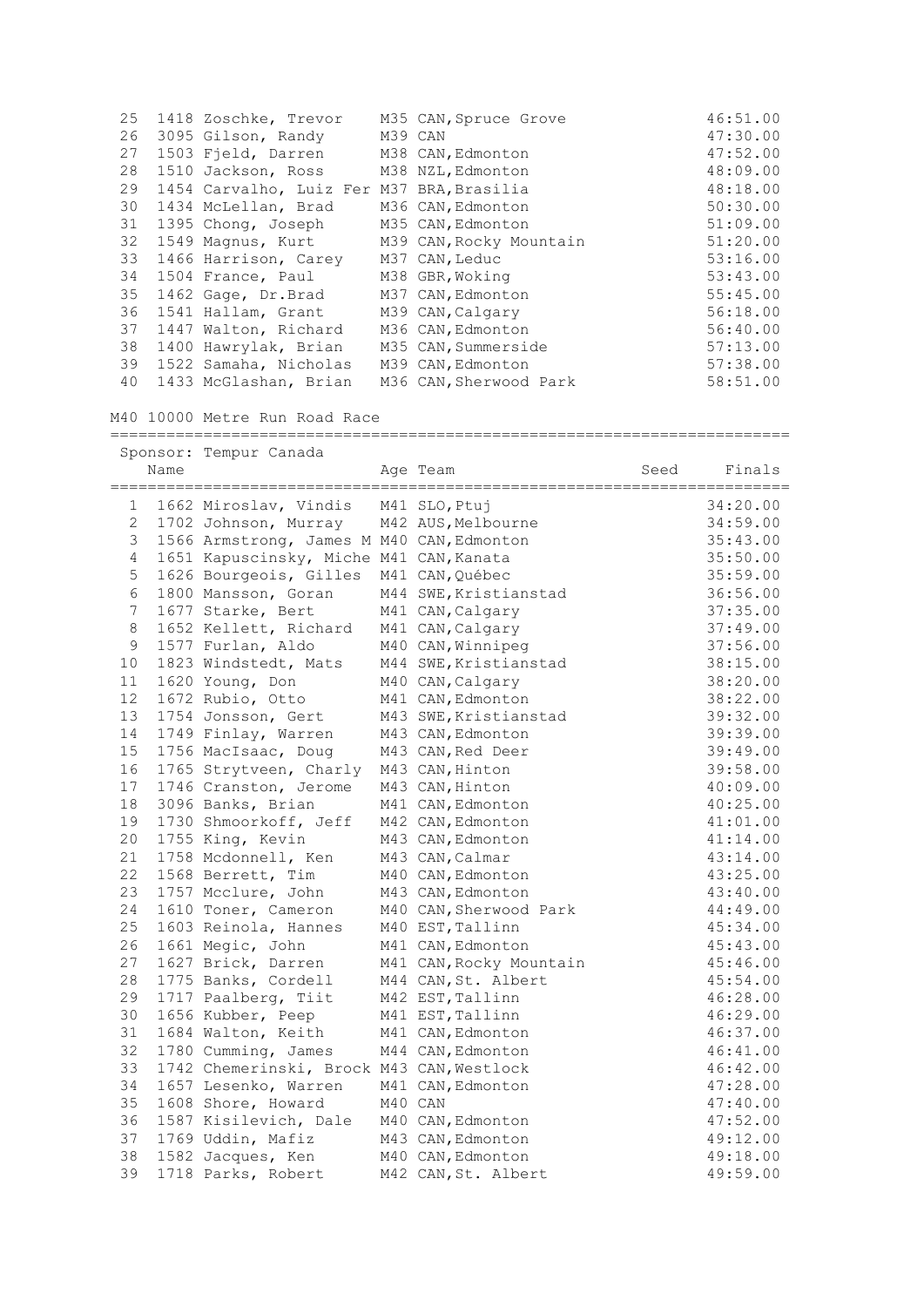| 40 | 1599 Nixon, Geoffrey      | M40 AUS, Viewbank      | 50:00.00   |
|----|---------------------------|------------------------|------------|
| 41 | 1693 Bryce, David         | M42 CAN, Sherwood Park | 50:30.00   |
| 42 | 1709 Marko, Darrell       | M42 CAN, St. Albert    | 50:48.00   |
| 43 | 1723 Proffit, Mark        | M42 AUS, Surry Hills   | 51:05.00   |
|    | 44 1673 Sartori, Peter    | M42 AUS, Swan Hill     | 51:41.00   |
| 45 | 1649 Johnson, Patrick     | M41 CAN, Vancouver     | 52:42.00   |
| 46 | 1798 Kamstra, Peter       | M44 CAN, Sherwood Park | 53:30.00   |
|    | 47 1704 Krause, Randall   | M42 CAN, Sherwood Park | 53:38.00   |
|    | 48 1774 Arseneau, Fernand | M44 CAN, Moncton       | 54:13.00   |
| 49 | 1581 Hubick, Kevin        | M40 CAN, Edmonton      | 58:08.00   |
| 50 | 1710 Mattson, Mardy       | M42 CAN, Edmonton      | 1:00:50.00 |
|    | 51 1812 Robinson, Scot    | M44 CAN, Edmonton      | 1:01:07.00 |

M45 10000 Metre Run Road Race

========================================================================= Sponsor: Tempur Canada

|                | Name |                                              | Age Team                                     | Seed | Finals               |
|----------------|------|----------------------------------------------|----------------------------------------------|------|----------------------|
| 1              |      | 1858 Johansen, Tom Roge M45 NOR, Fana        |                                              |      | 34:00.00             |
| $\overline{c}$ |      | 1969 Bickley, Ed                             | M47 CAN, Calgary                             |      | 35:30.00             |
| 3              |      | 2017 Shipka, Clark                           | M47 CAN, Hinton                              |      | 36:09.00             |
| $\overline{4}$ |      | 2013 Rostek, William                         | M47 CAN, Ottawa                              |      | 36:45.00             |
| 5              |      | 2043 Findlay, Max                            | M48 CAN, Edmonton                            |      | 37:14.00             |
| 6              |      | 1862 Lotz, Gerhard                           | M45 CAN, Camrose                             |      | 37:50.00             |
| $\overline{7}$ |      | 1905 Cislo, Ray                              | M46 CAN, Edmonton                            |      | 38:08.00             |
| 8              |      | 1839 Downey, Patrick                         | M45 CAN, North Vancouver                     |      | 38:52.00             |
| 9              |      | 1925 Kundera, Mietek                         | M46 CAN, Edmonton                            |      | 39:05.00             |
| 10             |      | 1847 Gray, Ken                               | M45 CAN, Edmonton                            |      | 39:59.00             |
| 11             |      | 2127 Ruller, Ken                             | M49 CAN, Calgary                             |      | 40:14.00             |
| 12             |      | 1908 Doucette, Greg                          | M46 CAN, Edmonton                            |      | 40:58.00             |
| 13             |      | 1868 Morgan, Gary                            | M45 USA, Clarkston                           |      | 41:31.00             |
| 14             |      | 2010 Pinkoski, Tim J.                        | M47 CAN, Sherwood Park                       |      | 41:55.00             |
| 14             |      | 1987 Jones, Alan                             | M47 CAN, Edmonton                            |      | 41:55.00             |
| 16             |      | 1859 Kemball, Mark                           | M45 CAN, St. Albert                          |      | 42:00.00             |
| 17             |      | 2123 Morishita, Wayne                        | M49 CAN, Calgary                             |      | 42:04.00             |
| 18             |      | 1913 Griffin, Peter                          | M46 NZL, Feilding                            |      | 42:07.00             |
| 19             |      | 1944 Rose, Jerry                             | M46 CAN, St Albert                           |      | 42:15.00             |
| 20             |      | 1931 McKelligan, Jesus                       | M46 MEX, Mexico                              |      | 42:19.00             |
| 21             |      | 1951 Shaw, Alan                              | M46 CAN, Edmonton                            |      | 42:22.00             |
| 22             |      | 2106 Gaudreau, Paul                          | M49 CAN, Sherwood Park                       |      | 42:42.00             |
| 23             |      | 1861 Leropoulos, Bill                        | M45 AUS, Moonee Ponds                        |      | 42:47.00             |
| 24             |      | 1936 Odland, Kim                             | M46 CAN, Edmonton                            |      | 42:51.00             |
| 25             |      | 2126 Rohner, René                            | M49 SUI, Oberuzwil                           |      | 43:27.00             |
| 26             |      | 1874 Ransome, William                        | M45 CAN, Edmonton                            |      | 43:32.00             |
| 27             |      | 2099 Brockelsby, Tim                         | M49 CAN, Edmonton                            |      | 43:50.00             |
| 28             |      | 1873 Purvis, Clifton                         | M45 CAN, Edmonton                            |      | 43:58.00             |
| 29             |      | 2101 Demers, Claude                          | M49 CAN, Chambly                             |      | 44:01.00             |
| 30             |      | 1999 Masik, Greg                             | M47 CAN, St. Albert                          |      | 44:08.00             |
| 31             |      | 2102 Duncan, Rod                             | M49 CAN, Edmonton                            |      | 44:15.00             |
| 32             |      | 1961 Wallace, Brian                          | M46 CAN, Sherwood Park                       |      | 45:00.00             |
| 33             |      | 1831 Bunker, James                           | M45 CAN, Edmonton                            |      | 45:24.00             |
| 34             |      | 2108 Grant, Alastair                         | M49 CAN, Stony Plain                         |      | 45:28.00             |
| 35             |      | 1941 Poliquin, Jim                           | M46 CAN, Sherwood Park                       |      | 45:38.00             |
| 36             |      | 2040 Currie, David                           | M48 CAN, Sherwood Park                       |      | 45:39.00             |
| 37<br>38       |      | 1830 Brohman, Mike                           | M45 CAN, St. Albert                          |      | 45:45.00             |
| 39             |      | 1845 Gould, Peter                            | M45 AUS, Townsville                          |      | 45:51.00             |
| 40             |      | 1991 Kossmann, Bill<br>2035 Callioux, Royden | M47 CAN, Red Deer                            |      | 46:12.00             |
| 41             |      | 2133 Stone, Garry                            | M48 CAN, Edmonton<br>M49 CAN, Grande Prairie |      | 46:13.00             |
| 42             |      | 2121 May, Gary                               | M49 CAN, Sherwood Park                       |      | 46:22.00             |
| 43             |      | 2128 Shepherd, Jeremy                        | M49 CAN, Edmonton                            |      | 46:31.00<br>46:32.00 |
|                |      |                                              |                                              |      |                      |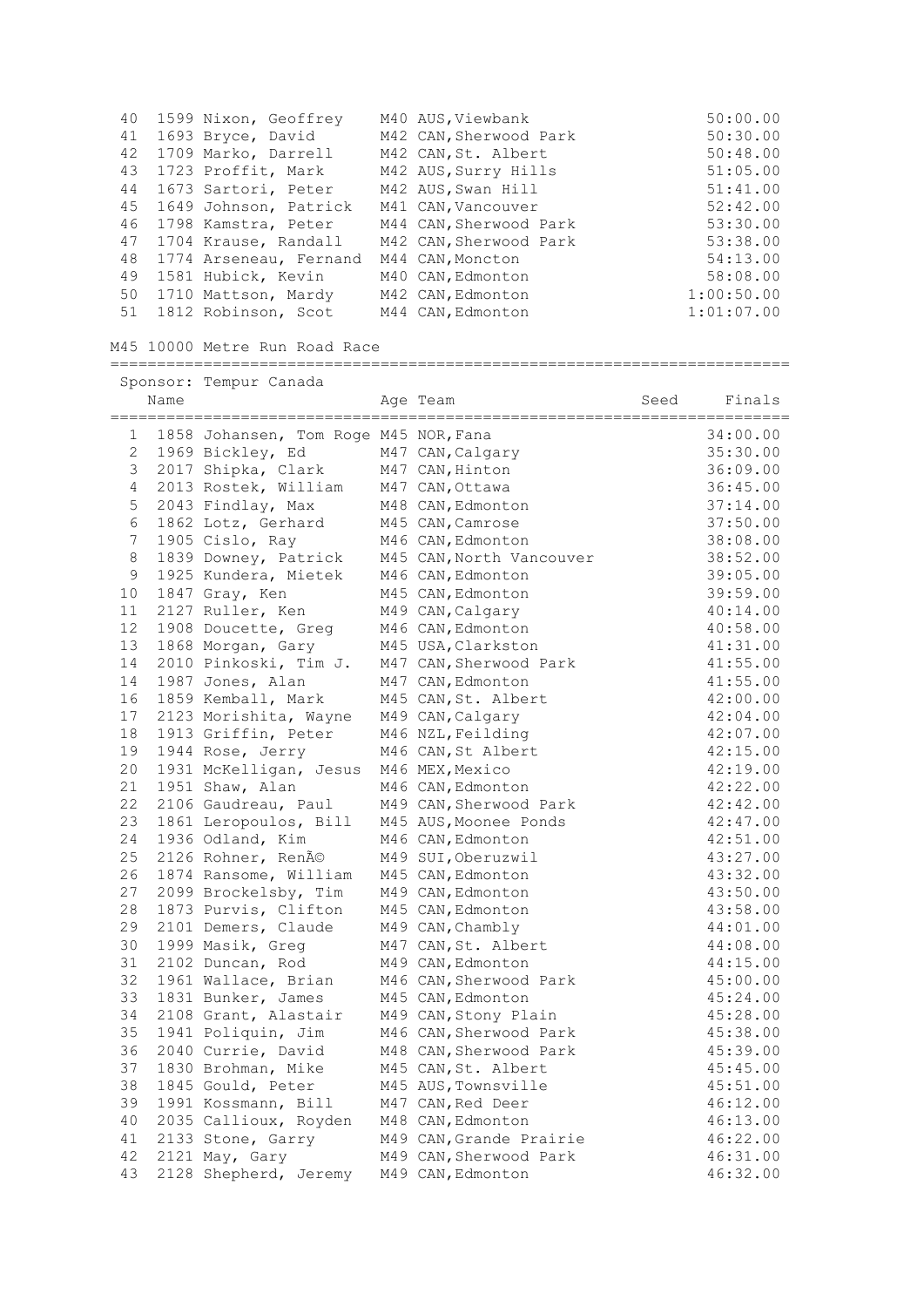| 44 | 2026 Wroot, Nick                         | M47 CAN, Edmonton                       | 46:47.00   |
|----|------------------------------------------|-----------------------------------------|------------|
| 45 | 2059 McCullagh, Michael M48 CAN          |                                         | 46:57.00   |
| 46 | 1900 Brostrom, Mark                      | M46 CAN, St. Albert                     | 47:13.00   |
| 47 | 1929 Mahon, Michael M46 CAN, Edmonton    |                                         | 47:25.00   |
| 48 | 1886 Valencia, Vix M45 CAN, Edmonton     |                                         | 47:28.00   |
| 49 | 1928 Long, Richard                       | M46 CAN, Edmonton                       | 47:29.00   |
| 50 | 1915 Henderson, Dennis M46 CAN, Edmonton |                                         | 47:30.00   |
| 50 | 2045 Foster, Keith                       | M48 CAN, Edmonton                       | 47:30.00   |
| 52 | 1922 Kadonaga, Donald                    | M46 CAN, Edmonton                       | 47:46.00   |
| 53 | 1863 MacKenzie, Garth                    | M45 CAN, Victoria                       | 48:03.00   |
| 54 | 1955 Silversides, Bob                    | M46 CAN, Edmonton                       | 48:36.00   |
| 55 | 2084 Strong, Jeffery                     | M48 CAN, Red Deer                       | 48:37.00   |
| 56 | 1894 Banasch, Richard                    | M46 CAN, Edmonton                       | 48:44.00   |
| 57 | 1986 Johnston, David                     | M47 CAN, Calgary                        | 49:03.00   |
| 58 | 1989 Knapik, Grant M47 CAN, Edmonton     |                                         | 49:15.00   |
| 58 | 1851 Hardeman, John M45 CAN, Edmonton    |                                         | 49:15.00   |
| 60 | 2004 Mortensen, Finn M47 CAN, Edmonton   |                                         | 49:16.00   |
| 61 | 1995 MacKenzie, Jim                      | M47 CAN, St. Albert                     | 49:17.00   |
| 62 | 3097 Middleton, Stephen M46 CAN          |                                         | 49:23.00   |
| 63 | 2041 Dietze, Dietmar                     | M48 GER, Chemnitz                       | 51:52.00   |
| 64 | 2090 Wong, Paul                          | M48 CAN, Edmonton                       | 51:59.00   |
| 65 | 1843 Frauenstein, Carl M45 AUS, Sydney   |                                         | 52:41.00   |
| 66 | 3106 Donald, Jeff                        | M45 CAN, Calgary                        | 52:47.00   |
| 67 | 1994 MacDermid, Brian                    | M47 CAN, Edmonton                       | 52:51.00   |
| 68 | 1885 Ullyott, Darwin M45 CAN, Edmonton   |                                         | 53:02.00   |
| 69 | 2124 Paradis, Michel M49 CAN, Edmonton   |                                         | 53:49.00   |
| 70 | 1857 Holmes, Don                         | M45 CAN, Calgary                        | 53:53.00   |
| 71 | 2003 Mis, Joe                            | M47 CAN, Edmonton                       | 54:53.00   |
| 72 | 2145 Wig, Eldon                          | M49 CAN, St. Albert                     | 55:02.00   |
| 73 | 2135 Swain, Cliff                        | M49 CAN, Edmonton                       | 56:54.00   |
| 74 | 2062 Meleshko, Ron                       | M48 CAN, St. Albert                     | 58:09.00   |
| 75 | 2074 Powell, Jim                         | M48 CAN, Calgary                        | 59:23.00   |
| 76 |                                          | 2019 Spitzer, Gene M47 CAN, Stony Plain | 1:00:15.00 |
| 77 | 1935 O'Hara, Michael M46 CAN, Edmonton   |                                         | 1:00:31.00 |
| 78 | 2139 Thompson, Stephen M49 CAN, Edmonton |                                         | 1:05:40.00 |
|    |                                          |                                         |            |

# M50 10000 Metre Run Road Race

|                 | Name | Sponsor: Tempur Canada                     | Age Team                                         | Seed | Finals   |
|-----------------|------|--------------------------------------------|--------------------------------------------------|------|----------|
|                 |      |                                            |                                                  |      |          |
|                 |      | 1 2180 Marijan, Krempl M50 SLO, Poljcane   |                                                  |      | 34:54.00 |
| $\overline{2}$  |      | 2181 Matecha, Miroslav M50 CZE, Teplice    |                                                  |      | 35:07.00 |
| 3               |      | 2193 Prior, Neil M50 CAN, Edmonton         |                                                  |      | 36:30.00 |
| 4               |      | 2434 Lang, Dennis M54 CAN, Winnipeg        |                                                  |      | 36:40.00 |
| 5               |      |                                            | 2277 Tomanek, Stanislav M51 CZE, Kamenice N/Lipo |      | 36:41.00 |
| 6               |      | 2242 Holmes, Bob                           | M51 CAN, Edmonton                                |      | 36:46.00 |
| $7^{\circ}$     |      | 2284 Wheeler, Bill M51 CAN, London         |                                                  |      | 37:43.00 |
| 8               |      | 2155 Clark, Jeffrey M50 USA, Sacramento    |                                                  |      | 37:49.00 |
| 9               |      | 2173 Lawson, Andrew M50 CAN, Edmonton      |                                                  |      | 38:12.00 |
| 10              |      | 2340 Rudd, Reginald M52 GER, Konstanz      |                                                  |      | 38:18.00 |
| 11              |      | 2190 Overwater, Thomas M50 CAN, Edmonton   |                                                  |      | 38:33.00 |
| 12 <sup>7</sup> |      | 2341 Russell, Cliff                        | M52 CAN, South Edmonton                          |      | 38:42.00 |
| 13 <sup>°</sup> |      | 2188 Olsen, David                          | M50 CAN, Regina                                  |      | 39:19.00 |
| 14              |      | 2387 McCallister, Allan M53 CAN, Edmonton  |                                                  |      | 39:21.00 |
| 15              |      | 2204 Tree, David                           | M50 CAN, Fredericton                             |      | 39:27.00 |
| 16              |      | 2395 Rempel, Philip                        | M53 CAN, Westbank                                |      | 39:32.00 |
| 17              |      | 2250 Krezonoski, Bill M51 CAN, Thunder Bay |                                                  |      | 39:36.00 |
| 18              |      | 2437 McCafferty, John M54 CAN, Edmonton    |                                                  |      | 40:00.00 |
| 19              |      | 2310 Gallant, Raymond                      | M52 CAN, Sisson Ridge                            |      | 40:25.00 |
| 20              |      | 2372 Fekner, Stefan                        | M53 CAN, Edmonton                                |      | 40:28.00 |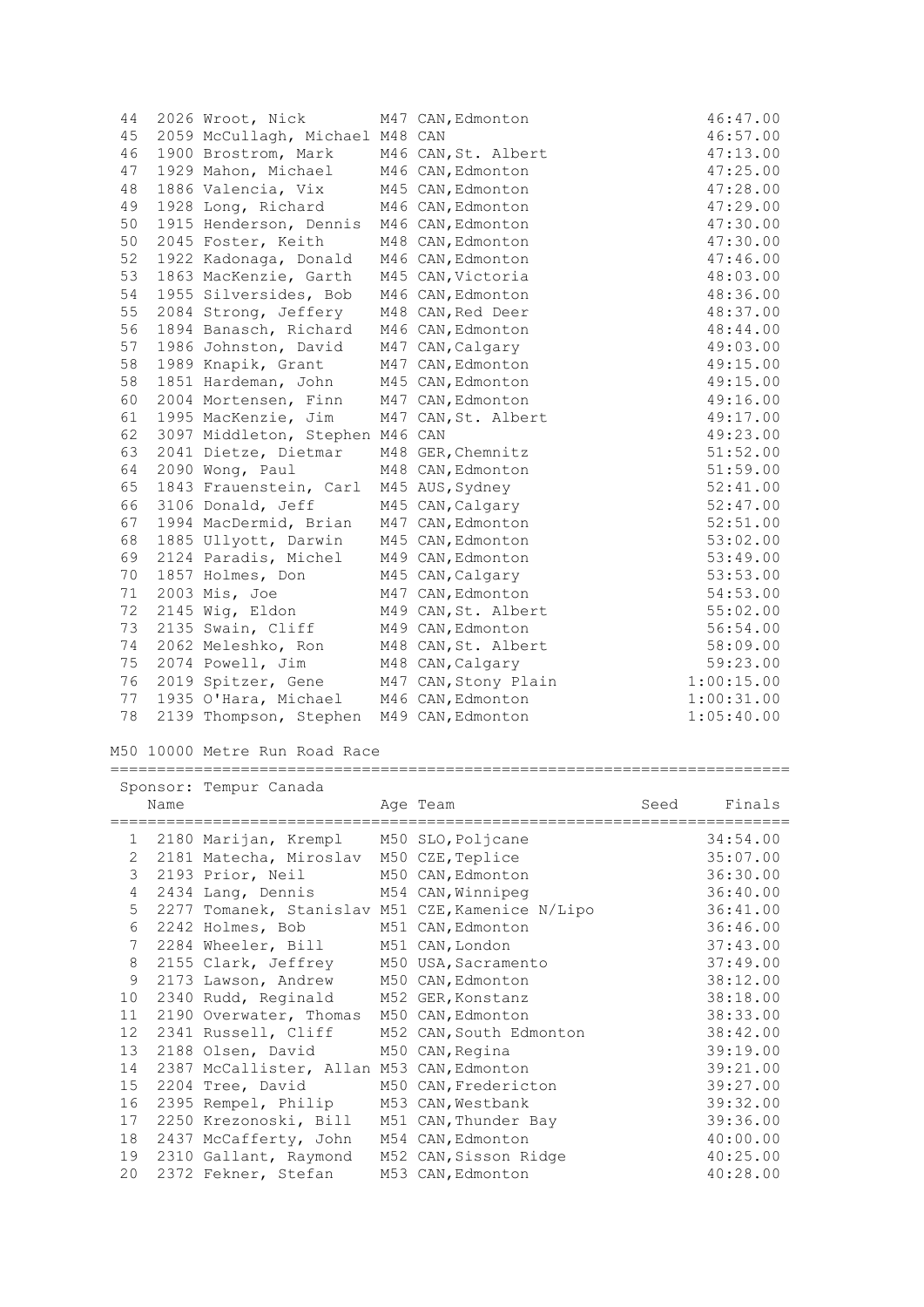| 21 | 3090 Veitch, David                        | M50 CAN, St. Albert      | 40:30.00 |
|----|-------------------------------------------|--------------------------|----------|
| 22 | 2201 Sullivan, James                      | M50 CAN, Edmonton        | 40:41.00 |
| 23 | 2418 Chimich, Peter                       | M54 CAN, Edmonton        | 40:46.00 |
| 24 | 2270 Slawsky, Brad                        | M51 CAN, Edmonton        | 42:18.00 |
| 25 | 2342 Russell, Rick                        | M52 USA, Eugene          | 42:25.00 |
| 26 | 2247 Jones, Terry                         | M51 CAN, Sherwood Park   | 42:56.00 |
| 27 | 2331 McAndrews, Mike                      | M52 CAN, Edson           | 43:32.00 |
| 28 | 2211 Andrais, Jim                         | M51 CAN, Edmonton        | 43:52.00 |
| 29 | 2336 Peacock, Bryan                       | M52 CAN, Edmonton        | 44:03.00 |
| 30 | 2187 Noakes, Kerry                        | M50 CAN, Surrey          | 44:12.00 |
| 31 | 2238 Furness, Robert                      | M51 CAN, Red Deer        | 44:47.00 |
| 32 | 2191 Polinski, Don                        | M50 CAN, Sherwood Park   | 44:51.00 |
| 33 | 2226 Damer, Allan                         | M51 CAN, St. Albert      | 44:54.00 |
|    |                                           |                          |          |
| 34 | 2333 Merrell, Dennis                      | M52 CAN, Edmonton        | 45:08.00 |
| 35 | 2221 Cooper, Alan                         | M51 CAN, Calgary         | 45:41.00 |
| 36 | 2227 Daniell, Steve                       | M51 CAN, Vancouver       | 45:47.00 |
| 37 | 2197 Schedlosky, Terry                    | M50 CAN, Spruce Grove    | 45:49.00 |
| 38 | 2291 Boer, Hank                           | M52 CAN, Stettler        | 45:57.00 |
| 39 | 2192 Pragnell, Scott                      | M50 CAN, Edmonton        | 46:00.00 |
| 40 | 2308 Fowler, Brian                        | M52 CAN, Edmonton        | 46:06.00 |
| 41 | 2254 Marshall, Don                        | M51 CAN, Sherwood Park   | 46:17.00 |
| 42 | 2413 Bauer, John                          | M54 CAN, Sylvan Lake     | 46:25.00 |
| 43 | 2296 Butler, Ed                           | M52 CAN, Edmonton        | 46:31.00 |
| 44 | 2282 Villeneuve, Ron                      | M51 CAN, Red Deer        | 46:37.00 |
| 45 | 2286 Zlotowski, Jurek                     | M51 CAN, Edmonton        | 47:01.00 |
| 46 | 2314 Grahn, Daniel                        | M52 CAN, Sherwood Park   | 47:05.00 |
| 47 | 2299 Coppens, Patrick                     | M52 CAN, Stony Plain     | 47:14.00 |
| 48 | 2402 Sloman, Kenneth                      | M53 CAN, Edmonton        | 47:22.00 |
| 49 | 2367 Calvert, Gordon                      | M53 CAN, Edmonton        | 47:34.00 |
| 50 | 2332 McBean, Robert                       | M52 CAN, Edmonton        | 48:20.00 |
| 51 | 2448 Steed, Nolan                         | M54 CAN, Edmonton        | 48:41.00 |
| 52 | 2451 Tribe, Wayne                         | M54 CAN, Edmonton        | 48:46.00 |
| 53 | 2163 Fedeler, Reinhard                    | M50 GER, Osnabrueck      | 48:59.00 |
| 54 | 2298 Cashin, Terry                        | M52 CAN, Edmonton        | 49:15.00 |
|    |                                           |                          |          |
| 55 | 2289 Belyea, Randy                        | M52 CAN, Sherwood Park   | 49:23.00 |
| 56 | 2381 James, Kerry                         | M53 CAN, Edmonton        | 49:26.00 |
| 57 | 2329 Maradyn, Randall                     | M52 CAN, Edmonton        | 49:37.00 |
| 58 | 2391 Monaghan, Bryan                      | M53 CAN, Edmonton        | 49:45.00 |
| 59 | 2214 Bean, Terry                          | M51 CAN, Edmonton        | 49:59.00 |
| 60 | 2369 Caterson, Ronald                     | M53 AUS, Melbourne       | 50:03.00 |
| 61 | 2322 Kalinowski, Michae M52 CAN, Edmonton |                          | 50:21.00 |
| 62 | 2419 Chiswell, David                      | M54 CAN, Edmonton        | 51:08.00 |
| 63 | 2268 Scott, Brian                         | M51 CAN, St. Albert      | 51:34.00 |
| 64 | 2259 Page, Shayne                         | M51 CAN, Edmonton        | 51:40.00 |
| 65 | 2210 Worobec, Lyle                        | M50 CAN, Lloydminster    | 51:43.00 |
| 66 | 2222 Coyle, Patrick                       | M51 CAN, Edmonton        | 51:44.00 |
| 67 | 2317 Horne, Glen                          | M52 CAN, Spruce Grove    | 51:55.00 |
| 68 | 2159 Deacon, Graham                       | M50 CAN, Edmonton        | 51:57.00 |
| 69 | 2313 Graham, Rod                          | M52 AUS, Toorak          | 52:05.00 |
| 70 | 2160 Doiron, Charles                      | M50 CAN, Sherwood Park   | 52:09.00 |
| 71 | 2398 Russell, William                     | M53 CAN, Rossland        | 52:11.00 |
| 72 | 2404 Stratford, Michael M53 CAN, Edmonton |                          | 53:25.00 |
| 73 | 2354 White, Patrick                       | M52 CAN, Edmonton        | 53:29.00 |
| 74 | 2203 Taylor, Graham                       | M50 CAN, Edmonton        | 53:49.00 |
|    | 2364 Bodeux, Gary                         |                          |          |
| 75 |                                           | M53 CAN, Fort Saskatchew | 54:33.00 |
| 76 | 2446 Siu, Patrick                         | M54 CAN, Edmonton        | 55:25.00 |
| 77 | 2393 Penney, Randy                        | M53 CAN, Edmonton        | 55:46.00 |
| 78 | 2232 Dillon, Kevin                        | M51 GBR, Manchester      | 56:24.00 |
| 79 | 2174 Lough, Rick                          | M50 CAN, Edmonton        | 56:27.00 |
| 80 | 2206 Virgin, Gary                         | M50 AUS, Adelaide        | 57:18.00 |
| 81 | 2408 Tse, Frank                           | M53 CAN, Edmonton        | 57:51.00 |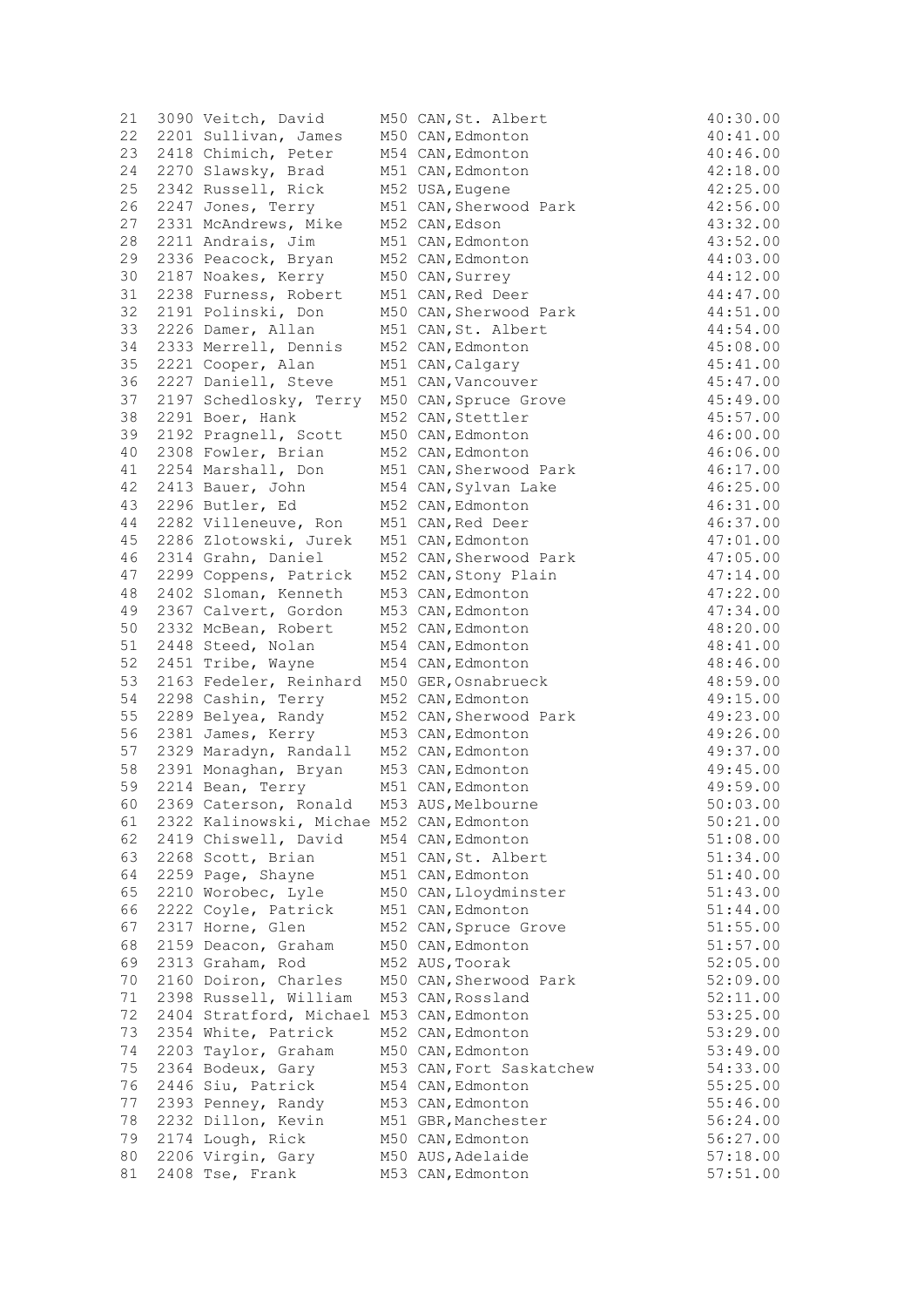|  | 82 2370 Denis, Dennis                        | M53 CAN, Edmonton | 57:55.00   |
|--|----------------------------------------------|-------------------|------------|
|  | 83 2440 Mulligan, Keith M54 CAN, Manotick    |                   | 1:00:01.00 |
|  | 84 2266 Schildwachter, Dou M51 CAN, Beaumont |                   | 1:00:51.00 |
|  | 85 2265 Quevillon, Danny M51 CAN, Ardrossan  |                   | 1:01:50.00 |
|  | 86 2276 Terlesky, Terry M51 CAN, Edmonton    |                   | 1:02:53.00 |
|  | 87 2360 Abernathy, Kenneth M53 CAN, Edmonton |                   | 1:07:15.00 |
|  | 88 2407 Thomas, Ken                          | M53 CAN, Edmonton | 1:09:08.00 |
|  | 89 2411 Zepp, Stephen                        | M53 CAN, Edmonton | 1:09:36.00 |

M55 10000 Metre Run Road Race

|         |      | Sponsor: Tempur Canada                    |                          |      |            |
|---------|------|-------------------------------------------|--------------------------|------|------------|
|         | Name |                                           | Age Team                 | Seed | Finals     |
|         |      |                                           |                          |      |            |
| 1       |      | 2614 Tsukanov, Alexande M57 RUS, Moscow   |                          |      | 36:00.00   |
| 2       |      | 2663 Van Noten, Omer                      | M58 BEL, Keerbergen      |      | 36:08.00   |
| 3       |      | 2641 Clement-Smith, Ian M58 AUS, Brighton |                          |      | 39:34.00   |
| 4       |      | 2513 Burke, Clive                         | M56 CAN, resident Edmont |      | 39:43.00   |
| 5       |      | 2635 Fyvie, Robert                        | M58 CAN, Calgary         |      | 40:45.00   |
| 6       |      | 2644 Kaluzniak, Marvin                    | M58 CAN, Edmonton        |      | 41:18.00   |
| 7       |      | 2682 Konopka, Jan                         | M59 SVK, Cierne          |      | 41:44.00   |
| $\,8\,$ |      | 2457 Bienias, Edward                      | M55 CAN, Edmonton        |      | 42:41.00   |
| 9       |      | 2621 Zakielarz, George                    | M57 USA, Rochester       |      | 42:43.00   |
| 10      |      | 2543 Myers, Peter                         | M56 AUS, Hawthorn East   |      | 43:32.00   |
| 11      |      | 2479 McNally, Bob                         | M55 CAN, Edmonton        |      | 44:52.00   |
| 12      |      | 2629 deBruijn, Douglas                    | M58 CAN, St. Albert      |      | 45:06.00   |
| 13      |      | 2667 Bayley, Rodney                       | M59 AUS, Rosanna         |      | 45:43.00   |
| 14      |      | 2677 Gupta, Virendra                      | M59 CAN, Edmonton        |      | 46:05.00   |
| 15      |      | 2547 Nichol, Wayne                        | M56 CAN, Sherwood Park   |      | 46:30.00   |
| 16      |      | 2502 Warick, Randy                        | M55 CAN, Saskatoon       |      | 46:44.00   |
| 17      |      | 2540 Milne, Peter                         | M56 CAN, Edmonton        |      | 46:49.00   |
| 18      |      | 2646 Makowichuk, Rick                     | M58 CAN, Willingdon      |      | 48:12.00   |
| 19      |      | 2660 Taylor, Jim                          | M58 CAN, Edmonton        |      | 48:26.00   |
| 20      |      | 2695 Walker, Bruce                        | M59 AUS, South Yarra     |      | 48:44.00   |
| 21      |      | 2657 Scheffer, Marinus                    | M58 CAN, St. Albert      |      | 48:55.00   |
| 22      |      | 2632 Enns, John                           | M58 CAN, Sherwood Park   |      | 49:15.00   |
| 23      |      | 2581 Rudland, Ian                         | M57 CAN, St. Albert      |      | 49:25.00   |
| 24      |      | 2458 Bishop, Bob                          | M55 CAN, Edmonton        |      | 49:33.00   |
| 25      |      | 2561 Tuff, Paul                           | M56 AUS, Rosebud         |      | 50:32.00   |
| 26      |      | 2544 Nail, Lee                            | M56 CAN, Tomahawk        |      | 50:53.00   |
| 27      |      | 2694 Wakelin, Trevor                      | M59 CAN, Whitecourt      |      | 51:06.00   |
| 28      |      | 2585 Knack, Richard                       | M57 CAN, Edmonton        |      | 51:38.00   |
| 29      |      | 2619 Worthington, Rich                    | M57 CAN, Calgary         |      | 52:07.00   |
| 30      |      | 2665 Acheson, Daniel                      | M59 CAN, Ardrossan       |      | 52:43.00   |
| 31      |      | 2519 Clarkson, David                      | M56 CAN, Red Deer        |      | 52:46.00   |
| 32      |      | 2531 Kara, Salim                          | M56 CAN, Edmonton        |      | 52:48.00   |
| 33      |      | 2613 Thomas, Bruce                        | M57 CAN, Edmonton        |      | 53:15.00   |
| 34      |      | 2696 Youngberg, Roy                       | M59 CAN, Devon           |      | 53:33.00   |
| 35      |      | 2636 Han, Lok Kwong                       | M58 CAN, Edmonton        |      | 53:50.00   |
| 36      |      | 2595 Mendez, Federico                     | M57 GUA, Guatemala       |      | 54:38.00   |
| 37      |      | 2546 Nedved, Robert                       | M56 CAN, Edmonton        |      | 55:43.00   |
| 38      |      | 2461 Choy, Wing Y.                        | M55 CAN, Edmonton        |      | 56:18.00   |
| 39      |      | 2521 Davey, Denis                         | M56 CAN, Sherwood Park   |      | 56:44.00   |
| 40      |      | 3103 Szturc, Jan                          | M55 CZE                  |      | 57:03.00   |
| 41      |      | 2460 Carter, Donald                       | M55 CAN, Edmonton        |      | 59:05.00   |
| 42      |      | 2571 Breton, Gaëtan                       | M57 CAN, Rock Forest     |      | 59:07.00   |
| 43      |      | 2539 Meyer, Lawrence                      | M56 CAN, Edmonton        |      | 59:24.00   |
| 44      |      | 2481 Murphy, John                         | M55 CAN, Spruce Grove    |      | 1:03:14.00 |
| 45      |      | 2603 Rothbauer, Allen                     | M57 CAN, Calgary         |      | 1:10:17.00 |
| 46      |      | 2533 Kayler, Richard                      | M56 CAN, Edmonton        |      | 1:12:51.00 |
|         |      |                                           |                          |      |            |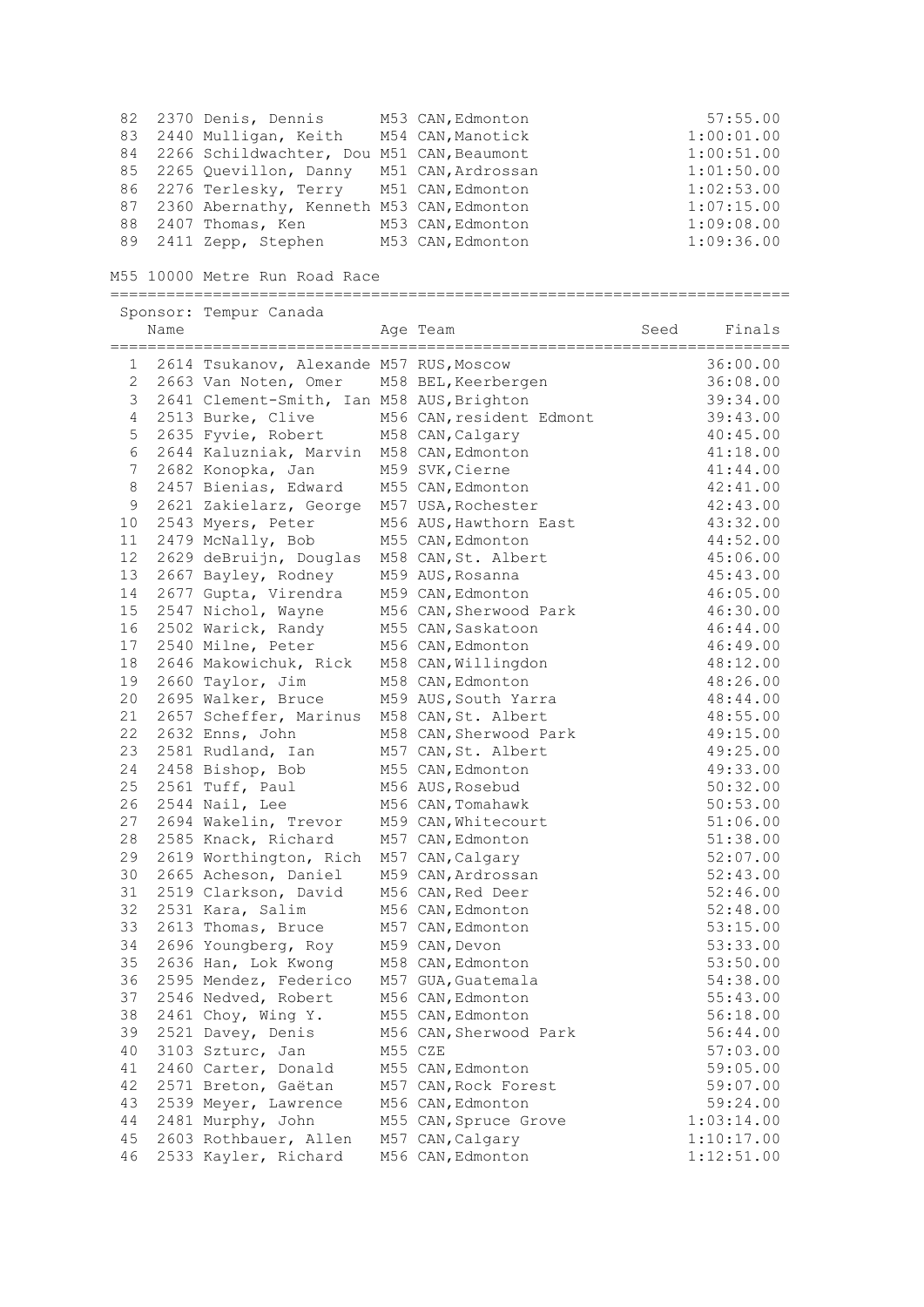M60 10000 Metre Run Road Race

|                |                | Sponsor: Tempur Canada                         |                          |      |            |
|----------------|----------------|------------------------------------------------|--------------------------|------|------------|
|                | Name           |                                                | Age Team                 | Seed | Finals     |
|                | ============== |                                                |                          |      |            |
| 1              |                | 2755 Shakirov, Makhmut                         | M61 RUS, Kazan           |      | 39:24.00   |
| $\overline{c}$ |                | 2731 Wills, Michael                            | M60 CAN, Halifax         |      | 40:25.00   |
| 3              |                | 2801 Frantisek, Joch                           | M63 CZE, Straznice       |      | 40:39.00   |
| 4              |                | 2762 Tanaka, Takao                             | M61 JPN, Kagamihara      |      | 41:43.00   |
| 5              |                | 2835 Mackie, Chris                             | M64 CAN, Mississauga     |      | 42:30.00   |
| 6              |                | 2822 Wyatt, Norris                             | M63 NZL, Papakura        |      | 42:58.00   |
| 7              |                | 2780 Lord, Chris                               | M62 CAN, Edmonton        |      | 44:13.00   |
| 8              |                | 2787 Roberts, David                            | M62 AUS, Victoria Park   |      | 44:25.00   |
| 9              |                | 2751 Onderka, Detlef                           | M61 CAN, Spruce Grove    |      | 45:29.00   |
| 10             |                | 2834 Louzecky, Milos                           | M64 CZE, Praha 3         |      | 45:48.00   |
| 11             |                | 2794 Ucik, Petr                                | M62 CZE, Cheb            |      | 46:35.00   |
| 12             |                | 2704 Davison, Ken                              | M60 CAN, Sherwood Park   |      | 46:55.00   |
| 13             |                | 2732 Woodrow, Gary                             | M60 CAN, Edmonton        |      | 48:22.00   |
| 14             |                | 2705 Delhomeau, Roland                         | M60 CAN, Saskatoon       |      | 48:30.00   |
| 15             |                | 2810 McGrath, George                           | M63 CAN, Arviat          |      | 49:20.00   |
| 16             |                | 2766 Waldie, Alan                              | M61 CAN, St. Albert      |      | 49:21.00   |
| 17             |                | 2815 Shaw, John                                | M63 USA, Davison         |      | 49:39.00   |
| 18             |                | 2729 Verschaeve, Robert M60 CAN, Sherwood Park |                          |      | 50:08.00   |
| 19             |                | 2832 King, Les                                 | M64 AUS, Port Macquarie  |      | 51:32.00   |
| 20             |                | 2741 Finley, Jackson                           | M61 CAN, Fort Saskatchew |      | 52:01.00   |
| 21             |                | 2746 Lillefosse, Arthur M61 NOR, Bergen        |                          |      | 52:36.00   |
| 22             |                | 2756 Shaw, Jim                                 | M61 CAN, Edmonton        |      | 53:21.00   |
| 23             |                | 2735 Archambault, Owen                         | M61 CAN, Edmonton        |      | 53:22.00   |
| 24             |                | 2769 Adam, Ray                                 | M62 CAN, Edmonton        |      | 53:36.00   |
| 25             |                | 2830 Hube, Douglas                             | M64 CAN, Edmonton        |      | 53:40.00   |
| 26             |                | 2802 Gomme, Elgin                              | M63 CAN, Edmonton        |      | 54:00.00   |
| 27             |                | 2736 Beier, Pat                                | M61 CAN, St . Albert     |      | 54:14.00   |
| 28             |                | 2772 Chabrel, Des                              | M62 AUS, Oakbank         |      | 54:55.00   |
| 29             |                | 2797 Asp, Richard                              | M63 CAN, Wetaskiwin      |      | 56:30.00   |
| 30             |                | 2811 Morrissette, Rene                         | M63 CAN, Spring Lake     |      | 56:44.00   |
| 31             |                | 2702 Bonertz, Patrick                          | M60 CAN, Valleyview      |      | 58:54.00   |
| 32             |                | 2733 Anderson, Ian                             | M61 CAN, Calgary         |      | 1:00:22.00 |
| 33             |                | 2698 Batty, Chris                              | M60 CAN, Edmonton        |      | 1:00:31.00 |
| 34             |                | 2808 Mandlis, Robert                           | M63 CAN, Edmonton        |      | 1:01:07.00 |
| 35             |                | 2786 Perrin, Larry                             | M62 CAN, St. Albert      |      | 1:01:36.00 |
| 36             |                | 2700 Berwick, Ross                             | M60 CAN, Edmonton        |      | 1:03:18.00 |

=========================================================================

## M65 10000 Metre Run Road Race

|              |      | Sponsor: Tempur Canada |                          |      |          |
|--------------|------|------------------------|--------------------------|------|----------|
|              | Name |                        | Age Team                 | Seed | Finals   |
|              |      |                        |                          |      |          |
| $\mathbf{1}$ |      | 2863 Kioun, Valeriy    | M65 RUS, Moscow          |      | 39:22.00 |
| 2            |      | 2936 Libra, Jiri       | M68 CZE, Nove Mesto N/Me |      | 40:00.00 |
| 3            |      | 2955 Gubenkov, Leonid  | M69 RUS, Tatarstan       |      | 41:20.00 |
| 4            |      | 2939 Mensel, Gerhard   | M68 GER, Jutenbog        |      | 41:26.00 |
| 5            |      | 2848 Blakitny, Anatoly | M65 RUS, Moscow          |      | 42:06.00 |
| 6            |      | 2930 Hana, Kvetoslav   | M68 CZE, Veseli N/Moravo |      | 42:23.00 |
| 7            |      | 2911 Hlusicka, Josef   | M67 CZE, Praque 6        |      | 42:51.00 |
| 8            |      | 2906 Ellis, Mike       | M67 CAN, Victoria        |      | 44:56.00 |
| $\circ$      |      | 2897 Robson, Alex      | M66 CAN, Edmonton        |      | 49:19.00 |
| 10           |      | 2937 MacNeil, James    | M68 CAN, Victoria        |      | 49:36.00 |
| 11           |      | 2913 LeVasseur, Jerry  | M67 USA, Brunswick       |      | 49:45.00 |
| 12           |      | 2935 King, Gordon W.R. | M68 CAN, Edmonton        |      | 50:50.00 |
| 13           |      | 2852 Cockburn, Jack    | M65 CAN, Devon           |      | 51:02.00 |
| 14           |      | 2861 Haase, Gottfried  | M65 CAN, Edmonton        |      | 52:08.00 |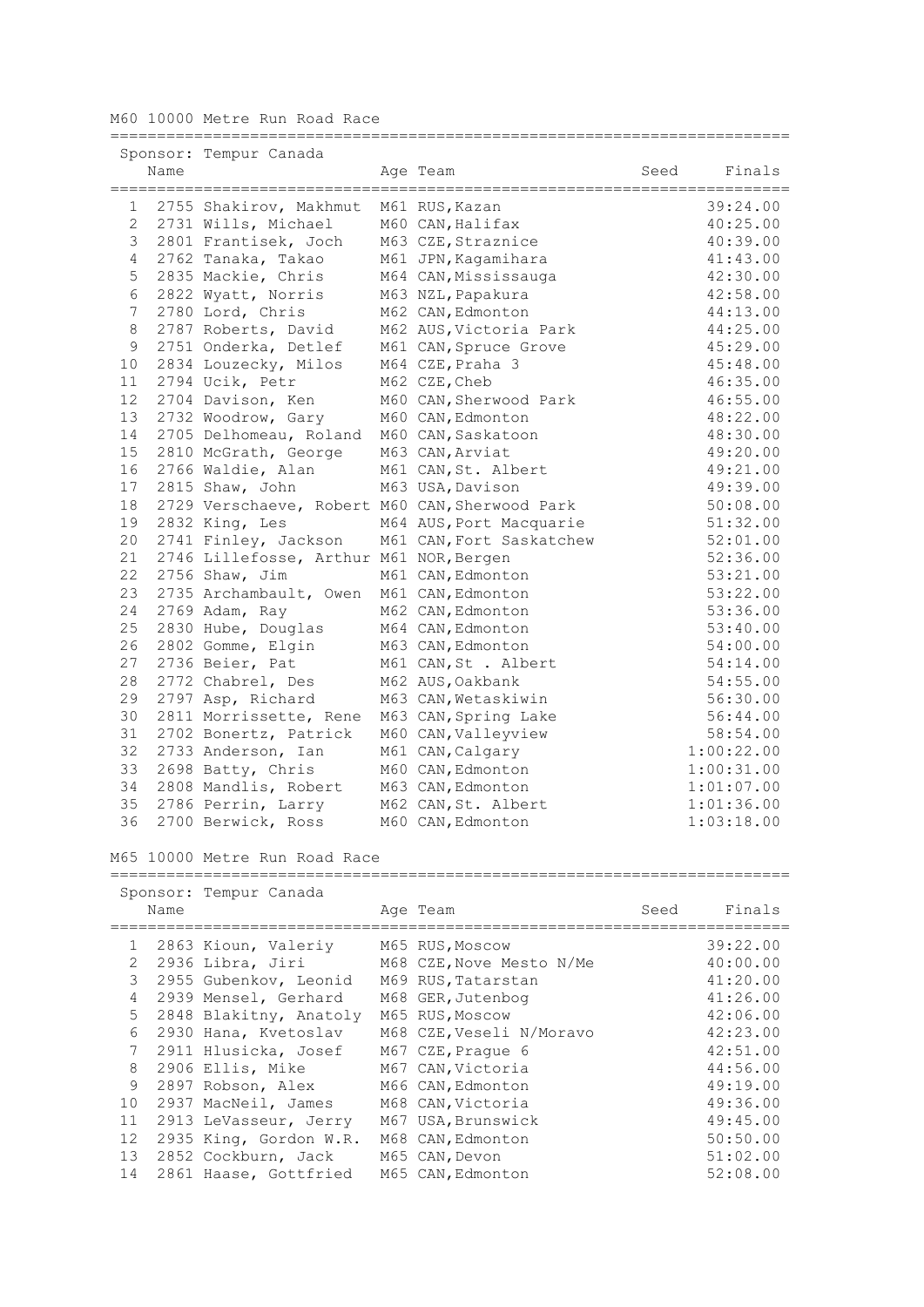| 15<br>16<br>17<br>18<br>19<br>20<br>21<br>22<br>23<br>24<br>25<br>26 |      | 2914 Macmillan, Roger<br>2867 Murray, John<br>2944 Resta, Henry<br>2880 Yakimishyn, Sam<br>2926 Conaghan, Vincent<br>2859 Fulton, John<br>2910 Havran, Miroslav<br>2870 Purkis, John<br>2923 Van Seters, Freder M67 CAN, Penticton<br>2946 Salpeter, Arthur<br>2912 Hostetter, Roy<br>2889 Kaneda, Shogoro<br>M70 10000 Metre Run Road Race | M67 CAN, Fort Saskatchew<br>M65 CAN, Edmonton<br>M68 CAN, St Albert<br>M65 CAN, Edmonton<br>M68 NZL, Invercargill<br>M65 USA, San Antonio<br>M67 CZE, Lithomysl<br>M65 CAN, Toronto<br>M68 CAN, St. Albert<br>M67 CAN, Ottawa<br>M66 JPN, Kobe |          | 53:23.00<br>54:14.00<br>54:24.00<br>55:20.00<br>58:22.00<br>1:00:09.00<br>1:00:40.00<br>1:03:49.00<br>1:04:31.00<br>1:06:40.00<br>1:07:15.00<br>1:31:18.00 |
|----------------------------------------------------------------------|------|---------------------------------------------------------------------------------------------------------------------------------------------------------------------------------------------------------------------------------------------------------------------------------------------------------------------------------------------|------------------------------------------------------------------------------------------------------------------------------------------------------------------------------------------------------------------------------------------------|----------|------------------------------------------------------------------------------------------------------------------------------------------------------------|
|                                                                      |      | ====================================<br>Sponsor: Tempur Canada                                                                                                                                                                                                                                                                              |                                                                                                                                                                                                                                                |          |                                                                                                                                                            |
|                                                                      | Name |                                                                                                                                                                                                                                                                                                                                             | Age Team                                                                                                                                                                                                                                       | Seed     | Finals                                                                                                                                                     |
| 1<br>2<br>3<br>4<br>5<br>6<br>7<br>8<br>9                            |      | 2969 Klassen, Ed<br>2995 Burkov, Igor<br>3000 Hohomann, Leo<br>2999 Goy, William<br>3011 Fedyna, Victor Joh M73 CAN, Edmonton<br>2982 Brunetta, John<br>2993 Vanzella, Camille<br>3016 Oppliger, Al<br>3005 Samuel, McKelligan M72 MEX, Mexico<br>M75 10000 Metre Run Road Race                                                             | M70 CAN, Winnipeg<br>M72 RUS, Moscow<br>M72 GER, Potsdam<br>M72 CAN, Sherwood Park<br>M71 CAN, St. Albert<br>M71 CAN, Edmonton<br>M73 USA, Monmouth                                                                                            |          | 42:20.00<br>43:45.00<br>47:33.00<br>49:49.00<br>51:42.00<br>57:37.00<br>59:18.00<br>1:01:49.00<br>1:14:21.00                                               |
|                                                                      | Name | Sponsor: Tempur Canada<br>===========================                                                                                                                                                                                                                                                                                       | Age Team<br>.___________________________                                                                                                                                                                                                       | Seed     | Finals                                                                                                                                                     |
| $1 \quad$<br>$\overline{2}$                                          |      | 3044 Matsouka, Hiroshi M76 JPN, Shibukawa<br>3050 Oracheski, Stanley M77 CAN, Edmonton                                                                                                                                                                                                                                                      |                                                                                                                                                                                                                                                |          | 49:52.00<br>57:19.00                                                                                                                                       |
|                                                                      |      | M80 10000 Metre Run Road Race                                                                                                                                                                                                                                                                                                               |                                                                                                                                                                                                                                                |          |                                                                                                                                                            |
|                                                                      | Name | Sponsor: Tempur Canada                                                                                                                                                                                                                                                                                                                      | Age Team                                                                                                                                                                                                                                       | Seed     | Finals                                                                                                                                                     |
|                                                                      |      | 3063 Churchward, Roger                                                                                                                                                                                                                                                                                                                      | M80 AUS, Wantirna                                                                                                                                                                                                                              |          | 1:08:48.00                                                                                                                                                 |
|                                                                      |      | M105+ 10000 Metre Run Road Race                                                                                                                                                                                                                                                                                                             |                                                                                                                                                                                                                                                |          |                                                                                                                                                            |
|                                                                      | Name | Sponsor: Tempur Canada                                                                                                                                                                                                                                                                                                                      | Age Team                                                                                                                                                                                                                                       | Seed     | Finals                                                                                                                                                     |
|                                                                      |      | 3098 Teles, Clay                                                                                                                                                                                                                                                                                                                            | M29 BRA                                                                                                                                                                                                                                        |          | X47:33.00                                                                                                                                                  |
|                                                                      |      | W30 10000 Metre Run RRWheelchair                                                                                                                                                                                                                                                                                                            |                                                                                                                                                                                                                                                |          |                                                                                                                                                            |
|                                                                      | Name | Sponsor: Tempur Canada and Rogers Sleep Shop                                                                                                                                                                                                                                                                                                | Age Team                                                                                                                                                                                                                                       | Seed     | Finals                                                                                                                                                     |
| 1                                                                    |      | 7 Conquest, Margaret W30 CAN, Edmonton                                                                                                                                                                                                                                                                                                      |                                                                                                                                                                                                                                                | 47:30.00 | 52:16.00                                                                                                                                                   |
|                                                                      |      | W35 10000 Metre Run RRWheelchair                                                                                                                                                                                                                                                                                                            |                                                                                                                                                                                                                                                |          |                                                                                                                                                            |
|                                                                      | Name | Sponsor: Tempur Canada and Rogers Sleep Shop                                                                                                                                                                                                                                                                                                | Age Team                                                                                                                                                                                                                                       | Seed     | Finals                                                                                                                                                     |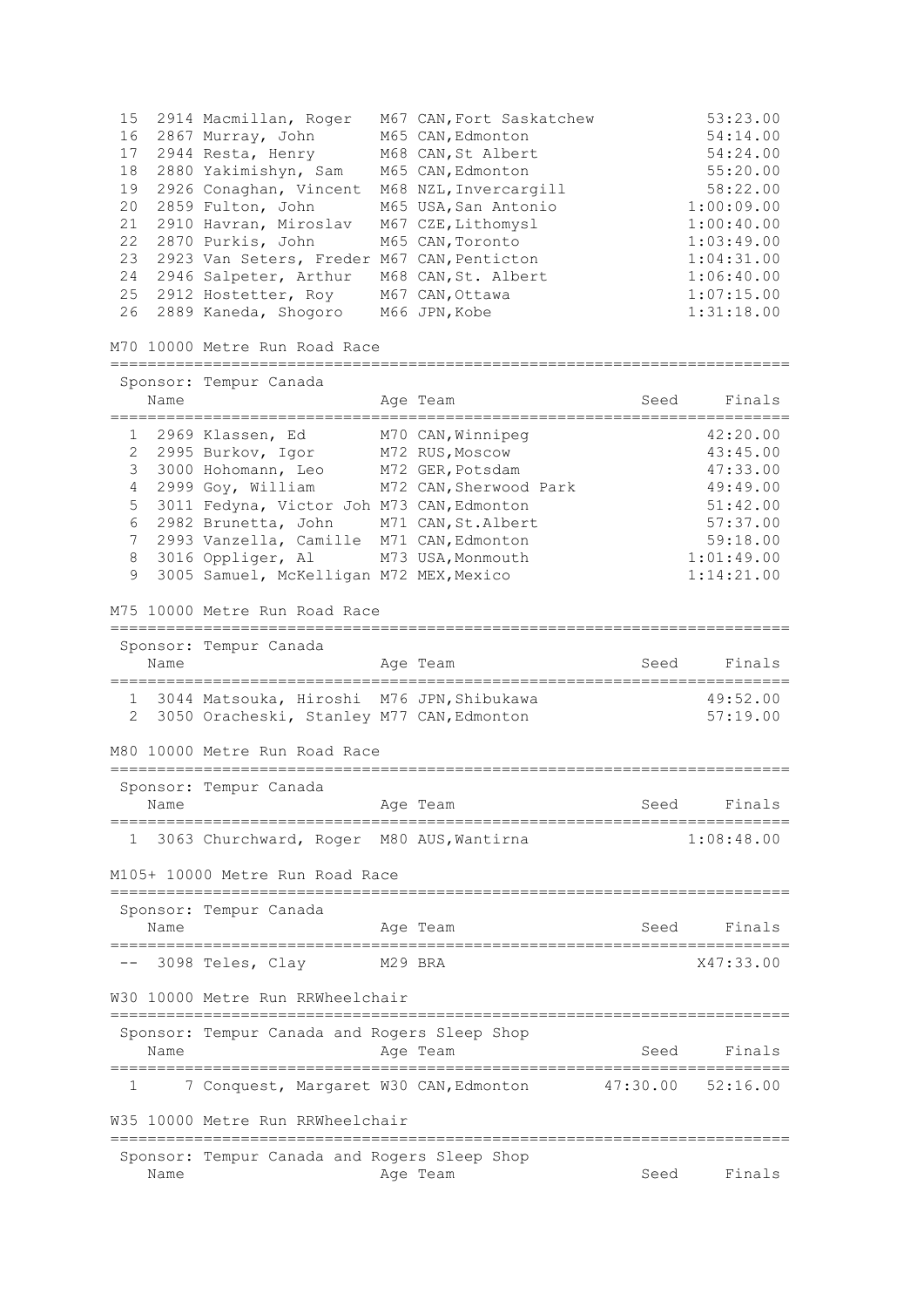========================================================================= 1 208 March, Karen W37 CAN, Mill Bay M50 10000 Metre Run RRWheelchair ========================================================================= Sponsor: Tempur Canada and Rogers Sleep Shop Name Reserve Age Team Seed Finals ========================================================================= 1 2407 Thomas, Ken M53 CAN,Edmonton 57:30.00 1:09:08.00 W30 5000 Metre Race Walk ========================================================================= Sponsor: Glentel Inc. Name **Age Team** Age Team Seed Finals ========================================================================= 1 93 Bergeson, Jolene W34 CAN,Calgary 32:40.82 31:39.07 2 1 Amariei, Andreea W30 CAN,Edmonton 32:30.10 35:05.04 W35 5000 Metre Race Walk ========================================================================= Sponsor: Glentel Inc. 35 WMA World: W 20:41.00 1996-06-06 Kerry Junna-Saxby, AUS; in Canberra Name **Age Team** Age Team Seed Finals ========================================================================= 1 216 Pittwood, Diana W37 NZL,Christchurch 30:02.07 30:53.96 2 192 Bracken, Hanna W37 CAN,Calgary 33:00.00 32:18.74 3 231 Watson, Connie W37 CAN,Edmonton 35:00.00 35:41.98 4 268 Wong-Steacy, Dorot W38 CAN,Edmonton 45:00.00 36:16.92 5 227 Tobias-Pawl, Miche W37 CAN,Edmonton 43:23.34 41:04.14 -- 186 Walther, Michelle W36 CAN, Fort St. John DQ W40 5000 Metre Race Walk ========================================================================= Sponsor: Glentel Inc. 40 WMA World: W 22:49.40 1987-08-09 S. Griesbach, FRA; in Annecy Name Age Team Seed Finals ========================================================================= 1 478 McNeely, Margie W43 CAN,Edmonton 28:10.00 29:20.96 2 414 Wilson, Hope W41 CAN,Edmonton 32:30.00 29:36.80 3 503 Banasch Vail, Kari W44 CAN,Edmonton 26:30.00 31:46.63 4 418 Brisson, Sheila W42 CAN,Bon Accord 45:00.00 36:28.65 5 514 Fodchuk, Anna W44 CAN,Stony Plain 34:06.00 36:34.84 6 330 Ho-Covernton, Nann W40 CAN,Calgary 40:00.00 37:07.25 7 556 Wahlstrom, Maria W44 CAN,Edmonton 30:28.10 38:48.72 -- 502 Balas-Boutin, Arle W44 CAN, Grande Prairie 40:00.00 W45 5000 Metre Race Walk ========================================================================= 45 WMA World: W 23:56.62 2004-04-10 L. Ventris, AUS; in Melbourne Name **Age Team** Age Team Seed Finals ========================================================================= 1 647 King, Robin W46 AUS,Victoria Park 26:56.00 27:30.02 2 625 Barrett, Diane W46 NZL,Whangrei 30:00.00 30:00.16 3 602 Prokop, Christine W45 CAN,Edmonton 30:00.00 30:25.35 4 745 Robertson, Margare W48 CAN,Edmonton 40:00.00 30:29.48 5 619 Welchman, Jennifer W45 CAN,Edmonton 30:17.00 31:11.45 6 608 Rodrigue-Poscente, W45 CAN,Whitecourt 34:27.50 31:37.75 7 771 Keatley-Campbell, W49 CAN,Campbell River 32:03.01 31:55.82 8 757 Chaves, Gloria W49 MEX,Japopan 27:30.21 31:56.44 9 780 McCormack, Laura W49 CAN,Calgary 39:11.00 37:54.36 -- 661 Schiweck-Doherty, W46 CAN,Edmonton 38:15.00 DQ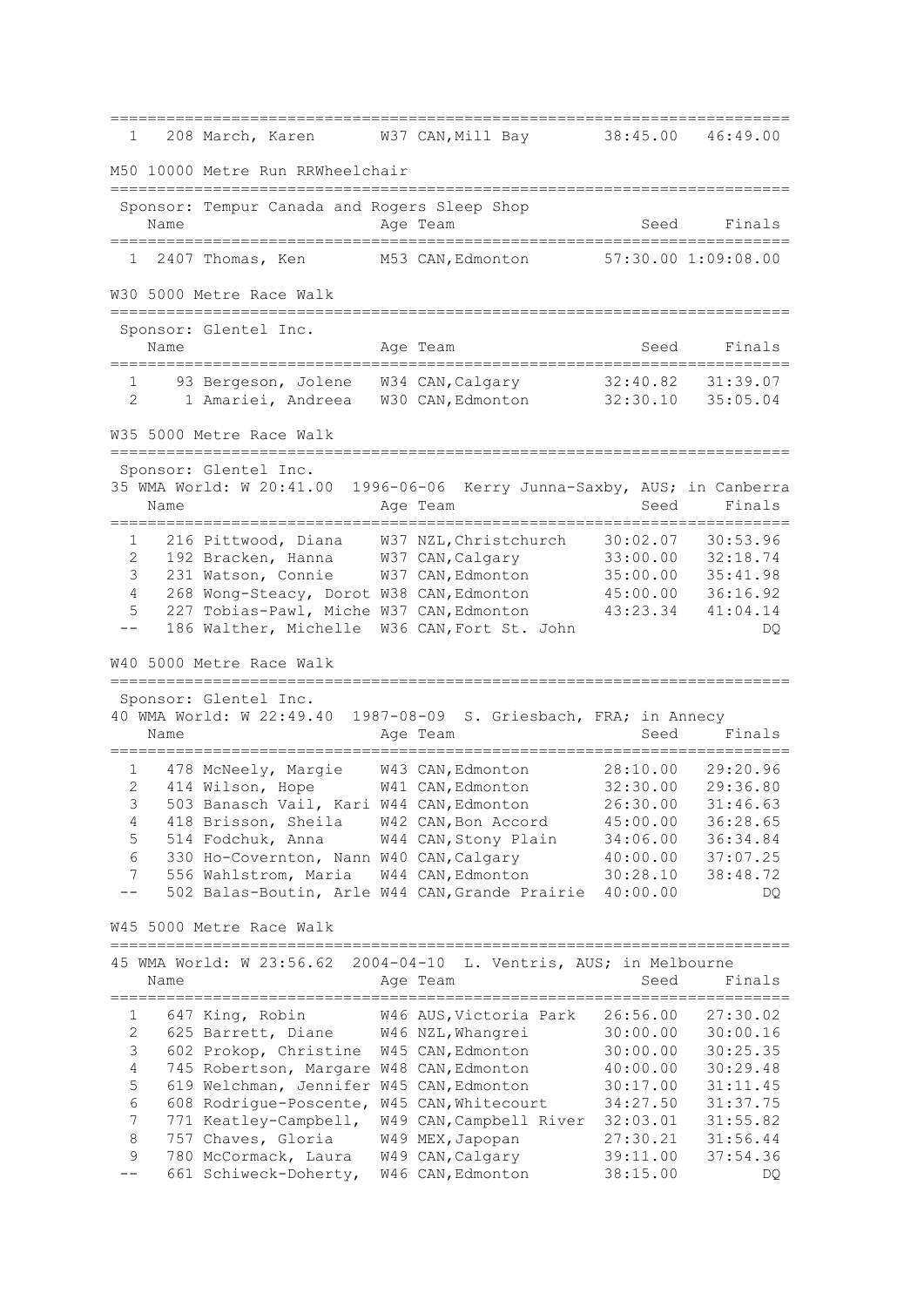W50 5000 Metre Race Walk

========================================================================= Sponsor: The City of Edmonton 50 WMA World: W 25:01.60 1997-06-28 H. Maeder, SUI; in Berna Name **Age Team** Age Team Seed Finals ========================================================================= 1 894 Blanch, Val W52 CAN,Edmonton 37:00.00 32:07.11 2 922 Vermeeren, Karen W52 CAN,Calgary 33:40.01 32:35.68 3 898 Christal, Betty W52 CAN,Edmonton 36:33.00 33:38.41 4 899 Crerar, Joanne W52 CAN,Calgary 34:39.00 35:43.84 5 883 Romanow, Sandy W51 CAN,Edmonton 37:00.00 35:45.68 6 817 Jolly, Christina W50 CAN,Edmonton 59:01.01 35:59.25 7 854 Cherewyk, Sue W51 CAN,St Albert 45:00.00 36:58.98 8 821 MacKinnon, Liz W50 CAN,Edmonton 59:10.01 37:09.08 9 951 Ruzgaitis, Dianne W53 CAN,Vancouver 38:20.00 37:17.06 10 909 Lennie, Diane W52 CAN,Edmonton 37:58.00 37:49.90 11 979 Pennell, Sylvia W54 CAN,Edmonton 00:00.00 39:07.81 12 963 Gauthier, Judy W54 CAN,Toronto 50:12.04 42:29.17 13 830 Pugh, Diane W50 USA, Ellenton 44:13.31 -- 867 Kropf, Rhonda W51 CAN,Edmonton 50:05.01 DQ W55 5000 Metre Race Walk ========================================================================= 55 WMA World: W 25:28.00 1985-05-26 O. Meyer, GER; in Giessen Name **Age Team** Age Team Seed Finals ========================================================================= 1 1035 Peters, Connie W56 CAN,Sherwood Park 29:29.57 2 1003 Okamura, Katherine W55 CAN,Edmonton 31:27.00 30:54.00 3 1001 Leo, Nancy W55 CAN,Willowdale 31:09.25 31:26.37 4 1070 Eichel, Yoko W58 USA,Woodland Hills 28:12.00 31:42.04 5 1002 McCarthy, Carol W55 CAN,Edmonton 33:03.00 31:57.12 6 1012 Wright, Sharon M W55 CAN,Ottawa 32:44.00 31:57.74 7 1080 Pelkie, Norma W58 CAN,Edmonton 32:49.09 8 1013 Ayles, Ellen W56 CAN,Edmonton 35:15.00 33:41.76 9 1043 Chichak, Marianne W57 CAN,Edmonton 37:22.00 34:52.32 10 1047 Hames, Danelle W57 CAN,Calgary 33:30.00 35:51.21 11 1071 Fox, Gaynor W58 CAN,Burnaby 38:30.00 38:35.48 W60 5000 Metre Race Walk ========================================================================= Sponsor: Province of Alberta 60 WMA World: W 27:04.00 1988-10-15 O. Meyer, GER; in Gross-Gerau Name **Age Team** Age Team Seed Finals ========================================================================= 1 1153 Herrendoerfer, Urs W64 GER,Rengsdorf 31:54.45 32:06.52 2 1131 De Wolf, Frieda W62 BEL,Bree 30:16.10 32:29.82 3 1149 Sarkar, Eileen W63 CAN,Ottawa 33:04.59 33:24.48 4 1112 Bates, Susan W61 CAN,Toronto 45:00.00 36:21.34 5 1104 Patel, Bakulaben R W60 IND,Rander Road, Su 42:25.63 6 1100 Jaques, Helen W60 CAN,Victoria 38:11.00 42:51.52 -- 1124 Slemko, Mary Yvonn W61 CAN,Onoway, AB 38:00.00 DQ W65 5000 Metre Race Walk ========================================================================= Sponsor: Province of Alberta 65 WMA World: W 27:57.00 1995-10-06 Jean Albury, AUS; in Melbourne Name **Age Team** Age Team Seed Finals ========================================================================= 1 1162 Sinkovec, Rita W65 USA,Evergreen 31:46.00 33:16.59 2 1160 Denby, Pat W65 CAN, Victoria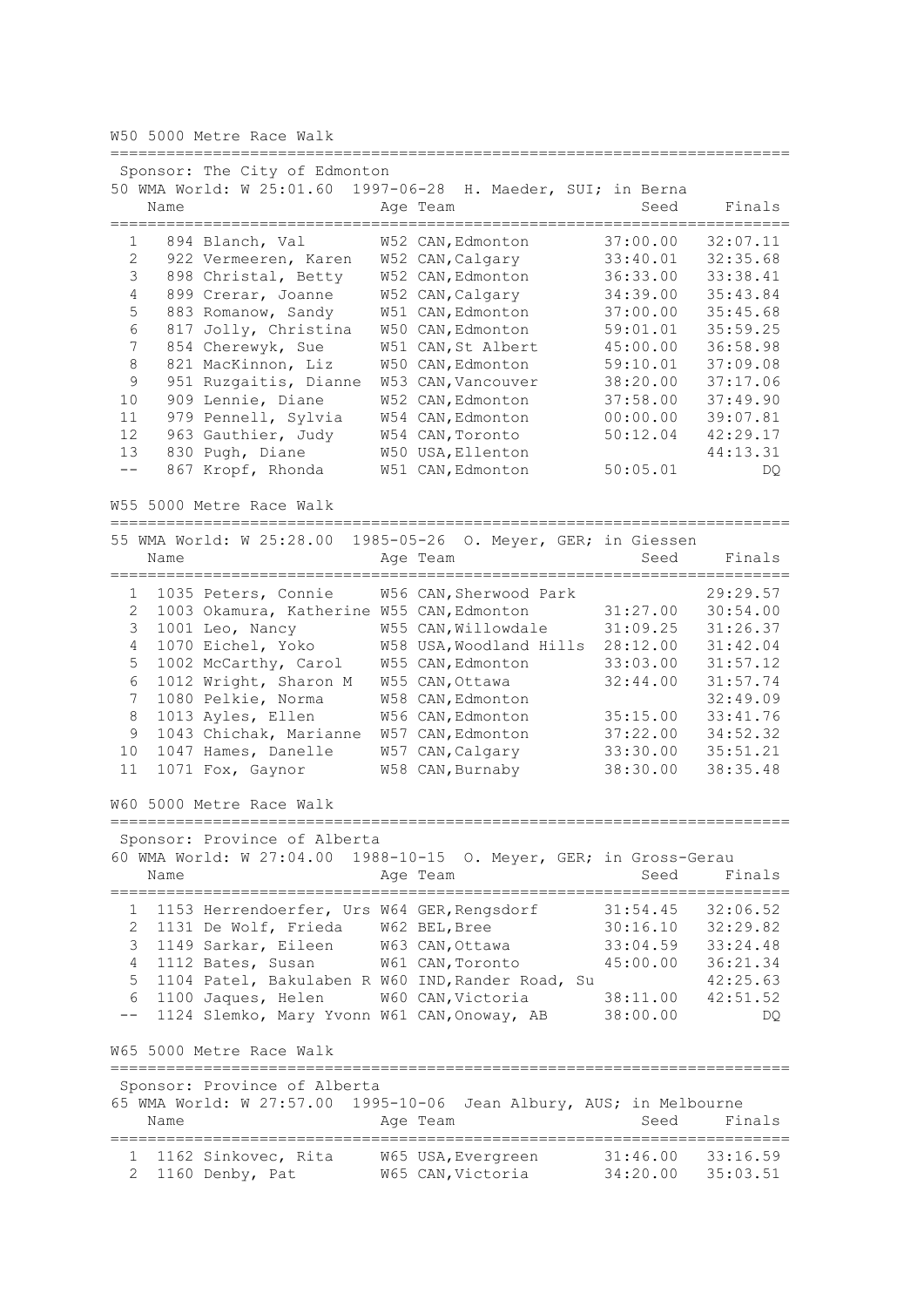3 1164 Delf, Margaret W66 CAN,Kelowna 35:08.00 35:05.19 4 1169 Rosas, Alma W66 MEX,Zapopan 28:30.30 36:25.31 5 1188 Oza, Bhagvati-M. W68 IND,Baroda 43:19.30 -- 1173 Tucker, Shirley W66 CAN,Stony Plain 40:30.02 DQ -- 1166 Fyson, Maggie W66 CAN,North vancouver 36:00.00 DQ W70 5000 Metre Race Walk ========================================================================= Sponsor: Government of Canada 70 WMA World: W 29:16.00 1989-07-21 B. Tibbling, SWE; in San Diego Name **Age Team** Age Team Seed Finals ========================================================================= 1 1208 Acton, Myrtle W72 CAN,Summerland 38:54.00 40:55.88 2 1221 Irvine, Merle W74 CAN,Penticton 39:00.00 41:48.05 3 1196 McClarty, Hazel W70 CAN,Camrose 43:03.00 44:15.07 4 1213 Marasek, Elaine W72 CAN,Edmonton 42:00.00 44:39.39 W75 5000 Metre Race Walk ========================================================================= Sponsor: Government of Canada 75 WMA World: W 32:44.76 1993-10-16 B. Tibbling, SWE; in Miyazaki Name **Age Team** Age Team Seed Finals ========================================================================= 1 1230 Vogelsang, Eva W76 CAN,Calgary 38:00.00 37:12.59 2 1236 Bamford, Justine W79 AUS,Hobart 45:00.00 41:21.90 3 1233 Minami, Chieko W78 BRA,Florianópolis 41:31.11 42:07.56 4 1232 Krause, Margaret W78 AUS,Townsville 40:32.00 48:08.90 W80 5000 Metre Race Walk ========================================================================= Sponsor: Government of Canada 80 WMA World: W 37:41.00 1991-07-01 P. Clarke, USA; in Naperville Name **Age Team** Age Team Seed Finals ========================================================================= 1 1238 Binning, Jennie W80 CAN,Edmonton 32:59.13 37:18.71W M35 5000 Metre Race Walk ========================================================================= Sponsor: Glentel Inc. 35 WMA World: W 18:30.43 1992-06-11 M. Damilano, ITA; in Caserta Name and Age Team and Seed Finals ========================================================================= 1 1458 Estrada, Rene M37 MEX,Celaya 25:15.80 24:06.49 M40 5000 Metre Race Walk ========================================================================= Sponsor: Glentel Inc. 40 WMA World: W 19:45.65 1984-03-31 Willi Sawall, AUS; in Melbourne Name **Age Team** Age Team Seed Finals ========================================================================= 1 1568 Berrett, Tim M40 CAN,Edmonton 19:56.00 19:41.61W M45 5000 Metre Race Walk ========================================================================= Sponsor: Glentel Inc. 45 WMA World: W 20:54.40 1991-12-07 George Little, NZL; in Auckland Name **Age Team** Age Team Seed Finals ========================================================================= 1 2096 Barabash, Vladimir M49 RUS,Moscow 24:20.00 24:08.21 2 2117 Kissclev, Mikhail M49 RUS,Moscow 23:40.00 24:55.69 3 1868 Morgan, Gary M45 USA,Clarkston 22:00.00 25:37.66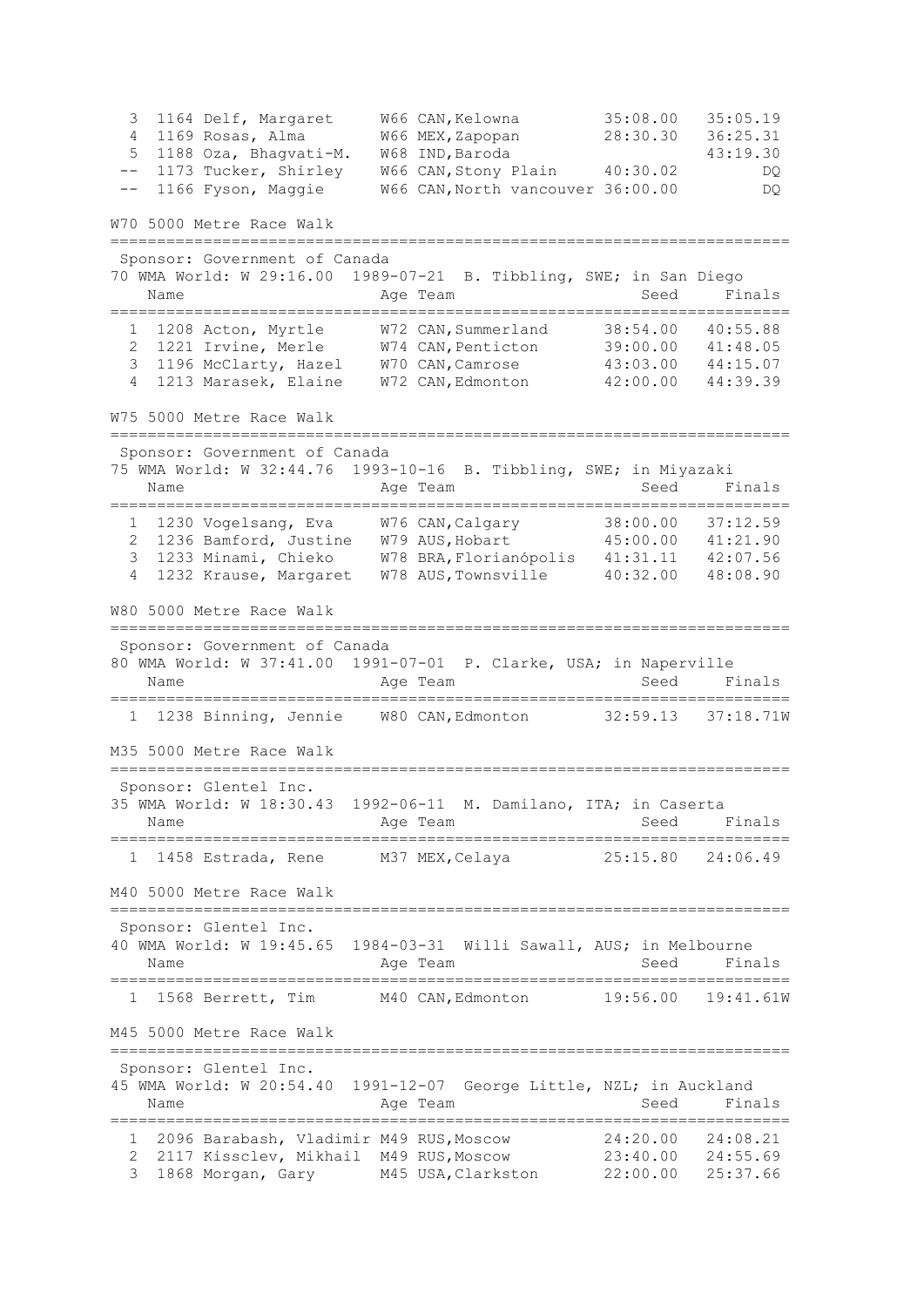4 1988 Keenan, Dave M47 CAN,Fort Saskatchew 26:00.00 26:08.75 5 1912 Grant, Chris M46 CAN,St Albert 29:28.71 26:56.74 6 1856 Hofs, John M45 CAN,Fort Saskatchew 26:30.00 27:13.55 -- 2132 Stewart, Don M49 CAN,Edmonton 25:00.00 DQ M50 5000 Metre Race Walk ========================================================================= Sponsor: The City of Edmonton 50 WMA World: W 21:01.00 1992-02-16 George Little, NZL Name **Age Team** Age Team Seed Finals ========================================================================= 1 2218 Chernobrov, Pavel M51 RUS,Lysva 20:20.05 25:13.67 2 2431 Kemsley, Eric M54 NZL,New Plymouth 26:04.00 25:43.28 3 2423 De Witt, Mike M54 USA,Kenosha 26:06.22 27:25.68 4 2361 Aytmukhametor, Nar M53 RUS,Moscow 22:40.00 28:55.70 5 2223 Crouse, Nolan M51 CAN,St. Albert 45:00.00 31:15.17 6 2409 Vazquez, Xerman M53 MEX,Celaya 29:05.20 32:02.64 M55 5000 Metre Race Walk ========================================================================= 55 WMA World: W 22:11.50 1997-01-26 Willi Sawall, AUS; in Ballarat Name **Age Team** Age Team Seed Finals ========================================================================= 1 2559 Siegele, Johann M56 AUT,Sulz 26:13.00 27:20.98 2 2593 McIntosh, Ronald M57 CAN,Edmonton 28:35.12 30:28.46 3 2512 Barrow, Geoff M56 AUS,Brighton 30:51.00 30:38.27 4 2675 Fischer, Rolfpeter M59 GER,Kerpen 28:22.25 31:04.25 5 2535 Landry, Malcolm M56 CAN,St. Albert 28:00.00 31:49.17 6 2623 Bellevegue, Louis M58 FRA,Clonas Sur Vare 30:30.00 32:06.66 7 2524 Erickson, Norman M56 CAN,Calgary 34:00.24 -- 2557 Saini, Gurdinal Si M56 IND,Chandigarh 26:23.30 DQ -- 2666 Baktis, Frank E. M59 USA,Bay St,louis 44:35.03 DQ -- 2579 Graham, David R. M57 CAN,Edmonton 35:00.00 DQ M60 5000 Metre Race Walk ========================================================================= Sponsor: Province of Alberta 60 WMA World: W 23:44.09 2002-10-09 George Little, NZL; in Melbourne Name **Age Team** Age Team Seed Finals ========================================================================= 1 2730 White, George M60 AUS,Bellevue Height 25:30.00 26:32.96 2 2813 Opsahl, George M63 USA,Lake Oswego 28:23.98 28:45.81 3 2831 Ibarra, Salvador M64 CAN,Edmonton 27:45.15 29:18.71 4 2743 Gabriels, Pierre M61 BEL,Bree 30:09.58 31:09.91 5 2823 Dribincevs, Vladim M64 LAT,Daugavpils 33:20.00 31:51.73 6 2788 Roberts, Richard M62 CAN,St. Albert 27:54.00 33:30.45 7 2812 Muller, Bernard M63 CZE,Decin 32:00.00 34:44.04 8 2757 Sheppard, Douglas M61 CAN,Sherwood Park 32:00.00 35:12.96 9 2723 Reeves, John M60 CAN,Canmore 33:45.21 35:14.85 10 2783 Millar, Garnet M62 CAN,Sherwood Park 38:11.12 40:37.03 -- 2828 Godfrey, Ken M64 CAN,Scarborough 40:35.01 DQ -- 2750 Morley, Gary M61 AUS,Allambie Height 35:58.00 DQ M65 5000 Metre Race Walk ========================================================================= 65 WMA World: W 25:05.20 1999-08-07 G. Weidner, GER; in Gateshead Name **Age Team** Age Team Seed Finals ========================================================================= 1 2898 Sinagulov, Miniral M66 RUS,Moscow 27:30.00 27:43.33 2 2896 Pogrebinsky, Alexa M66 CAN,Edmonton 33:30.00 33:59.51 3 2957 Kessner, Gerhard M69 GER,Hamm 33:15.00 34:11.06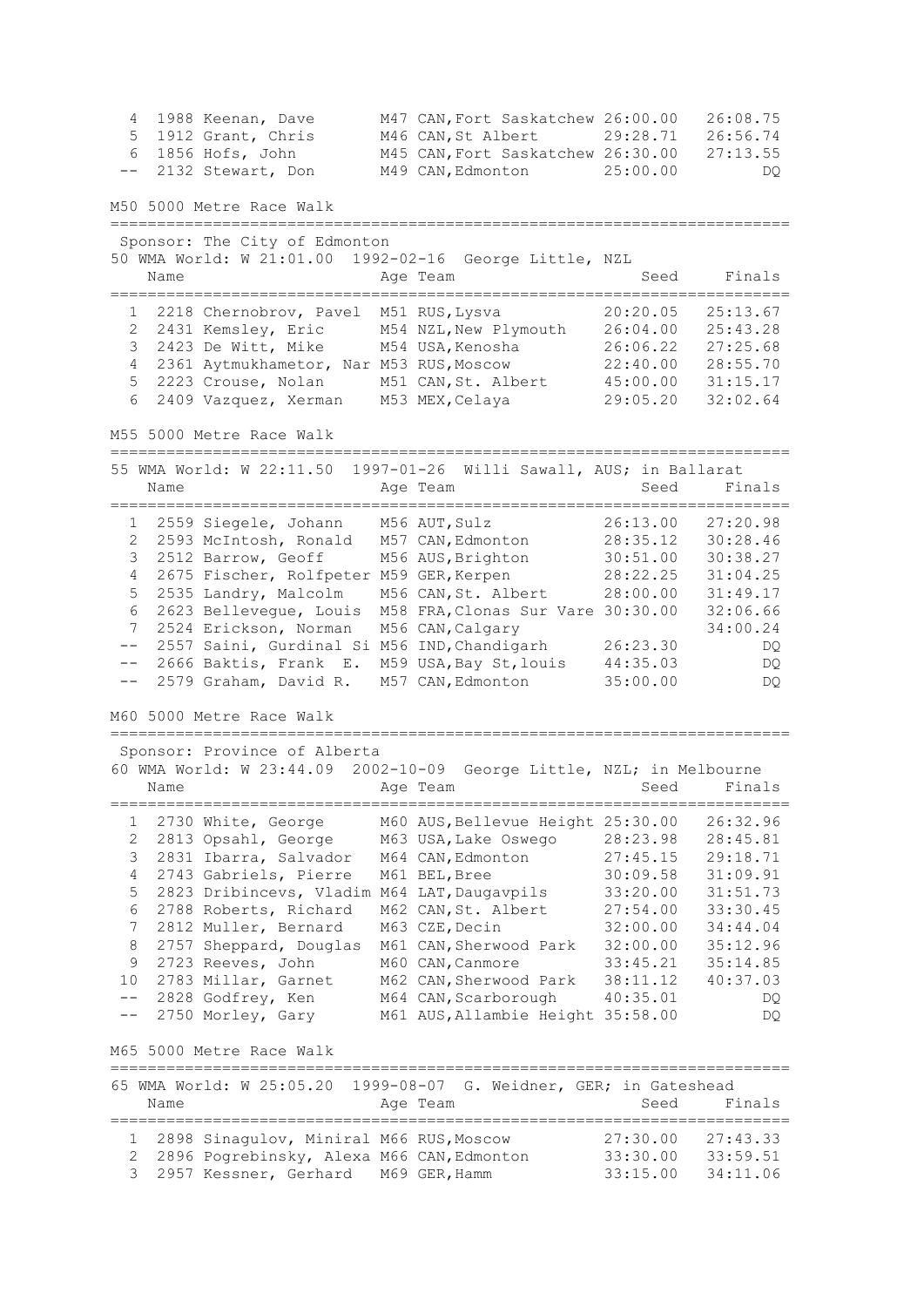4 2893 Mitusina, Miro M66 USA,Ruskin 32:10.09 35:57.72 5 2956 Hippola, Upali M69 CAN,St.Albert 45:00.00 37:13.04 6 2876 Smit, Dirk M65 CAN,Sherwood Park 42:24.15 38:19.82 -- 2941 O'Hara, Sean M68 AUS,Sorrento DQ -- 2942 Priestly, Tom M68 CAN,Edmonton 36:00.00 DQ M70 5000 Metre Race Walk ========================================================================= Sponsor: Government of Canada 70 WMA World: W 27:02.00 1982-04-10 T. Daintry, AUS Name **Age Team** Age Team Seed Finals ========================================================================= 1 2992 Summerhayes, Stuar M71 CAN,Cambridge 31:29.10 31:38.88 2 2977 Smith, Leigh M70 AUS,Hahndorf 33:21.00 34:15.48 3 2983 Donaldson, Presley M71 USA,Hillsboro 35:03.80 34:58.58 M75 5000 Metre Race Walk ========================================================================= Sponsor: Government of Canada 75 WMA World: W 27:40.00 1987-06-28 J. Grimwade, GBR; in Solihull Name **Age Team** Age Team Seed Finals ========================================================================= 1 3029 Hainsworth, Colin M75 AUS,Salisbury 32:32.10 33:50.76 2 3056 O'Neil, Ron M78 AUS,Campelltown 32:00.00 35:09.47 3 3061 Whyte, Donald M79 AUS,Miranda 34:40.00 35:25.27 4 3039 De, Narayan Chandr M76 IND,Kolkata 20:33.89 39:42.92 -- 3055 Gough, Kenneth M78 CAN,Edmonton 40:00.00 DNF M80 5000 Metre Race Walk ========================================================================= Sponsor: Government of Canada 80 WMA World: W 29:24.10 1992-06-07 J. Grimwade, GBR; in Solihull Name **Age Team** Age Team Seed Finals ========================================================================= -- 3074 Cooke, Edgar M83 CAN,Edmonton 45:00.00 DNF W30 10000 Metre Race Walk did 3 waves ========================================================================= Name **Age Team** Age Team Seed Finals ========================================================================= 1 93 Bergeson, Jolene W34 CAN, Calgary 1:04:58.00 2 55 Khan, Robin W32 CAN,Edmonton 1:22:42.00 W35 10000 Metre Race Walk did 3 waves ========================================================================= Name **Age Team** Age Team Seed Finals ========================================================================= 1 216 Pittwood, Diana W37 NZL,Christchurch 1:03:53.00 2 192 Bracken, Hanna W37 CAN,Calgary 1:04:43.00 3 249 Jones, Audra W38 CAN,St. Albert 1:12:17.00 4 231 Watson, Connie W37 CAN,Edmonton 1:14:31.00 5 186 Walther, Michelle W36 CAN,Fort St. John 1:15:58.00 6 244 Graling, Diana W38 CAN,Edmonton 1:18:13.00 7 175 Napierala, Barbara W36 CAN,Edmonton 1:20:20.00 8 227 Tobias-Pawl, Miche W37 CAN,Edmonton 1:24:19.00 W40 10000 Metre Race Walk did 3 waves ========================================================================= Name **Age Team** Age Team Seed Finals ========================================================================= 1 328 Gerke, Holly W40 CAN,Edmonton 50:34.00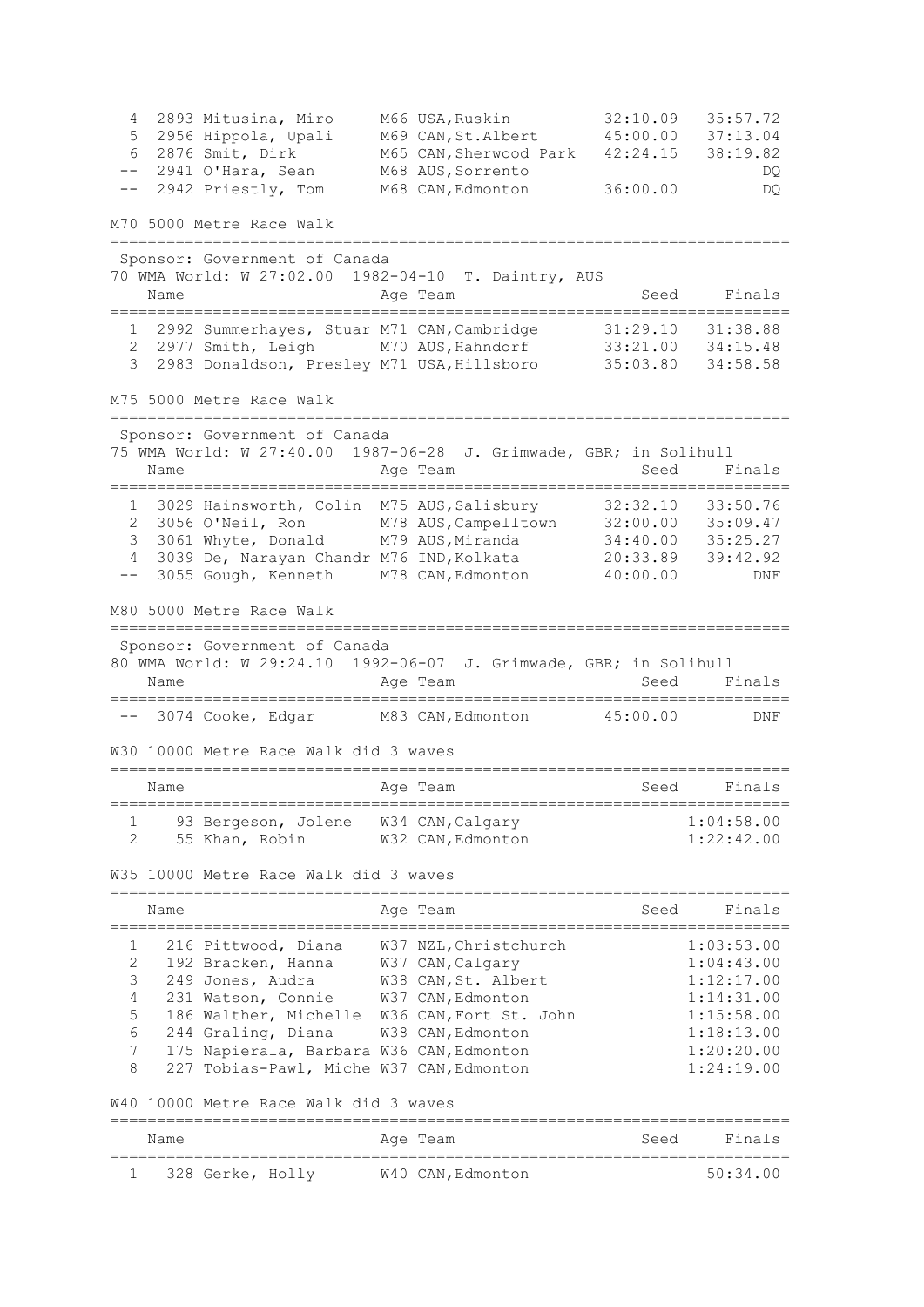2 414 Wilson, Hope W41 CAN,Edmonton 1:01:35.00 3 503 Banasch Vail, Kari W44 CAN,Edmonton 1:02:20.00 4 514 Fodchuk, Anna W44 CAN,Stony Plain 1:14:04.00 5 418 Brisson, Sheila W42 CAN, Bon Accord 1:14:58.00 6 426 Engram, Teta W42 CAN,Edmonton 1:15:15.00 7 464 Caskey, Gillian W43 NZL,Stratford 1:21:55.00 M40 10000 Metre Race Walk did 3 waves ========================================================================= Name Age Team Seed Finals ========================================================================= 1 1793 Guss, David M44 CAN,Calgary 1:06:59.00 2 1604 Roberts, Colin M40 CAN,Edmonton 1:11:31.00 W45 10000 Metre Race Walk did 3 waves ========================================================================= Name **Age Team** Age Team Seed Finals ========================================================================= 1 625 Barrett, Diane W46 NZL, Whangrei<br>2 608 Rodrigue-Poscente, W45 CAN, Whitecourt 2 608 Rodrigue-Poscente, W45 CAN,Whitecourt 1:05:12.00 3 771 Keatley-Campbell, W49 CAN,Campbell River 1:05:26.00 4 745 Robertson, Margare W48 CAN,Edmonton 1:05:53.00 5 619 Welchman, Jennifer W45 CAN,Edmonton 1:07:13.00 6 623 Archibald, Sandra W46 CAN,Oxford Mills 1:07:23.00 7 757 Chaves, Gloria W49 MEX,Japopan 1:07:29.00 1 191 Chaves, Sierra 1:0 Henry Capter 1:00 Mickelson, Barbara W48 CAN, Edmonton 1:11:44.00<br>
9 167 Herzog, Karen 1:49 CAN, Edmonton 1:12:13.00 9 767 Herzog, Karen W49 CAN,Edmonton 1:12:13.00 10 680 Gable, Martha W47 CAN,Edmonton 1:15:56.00 11 662 Schwegel, Janet W46 CAN,Edmonton 1:16:38.00 12 673 Coffey, Joan W47 NZL,Morrinsville 1:17:47.00 13 674 Crosman, Dawn W47 CAN,St. Albert 1:18:13.00 14 661 Schiweck-Doherty, W46 CAN,Edmonton 1:18:18.00 15 759 Dagg, Sandie W49 CAN,Onoway 1:32:20.00 M45 10000 Metre Race Walk did 3 waves ========================================================================= Age Team Seed Finals ========================================================================= 1 2096 Barabash, Vladimir M49 RUS, Moscow 2 1988 Keenan, Dave M47 CAN,Fort Saskatchew 53:57.00 3 1868 Morgan, Gary M45 USA,Clarkston 54:50.00 4 1840 Evans, Simon M45 AUS,Blackburn 3130 56:18.00 5 1912 Grant, Chris M46 CAN, St Albert 56:42.00 6 1907 Dawson, Michael M46 CAN,Edmonton 1:17:23.00 7 1970 Boulay, George M47 CAN,Edmonton 1:22:25.00 W50 10000 Metre Race Walk did 3 waves ========================================================================= Name **Age Team** Age Team Seed Finals ========================================================================= 1 894 Blanch, Val W52 CAN,Edmonton 1:04:58.00 2 922 Vermeeren, Karen W52 CAN,Calgary 1:06:09.00 3 898 Christal, Betty W52 CAN, Edmonton 1:06:29.00 4 940 Kobasiuk, Phyllis W53 CAN,Stony Plain 1:15:19.00 5 909 Lennie, Diane W52 CAN,Edmonton 1:16:06.00 6 855 Chomyn, Mary W51 CAN,Edmonton 1:16:31.00 7 854 Cherewyk, Sue W51 CAN,St Albert 1:21:21.00 8 963 Gauthier, Judy W54 CAN,Toronto 1:21:33.00 9 926 Zaiffdeen, Lynn W52 CAN,Edmonton 1:21:40.00 10 863 Hole, Rebecca W51 CAN,Edmonton 1:21:41.00 11 840 Visscher, Linda Le W50 CAN,Edmonton 1:21:42.00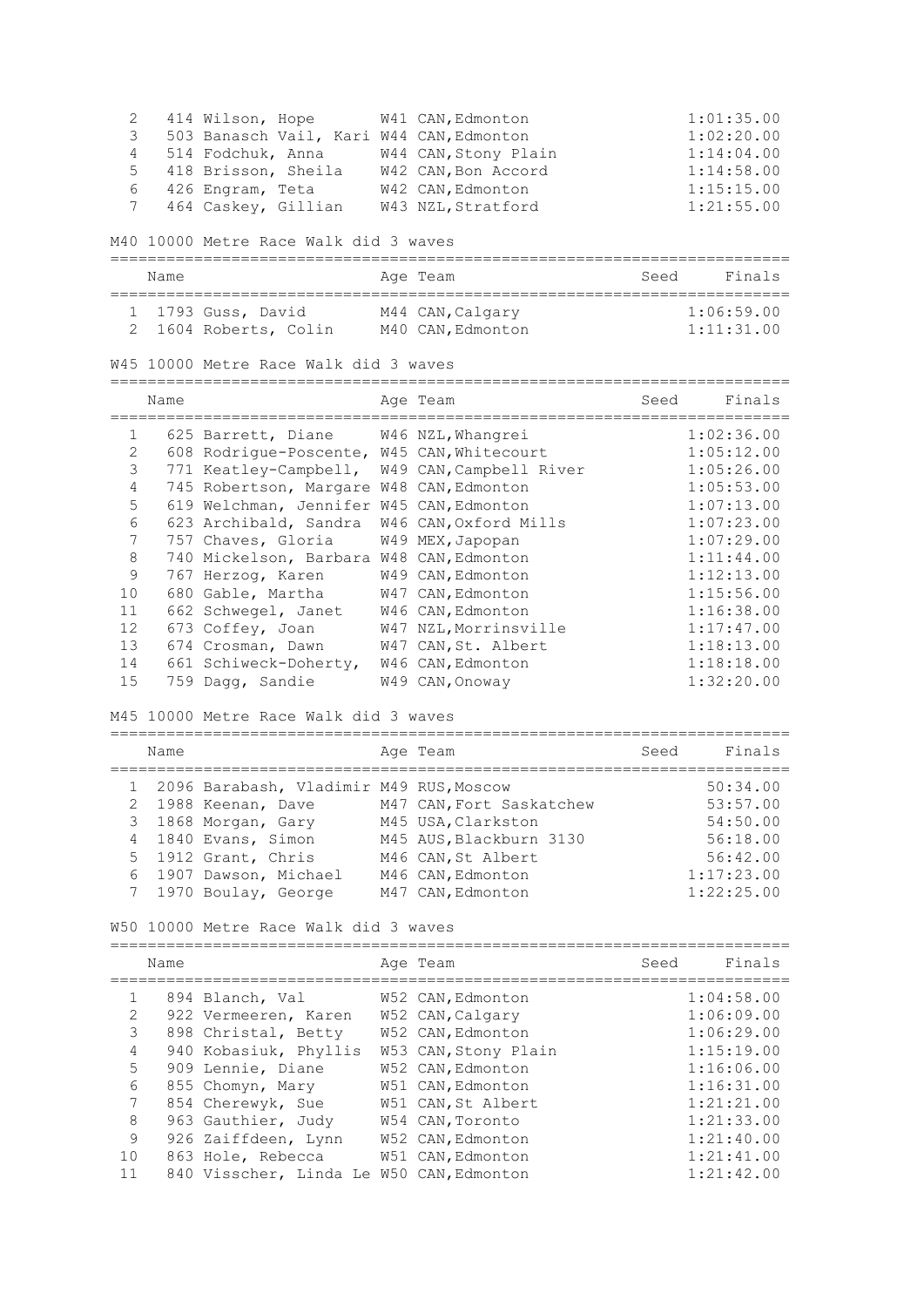|    | 873 McNally, Teresa  | W51 CAN, St.Albert | 1:22:24.00 |
|----|----------------------|--------------------|------------|
|    | 13 888 Strutt, Debra | W51 CAN,Edmonton   | 1:22:55.00 |
| 14 | 990 Wilson, Susan    | W54 NZL,Hawera     | 1:25:08.00 |

M50 10000 Metre Race Walk did 3 waves

| Name |                                            | Age Team            | Seed | Finals     |
|------|--------------------------------------------|---------------------|------|------------|
|      | 1 2218 Chernobrov, Pavel M51 RUS, Lysva    |                     |      | 53:42.00   |
|      | 2 2361 Aytmukhametor, Nar M53 RUS, Moscow  |                     |      | 56:55.00   |
|      | 3 2255 McIntosh, Allan M51 CAN, Edmonton   |                     |      | 57:28.00   |
|      | 4 2209 Winchester, Colin M50 CAN, Edmonton |                     |      | 1:01:54.00 |
|      | 5 2223 Crouse, Nolan                       | M51 CAN, St. Albert |      | 1:04:16.00 |
|      | 6 2417 Charrois, Henry                     | M54 CAN, Edmonton   |      | 1:05:28.00 |
|      | 7 2158 Davis, Gary                         | M50 CAN, Edmonton   |      | 1:07:41.00 |
|      | 8 2362 Baker, Darrell                      | M53 CAN, Regina     |      | 1:17:15.00 |

W55 10000 Metre Race Walk did 3 waves

|   | Name |                           | Age Team               | Seed | Finals     |
|---|------|---------------------------|------------------------|------|------------|
|   |      | 1 1035 Peters, Connie     | W56 CAN, Sherwood Park |      | 1:00:57.00 |
|   |      | 2 1001 Leo, Nancy         | W55 CAN, Willowdale    |      | 1:03:35.00 |
|   |      | 3 1003 Okamura, Katherine | W55 CAN, Edmonton      |      | 1:03:41.00 |
|   |      | 4 1012 Wright, Sharon M   | W55 CAN, Ottawa        |      | 1:05:56.00 |
|   |      | 5 1002 McCarthy, Carol    | W55 CAN, Edmonton      |      | 1:06:16.00 |
| 6 |      | 1080 Pelkie, Norma        | W58 CAN, Edmonton      |      | 1:07:07.00 |
|   |      | 7 1050 Johnson, Faune     | W57 CAN, Vancouver     |      | 1:11:27.00 |
|   |      | 8 1043 Chichak, Marianne  | W57 CAN, Edmonton      |      | 1:12:35.00 |

M55 10000 Metre Race Walk did 3 waves

| Name |                                                | Age Team                 | Seed | Finals     |
|------|------------------------------------------------|--------------------------|------|------------|
|      | 1 2535 Landry, Malcolm                         | M56 CAN, St. Albert      |      | 1:03:12.00 |
|      | 2 2579 Graham, David R.                        | M57 CAN, Edmonton        |      | 1:03:26.00 |
|      | 3 2623 Belleveque, Louis                       | M58 FRA, Clonas Sur Vare |      | 1:07:44.00 |
|      | 4 2508 Archer, John                            | M56 CAN, Drayton Valley  |      | 1:26:48.00 |
|      | -- 2557 Saini, Gurdinal Si M56 IND, Chandigarh |                          |      | DO         |

W60 10000 Metre Race Walk did 3 waves

| Name |                                               | Age Team          | Seed | Finals     |
|------|-----------------------------------------------|-------------------|------|------------|
|      | 1 1153 Herrendoerfer, Urs W64 GER, Rengsdorf  |                   |      | 1:05:02.00 |
|      | 2 1131 De Wolf, Frieda                        | W62 BEL, Bree     |      | 1:08:08.00 |
|      | 3 1149 Sarkar, Eileen                         | W63 CAN, Ottawa   |      | 1:08:17.00 |
|      | 4 1124 Slemko, Mary Yvonn W61 CAN, Onoway, AB |                   |      | 1:16:05.00 |
|      | 5 1140 Fal, Olga                              | W63 CAN, Edmonton |      | 1:22:07.00 |

M60 10000 Metre Race Walk did 3 waves

| Name |                          | Age Team                 | Seed | Finals     |
|------|--------------------------|--------------------------|------|------------|
|      | 1 2788 Roberts, Richard  | M62 CAN, St. Albert      |      | 1:06:32.00 |
|      | 2 2757 Sheppard, Douglas | M61 CAN, Sherwood Park   |      | 1:09:34.00 |
|      | 3 2701 Blackwood, Bob    | M60 CAN, Edmonton        |      | 1:14:25.00 |
|      | 4 2828 Godfrey, Ken      | M64 CAN, Scarborough     |      | 1:15:56.00 |
|      | 5 2750 Morley, Gary      | M61 AUS, Allambie Height |      | 1:21:43.00 |

W65 10000 Metre Race Walk did 3 waves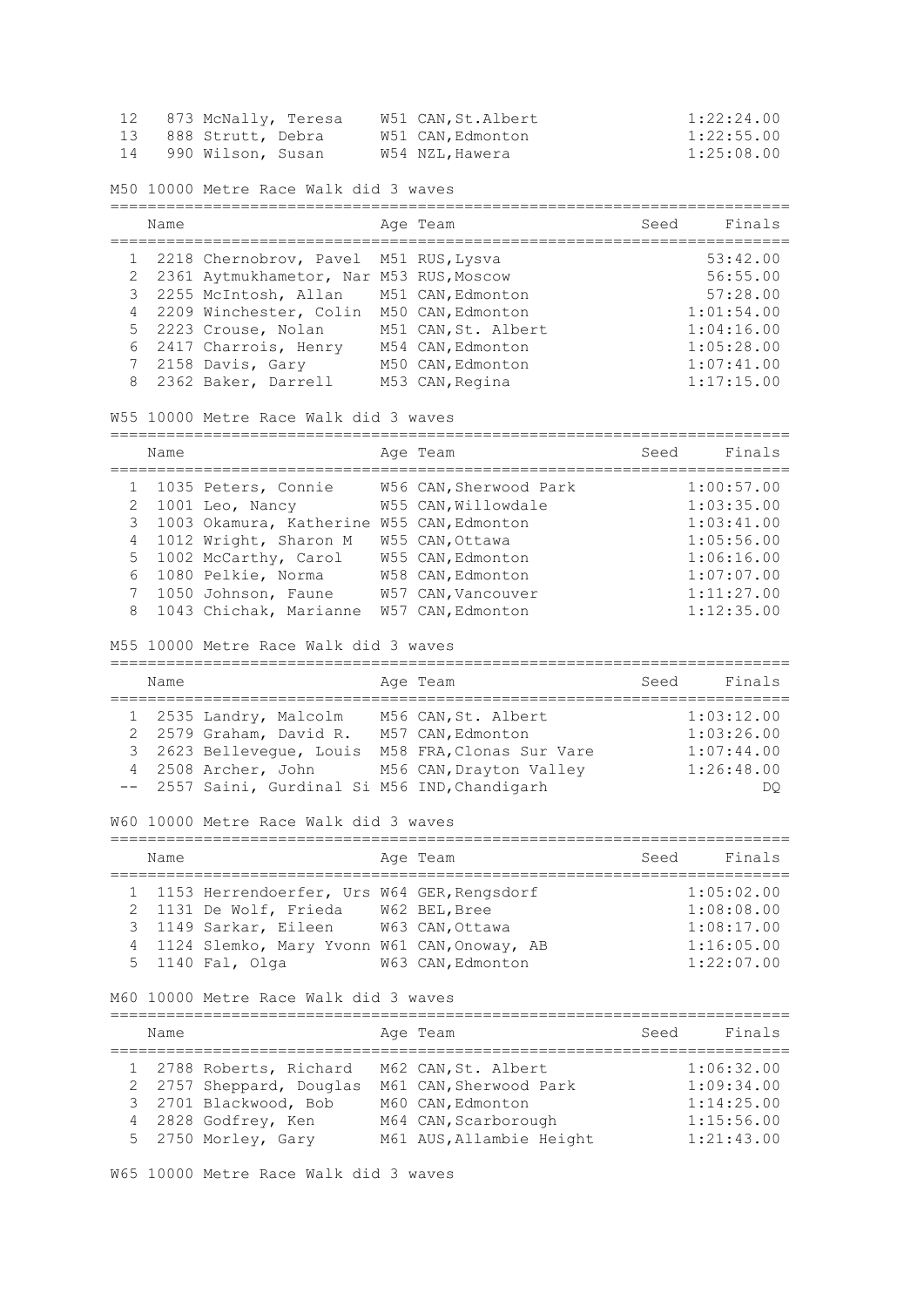========================================================================= Name **Age Team** Age Team Seed Finals ========================================================================= 1 1162 Sinkovec, Rita W65 USA,Evergreen 1:06:15.00 2 1164 Delf, Margaret W66 CAN,Kelowna 1:08:58.00 3 1160 Denby, Pat W65 CAN,Victoria 1:13:28.00 4 1166 Fyson, Maggie W66 CAN,North vancouver 1:14:16.00 5 1169 Rosas, Alma W66 MEX,Zapopan 1:15:06.00 6 1186 Fraser, Lynn W68 NZL,Kamo 1:22:49.00 7 1176 Bishop, Marion W67 NZL, Auckland 1:42:04.00 M65 10000 Metre Race Walk did 3 waves ========================================================================= Name **Age Team** Age Team Seed Finals ========================================================================= 1 2896 Pogrebinsky, Alexa M66 CAN,Edmonton 1:09:42.00 2 2893 Mitusina, Miro M66 USA,Ruskin 1:12:25.00 3 2956 Hippola, Upali M69 CAN,St.Albert 1:14:23.00 4 2942 Priestly, Tom M68 CAN,Edmonton 1:16:59.00 5 2876 Smit, Dirk M65 CAN,Sherwood Park 1:17:35.00 6 2941 O'Hara, Sean M68 AUS,Sorrento 1:31:03.00 W70 10000 Metre Race Walk did 3 waves ========================================================================= Name **Age Team** Age Team Seed Finals ========================================================================= 1 1221 Irvine, Merle W74 CAN,Penticton 1:24:50.00 2 1213 Marasek, Elaine W72 CAN,Edmonton 1:32:10.00 3 1215 Darling, Violet W73 CAN,Nipawin 1:32:59.00 M70 10000 Metre Race Walk did 3 waves ========================================================================= Name Register Age Team Name Seed Finals ========================================================================= 1 2992 Summerhayes, Stuar M71 CAN,Cambridge 1:04:02.00 2 2977 Smith, Leigh M70 AUS, Hahndorf 3 2983 Donaldson, Presley M71 USA,Hillsboro 1:12:48.00 4 3008 Turner, Ron M72 CAN,Saint Catharine 1:14:04.00 W75 10000 Metre Race Walk did 3 waves ========================================================================= Name Age Team Seed Finals ========================================================================= 1 1230 Vogelsang, Eva W76 CAN,Calgary 1:16:09.00 2 1232 Krause, Margaret W78 AUS,Townsville 1:32:19.00 M75 10000 Metre Race Walk did 3 waves ========================================================================= Name **Age Team** Age Team Seed Finals ========================================================================= 1 3029 Hainsworth, Colin M75 AUS,Salisbury 1:09:18.00 2 3061 Whyte, Donald M79 AUS,Miranda 1:12:50.00 M80 10000 Metre Race Walk did 3 waves ========================================================================= Age Team Seed Finals ========================================================================= 1 3074 Cooke, Edgar M83 CAN,Edmonton 1:49:58.00 W80 10000 Metre Race Walk did 3 waves =========================================================================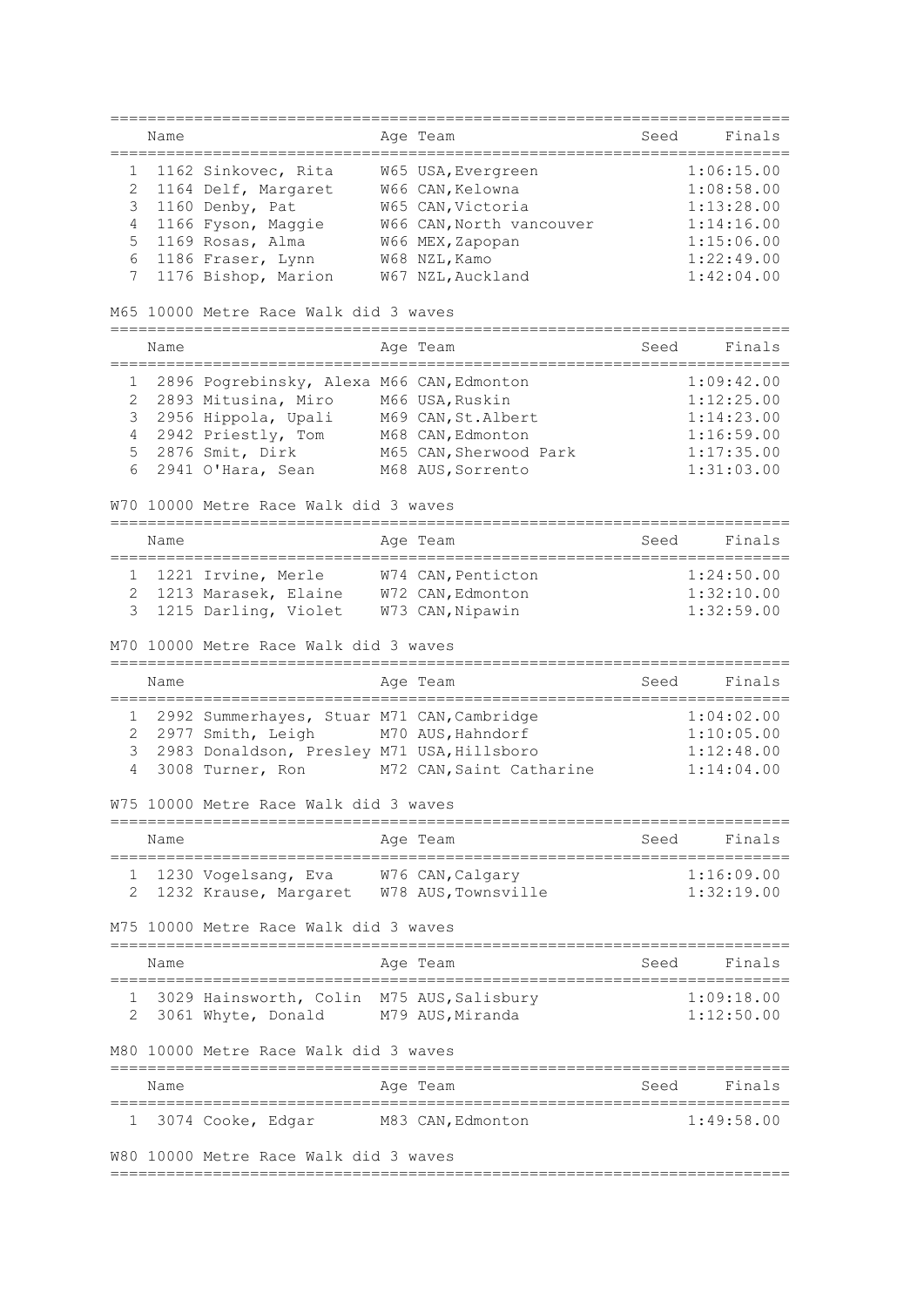|                                 | Name |                                                                                                                                                                                                                            |            | Age Team                                                                                                 | Seed | Finals                                                                                         |
|---------------------------------|------|----------------------------------------------------------------------------------------------------------------------------------------------------------------------------------------------------------------------------|------------|----------------------------------------------------------------------------------------------------------|------|------------------------------------------------------------------------------------------------|
| $1 \quad$                       |      | 1238 Binning, Jennie W80 CAN, Edmonton                                                                                                                                                                                     |            |                                                                                                          |      | 1:16:22.00                                                                                     |
|                                 |      | M35 20000 Metre Race Walk                                                                                                                                                                                                  |            |                                                                                                          |      |                                                                                                |
|                                 | Name |                                                                                                                                                                                                                            |            | Age Team                                                                                                 | Seed | Finals                                                                                         |
| 1                               |      | 1458 Estrada, Rene M37 MEX, Celaya                                                                                                                                                                                         |            |                                                                                                          |      | 1:45:15.00                                                                                     |
|                                 |      | M40 20000 Metre Race Walk                                                                                                                                                                                                  |            |                                                                                                          |      |                                                                                                |
|                                 | Name |                                                                                                                                                                                                                            |            | Aqe Team                                                                                                 | Seed | Finals                                                                                         |
| 1<br>2                          |      | 1568 Berrett, Tim                                                                                                                                                                                                          |            | M40 CAN, Edmonton<br>1776 Blanchard, Michael M44 USA, Castle Rock                                        |      | 1:26:43.00<br>1:54:03.00                                                                       |
|                                 |      | M45 20000 Metre Race Walk                                                                                                                                                                                                  |            |                                                                                                          |      |                                                                                                |
|                                 | Name |                                                                                                                                                                                                                            |            | Age Team                                                                                                 | Seed | Finals                                                                                         |
| 1                               |      | 2117 Kissclev, Mikhail M49 RUS, Moscow                                                                                                                                                                                     |            |                                                                                                          |      | 1:48:28.00                                                                                     |
|                                 |      | M50 20000 Metre Race Walk                                                                                                                                                                                                  |            |                                                                                                          |      |                                                                                                |
|                                 | Name | --------------                                                                                                                                                                                                             |            | Age Team                                                                                                 | Seed | Finals                                                                                         |
| 1<br>2<br>3<br>4<br>5           |      | 2431 Kemsley, Eric M54 NZL, New Plymouth<br>2371 Dragomir, Gerald M53 CAN, Vancouver<br>2247 Jones, Terry<br>2409 Vazquez, Xerman M53 MEX, Celaya<br>2263 Pruckner, Jaroslav M51 CZE, Bradlec<br>M55 20000 Metre Race Walk |            | M51 CAN, Sherwood Park                                                                                   |      | 1:46:53.00<br>1:47:24.00<br>2:07:50.00<br>2:11:46.00<br>2:14:26.00                             |
|                                 | Name | ============================                                                                                                                                                                                               | ========== | Aqe Team                                                                                                 | Seed | Finals                                                                                         |
| 1<br>2<br>3                     |      | 2559 Siegele, Johann<br>2675 Fischer, Rolfpeter M59 GER, Kerpen<br>2593 McIntosh, Ronald M57 CAN, Edmonton<br>2666 Baktis, Frank E. M59 USA, Bay St, louis                                                                 |            | :==================<br>M56 AUT, Sulz                                                                     |      | 1:55:44.00<br>2:08:17.00<br>2:09:40.00<br>NΤ                                                   |
|                                 |      | M60 20000 Metre Race Walk<br>===================================                                                                                                                                                           |            |                                                                                                          |      |                                                                                                |
|                                 | Name |                                                                                                                                                                                                                            |            | Aqe Team<br>--------------                                                                               | Seed | Finals                                                                                         |
| 1<br>2<br>3<br>4<br>5<br>6<br>7 |      | 2730 White, George<br>2813 Opsahl, George<br>2831 Ibarra, Salvador<br>2823 Dribincevs, Vladim M64 LAT, Daugavpils<br>2746 Lillefosse, Arthur M61 NOR, Bergen<br>2812 Muller, Bernard<br>2743 Gabriels, Pierre              |            | M60 AUS, Bellevue Height<br>M63 USA, Lake Oswego<br>M64 CAN, Edmonton<br>M63 CZE, Decin<br>M61 BEL, Bree |      | 1:46:00.00<br>2:02:20.00<br>2:06:21.00<br>2:08:19.00<br>2:09:47.00<br>2:11:13.00<br>2:15:51.00 |
|                                 |      | M65 20000 Metre Race Walk                                                                                                                                                                                                  |            |                                                                                                          |      |                                                                                                |
|                                 | Name |                                                                                                                                                                                                                            |            | Age Team                                                                                                 | Seed | Finals                                                                                         |
| 1<br>2                          |      | 2898 Sinagulov, Miniral M66 RUS, Moscow<br>2957 Kessner, Gerhard M69 GER, Hamm<br>2878 Thompson, Chandler M65 USA, Las Cruces                                                                                              |            |                                                                                                          |      | 1:58:26.00<br>2:24:21.00<br>DQ                                                                 |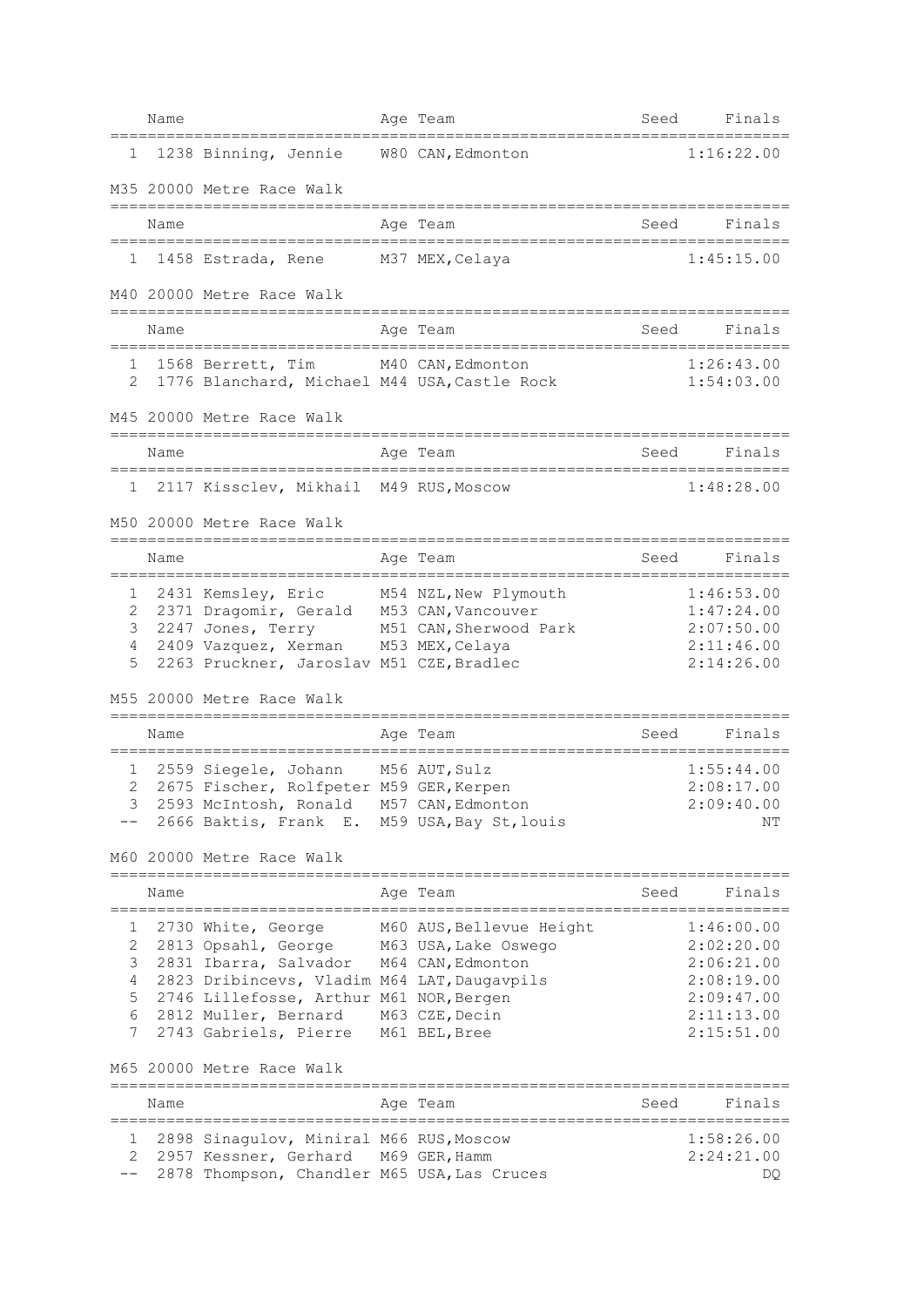========================================================================= Name **Age Team** Age Team Seed Finals ========================================================================= 1 3056 O'Neil, Ron M78 AUS,Campelltown 2:25:26.00 -- 3039 De, Narayan Chandr M76 IND, Kolkata NT -- 3043 Mahajani, Arun M76 AUS, Parap 1999 Mahajani, Parang Mahajang Mahang Mahang D W40 80 Metre Hurdles 30" ===========================================================================  $=$ Sponsor: Glentel Inc. 8 hurdles: 12m to first, then every 8m, then 12m to finish 40 WMA World: W 11.25 2001-08-21 Leslie Estwick, CAN Name **Age Team** Age Team Seed Finals Wind ===========================================================================  $=$  1 380 Linaker, Launa W41 CAN,Edmonton 14.00 13.70 1.9 2 343 Miyahara, Naomi W40 JPN,Tsuchiura 13.30 13.72 1.9 3 378 Lam, Jane W41 CAN,Edmonton 16.00 27.63 1.9 W45 80 Metre Hurdles 30" =========================================================================== === 45 WMA World: W 11.25 2004-07-22 Christine Muller, SUI Name **Age Team** Age Team Seed Finals Wind ===========================================================================  $---$  1 648 Kominami, Sachiko W46 JPN,Chuo-Ku 13.56 1.9 2 637 Freeman, B J W46 CAN,Calgary 14.00 14.66 1.9 3 682 Gieni, Muriel W47 CAN,Saskatoon 15.01 14.93 1.9 4 790 Thom, Roslyn W49 CAN,Calgary 15.04 15.85 1.9 W50 80 Metre Hurdles 30" ===========================================================================  $===$ Sponsor: The City of Edmonton 8 hurdles: 12m to first, then every 7m, then 19m to finish 50 WMA World: W 12.68 1997-07-20 Phil Raschker, USA Name **Age Team** Age Team Seed Finals Wind =========================================================================== === 1 802 Caldova, Milada W50 CZE,Decin 6 16.50 16.21 1.6 2 918 Smith, Julie W52 AUS, Kurmond 15.00 16.33 1.6 3 931 Cochrane, Nancy W53 CAN,Richmond 15.34 20.93 1.6 W55 80 Metre Hurdles 30"

M75 20000 Metre Race Walk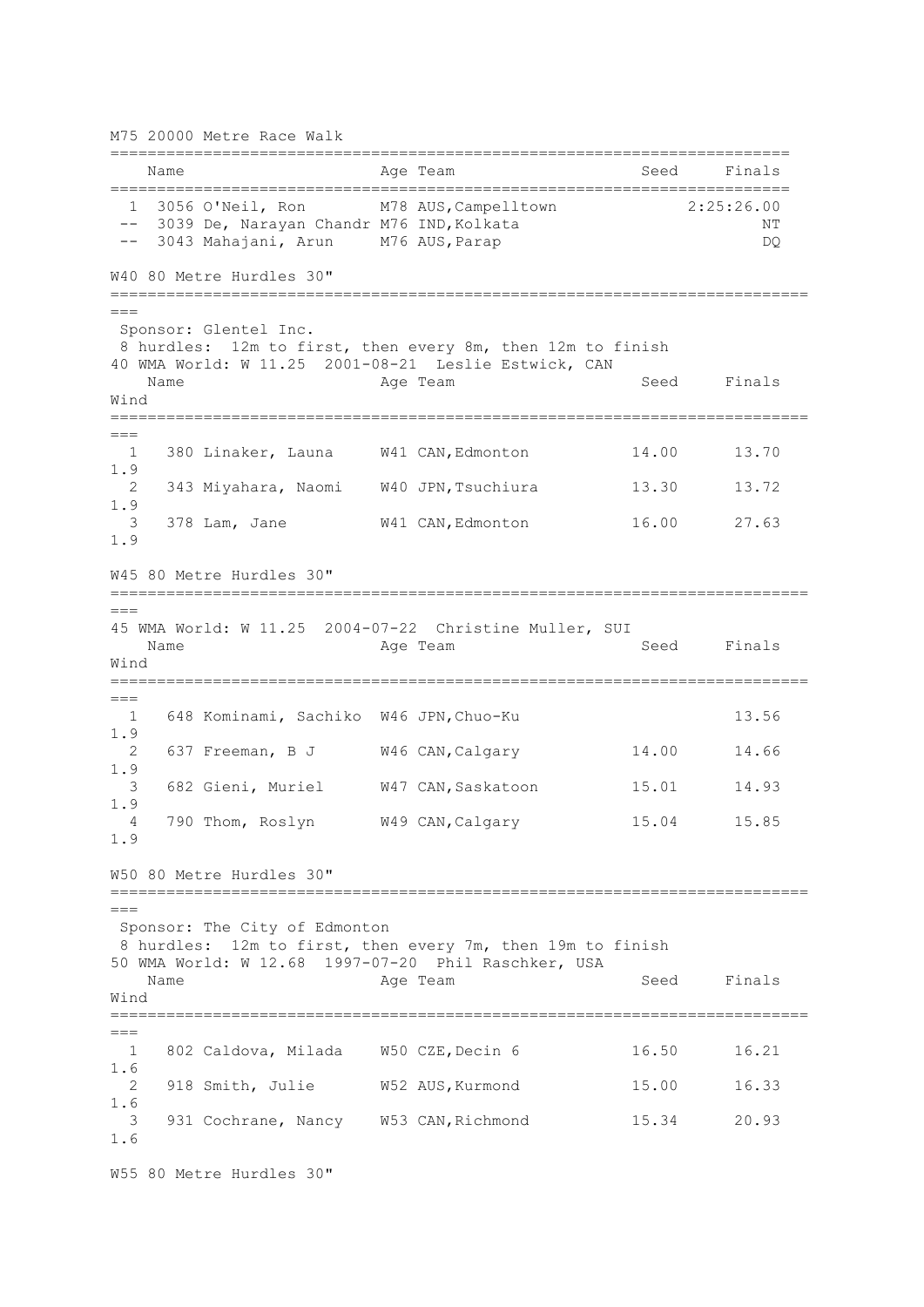===========================================================================  $=$ Sponsor: The City of Edmonton 8 hurdles: 12m to first, then every 7m, then 19m to finish 55 WMA World: W 12.31 1999-07-17 Helgi Lamp, EST Name **Age Team** Age Team Seed Finals Wind ===========================================================================  $==-$  1 1038 Trott, Rhona W56 CAN,Hamilton 16.38 1.6 2 1076 McDonnell, Hazel W58 AUS,Alexandra Hills 18.05 17.16 1.6 W60 80 Metre Hurdles 27" ===========================================================================  $---$ Sponsor: Alberta Centennial 2005 8 hurdles: 12m to first, then every 7m, then 19m to finish 60 WMA World: W 13.78 2004-07-30 Mariane Maier, AUT Name **Age Team** Age Team Seed Finals Wind ===========================================================================  $---$  1 1120 Jonkers, Riet W61 NED,Rijen 15.21 14.85 2.1 2 1103 Nitzke, Arlete W60 BRA,Porto Alegre 18.00 19.96 2.1 W65 80 Metre Hurdles 27" =========================================================================== === Sponsor: Alberta Centennial 2005 8 hurdles: 12m to first, then every 7m, then 19m to finish 65 WMA World: W 14.27 2004-07-30 Rietje Dijkman, NED Name Age Team Seed Finals Wind ===========================================================================  $=$  1 1165 Dÿkman, Rietje W66 NED,Amsterdam 14.62 14.57 2.1 W75 80 Metre Hurdles 27" =========================================================================== === Sponsor: Alberta Centennial 2005 8 hurdles: 12m to first, then every 7m, then 19m to finish 75 WMA World: W 20.04 2003-07-11 Isabella Hofmeyr, RSA Name **Age Team** Age Team Seed Finals Wind =========================================================================== === 1 1226 Gomberadze, Kaleri W76 RUS,Moscow 21.11 2.1 M70 80 Metre Hurdles 30" ===========================================================================  $=$ Sponsor: Government of Canada 8 hurdles: 12m to first, then every 7m, then 19m to finish 70 WMA World: W 12.99 2000-05-13 James Stookey, USA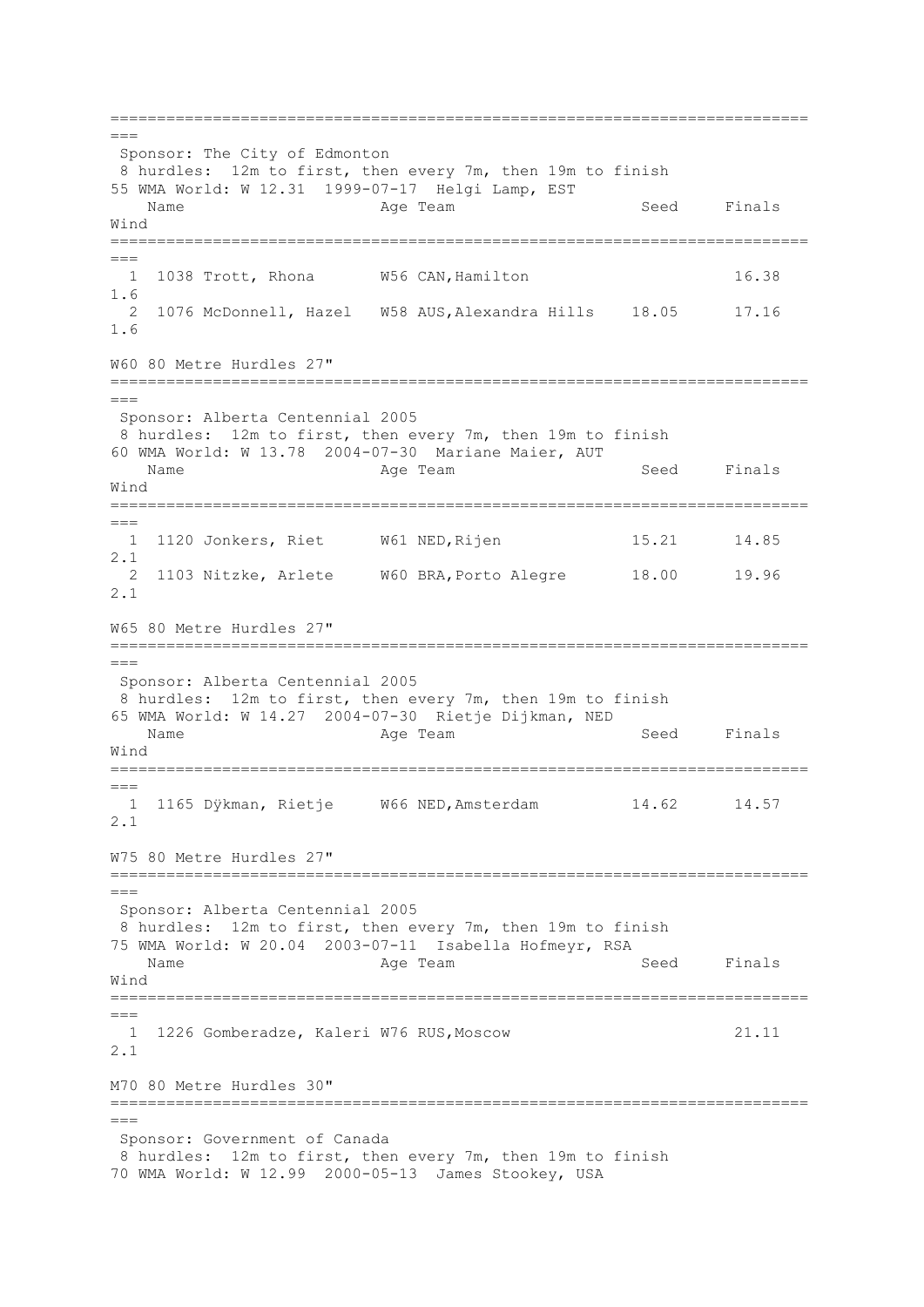Name **Age Team** Age Team Seed Finals Wind ===========================================================================  $=$  1 3017 Popov, Vladimir M73 RUS,Moscow 9.14 14.59 2.1 2 2976 Sluga, Marko M70 SLO,Ljubljana 16.15 16.18 2.1 3 2989 Rodrigues, Wilfred M71 CAN,Calgary 19.60 2.1 4 2987 Poonia, Kesar Sing M71 CAN, Brampton 17.41 19.72 2.1 5 2968 Berardi, Jose-Mari M70 ARG,Buenos Aires 27.30 2.1 M75 80 Metre Hurdles 30" =========================================================================== === 8 hurdles: 12m to first, then every 7m, then 19m to finish 75 WMA World: W 13.68 1999-08-29 Melvin Larsen, USA Name **Age Team** Age Team Seed Finals Wind ===========================================================================  $---$  1 3037 Stookey, James M75 USA,Dickerson 13.41 13.62W 2.1 2 3060 Dobribán, Géza M79 HUN,Zamárdi 17.02 24.31 2.1 M85 80 Metre Hurdles 27" ===========================================================================  $=$ 8 hurdles: 12m to first, then every 7m, then 19m to finish 85 WMA World: W 19.82 1997-07-27 Vittorio Colo, ITA Name **Age Team** Age Team Seed Finals Wind =========================================================================== === 1 3080 Zensch, Emmerich M85 AUT,Vienna 20.04 22.08 1.5 adjusted hand time W35 100 Metre Hurdles 33" ===========================================================================  $=$ 10 hurdles: 13m to first, then every 8.5m, then 10.5m to finish 35 WMA World: W 12.47 1999-08-21 Ludmila Engquist, SWE Name **Age Team** Age Team Seed Finals Wind ===========================================================================  $---$  1 288 Krepkina, Valentyn W39 UKR,Kiev 17.90 1.8 2 152 Zuniga, Leila W35 CAN,Edmonton 13.33 20.10 1.8 M50 100 Metre Hurdles 36" ===========================================================================  $=$ Sponsor: The City of Edmonton 10 hurdles: 13m to first, then every 8.5m, then 10.5m to finish 50 WMA World: W 13.57 1991-07-05 Walt Butler, USA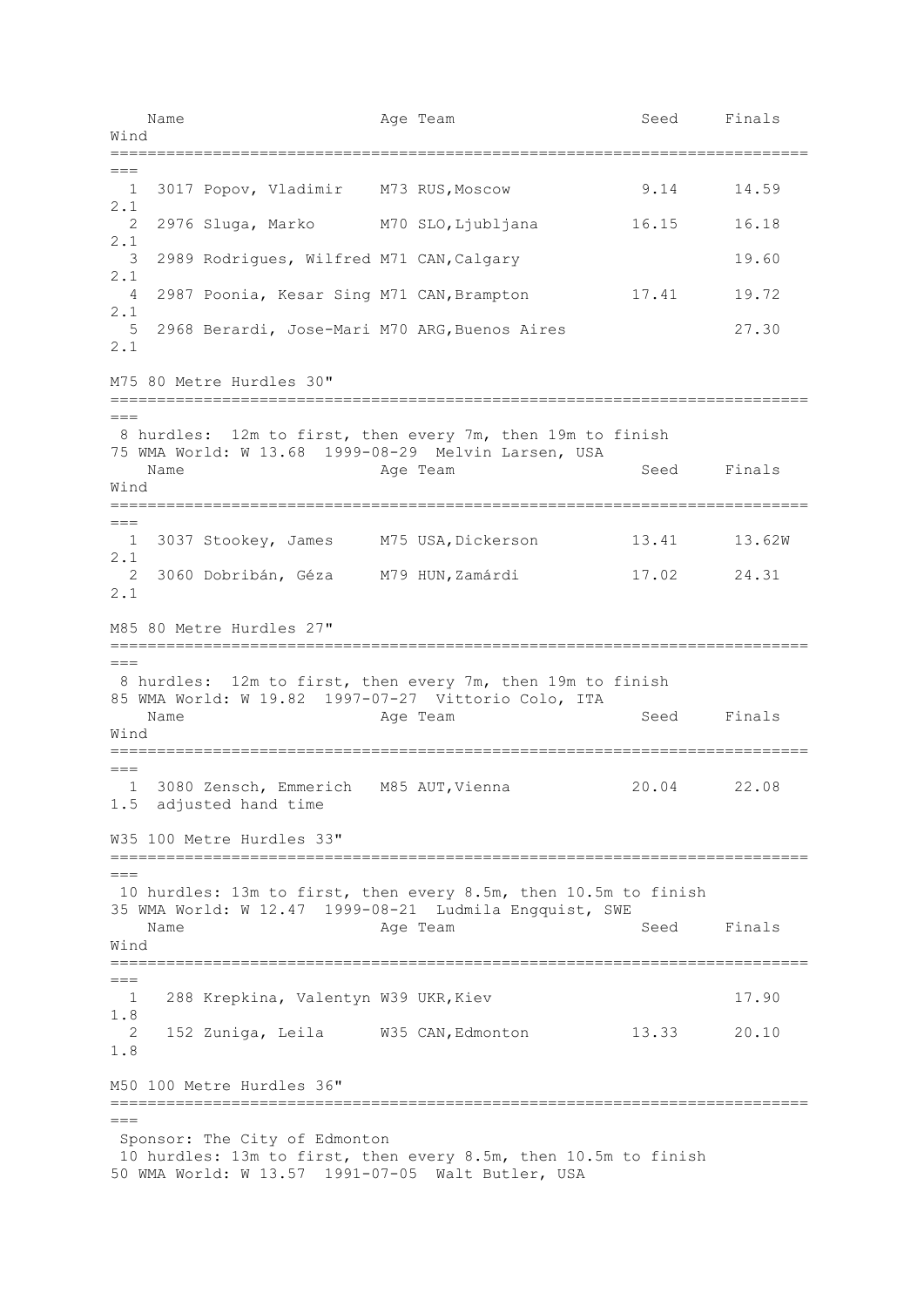Name **Age Team** Age Team Seed Finals Wind ===========================================================================  $=$  1 2273 Stacey, Price M51 USA,Albuquerque 15.00 15.05 - 0.7 2 2260 Pannell, Michael M51 USA,Los Alamos 16.00 15.55 - 0.7 3 2416 Burge, Conrad Mich M54 AUS,Dee Why 16.00 16.00 - 0.7 4 2171 Kozytskyy, Viktor M50 UKR, Staxanov 16.49 -0.7 5 2167 Graham, Gordon M50 CAN,Nanaimo 17.14 19.93 - 0.7 M55 100 Metre Hurdles 36" =========================================================================== === 10 hurdles: 13m to first, then every 8.5m, then 10.5m to finish 55 WMA World: W 14.49 1996-08-22 Walt Butler, USA Name **Age Team** Age Team Seed Finals Wind ===========================================================================  $---$  1 2550 Parnell, Roger M56 USA,Susanville 15.60 16.33 0.7 2 2489 Rib, Anatoly M55 RUS,Moscow 16.04 16.58 0.7 3 2671 Cesar, Normando T. M59 BRA,Sao Carlos 20.85 0.7 4 2553 Purkis, Jim M56 CAN,Edmonton 18.02 21.76 0.7 M60 100 Metre Hurdles 33" ===========================================================================  $=$ Sponsor: Alberta Centennial 2005 10 hurdles: 16m to first, then every 8m, then 12m to finish 60 WMA World: W 14.62 2004-08-06 Courtland Gray, USA; in Decatur Name **Age Team** Age Team Seed Finals Wind ===========================================================================  $=$  1 2699 Benjamin, Victor M60 USA,Brooklyn 17.01 16.81 0.6 2 2765 Vykydal, Frantisek M61 CZE,Sumperk 18.20 18.81 0.6 3 2779 Lemos, Antonio Lau M62 BRA,São Paulo 17.56 18.86 0.6 4 2788 Roberts, Richard M62 CAN,St. Albert 24.41 23.26 0.6 M65 100 Metre Hurdles 33" =========================================================================== === 10 hurdles: 16m to first, then every 8m, then 12m to finish 65 WMA World: W 15.61 2004-07-30 Guido Muller, GER Name **Age Team** Age Team Seed Finals Wind ===========================================================================  $---$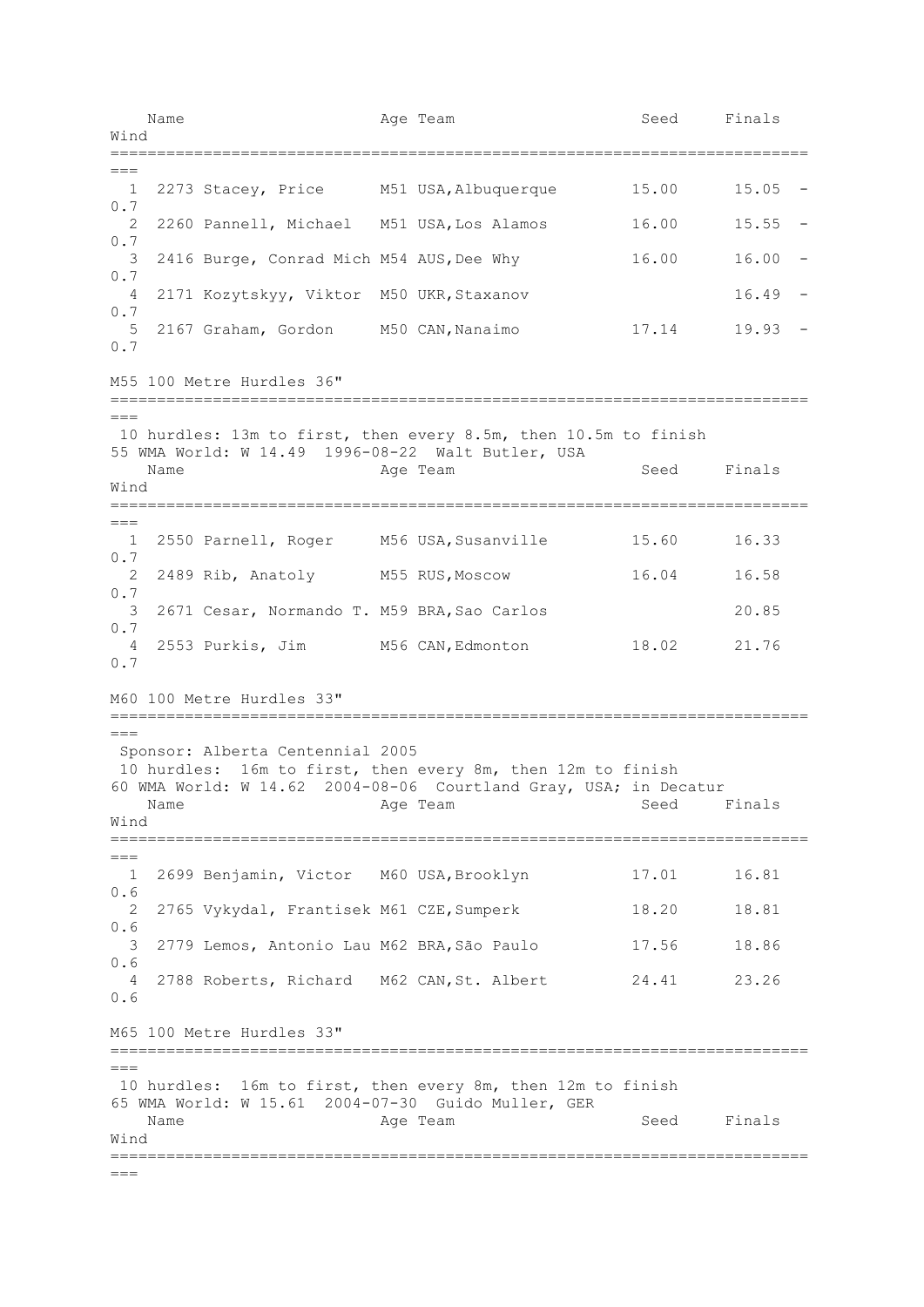1 2882 Armstrong, Mervyn M66 CAN,Red Deer 19.48 0.6 2 2925 Chambers, Don M68 AUS,Rutherglen 20.25 19.80 0.6 3 2924 Yamaguchi, Iwao M67 JPN,Ayase 19.21 20.41 0.6 M30 110 Metre Hurdles 39" ===========================================================================  $---$ 10 hurdles: 13.72m to first; every 9.14m, then 14.02m to finish 30 IAAF Worl: # 12.91 1993-08-20 Clin Jackson, GBR; in Stuttgart Name Age Team Seed Finals Wind ===========================================================================  $---$  1 1309 Schwanke, Peter M30 CAN,Saskatoon 16.00 16.65 - 1.1 2 1311 Tischer, Dean M30 CAN,Edmonton 16.80 17.65 - 1.1 M40 110 Metre Hurdles 39" =========================================================================== === Sponsor: Glentel Inc. 10 hurdles: 13.72m to first; every 9.14m, then 14.02m to finish 40 WMA World: W 13.73 2003-07-11 David Ashford, USA Name **Age Team** Age Team Seed Finals Wind ===========================================================================  $=$  1 1622 Bakx, Wan M41 NED,Enschede 15.60 16.27 2.6 2 1784 Dong, Walter M44 CAN,Edmonton 17.63 16.59 2.6 3 1714 Mosser, Scott M42 USA,Lakewood 19.20 18.57 2.6 4 1804 Monaghan, Lorne M44 CAN,Sherwood Park 16.00 20.61 2.6 M45 110 Metre Hurdles 39" ===========================================================================  $=$ 10 hurdles: 13.72m to first; every 9.14m, then 14.02m to finish 45 WMA World: W 14.7h 1979-07-08 Valbjorn Thorlaksson, ISL Name **Age Team** Age Team Seed Finals Wind ===========================================================================  $-$  1 1914 Hayrapetyan, Geras M46 ARM,Verevan 16.81 16.03 2.6 2 1844 Gavenciak, Igor M45 SVK,Bratislava 15.86 16.42 2.6 3 2136 Szûcs, András M49 HUN,Budapest 17.60 17.14 2.6 W50 300 Metre Hurdles 30" ========================================================================= Sponsor: The City of Edmonton 7 hurdles: 50m to first, then every 35m, then 40m to finish 50 WMA World: W 47.01 1994-10-02 Jan Hynes, AUS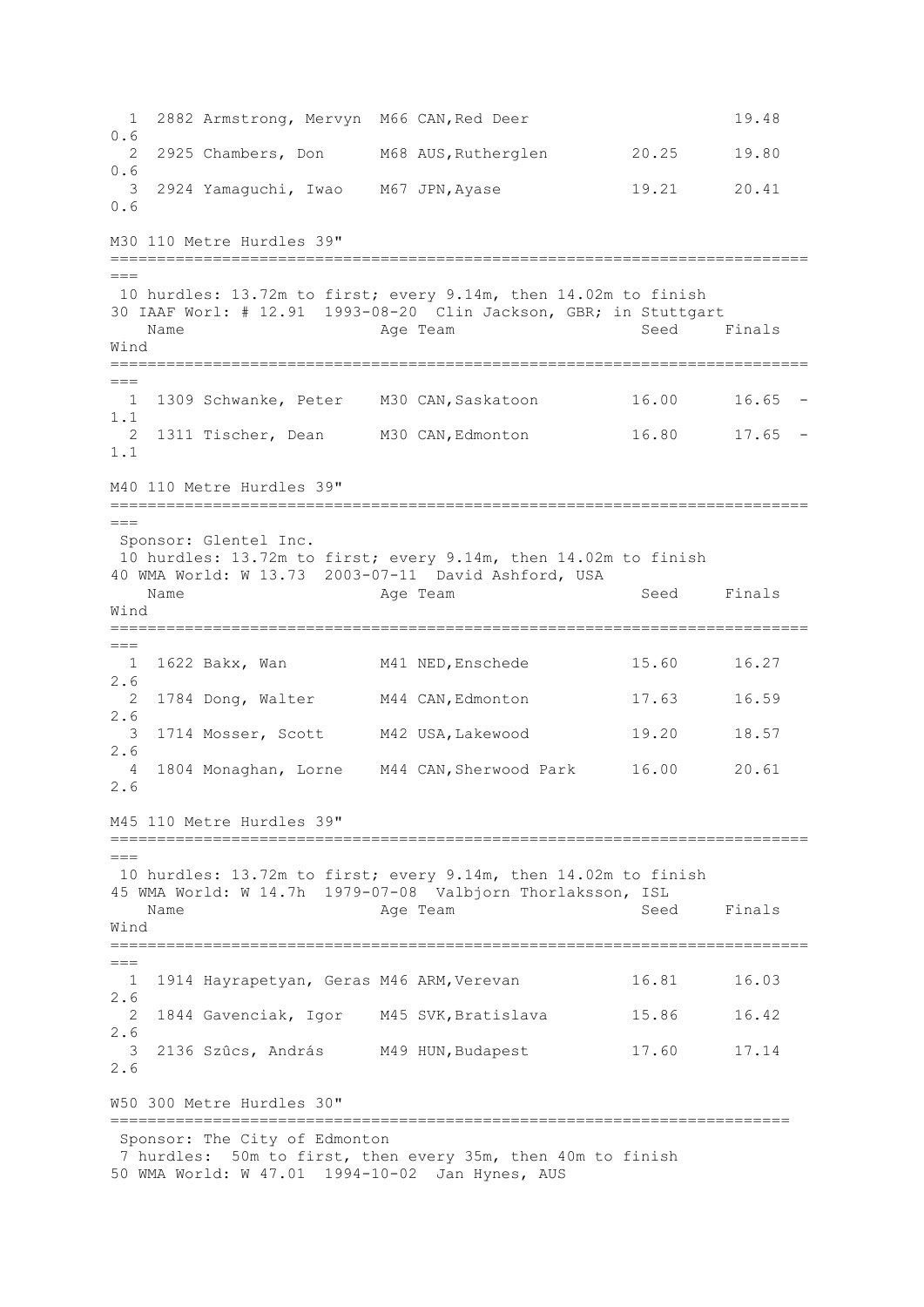Name **Age Team** Age Team Seed Finals ========================================================================= 1 918 Smith, Julie W52 AUS,Kurmond 1:20.00 58.13 2 927 Ana, Jerman W53 SLO,Trzic 1:00.00 59.10 3 931 Cochrane, Nancy W53 CAN,Richmond 1:04.03 1:16.61 W55 300 Metre Hurdles 30" ========================================================================= Sponsor: The City of Edmonton 7 hurdles: 50m to first, then every 35m, then 40m to finish 55 WMA World: W 49.14 2002-08-11 Phil Raschker, USA Name **Age Team** Age Team Seed Finals ========================================================================= 1 1038 Trott, Rhona M56 CAN, Hamilton 55.00 57.49<br>2 1076 McDonnell. Hazel W58 AUS, Alexandra Hills 59.04 2 1076 McDonnell, Hazel W58 AUS, Alexandra Hills 3 1081 Roberts, Catherine W58 CAN,St. Albert 1:10.20 1:06.45 W60 300 Metre Hurdles 27" ========================================================================= Sponsor: Province of Alberta 7 hurdles: 50m to first, then every 35m, then 40m to finish 60 WMA World: W 53.05 1995-07-16 Corrie Roovers, NED Name **Age Team** Age Team Seed Finals ========================================================================= 1 1120 Jonkers, Riet W61 NED,Rijen 55.37 55.76 W65 300 Metre Hurdles 27" ========================================================================= Sponsor: Province of Alberta 7 hurdles: 50m to first, then every 35m, then 40m to finish 65 WMA World: W 1:03.53 2002-08-11 Barbara Jordan, USA Name **Age Team** Age Team Seed Finals ========================================================================= 1 1165 Dÿkman, Rietje W66 NED,Amsterdam 59.52 55.69W M60 300 Metre Hurdles 30" =========================================================================== = 8 Advance: Top 3 Each Heat plus Next 2 Best Times Sponsor: Province of Alberta 7 hurdles: 50m to first, then every 35m, then 40m to finish WMA World: W 42.31 1999 Guido Mueller, FRG Age Team Seed Prelims H# =========================================================================== = Preliminaries 1 2699 Benjamin, Victor M60 USA,Brooklyn 54.54 47.03Q 1 2 2770 Badowski, Tony M62 CAN,Port Coquitlam 49.00 49.79Q 2 3 2779 Lemos, Antonio Lau M62 BRA,São Paulo 1:13.21 50.24Q  $\mathcal{D}$  4 2748 McCune, Derek M61 CAN,St. Albert 52.00 52.31Q 1 5 2740 Etter, Carl M61 USA,Duluth 54.80 51.67Q  $\mathcal{L}$  6 2793 Townley, Mike M62 CAN,Penticton 58.00 54.00Q 1 7 2814 Renwick, Doug M63 CAN,Clavet 1:00.00 54.61q  $\mathcal{L}$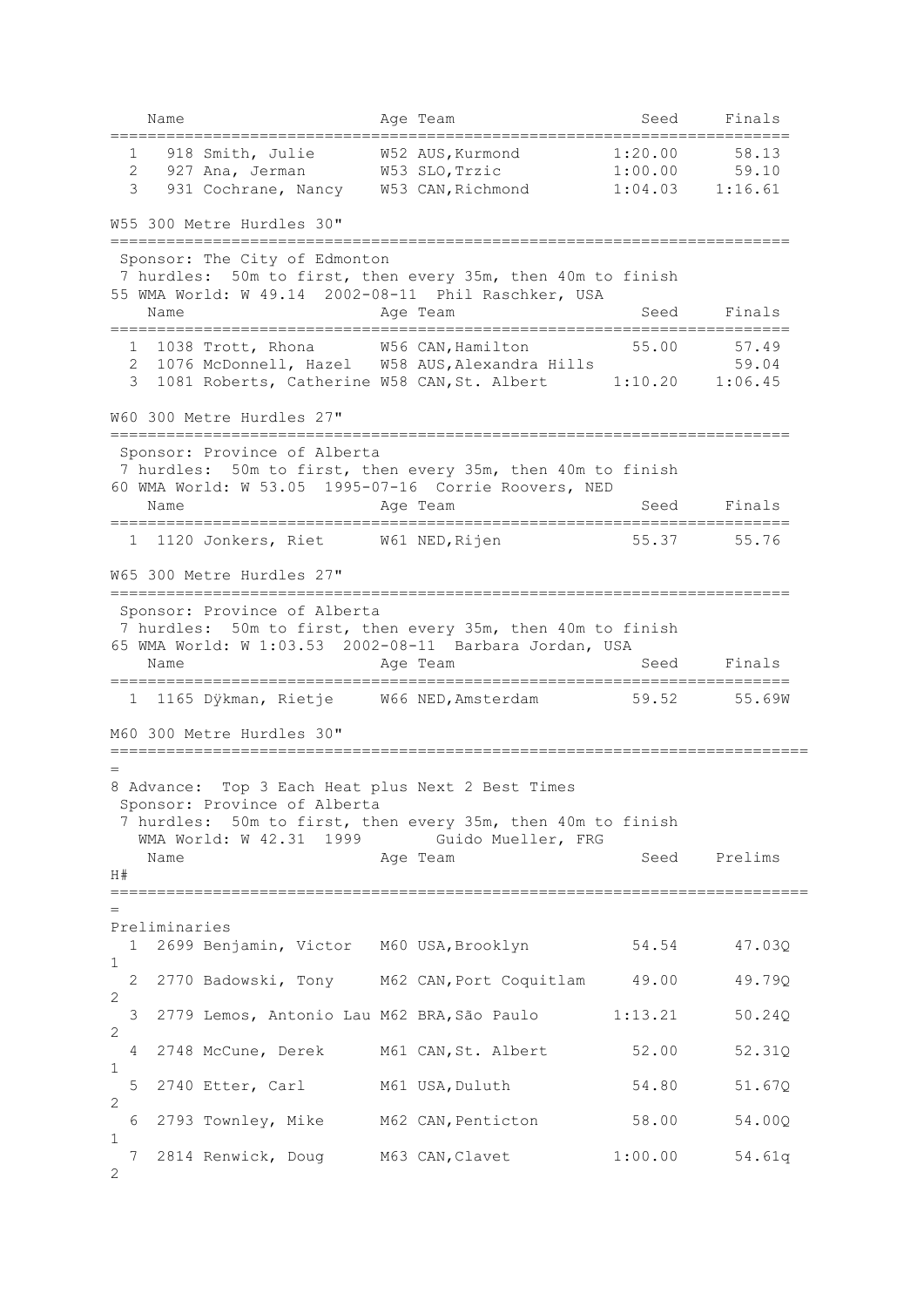8 2759 Smith, George M61 CAN,Edmonton 1:15.00 55.20q 1 9 2841 Selby, Bruce M64 CAN,Edmonton 1:03.17 2 10 2824 Edwards, Bob M64 CAN,Buchanan 1:08.12 2 M60 300 Metre Hurdles 30" ========================================================================= Sponsor: Province of Alberta 7 hurdles: 50m to first, then every 35m, then 40m to finish WMA World: W 42.31 1999 Guido Mueller, FRG Name Research Age Team Research Prelims Finals ========================================================================= Finals 1 2699 Benjamin, Victor M60 USA, Brooklyn 47.03 47.20 2 2770 Badowski, Tony M62 CAN,Port Coquitlam 49.79 50.04 3 2748 McCune, Derek M61 CAN,St. Albert 52.31 50.28 4 2779 Lemos, Antonio Lau M62 BRA,São Paulo 50.24 50.56 5 2740 Etter, Carl M61 USA,Duluth 51.67 51.82 6 2814 Renwick, Doug M63 CAN,Clavet 54.61 54.06 7 2793 Townley, Mike M62 CAN,Penticton 54.00 57.10 M65 300 Metre Hurdles 30" ========================================================================= 7 hurdles: 50m to first, then every 35m, then 40m to finish WMA World: W 45.20 1991 Jack Greenwood, USA Name **Age Team** Age Team Seed Finals ========================================================================= 1 2882 Armstrong, Mervyn M66 CAN,Red Deer 52.91 2 2925 Chambers, Don M68 AUS, Rutherglen 55.35 53.62 3 2924 Yamaguchi, Iwao M67 JPN,Ayase 56.32 57.06 4 2931 Hanson, Peter M68 NZL,Porirua 1:05.02 1:09.70 M70 300 Metre Hurdles 27" ========================================================================= Sponsor: Government of Canada 7 hurdles: 50m to first, then every 35m, then 40m to finish 70 WMA World: W 49.07 1999-08-28 Earl Fee, CAN Age Team Seed Finals ========================================================================= 1 2973 Leggitt, James M70 USA,Levelland 1:04.00 56.37 2 3014 Johnson, Ronald M73 NZL,Auckland 1:05.00 1:01.02 3 3019 Sheahen, Al M73 USA,Van Nuys 1:15.00 1:11.21 M75 300 Metre Hurdles 27" ========================================================================= Sponsor: Government of Canada 7 hurdles: 50m to first, then every 35m, then 40m to finish 75 WMA World: W 56.95 2003-07-05 Heinz Krenzer, GER Name **Age Team** Age Team Seed Finals ========================================================================= 1 3037 Stookey, James M75 USA,Dickerson 54.74 54.98W M85 300 Metre Hurdles 27" ========================================================================= Sponsor: Government of Canada 7 hurdles: 50m to first, then every 35m, then 40m to finish 85 WMA World: W 1:34.72 2001-07-07 Reino Taskinen, FIN Name **Age Team** Age Team Seed Finals =========================================================================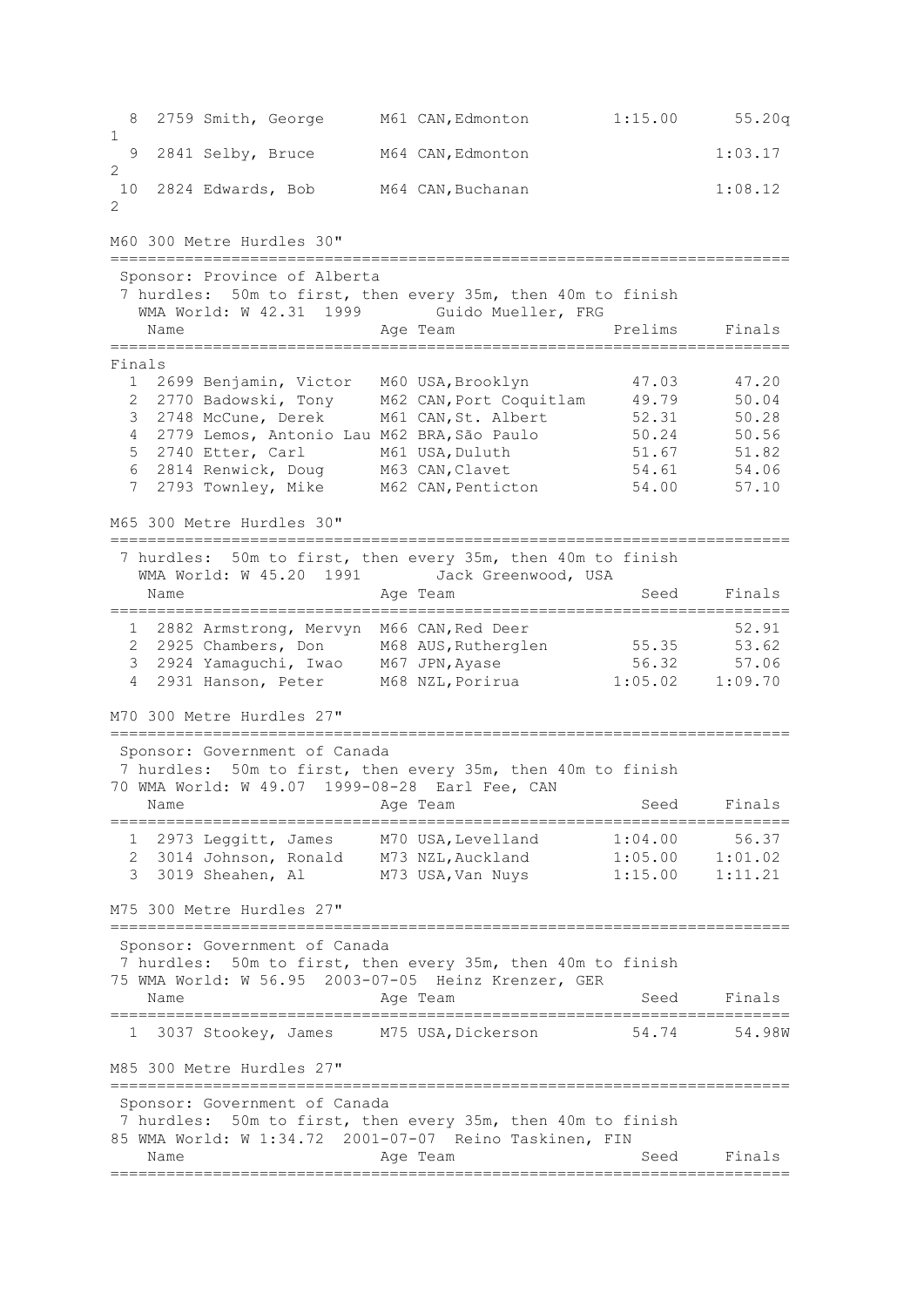W30 400 Metre Hurdles 30"

|                |                   | Sponsor: Glentel Inc.     |                                     |                                                                                                                                        |                     |                    |
|----------------|-------------------|---------------------------|-------------------------------------|----------------------------------------------------------------------------------------------------------------------------------------|---------------------|--------------------|
|                |                   |                           |                                     | 10 hurdles: 45m to first, then every 35m, then 40m to finish                                                                           |                     |                    |
|                | Name              |                           |                                     | Age Team                                                                                                                               | Seed                | Finals             |
|                |                   | ==================        |                                     |                                                                                                                                        |                     |                    |
|                | $1 \qquad \qquad$ |                           |                                     | 62 Rothwell, Alison W32 AUS, Winmalee 1:07.00 1:07.73                                                                                  |                     |                    |
|                |                   |                           | W40 400 Metre Hurdles 30"           |                                                                                                                                        |                     |                    |
|                |                   |                           |                                     |                                                                                                                                        |                     |                    |
|                |                   | Sponsor: Glentel Inc.     |                                     |                                                                                                                                        |                     |                    |
|                |                   |                           |                                     | 10 hurdles: 45m to first, then every 35m, then 40m to finish                                                                           |                     |                    |
|                |                   |                           |                                     | 40 WMA World: W 1:02.08 1995-06-22 Maria Sangous Espina, ESP                                                                           |                     |                    |
|                | Name              |                           |                                     | Age Team                                                                                                                               | Seed                | Finals             |
|                | $\mathbf{1}$      |                           |                                     | 399 Schlachter, Teresa W41 CAN, Calgary 1:05.00 1:08.32                                                                                |                     |                    |
|                |                   |                           |                                     |                                                                                                                                        |                     |                    |
|                |                   | W45 400 Metre Hurdles 30" |                                     |                                                                                                                                        |                     |                    |
|                |                   |                           |                                     |                                                                                                                                        |                     |                    |
|                |                   | Sponsor: Glentel Inc.     |                                     |                                                                                                                                        |                     |                    |
|                |                   |                           |                                     | 10 hurdles: 45m to first, then every 35m, then 40m to finish<br>45 WMA World: W 1:01.02 2001-07-07 Mary Ferreira Santos (pending), BRA |                     |                    |
|                | Name              |                           |                                     | Age Team                                                                                                                               | Seed                | Finals             |
|                |                   |                           | =================================== |                                                                                                                                        |                     |                    |
|                | $1 \quad \Box$    |                           |                                     | 648 Kominami, Sachiko W46 JPN, Chuo-Ku                                                                                                 |                     | 1:20.00            |
| $\overline{2}$ |                   |                           |                                     | 586 Jolicoeur, Jovette W45 CAN, Calgary                                                                                                | 1:22.63             | 1:21.73            |
| 3              |                   |                           |                                     | 700 Nyagolova, Yovka W47 BUL, Dobrich                                                                                                  |                     | 1:35.42            |
| 4              |                   |                           |                                     | 770 Johnson, Liz W49 USA, Charlotte                                                                                                    | 1:19.00             | 1:50.01            |
|                |                   | M40 400 Metre Hurdles 36" |                                     |                                                                                                                                        |                     |                    |
|                |                   |                           |                                     |                                                                                                                                        |                     |                    |
|                |                   | Sponsor: Glentel Inc.     |                                     |                                                                                                                                        |                     |                    |
|                |                   |                           |                                     | 10 hurdles: 45m to first, then every 35m, then 40m to finish                                                                           |                     |                    |
|                |                   |                           |                                     | 40 WMA World: W 52.7h 1989-07-08 Stan Druckrey, USA                                                                                    |                     |                    |
|                | Name              |                           |                                     | Age Team                                                                                                                               | Seed                | Finals             |
|                |                   |                           |                                     | 1 1606 Samson, Marc M40 CAN, Vancouver                                                                                                 | 57.30               | 58.85              |
| 2              |                   |                           |                                     | 1784 Dong, Walter M44 CAN, Edmonton                                                                                                    | $1:04.00$ $1:01.66$ |                    |
| 3              |                   |                           |                                     | 1714 Mosser, Scott M42 USA, Lakewood                                                                                                   | 1:03.77             | 1:02.38            |
| 4              |                   |                           |                                     | 3125 Schneebeck, Dougla M44 USA, Albuquerque                                                                                           | 1:02.00             | 1:03.35            |
|                |                   |                           |                                     | 1736 Abildgaard, Erik M43 CAN, Kelowna                                                                                                 | 1:10.35             | 1:15.50            |
|                |                   |                           |                                     |                                                                                                                                        |                     |                    |
|                |                   |                           | M45 400 Metre Hurdles 36" not40-44  |                                                                                                                                        |                     |                    |
|                |                   |                           |                                     | 10 hurdles: 13.72m to first; every 9.14m, then 14.02m to finish                                                                        |                     |                    |
|                |                   |                           |                                     | 45 WMA World: W 55.18 1986-08-01 Guido Mueller, GER                                                                                    |                     |                    |
|                | Name              |                           |                                     | Age Team                                                                                                                               | Seed                | Finals             |
|                |                   |                           |                                     |                                                                                                                                        |                     |                    |
|                |                   | 1 1963 Warden, Don        |                                     | M46 CAN, St. Albert                                                                                                                    | $1:10.00$ $1:08.32$ |                    |
|                |                   |                           |                                     |                                                                                                                                        |                     |                    |
|                |                   | M50 400 Metre Hurdles 33" |                                     |                                                                                                                                        |                     |                    |
|                |                   |                           | Sponsor: The City of Edmonton       |                                                                                                                                        |                     |                    |
|                |                   |                           |                                     | 10 hurdles: 45m to first, then every 35m, then 40m to finish                                                                           |                     |                    |
|                |                   |                           |                                     | 50 WMA World: W 58.1h 1976-07-03 Jack Greenwood, USA                                                                                   |                     |                    |
|                | Name              |                           |                                     | Age Team                                                                                                                               | Seed                | Finals             |
|                |                   |                           |                                     |                                                                                                                                        |                     |                    |
| ı.<br>2        |                   |                           |                                     | 2260 Pannell, Michael M51 USA, Los Alamos 1:01.34<br>2234 Easley, Rick M51 USA, Greenville 1:04.53                                     |                     | 1:02.84<br>1:08.52 |
|                |                   |                           |                                     |                                                                                                                                        |                     |                    |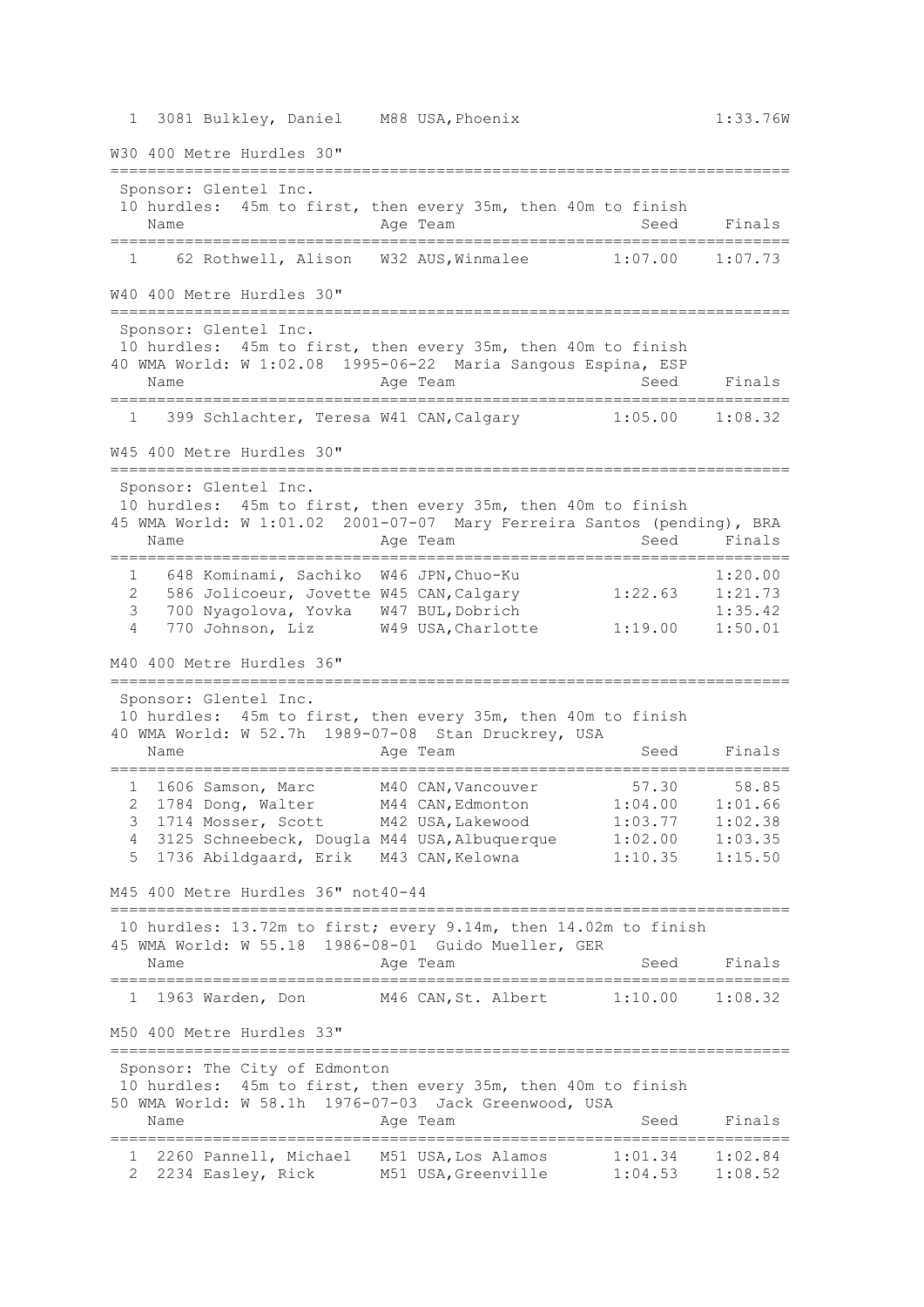3 2290 Berquist, Brian M52 CAN,Saskatoon 1:07.00 1:13.01 M55 400 Metre Hurdles 33" ========================================================================= 10 hurdles: 45m to first, then every 35m, then 40m to finish 55 WMA World: W 58.92 1995-07-16 Guido Mueller, FRG Name **Age Team** Age Team Seed Finals ========================================================================= 1 2684 Majauskas, Vytas M59 LTU,Kaunas 1:08.00 1:09.25 2 2670 Brewer, Jess H. M59 CAN,Richmond 1:12.00 1:12.80 3 2671 Cesar, Normando T. M59 BRA,Sao Carlos 1:02.00 1:13.50 4 2681 Judson, Fred M59 CAN,Edmonton 1:08.00 1:14.09 W30 2000 Metre Steeplechase 0.762m ========================================================================= Sponsor: Glentel Inc. Name **Age Team** Age Team Seed Finals ========================================================================= 1 62 Rothwell, Alison W32 AUS,Winmalee 7:54.05 7:46.01 W35 2000 Metre Steeplechase 0.762m ========================================================================= Sponsor: Glentel Inc. 35 WMA World: W 6:30.83 1998-07-31 Leslie Lehane, USA Name **Age Team** Age Team Seed Finals ========================================================================= 1 261 Ryan, Kara W38 CAN,Edmonton 9:09.99 8:38.76 2 216 Pittwood, Diana W37 NZL,Christchurch 12:00.00 10:51.90 W45 2000 Metre Steeplechase 0.762m ========================================================================= Sponsor: Glentel Inc. 45 WMA World: W 7:16.90 2004-08-01 Julie Leonard, SWE Age Team Seed Finals ========================================================================= 1 612 Slavica, Poznic W45 SLO, Velenje 8:25.40 8:51.68 2 603 Redenz, Ursula W45 GER,Aachen 8:33.33 9:03.77 3 700 Nyagolova, Yovka W47 BUL, Dobrich W50 2000 Metre Steeplechase 0.762m ========================================================================= Sponsor: Glentel Inc. 50 WMA World: W 7:58.74 2003-02-19 Loris Fairfax, AUS Name Age Team Seed Finals ========================================================================= 1 927 Ana, Jerman W53 SLO,Trzic 8:50.10 9:48.70 W55 2000 Metre Steeplechase 0.762m ========================================================================= Sponsor: Glentel Inc. 55 WMA World: W 7:58.43 1997-07-27 Margaret Orman, NZL Name **Age Team** Age Team Seed Finals ========================================================================= 1 1040 Warick, Judy W56 CAN,Saskatoon 9:16.38 9:16.74 2 1073 Janeckova, Anezka W58 CZE,Zli n 9:20.00 9:30.75 W60 2000 Metre Steeplechase 0.762m ========================================================================= Sponsor: Glentel Inc. 60 WMA World: W 8:47.61 2002-08-09 Marie Michelsohn, USA Name Age Team Age Team Seed Finals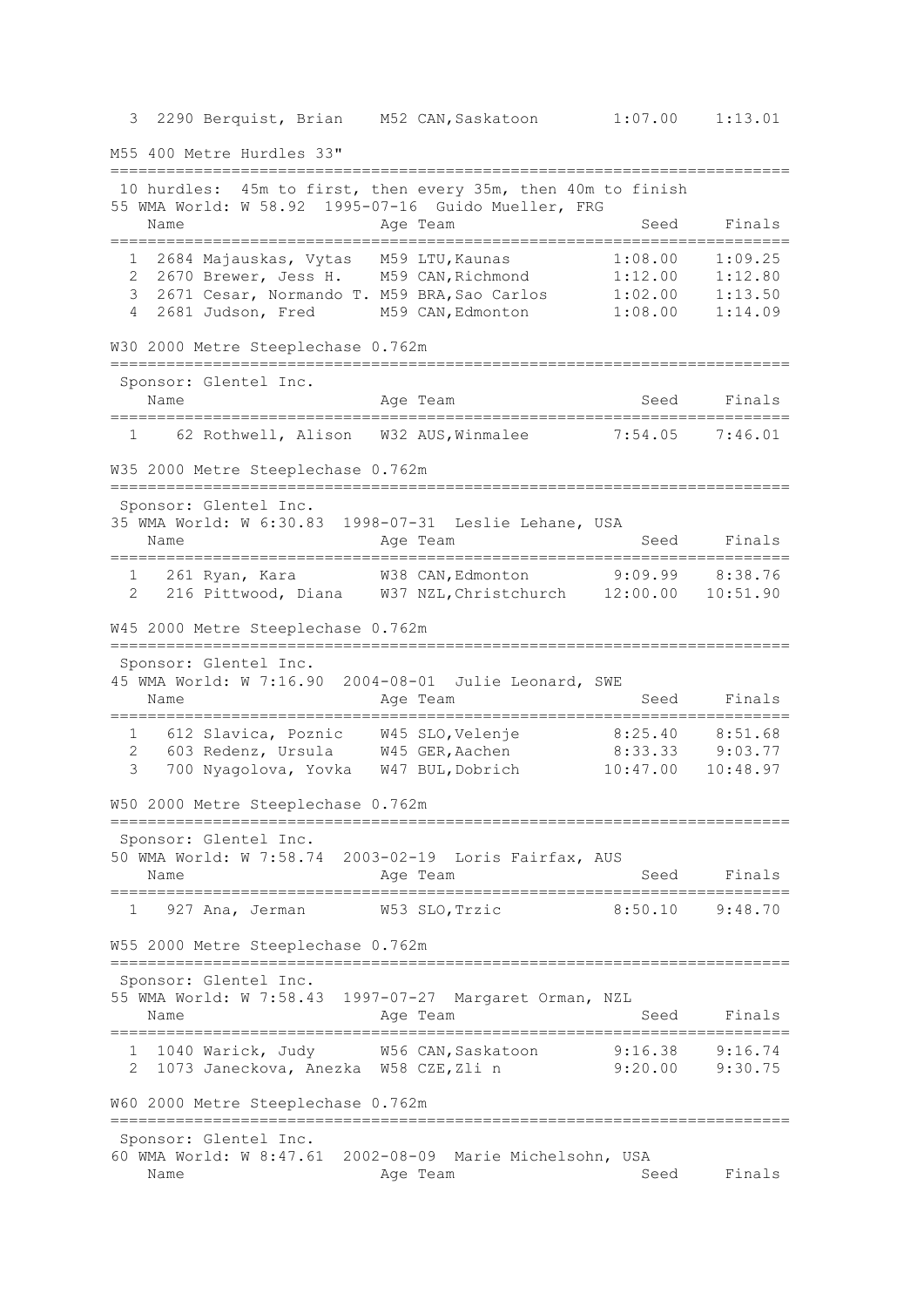========================================================================= 1 1108 Rocnakova, Milosla W60 CZE,Zvole 9:55.00 10:04.82 2 1156 Oppliger, Jayne W64 USA,Monmouth 17:30.05 17:25.90 W65 2000 Metre Steeplechase 0.762m ========================================================================= Sponsor: Glentel Inc. 65 WMA World: W 10:23.82 2000-11-10 Ana Tebes, ARG Name **Age Team** Age Team Seed Finals ========================================================================= 1 1186 Fraser, Lynn M60 2000 Metre Steeplechase 0.762m ========================================================================= WMA World: W 6:30.21 2001-07-14 Ron Robertson, NZL Name Reserve Age Team Name Seed Finals ========================================================================= 1 2764 van Tol, Arie M61 NED,Wassenaar 7:57.00 8:09.20 2 2814 Renwick, Doug M63 CAN,Clavet 10:00.00 8:13.12 3 2822 Wyatt, Norris M63 NZL,Papakura 8:19.00 8:39.85 4 2739 Clark, Fred M61 CAN,Cranbrook 8:53.50 9:02.62 5 2725 Suffield, Bruce M60 CAN,Lamont 9:18.00 6 2841 Selby, Bruce M64 CAN,Edmonton 9:52.01 7 2815 Shaw, John M63 USA,Davison 12:30.00 10:14.70 M65 2000 Metre Steeplechase 0.762m ========================================================================= 65 WMA World: W 7:18.20 2004-02-14 Alan Bradford, AUS Name **Age Team** Age Team Seed Finals ========================================================================= 1 2848 Blakitny, Anatoly M65 RUS,Moscow 7:50.00 8:34.47 2 2869 Olle, Ludovit M65 CZE,Mlada Boleslav 8:30.00 9:06.31 3 2930 Hana, Kvetoslav M68 CZE,Veseli N/Moravo 9:18.71 4 2858 Fischer, Bobby M65 USA,Denver 9:01.00 9:20.15 5 2913 LeVasseur, Jerry M67 USA,Brunswick 9:40.00 10:11.98 6 2903 Cullen, James M67 USA,Mercer Island 12:32.06 13:21.40 M70 2000 Metre Steeplechase 0.762m ========================================================================= 70 WMA World: W 8:00.83 2003-07-13 Francisco Vicente, POR Name **Age Team** Age Team Seed Finals ========================================================================= 1 3014 Johnson, Ronald M73 NZL,Auckland 10:30.00 9:50.80 2 2988 Reilly, George M71 CAN, Vancouver 11:23.06 3 3016 Oppliger, Al M73 USA,Monmouth 11:30.05 11:50.73 M75 2000 Metre Steeplechase 0.762m ========================================================================= 75 WMA World: W 9:17.38 1999-08-07 Soichi Tamoi, JPN Name **Age Team** Age Team Seed Finals ========================================================================= 1 3045 Matzner, Karel M76 CZE,Zvole 9:45.00 10:04.72 M85 2000 Metre Steeplechase 0.762m ========================================================================= 85 WMA World: W 13:50.9h 2001-03-21 Ed Gamble, AUS Name **Age Team** Age Team Seed Finals ========================================================================= 1 3081 Bulkley, Daniel M88 USA,Phoenix 14:28.93 15:05.25

M30 3000 Metre Steeplechase 0.914m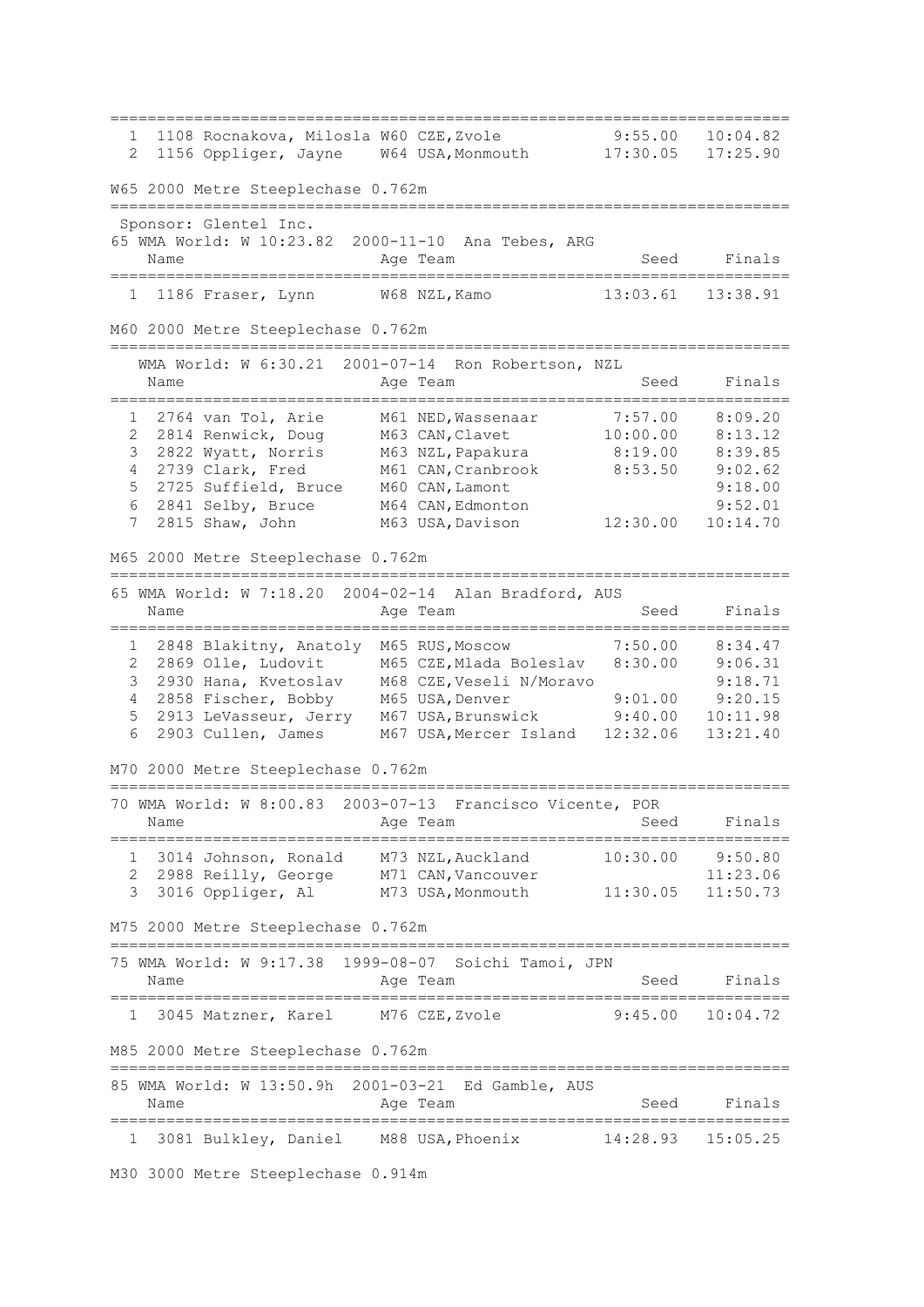|                     | Name |                                                                                  | Age Team                                                                                     | Seed                       | Finals               |
|---------------------|------|----------------------------------------------------------------------------------|----------------------------------------------------------------------------------------------|----------------------------|----------------------|
| $\overline{2}$      |      |                                                                                  | 1 1308 Palavicini, Martin M30 USA, Fresno<br>1314 Adams, John M31 NZL, Christchurch 15:04.07 | 9:51.24                    | 11:09.58<br>17:07.30 |
|                     |      | M35 3000 Metre Steeplechase 0.914m                                               |                                                                                              |                            |                      |
|                     |      | 35 WMA World: W 8:22.98 1999-08-04                                               | Angelo Carosi, ITA                                                                           |                            |                      |
|                     | Name |                                                                                  | Age Team                                                                                     | Seed                       | Finals               |
|                     |      | 1 1527 Woodhouse, Mark M38 CAN, Edmonton<br>2 1440 Ozar, Steve M36 CAN, Edmonton |                                                                                              | 16:00.00                   | 12:21.83<br>13:42.08 |
|                     |      | M40 3000 Metre Steeplechase 0.914m<br>=====                                      |                                                                                              |                            |                      |
|                     |      | Sponsor: Glentel Inc.                                                            |                                                                                              |                            |                      |
|                     |      | WMA World: W 8:41.5h                                                             | 1977-07-06 Gaston Roelants, BEL                                                              |                            |                      |
|                     | Name |                                                                                  | Age Team                                                                                     | Seed                       | Finals               |
|                     |      | 1 1576 Fullarton, Jim                                                            | M40 CAN, resident Atlant 11:13.00                                                            |                            | 10:52.99             |
| 2                   |      | 1702 Johnson, Murray M42 AUS, Melbourne                                          |                                                                                              | 10:01.00                   | 11:16.73             |
| 3                   |      |                                                                                  | 1793 Guss, David M44 CAN, Calgary                                                            | 13:00.00                   | 11:23.43             |
| 4<br>5              |      | 3111 Becken, Tim<br>1727 Santowski, Thomas M42 CAN, Kingston                     | M40 USA                                                                                      | 13:30.00                   | 13:11.10<br>14:36.29 |
|                     |      |                                                                                  |                                                                                              |                            |                      |
|                     |      | M45 3000 Metre Steeplechase 0.914m<br>===============================            |                                                                                              |                            |                      |
|                     |      |                                                                                  | WMA World: W 9:16.1h 1984-09-12 Nils Undersaker, NOR                                         |                            |                      |
|                     | Name |                                                                                  | Age Team                                                                                     | Seed<br>================== | Finals               |
| 1                   |      | 2071 Pechek, Vladimir                                                            | M48 CZE, Kamenice N/Lipo 10:50.00                                                            |                            | 11:02.34             |
| 2                   |      | 1858 Johansen, Tom Roge M45 NOR, Fana                                            |                                                                                              | 10:30.00                   | 11:09.98             |
| 3                   |      | 2038 Cook, David                                                                 | M48 USA, Oak Hills                                                                           | 10:31.15                   | 11:11.44             |
| $\overline{4}$<br>5 |      | 1998 Martinson, Brian<br>2000 Massar, Ralf                                       | M47 CAN, Prince George<br>M47 CAN, Edmonton                                                  | 12:00.00<br>12:00.00       | 11:12.01<br>13:21.73 |
| 6                   |      | 2045 Foster, Keith                                                               | M48 CAN, Edmonton                                                                            | 40:12.12                   | 13:27.72             |
| 7                   |      | 2146 Woolley, Cole                                                               | M49 USA, Orem                                                                                |                            | 14:40.71             |
|                     |      | M50 3000 Metre Steeplechase 0.914m                                               |                                                                                              |                            |                      |
|                     |      | Sponsor: The City of Edmonton                                                    |                                                                                              |                            |                      |
|                     |      |                                                                                  | 50 WMA World: W 9:38.8h 1989-06-10 Nils Undersaker, NOR                                      |                            |                      |
|                     | Name |                                                                                  | Age Team                                                                                     | Seed                       | Finals               |
|                     |      | 1 2217 Campbell, Dale M51 USA, Fresno                                            |                                                                                              | 10:21.21 11:26.21          |                      |
|                     |      |                                                                                  | 2 2341 Russell, Cliff M52 CAN, South Edmonton 11:00.00 11:39.88                              |                            |                      |
| 3                   |      |                                                                                  | 2356 Williams, Frank J M52 USA, Mt. View 12:38.82 13:25.76                                   |                            |                      |
|                     |      | M55 3000 Metre Steeplechase 0.914m                                               |                                                                                              |                            |                      |
|                     |      | Sponsor: The City of Edmonton                                                    |                                                                                              |                            |                      |
|                     |      |                                                                                  | 55 WMA World: W 9:55.05 1997-07-27 Ron Robertson, NZL                                        |                            |                      |
|                     | Name |                                                                                  | Age Team                                                                                     | Seed                       | Finals               |
|                     |      | 1 2494 Skotine, Leonid M55 RUS, Moscow                                           |                                                                                              |                            | $9:30.00$ $12:35.12$ |
|                     |      | Women 4x100 Metre Relay 200-239                                                  |                                                                                              |                            |                      |
|                     |      | Sponsor: Province of Alberta                                                     |                                                                                              |                            |                      |
|                     |      |                                                                                  |                                                                                              |                            |                      |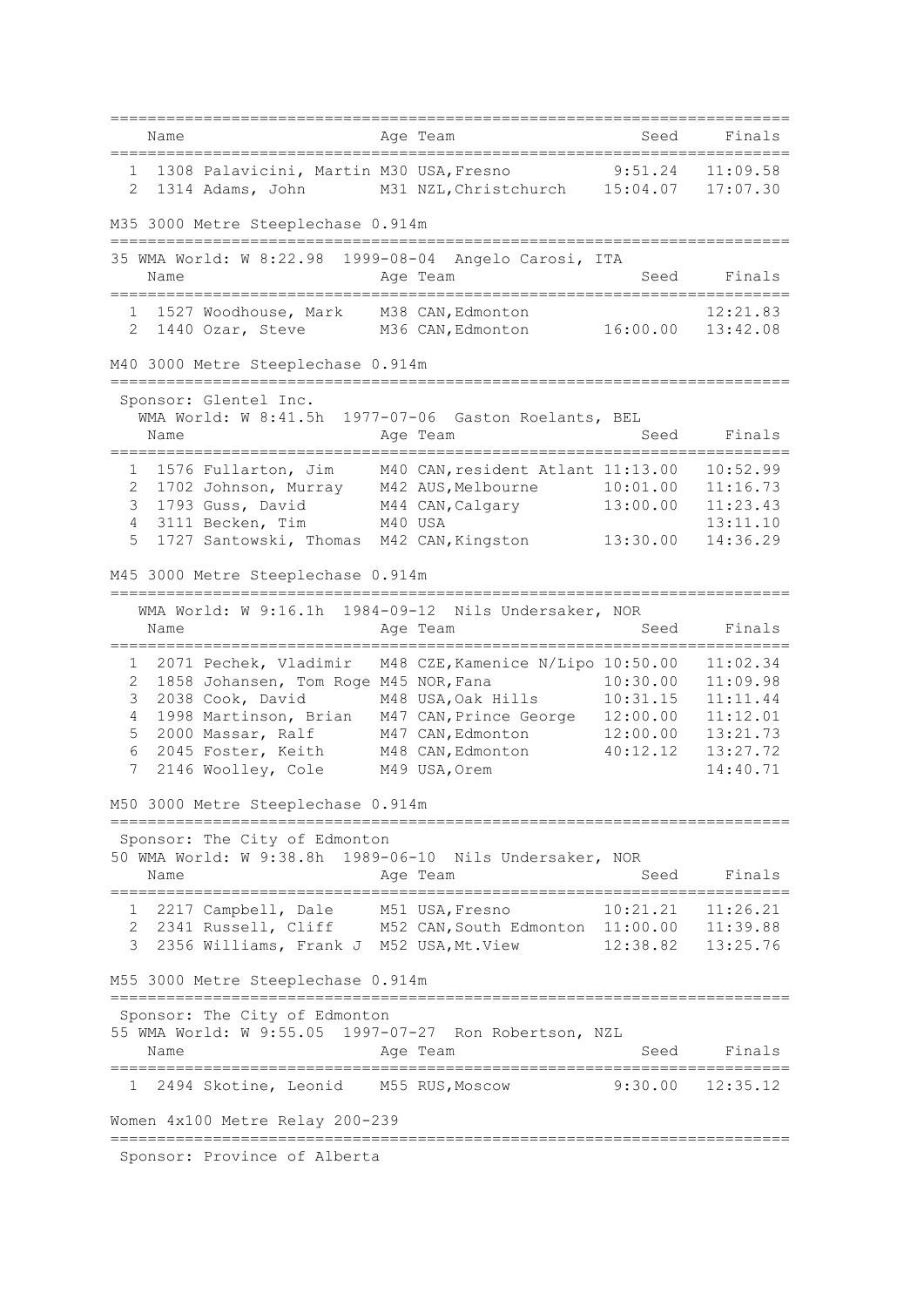WMA World: W 53.39 1997-07-27 Tucker, Hill, Hill-hudgins, Raschker, USA; i Team Seed Finals ========================================================================= 1 Canada 'B' 1:01.21 1) 878 Nutting, Jan 51 2) 1081 Roberts, Catherine 58 3) 885 Sloan, Jeanette 51 4) 743 Poelzer, Linda 48 2 Canada 1:01.75 1) 1038 Trott, Rhona 56 2) 1147 Radcliffe, Marg 63 3) 847 Amerongen, Loretta 51 4) 935 Fossberg, Mette 53 3 Australia 'B' 1:04.13 1) 1025 Hondromatidis, Chrisoulla 2) 1195 Larmour, Constance 70 3) 1076 McDonnell, Hazel 58 4) 984 Sims, Kathy 54 4 Australia 1:05.61 1) 1041 Cattermole, Lyndsey 57 2) 996 Denehey, Jessica 55 3) 881 Redwood, Victoria 51 4) 912 Fielke, Alison 47 Women 4x100 Metre Relay 160-199 ========================================================================= Sponsor: The City of Edmonton WMA World: W 49.18 2002-08-25 Nanz, Gorling, Heitmann, Machill, GER; in Po Team Seed Finals =========================================================================  $1$  Canada  $1$  C $1$  1) 380 Linaker, Launa 41 2) 405 Simpson, Sandra 41 3) 471 Jordan, Merle 43 4) 544 Rankin, Megan 44 2 Canada 53.72 1) 637 Freeman, B J 46 2) 346 Schoenthaler, Sheryl 40 3) 447 Ridout, Gwen 42 4) 670 Burnett, Evelyn 47 3 Canada 'D' 57.75 1) 505 Barrett, Lyn 44 2) 211 Mitchell, Colleen 37 3) 229 Vethanayagam, Dilini 37 4) 586 Jolicoeur, Jovette 45 4 Canada 'E' 1:02.56 1) 927 Ana, Jerman 53 2) 645 Hubbs, Monique 46 3) 931 Cochrane, Nancy 53 4) 648 Kominami, Sachiko 46 5 Canada 'B' 1:19.42 1) 210 Meyer, Kathleen 37 2) 1116 Forde, Bridget 61 3) 669 Bradley, Anne 47 4) 614 Sykes, Celeste 45 Women 4x100 Metre Relay 240+ ========================================================================= Sponsor: Government of Canada WMA World: W 55.77 2000-07-09 Schmalbrucht, Reichert, Hoffman, Hoffma, GER Team Seed Finals ========================================================================= 1 United States 1:05.57 1) 1152 Clewell, Lynne 64 2) 1189 Trader, Joyce 69 3) 1144 Minor, Susan 63 4) 1045 Crothers, Carol 57 2 Japan 1:05.93 1) 1178 Miyamae, Miyoko 67 2) 343 Miyahara, Naomi 40 3) 1218 Yamaguchi, Fumiko 73 4) 1200 Yamamoto, Midori 70 3 Canada 'B' 1:14.13 1) 1151 Burton, Lucille 64 2) 1228 McQuarrie, Betty 76 3) 1192 Bilko, Dora 70 4) 1119 Hopchin, Maria 61 4 Canada 1:35.79 1) 1231 Erskine, Doreen 78 2) 1210 Ferguson, Lil 72 3) 1201 Boivin, Gwendolyn 71 4) 1229 Smallwood, Maxine 76 Women 4x100 Metre Relay Under 160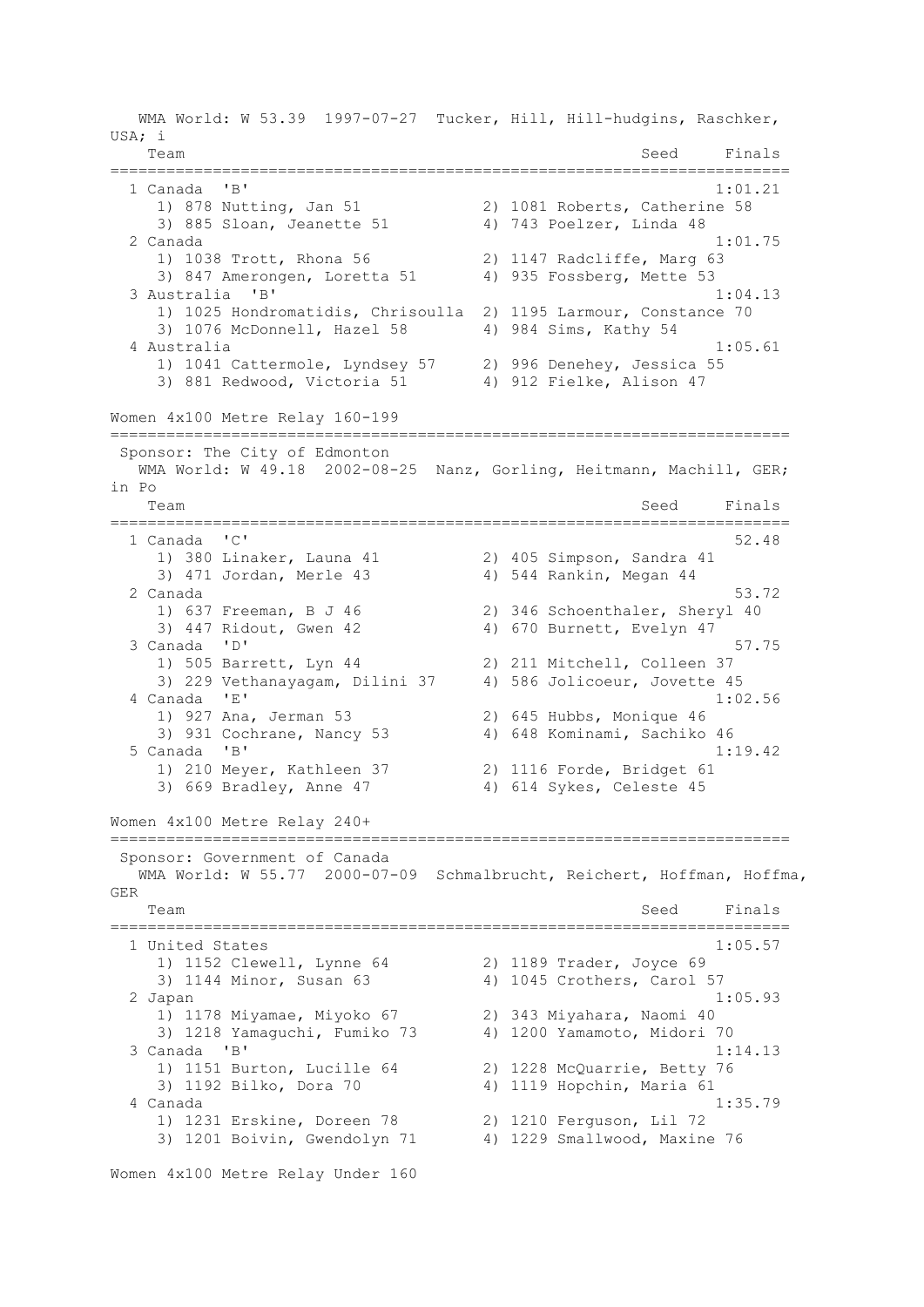========================================================================= Sponsor: Glentel Inc. WMA World: W 48.63 1989-08-06 Desmier, Sulter, Andreas, Apavou, FRA; in Eu Team Seed Finals ========================================================================= 1 Canada 'C' 53.17 1) 152 Zuniga, Leila 35 2) 245 Heschuk, Sherry 38 3) 266 Timmer, Corrine 38 4) 531 Lee Pong, Noella 44 2 Australia 53.78 1) 259 Pollard, Sonya 38 2) 132 Ely, Fiona 35 3) 62 Rothwell, Alison 32 4) 653 McDonald, Catherine 46 3 Canada 'E' 56.55<br>
1) 325 Felix, Darlene 40 2) 320 Duchesne, Betty 40 2) 320 Duchesne, Betty 40<br>4) 240 Frost, Andrea 38 3) 256 Nielsen, Larisa 38 4 Canada 'B' 57.07<br>1) 60 Remenda, Charlene 32 (2) 315 Camara, Fanta 40 1) 60 Remenda, Charlene 32 2) 315 Camara, Fanta 40<br>3) 203 Hoosier, Aqusthina 37 4) 336 James, Janet 40 3) 203 Hoosier, Agusthina 37 5 Canada 'D' 59.03 1) 68 Vowk, Lisa-Marie 32 2) 398 Russell, Kelly 41 3) 56 Krukowski, Jody 32 4) 211 Mitchell, Colleen 37 Men 4x100 Metre Relay 160-199 ========================================================================= Sponsor: The City of Edmonton WMA World: W 42.20 2004-05-02 Strong, Stephen, Berry, Gault, USA; in Irvin Team Seed Finals ========================================================================= 1 Canada 'B' 47.82 1) 1567 Bates, Tim 40 2) 1600 O'Gilvie, Halcourth 40 3) 1665 O'Brien, Steven 41 4) 2 Great Britain 48.23 1) 2348 Stennett, Peter 52 2) 2377 Gentle, Glenn 53 3) 2257 Michelchen, Reinhard 51 4) 1416 Tkachenko, Yevgen 35 3 Canada 'D' 50.85 1) 1767 Trapp, Robert 43 2) 2078 Pullman, Tom 48 3) 2245 Jeske, Wolfgang 51 4) 2143 Villanueva, Edgar 49 4 Canada 54.25 1) 1569 Bish, Todd 40 2) 1824 Woods, Jeffrey 44 3) 1451 Assaly, Blair 37 4) 1779 Cox, Doug 44 -- United States DQ 170.14 1) 1829 Black, Murray 45 2) 2029 Allen, Paul 48 3) 1875 Reynolds, Lawrence 45 4) 1882 Stirr, Jim 45 Men 4x100 Metre Relay 240+ ========================================================================= Sponsor: Government of Canada WMA World: W 48.17 1999-08-08 Radke, Temme, Gasper, Russ, GER Team Seed Finals ========================================================================= 1 Australia 50.55 1) 2784 Morioka, Harold 62 2) 2560 Sims, Geoff 56 3) 2782 McIntyre, Neville 62 4) 2703 Crombie, Peter 60 2 Canada 'B' 52.01 1) 2909 Green, Charlie 67 2) 2648 Mintz, Bruce 58 3) 2954 Dunn, Dave 69 4) 2365 Boyd, Barry 53  $3$  Canada  $1\,\mathrm{D}$ <sup>1</sup> 57.23 1) 2882 Armstrong, Mervyn 66 2) 2788 Roberts, Richard 62 3) 2759 Smith, George 61 4) 2781 McFadyen, Bob 62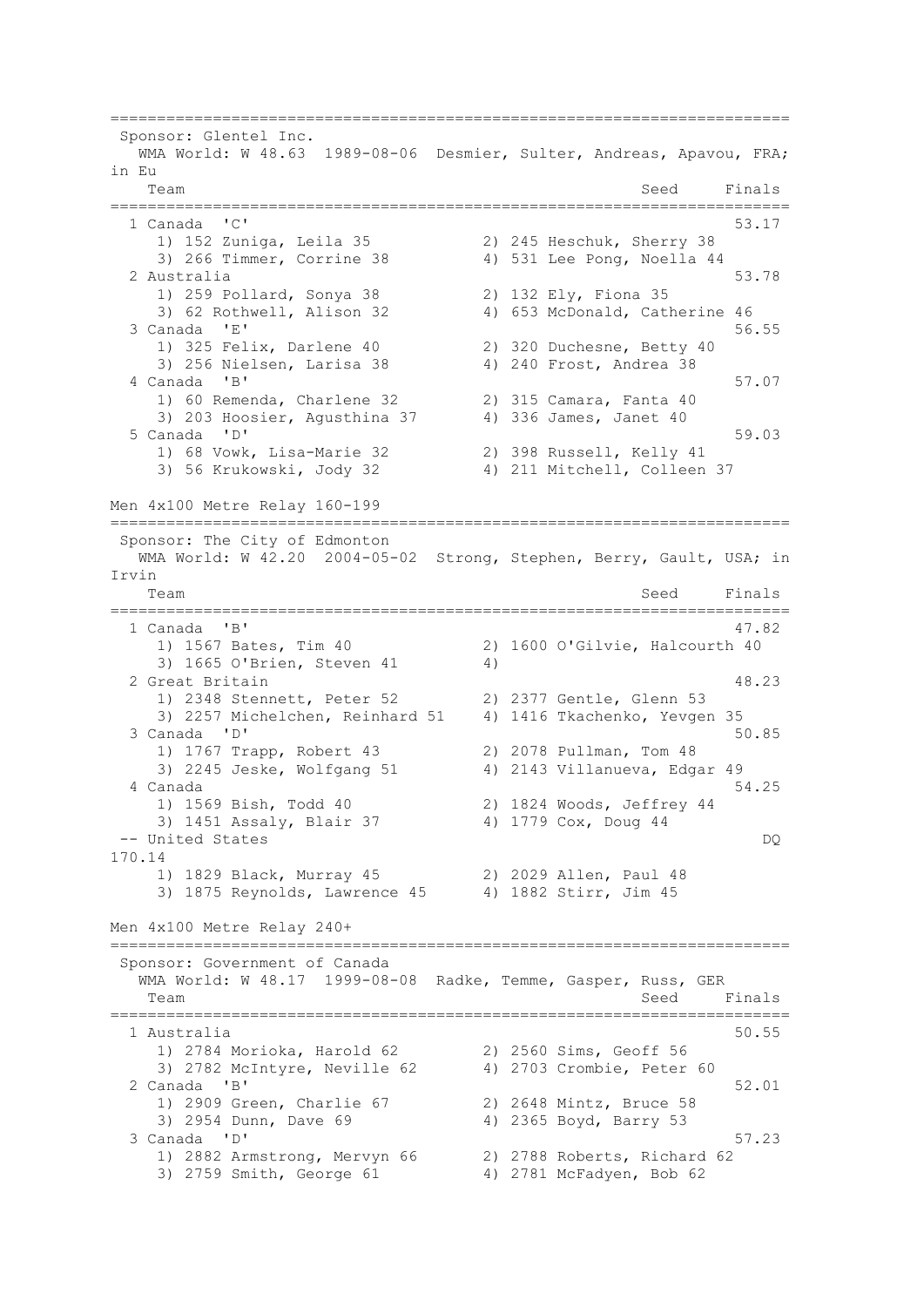4 Japan 58.98 1) 3041 Inoue, Takashi 76 2) 2949 Wada, Eiji 68 3) 2899 Singh, Gurdev 66 4) 2492 Singh, Puran 55 5 Canada 1:03.24 1) 3001 Hughes, Burton 72 2) 2764 van Tol, Arie 61 3) 1895 Barlow, David 46 4) 2814 Renwick, Doug 63 6 Canada 'C' 1:04.97 1) 2929 Friesen, Les 68 2) 2987 Poonia, Kesar Singh 71 3) 3011 Fedyna, Victor John 73 4) 2964 Cote, Norman R. 70 Men 4x100 Metre Relay Under 160 ========================================================================= Sponsor: Glentel Inc. Team Seed Finals ========================================================================= 1 Canada 'C' 46.07 1) 1303 Farbin, Rob 30 2) 1526 Thomas, Robert 38 3) 1329 Wight, Trevor 31 4) 1459 Fostvelt, Shawn 37 2 Canada 48.99 1) 1588 Krasowski, Darren 40 2) 1601 Phillips, Charlie 40 3) 1579 Gerke, Garnett 40 4) 1556 Ostashower, Andrew 39 3 Canada 'D' 49.24 1) 1784 Dong, Walter 44 2) 1338 Feniak, Jason 32 3) 1632 Deibert, Troy 41  $-$  Canada 'B' -- Canada 'B' DNF 1) 1442 Rowein, Scott 36 2) 1470 John, Vern 37 3) 1311 Tischer, Dean 30 4) 1484 Skeete, Marcus 37 Men 4x100 Metre Relay 200-239 ========================================================================= Sponsor: Alberta Centennial 2005 WMA World: W 45.04 1995-07-23 Fields, Bell, Jones, Robbins, USA; in Buffal Team Seed Finals ========================================================================= 1 Canada 'B' 50.01 1) 2375 Freeman, Peter 53 2) 2165 Gagne, Wayne 50 3) 2590 Marshall, Gregory 57 4) 1833 Cheng, Bob 45 2 Russia 52.81 1) 1809 Pevnev, Aleksandr 44 2) 2218 Chernobrov, Pavel 51 3) 2489 Rib, Anatoly 55 4) 2789 Shcherbina, Fedor 62 3 Canada 56.20 1) 2570 Bremness, Andrew 57 2) 2867 Murray, John 65 3) 1622 Bakx, Wan 41 4) 2156 Constable, Mark 50 4 Canada 'C' 1:00.64 1) 2553 Purkis, Jim 56 2) 2761 Swane, Dwight 61 3) 2483 O'Shaughnessy, Gary 55 4) 2500 Virdi, Inderjeet 55 5 Brazil 1:15.55 1) 2779 Lemos, Antonio Lauro 62 2) 2671 Cesar, Normando T.B. 59 3) 2599 Pereira, Luiz Felipe 57 4) 2484 Otaka, Masao 55 Women 4x400 Metre Relay 200-239 ========================================================================= Sponsor: Province of Alberta WMA World: W 4:24.92 2001-07-14 Perkins, Heagney, Casey, Blurton, AUS; in Team Seed Finals ========================================================================= 1 Canada 5:32.81 1) 1081 Roberts, Catherine 58 2) 1054 McBlain, Liz 57 3) 878 Nutting, Jan 51 4) 885 Sloan, Jeanette 51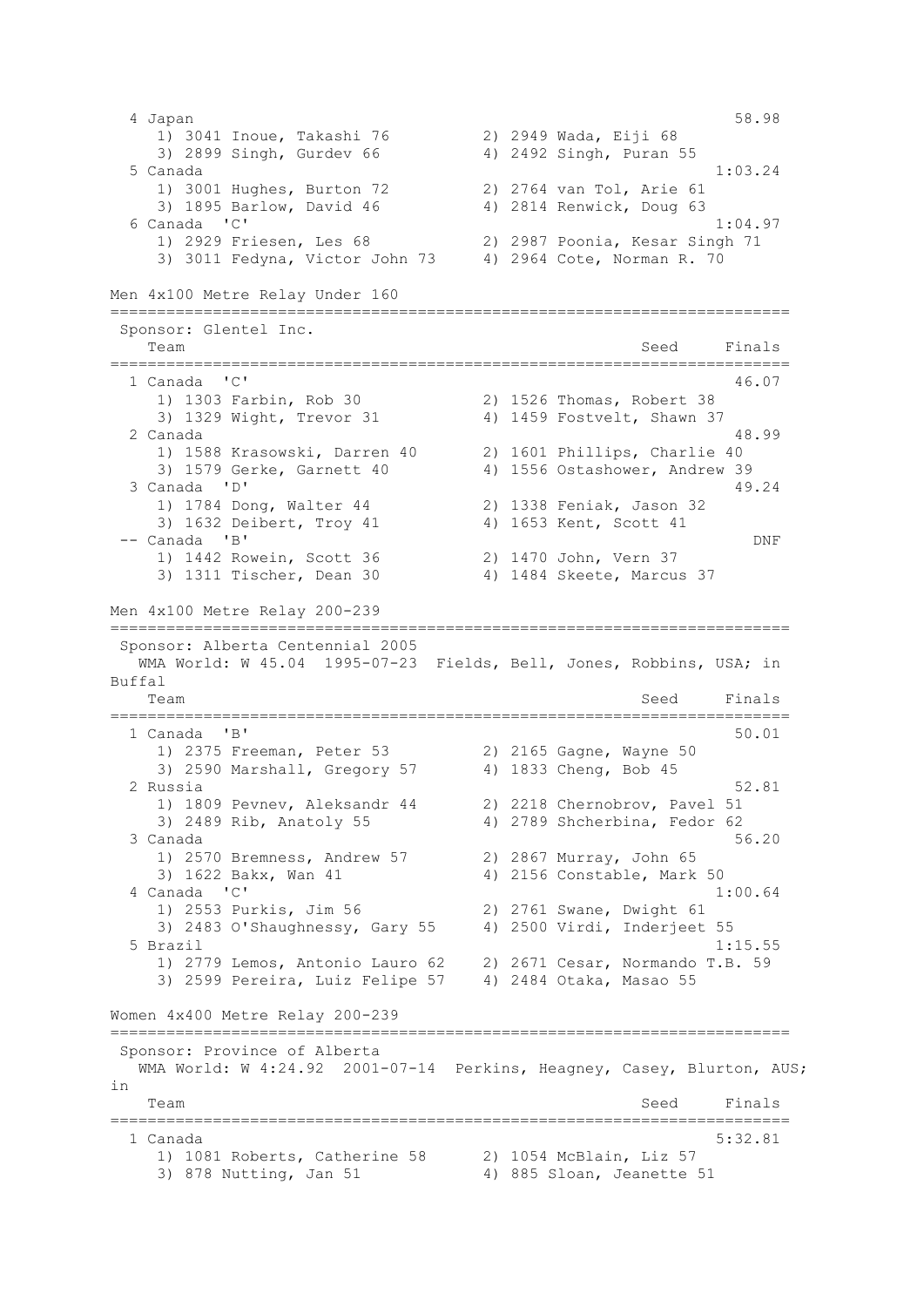2 Australia 5:40.97 1) 1076 McDonnell, Hazel 58 2) 1025 Hondromatidis, Chrisoulla 3) 984 Sims, Kathy 54 4) 1195 Larmour, Constance 70 Women 4x400 Metre Relay 160-199 ========================================================================= Sponsor: The City of Edmonton WMA World: W 3:57.28 2001-07-14 Loizou, Kay, Smith, Cearns, AUS; in Brisba Team Seed Finals ========================================================================= 1 Canada 'B' 4:20.58 1) 323 Everton, Nicola 40 2) 393 Patterson, Janice 41 3) 422 Dixon, Donna 42 4) 447 Ridout, Gwen 42 4 United States 2 United States 4:43.01 1) 469 Johnson, Mary 43 2) 471 Jordan, Merle 43 3) 770 Johnson, Liz 49 4) 507 Boot, Toni 44 3 Canada 5:25.52 1) 927 Ana, Jerman 53 2) 931 Cochrane, Nancy 53 3) 586 Jolicoeur, Jovette 45 4) 645 Hubbs, Monique 46 Women 4x400 Metre Relay Under 160 ========================================================================= Sponsor: Glentel Inc. .<br>WMA World: W 3:50.80 1999-08-08 Mitchell, Mathews, Beadhall, Gabriel, GER; Team Seed Finals ========================================================================= 1 Australia 4:21.87 1) 259 Pollard, Sonya 38 2) 132 Ely, Fiona 35 3) 62 Rothwell, Alison 32 4) 653 McDonald, Catherine 46 2 Canada 4:53.96 1) 325 Felix, Darlene 40 2) 196 Dundas, Tammy 37 3) 320 Duchesne, Betty 40 4) 240 Frost, Andrea 38 Men 4x400 Metre Relay 160-199 ========================================================================= Sponsor: The City of Edmonton WMA World: W 3:20.83 2001-04-28 Allah, Morning, Gonera, Blackwell, USA; in Team Seed Finals ========================================================================= 1 Canada 3:40.97 1) 1600 O'Gilvie, Halcourth 40 2) 1665 O'Brien, Steven 41 3) 1784 Dong, Walter 44 4) 1796 Johnson, Winchester 44 Men 4x400 Metre Relay 240+ ========================================================================= Sponsor: Government of Canada WMA World: W 3:53.87 1999-08-08 Bloomfield, Jordan, Spnnseler, Weinacht, U Team Seed Finals ========================================================================= 1 Australia 27.03 3:55.64 1) 2560 Sims, Geoff 56 2) 2784 Morioka, Harold 62 3) 2782 McIntyre, Neville 62 4) 2703 Crombie, Peter 60 2 Russia 4:28.52 1) 2866 Lushchikov, Vladimir 65 2) 2839 Razzhigaev, Nikolay 64 3) 2607 Solovyov, Victor 57 4) 2614 Tsukanov, Alexander 57 3 United States 4:43.79 1) 2858 Fischer, Bobby 65 2) 2913 LeVasseur, Jerry 67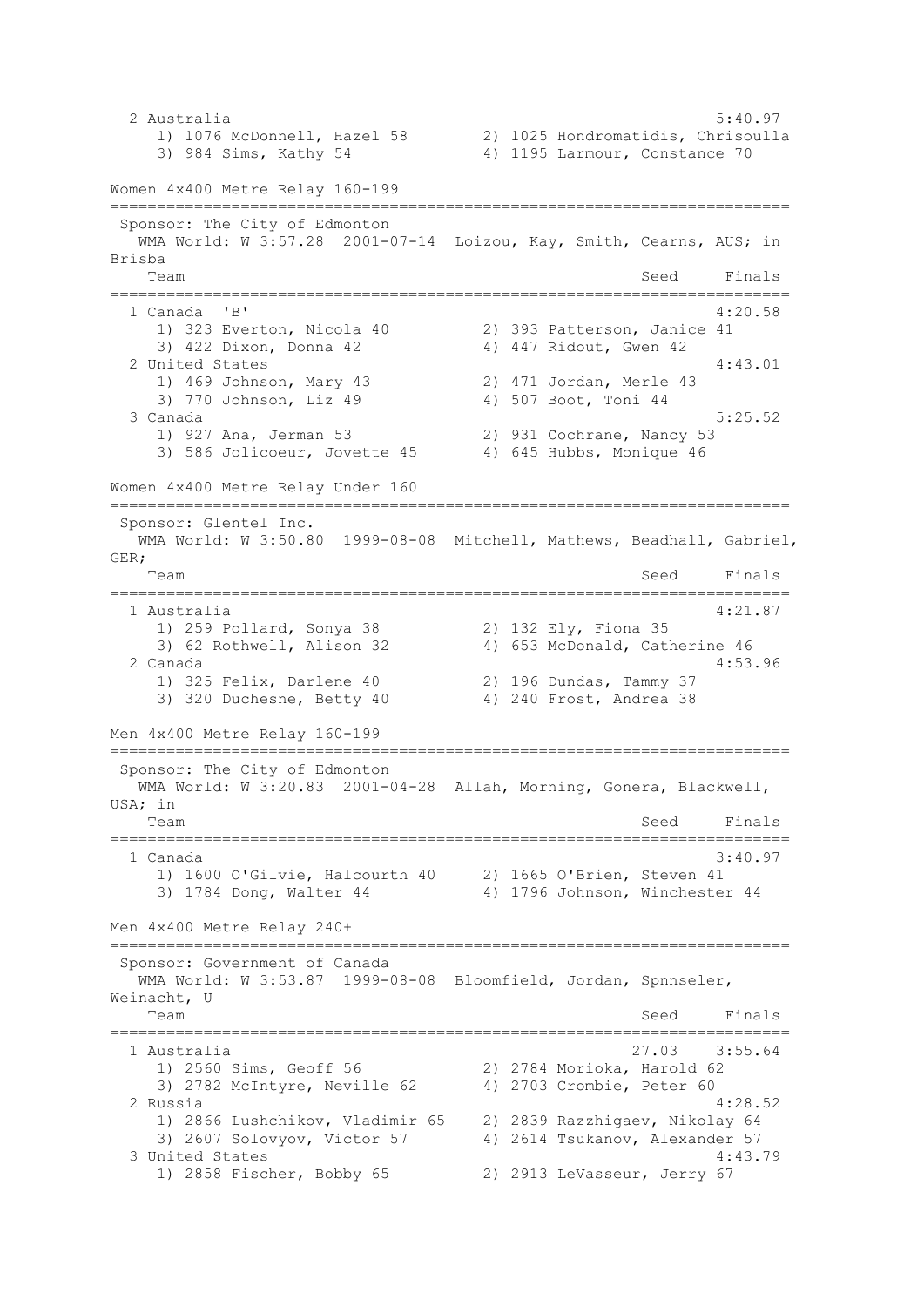3) 2829 Hamlyn, Maxwell 64 4) 1903 Cameron, Alan 46 4 Canada 'B' 4:56.51 1) 2929 Friesen, Les 68 2) 3013 Giegerich, Joe 73 3) 3011 Fedyna, Victor John 73 4) 2964 Cote, Norman R. 70 5 Canada 5:01.26 1) 3001 Hughes, Burton 72 2) 2814 Renwick, Doug 63 3) 1895 Barlow, David 46 4) 2679 Hill, Bruce 59 Men 4x400 Metre Relay Under 160 ========================================================================= Sponsor: Glentel Inc. Team Seed Finals ========================================================================= 1 Canada 'C' 3:34.44<br>
1) 1528 Zero, Nick 38 29 29 1484 Skeete, Marcus 37 1) 1528 Zero, Nick 38 2) 1484 Skeete, Marcus 37 3) 1526 Thomas, Robert 38 4) 1558 Ross, Robert 39 2 Canada 3:53.17 1) 1410 Rankel, A. J. 35 2) 1431 Kelly, Mike 36 3) 1417 Toal, Stephen 35 4) 1598 Muldrew, Shawn 40 3 Canada 'B' 3:56.33 1) 1442 Rowein, Scott 36 2) 1311 Tischer, Dean 30<br>3) 1793 Guss, David 44 4 4) 1653 Kent, Scott 41 3) 1793 Guss, David 44 4 Canada 'D' 4:12.50 2) 1475 Michael, Karsten 37 3) 1338 Feniak, Jason 32 4) 1579 Gerke, Garnett 40 Men 4x400 Metre Relay 200-239 ========================================================================= Sponsor: Alberta Centennial 2005 WMA World: W 3:35.88 1989-08-06 Steffes, Mathis, Adamson, Colbert, USA; in Team Seed Finals ========================================================================= 1 Canada 'B' 3:58.43 1) 2375 Freeman, Peter 53 2) 2165 Gagne, Wayne 50 3) 2516 Carter, Michael 56 4) 2590 Marshall, Gregory 57 2 Canada 4:04.17 1) 2293 Bouma, Jerry 52 2) 2242 Holmes, Bob 51 3) 2445 Secker, Michael D.J. 54 4) 2093 Worth, Sterling 48 3 Russia 4:05.71 1) 2789 Shcherbina, Fedor 62 2) 2218 Chernobrov, Pavel 51 3) 2489 Rib, Anatoly 55 4) 1809 Pevnev, Aleksandr 44 4 Canada 'D' 4:14.19 1) 2882 Armstrong, Mervyn 66 2) 2525 Evans, Millard 56 3) 2681 Judson, Fred 59 4) 2648 Mintz, Bruce 58 5 Canada 'C' 4:22.04 1) 2341 Russell, Cliff 52 2) 2120 Lindsey, Robin 49 3) 2620 Yuen, John 57 4) 2010 Pinkoski, Tim J. 47 6 Czech Republic 22.43 5:03.98 1) 2243 Homolka, Rudolf 51 2) 2794 Ucik, Petr 62 3) 2869 Olle, Ludovit 65 4) 2765 Vykydal, Frantisek 61 W30 High Jump ========================================================================= Suggested start height: 1.20m; increment 3cm Name **Age Team** Age Team Seed Finals ========================================================================= 1 32 Jackson, Jennifer W31 CAN,Lac La Biche 1.55m 1.60m 1.15 1.20 1.25 1.30 1.35 1.40 1.45 1.50 1.55 1.60 P P P P P P O O XO XXO 2 116 Nakatake, Kimiko W34 USA,Long Island Cit 1.60m 1.55m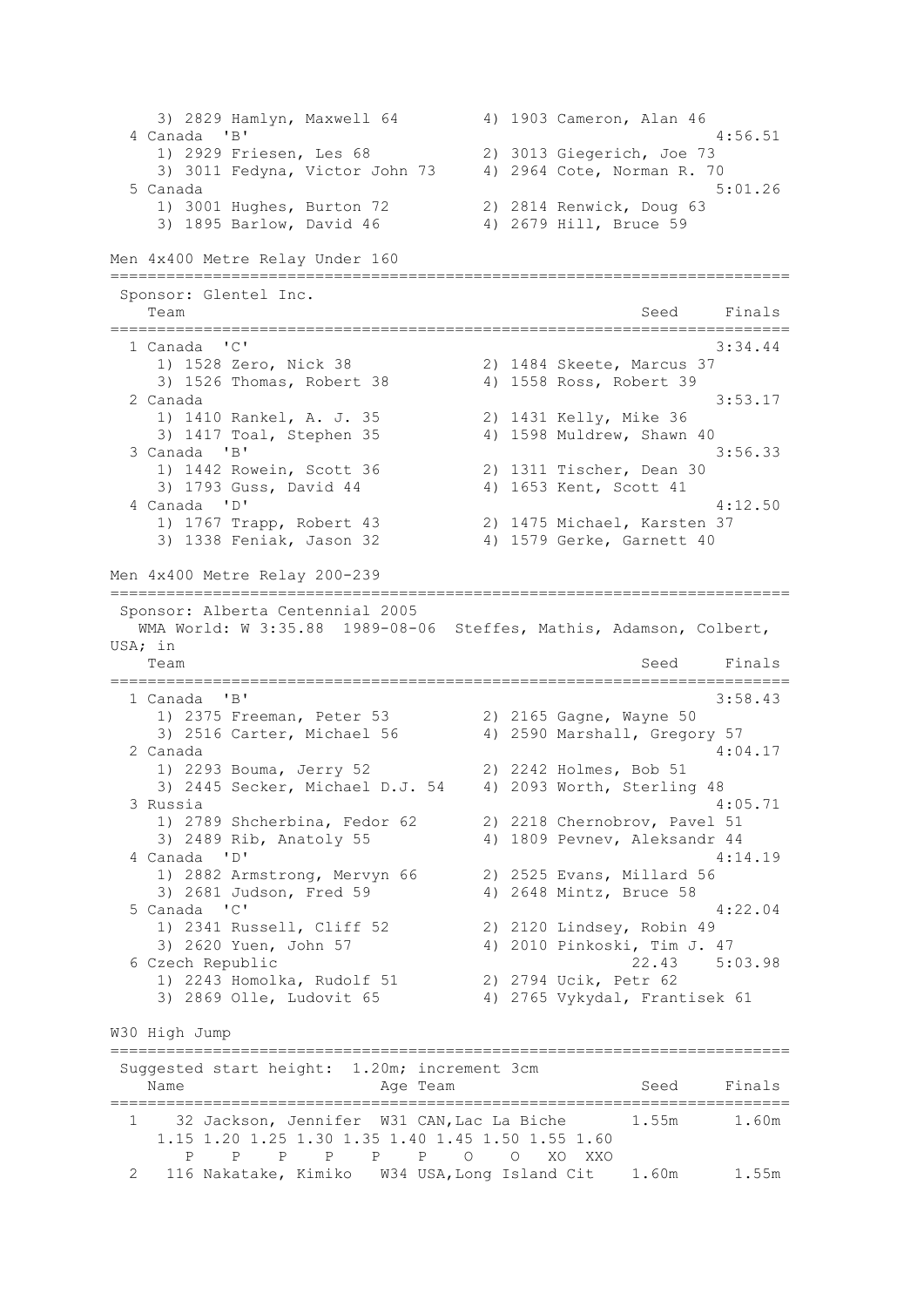1.15 1.20 1.25 1.30 1.35 1.40 1.45 1.50 1.55 1.60 P P P P P P O O XO XXX 3 107 Loland, Darlene W34 CAN, Vernon 1.50m 1.50m 1.15 1.20 1.25 1.30 1.35 1.40 1.45 1.50 1.55 P P P P P O O O XXX 4 71 Desmarais, Terry W33 CAN, Edmonton 1.50m J1.50m 1.15 1.20 1.25 1.30 1.35 1.40 1.45 1.50 1.55 P P P P P P XXO O XXX 5 62 Rothwell, Alison W32 AUS, Winmalee 1.51m 1.40m 1.15 1.20 1.25 1.30 1.35 1.40 1.45 P P P P P O XXX W35 High Jump ========================================================================= Suggested start height: 1.20m; increment 3cm 35 WMA World: W 2.01m 2003-06-03 Inga Babakova, UKR Name **Age Team** Age Team Seed Finals ========================================================================= 1 288 Krepkina, Valentyn W39 UKR, Kiev 1.45m 1.15 1.20 1.25 1.30 1.35 1.40 1.45 1.50 P P P P O O O XXX -- 216 Pittwood, Diana W37 NZL, Christchurch NH 1.15 1.20 1.25 X X X W40 High Jump ========================================================================= Sponsor: Glentel Inc. Suggested start height: 1.10m; increment 3cm 40 WMA World: W 1.76m 2004-06-06 Patricia Porter, USA; in Albuquerque Name **Age Team** Age Team Seed Finals ========================================================================= 1 446 Potvin, Annie W42 CAN,St-Jacques 1.50m 1.50m 1.15 1.20 1.25 1.30 1.35 1.40 1.45 1.50 1.56 P P P P P O O XO XXX 2 453 Stepanova, Olga W42 RUS, Moscow 1.40m 1.30m 1.15 1.20 1.25 1.30 1.35 P P O O XXX 3 395 Preradovich, Sonja W41 CAN,Burlington 1.35m J1.30m 1.15 1.20 1.25 1.30 1.35 P P P XO XXX 4 378 Lam, Jane W41 CAN,Edmonton 1.50m 1.20m 1.15 1.20 1.25 O XO XXX W45 High Jump ========================================================================= Suggested start height: 1.00m; increment 3cm 45 WMA World: W 1.76m 1999-08-06 Debbie Brill, CAN Name **Age Team** Age Team Seed Finals ========================================================================= 1 790 Thom, Roslyn W49 CAN, Calgary 1.35m 1.35m 1.10 1.15 1.20 1.25 1.30 1.35 1.37 P P P P O XXO XXX 2 685 Gunasekera, Roshan W47 CAN,Millbank 1.28m 1.20m 1.10 1.15 1.20 1.25 XO O O XXX -- 588 Khishigt, Enkhtuya W45 MGL, Ulaanbaatar 1.71m NH 1.10 1.15 1.20 1.25 1.30 P P P P XXX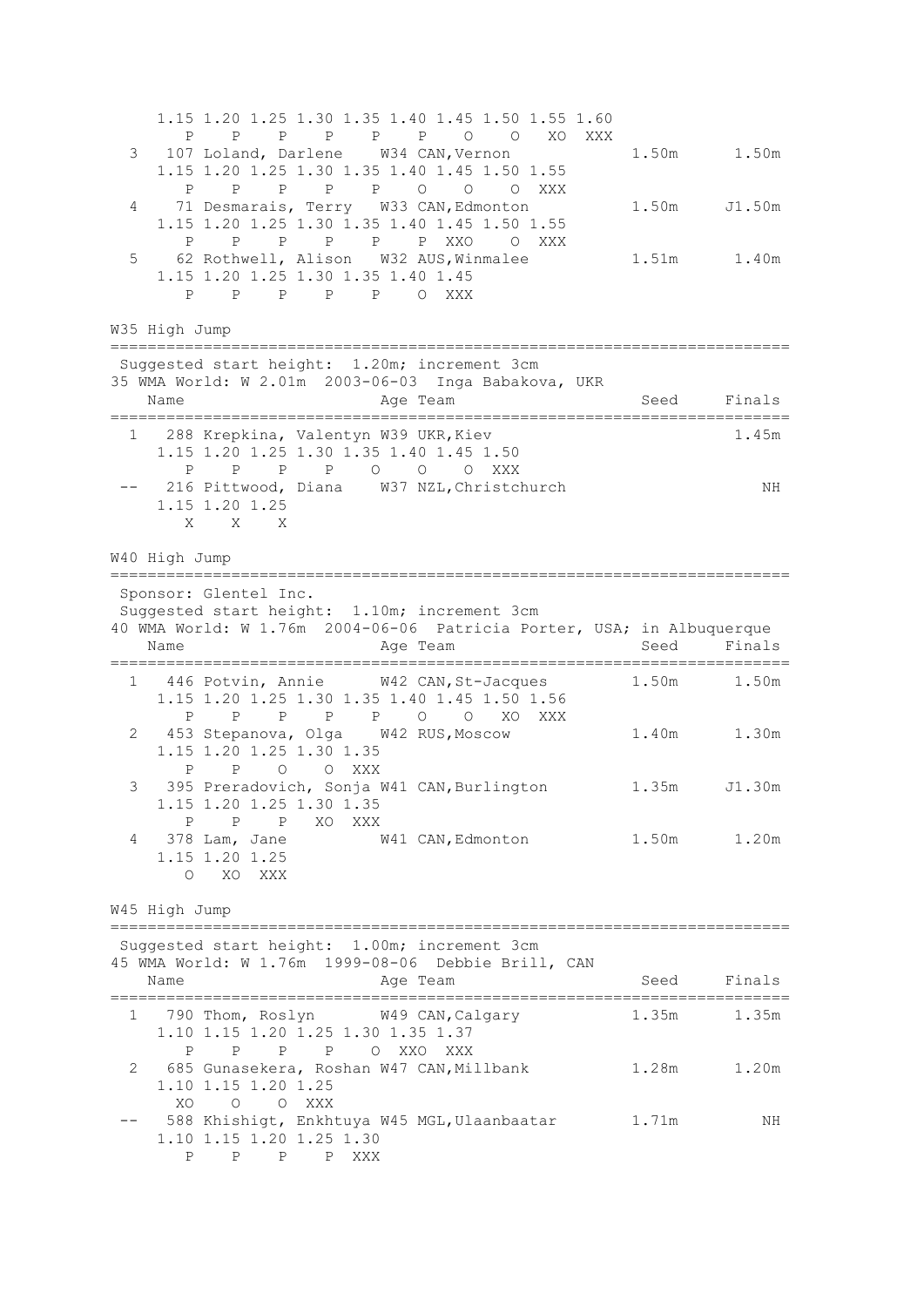W50 High Jump

========================================================================= Sponsor: The City of Edmonton Suggested start height: 0.95m; increment 3cm 50 WMA World: W 1.57m 2000-08-06 Weia Reinboud, NED Name **Age Team** Age Team Seed Finals ========================================================================= 1 851 Brill, Connie W51 CAN,Banff 1.40m 1.40m 1.05 1.10 1.15 1.20 1.25 1.30 1.35 1.40 1.45 P P P P O O O O XXX 2 764 Gipson, Eleanor W53 USA,Memphis 1.45m 1.35m 1.05 1.10 1.15 1.20 1.25 1.30 1.35 1.40 P P O O O O XO XXX 3 928 Avizoniene, Genova W53 LTU, Klaipeda 1.30m 1.30m 1.05 1.10 1.15 1.20 1.25 1.30 1.35 P P P XO O XO XXX 4 954 Watkins, Yasha W53 AUS,Carrara 1.25m 1.05 1.10 1.15 1.20 1.25 1.30 O O P XO XO XXX 5 980 Richter, Maria Apa W54 BRA, Porto Alegre 1.15m 1.20m 1.05 1.10 1.15 1.20 1.25<br>P 0 0 0 XXX P O O O XXX 6 847 Amerongen, Loretta W51 CAN,Edmonton 1.11m J1.20m 1.05 1.10 1.15 1.20 1.25 XO O XO XXO XXX 7 931 Cochrane, Nancy W53 CAN, Richmond 1.29m 1.15m 1.05 1.10 1.15 1.20 O O O XXX 896 Brill, Debbie W52 CAN, Burnaby 1.60m NH 1.05 1.10 1.15 1.20 1.25 1.30 1.35 1.40 1.45 P P P P P P P P X W55 High Jump ========================================================================= Sponsor: Province of Alberta 60-64 Suggested start height: 0.85m; increment 3cm 55-59 Suggested start height: 0.90m; increment 3cm 55 WMA World: W 1.46m 2000-07-12 Renate Vogel, GER Name **Age Team** Age Team Seed Finals ========================================================================= 1 1054 McBlain, Liz W57 CAN,Edmonton 1.15m 1.10m 0.90 0.95 1.00 1.05 1.10 1.15 P P P XO O XXX 2 1057 Otaka, Cecilia W57 JPN,Narashino 1.10m 1.05m 0.90 0.95 1.00 1.05 1.10 P O O O XXX W60 High Jump ========================================================================= Sponsor: Province of Alberta 60-64 Suggested start height: 0.85m; increment 3cm 55-59 Suggested start height: 0.90m; increment 3cm 60 WMA World: W 1.41m 2004-07-25 Edith Graff, BEL Name **Age Team** Age Team Seed Finals ========================================================================= 1 1097 Douglass, Linda W60 USA,Rosenberg 1.30m 1.25m 0.90 0.95 1.00 1.05 1.10 1.15 1.20 1.23 1.25 1.27 P P P P O O XO X O XXX 2 1147 Radcliffe, Marg W63 CAN,Lake Cowichan 1.25m J1.25m jump-off 0.90 0.95 1.00 1.05 1.10 1.15 1.20 1.23 1.25 1.27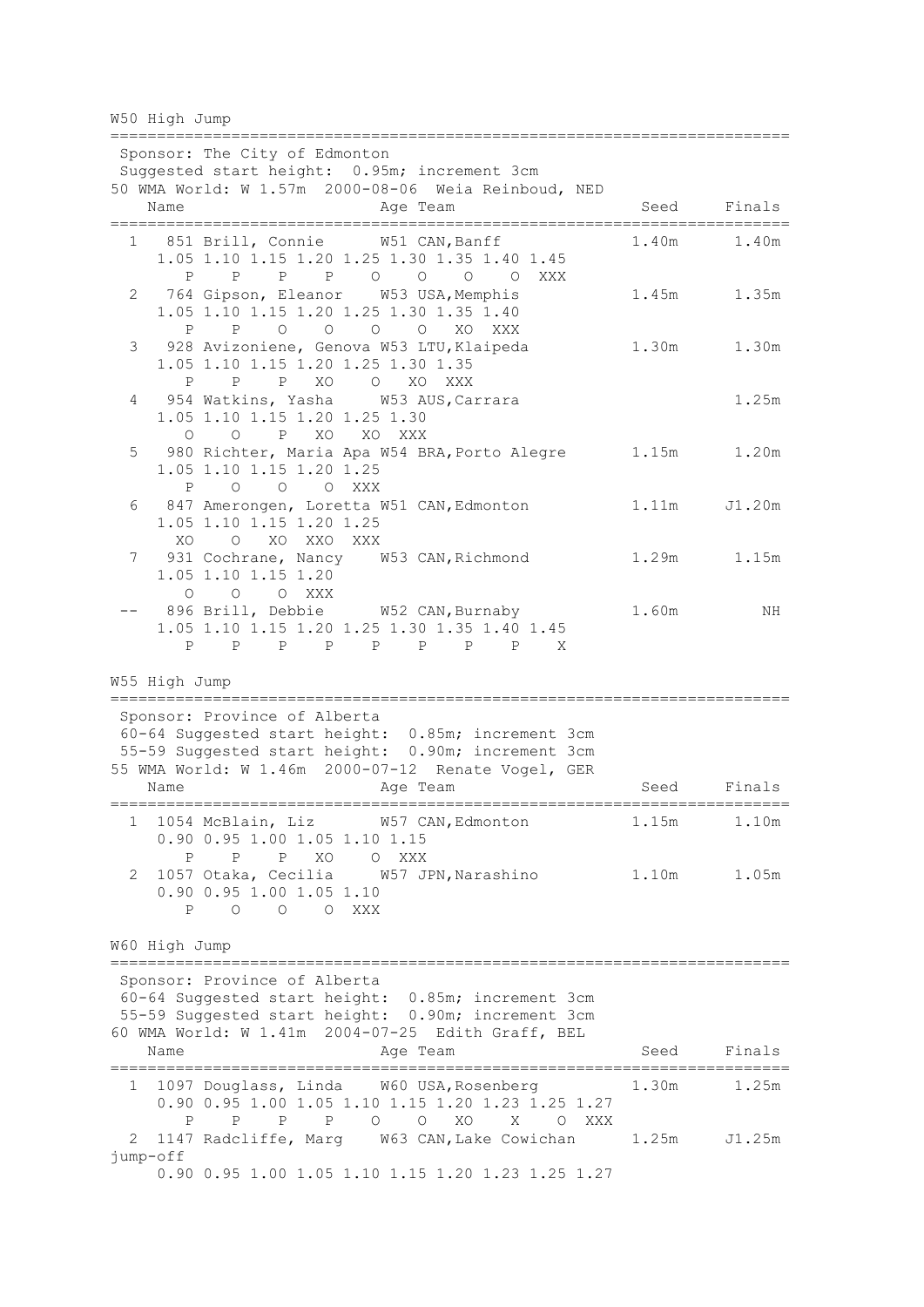P P P O O O XO X O XXX 3 1103 Nitzke, Arlete W60 BRA,Porto Alegre 1.25m 1.05m 0.90 0.95 1.00 1.05 1.10 P P P XO XXX 4 1154 Hoover, Virginia W64 CAN, Telkwa 1.00m 1.00m 0.90 0.95 1.00 1.05 O XXO O XXX W65 High Jump ========================================================================= Sponsor: Government of Canada 70+ Suggested start height: 0.75m; increment 3cm 65-69 Suggested start height: 0.85m; increment 3cm 65 WMA World: W 1.34m 2004-07-28 Rietje Dijkman, NED Name **Age Team** Age Team Seed Finals ========================================================================= 1 1165 Dÿkman, Rietje W66 NED,Amsterdam 1.34m 1.25m 0.75 0.80 0.85 0.90 0.95 1.00 1.05 1.10 1.15 1.20 1.25 1.30 P P P P P P P P O O O XXX 2 1159 Anderson, Sandra W65 CAN,Victoria 1.20m 1.15m 0.75 0.80 0.85 0.90 0.95 1.00 1.05 1.10 1.15 1.20 P P P P P O P XO O XXX W70 High Jump ========================================================================= Sponsor: Government of Canada 70+ Suggested start height: 0.75m; increment 3cm 65-69 Suggested start height: 0.85m; increment 3cm 70 WMA World: W 1.26m 2003-07-05 Rosemary Chrimes, GBR Name **Age Team** Age Team Seed Finals ========================================================================= 1 1194 Kovalenskaya, Gali W70 RUS,Moscow 1.05m 0.75 0.80 0.85 0.90 0.95 1.00 1.05 1.10 P P P P O XO O XXX 2 1220 H. Shimizu, Mitsu W74 BRA,Florianópolis 1.00m 1.00m 0.75 0.80 0.85 0.90 0.95 1.00 P P O O O O 2 1201 Boivin, Gwendolyn W71 CAN,Moose Jaw 1.00m 0.75 0.80 0.85 0.90 0.95 1.00 1.05 P P PO O O O XXX W75 High Jump ========================================================================= Sponsor: Government of Canada 70+ Suggested start height: 0.75m; increment 3cm 65-69 Suggested start height: 0.85m; increment 3cm 75 WMA World: W 1.15m 2003-08-03 Leonore McDaniel, USA Name **Age Team** Constants Constants Constants Constants Constants Constants Constants Constants Constants Constants Constants Constants Constants Constants Constants Constants Constants Constants Constants Constants Consta ========================================================================= 1 1226 Gomberadze, Kaleri W76 RUS,Moscow 1.05m 0.75 0.80 0.85 0.90 0.95 1.00 1.05 1.10 P P P P O O XXO XXX 2 1233 Minami, Chieko W78 BRA,Florianópolis 0.95m 0.85m 0.75 0.80 0.85 0.90 O O O XXX W80 High Jump ========================================================================= Sponsor: Government of Canada 70+ Suggested start height: 0.75m; increment 3cm 65-69 Suggested start height: 0.85m; increment 3cm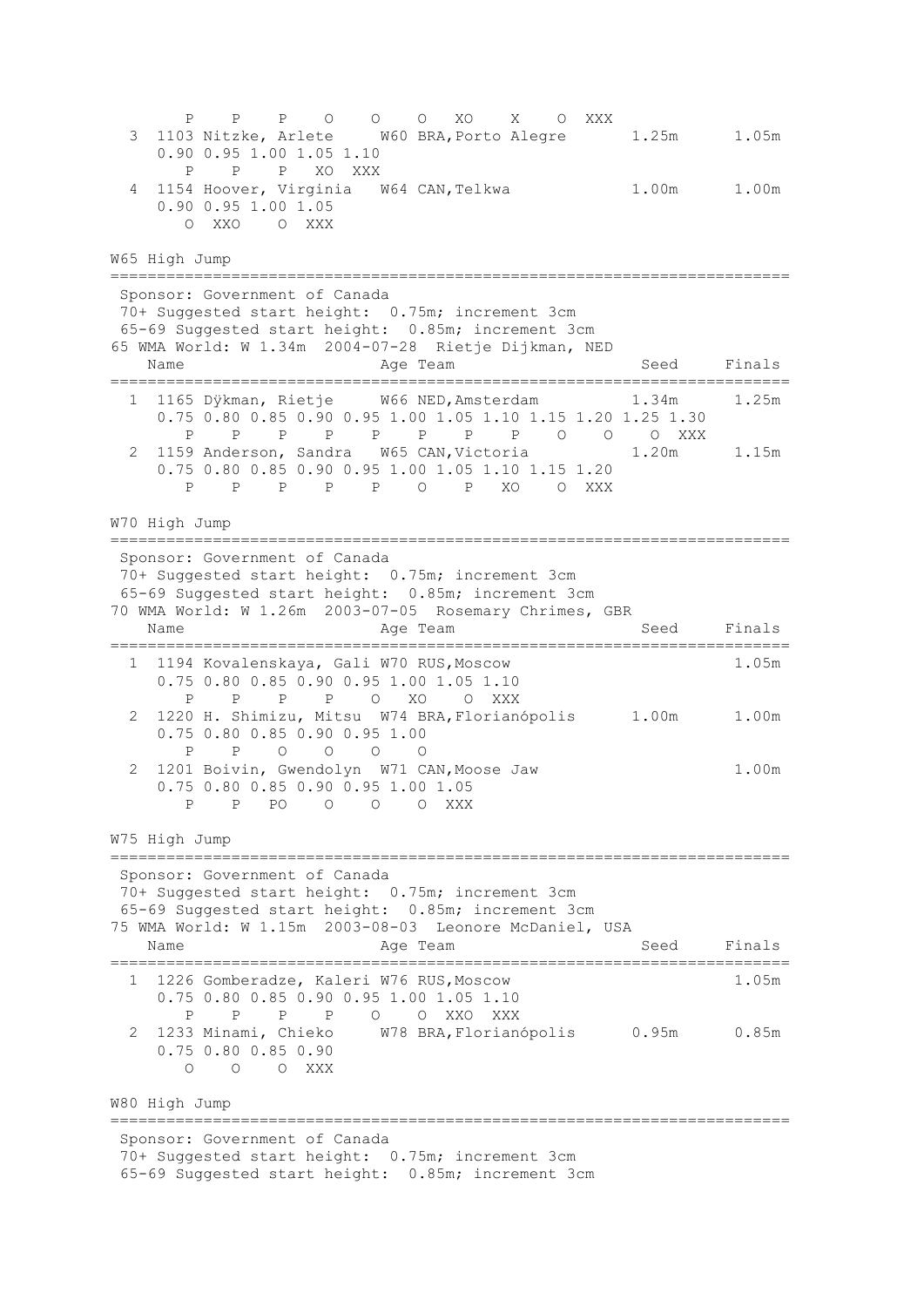|   | 80 WMA World: W 1.00m 2000-10-10 Olga Kotelko, CAN<br>Name<br>Age Team<br>=================================<br>----------------------        |      | Seed Finals  |
|---|----------------------------------------------------------------------------------------------------------------------------------------------|------|--------------|
|   | 1 1240 Mcleod-Smith, F. D W80 CAN, North Vancouver 0.90m 0.80m<br>$0.75$ 0.80 0.85<br>O XXO XXX                                              |      |              |
|   | M30 High Jump                                                                                                                                |      |              |
|   | Suggested start height: 1.50m; increment 3cm<br>Name<br>Age Team                                                                             | Seed | Finals       |
|   | 1 1336 Chornohub, Roman M32 CAN, Edmonton<br>1.60 1.65 1.70 1.75 1.80 1.85                                                                   |      | 1.70m 1.80m  |
| 2 | $P$ 0<br>$\circ$<br>$\mathbb{P}$<br>O XXX<br>1385 Le Blanc, Marc M34 CAN, Matapedia 1.70m 1.60m<br>1.50 1.55 1.60 1.65<br>O O XXX<br>$\circ$ |      |              |
|   | M35 High Jump                                                                                                                                |      |              |
|   | WMA World: W 2.16m 1974-06-20 Viktor Bolshov, URS<br>Name<br>Age Team<br>issesses:                                                           | Seed | Finals       |
|   | 1 1552 Mysikov, Oleg M39 USA, Ny<br>1.70 1.75 1.80 1.85 2.01<br>O O O XXX<br>$\circ$                                                         |      | 1.90m 1.85m  |
| 2 | 1452 Barr, James M37 USA, Arlington 1.78m 1.80m<br>1.60 1.65 1.70 1.75 1.80 1.85<br>0 0 0 0 XO XXX                                           |      |              |
| 3 | 1425 Gould, Dwayne M36 CAN, Edmonton<br>1.35 1.40 1.45 1.50 1.55 1.60                                                                        |      | 1.50m 1.55m  |
| 4 | $O$ XO<br>O XO XXX<br>$\circ$<br>1518 Matheson, Gerald M38 CAN, Sherwood Park 1.41m 1.40m<br>1.35 1.40 1.45<br>O XO XXX                      |      |              |
|   | M40 High Jump<br>==========================                                                                                                  |      |              |
|   | ================================<br>Sponsor: Glentel Inc.<br>WMA World: W 2.11m 1995-07-19 Jim Barrineau, USA<br>Age Team<br>Name            |      | Seed Finals  |
|   | 1 1772 VanZandt, Thomas M43 USA, Redondo Beach 1.95m<br>1.50 1.55 1.60 1.65 1.70 1.75 1.80 1.85 1.90 1.93 1.96                               |      | 1.93m        |
| 2 | P P P P P P XO XO O XXO XX<br>1796 Johnson, Wincheste M44 CAN, Ponoka<br>1.50 1.55 1.60 1.65 1.70 1.75 1.80<br>P P P O P XO XXX              |      | 1.82m 1.75m  |
| 3 | 1570 Blue, David M40 CAN, Maple Ridge 1.75m 1.65m<br>1.50 1.55 1.60 1.65 1.70<br>P<br>P O O XXX                                              |      |              |
| 4 | 1683 Versluys, Ed M41 CAN, Edmonton<br>1.50 1.55 1.60 1.65 1.70<br>O O XO O XXX                                                              |      | 1.75m J1.65m |
| 5 | 3125 Schneebeck, Dougla M44 USA, Albuquerque 1.55m<br>1.50 1.55 1.60 1.65 1.70<br>O O XO XO XXX                                              |      | J1.65m       |
| 6 | 1655 Kornylo, Michael M41 CAN, Edmonton<br>1.50 1.55 1.60 1.65 1.70<br>O O O XXO XXX                                                         |      | 1.50m J1.65m |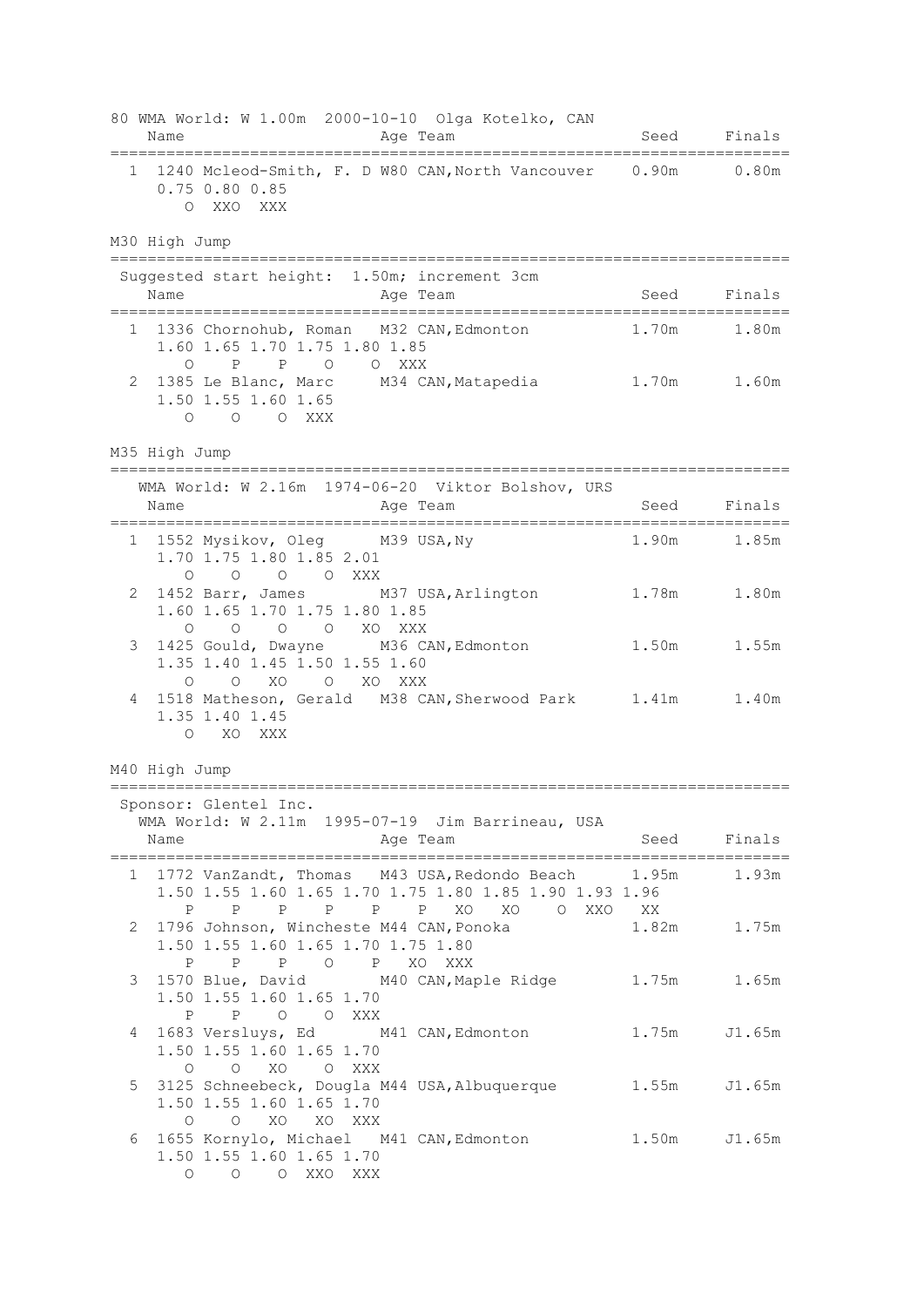|   |                    | 1.50 1.55 1.60 1.65<br>O O O XXX                                                         | 7 1682 van Ryswyk, Len M41 CAN, Surrey 1.55m 1.60m                |      |             |
|---|--------------------|------------------------------------------------------------------------------------------|-------------------------------------------------------------------|------|-------------|
|   | M45 High Jump      |                                                                                          |                                                                   |      |             |
|   | Name               |                                                                                          | WMA World: W 2.00m 1988-09-03 Asko Pesonen, FIN<br>Age Team       | Seed | Finals      |
|   |                    | 1 1887 Vozar, Eduard M45 USA, Lindon<br>1.70 1.75 1.80 1.83 1.85                         |                                                                   |      | 1.83m       |
|   |                    | 1.60 1.65 1.70 1.75 1.80<br>O XO O XO XX                                                 | 0 0 XO XO X<br>2 2042 Dixon, Walter M48 CAN, Edmonton 1.80m 1.75m |      |             |
| 3 |                    | 1.50 1.55 1.60 1.65 1.70 1.75<br>O O XO O XO XXX                                         | 1918 Houba, Peter M46 USA, Wesley Chapel 1.60m 1.70m              |      |             |
|   | 1.65 1.70<br>O XXX |                                                                                          | 4 1844 Gavenciak, Igor M45 SVK, Bratislava 1.81m 1.65m            |      |             |
| 5 |                    | 1.45 1.50 1.55 1.60 1.65<br>0 0 0 0 XXX                                                  | 2021 Szabó, Gábor M47 HUN, Budapest 1.65m 1.60m                   |      |             |
|   |                    | 1.40 1.45 1.50 1.55 1.60 1.65<br>O O O XO XO XXX                                         | 6 1829 Black, Murray M45 CAN, Camp Creek 1.70m J1.60m             |      |             |
| 7 |                    | 1.45 1.50 1.55 1.60<br>O O XXO XXX                                                       | 1992 Kotikov, Nikolai M47 CAN, Oakville 1.62m 1.55m               |      |             |
|   | M50 High Jump      |                                                                                          |                                                                   |      |             |
|   |                    |                                                                                          |                                                                   |      |             |
|   |                    | Sponsor: The City of Edmonton                                                            | WMA World: W 1.98m 1997-05-17 Thomas Zacharas, GER                |      |             |
|   | Name               |                                                                                          | Age Team                                                          |      | Seed Finals |
|   |                    | 1.60 1.65 1.70 1.75<br>O O XO XXX                                                        | 1 2350 Tompkins, Clay M52 AUS, Winston Hills 1.76m 1.70m          |      |             |
| 2 |                    | 2312 Geis, Hildebrand M52 GER, Berlin<br>1.20 1.25 1.30 1.35 1.40 1.45 1.50<br>P P O O O | O XXX                                                             |      | 1.41m 1.45m |
| 3 | $\circ$            | 1.20 1.25 1.30 1.35 1.40                                                                 | 2306 Faris, Dean M52 CAN, Saskatoon 1.55m                         |      | 1.35m       |
|   | 1.65<br>XXX        | PO O O X                                                                                 | 2205 Vegar, Stan M50 USA, San Diego 1.75m                         |      | ΝH          |
|   | M55 High Jump      |                                                                                          |                                                                   |      |             |
|   | Name               |                                                                                          | WMA World: W 1.83m 1998-07-04 Jaroslav Hanus, CZE<br>Age Team     | Seed | Finals      |
|   |                    | 1.50 1.55 1.60 1.65 1.70 1.75<br>0 0 0 0 0 XXX                                           | 1 2528 Hawkins, John M56 CAN, West Vancouver 1.78m 1.70m          |      |             |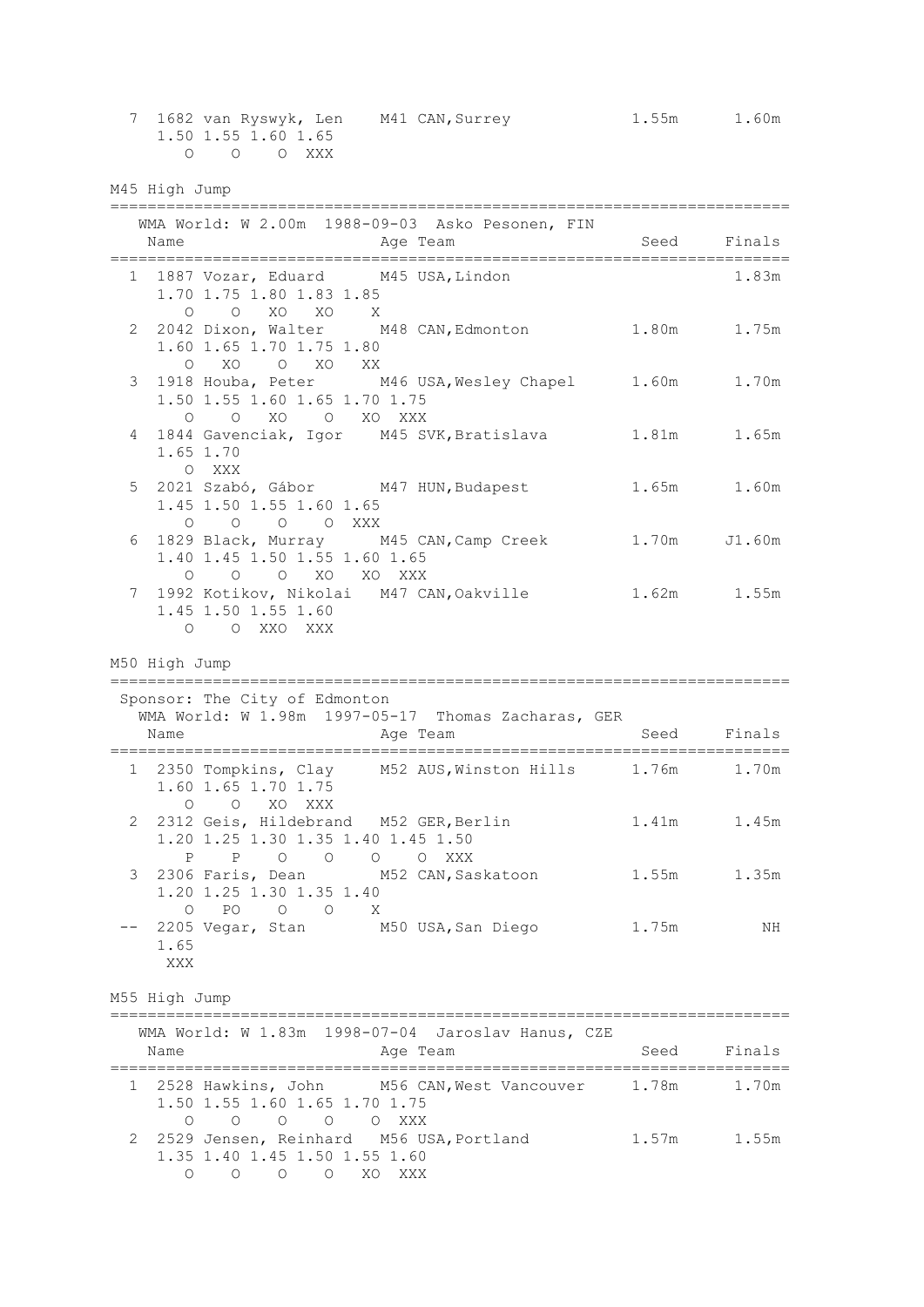3 2600 Peter, Heinz M57 CAN,St. Albert 1.35m 1.45m 1.20 1.25 1.30 1.35 1.40 1.45 1.50 XO O O O O O X 4 2599 Pereira, Luiz Feli M57 BRA,Rio De Janeiro 1.50m J1.45m 1.20 1.25 1.30 1.35 1.40 1.45 1.50 O O XO O XO XO XXX M60 High Jump ========================================================================= Sponsor: Province of Alberta 60 WMA World: W 1.72m 1998-07-04 Phil Fehlen, USA Name **Age Team** Age Team Seed Finals ========================================================================= 1 2753 Rielly, Roger M61 AUS,Mitchells Islan 1.60m 1.10 1.15 1.20 1.25 1.30 1.35 1.40 1.45 1.50 1.55 1.60 1.65 P P P P P O P O O O O XXX 2 2742 Franc Branko, Vivo M61 SLO,Celje 1.56m J1.60m 1.10 1.15 1.20 1.25 1.30 1.35 1.40 1.45 1.50 1.55 1.60 1.65 P P P P P P O O O XO XXX<br>65 Vykydal, Frantisek M61 CZE, Sumperk 1.56m 2 2765 Vykydal, Frantisek M61 CZE,Sumperk 1.56m J1.60m 1.10 1.15 1.20 1.25 1.30 1.35 1.40 1.45 1.50 1.55 1.60 1.65 P P P P P P O O O O XO XXX 4 3092 Vytautas, Zalys M62 LTU,Kaunas 1.60m 1.45m 1.10 1.15 1.20 1.25 1.30 1.35 1.40 1.45 1.50 P P P P P P O O XXX 4 2740 Etter, Carl M61 USA,Duluth 1.47m 1.45m 1.10 1.15 1.20 1.25 1.30 1.35 1.40 1.45 1.50 P P P O P O O O XXX 6 2774 Edwards, Jay M62 USA,Salem 1.40m 1.40m 1.10 1.15 1.20 1.25 1.30 1.35 1.40 1.45 P P P P P O XXO XXX 7 2791 Sneazwell, Anthony M62 CAN,Edmonton 2.00m 1.35m 1.10 1.15 1.20 1.25 1.30 1.35 1.40 P P P P P O XXX 8 2793 Townley, Mike M62 CAN,Penticton 1.45m J1.35m 1.10 1.15 1.20 1.25 1.30 1.35 1.40 P P P O XXO XO XXX 9 2779 Lemos, Antonio Lau M62 BRA,São Paulo 1.40m J1.35m 1.10 1.15 1.20 1.25 1.30 1.35 1.40 P P P P O XXO XXX 10 2727 Underdahl, Kenneth M60 CAN,Victoria 1.30m 1.10 1.15 1.20 1.25 1.30 1.35 P P O O XO XXX 10 2738 Campbell, Robert ( M61 CAN,London 1.40m 1.30m 1.10 1.15 1.20 1.25 1.30 1.35 P P O O XO XXX 12 2705 Delhomeau, Roland M60 CAN,Saskatoon 1.20m 1.25m 1.10 1.15 1.20 1.25 1.30 O O O O XXX 13 2842 Skuse, Roy M64 NZL,Gisborne 1.30m 1.20m 1.10 1.15 1.20 1.25 P P O XXX M65 High Jump ========================================================================= 65 WMA World: W 1.66m 2000-08-12 Phil Fehlen, USA Name Age Team Seed Finals ========================================================================= 1 2890 Kurunczi, Zoltán M66 HUN, Debrecen 1.35m 1.35m 1.00 1.05 1.10 1.15 1.20 1.25 1.30 1.35 1.38 P P P P O O O O XX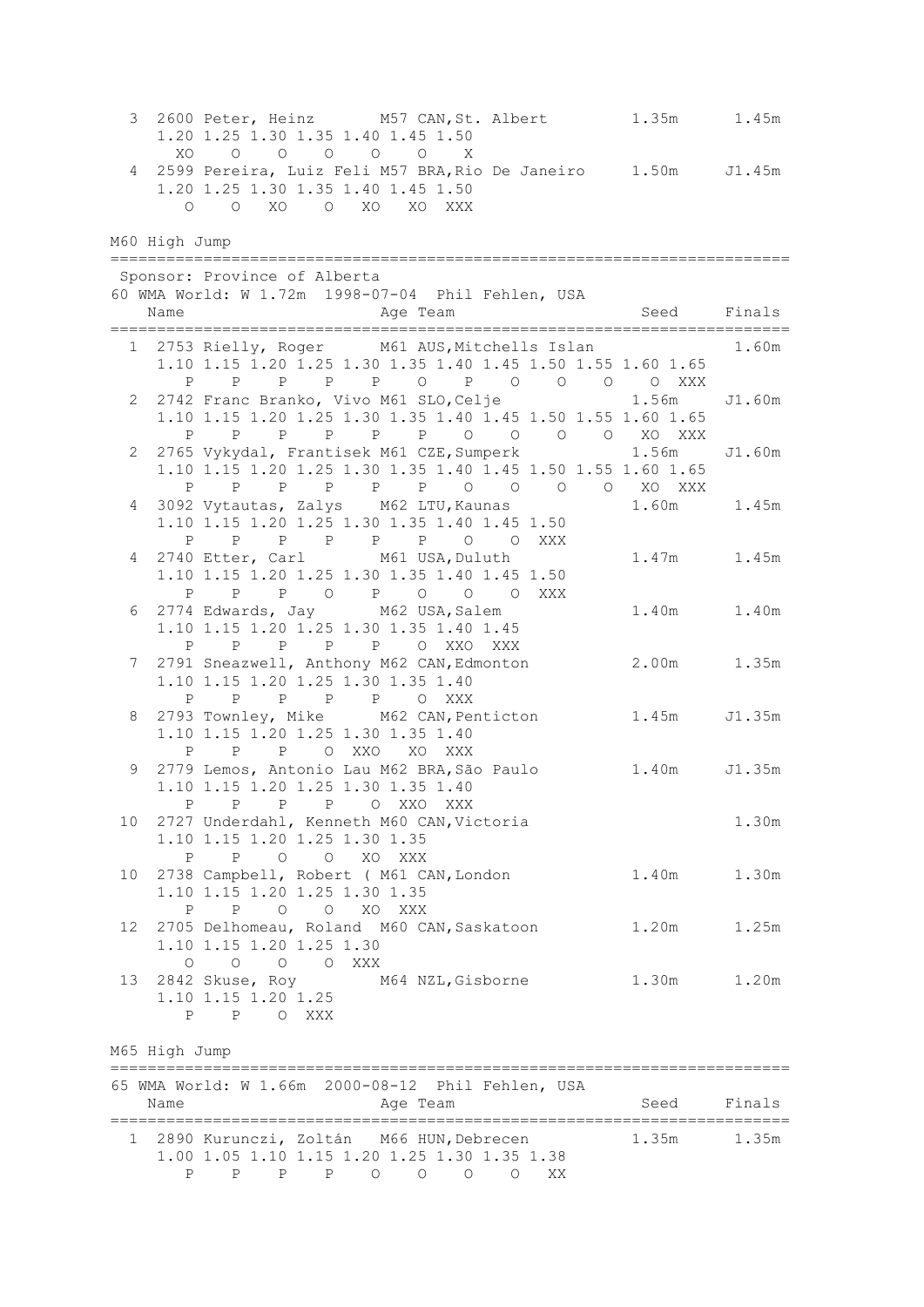|                                   | 2 2879 Ukhov, Valeriy M65 RUS, Moscow                                                        | 1.00 1.05 1.10 1.15 1.20 1.25 1.30 1.35                                                     |                                   |  |  |          |  |  |                                                                                                                                                                                                                               |       | 1.40m 1.30m  |      |  |
|-----------------------------------|----------------------------------------------------------------------------------------------|---------------------------------------------------------------------------------------------|-----------------------------------|--|--|----------|--|--|-------------------------------------------------------------------------------------------------------------------------------------------------------------------------------------------------------------------------------|-------|--------------|------|--|
| 3                                 | $\circ$                                                                                      | $P \qquad \qquad$<br>2856 East, Les M65 CAN, Victoria<br>1.00 1.05 1.10 1.15 1.20 1.25 1.30 | P P P O O XO XXX<br>P O O O O XXX |  |  |          |  |  |                                                                                                                                                                                                                               |       | 1.10m 1.25m  |      |  |
| 4                                 | $\circ$                                                                                      | 1.00 1.05 1.10 1.15 1.20 1.25<br>0 0 0 0 XXX                                                |                                   |  |  |          |  |  | 2925 Chambers, Don M68 AUS, Rutherglen 1.25m 1.20m                                                                                                                                                                            |       |              |      |  |
| 5                                 |                                                                                              | 1.00 1.05 1.10 1.15 1.20<br>O O O O XXX                                                     |                                   |  |  |          |  |  | 2963 Williams, Les M69 NZL, Mangaiti                                                                                                                                                                                          |       | 1.15m 1.15m  |      |  |
| 6                                 |                                                                                              | 1.00 1.05 1.10 1.15<br>O P XO XXX                                                           |                                   |  |  |          |  |  | 2892 Mesiaros, Miklos M66 HUN, Nagyigmand 1.25m 1.10m                                                                                                                                                                         |       |              |      |  |
|                                   | 7 2958 Ladouceur, George M69 CAN, Salmon Arm                                                 | 1.00 1.05 1.10<br>XO XO XXX                                                                 |                                   |  |  |          |  |  |                                                                                                                                                                                                                               |       | 1.05m        |      |  |
|                                   | M70 High Jump                                                                                |                                                                                             |                                   |  |  |          |  |  |                                                                                                                                                                                                                               |       |              |      |  |
|                                   | Sponsor: Government of Canada                                                                |                                                                                             |                                   |  |  |          |  |  |                                                                                                                                                                                                                               |       |              |      |  |
|                                   | 70 WMA World: W 1.52m 1997-11-08 Bud Held, USA<br>Name                                       |                                                                                             |                                   |  |  | Age Team |  |  | Seed Finals                                                                                                                                                                                                                   |       |              |      |  |
|                                   | 1 3007 Taylor, Keith M72 CAN, Prince George 1.20m 1.25m                                      |                                                                                             |                                   |  |  |          |  |  | 0.85 0.90 0.95 1.00 1.05 1.10 1.15 1.18 1.20 1.21 1.22 1.24 1.25 1.28<br>P P P P P P O P O P P P O XXX                                                                                                                        |       |              |      |  |
|                                   | 2 2973 Leggitt, James M70 USA, Levelland 1.30m 1.20m                                         |                                                                                             |                                   |  |  |          |  |  | 0.85 0.90 0.95 1.00 1.05 1.10 1.15 1.18 1.20 1.21 1.22 1.24 1.25<br>P P P P P O O P XO P P P XXX                                                                                                                              |       |              |      |  |
| 3                                 | 2968 Berardi, Jose-Mari M70 ARG, Buenos Aires                                                | 0.85 0.90 0.95 1.00 1.05 1.10 1.15<br>$P \qquad \qquad$                                     | 0 0 0 XO 0 XXX                    |  |  |          |  |  |                                                                                                                                                                                                                               |       | 1.10m        |      |  |
|                                   |                                                                                              | 2989 Rodrigues, Wilfred M71 CAN, Calgary<br>0.85 0.90 0.95 1.00 1.05 1.10<br>P P P P P XXX  |                                   |  |  |          |  |  |                                                                                                                                                                                                                               |       |              | ΝH   |  |
|                                   | M75 High Jump                                                                                |                                                                                             |                                   |  |  |          |  |  |                                                                                                                                                                                                                               |       |              |      |  |
|                                   | Sponsor: Government of Canada<br>75 WMA World: W 1.44m 1989-08-04 Esko Kolhonen, FIN<br>Name |                                                                                             |                                   |  |  | Age Team |  |  |                                                                                                                                                                                                                               |       | Seed Finals  |      |  |
|                                   | 1 3037 Stookey, James M75 USA, Dickerson                                                     |                                                                                             |                                   |  |  |          |  |  |                                                                                                                                                                                                                               | 1.32m | 1.25m        |      |  |
|                                   |                                                                                              |                                                                                             |                                   |  |  |          |  |  | 0.85 0.90 0.95 1.00 1.05 1.10 1.15 1.18 1.20 1.21 1.22 1.24 1.25 1.28                                                                                                                                                         |       |              |      |  |
| 1.30                              |                                                                                              |                                                                                             |                                   |  |  |          |  |  | P P P P P P P P P P P P P O P P P P O P P P P O P P P O P P P O P P P O P P P O P P P O P P P O P P P O P P P O P P P O P P P O P P P O P P P O P P P O P P P O P P P O P P P O P P P O P P P O P P P O P P P O P P P P O P P |       |              |      |  |
| XXX<br>$\overline{\phantom{0}}^2$ |                                                                                              |                                                                                             |                                   |  |  |          |  |  | 3060 Dobribán, Géza M79 HUN, Zamárdi                                                                                                                                                                                          |       | 1.33m J1.25m |      |  |
| 1.30                              |                                                                                              |                                                                                             |                                   |  |  |          |  |  | 0.85 0.90 0.95 1.00 1.05 1.10 1.15 1.18 1.20 1.21 1.22 1.24 1.25 1.28                                                                                                                                                         |       |              |      |  |
| XXX                               |                                                                                              |                                                                                             |                                   |  |  |          |  |  |                                                                                                                                                                                                                               |       |              | XO P |  |
| $\overline{\mathbf{3}}$           |                                                                                              |                                                                                             |                                   |  |  |          |  |  | 3035 Reuter, Wolfgang M75 GER, Husum<br>0.85 0.90 0.95 1.00 1.05 1.10 1.15 1.18 1.20 1.21 1.22 1.24 1.25 1.28                                                                                                                 |       | 1.28m J1.25m |      |  |
| 1.30                              |                                                                                              |                                                                                             |                                   |  |  |          |  |  | P P P P P P P P P P P P XO P P P XXO P                                                                                                                                                                                        |       |              |      |  |
| XXX<br>4                          |                                                                                              | 0.85 0.90 0.95 1.00 1.05 1.10 1.15 1.18 1.20                                                |                                   |  |  |          |  |  | 3051 Shimizu, Tomihiko M77 BRA, Florianópolis                                                                                                                                                                                 |       | 1.15m 1.15m  |      |  |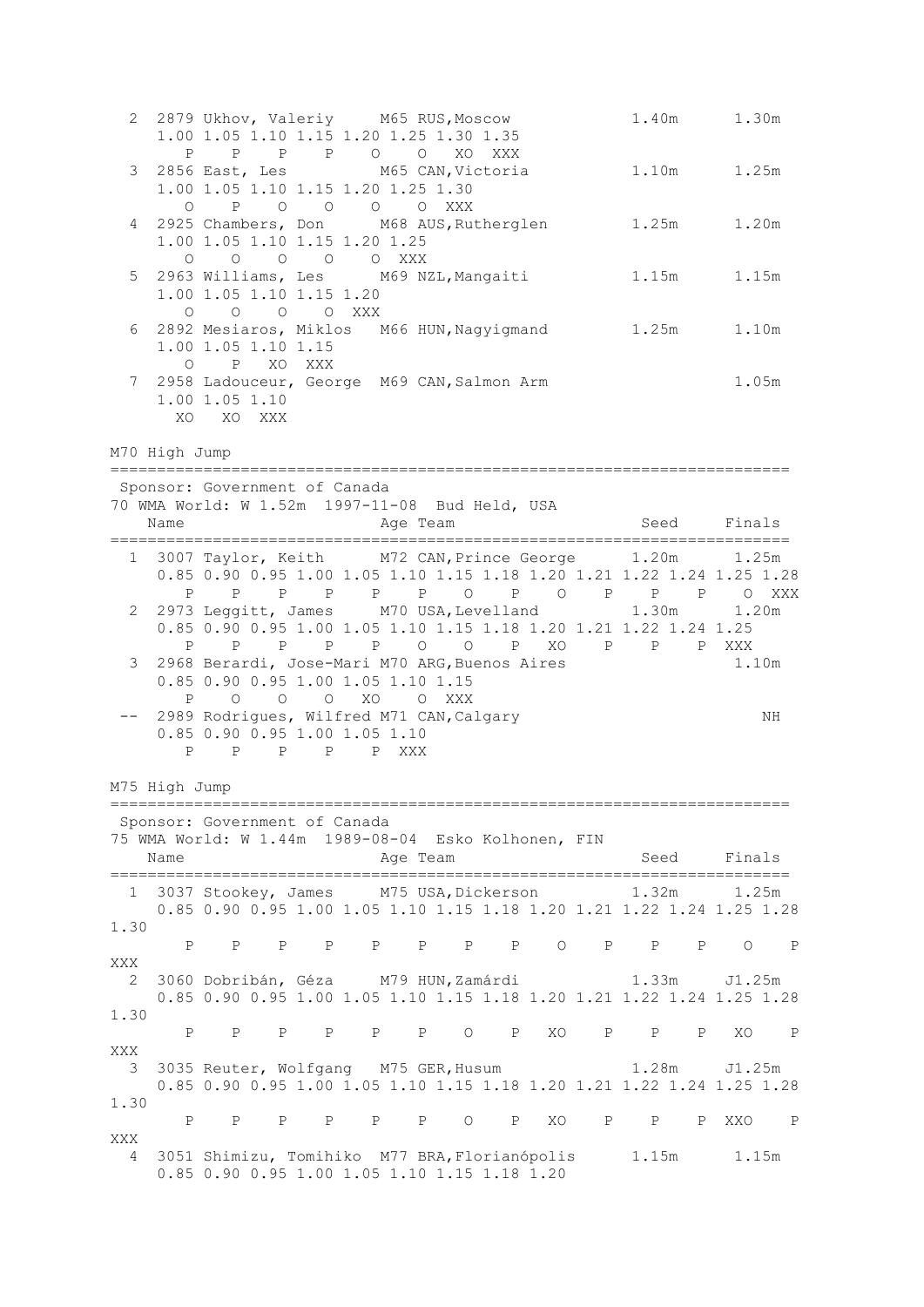P P P O O O O P XXX M85 High Jump ========================================================================= Sponsor: Government of Canada 85 WMA World: W 1.20m 1997-06-22 Kizo Kimura; Esko Kohonen (1999), JPN; FIN Name **Age Team** Age Team Seed Finals ========================================================================= 1 3080 Zensch, Emmerich M85 AUT, Vienna 1.18m 1.22mW 0.85 0.90 0.95 1.00 1.05 1.10 1.15 1.18 1.20 1.21 1.22 1.24 P P P P O P P P P O XO XX 2 3078 Maxwell, Ralph M85 USA,Richville 1.17m 1.15m 0.85 0.90 0.95 1.00 1.05 1.10 1.15 1.18 O O P P P XXO O XXX 3 3079 Ryffel, George M85 USA,Arlington 1.00m 0.85m 0.85 0.90 O XXX W30 Pole Vault ========================================================================= Sponsor: Glentel Inc. 45-49 Suggested start height: 1.45m; increment 10cm 40-44 Suggested start height: 1.50m; increment 10cm 30-39 Suggested start height: 1.55m; increment 10cm Name **Age Team** Age Team Seed Finals ========================================================================= 1 71 Desmarais, Terry W33 CAN, Edmonton 3.77m 2.50m 1.50 1.60 1.70 1.80 1.90 2.00 2.50 3.00 P P P P P O XO XXX W45 Pole Vault ========================================================================= Sponsor: Glentel Inc. 45-49 Suggested start height: 1.45m; increment 10cm 40-44 Suggested start height: 1.50m; increment 10cm 30-39 Suggested start height: 1.55m; increment 10cm 45 WMA World: W 3.50m 2002-03-19 Dawn Hartigan, AUS Name **Age Team** Age Team Seed Finals ========================================================================= 1 770 Johnson, Liz W49 USA,Charlotte 2.40m 1.90m 1.50 1.60 1.70 1.80 1.90 2.00 O P O P O XXX W50 Pole Vault ========================================================================= Sponsor: The City of Edmonton Suggested start heights: 1.20m (70+), 1.25m (65-69), 1.30m (60-64), 1.35m (55-59), 1.40m (50-54) Increment 10cm 50 WMA World: W 3.25m 1999-10-20 Phil Raschker, USA Name **Age Team** Age Team Seed Finals ========================================================================= 1 954 Watkins, Yasha W53 AUS, Carrara 1.40m 1.10 1.20 1.30 1.40 O P P O 2 931 Cochrane, Nancy W53 CAN, Richmond 1.60m 1.20m 1.10 1.20 1.30 O XO XXX

W55 Pole Vault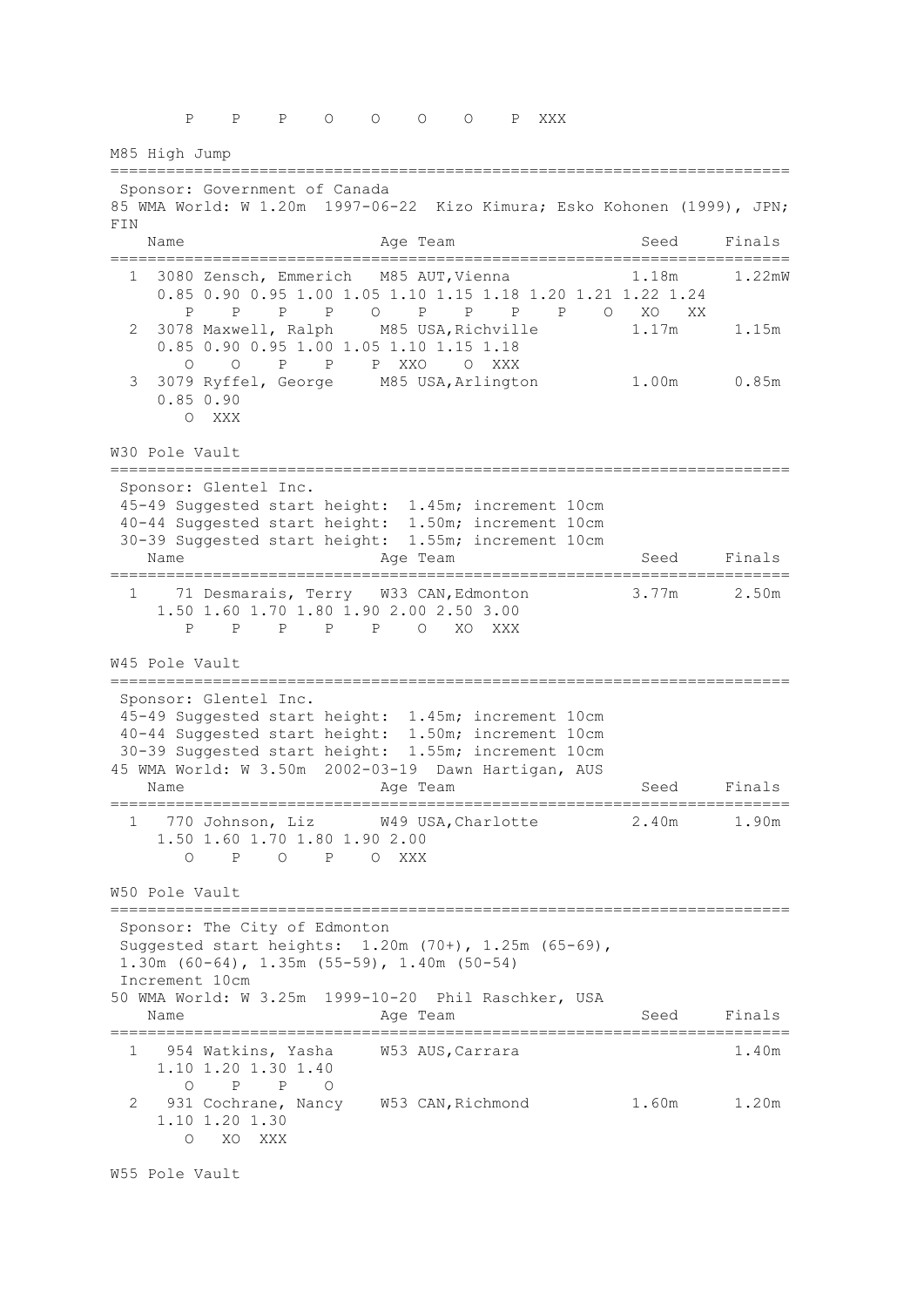========================================================================= Sponsor: The City of Edmonton Suggested start heights: 1.20m (70+), 1.25m (65-69), 1.30m (60-64), 1.35m (55-59), 1.40m (50-54) Increment 10cm 55 WMA World: W 3.05m 2002-06-15 Phil Raschker, USA Name **Age Team** Age Team Seed Finals ========================================================================= 1 1041 Cattermole, Lyndse W57 AUS, Hawthorn 1.50m 1.60m 1.10 1.20 1.30 1.40 1.50 1.60 1.70 XO O O O O XO XXX 2 1054 McBlain, Liz W57 CAN,Edmonton 2.00m 1.40m 1.10 1.20 1.30 1.40 1.50<br>XXO XO O O XXX O O XXX W60 Pole Vault ========================================================================= Sponsor: The City of Edmonton Suggested start heights: 1.20m (70+), 1.25m (65-69), 1.30m (60-64), 1.35m (55-59), 1.40m (50-54) Increment 10cm 60 WMA World: W 3.05m 2004-11-14 Nadine O'Connor, USA; in San Diego Name **Age Team** Age Team Seed Finals ========================================================================= 1 1154 Hoover, Virginia W64 CAN,Telkwa 1.40m 1.30m 1.10 1.20 1.30 1.40 O O XO XXX W65 Pole Vault ========================================================================= Sponsor: The City of Edmonton Suggested start heights: 1.20m (70+), 1.25m (65-69), 1.30m (60-64), 1.35m (55-59), 1.40m (50-54) Increment 10cm 65 WMA World: W 2.32m 2003-05-25 Midori Yamamoto; Becky Lynn Sisley 2004, JPN Name **Age Team** Age Team Seed Finals ========================================================================= 1 1161 Riegel, Jutta W65 CAN,North Hatley 2.00m 1.80m 1.50 1.60 1.70 1.80 1.90 XO P XO O XXX 2 1159 Anderson, Sandra W65 CAN, Victoria 1.56m 1.60m 1.10 1.20 1.30 1.40 1.50 1.60 1.70 O O O O XXO O XXX W70 Pole Vault ========================================================================= Sponsor: The City of Edmonton Suggested start heights: 1.20m (70+), 1.25m (65-69), 1.30m (60-64), 1.35m (55-59), 1.40m (50-54) Increment 10cm 70 WMA World: W 2.16m 1998-08-10 Leonore McDaniels, USA Name **Age Team** Age Team Seed Finals ========================================================================= 1 1200 Yamamoto, Midori W70 JPN,Kobe 2.32m 1.80m 1.70 1.80 1.90 O O XXX M35 Pole Vault ========================================================================= Suggested start height: 2.60m; increment 10cm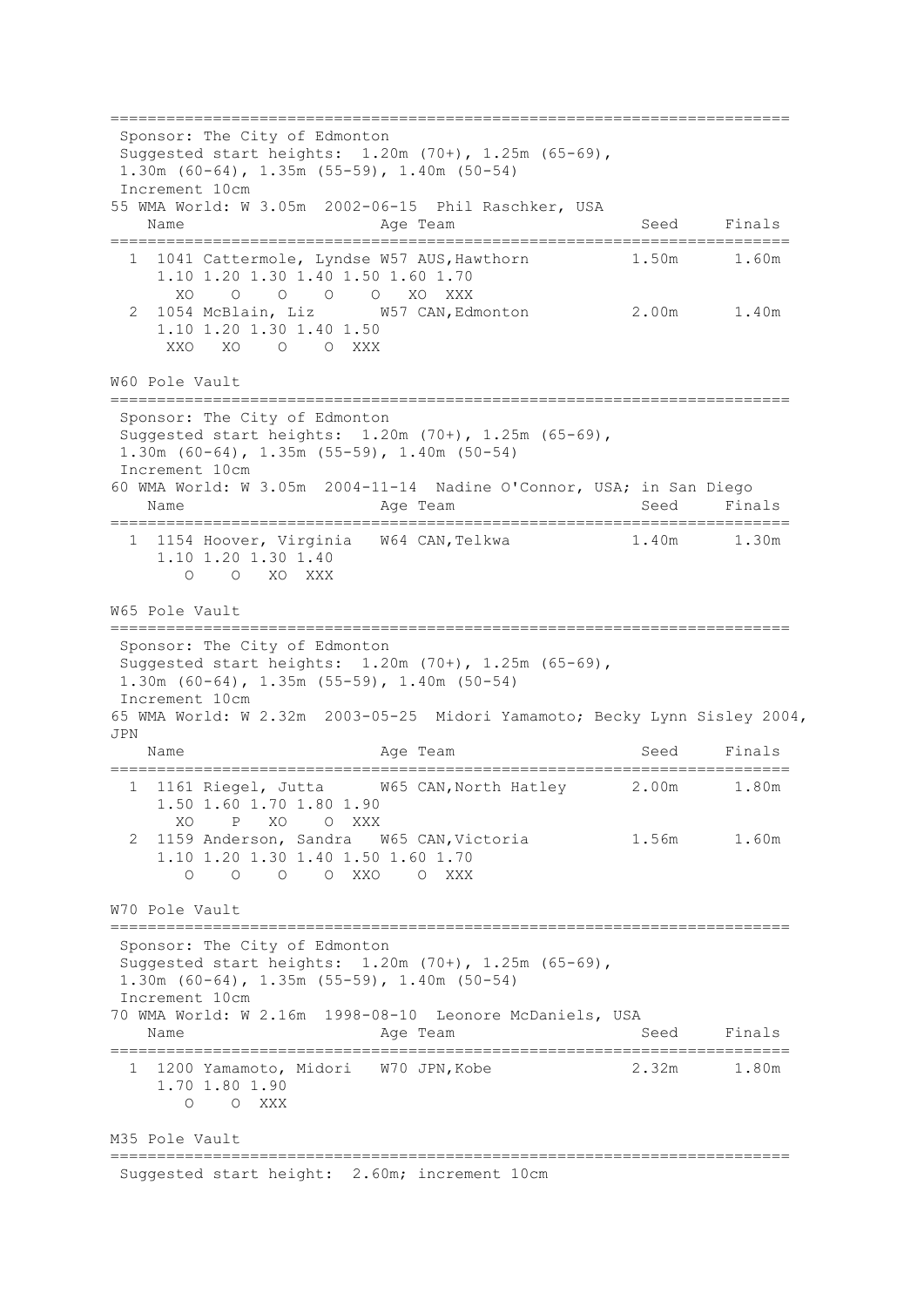35 WMA World: W 5.30m 1977-09-09 K. Papanikolaou, GRE Name **Age Team** Age Team Seed Finals ========================================================================= 1 1427 Holton, Dan M36 USA, Burlingame 4.57m 4.41m 2.30 2.40 2.50 4.10 4.20 4.30 4.41 4.50 P P P P P XXO O XXX M40 Pole Vault ========================================================================= Sponsor: Glentel Inc. 45-49 Suggested start height: 2.35m; increment 10cm 40-44 Suggested start height: 2.60m; increment 10cm 40 WMA World: W 5.50m 1996-08-24 Larry Jessee, USA Name **Age Team** Age Team Seed Finals ========================================================================= 1 1796 Johnson, Wincheste M44 CAN, Ponoka 2.30 2.40 2.50 2.60 2.70 2.80 2.90 3.00 3.10 3.20 3.30 3.40 3.50 3.60 3.70 3.80 P P P P P P P P P P P P P O P XXX 2 1636 Estrada, Mario M41 MEX,Cuernavaca 4.40m 3.10m 2.30 2.40 2.50 2.60 2.70 2.80 2.90 3.00 3.10 3.20 O P P P P O P XO XO XXX M45 Pole Vault ========================================================================= Sponsor: Glentel Inc. 45-49 Suggested start height: 2.35m; increment 10cm 40-44 Suggested start height: 2.60m; increment 10cm 45 WMA World: W 5.10m 1997-08-10 Larry Jessee, USA Name **Age Team** Age Team Seed Finals ========================================================================= 1 1889 Walley, Brian M45 CAN,Belcarra 4.27m 3.10m 2.30 2.40 2.50 2.60 2.70 2.80 2.90 3.00 3.10 3.20 P P P P P P P P O P 2 2032 Bowman, Gordon M48 CAN,Edmonton 3.20m 2.80m 2.30 2.40 2.50 2.60 2.70 2.80 2.90 3.00 O P P O P O P XXX M50 Pole Vault ========================================================================= Sponsor: The City of Edmonton Suggested start height: 2.00m; increment 10cm 50 WMA World: W 4.73m 2004-05-16 Wolfgang Ritte, GER Name **Age Team** Age Team Seed Finals ========================================================================= 1 2355 Williams, Allan M52 GBR, London 4.50m 4.30m 2.50 2.60 2.70 2.80 2.90 3.00 3.10 3.20 3.30 3.40 3.50 3.60 3.70 3.80 3.90 4.00 4.15 4.30 4.41 P P P P P P P P P P P P P XO P O O O XXX 2 2288 Banton, Steven M52 USA,Bend 3.50m 2.90m 2.50 2.60 2.70 2.80 2.90 3.00 O O O XXO XXO XXX M55 Pole Vault ========================================================================= Sponsor: Alberta Centennial 2005 65-69 Suggested start height: 1.70m; increment 10cm 60-64 Suggested start height: 1.80m; increment 10cm 55-59 Suggested start height: 1.90m; increment 10cm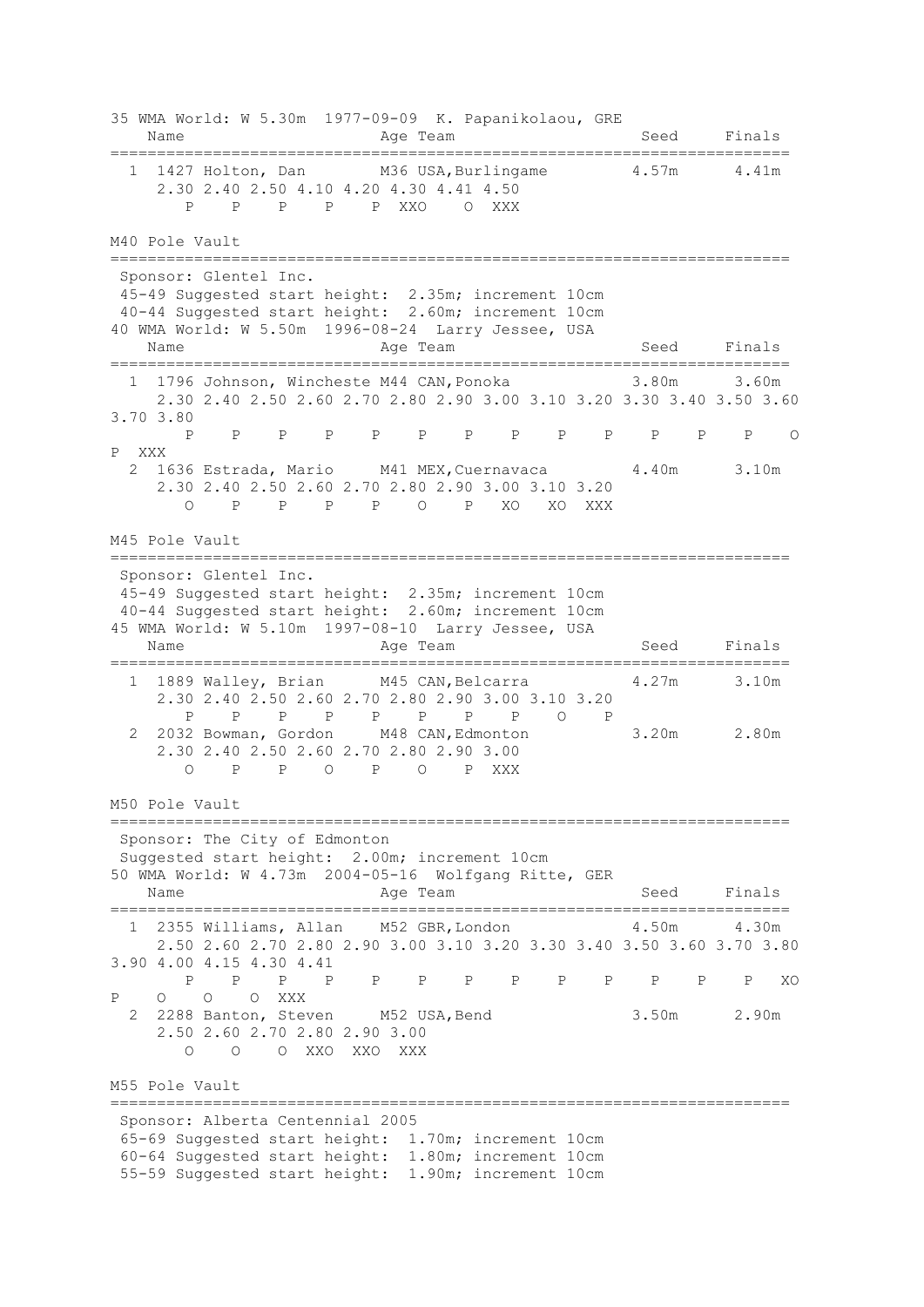|                | Name           | 55 WMA World: W 4.26m 1996-08-24 Hans Lagerqvist, SWE<br>;================================                                                                                                                                                                                                           | Age Team                |                   | =======================   |              |         |                           |      | Seed Finals             |             |
|----------------|----------------|------------------------------------------------------------------------------------------------------------------------------------------------------------------------------------------------------------------------------------------------------------------------------------------------------|-------------------------|-------------------|---------------------------|--------------|---------|---------------------------|------|-------------------------|-------------|
|                |                | 1 2528 Hawkins, John M56 CAN, West Vancouver 3.81m 3.40m<br>1.80 1.90 2.00 2.20 2.30 2.40 2.50 2.60 2.70 2.80 2.90 3.00 3.10 3.20                                                                                                                                                                    |                         |                   |                           |              |         |                           |      |                         |             |
| $\circ$        |                | 3.30 3.40 3.50 3.60<br>P P<br>O P XXX                                                                                                                                                                                                                                                                | P P P P P P P P         |                   |                           |              |         | $P$ $P$                   |      | $O$ P                   | $\mathbb P$ |
|                |                | 2 2678 Hamill, Warren M59 CAN, Victoria 3.80m J3.40m<br>1.80 1.90 2.00 2.20 2.30 2.40 2.50 2.60 2.70 2.80 2.90 3.00 3.10 3.20                                                                                                                                                                        |                         |                   |                           |              |         |                           |      |                         |             |
|                |                | 3.30 3.40 3.50 3.60 3.65<br>$P$ $P$                                                                                                                                                                                                                                                                  | P P P P P P P P         |                   |                           |              |         | $P$ $P$                   |      | $\circ$<br>P P          |             |
|                | XPP XO         | P XXX<br>P<br>3 2689 Perkins, Bruce M59 USA, Overton<br>1.80 1.90 2.00 2.20 2.30 2.40 2.50 2.60 2.70 2.80 2.90 3.00<br>$P \qquad \qquad$<br>$\mathbf{P}$                                                                                                                                             | O P P P P P XXO P P XPP |                   |                           |              |         | 3.05m                     |      | 2.70m                   |             |
| 4              |                | 2484 Otaka, Masao M55 JPN, Narashino<br>1.80 1.90 2.00 2.20 2.30 2.40 2.50 2.60<br>P P O O O XO XXX<br>$P \qquad \qquad$                                                                                                                                                                             |                         |                   |                           |              |         | 2.60m                     |      | 2.50m                   |             |
| 5              |                | 2671 Cesar, Normando T. M59 BRA, Sao Carlos<br>1.80 1.90 2.00 2.20 2.30 2.40 2.50<br>P P P P O O XXX                                                                                                                                                                                                 |                         |                   |                           |              |         |                           |      | 2.90m 2.40m             |             |
| M60 Pole Vault |                |                                                                                                                                                                                                                                                                                                      |                         |                   |                           |              |         |                           |      |                         |             |
|                | Name           | Sponsor: Alberta Centennial 2005<br>65-69 Suggested start height: 1.70m; increment 10cm<br>60-64 Suggested start height: 1.80m; increment 10cm<br>55-59 Suggested start height: 1.90m; increment 10cm<br>60 WMA World: W 3.90m 1971-10-14 Herbert Schmidt, GER<br>================================== | Age Team                |                   | .======================== |              |         |                           | Seed | Finals                  |             |
|                |                | 1 2814 Renwick, Doug M63 CAN, Clavet<br>1.80 1.90 2.00 2.20 2.30 2.40 2.50 2.60 2.70                                                                                                                                                                                                                 |                         |                   |                           |              |         |                           |      | 2.75m 2.60m             |             |
| 2              |                | P P O XO P O O XO XXX<br>2837 Poulter, Jim M64 AUS, Templestowe<br>1.80 1.90 2.00 2.20 2.30 2.40 2.50 2.60                                                                                                                                                                                           |                         |                   |                           |              |         |                           |      | 2.80m 2.30m             |             |
|                | $\mathbf{P}$   | $\mathbf{P}$<br>3 2738 Campbell, Robert ( M61 CAN, London<br>1.80 1.90 2.00 2.20 2.30                                                                                                                                                                                                                | O P XO P                |                   | P XXX                     |              |         |                           |      | 2.50m 2.20m             |             |
| 4              | O<br>P         | $\circ$<br>O<br>2727 Underdahl, Kenneth M60 CAN, Victoria<br>1.80 1.90 2.00 2.20 2.30 2.40<br>P<br>$O$ P                                                                                                                                                                                             | O XXX<br>P XXX          |                   |                           |              |         |                           |      | 3.05m 2.00m             |             |
|                | M65 Pole Vault | ------------------------------                                                                                                                                                                                                                                                                       |                         |                   |                           |              |         |                           |      |                         |             |
|                |                | Sponsor: Alberta Centennial 2005<br>65-69 Suggested start height: 1.70m; increment 10cm<br>60-64 Suggested start height: 1.80m; increment 10cm<br>55-59 Suggested start height: 1.90m; increment 10cm<br>65 WMA World: W 3.77m 1986-08-03 Boo Morcom, USA                                            |                         |                   |                           |              |         |                           |      |                         |             |
|                | Name           |                                                                                                                                                                                                                                                                                                      | Age Team                |                   |                           |              |         | Seed                      |      | Finals                  |             |
| 1<br>2         | Ρ              | 2890 Kurunczi, Zoltán M66 HUN, Debrecen<br>1.80 1.90 2.00 2.20 2.30 2.40 2.50 2.60 2.70 2.80 2.90 3.00 3.10<br>P<br>$\mathbb{P}$<br>$\mathbb{P}$<br>2962 Steinman, John M69 USA, Tulelake<br>1.80 1.90 2.00 2.20 2.30 2.40 2.50 2.60 2.70 2.80 2.90                                                  | P                       | P<br>$\mathbf{P}$ | XO                        | $\mathbb{P}$ | $\circ$ | 3.00m<br>$\circ$<br>3.00m |      | 3.00m<br>O XXX<br>2.70m |             |
|                | P              | $\mathbb{P}$<br>$\mathbb{P}$<br>$_{\rm P}$<br>2879 Ukhov, Valeriy M65 RUS, Moscow                                                                                                                                                                                                                    | P P P                   |                   | $\circ$                   |              | XXO XXP | P<br>3.00m                |      | ΝH                      |             |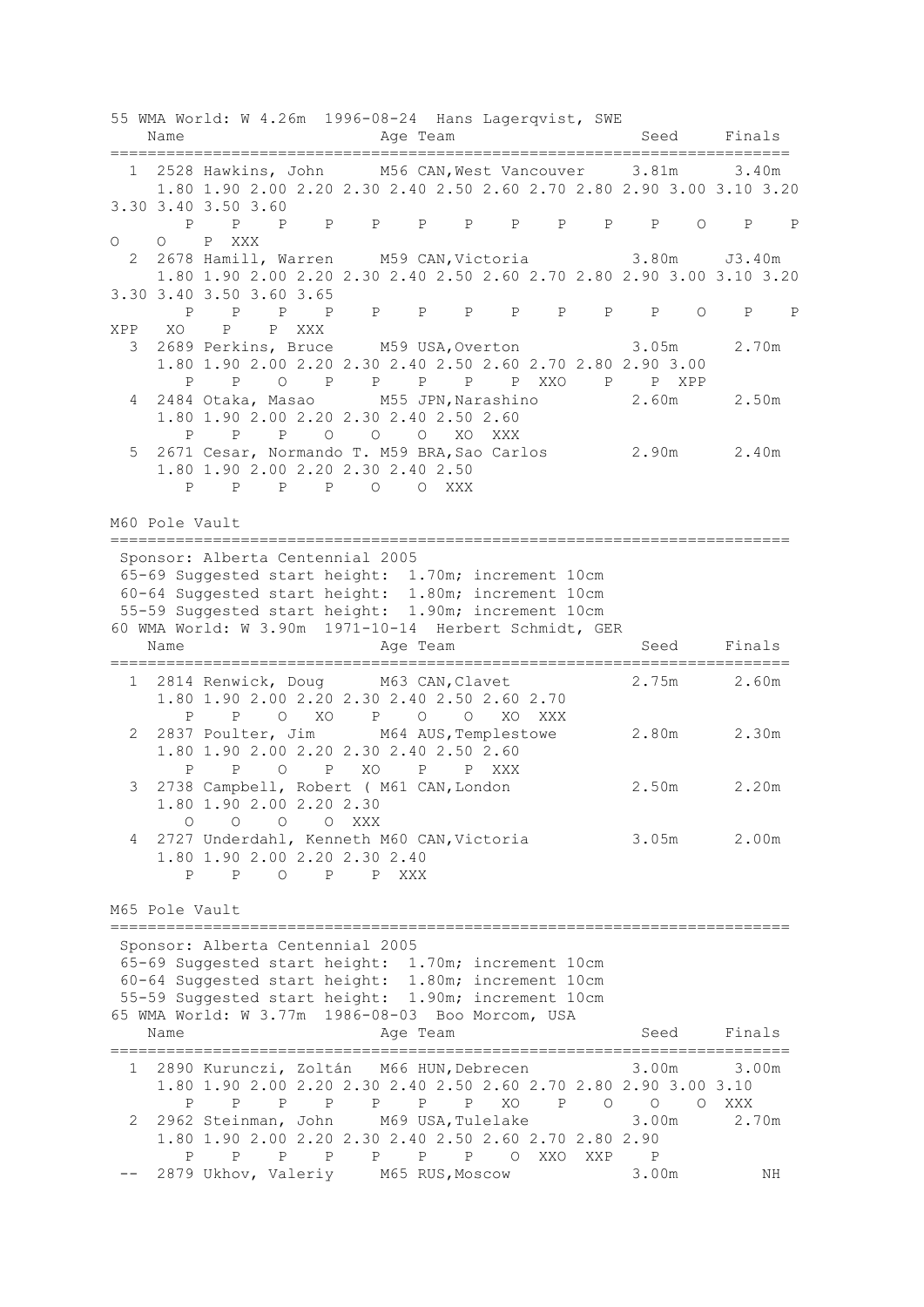1.80 1.90 2.00 2.20 2.30 2.40 2.50 2.60 P P P P P P P XXX -- 2916 Marathalingam, Art M67 CAN, Edmonton NH 1.80 XXX M70 Pole Vault ========================================================================= Sponsor: Government of Canada 70-74 Suggested start height: 1.60m; increment 10cm 75+ Suggested start height: 1.50m; increment 10cm 70 WMA World: W 3.31m 2002-08-22 Robert Brown, GBR Name **Age Team** Age Team Seed Finals ========================================================================= 1 2966 Dumas, Gerard M70 CAN,Victoria 2.75m 2.40m 1.40 1.50 1.60 1.70 1.80 1.90 2.00 2.10 2.20 2.30 2.40 2.45 O P O P O P O O O O XO XXP 2 3014 Johnson, Ronald M73 NZL,Auckland 2.30m 2.30m 1.40 1.50 1.60 1.70 1.80 1.90 2.00 2.10 2.20 2.30 2.40 P P O O O O O XO XO O XXX 3 2968 Berardi, Jose-Mari M70 ARG,Buenos Aires 1.80m 1.40 1.50 1.60 1.70 1.80 1.90 O XXO XO XXO O XXX M75 Pole Vault ========================================================================= Sponsor: Government of Canada 70-74 Suggested start height: 1.60m; increment 10cm 75+ Suggested start height: 1.50m; increment 10cm 75 WMA World: W 2.96m 2004-08-06 Bud Held, USA; in Decatur Name **Age Team** Age Team Seed Finals ========================================================================= 1 3026 Conner, John M75 USA,Jacksonville 3.00m 1.80m 1.40 1.50 1.60 1.70 1.80 1.90 XO O O O XXO XXX 2 3034 Olsen, Edward M75 CAN,Edmonton 2.20m 1.70m 1.40 1.50 1.60 1.70 1.80 XXO P O O XXX M80 Pole Vault ========================================================================= Sponsor: Government of Canada 70-74 Suggested start height: 1.60m; increment 10cm 75+ Suggested start height: 1.50m; increment 10cm 80 WMA World: W 2.60m 2004-08-06 William Bell, USA; in Decatur Name **Age Team** Age Team Seed Finals ========================================================================= 1 3064 Cleveland, John P. M80 USA,Bend 2.28m 2.20m 1.40 1.50 1.60 1.70 1.80 1.90 2.00 2.10 2.20 2.30 P P P P XXO O O O XO XXX M85 Pole Vault ========================================================================= Sponsor: Government of Canada 70-74 Suggested start height: 1.60m; increment 10cm 75+ Suggested start height: 1.50m; increment 10cm 85 WMA World: W 2.24m 1997-08-08 Carol Johnston, USA Name **Age Team** Age Team Seed Finals ========================================================================= 1 3080 Zensch, Emmerich M85 AUT,Vienna 1.80m 1.40m 1.40 1.50 1.60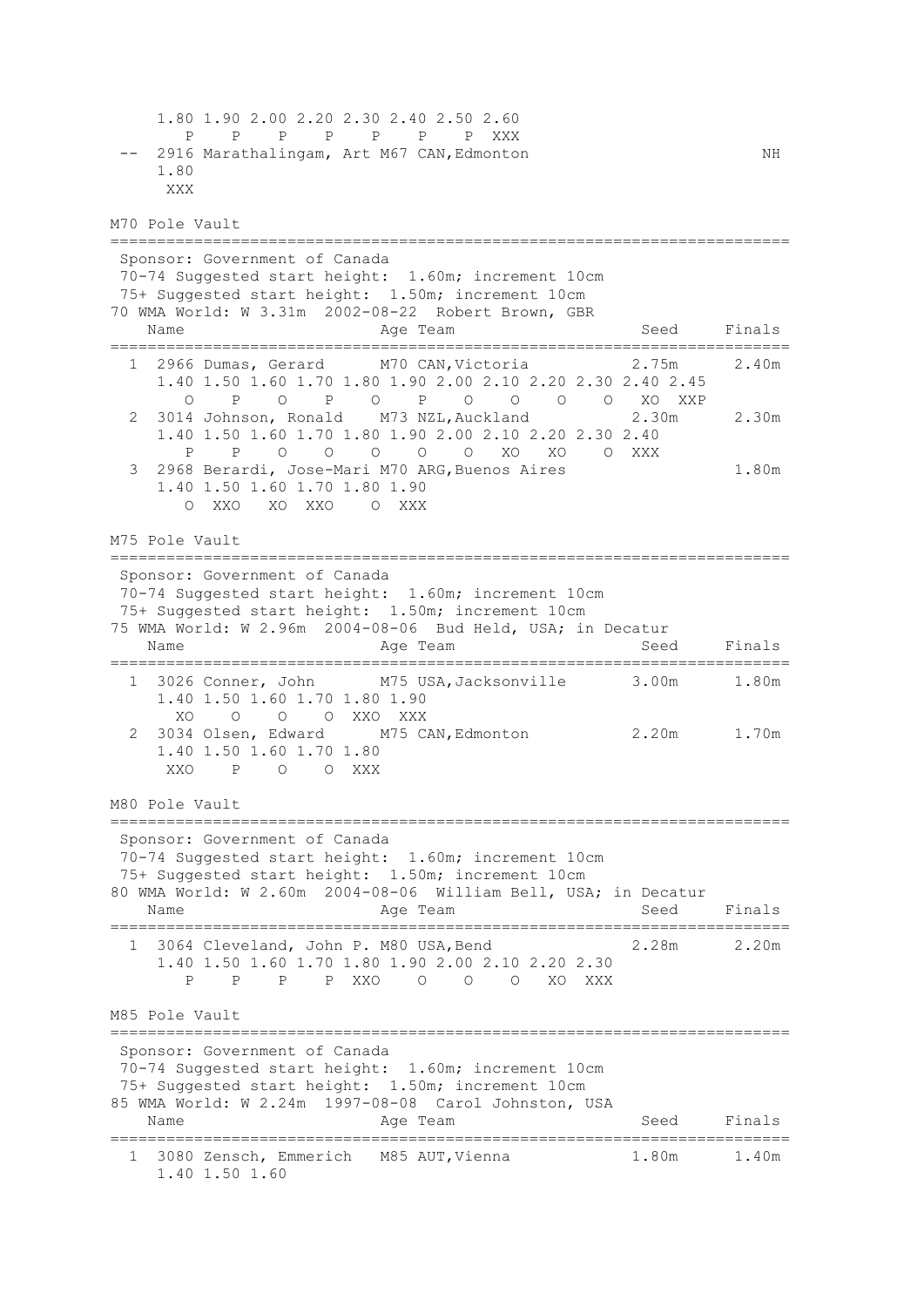XXO PPP XXX

W30 Long Jump ===========================================================================  $=$ Name Age Team Seed Finals Wind ===========================================================================  $=$  1 62 Rothwell, Alison W32 AUS,Winmalee 4.85m 5.12m 2.5 FOUL(2.4) 4.90m(3.1) FOUL(0.3) 4.94m(0.9) 5.12m(2.5) PASS(NWI) 2 71 Desmarais, Terry W33 CAN,Edmonton 5.80m 5.05m 1.9 FOUL $(0.5)$  4.71m $(3.5)$  4.63m $(0.9)$  FOUL $(0.8)$  5.05m $(1.9)$  FOUL $(1.2)$  3 32 Jackson, Jennifer W31 CAN,Lac La Biche 4.80m 5.04m 2.2 5.04m(2.2) 4.11m(1.7) PASS(NWI) PASS(NWI) PASS(NWI) PASS(NWI) 4 116 Nakatake, Kimiko W34 USA,Long Island Cit 4.90m 4.89m 1.4 4.86m(3.5) 4.87m(1.6) 4.89m(1.4) 4.58m(1.5) 4.85m(1.0) 4.84m(1.1) 5 41 Petrech, Helena W31 CAN, St. Albert 4.77m 2.5 4.67m(1.3) 4.42m(0.8) 4.77m(2.5) 4.54m(2.9) 4.74m(3.8) 4.64m(3.5) 6 68 Vowk, Lisa-Marie W32 CAN,Whitehorse 4.00m 4.31m  $0.9$  FOUL(0.5) FOUL(0.4) FOUL(1.2) 4.31m(0.9) 4.12m(1.1) 4.22m(1.2) 7 15 Samoylenko, Tatian W30 RUS,Moscow 4.35m 4.01m 0.8 4.01m(0.8) 3.59m(1.0) 3.64m(0.3) FOUL(-0.2) 3.44m(2.1) 3.61m(1.8) 8 66 Staley, Angela W32 CAN,St.Albert 4.26m 2.81m 3.0 2.65m(1.3) FOUL(1.6) FOUL(1.7) 2.76m(0.2) 2.81m(3.0) 2.70m(1.4) W35 Long Jump ===========================================================================  $=$  WMA World: W 6.99m 2000-09-29 Heike Drechsler, GER Name Age Team Seed Finals Wind ===========================================================================  $=$  1 288 Krepkina, Valentyn W39 UKR,Kiev 5.45m 2.1 5.03m(1.5) 5.01m(2.2) 5.10m(2.9) 5.31m(2.1) 5.29m(1.5) 5.45m(2.1) 2 287 Klaue, Heike W39 GER, Berlin 4.69m 4.40m 2.7 4.33m(3.1) 4.18m(1.8) PASS(NWI) 4.40m(2.7) PASS(NWI) PASS(NWI) 3 196 Dundas, Tammy W37 CAN,Edmonton 3.58m 3.66m 1.4 3.41m(3.7) 3.61m(1.5) 3.27m(2.8) 3.66m(1.4) FOUL(2.1) FOUL(2.1) 4 132 Ely, Fiona W35 AUS,Sunbury 4.00m 3.63m 1.7 3.33m(1.6) 3.63m(1.7) 3.36m(0.9) 3.59m(1.1) FOUL(2.3) 3.03m(2.3) 5 304 Spenrath, Lorraine W39 CAN,Edmonton 3.45m 1.8 3.30m(2.8) 3.29m(2.4) 3.25m(3.2) 3.44m(2.5) 3.45m(1.8) 3.16m(2.5) 6 211 Mitchell, Colleen W37 CAN,Edmonton 3.65m 3.42m 2.5 3.01m(2.4) 2.85m(2.3) 3.09m(2.5) 3.13m(1.3) 3.32m(1.4) 3.42m(2.5)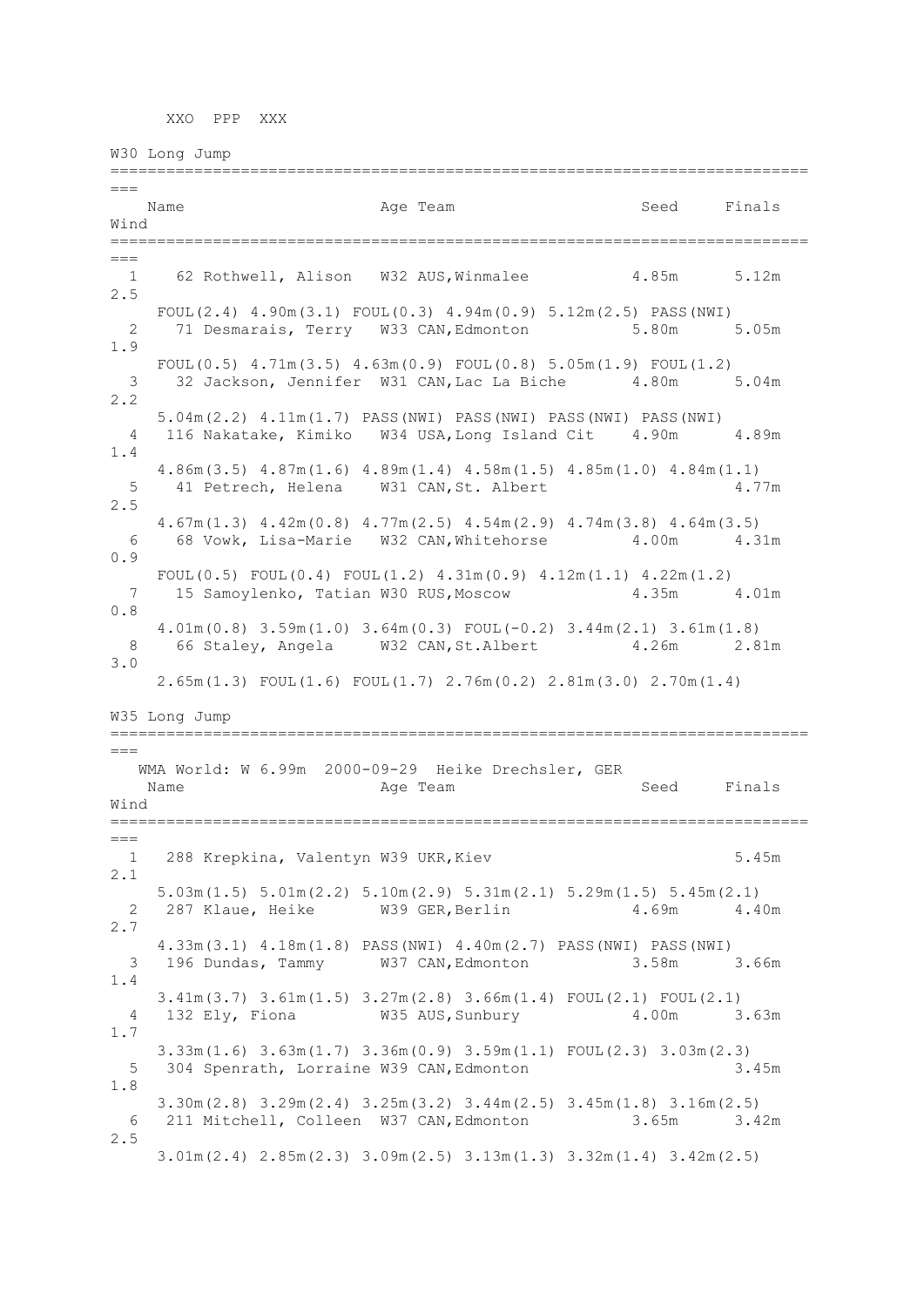W40 Long Jump

===========================================================================  $=$ Sponsor: Glentel Inc. WMA World: W 6.41m 2000-06-26 Vera Olenchenko, RUS Name **Age Team** Age Team Seed Finals Wind ===========================================================================  $==-$  1 343 Miyahara, Naomi W40 JPN,Tsuchiura 5.05m 4.90m 1.2 4.90m(1.2) 4.59m(1.8) PASS(NWI) 4.41m(2.1) PASS(NWI) 4.22m(3.0) 2 380 Linaker, Launa W41 CAN, Edmonton 4.67m 4.68m 1.4 FOUL(2.0) 4.54m(2.2) 4.68m(1.4) FOUL(4.0) FOUL(3.2) 4.59m(2.7) 3 325 Felix, Darlene W40 CAN, Morinville 4.35m 2.2 4.35m(2.2) FOUL(2.6) 4.24m(0.9) 4.08m(1.3) 3.83m(1.6) 4.35m(1.4) 4 395 Preradovich, Sonja W41 CAN, Burlington 4.50m 4.21m 1.9 FOUL $(+0.0)$  FOUL $(2.8)$  4.21m $(1.9)$  4.21m $(3.2)$  FOUL $(4.1)$  FOUL $(1.9)$  5 398 Russell, Kelly W41 CAN,Lloydminster 4.12m 4.20m 1.2 4.11m(2.1) 3.92m(1.3) 4.20m(1.2) 3.14m(2.7) 4.02m(0.4) 4.08m(1.9) 6 320 Duchesne, Betty W40 CAN,Edmonton 3.52m 3.32m 2.2 2.39m(3.2) FOUL(2.4) 3.28m(1.7) 2.75m(2.1) 3.32m(2.2) 3.32m(1.4) W45 Long Jump ===========================================================================  $=$  WMA World: W 5.59m 1997-09-06 Karin Von Riewal, GER Name **Age Team** Age Team Seed Finals Wind ===========================================================================  $==$ 1 637 Freeman, B J W46 CAN, Calgary 4.40m 4.44m 2.8 FOUL(+0.0) FOUL(2.6) FOUL(2.0)  $4.06m(1.7)$   $4.14m(1.6)$   $4.44m(2.8)$ 2 790 Thom, Roslyn W49 CAN, Calgary 4.67m 4.39m 1.6 3.67m(1.1) 4.12m(1.6) FOUL(2.4) 4.39m(1.6) 4.34m(3.1) FOUL(2.3) 3 691 Lauridsen, Susanne W47 CAN,Calgary 4.39m 4.17m 1.5 3.68m(1.3) 4.07m(1.8) 4.13m(4.2) 3.87m(1.4) 4.03m(1.6) 4.17m(1.5) 4 743 Poelzer, Linda W48 CAN,Edmonton 3.00m 3.57m 0.8 FOUL $(1.2)$  FOUL $(2.5)$  3.57m $(0.8)$  3.51m $(2.0)$  FOUL $(1.6)$  FOUL $(1.7)$  4 685 Gunasekera, Roshan W47 CAN,Millbank 3.98m 3.57m 0.8 2.85m(1.8) FOUL(2.5) 3.10m(0.3) 3.53m(1.9) 3.35m(0.3) 3.57m(0.8) 6 730 Jolicoeur, Denise W48 CAN,Guelph 3.32m 1.1 FOUL $(1.2)$  3.25m $(4.3)$  3.04m $(2.4)$  3.32m $(1.1)$  3.26m $(0.7)$  2.89m $(1.1)$  7 770 Johnson, Liz W49 USA,Charlotte 4.30m 3.28m 2.1 3.05m(1.5) 3.19m(2.5) 3.28m(2.1) 3.10m(2.9) 3.11m(2.1) 3.22m(0.9) 8 595 Murfitt, Anne W45 CAN,Victoria 3.25m 2.23m 2.1 2.02m(3.9) 1.97m(3.4) 2.23m(2.1) 1.91m(1.5) 2.09m(0.7) 2.15m(1.4)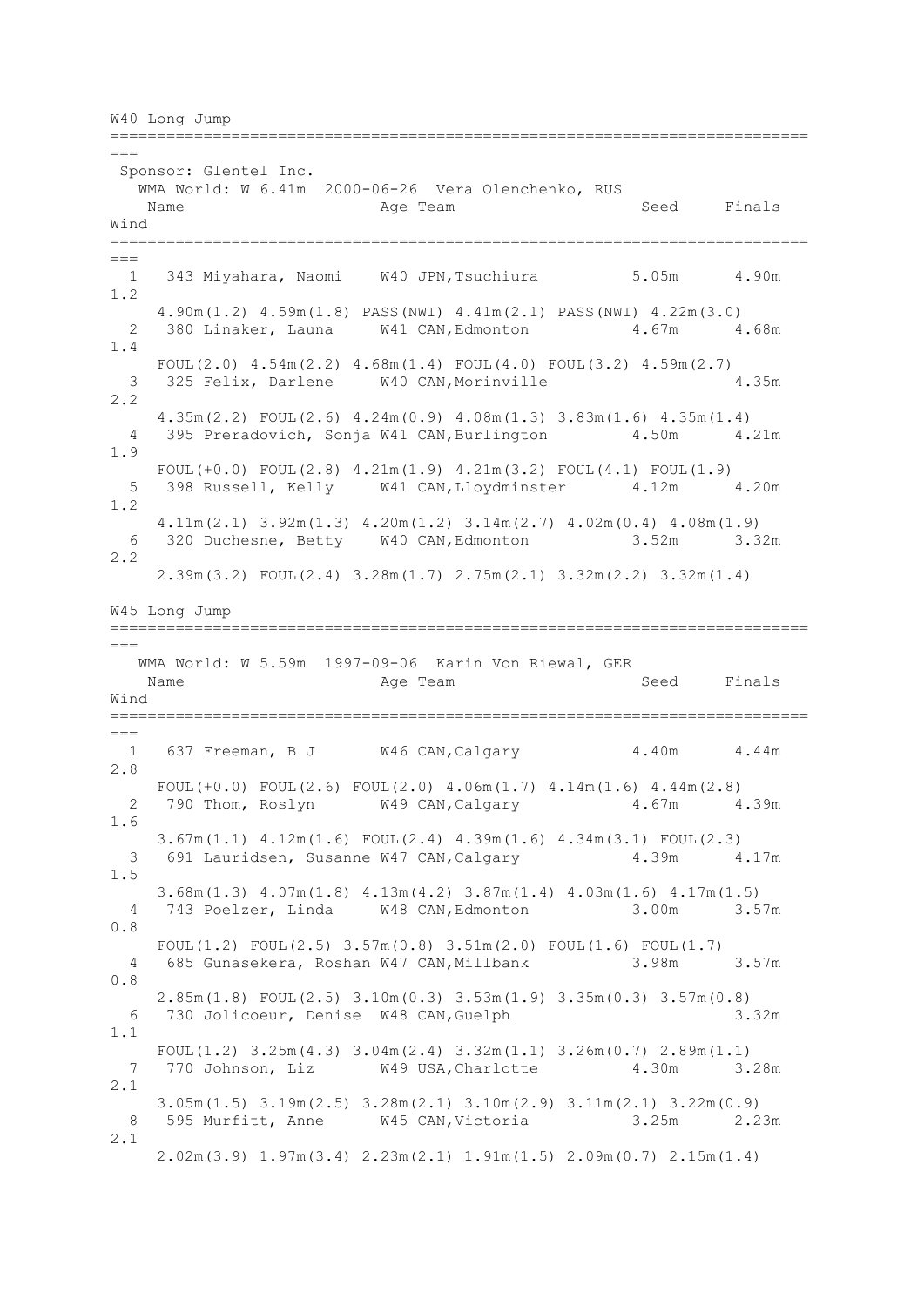W50 Long Jump

===========================================================================  $=$ Sponsor: The City of Edmonton WMA World: W 5.40m 1997-04-13 Phil Raschker, USA Name **Age Team** Age Team Seed Finals Wind ===========================================================================  $==-$ 1 918 Smith, Julie W52 AUS, Kurmond 4.20m 4.14m 2.9 4.04m(2.1) 4.08m(2.3) 4.14m(2.9) 3.93m(2.4) PASS(NWI) FOUL(2.1) 2 802 Caldova, Milada W50 CZE,Decin 6 4.20m 3.97m 3.6 3.87m(3.3) 3.97m(3.6) 3.90m(3.2) 3.90m(1.6) 3.86m(3.1) FOUL(2.6) 3 885 Sloan, Jeanette W51 CAN,Edmonton 3.63m 3.92m 4.2 3.72m(1.2) 3.85m(2.2) FOUL(3.0) PASS(NWI) FOUL(2.7) 3.92m(4.2) 4 954 Watkins, Yasha W53 AUS,Carrara 3.83m 0.5 3.83m(0.5) 3.67m(2.1) PASS(NWI) PASS(NWI) PASS(NWI) PASS(NWI) 5 935 Fossberg, Mette W53 CAN,Edmonton 4.30m 3.53m 3.1 FOUL(3.4) 3.53m(3.1) FOUL(1.8) FOUL(3.9) FOUL(2.1) FOUL(3.8) 6 980 Richter, Maria Apa W54 BRA,Porto Alegre 3.70m 3.09m 2.5 FOUL(2.9) FOUL(3.0) 3.04m(3.3) 3.09m(2.5) PASS(NWI) PASS(NWI) 7 847 Amerongen, Loretta W51 CAN,Edmonton 3.35m 2.88m 3.1 FOUL(2.8) 1.45m(4.0) 1.82m(2.6) 2.64m(3.5) 2.76m(1.7) 2.88m(3.1) W55 Long Jump =========================================================================== === Sponsor: Province of Alberta 55 WMA World: W 5.01m 1993 C. Schmallbruch, GER Name Age Team Seed Finals Wind ===========================================================================  $=$  1 1045 Crothers, Carol W57 USA,Mercer Island 3.20m 3.25m 1.0 3.14m(1.7) 2.91m(1.4) FOUL(1.1) 3.15m(+0.0) 3.08m(0.8) 3.25m(1.0) 2 1054 McBlain, Liz W57 CAN,Edmonton 3.03m 2.94m 0.4 2.70m(1.2) FOUL(0.9) 2.90m(0.5) FOUL(+0.0) 2.86m(1.1) 2.94m(0.4) W60 Long Jump ===========================================================================  $---$ Sponsor: Province of Alberta 60 WMA World: W 4.75m 1997-07-19 C. Schmallbruch, GER Name **Age Team** Age Team Seed Finals Wind =========================================================================== === 1 1142 LaFayette-Boyd, Ca W63 CAN,Regina 4.20m 4.21m 0.9 3.76m(3.1) 3.69m(1.8) 3.85m(1.5) 3.80m(1.0) 4.04m(1.8) 4.21m(0.9) 2 1144 Minor, Susan W63 USA,Seattle 3.10m 3.38m 0.9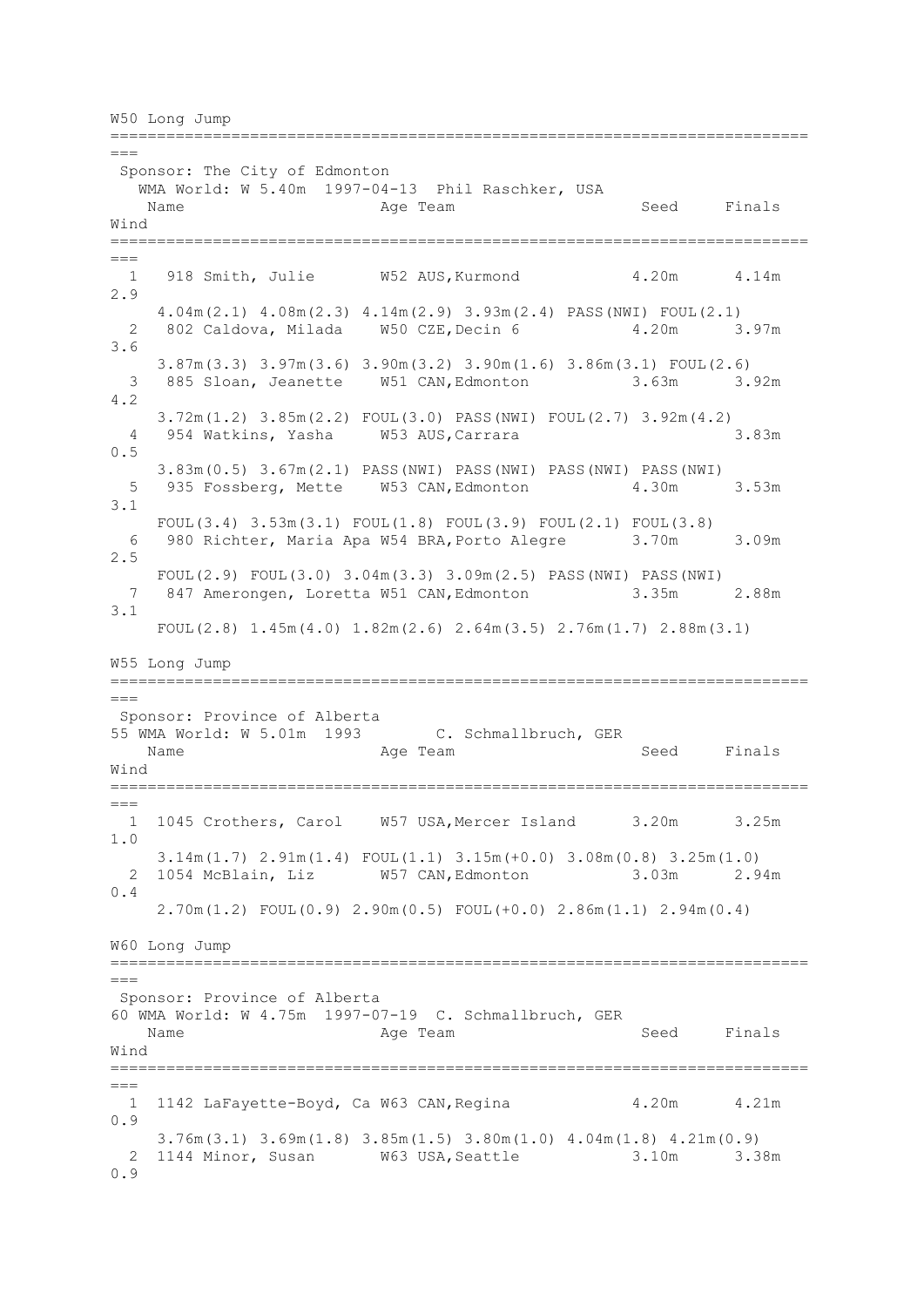3.27m(2.9) 3.17m(0.9) 3.31m(2.5) 3.29m(+0.0) 3.28m(1.2) 3.38m(0.9) 3 1151 Burton, Lucille W64 CAN,Edmonton 2.20m 3.20m 0.6 3.19m(3.3) 3.16m(2.5) 3.04m(1.0) 3.20m(0.6) FOUL(1.7) 3.01m(1.4) 4 1118 Grady, Ursula W61 CAN,Cranbrook 2.93m 1.3 2.80m(2.1) 2.93m(1.3) 1.80m(+0.0) PASS(NWI) PASS(NWI) PASS(NWI) W65 Long Jump ===========================================================================  $---$ Sponsor: Province of Alberta 65 WMA World: W 4.64m 2002-08-16 C. Schmallbruch, GER Name **Age Team** Age Team Seed Finals Wind ===========================================================================  $---$ 1 1189 Trader, Joyce W69 USA, Seattle 3.59m 3.66m 2.1 3.66m(2.1) 3.14m(0.9) 3.57m(1.2) 3.49m(1.0) 3.51m(-0.2) 2.87m(0.8) 2 1163 Crosthwaite, Gerda W66 CAN, Kelowna 3.58m 3.57m 1.1 3.57m(1.1) 3.18m(1.8) FOUL(2.0) FOUL(0.3) 3.41m(0.9) 3.53m(0.8) 3 1159 Anderson, Sandra W65 CAN,Victoria 3.61m 3.26m 1.0 2.97m(1.0) 3.17m(2.4) 3.22m(2.8) 2.95m(0.6) 3.19m(2.5) 3.26m(1.0) 4 1191 Carter, Mavis M W69 NZL,Wanganui 3.03m  $+0.0$  2.99m(1.2) 2.91m(1.6) 2.74m(0.5) 2.89m(0.4) 3.03m(+0.0) 2.67m(1.7) 5 1171 Siegers, Ingeborg W66 GER,Koeln 3.22m 2.43m 1.5 2.43m(1.5) FOUL(2.0) FOUL(1.7) 2.30m(0.6) FOUL(+0.0) 1.13m(0.5) W70 Long Jump ===========================================================================  $-$ Sponsor: Government of Canada 70 WMA World: W 4.15m 1994-06-06 Paula Schneiderhan, GER Name Age Team Seed Finals Wind ===========================================================================  $=$  1 1204 Lary, Audrey W71 USA,Frederick 3.60m 3.52m 0.2 3.32m(0.9) 3.48m(0.9) 3.43m(0.8) 3.31m(0.6) 3.49m(0.8) 3.52m(0.2) 2 1201 Boivin, Gwendolyn W71 CAN,Moose Jaw 2.77m 0.2 2.60m(1.4) 2.40m(0.5) 2.50m(1.0) 2.74m(0.6) 2.64m(0.4) 2.77m(0.2) 3 1222 Kuehne, Magdalena W74 USA,Tujunga 2.75m 2.33m 1.3 2.33m(1.3) 2.30m(1.3) 2.15m(1.3) PASS(NWI) PASS(NWI) PASS(NWI) W75 Long Jump =========================================================================== === Sponsor: Government of Canada 75 WMA World: W 3.77m 1997-10-04 Paula Schneiderhan, GER Name Age Team Seed Finals Wind ===========================================================================  $=-$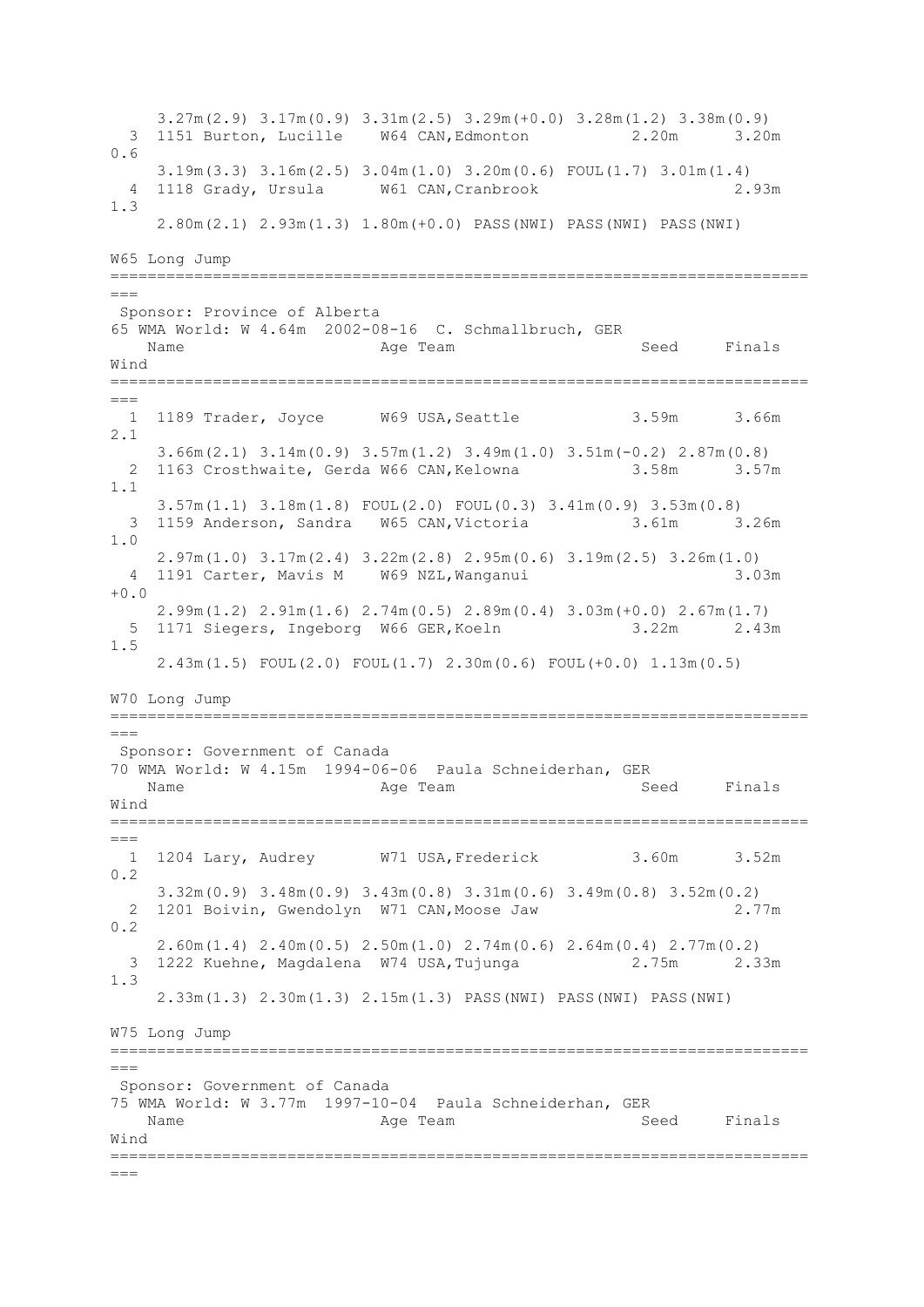1 1229 Smallwood, Maxine W76 CAN, Terrace 1.57m 1.55m 0.4 1.31m(2.1) 1.19m(1.3) 1.32m(1.9) 1.36m(0.6) 1.20m(0.9) 1.55m(0.4) W80 Long Jump ===========================================================================  $=$ Sponsor: Government of Canada 80 WMA World: W 2.78m 1998-08-21 Mary Bowermaster, USA Name **Age Team** Age Team Seed Finals Wind ===========================================================================  $==-$  1 1243 Hilhorst, Johanna W82 CAN,Comox 2.49m 2.50m 1.0 2.50m(1.0) 2.45m(0.4) 2.44m(1.2) 2.49m(1.5) FOUL(0.5) 2.35m(+0.0) W85 Long Jump =========================================================================== === Sponsor: Government of Canada 85 WMA World: W 2.19m 1995-03-28 Ruth Frith, AUS Name **Age Team** Age Team Seed Finals Wind ===========================================================================  $---$  1 1246 Kotelko, Olga W86 CAN,West Vancouver 2.13m 2.07m 0.6 2.07m(0.6) 1.84m(1.2) 2.04m(0.2) 1.94m(1.1) 1.76m(0.6) 2.04m(0.8) M30 Long Jump ===========================================================================  $---$ Name **Age Team** Age Team Seed Finals Wind ===========================================================================  $==-$  1 1385 Le Blanc, Marc M34 CAN,Matapedia 5.90m 5.66m 1.4 2 1360 Humeniuk, Lance M33 CAN,SW Calgary 5.20m 5.39m  $0.2$  3 1391 Sim, Stewart M34 CAN,Edmonton 5.27m 2.9 4 1362 Kefer, Grigoriy M33 RUS,Moscow 5.50m 5.08m 0.5 M35 Long Jump ===========================================================================  $=$  WMA World: W 8.50m 1991-06-15 Larry Myricks; Carl Lewis (1996), USA Name Age Team Seed Finals Wind =========================================================================== === 1 1416 Tkachenko, Yevgen M35 UKR,Dnepropetrovsk 5.96m 1.2 2 1488 Wardecki, Krzyszto M37 POL,Sydney 6.20m 5.68m 1.9 3 1519 Maul, Wolfgang M38 CAN,Edmonton 5.00m 5.33m 1.2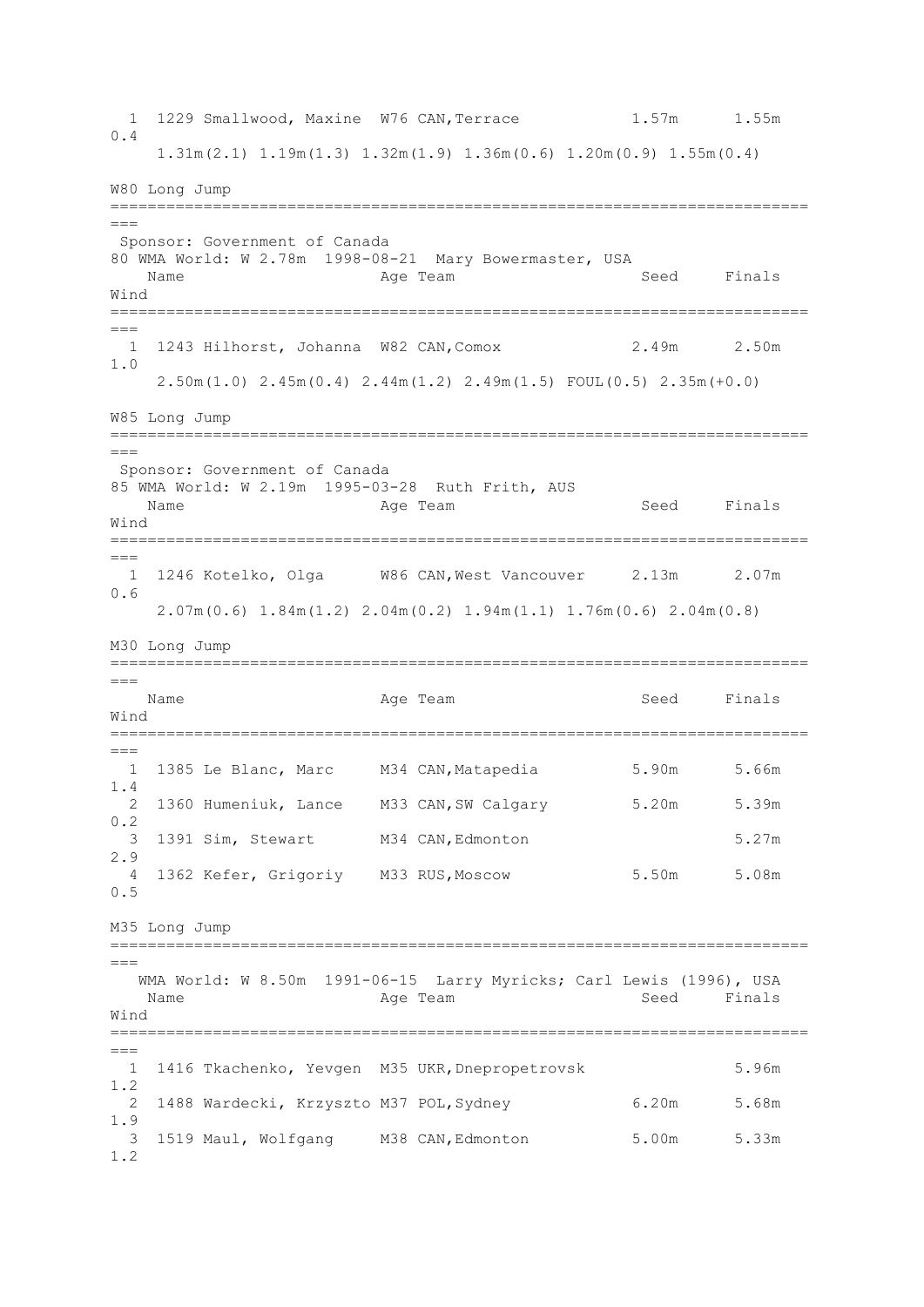4 1484 Skeete, Marcus M37 ESP,Sitges 5.85m 5.06m - 0.8 5 1442 Rowein, Scott M36 CAN,Calgary 5.00m 4.77m 1.7 6 1499 Danis, Jeffrey M38 CAN, Hinton 4.00m 4.47m 0.5 M40 Long Jump ===========================================================================  $---$ Sponsor: Glentel Inc. WMA World: W 7.68m 2002-06-21 Aaron Sampson, USA Name Register Age Team Name Seed Finals Wind ===========================================================================  $---$ 1 1750 Foster, Greg M43 USA, Lumberton 6.50m 6.65m 2.7 2 1622 Bakx, Wan M41 NED,Enschede 6.48m 6.01m 1.4 3 1796 Johnson, Wincheste M44 CAN,Ponoka 6.18m 5.85m 0.1 4 1767 Trapp, Robert M43 CAN,Edmonton 4.20m 4.64m 1.0 5 1588 Krasowski, Darren M40 CAN,Edmonton 5.12m 4.41m 0.8 6 1811 Reynolds, Terry M44 CAN,Edmonton 5.00m 3.96m 2.9 M45 Long Jump ===========================================================================  $=$  WMA World: W 7.27m 1990-08-21 Tapani Taavitasainen, FIN Name Age Team Seed Finals Wind ===========================================================================  $=$  1 1841 Farkas, Balázs M45 HUN,Budapest 6.40m 6.36m 0.4 6.22m(+0.0) FOUL(1.0) 6.03m(2.2) 6.36m(0.4) FOUL(1.5) FOUL(2.6) 2 1926 Lasik, Jozef M46 POL,Stryszawa 6.67m 6.05m NWI 5.85m(NWI) 5.82m(NWI) 5.81m(NWI) 4.33m(NWI) 5.83m(NWI) 6.05m(NWI) 3 1844 Gavenciak, Igor M45 SVK,Bratislava 6.50m 6.01m 1.6 FOUL(+0.0)  $6.01 \text{m}(1.6)$  FOUL(1.4)  $5.92 \text{m}(0.2)$  PASS(NWI)  $5.89 \text{m}(1.4)$  4 1914 Hayrapetyan, Geras M46 ARM,Verevan 6.61m 5.87m 0.2 FOUL( $+0.0$ )  $5.87$ m( $0.2$ ) FOUL( $0.9$ )  $5.71$ m( $+0.0$ )  $4.49$ m( $+0.0$ ) FOUL( $1.5$ ) 5 1918 Houba, Peter M46 USA,Wesley Chapel 6.10m 5.85m 0.7 5.71m(+0.0) 5.67m(+0.0) 5.45m(1.4) 5.29m(+0.0) 5.57m(0.7) 5.85m(0.7) 6 2022 Takács, Zoltán M47 HUN,Budapest 5.40m 5.76m 1.5 5.17m(+0.0) 5.63m(0.4) 5.65m(0.7) FOUL(0.6) 5.76m(1.5) FOUL(1.0) 7 1896 Battle, Marcus M46 USA,Silverspring 5.60m 5.59m 0.6 FOUL(0.5) FOUL(0.3)  $5.52m(1.7)$   $5.59m(0.6)$   $5.56m(1.5)$   $5.52m(1.2)$ 8 2067 Niroumand, Mahmoud M48 USA, Costa Mesa 5.85m 5.44m  $+0.0$ 5.42m(+0.0) 5.44m(+0.0) 5.40m(0.4) 5.44m(1.0) 5.34m(-0.1) 5.42m(1.0)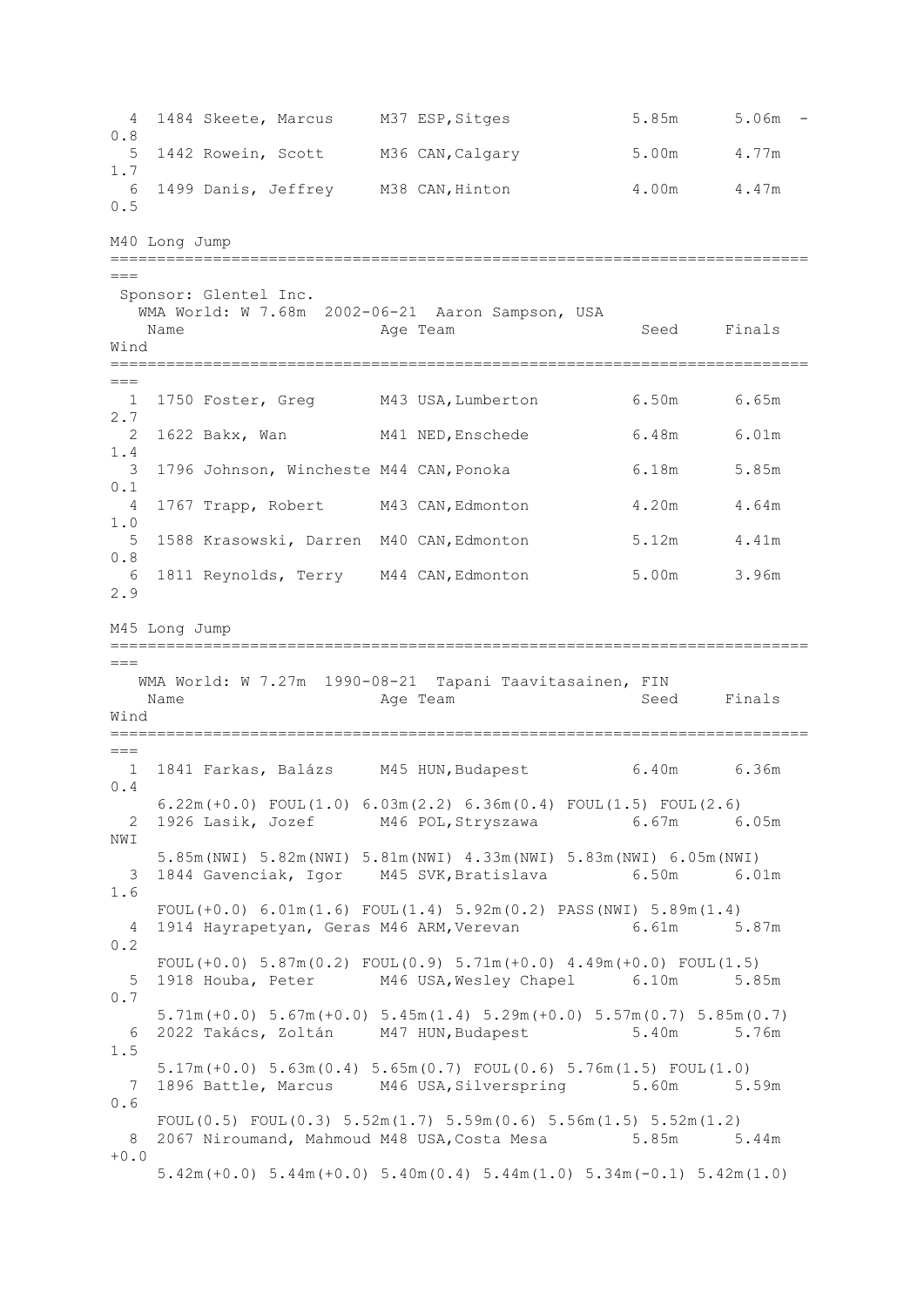9 1876 Sanjari, Khashayar M45 CAN,Richmond Hill 6.08m 5.33m  $+0.0$  5.26m(+0.0) 5.30m(0.5) 5.33m(+0.0) 10 1829 Black, Murray M45 CAN,Camp Creek 5.00m 5.03m - 0.4 4.95m(+0.0) 5.03m(-0.4) FOUL(0.1) 11 1927 Lloyd, Rick M46 CAN,Pitt Meadows 5.25m 5.01m 1.3 4.93m(0.5) 4.80m(0.9) 5.01m(1.3) 12 1875 Reynolds, Lawrence M45 USA, Portland 5.20m 4.71m 0.2 4.43m(+0.0) 4.71m(0.2) 4.40m(1.7) 13 2031 Boutin, Robert M48 CAN,Grande Prairie 5.05m 4.20m  $+0.0$  4.20m(+0.0) 4.12m(+0.0) 4.18m(-0.5) 14 1997 Martínez Nuñez, Fr M47 MEX,Aguascalientes 4.02m  $+0.0$  2.93m(+0.0) 4.02m(+0.0) 3.96m(0.9) -- 1887 Vozar, Eduard M45 USA, Lindon FOUL NWI FOUL(+0.0) PASS(NWI) PASS(NWI) PASS(NWI) PASS(NWI) PASS(NWI) M50 Long Jump ===========================================================================  $---$ Sponsor: The City of Edmonton WMA World: W 6.84m 1994-06-18 Tapani Raavitasainen, FIN Name **Age Team** Age Team Seed Finals Wind ===========================================================================  $=$ 1 2365 Boyd, Barry M53 CAN, Edmonton 5.91m 6.10m -0.1 5.73m(0.4) FOUL(-0.5) 5.73m(+0.0) FOUL(+0.0) 6.00m(0.9) 6.10m(-0.1) 2 2297 Calda, Jaroslav M52 CZE,Decin 6 6.25m 6.08m - 1.1 6.00m(-0.2) FOUL(-0.1) 5.95m(+0.0) 5.87m(-0.7) FOUL(0.6) 6.08m(-1.1) 3 2450 Terrell, Bobby M54 USA,Tampa 5.49m 5.15m - 0.6 4.86m(0.6) 4.98m(-1.2) 5.06m(0.2) 4.95m(+0.0) 4.92m(0.8) 5.15m(-0.6) 4 2334 Nishchyk, Oleksand M52 UKR,Rovenskiy 4.89m  $+0.0$  4.70m(+0.0) 4.84m(-0.9) 4.89m(+0.0) 4.48m(0.7) FOUL(0.4) PASS(NWI) 5 2312 Geis, Hildebrand M52 GER,Berlin 5.10m 4.87m 0.6 FOUL $(+0.0)$  FOUL $(0.7)$  4.87m $(0.6)$  FOUL $(1.1)$  FOUL $(1.7)$  FOUL $(0.7)$ 6 2385 Maseratti, Robert M53 USA, McRAE 4.72m 4.61m 1.7 4.22m(+0.0) 4.58m(-0.1) 4.56m(1.0) 4.51m(0.7) 4.61m(1.7) FOUL(1.5) 7 2339 Rousell, Michael M52 CAN,Edmonton 5.04m 4.50m 0.9 4.08m(1.1) 4.11m(1.6) 4.50m(0.9) FOUL(1.7) FOUL(0.2) 4.30m(1.6) 8 2413 Bauer, John M54 CAN, Sylvan Lake 4.50m 4.15m NWI 3.87m(2.0) 4.02m(+0.0) 4.12m(1.3) 4.15m(NWI) 4.12m(+0.0) 4.15m(1.8) 9 2433 La Bine, Chris M54 CAN,Ardrossan 4.00m 3.57m  $+0.0$ 3.57m(+0.0) 3.35m(-0.4) 3.47m(0.8)

M55 Long Jump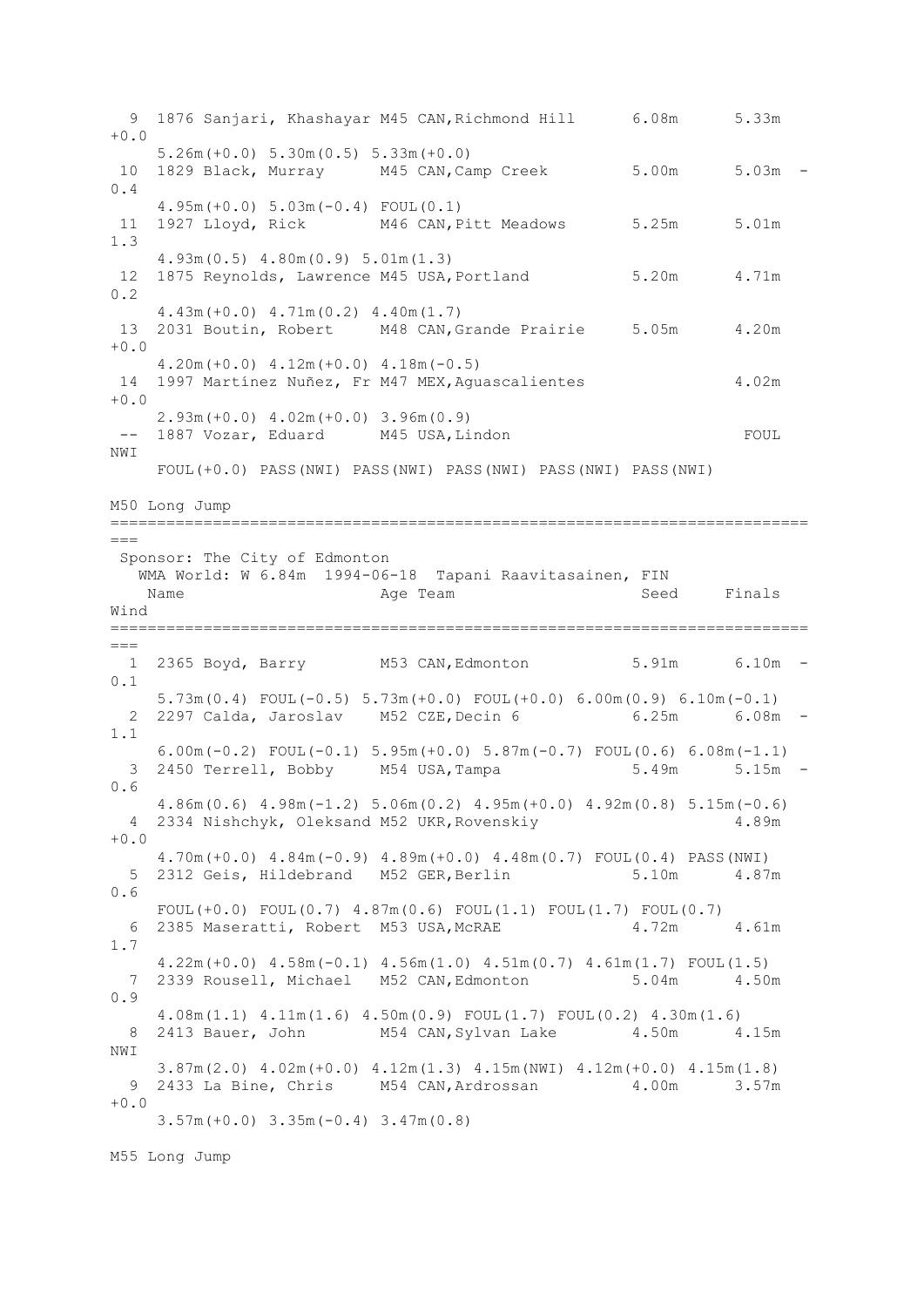===========================================================================  $=$  WMA World: W 6.35m 1995-07-21 Stig Backlund, FIN Name **Age Team** Age Team Seed Finals Wind ===========================================================================  $=$ 1 2550 Parnell, Roger M56 USA, Susanville 5.60m 5.69m 0.2 5.20m(1.2) 5.49m(0.7) 5.37m(0.2) 5.44m(1.1) 5.69m(0.2) 5.24m(0.4) 2 2489 Rib, Anatoly M55 RUS,Moscow 5.56m 5.60m 1.7 4.77m(1.7) 4.92m(+0.0) 5.29m(0.6) 4.82m(0.2) 5.38m(-1.0) 5.60m(1.7) 3 2659 Svyatoslav, Saulya M58 RUS,Moscow 5.62m 5.50m 1.1 5.48m(1.1) 5.50m(1.1) 5.34m(0.3) 5.34m(0.7) 5.38m(1.1) FOUL(2.2) 4 2528 Hawkins, John M56 CAN,West Vancouver 5.36m 5.10m 0.9 4.99m(0.4) FOUL(+0.0) 5.10m(0.9) 5.07m(0.9) FOUL(+0.0) 5.02m(0.9) 5 2492 Singh, Puran M55 IND,Distt. Gurdaspu 5.75m 4.62m 1.4 4.51m(0.6) 4.62m(1.4) 4.55m(0.2) 4.53m(0.8) FOUL(1.5) PASS(NWI) 6 2530 Jermacans, Viddy M56 AUS,Whitfield 4.40m 4.30m - 0.2 FOUL $(+0.0)$  FOUL $(1.5)$   $4.30$ m $(-0.2)$   $4.30$ m $(1.1)$   $4.27$ m $(0.9)$  FOUL $(1.6)$  7 2648 Mintz, Bruce M58 CAN,Edmonton 4.48m 4.18m 2.2 3.28m(0.4) 3.56m(1.7) 4.18m(2.2) 3.92m(0.9) 3.59m(+0.0) 3.30m(0.3) 8 2620 Yuen, John M57 CAN, Edmonton 4.44m 4.05m 0.9 3.77m(1.0) 3.98m(1.7) 3.98m(0.3) 4.05m(0.9) FOUL(-0.1) 3.80m(1.0) 9 2600 Peter, Heinz M57 CAN,St. Albert 4.02m 3.86m  $+0.0$  3.56m(0.4) 3.39m(0.6) 3.86m(+0.0) M60 Long Jump ===========================================================================  $---$ Sponsor: Province of Alberta WMA World: W 6.07m 1982-07-10 Tom Patsalis, USA Name **Age Team** Age Team Seed Finals Wind ===========================================================================  $---$  1 2699 Benjamin, Victor M60 USA,Brooklyn 5.54m 5.45m - 0.2 4.65m(1.1) 5.45m(-0.2) FOUL(+0.0) PASS(NWI) PASS(+0.0) PASS(NWI) 2 2789 Shcherbina, Fedor M62 RUS,Murmansk 5.20m 5.05m 0.9 5.05m(0.9) FOUL(1.7) 4.67m(+0.0) 4.80m(+0.0) 4.66m(-0.7) 4.93m(+0.0) 3 2740 Etter, Carl M61 USA, Duluth 4.93m  $+0.0$ FOUL(0.5)  $4.67m(0.4)$   $4.67m(-1.1)$   $4.66m(+0.0)$   $4.87m(+0.0)$   $4.73m(-0.2)$  4 2817 Slater, Alan M63 CAN,St. Marys 5.10m 4.68m 1.3 4.68m(1.3) 4.65m(2.5) 4.58m(+0.0) 4.46m(-0.4) 4.57m(-0.5) 4.49m(+0.0) 5 2721 Pasztor, Mihaly M60 HUN,Godollo 5.00m 4.12m - 0.6 3.92m(1.8) PASS(NWI) 4.03m(0.5) 4.10m(-0.9) PASS(NWI) 4.12m(-0.6) 6 2845 Wimmer, Michael M64 CAN,Edmonton 5.30m 3.25m 1.2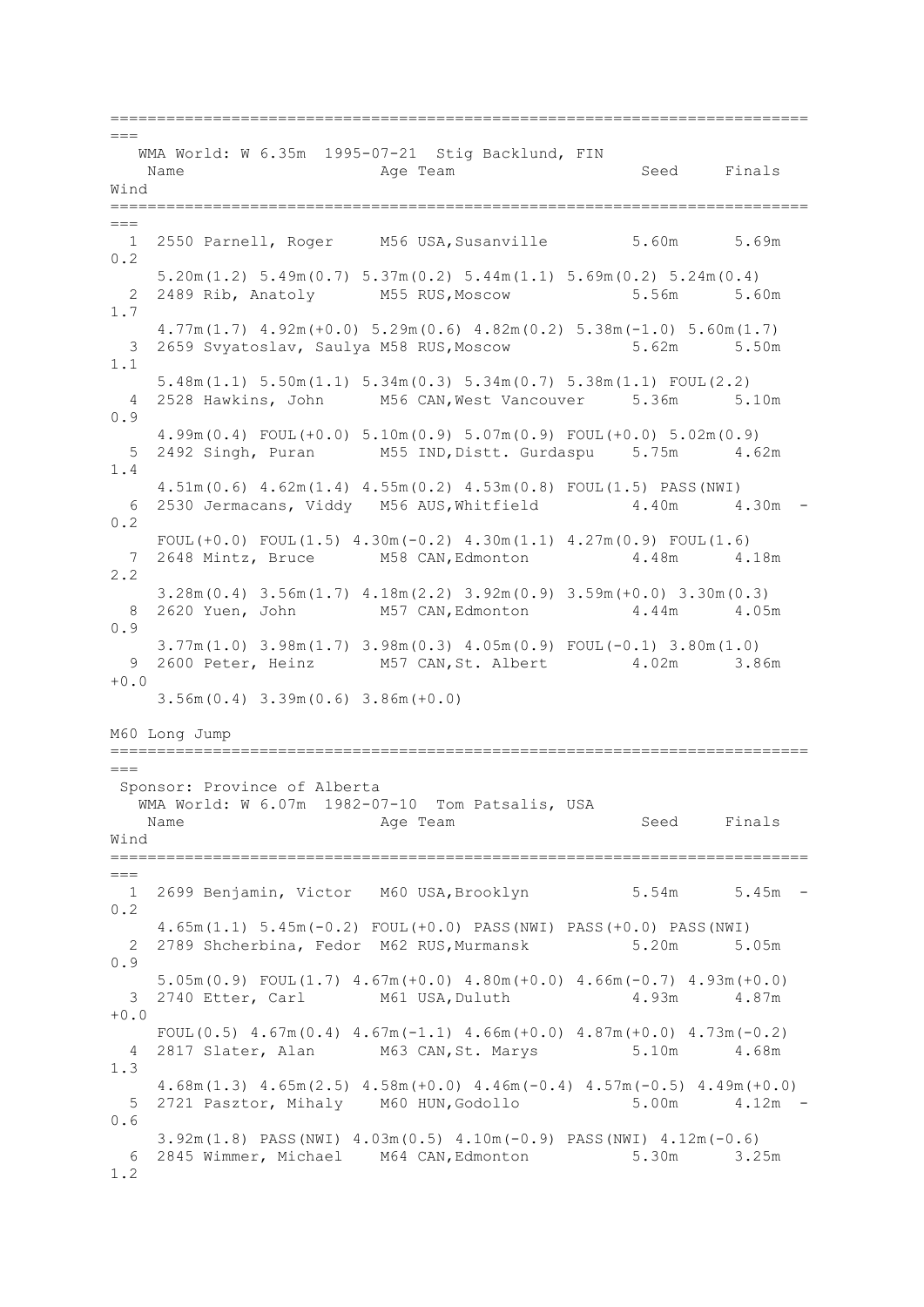3.25m(1.2) 3.18m(1.1) PASS(NWI) PASS(NWI) PASS(NWI) PASS(NWI) 7 2767 Wilson, Kenneth C. M61 CAN,Edmonton 5.00m 2.88m - 0.5 2.17m(+0.0) 2.70m(0.6) 2.88m(-0.5) 2.72m(-0.6) 2.68m(+0.0) FOUL(-0.5) M65 Long Jump ===========================================================================  $---$  WMA World: W 5.47m 2001-09-01 Lothar Fischer, GER Name **Age Team** Age Team Seed Finals Wind ===========================================================================  $=$  1 2890 Kurunczi, Zoltán M66 HUN,Debrecen 4.30m 4.40m  $+0.0$  4.27m(+0.0) FOUL(-0.5) FOUL(+0.0) 4.40m(+0.0) FOUL(1.1) 4.40m(1.0) 2 2866 Lushchikov, Vladim M65 RUS, Moscow 4.91m 4.39m +0.0 4.06m(+0.0) 3.65m(+0.0) 4.15m(1.2) 4.34m(0.7) FOUL(+0.0) 4.39m(+0.0) 3 2924 Yamaguchi, Iwao M67 JPN,Ayase 4.39m 4.25m 0.7 FOUL $(1.2)$   $4.22$ m $(-1.0)$   $4.25$ m $(0.7)$   $4.10$ m $(0.2)$  FOUL $(+0.0)$  FOUL $(1.0)$  4 2899 Singh, Gurdev M66 CAN,Toronto 3.75m 3.87m 0.6 2.97m(+0.0) 3.38m(0.2) 3.35m(0.2) FOUL(0.6) 3.49m(0.8) 3.87m(0.6) 5 2925 Chambers, Don M68 AUS,Rutherglen 4.35m 3.68m  $+0.0$ FOUL(0.6) 3.56m(-0.3) 3.43m(+0.0) 3.68m(+0.0) 3.60m(0.4) 3.61m(0.8)<br>2963 Williams, Les M69 NZL, Mangaiti 3.75m 3.31m -6 2963 Williams, Les M69 NZL, Mangaiti 0.8 3.31m(-0.8) 3.27m(-0.5) 3.22m(+0.0) PASS(NWI) PASS(NWI) PASS(NWI) 2872 Shechter, Pinchas M65 ISR, Omer 4.80m FOUL NW<sub>T</sub> FOUL(+0.0) FOUL(-0.8) FOUL(0.9) FOUL(0.3) FOUL(0.3) FOUL(0.7) M70 Long Jump ===========================================================================  $---$ Sponsor: Government of Canada WMA World: W 5.19m 1994-08-12 Melvin Larsen, USA Name **Age Team** Age Team Seed Finals Wind ===========================================================================  $---$  1 3017 Popov, Vladimir M73 RUS,Moscow 5.22m 4.90m 1.3 4.86m(+0.0) 4.77m(1.2) FOUL(0.9) 4.90m(1.3) PASS(NWI) PASS(NWI) 2 3003 Nett, Arnold M72 CAN,Edmonton 4.00m 3.53m 0.4 3.50m(+0.0) 3.51m(+0.0) FOUL(1.6) 3.20m(0.7) 3.53m(0.4) 3.33m(+0.0) 3 2987 Poonia, Kesar Sing M71 CAN, Brampton  $4.00m$  $+0.0$  3.15m(0.2) 3.30m(+0.0) 3.50m(+0.0) 3.34m(1.2) FOUL(0.2) 3.19m(0.2) 4 2968 Berardi, Jose-Mari M70 ARG,Buenos Aires 3.26m 1.0 FOUL(0.6)  $2.57m(0.8)$   $3.19m(0.5)$   $3.01m(0.5)$   $3.26m(1.0)$   $2.99m(1.5)$  5 3001 Hughes, Burton M72 USA,Shiremanstown 3.14m 3.00m 1.1 2.97m(+0.0) 2.91m(0.5) 2.99m(+0.0) 2.86m(0.3) 2.93m(1.7) 3.00m(1.1) 6 3011 Fedyna, Victor Joh M73 CAN,Edmonton 2.15m 2.89m 0.5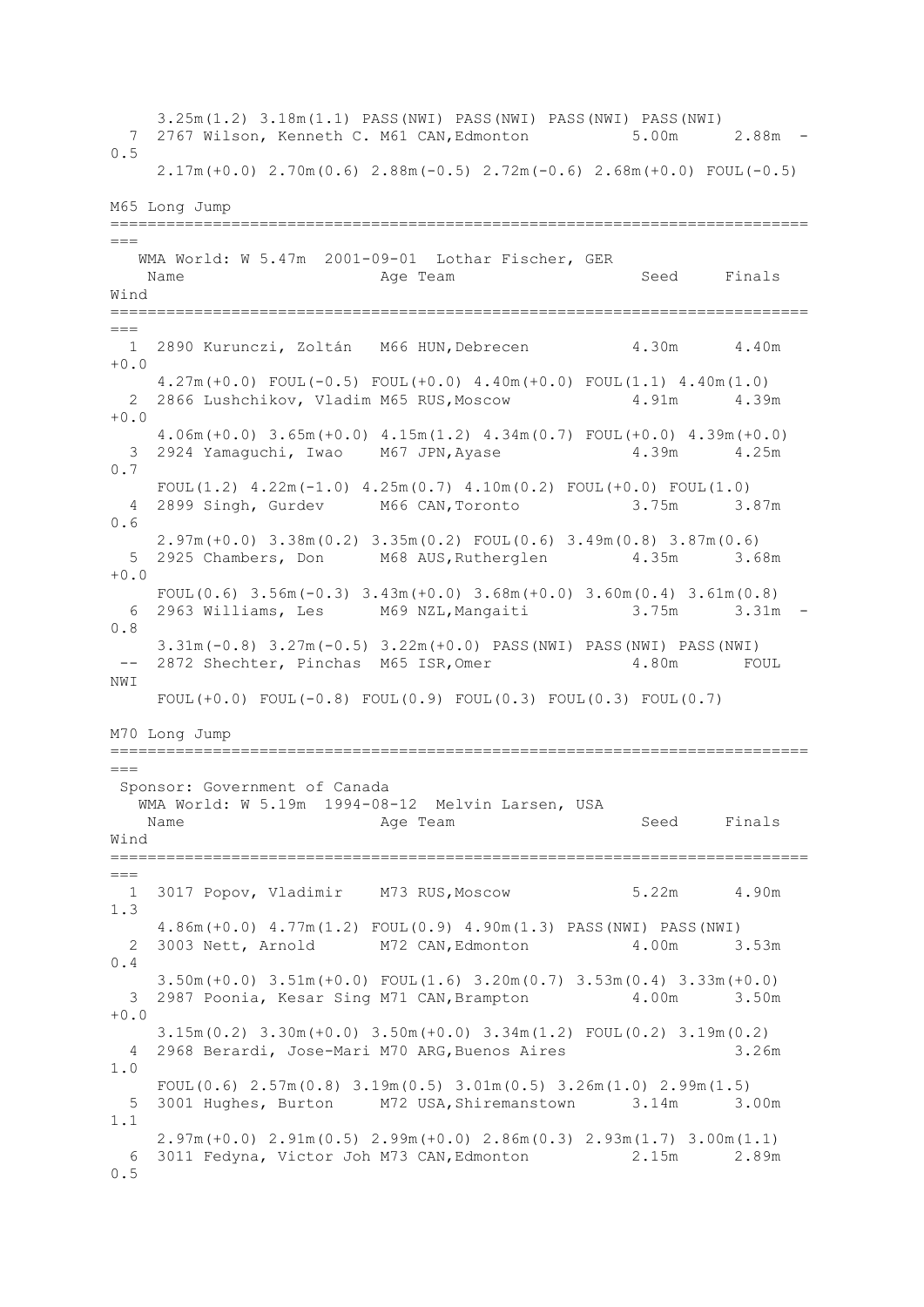FOUL  $(+0.0)$  2.26m  $(+0.0)$  2.10m  $(0.6)$  2.33m  $(+0.0)$  2.78m  $(1.6)$  2.89m  $(0.5)$ 

M75 Long Jump ===========================================================================  $=$ 75 WMA World: W 4.78m 1988-07-30 Mazumi Morita, JPN Name **Age Team** Age Team Seed Finals Wind ===========================================================================  $=$ 1 3035 Reuter, Wolfgang M75 GER, Husum 4.70m 4.75m 1.0 4.33m(0.3) 4.50m(1.5) 4.75m(1.0) 4.55m(1.3) 4.63m(0.3) 4.61m(+0.0) 2 3037 Stookey, James M75 USA, Dickerson 4.36m 4.31m +0.0 4.31m(+0.0) FOUL(3.0) FOUL(1.8) PASS(NWI) PASS(NWI) 3.99m(0.3) 3 3032 Meeuwissen, Adrian M75 CAN,Houston 4.20m 4.07m 0.6 2.11m(0.2) 3.46m(1.3) 4.07m(0.6) FOUL(0.9) FOUL(+0.0) FOUL(1.7) 4 3051 Shimizu, Tomihiko M77 BRA,Florianópolis 3.40m 3.65m 0.9 3.40m(0.3) 3.65m(0.9) 3.49m(1.0) 3.50m(1.8) 3.44m(+0.0) PASS(NWI) 5 3060 Dobribán, Géza M79 HUN,Zamárdi 3.95m 3.53m 2.0 2.59m(+0.0) 3.53m(2.0) 3.26m(1.6) 3.36m(1.5) 3.42m(+0.0) FOUL(-0.1) 6 3057 Robson, Leslie M78 CAN,Port Coquitlam 3.30m 3.02m +0.0 2.90m(0.8) 2.87m(1.4) 3.00m(1.3) FOUL(1.3) 3.02m(+0.0) PASS(NWI) 7 3052 Stean, Baron M77 USA,Lakewood 2.67m 0.8 2.67m(0.8) 2.44m(0.6) 2.62m(0.5) PASS(NWI) PASS(NWI) PASS(NWI) M80 Long Jump ===========================================================================  $===$ 80 WMA World: W 4.19m 1995-05-20 Mazumi Morita; Melvin Larsen (2004), JPN; US Name **Age Team** Age Team Seed Finals Wind ===========================================================================  $---$  1 3076 McMillan, Roger M84 CAN,Myrnam 2.00m 2.43m 0.5 2.03m(0.1) 2.01m(1.9) 2.15m(+0.0) 1.92m(1.6) 2.39m(0.5) 2.43m(0.5) M85 Long Jump ===========================================================================  $=$ 85 WMA World: W 3.75m 1998-07-26 Mazumi Morita, JPN Name **Age Team** Age Team Seed Finals Wind =========================================================================== === 1 3080 Zensch, Emmerich M85 AUT,Vienna 2.90m 3.20m 1.4 3.03m(+0.0) 2.90m(1.4) 3.06m(+0.0) 2.95m(1.4) PASS(NWI) 3.20m(1.4) 2 3078 Maxwell, Ralph M85 USA,Richville 3.16m 3.16m 1.7 FOUL(1.2) 3.12m(0.6) 2.94m(+0.0) 3.01m(1.6) 3.12m(+0.0) 3.16m(1.7) 3 3079 Ryffel, George M85 USA,Arlington 2.40m 2.01m 1.1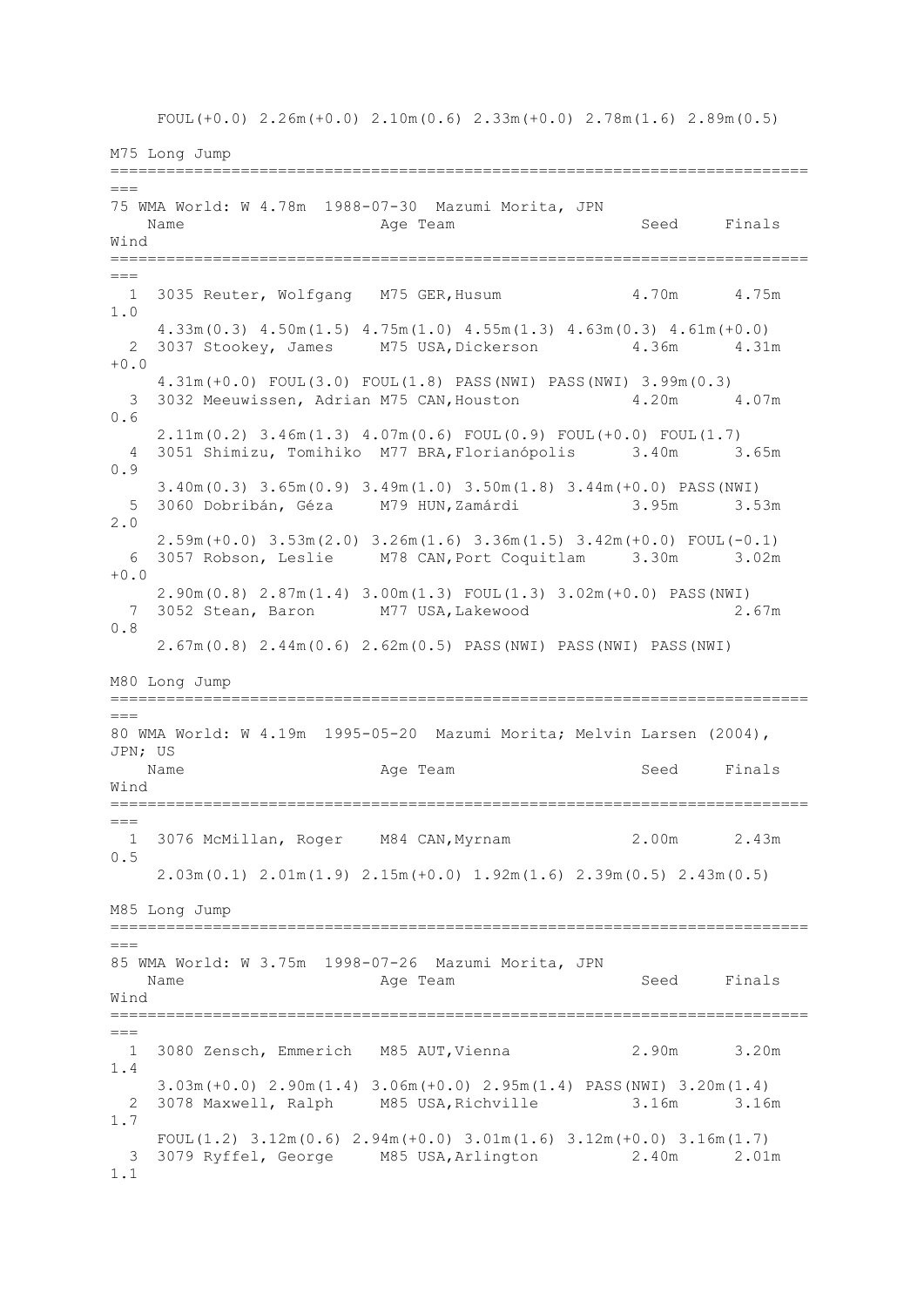1.69m(+0.0) FOUL(0.2) 2.01m(1.1) 1.75m(1.0) 1.88m(0.3) 1.92m(0.6)

W30 Triple Jump ===========================================================================  $=$ Name Age Team Seed Finals Wind ===========================================================================  $==-$  1 41 Petrech, Helena W31 CAN,St. Albert 10.05m 11.10m +0.0 10.90m(+0.0) 10.99m(+0.0) 10.95m(0.2) 11.10m(+0.0) 11.07m(-1.0) 10.74m(-0.8) 2 62 Rothwell, Alison W32 AUS,Winmalee 10.23m 10.26m - 0.6 FOUL(+0.0)  $9.69m(+0.0)$  FOUL(-0.9)  $10.05m(-0.2)$   $10.26m(-0.6)$   $10.19m(-$ 0.7) 3 116 Nakatake, Kimiko W34 USA,Long Island Cit 9.75m 9.74m - 1.4 9.32m(+0.0) FOUL(-0.1) 9.66m(-1.1) 9.73m(-0.5) 9.74m(-1.4) 9.66m(-1.4) W35 Triple Jump =========================================================================== === 35 WMA World: W 14.42m 2003-07-10 Inessa Kravetz, UKR Name Age Team Seed Finals Wind =========================================================================== === 1 288 Krepkina, Valentyn W39 UKR, Kiev 10.87m -0.7 10.47m(-0.2) 10.71m(+0.0) PASS(NWI) 10.87m(-0.7) PASS(NWI) PASS(NWI) 2 245 Heschuk, Sherry W38 CAN,Edmonton 11.20m 8.76m - 0.8 8.41m(+0.0) 8.65m(+0.0) 8.73m(-0.9) 8.76m(-0.8) 8.50m(-0.4) PASS(NWI) W40 Triple Jump ===========================================================================  $=$ Sponsor: Glentel Inc. WMA World: W 12.48m 1997-07-23 Conceicao Geremiur, BRA Name **Age Team** Age Team Seed Finals Wind ===========================================================================  $=$  1 398 Russell, Kelly W41 CAN,Lloydminster 8.30m 8.07m - 1.3  $7.72$ m(0.7)  $7.60$ m(-0.5) 6.84m(-1.2)  $7.55$ m(-0.6)  $7.79$ m(0.8) 8.07m(-1.3) 2 392 Ogie, Claire W41 GBR, Tring 8.00m 7.45m -1.0 FOUL(0.7)  $7.24m(-0.7)$   $7.31m(-1.1)$   $7.30m(0.5)$   $7.45m(-1.0)$   $7.34m(-1.6)$ W45 Triple Jump =========================================================================== === Sponsor: The City of Edmonton 45 WMA World: W 11.98m 1995-07-16 Akiko Oohinata, JPN Name **Age Team** Age Team Seed Finals Wind ===========================================================================  $=-$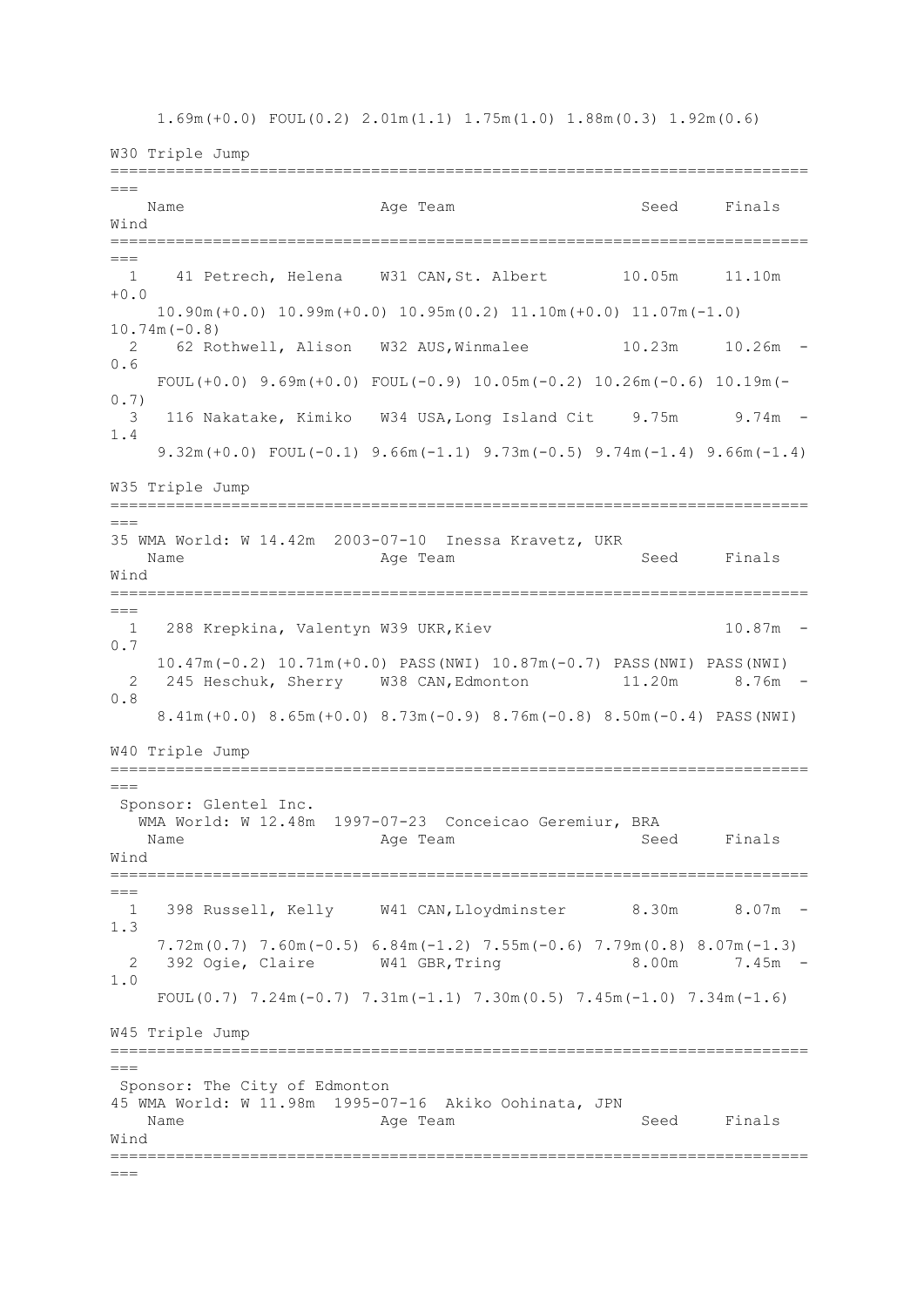1 744 Rajput, Saraswati W48 IND,Pratapnagar, Ba 7.90m - 0.9 7.76m(+0.0) 7.74m(-0.6) 7.90m(-0.9) 7.88m(-1.3) 7.52m(-0.3) 7.31m(- 1.1) 2 685 Gunasekera, Roshan W47 CAN, Millbank 8.36m 7.54m -2.0  $6.29$ m( $-0.1$ )  $7.03$ m( $-0.7$ )  $7.33$ m( $-1.3$ ) FOUL( $-1.6$ ) FOUL( $-1.0$ )  $7.54$ m( $-2.0$ ) 3 770 Johnson, Liz W49 USA,Charlotte 9.15m 7.20m - 0.4 6.44m(+0.0) 6.76m( $-1.1$ ) 7.03m( $+0.0$ ) 6.67m( $-1.4$ ) 7.20m( $-0.4$ ) 6.08m( $-$ 1.3) 4 595 Murfitt, Anne W45 CAN,Victoria 6.65m 5.68m - 0.7 5.55m(-0.3) 5.41m(-0.2) 5.52m(-0.8) 5.65m(-0.9) FOUL(-2.0) 5.68m(-0.7) W50 Triple Jump =========================================================================== === Sponsor: The City of Edmonton 50 WMA World: W 11.45m 2002-08-30 Akiko Oohinata, JPN Name **Age Team** Age Team Seed Finals Wind ===========================================================================  $---$ 1 918 Smith, Julie W52 AUS, Kurmond 9.50m 9.87m 0.7 9.46m(-0.4) 9.87m(0.7) 9.79m(-1.0) PASS(NWI) PASS(NWI) PASS(NWI) 2 954 Watkins, Yasha W53 AUS,Carrara 7.87m  $+0.0$  7.87m(+0.0) 7.09m(-0.0) PASS(NWI) FOUL(-1.1) 7.20m(-1.4) 7.62m(-1.7) 3 802 Caldova, Milada W50 CZE,Decin 6 8.50m 7.85m - 1.0 7.46m(-0.5) 7.47m(-0.9) 7.69m(+0.0) 7.85m(-1.0) 6.54m(-0.9) 7.80m(- 0.8) W55 Triple Jump ===========================================================================  $-$ Sponsor: Alberta Centennial 2005 55 WMA World: W 10.20m 2003-04-30 Margaret Taylor, AUS Name **Age Team** Age Team Seed Finals Wind ===========================================================================  $---$  1 1040 Warick, Judy W56 CAN,Saskatoon 7.89m 7.33m - 1.1 7.19m(-0.1) 4.21m(-2.0) 4.19m(+0.0) 7.18m(-1.8) 7.21m(-0.2) 7.33m(- 1.1) 2 1054 McBlain, Liz W57 CAN,Edmonton 7.00m 6.50m +0.0 6.02m(-0.3) 6.05m(-1.5) 6.13m(-0.4) 6.17m(+0.0) 6.24m(-1.2) 6.50m(+0.0) 3 1016 Brander, Lisa W56 CAN,Edmonton 5.00m 5.34m - 0.5 4.65m(-1.9) FOUL(+0.0) 5.04m(+0.0) 5.23m(+0.0) 5.34m(-0.5) 5.03m(-0.2) W60 Triple Jump ===========================================================================  $\frac{1}{2}$ Sponsor: Alberta Centennial 2005 60 WMA World: W 10.03m 1997-07-23 C. Schmallbruch, GER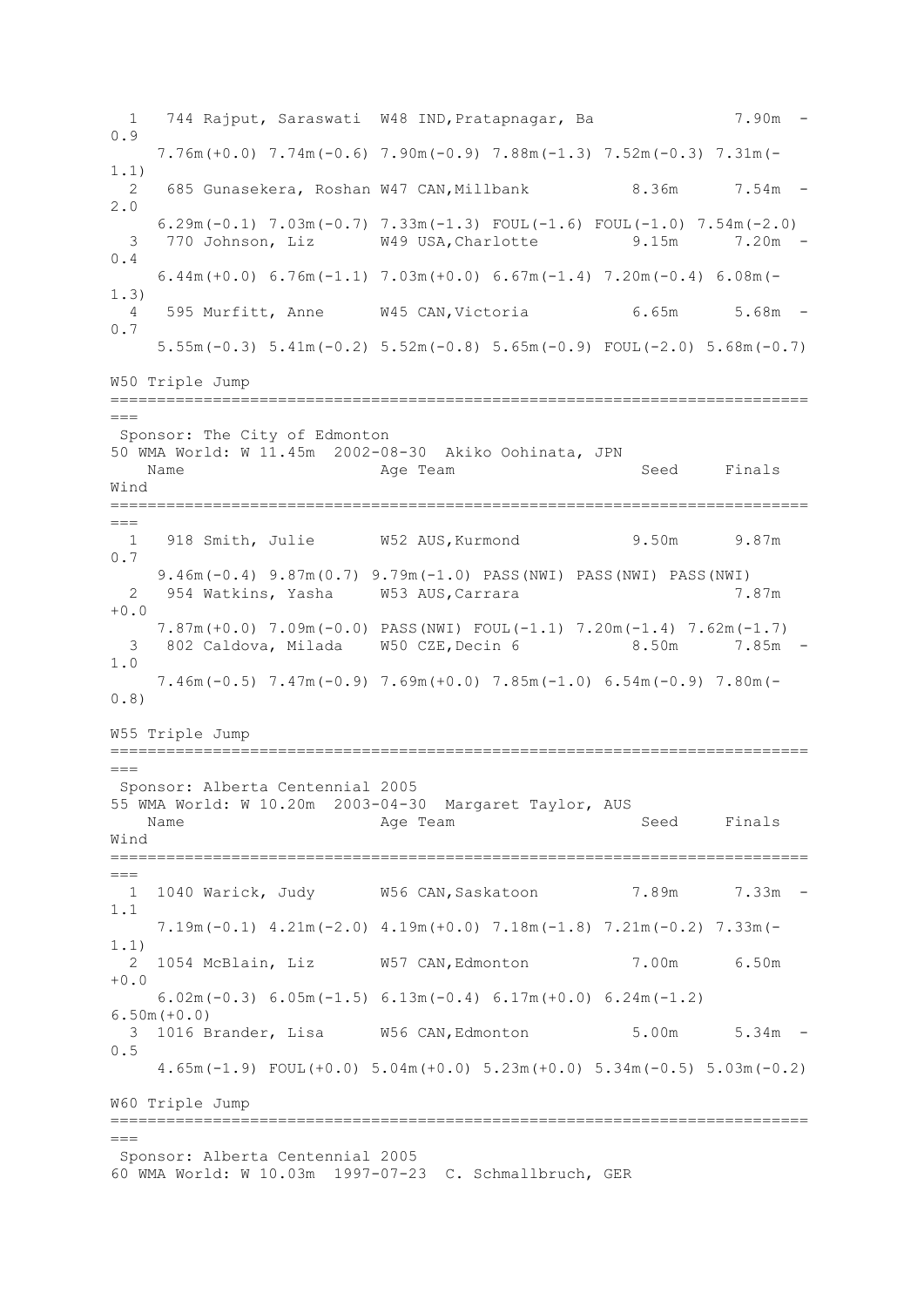Name **Age Team** Age Team Seed Finals Wind ===========================================================================  $=$  1 1142 LaFayette-Boyd, Ca W63 CAN,Regina 9.00m 8.95m - 0.4 8.50m(-0.9) 8.95m(-0.4) 8.59m(-1.2) 8.77m(-0.3) 8.45m(-1.3) 8.82m(- 0.3) 2 1151 Burton, Lucille W64 CAN,Edmonton 5.60m 7.25m - 0.3 7.08m(-1.5) 7.11m(-1.4) 6.87m(-0.4) 7.25m(-0.3) 6.82m(-0.8) 6.51m(- 1.1) 3 1144 Minor, Susan W63 USA,Seattle 7.06m 6.67m - 1.4 FOUL(-0.6)  $5.74m(-0.8)$  6.67m(-1.4) 6.48m(+0.0) FOUL(-1.2) 6.66m(0.2) 4 1103 Nitzke, Arlete W60 BRA,Porto Alegre 8.00m 6.35m - 0.9 FOUL $(-0.8)$  5.84m $(0.2)$  6.35m $(-0.9)$  6.18m $(-1.2)$  6.10m $(-0.9)$  PASS(NWI) W65 Triple Jump =========================================================================== === Sponsor: Government of Canada 65 WMA World: W 9.51m 2002-08-22 C. Schmallbruch, GER Name **Age Team** Age Team Seed Finals Wind ===========================================================================  $=$  1 1165 Dÿkman, Rietje W66 NED,Amsterdam 8.47m 8.93m 2.3 7.96m(-1.0) FOUL(-0.9) 8.38m(-1.6) FOUL(0.4) 8.51m(-1.6) 8.93m(2.3) 2 1159 Anderson, Sandra W65 CAN,Victoria 6.31m 6.76m 0.9 6.64m(-0.4) 6.58m(+0.0) 6.69m(-0.5) 6.73m(+0.0) 5.86m(-0.8) 6.76m(0.9) 3 1191 Carter, Mavis M W69 NZL,Wanganui 6.31m 0.5 FOUL $(-0.4)$  6.22m $(-1.0)$  6.18m $(-1.4)$  5.98m $(0.2)$  FOUL $(-0.8)$  6.31m $(0.5)$  4 1161 Riegel, Jutta W65 CAN,North Hatley 6.01m 1.3 5.93m(-0.1) 5.94m(-0.3) FOUL(-0.3) 6.01m(1.3) 5.47m(-0.7) 5.67m(-1.1) W70 Triple Jump ===========================================================================  $\equiv$ Sponsor: Government of Canada 70 WMA World: W 8.09m 2004-08-07 Audrey Lary, USA; in Decatur Name **Age Team** Age Team Seed Finals Wind ===========================================================================  $-$  1 1204 Lary, Audrey W71 USA,Frederick 7.50m 7.93m - 1.5 7.47m(-0.5) 7.48m(-1.0) 7.74m(-2.3) 7.92m(1.8) 7.93m(-1.5) 7.67m(+0.0) 2 1201 Boivin, Gwendolyn W71 CAN,Moose Jaw 6.39m - 1.5 6.14m(-1.0) 6.39m(-1.5) 6.19m(-0.4) 6.22m(NWI) 6.15m(NWI) 6.27m(NWI) 3 1222 Kuehne, Magdalena W74 USA, Tujunga 6.53m 5.99m -2.5 5.99m(-2.5) FOUL(-1.8) FOUL(-1.5) PASS(NWI) PASS(NWI) PASS(NWI)

W75 Triple Jump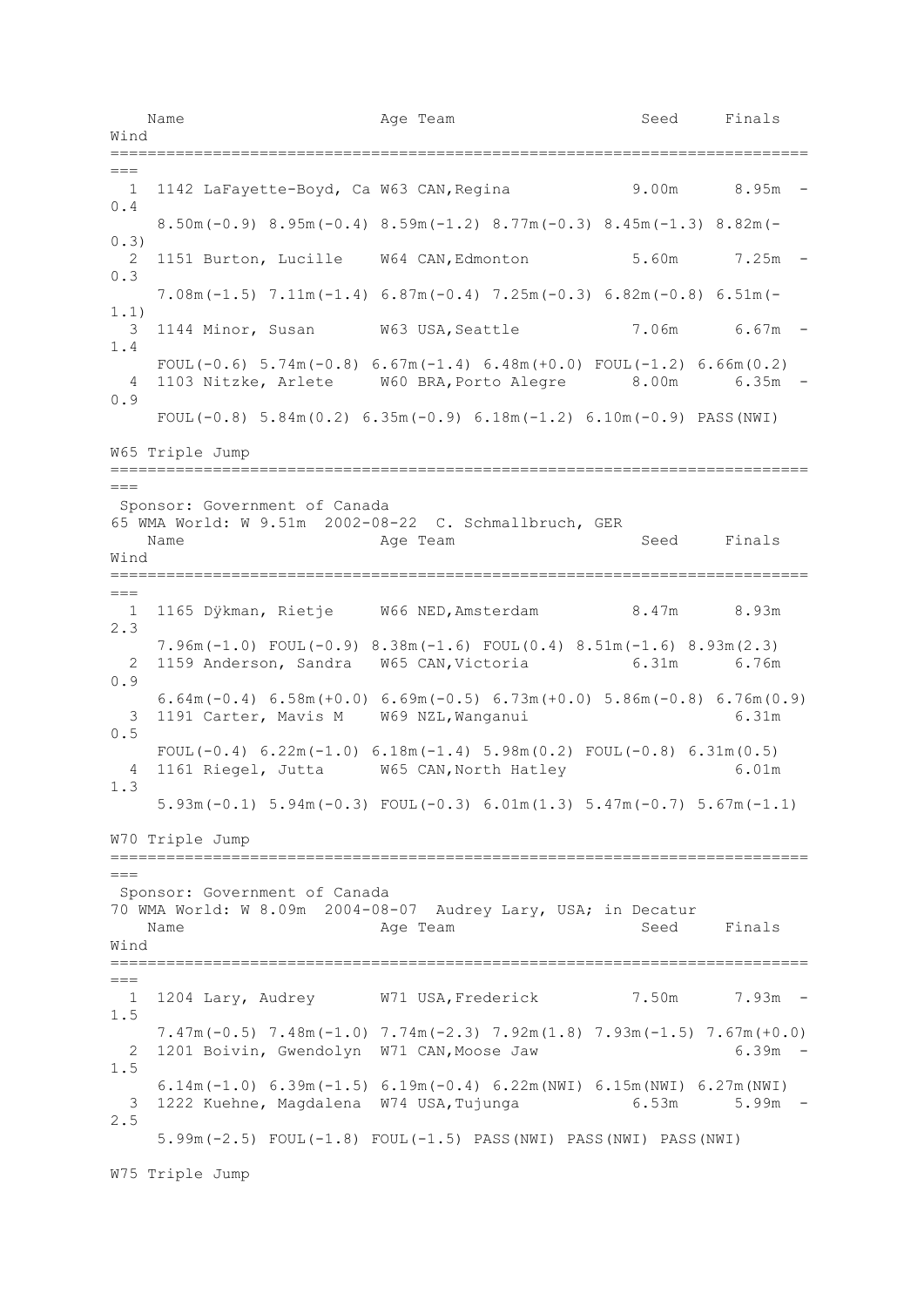=========================================================================== === Sponsor: Government of Canada 75 WMA World: W 6.95m 2003-11-15 Shirley Peterson, NZL Name Register Age Team Name Seed Finals Wind ===========================================================================  $=$  1 1226 Gomberadze, Kaleri W76 RUS,Moscow 6.22m - 0.8 6.04m(-2.3) 6.22m(-0.8) 5.91m(-1.9) FOUL(2.5) FOUL(-0.3) PASS(NWI) M30 Triple Jump ===========================================================================  $=$ Name Age Team Age Team Seed Finals Wind =========================================================================== === 1 1385 Le Blanc, Marc M34 CAN,Matapedia 11.52m 0.3 11.52m(0.3) PASS(NWI) PASS(NWI) PASS(NWI) PASS(NWI) PASS(NWI) 2 1360 Humeniuk, Lance M33 CAN,SW Calgary 11.04m 11.48m 0.2 11.31m(0.4) 11.09m(+0.0) 11.20m(-0.5) FOUL(0.4) FOUL(+0.0) 11.48m(0.2) 3 1391 Sim, Stewart M34 CAN,Edmonton 10.84m 10.76m - 0.5 10.76m(-0.5) 9.88m(+0.0) 9.77m(-0.5) 10.68m(+0.0) 10.21m(0.2) 10.56m(0.7) M35 Triple Jump ===========================================================================  $---$  WMA World: W 17.92m 2001-08-06 Jonathan Edwards, GBR Name Age Team Seed Finals Wind ===========================================================================  $-$  1 1416 Tkachenko, Yevgen M35 UKR,Dnepropetrovsk 15.18m  $+0.0$  15.18m(+0.0) FOUL(0.4) FOUL(-1.2) FOUL(+0.0) FOUL(-1.5) FOUL(0.9) 2 1442 Rowein, Scott M36 CAN,Calgary 10.00m 10.10m - 0.3 9.95m(-0.3) 9.60m(-0.4) 9.48m(-0.1) 9.69m(1.3) 10.03m(-0.3) 10.10m(- 0.3) 3 1470 John, Vern M37 CAN,Bonnyville 9.86m - 0.3 9.86m(-0.3) 9.60m(-0.1) 9.83m(+0.0) 9.35m(1.0) PASS(1.0) 9.24m(+0.0) -- 1491 Araneda, John M38 CHI, Arauco 13.36m NWI FOUL(0.2) PASS(NWI) PASS(NWI) PASS(NWI) PASS(NWI) PASS(NWI) M40 Triple Jump =========================================================================== === Sponsor: Glentel Inc. .<br>WMA World: W 16.58m 1993-07-02 Ray Kimble, USA Name **Age Team** Age Team Seed Finals Wind ===========================================================================  $=-$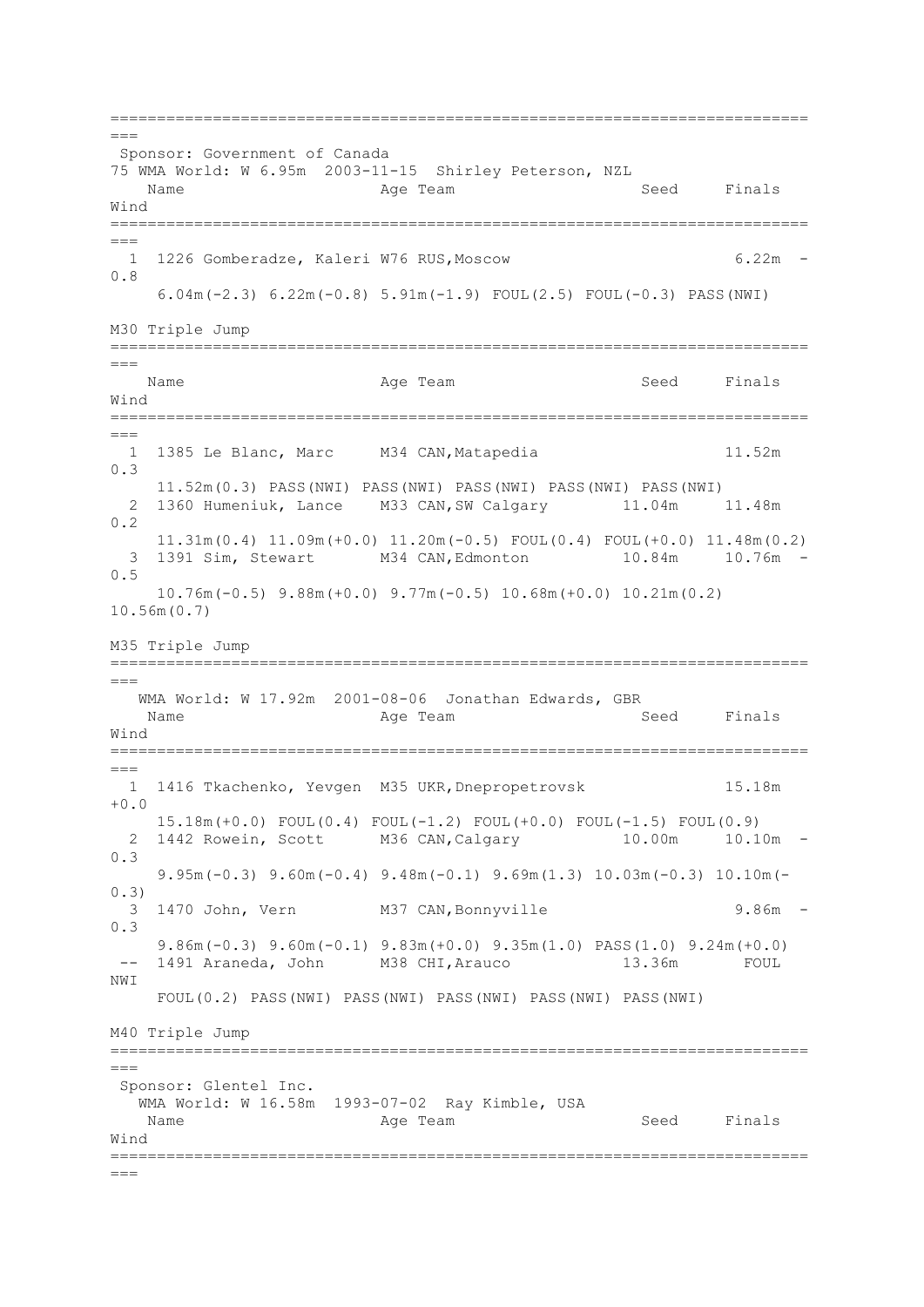1 1750 Foster, Greg M43 USA,Lumberton 14.06m 14.20m - 0.6 13.32m(-0.6) 13.72m(-0.5) FOUL(0.3) 14.20m(-0.6) FOUL(-0.9) FOUL(+0.0) 2 1578 Gécsek, Tibor M40 HUN,Budapest 11.51m 11.68m 0.6 11.40m(-0.9) PASS(NWI) 11.22m(+0.0) PASS(NWI) 11.68m(0.6) PASS(NWI) 3 1795 Jennett, Terry M44 CAN,Calgary 10.50m 10.89m - 0.6 10.52m(+0.0) 10.89m(-0.6) PASS(NWI) PASS(NWI) PASS(NWI) PASS(NWI) 4 1590 Krys, Igor M40 CAN,Edmonton 12.00m 8.84m - 1.3 FOUL(-1.7) FOUL(-1.0)  $8.84m(-1.3)$  FOUL(+0.0) FOUL(0.3)  $8.81m(-0.3)$  5 1743 Chernyk, Raymond M43 CAN,Edmonton 6.80m 8.07m - 0.8 7.97m(-0.8) 8.01m(-0.7) FOUL(-0.8) 8.07m(-0.8) 7.98m(-0.4) 7.83m(-0.3) M45 Triple Jump ===========================================================================  $=$  WMA World: W 14.55m 2001-06-30 Willy Banks, USA Name **Age Team** Age Team Seed Finals Wind ===========================================================================  $---$  1 1841 Farkas, Balázs M45 HUN,Budapest 13.61m 13.87m 0.2 13.17m(-0.5) 13.55m(+0.0) FOUL(-0.1) FOUL(-0.2) FOUL(+0.0) 13.87m(0.2) 2 1844 Gavenciak, Igor M45 SVK,Bratislava 14.06m 13.07m - 0.7 12.85m(-0.6) 12.78m(-0.5) 13.07m(-0.7) FOUL(-0.4) FOUL(0.3) FOUL(0.9) 3 1926 Lasik, Jozef M46 POL,Stryszawa 14.78m 12.85m - 0.2 12.74m(+0.0) 12.85m(-0.2) FOUL(-1.3) FOUL(+0.0) FOUL(0.4) 12.48m(-1.7) 4 1887 Vozar, Eduard M45 USA,Lindon 12.55m  $+0.0$  12.04m(0.2) 12.17m(-1.2) FOUL(-0.6) 12.12m(0.2) 12.55m(+0.0) 12.52m(- 0.3) 5 1914 Hayrapetyan, Geras M46 ARM, Verevan 13.89m 12.36m -1.0 FOUL(-0.2) 12.36m(-1.0) FOUL(-0.3) PASS(NWI) PASS(NWI) PASS(NWI) 6 2022 Takács, Zoltán M47 HUN,Budapest 12.00m 11.89m 0.2 11.53m(-1.1) 11.43m(-0.6) 11.62m(-1.9) 11.89m(0.2) FOUL(+0.0) FOUL(- 0.3) 7 1896 Battle, Marcus M46 USA,Silverspring 12.39m 11.80m +0.0 FOUL $(-0.1)$  11.80m $(+0.0)$  FOUL $(-0.4)$  FOUL $(0.6)$  FOUL $(-1.0)$  FOUL $(-0.3)$ 8 1918 Houba, Peter M46 USA, Wesley Chapel 12.96m 11.75m -0.6 FOUL(-0.5) FOUL(-0.1)  $11.75m(-0.6)$  PASS(NWI) FOUL(-0.2) FOUL(-1.0) 9 1876 Sanjari, Khashayar M45 CAN, Richmond Hill 10.75m 11.41m -0.6 11.20m(-1.4) 11.41m(-0.6) 11.04m(+0.0) 10 2067 Niroumand, Mahmoud M48 USA,Costa Mesa 12.00m 11.38m - 1.0 11.25m(-0.9) 11.38m(-1.0) FOUL(-0.2) 11 1927 Lloyd, Rick M46 CAN,Pitt Meadows 10.50m 10.27m - 1.0 10.01m(-1.5) 10.12m(-1.2) 10.27m(-1.0) 12 1875 Reynolds, Lawrence M45 USA, Portland 12.70m 10.09m -0.2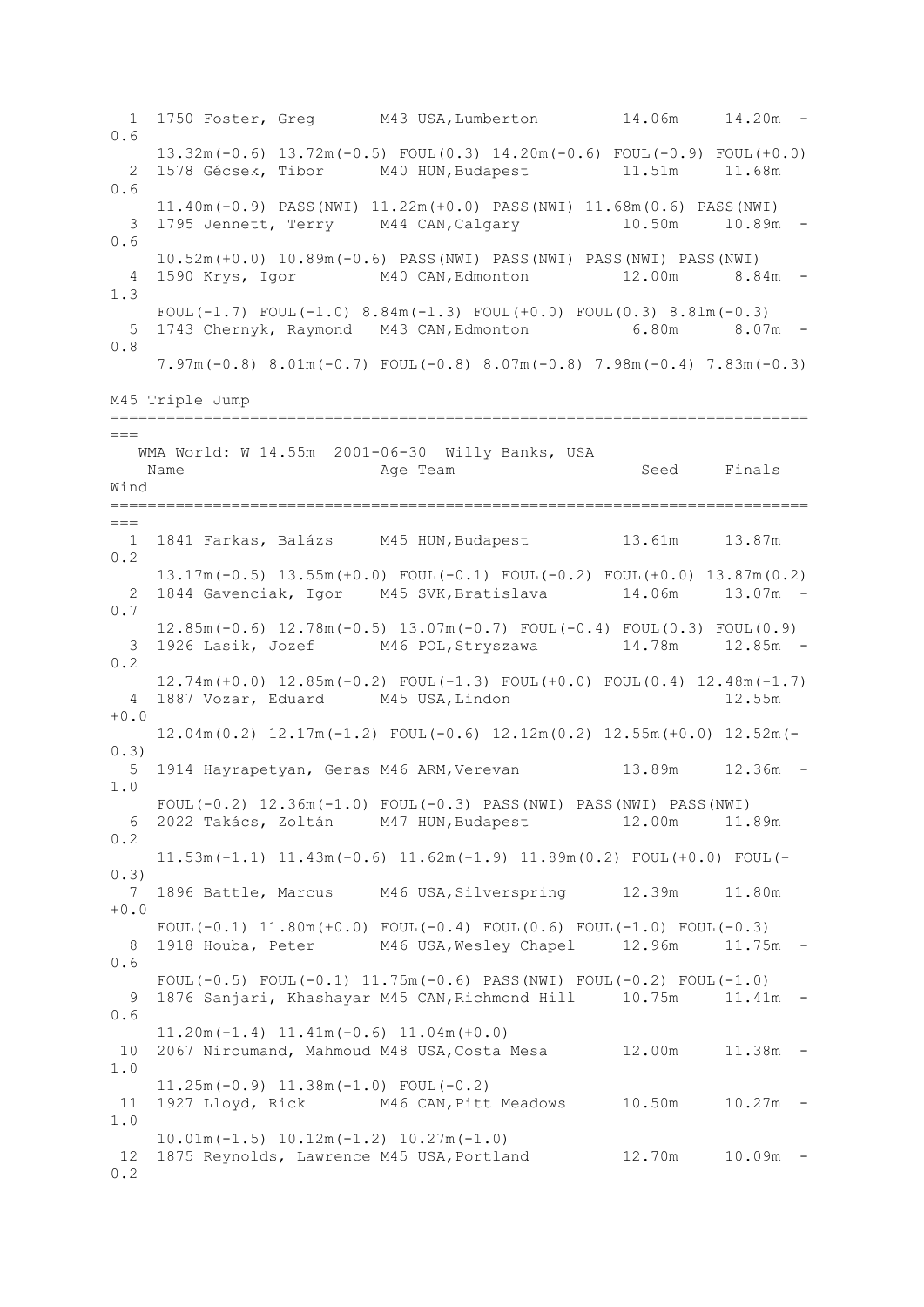10.09m(-0.2) 1.36m(-0.1) 10.00m(-0.5) 13 1829 Black, Murray M45 CAN,Camp Creek 10.00m 9.97m - 0.5 9.97m(-0.5) 9.28m(-0.6) 9.64m(-0.1) 14 2031 Boutin, Robert M48 CAN,Grande Prairie 8.85m 8.63m - 0.8 8.38m(+0.0) 8.18m(-0.3) 8.63m(-0.8) M50 Triple Jump ===========================================================================  $=$ Sponsor: The City of Edmonton WMA World: W 14.07m 1990-07-04 Stig Backlund, FIN Name **Age Team** Age Team Seed Finals Wind ===========================================================================  $---$  1 2297 Calda, Jaroslav M52 CZE,Decin 6 12.80m 12.03m - 0.3 12.03m(-0.3) FOUL(-0.0) FOUL(+0.0) PASS(NWI) PASS(NWI) PASS(NWI) 2 2450 Terrell, Bobby M54 USA, Tampa 10.69m 10.76m -0.3 10.47m(-0.6) FOUL(-0.0) PASS(NWI) 10.65m(-0.6) 10.76m(-0.3) FOUL(-0.3) 3 2167 Graham, Gordon M50 CAN,Nanaimo 11.01m 10.63m - 0.7 9.94m(-0.6) 10.60m(-0.5) 9.87m(+0.0) 10.63m(-0.7) 10.02m(-0.4) 10.02m(+0.0) 4 2334 Nishchyk, Oleksand M52 UKR,Rovenskiy 10.57m  $+0.0$  10.40m(-0.4) FOUL(-1.0) 10.57m(+0.0) FOUL(+0.0) PASS(NWI) FOUL(-0.1) 5 2154 Burton, Dave M50 CAN,Calgary 11.00m 10.49m 0.3 FOUL(-0.5)  $9.75m(-0.3)$  10.29m(-0.4) FOUL(-0.8) 10.49m(0.3) 10.46m(-0.5) 6 2339 Rousell, Michael M52 CAN,Edmonton 10.21m 9.68m - 1.1 8.87m(-1.0) 9.32m(-0.6) 9.61m(-0.7) 9.61m(-0.2) 9.57m(-0.4) 9.68m(- 1.1) 7 2219 Chin Aleong, Neil M51 CAN,Burnaby 10.01m 9.49m - 0.4 FOUL $(-1.0)$  FOUL $(-0.7)$  9.49m $(-0.4)$  FOUL $(-0.1)$  FOUL $(-0.3)$  FOUL $(+0.0)$ 8 2385 Maseratti, Robert M53 USA, McRAE 9.32m 8.54m 0.2 FOUL( $-1.3$ )  $7.77m(-0.9)$   $8.21m(+0.0)$  FOUL( $-0.1$ ) FOUL( $-0.4$ )  $8.54m(0.2)$  9 2413 Bauer, John M54 CAN,Sylvan Lake 10.50m 7.63m - 0.4 7.50m(-0.5) 7.63m(-0.4) 7.25m(-0.5) 10 2433 La Bine, Chris M54 CAN,Ardrossan 8.00m 7.23m - 1.1 FOUL( $-0.7$ )  $7.23m(-1.1)$   $7.23m(+0.0)$ -- 2350 Tompkins, Clay M52 AUS, Winston Hills 12.80m FOUL NWI FOUL $(-1.1)$  FOUL $(-0.0)$  FOUL $(+0.0)$ M55 Triple Jump =========================================================================== === WMA World: W 13.85m 1995-07-02 Stig Backlund, FIN Name **Age Team** Age Team Seed Finals Wind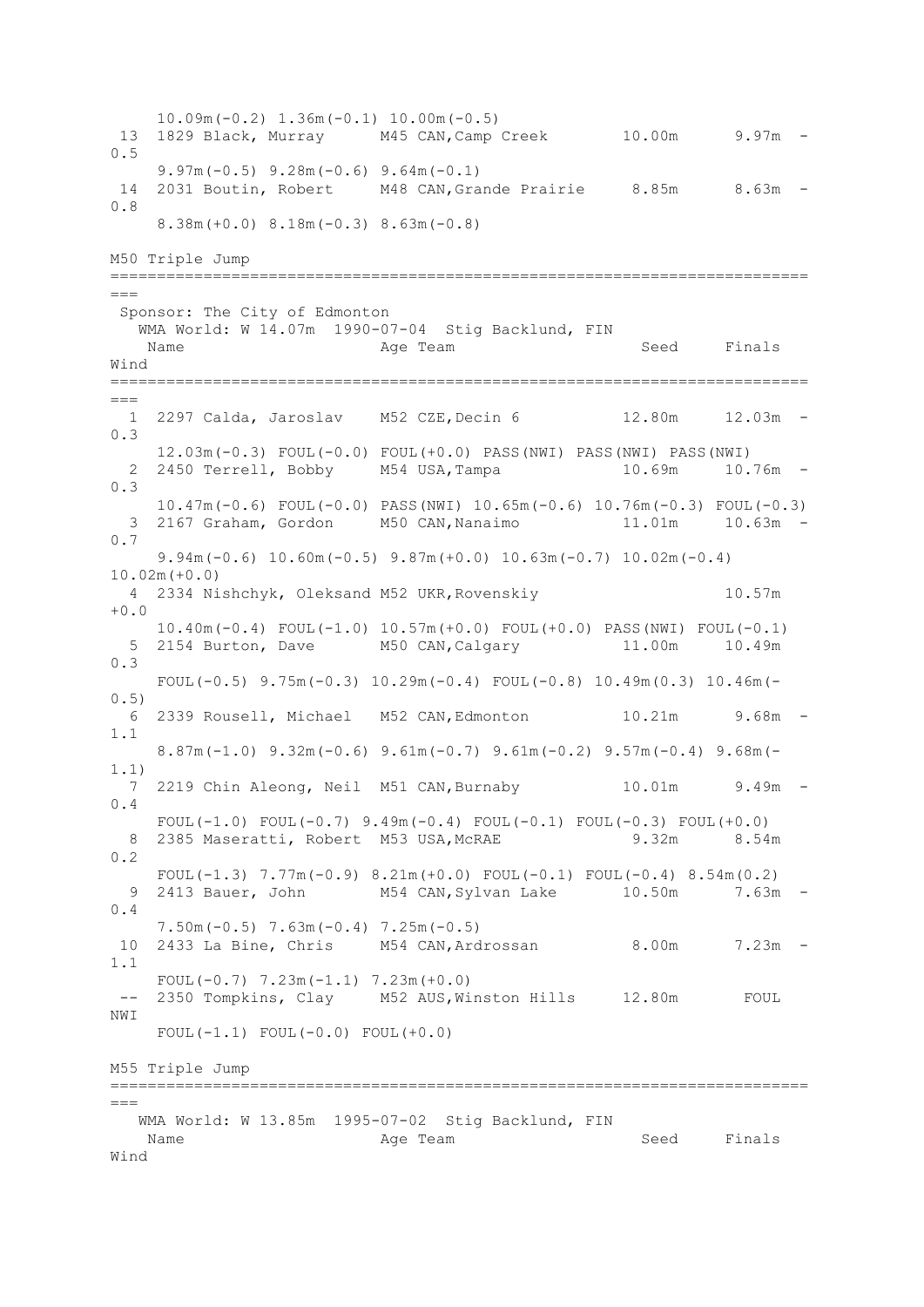===========================================================================  $=$ 1 3112 Tiff, Milan M57 USA, Los Angles, CA 12.20m -0.5 11.95m(0.9) 12.06m(+0.0) 12.08m(+0.0) 12.14m(-0.9) 12.20m(-0.5) PASS(NWI) 2 2532 Kates, Dave M56 CAN,Edmonton 8.50m 9.94m - 0.1 9.30m(0.5) 9.70m(-0.5) 9.47m(+0.0) 9.33m(-0.3) 9.70m(-0.1) 9.94m(-0.1) 3 2553 Purkis, Jim M56 CAN,Edmonton 9.10m 9.85m - 1.5 9.31 $m(0.2)$  9.38 $m(-1.7)$  9.47 $m(0.5)$  9.66 $m(-0.4)$  9.85 $m(-1.5)$  8.81 $m(-1.1)$  4 2492 Singh, Puran M55 IND,Distt. Gurdaspu 12.50m 9.50m - 0.3 9.49m(-0.4) FOUL(-0.1) FOUL(-0.2) FOUL(0.2) 9.50m(-0.3) FOUL(+0.0)<br>2683 Lorenz, Lyle M59 CAN, Lacombe 9.38m 8.93m 5 2683 Lorenz, Lyle M59 CAN,Lacombe 9.38m 8.93m 0.2 8.80m(0.4) 8.67m(-0.5) 8.81m(-0.3) 8.54m(+0.0) 8.72m(-0.7) 8.93m(0.2) 6 2536 Mall, Asoka (Ash) M56 CAN,Spruce Grove 7.03m - 0.9 FOUL(-0.2) 7.03m(-0.9) FOUL(0.3) PASS(NWI) PASS(NWI) PASS(NWI) M60 Triple Jump ===========================================================================  $---$ Sponsor: Alberta Centennial 2005 WMA World: W 12.68m 2000-06-18 Stig Backlund, FIN Name **Age Team** Age Team Seed Finals Wind ===========================================================================  $=$  1 2789 Shcherbina, Fedor M62 RUS,Murmansk 11.10m 10.65m - 0.9 10.18m(-1.0) FOUL(0.2) 10.38m(-1.6) 10.42m(-0.6) 10.65m(-0.9) 10.12m(- 1.8) 2 2753 Rielly, Roger M61 AUS,Mitchells Islan 10.60m - 0.3 10.60m(-0.3) 10.45m(+0.0) 10.00m(+0.0) 10.01m(-0.3) 10.45m(-1.2) 9.39m(-1.3) 3 2798 Boosey, Derek M63 USA,San Diego 10.59m +0.0 10.55m(-1.5) 10.59m(+0.0) FOUL(-1.5) PASS(NWI) FOUL(-0.5) FOUL(-0.8) 4 2817 Slater, Alan M63 CAN,St. Marys 10.60m 10.47m +0.0 9.81m(-1.0) 10.47m(+0.0) 10.39m(-2.2) 10.13m(-2.4) FOUL(-0.5) 10.23m(- 0.8) 5 2844 Vipler, Jan M64 CAN,Quesnel 9.50m 9.79m - 1.7 9.79m(-1.7) 9.72m(+0.0) FOUL(-0.7) FOUL(-0.5) PASS(NWI) PASS(NWI) 6 2793 Townley, Mike M62 CAN,Penticton 9.94m 9.46m  $+0.0$  8.80m(-0.8) 9.46m(+0.0) 8.95m(-1.6) 8.72m(-1.3) 8.83m(+0.0) 8.83m(- 0.5) 7 2837 Poulter, Jim M64 AUS,Templestowe 9.25m 8.97m 0.6 FOUL( $-1.5$ ) 8.44m( $0.6$ ) 8.65m( $-2.3$ ) FOUL( $0.2$ ) 8.97m( $0.6$ ) FOUL( $-0.7$ ) 8 2705 Delhomeau, Roland M60 CAN, Saskatoon 7.15m 8.73m - $0<sup>3</sup>$  7.92m(-1.1) FOUL(-0.6) 8.46m(-0.2) 8.54m(0.8) 8.73m(-0.3) 8.55m(-1.5) 9 2727 Underdahl, Kenneth M60 CAN,Victoria 7.83m  $+0.0$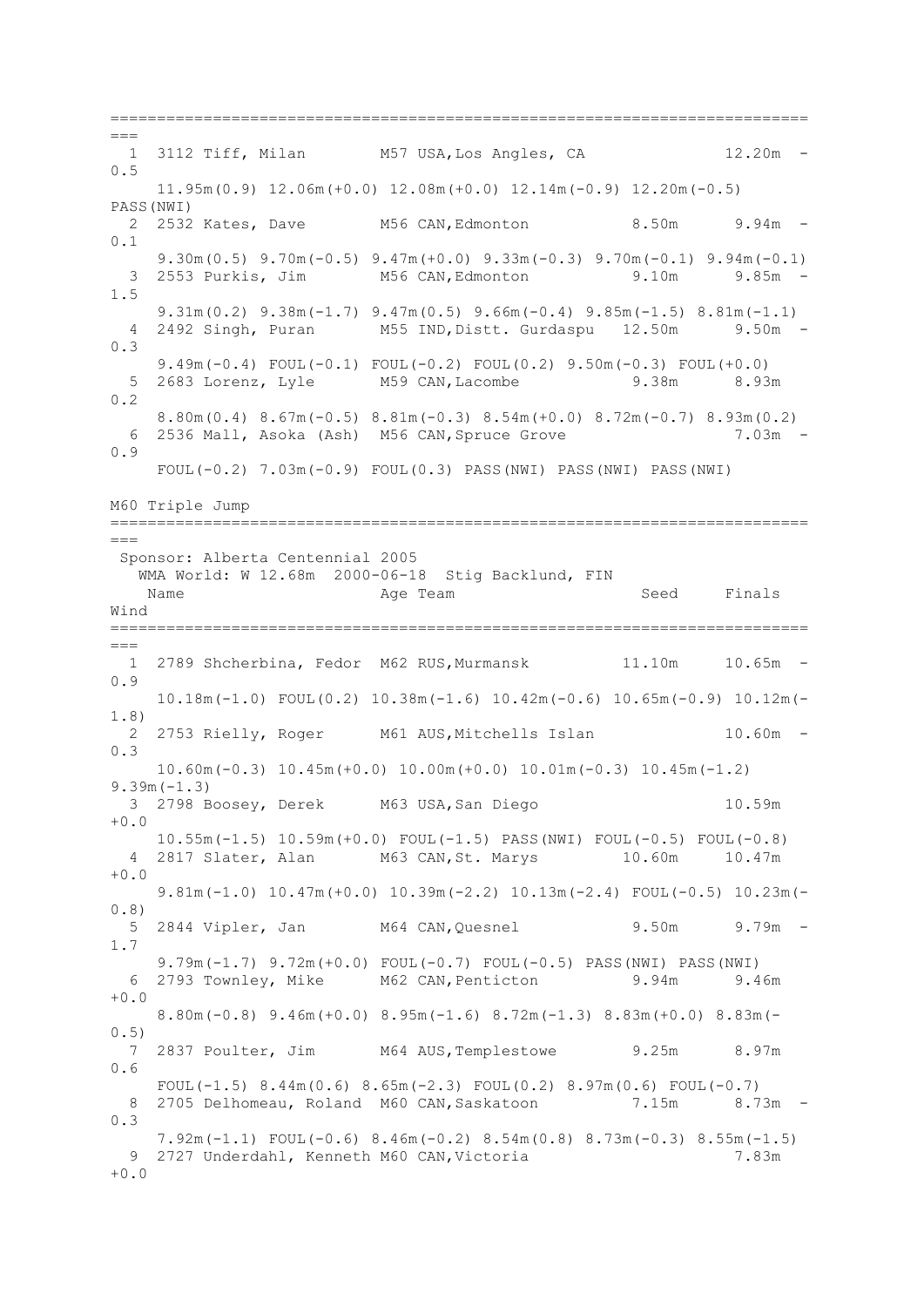FOUL( $-0.5$ )  $7.83m(+0.0)$   $7.64m(-0.6)$ 10 2824 Edwards, Bob M64 CAN,Buchanan 7.65m 7.33m - 0.2 FOUL(-0.8) 7.28m(0.2) 7.33m(-0.2) M65 Triple Jump ===========================================================================  $=$  WMA World: W 11.94m 1996-08-18 Hermann Strauss, GER Name Age Team Age Team Seed Finals Wind ===========================================================================  $=$  1 2890 Kurunczi, Zoltán M66 HUN,Debrecen 9.00m 9.40m - 0.6 8.97m(0.4) 8.91m(-0.2) 9.40m(-0.6) 9.23m(-1.8) 9.22m(-1.0) PASS(NWI) 2 2924 Yamaquchi, Iwao M67 JPN, Ayase 9.52m 9.37m 0.2 9.37m(0.2) 9.26m(+0.0) 9.34m(0.8) 9.09m(-1.1) 9.19m(-1.9) 9.09m(-0.9) 3 2872 Shechter, Pinchas M65 ISR,Omer 10.40m 9.25m - 0.1 FOUL(0.2) FOUL(-1.3)  $9.25m(-0.1)$  FOUL(-2.7)  $9.09m(-1.7)$   $9.23m(-0.1)$  4 2963 Williams, Les M69 NZL,Mangaiti 8.85m 8.25m - 0.6 FOUL(0.6)  $8.15m(-1.2)$   $8.25m(-0.6)$   $7.89m(-1.9)$   $8.20m(-2.1)$   $8.20m(-0.1)$ <br>2925 Chambers. Don M68 AUS.Rutherglen  $8.25m$   $7.93m$  5 2925 Chambers, Don M68 AUS,Rutherglen 8.25m 7.93m - 2.2 7.26m(0.8) 7.64m(-0.8) FOUL(-1.0) 7.66m(-0.7) 7.93m(-2.2) 7.89m(-0.9) M70 Triple Jump =========================================================================== === Sponsor: Government of Canada 70 WMA World: W 10.61m 2000-11-03 Shoji Ito, JPN Name Age Team Seed Finals Wind ===========================================================================  $=$  1 3017 Popov, Vladimir M73 RUS,Moscow 10.54m 9.88m - 0.3 FOUL(-1.2) 9.55m(-1.2) FOUL(-0.3) 9.88m(-0.3) PASS(NWI) PASS(NWI) 2 3003 Nett, Arnold M72 CAN,Edmonton 8.00m 8.24m - 0.8 7.72m(-1.5) 7.62m(-0.6) 7.60m(-1.2) 7.94m(-0.2) 8.18m(-1.5) 8.24m(- 0.8) 3 2987 Poonia, Kesar Sing M71 CAN,Brampton 8.36m 8.20m - 0.3 7.90m(-1.1) 7.88m(-1.1) 8.20m(-0.3) 7.57m(+0.0) PASS(NWI) PASS(NWI) 4 2968 Berardi, Jose-Mari M70 ARG,Buenos Aires 7.22m - 1.0 6.73m(-0.6) 7.22m(-1.0) 5.76m(+0.0) 6.89m(-0.6) FOUL(-1.2) 6.89m(+0.0) 5 3001 Hughes, Burton M72 USA,Shiremanstown 6.68m 6.70m - 1.4 6.62m(-1.9) 6.70m(-1.4) 6.55m(-0.4) FOUL(-0.6) 6.58m(-0.4) 6.53m(0.7) M75 Triple Jump ===========================================================================  $=$ Sponsor: Government of Canada 75 WMA World: W 10.05m 1988-07-31 Mazumi Morita, JPN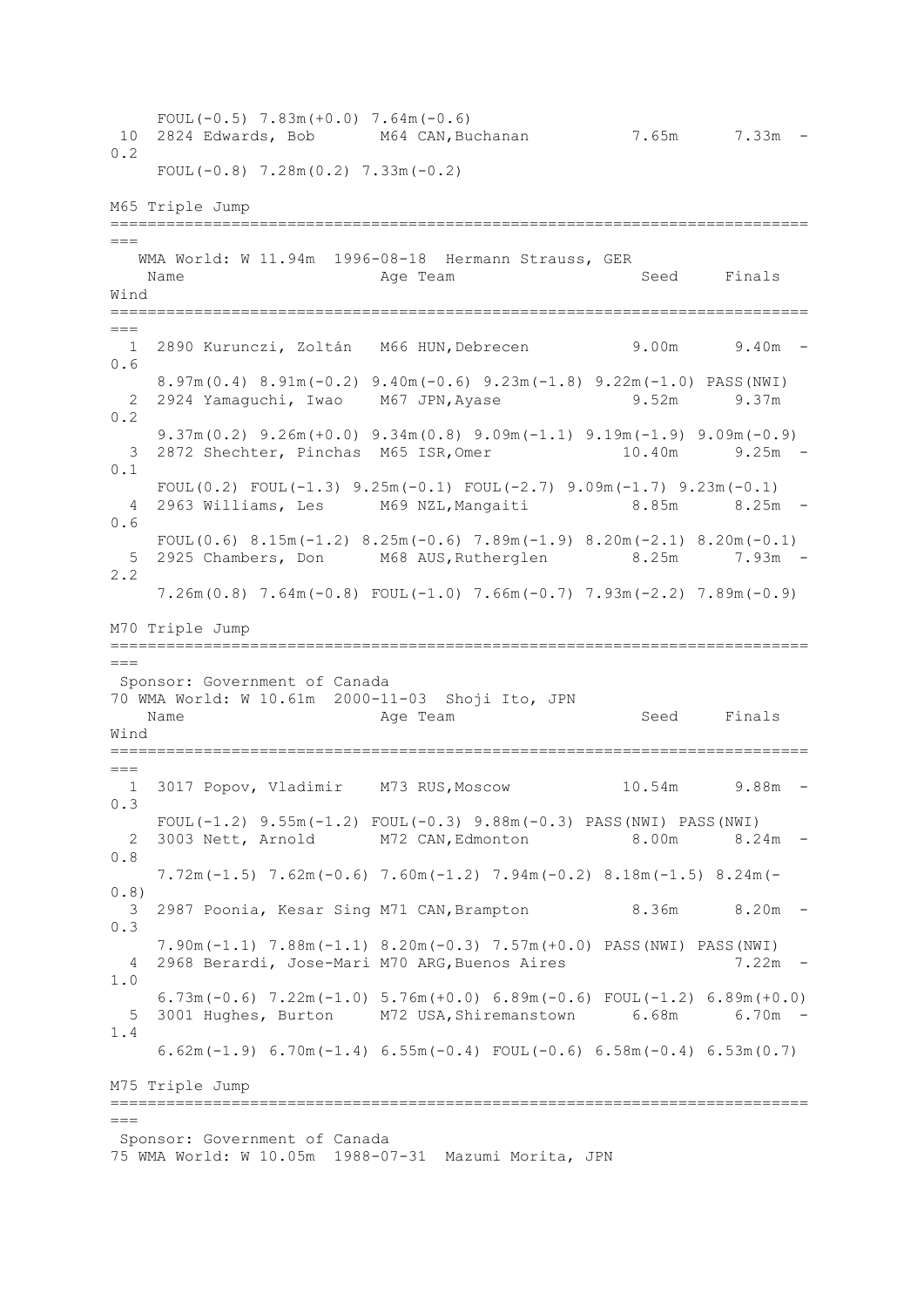Name **Age Team** Age Team Seed Finals Wind ===========================================================================  $=$  1 3037 Stookey, James M75 USA,Dickerson 9.31m 9.00m - 0.7 8.95m(-2.1) 8.87m(-0.6) 9.00m(-0.7) 8.65m(-0.3) 8.67m(-0.5) FOUL(+0.0) 2 3060 Dobribán, Géza M79 HUN,Zamárdi 8.45m 7.84m  $+0.0$  7.43m(-2.0) 7.57m(-0.7) 7.59m(-0.1) 7.54m(-0.6) FOUL(+0.0) 7.84m(+0.0) M80 Triple Jump ===========================================================================  $\equiv$ Sponsor: Government of Canada 80 WMA World: W 8.95m 1993-10-13 Mazumi Morita, JPN Name **Age Team** Age Team Seed Finals Wind ===========================================================================  $=$  1 3076 McMillan, Roger M84 CAN,Myrnam 4.00m 5.20m - 0.4 4.47m(-1.2) FOUL(-1.7) FOUL(-0.6) FOUL(0.2) 5.20m(-0.4) FOUL(-0.6) M85 Triple Jump =========================================================================== === Sponsor: Government of Canada 85 WMA World: W 7.91m 1998-07-26 Mazumi Morita, JPN Name Age Team Seed Finals Wind =========================================================================== === 1 3078 Maxwell, Ralph M85 USA,Richville 6.59m 7.00m - 1.5 6.33m(-1.4) 6.36m(-1.7) 6.89m(-0.7) 6.95m(-0.7) 6.81m(-0.4) 7.00m(- 1.5) 2 3080 Zensch, Emmerich M85 AUT, Vienna 6.70m 6.99m -1.9 FOUL(-0.9)  $6.33m(-0.7)$   $6.86m(-0.9)$   $6.86m(-0.3)$   $6.69m(-0.1)$   $6.99m(-1.9)$ W30 Shot Put 4 kg ========================================================================= Name **Age Team** Age Team Seed Finals ========================================================================= 1 20 Weber, Andrea W30 CAN,St.Albert 10.30m 10.34m 9.72m 9.04m 9.32m 9.58m 10.02m 10.34m 2 31 Huppie-Parsons, Pa W31 CAN, Ottawa 9.00m 9.42m 8.85m 9.31m 9.42m 8.14m 9.18m 9.38m 3 59 Reid, Pam W32 CAN,Edmonton 9.90m 9.11m 8.21m 9.10m 8.99m 8.69m 8.52m 9.11m 4 53 Gregoire, Debbie W32 CAN,Westlock 8.50m 8.72m 8.70m 8.41m 8.44m 8.72m 8.28m 8.27m 5 81 Olson, Janna W33 CAN,Edmonton 10.06m 8.38m 8.24m 8.38m 7.84m FOUL 7.97m FOUL W35 Shot Put 4 kg ========================================================================= WMA World: W 21.46m 2000-08-26 Larisa Fibingerova, RUS Name **Age Team** Age Team Seed Finals =========================================================================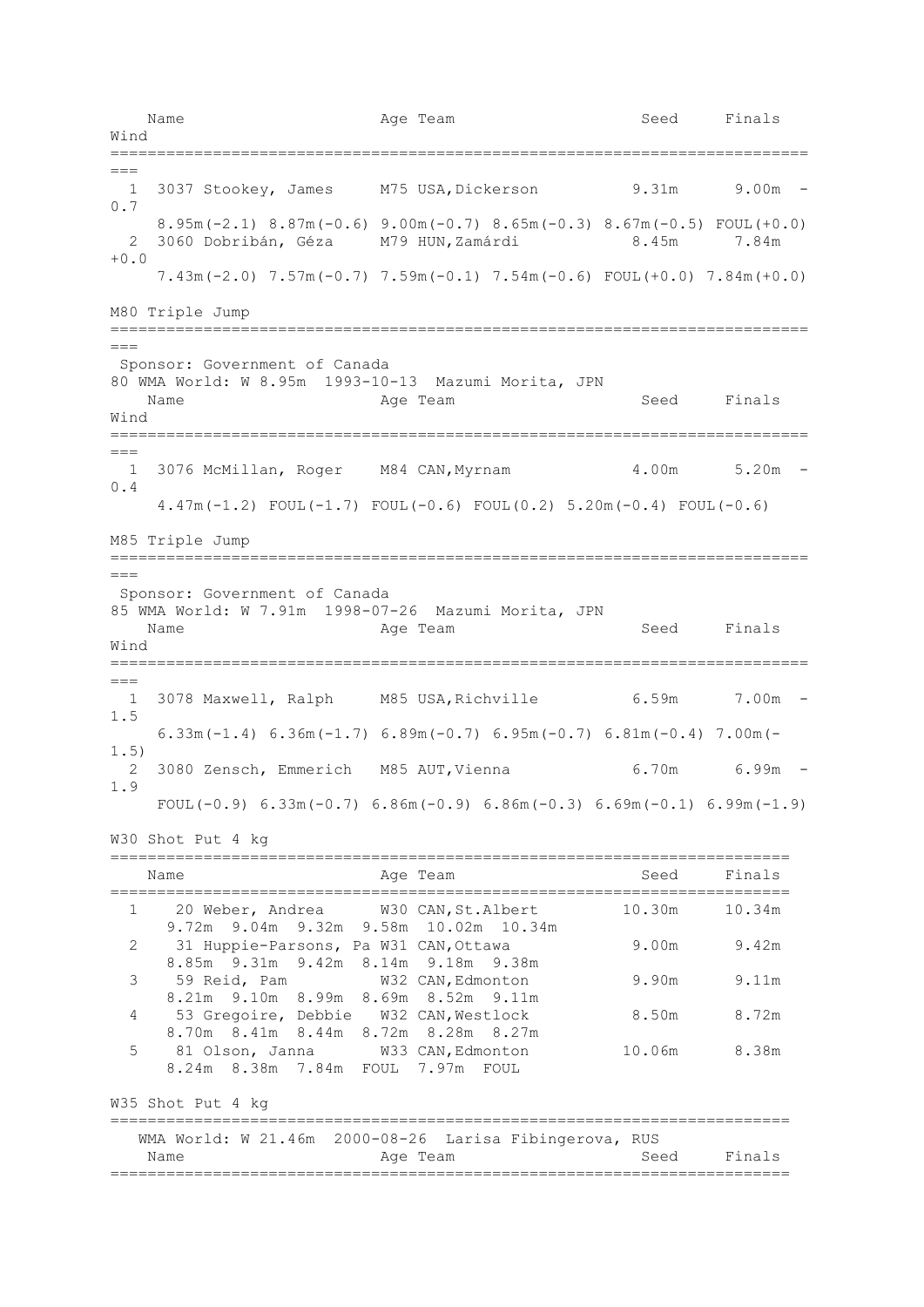| 1 260 Reed, Georgette W38 CAN, Edmonton 15.00m 15.00m      |       |
|------------------------------------------------------------|-------|
| 14.61m  14.25m  14.46m  15.00m  FOUL  14.83m               |       |
| 2 269 Banack, Angie M39 CAN, Camrose 8.10m 10.72m          |       |
| 10.06m 10.19m FOUL 10.21m FOUL 10.72m                      |       |
| 3 299 Pfanner, Judy M39 AUS, Caulfield South 10.59m 10.53m |       |
| 9.95m 10.53m 10.13m 9.90m 9.03m 10.07m                     |       |
| 4 132 Ely, Fiona 6935 AUS, Sunbury                         | 4.46m |
| 4.39m  4.34m  FOUL  3.96m  4.46m  FOUL                     |       |

W40 Shot Put 4 kg

========================================================================= Sponsor: Glentel Inc. 40 WMA World: W 19.05m 1973-08-28 Antonina Ivanova, URS Name **Age Team** Age Team Seed Finals ========================================================================= 1 446 Potvin, Annie W42 CAN, St-Jacques 8.19m 10.12m 9.58m 10.10m 10.09m 10.43m 510 Clements, Denise W44 CAN, Port Alberni 10.00m 9.34m 8.99m FOUL 8.19m 8.86m 9.34m 9.05m 3 453 Stepanova, Olga W42 RUS,Moscow 10.07m 8.71m 8.50m 8.46m 8.71m 8.26m 8.57m 8.48m 4 379 Lambrick, Fiona W41 AUS,Bacchus Marsh 8.20m 8.64m 8.04m 8.12m 8.64m 8.39m 7.38m 7.73m 5 336 James, Janet W40 CAN,Edmonton 4.20m 8.56m 8.50m 8.01m 8.56m 8.28m 8.30m 7.39m 6 438 Leverenz, Marlene W42 AUS,Kincumber 8.00m 8.34m 8.34m 8.02m 8.04m 8.06m 7.93m 7.98m 7 398 Russell, Kelly W41 CAN,Lloydminster 8.29m 7.92m 7.25m 7.92m 7.16m 7.37m 7.45m 7.32m 8 529 Kusano, Misuzu W44 JPN, Konan 1988 1999 1999 5.25m 5.25m 5.06m FOUL 4.98m 4.87m FOUL

W45 Shot Put 4 kg

========================================================================= 45 WMA World: W 16.95m 1999-06-26 Denka Silhava, CZE

|                 | Name<br>Age Team                                                                            | Seed  | Finals      |
|-----------------|---------------------------------------------------------------------------------------------|-------|-------------|
| $1 \quad$       | 628 Cameron, Claire W46 GBR, Newton Mearns 10.45m<br>8.61m 9.50m 9.88m 10.25m 10.20m 9.60m  |       | 10.25m      |
| 2               | 751 Angelika, Holder W49 GER, Neidlingen 8.45m 9.43m<br>8.88m 8.79m 8.81m 8.71m 8.56m 9.43m |       |             |
| 3 <sup>7</sup>  | 714 Virgin, Beverley W47 AUS, Adelaide<br>8.42m 9.06m 9.23m 9.29m FOUL 8.60m                | 9.30m | 9.29m       |
| $4\overline{ }$ | 682 Gieni, Muriel W47 CAN, Saskatoon<br>8.81m 8.52m 8.19m 8.13m FOUL 7.50m                  | 9.14m | 8.81m       |
| 5               | 611 Rutsch, Rosie W45 CAN, Edmonton<br>7.81m 7.00m 7.28m 8.05m 7.65m 7.57m                  | 7.00m | 8.05m       |
| 6               | 586 Jolicoeur, Jovette W45 CAN, Calgary<br>7.72m 7.61m 7.47m 7.81m 8.00m 7.13m              | 8.36m | 8.00m       |
| 7               | 775 Maeda, Kayako W49 JPN, Oysu<br>6.97m 6.91m 6.84m 7.25m 7.84m 6.88m                      | 8.17m | 7.84m       |
| 8               | 685 Gunasekera, Roshan W47 CAN, Millbank<br>6.51m 6.76m 5.68m 6.33m 6.66m 6.54m             | 7.00m | 6.76m       |
| 9               | 641 Gordon, Barbara W46 CAN, Calgary<br>5.88m 6.22m 5.98m                                   | 2.20m | 6.22m       |
| 10              | 616 Vozarova, Luba W45 USA, Lindon<br>5.86m 5.95m 5.97m                                     |       | 5.97m       |
| 11              | 595 Murfitt, Anne W45 CAN, Victoria<br>5.59m 5.45m 5.52m                                    |       | 7.43m 5.59m |

W50 Shot Put 3 kg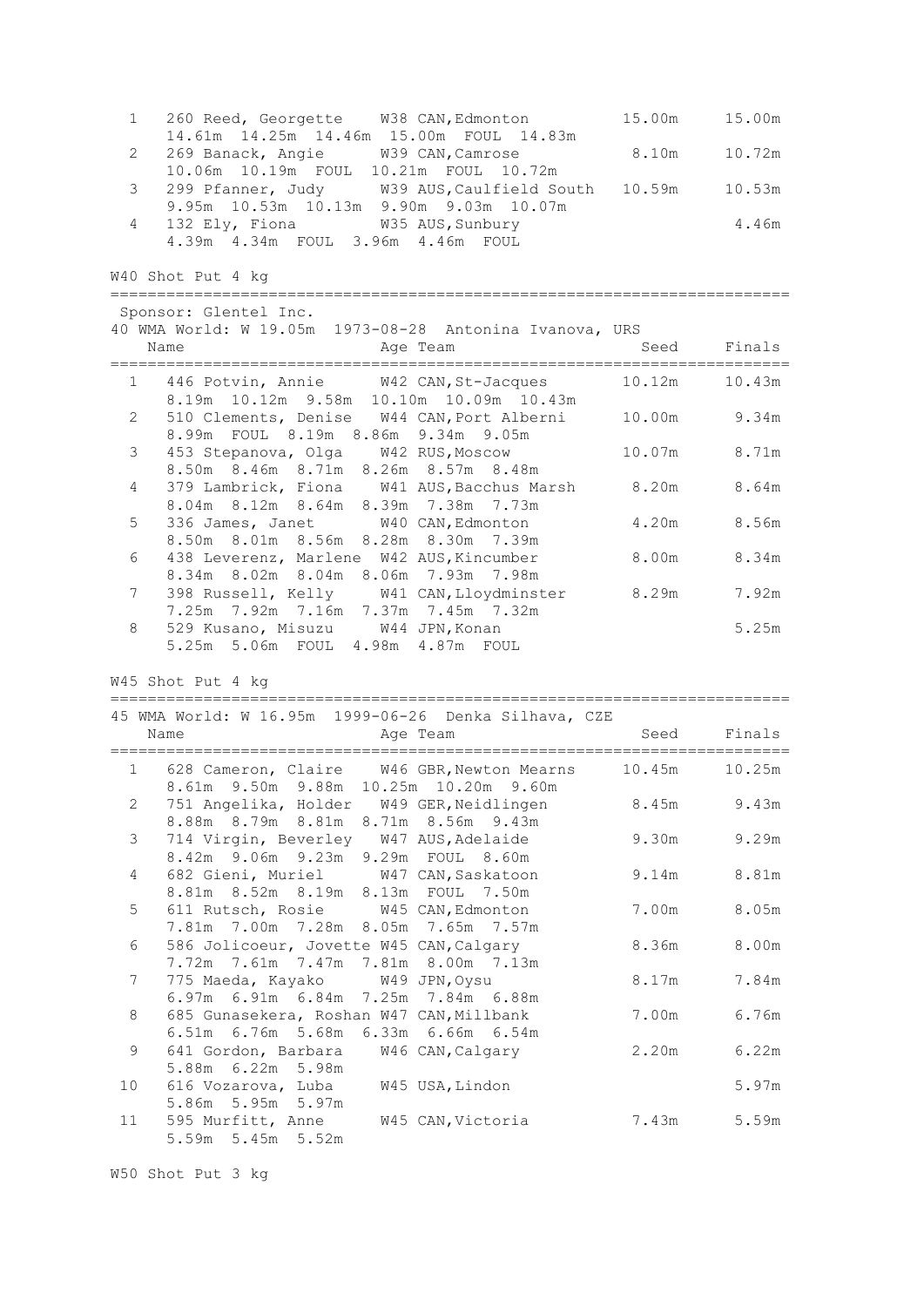|    | Sponsor: The City of Edmonton<br>WMA World: W 14.85m 1987-11-29 Valerie Young, NZL                                  |        |             |
|----|---------------------------------------------------------------------------------------------------------------------|--------|-------------|
|    | Name<br>Age Team                                                                                                    | Seed   | Finals      |
|    | 1<br>906 Iranyi, Margit W52 HUN, Budapest<br>10.74m 12.62m 12.90m 12.92m 13.06m 12.97m                              | 13.07m | 13.06m      |
| 2  | 974 Melnikova, Svetlan W54 RUS, Korolev<br>12.01m  11.60m  12.06m  12.40m  11.96m  12.04m                           |        | 12.40m      |
| 3  | 925 Yesayan, Svetlana W52 ARM, Yerevan<br>10.48m  10.44m  10.23m  FOUL  10.39m  10.54m                              | 11.57m | 10.54m      |
| 4  | 947 Palmer, Denise W53 AUS, Panania<br>9.79m 9.86m FOUL 10.24m 10.29m 9.40m                                         | 10.80m | 10.29m      |
| 5  | 954 Watkins, Yasha W53 AUS, Carrara<br>9.65m 9.98m 7.83m 9.14m 9.71m 8.99m                                          | 10.50m | 9.98m       |
| 6  | 943 Magdalini, Tsitsou W53 GRE, Rhodes Island<br>8.25m 8.15m 7.97m 8.76m 8.37m FOUL                                 | 9.80m  | 8.76m       |
| 7  | 832 Rosales, Esther W50 MEX, Celaya<br>7.83m 7.21m 7.52m 7.88m 7.35m 7.17m                                          | 7.54m  | 7.88m       |
| 8  | 937 Hawthorn, Doreen W53 CAN, Victoria<br>7.30m 7.83m 7.77m 7.55m 7.60m 7.86m                                       | 9.30m  | 7.86m       |
| 9  | 982 Schmitt, Christy W54 BRA, Porto Alegre<br>6.12m 6.11m 6.55m                                                     | 7.30m  | 6.55m       |
| 10 | 950 Reinhardt, Barb W53 CAN, Spruce Grove 6.00m 6.06m<br>6.06m  6.02m  FOUL                                         |        |             |
|    | W55 Shot Put 3 kg                                                                                                   |        |             |
|    | WMA World: W 14.47m 1991-07-21 Sigrin Kofink, GER                                                                   |        |             |
|    | Name<br>Age Team                                                                                                    | Seed   | Finals      |
|    | 1031 Mensey, Myrle W56 USA, St Louis<br>1<br>10.61m  11.21m  11.10m  11.02m  10.43m  10.79m                         | 10.82m | 11.21m      |
| 2  | 1024 Hartzler, Mary W56 USA, Gahanna<br>10.65m  10.19m  10.30m  10.39m  10.48m  10.52m                              | 11.12m | 10.65m      |
| 3  | 1053 Magyar, Maria W57 HUN, Budapest<br>10.58m FOUL 10.41m 9.90m FOUL 10.11m                                        | 10.50m | 10.58m      |
| 4  | 1054 McBlain, Liz W57 CAN, Edmonton<br>9.05m 9.15m FOUL 8.92m 8.73m 8.76m                                           | 10.81m | 9.15m       |
| 5  | 1081 Roberts, Catherine W58 CAN, St. Albert<br>8.10m 7.96m 7.68m 7.58m FOUL 8.09m                                   | 8.15m  | 8.10m       |
| 6  | 995 Chmielewski, Sharo W55 CAN, Coaldale<br>6.33m 6.76m 6.63m 6.42m 6.80m 6.89m                                     |        | 7.84m 6.89m |
| 7  | 1091 Raham, Sharon W59 USA, Wellington<br>6.10m 6.52m 5.95m 6.84m 6.48m 6.51m                                       |        | 8.00m 6.84m |
|    | W60 Shot Put 3 kg                                                                                                   |        |             |
|    | Sponsor: Province of Alberta                                                                                        |        |             |
|    | WMA World: W 13.20m 1997-08-16 Sigrin Kofink, GER<br>Name<br>Age Team                                               | Seed   | Finals      |
| 1  | 1132 Jakobsone, Maija W62 LAT, Riga                                                                                 | 10.50m | 10.54m      |
| 2  | 9.74m 10.54m 10.32m FOUL 10.50m 9.87m<br>1122 Nakano, Yuko W61 CAN, Edmonton                                        | 8.80m  | 7.96m       |
| 3  | 7.62m 6.74m FOUL 7.96m FOUL 7.85m<br>1137 Swinton, Margery W62 GBR, Aberlour                                        | 8.76m  | 7.84m       |
| 4  | 7.47m 7.70m 7.72m 7.84m 7.69m 7.75m<br>1156 Oppliger, Jayne W64 USA, Monmouth<br>5.25m FOUL 4.58m 3.94m 4.23m 4.21m | 6.15m  | 5.25m       |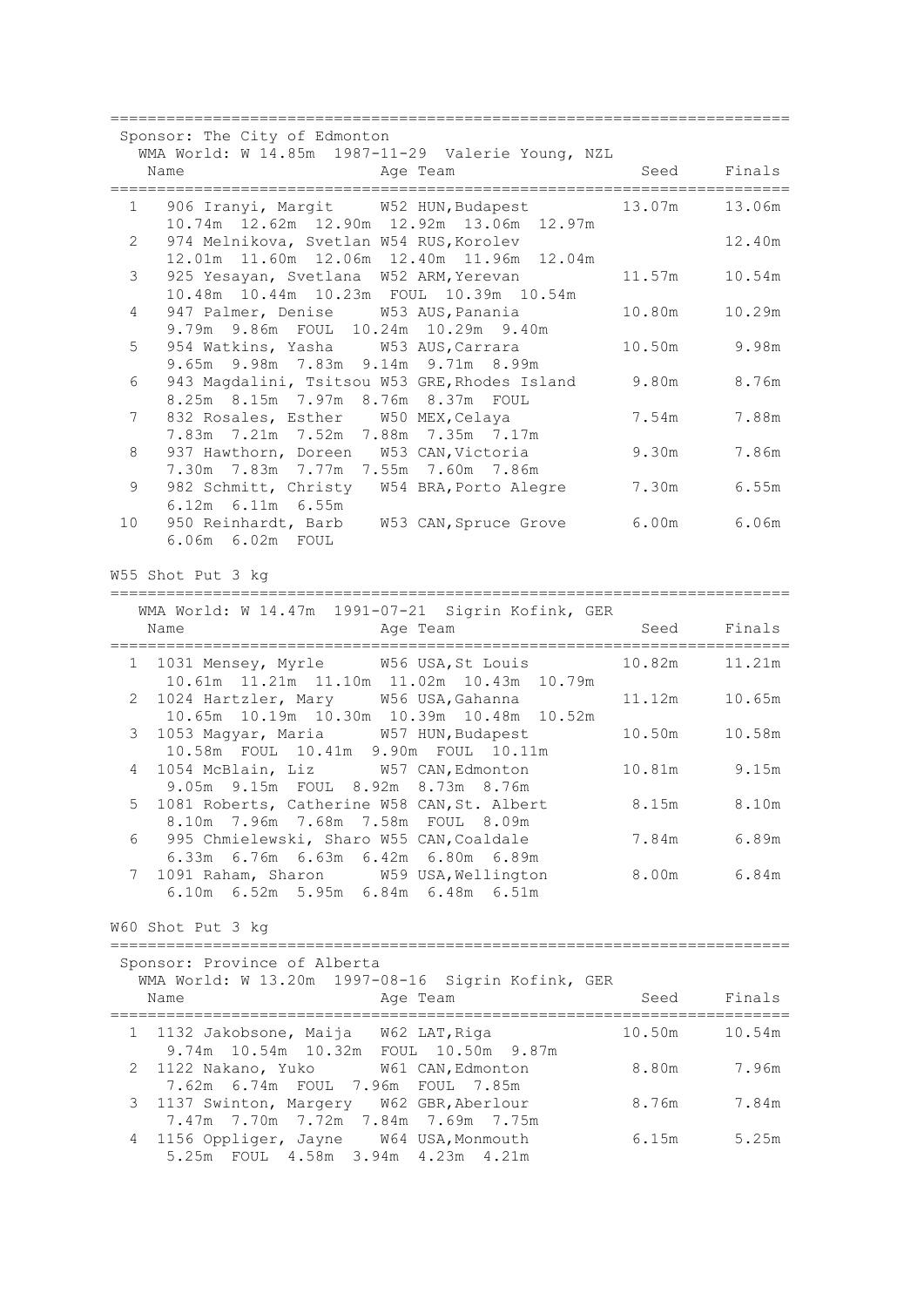W65 Shot Put 3 kg

|                | 65 WMA World: W 12.21m 2000-08-19 Sigrin Kofink, GER<br>Name<br>Age Team                                            | Seed   | Finals      |
|----------------|---------------------------------------------------------------------------------------------------------------------|--------|-------------|
| $1 \quad$      | 1170 Searle, Helen W66 AUS, Brisbane<br>10.79m  10.99m  10.72m  10.17m  10.78m  10.22m                              | 11.24m | 10.99m      |
| 2              | 1183 Tumurbat, Tserendo W67 MGL, Ulaanbaatar<br>9.91m 10.15m FOUL 8.73m 9.70m 9.45m                                 | 8.58m  | 10.15m      |
| 3              | 1182 Tosh, Margaret W67 CAN, Saskatoon<br>FOUL 7.44m 8.00m 7.92m 8.75m 8.80m                                        |        | 8.80m       |
| 4              | 1159 Anderson, Sandra W65 CAN, Victoria<br>7.65m 8.17m 7.80m 8.13m FOUL 8.12m                                       | 8.61m  | 8.17m       |
| 5              | 1177 Ivasauskiene, Danu W67 LTU, Vilnius<br>6.06m 6.19m 7.76m 6.88m 6.55m FOUL                                      | 8.92m  | 7.76m       |
| 6              | 1179 Padia, Elsbeth W67 USA, Belmont<br>FOUL 5.91m 7.01m 6.92m 6.71m FOUL                                           | 6.00m  | 7.01m       |
| 7              | 1178 Miyamae, Miyoko W67 JPN, Hikone                                                                                |        | 6.67m       |
| 8              | 6.67m 6.39m 5.83m 6.26m 5.91m 6.03m<br>1171 Siegers, Ingeborg W66 GER, Koeln<br>5.60m 5.76m 6.06m 6.46m 5.55m 6.06m |        | 7.55m 6.46m |
|                | W70 Shot Put 3 kg                                                                                                   |        |             |
|                | =====================<br>Sponsor: Government of Canada                                                              |        |             |
|                | 70 WMA World: W 11.02m 2003-06-07 Rosemary Chrimes, GBR                                                             |        |             |
|                | Name<br>Age Team                                                                                                    | Seed   | Finals      |
| $1 \quad$      | 1194 Kovalenskaya, Gali W70 RUS, Moscow<br>7.91m FOUL 7.86m 8.57m 7.78m 8.02m                                       |        | 8.57m       |
| $\overline{2}$ | 1214 Baumann, Ruth W73 GER, North Rhine<br>6.97m 6.72m 6.85m 6.78m FOUL 6.93m                                       | 7.51m  | 6.97m       |
| 3              | 1208 Acton, Myrtle<br>W72 CAN, Summerland<br>FOUL 6.10m 6.59m 6.61m<br>$6.65m$ $6.92m$                              | 6.79m  | 6.92m       |
| 4              | 1203 Crooks, Marcia<br>W71 USA, Bellingham<br>5.84m 6.21m 6.28m 6.06m 6.11m 5.89m                                   | 6.74m  | 6.28m       |
| 5              | 1192 Bilko, Dora<br>W70 CAN, Edmonton<br>5.74m 6.20m 5.55m 5.91m 6.20m 6.07m                                        | 6.80m  | 6.20m       |
| 6              | 1217 Turek, Mae<br>W73 CAN, Vancouver<br>5.83m FOUL 5.89m 5.92m 5.80m 6.16m                                         | 6.62m  | 6.16m       |
| 7              | 1210 Ferguson, Lil W72 CAN, Moose Jaw<br>5.87m 5.40m 5.29m 5.58m 5.42m FOUL                                         |        | 5.87m       |
| 8              | 1218 Yamaguchi, Fumiko W73 JPN, Nagahama<br>5.51m  4.79m  5.23m  5.56m  5.32m  5.80m                                |        | 5.80m       |
|                | W75 Shot Put 3 kg                                                                                                   |        |             |
|                |                                                                                                                     |        |             |
|                | 75 WMA World: W 7.91m 1992-06-05 Anny Binder, GER<br>Name<br>Age Team                                               | Seed   | Finals      |
|                | 1 1226 Gomberadze, Kaleri W76 RUS, Moscow<br>6.60m 6.66m 6.77m FOUL PASS PASS                                       | 4.90m  | 6.77m       |
| 2              | 1237 Foerster, Ursula W79 GER, Grossenaain<br>5.51m 5.65m 5.38m 5.20m 5.14m 5.40m                                   | 5.97m  | 5.65m       |
| 3              | 1228 McQuarrie, Betty W76 CAN, Edmonton<br>FOUL 4.77m 5.49m 5.06m 4.73m 4.75m                                       | 5.54m  | 5.49m       |
| 4              | 1229 Smallwood, Maxine W76 CAN, Terrace<br>4.55m  4.50m  4.56m  5.06m  4.35m  4.23m                                 | 5.44m  | 5.06m       |
| 5              | 1235 Taniguchi, Kazuko W78 BRA, Florianópolis<br>4.02m  4.59m  4.08m  4.16m  4.44m  4.09m                           | 5.04m  | 4.59m       |
| 6              | 1225 Smith, Leona W75 CAN, Terrace                                                                                  |        | 4.30m       |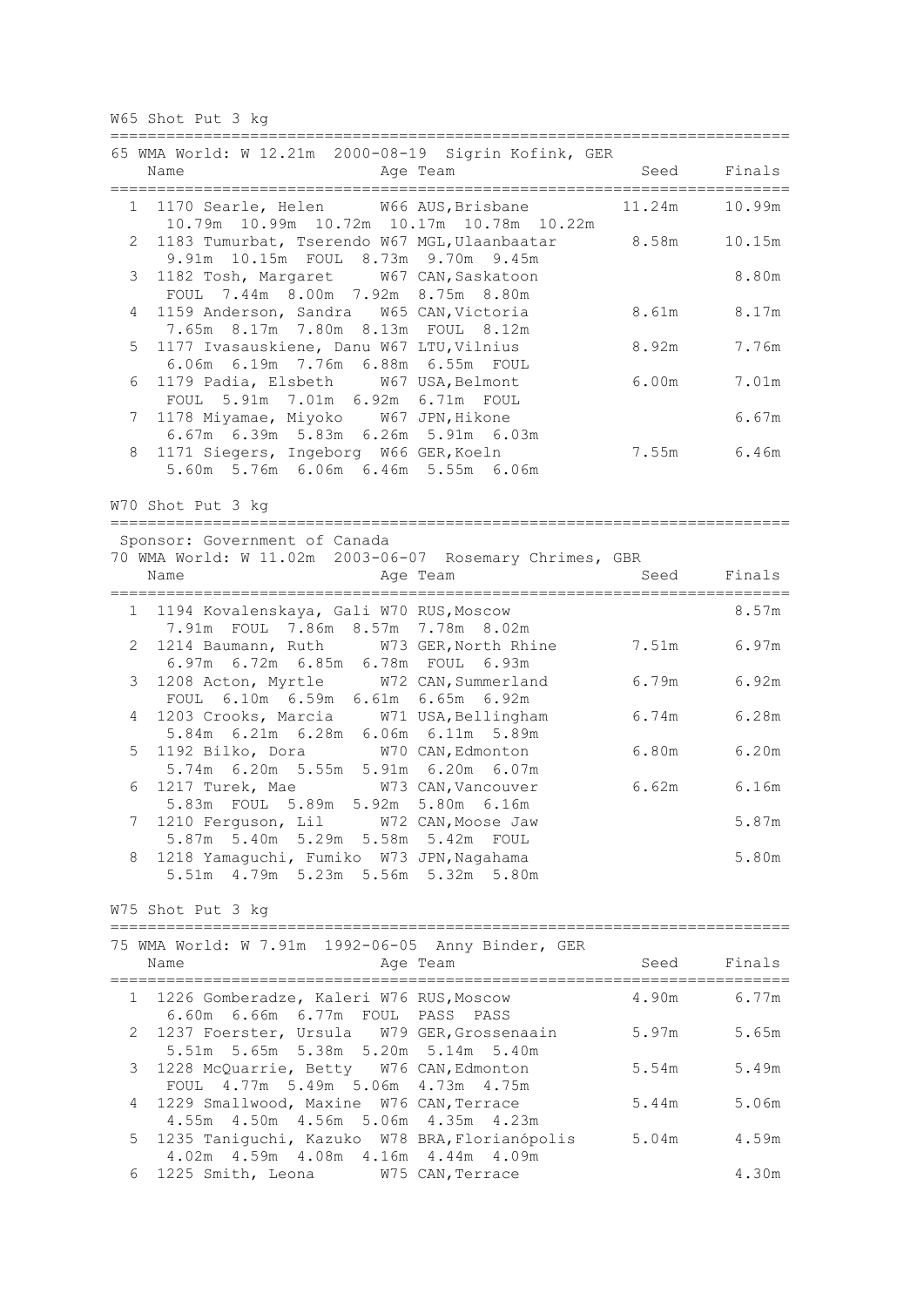4.30m 4.11m 3.75m 4.11m 3.88m 4.19m 7 1231 Erskine, Doreen W78 CAN,Moose Jaw 3.62m 3.62m 2.99m 3.37m 3.16m FOUL FOUL W80 Shot Put 3 kg ========================================================================= 80 WMA World: W 7.71m 1995-09-15 Masao Kohno, JPN Name **Age Team** Age Team Seed Finals ========================================================================= 1 1240 Mcleod-Smith, F. D W80 CAN,North Vancouver 5.88m 4.47m 4.37m 4.25m 4.47m FOUL 4.32m 3.76m 2 1242 Nishimura, Hatsuko W80 BRA,Florianópolis 4.00m 3.35m 3.24m 2.83m 2.99m 3.35m 3.14m 3.12m W85 Shot Put 3 kg ========================================================================= 85 WMA World: W 5.93m 2004-08-28 Olga Kotelko, CAN Name **Age Team** Age Team Seed Finals ========================================================================= 1 1246 Kotelko, Olga W86 CAN,West Vancouver 5.88m 5.38m 5.38m 4.75m 4.69m 4.81m 4.78m 4.76m M30 Shot Put 7.26 kg ========================================================================= Name **Age Team** Age Team Seed Finals ========================================================================= 1 1365 Lindsay, Chad M33 USA,Lovell 16.44m 17.36m 15.95m 16.92m 17.14m 17.36m FOUL 15.97m 2 1362 Kefer, Grigoriy M33 RUS,Moscow 13.50m 12.88m 12.43m 12.88m FOUL 12.15m 12.35m 12.08m 3 1368 Mullarvey, Michael M33 AUS, Hobart 11.20m 11.36m 10.25m 11.36m 11.03m 10.89m FOUL 10.78m 4 1314 Adams, John M31 NZL,Christchurch 8.58m 9.05m PASS 8.53m 9.05m PASS PASS 8.34m M35 Shot Put 7.26 kg ========================================================================= WMA World: W 22.19m 1984-05-26 Brian Oldfield, USA Name **Age Team** Age Team Seed Finals ========================================================================= 1 1405 Meszaros, Robert M35 HUN,Nagyigmand 14.20m 14.15m 13.10m FOUL 14.15m 13.83m FOUL FOUL 2 1401 Kuemmerlin, John M35 USA,Austin 14.25m 14.07m 14.07m 13.87m 13.80m FOUL 13.98m FOUL 3 1525 Tessier, Yves M38 CAN,Blainville 13.92m 14.00m 14.00m 13.99m FOUL 13.95m FOUL 13.96m 4 1452 Barr, James M37 USA,Arlington 13.40m 12.73m 11.78m 12.50m 12.73m 12.02m FOUL 12.10m 5 1464 Hamdan, Ty M37 CAN,Edmonton 12.12m 11.14m FOUL 11.14m 11.07m 10.93m 11.09m FOUL 6 1398 Frere, Lewis M35 CAN,Three Hills 10.25m 9.54m FOUL 9.06m 9.26m 8.88m 9.54m 9.43m 7 1518 Matheson, Gerald M38 CAN,Sherwood Park 78.78m 8.33m 7.77m 6.83m 8.11m 7.13m 7.78m 8.33m 8 1564 Syvenky, Terrence M39 CAN,Edmonton 7.58m 7.00m 7.58m 7.14m 7.14m 7.19m 7.40m M40 Shot Put 7.26 kg =========================================================================

Sponsor: Glentel Inc. WMA World: W 21.41m 1985-08-22 Brian Oldfield, USA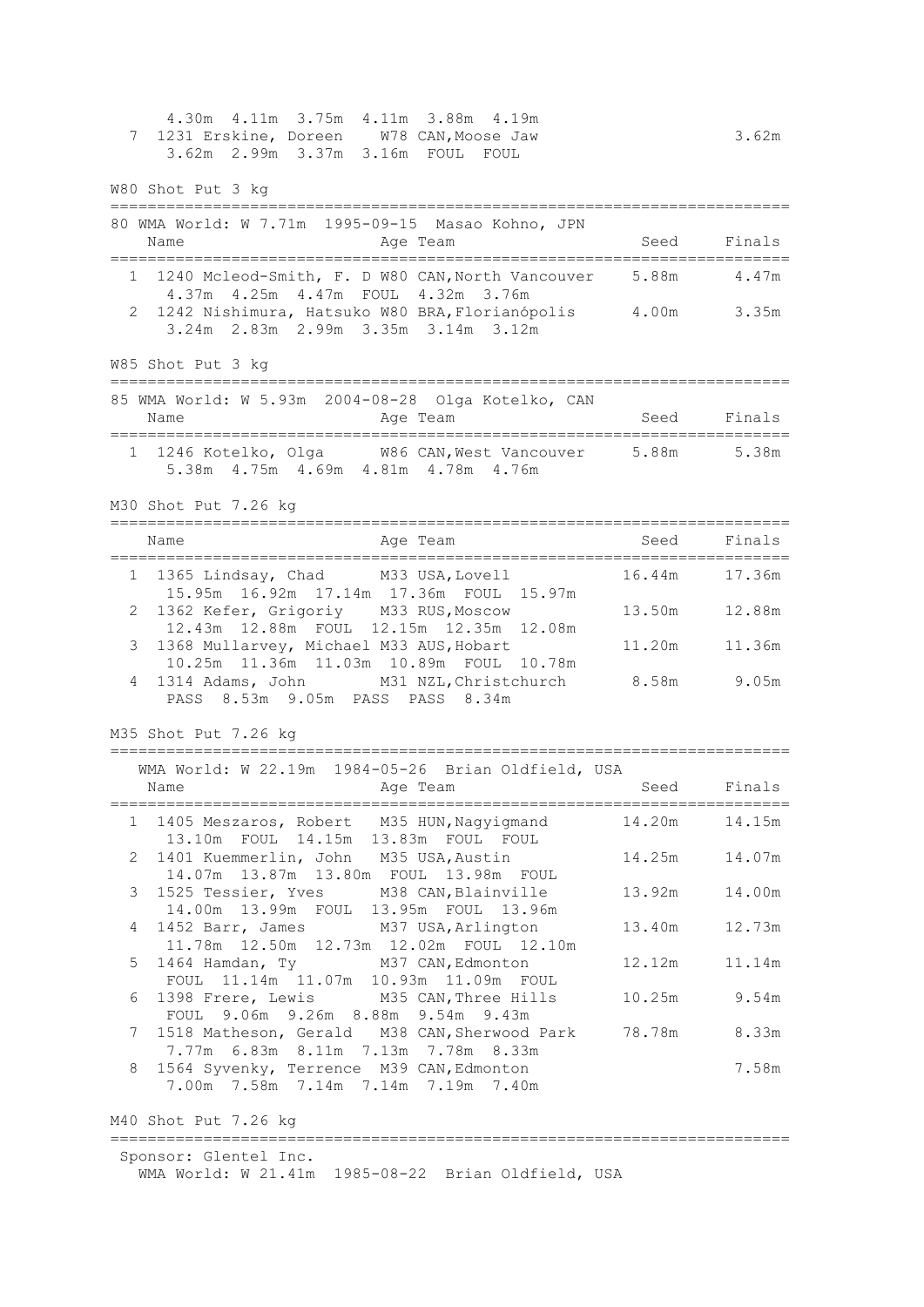|    | Name                                                                                         | Age Team          | Seed            | Finals       |
|----|----------------------------------------------------------------------------------------------|-------------------|-----------------|--------------|
|    | 1 1818 Smith, Andrew M44 CAN, Calgary, AB<br>10.72m 11.67m 11.79m 11.15m 11.34m 11.28m       |                   |                 | 11.79m       |
|    | 2 1669 Purcell, Sean M41 USA, La Mesa<br>10.48m 10.60m 10.97m 11.05m 10.81m 10.76m           |                   | 13.00m          | 11.05m       |
| 3  | 1799 Lefevre, Robert M44 CAN, Maple Ridge<br>10.51m  10.80m  10.97m  10.97m  10.52m  10.70m  |                   | 11.50m          | 10.97m       |
| 4  | 3100 Kite, Greg M43 USA<br>9.47m 9.61m 9.24m 9.39m 9.90m 9.67m                               |                   |                 | 9.90m        |
|    | 5 1733 Sterling, Mark M42 BAH, Nassau<br>8.94m 9.67m 8.71m 9.43m 8.95m 9.41m                 |                   |                 | 10.30m 9.67m |
|    | 6 1743 Chernyk, Raymond M43 CAN, Edmonton 5.70m 7.05m<br>6.42m 7.05m 6.18m 6.77m 6.96m 6.80m |                   |                 |              |
|    | M45 Shot Put 7.26 kg                                                                         |                   |                 |              |
|    | WMA World: W 20.77m 1983-08-31 Ivan Ivanacic, YUG                                            |                   |                 |              |
|    | Name                                                                                         | Age Team          |                 | Seed Finals  |
|    | 1 1984 Jansson, Kenneth M47 USA, Wichita 13.00m<br>12.58m  13.22m  FOUL  FOUL  FOUL  12.27m  |                   |                 | 13.22m       |
|    | 2 1892 Yoisten, Danny M45 CAN, Coldwater 9.62m<br>11.19m FOUL 11.75m 11.79m 12.06m 11.89m    |                   |                 | 12.06m       |
|    | 3 1976 Funabiki, Norimasa M47 JPN, Kobe<br>11.71m  11.43m  11.49m  11.82m  11.71m  11.61m    |                   | 12.32m          | 11.82m       |
| 4  | 3126 Baker, Randy M45 CAN, Edmonton<br>11.30m  10.95m  10.69m  10.61m  10.94m  11.10m        |                   |                 | 11.30m       |
|    | 5 2001 Mcculloch, Gordon M47 CAN, Calgary<br>10.72m  10.88m  FOUL  FOUL  10.87m  10.59m      |                   | 11.22m          | 10.88m       |
|    | 6 2012 Reynolds, Chris M47 CAN, Calgary<br>10.53m  10.54m  10.05m  FOUL  9.87m  10.02m       |                   | 11.26m          | 10.54m       |
| 7  | 1850 Hamil, David M45 AUS, Alice Springs<br>9.08m 9.11m 9.69m 8.90m FOUL FOUL                |                   |                 | 10.23m 9.69m |
| 8  | 1921 Jhaj, Amarjit M46 CAN, Penticton<br>7.81m 8.76m FOUL 8.19m 8.60m 8.62m                  |                   |                 | 8.76m        |
| 9  | 1964 Wijetunge, Ivor Ma M46 SRI, Dehiwala<br>FOUL 8.29m 8.65m                                |                   | 10.50m 8.65m    |              |
| 10 | 1965 Andrews, Paul M47 AUS, Canberra 8.60m 8.09m<br>7.77m 8.09m 7.56m                        |                   |                 |              |
|    | M50 Shot Put 6 kg                                                                            |                   |                 |              |
|    | Sponsor: The City of Edmonton<br>WMA World: W 18.45m 1991-07-20 Klaus Liedtke, GER           |                   |                 |              |
|    | Name                                                                                         | Age Team          | Seed            | Finals       |
|    | 1 2349 Summers, Ronald M52 USA, Jacksonville<br>15.26m FOUL 15.02m 15.02m 15.45m FOUL        |                   | 16.24m          | 15.45m       |
|    | 2 2397 Ross, Steven M53 USA, Albuquerque<br>13.51m 13.07m 13.75m 13.70m 14.36m 13.93m        |                   | 14 <b>.</b> 54m | 14.36m       |
| 3  | 2205 Vegar, Stan M50 USA, San Diego<br>13.42m 13.37m 13.44m 14.08m 12.92m 13.75m             |                   | 13.50m          | 14.08m       |
| 4  | 2288 Banton, Steven M52 USA, Bend<br>12.04m  12.25m  12.84m  12.38m  12.75m  FOUL            |                   | 13.72m          | 12.84m       |
| 5  | 2283 Voigt, Jan<br>11.43m  11.76m  FOUL  11.71m  12.40m  FOUL                                | M51 GER, Itzehoe  | 12.62m          | 12.40m       |
| 6  | 3110 Smiechowski, Zenon M50 CAN, Maple Ridge<br>11.65m  11.27m  12.15m  11.78m  FOUL  11.17m |                   |                 | 12.15m       |
| 7  | 2230 Deady, Michael<br>11.47m 10.78m 10.96m 10.88m 11.14m 10.47m                             | M51 CAN, Edmonton | 11.30m          | 11.47m       |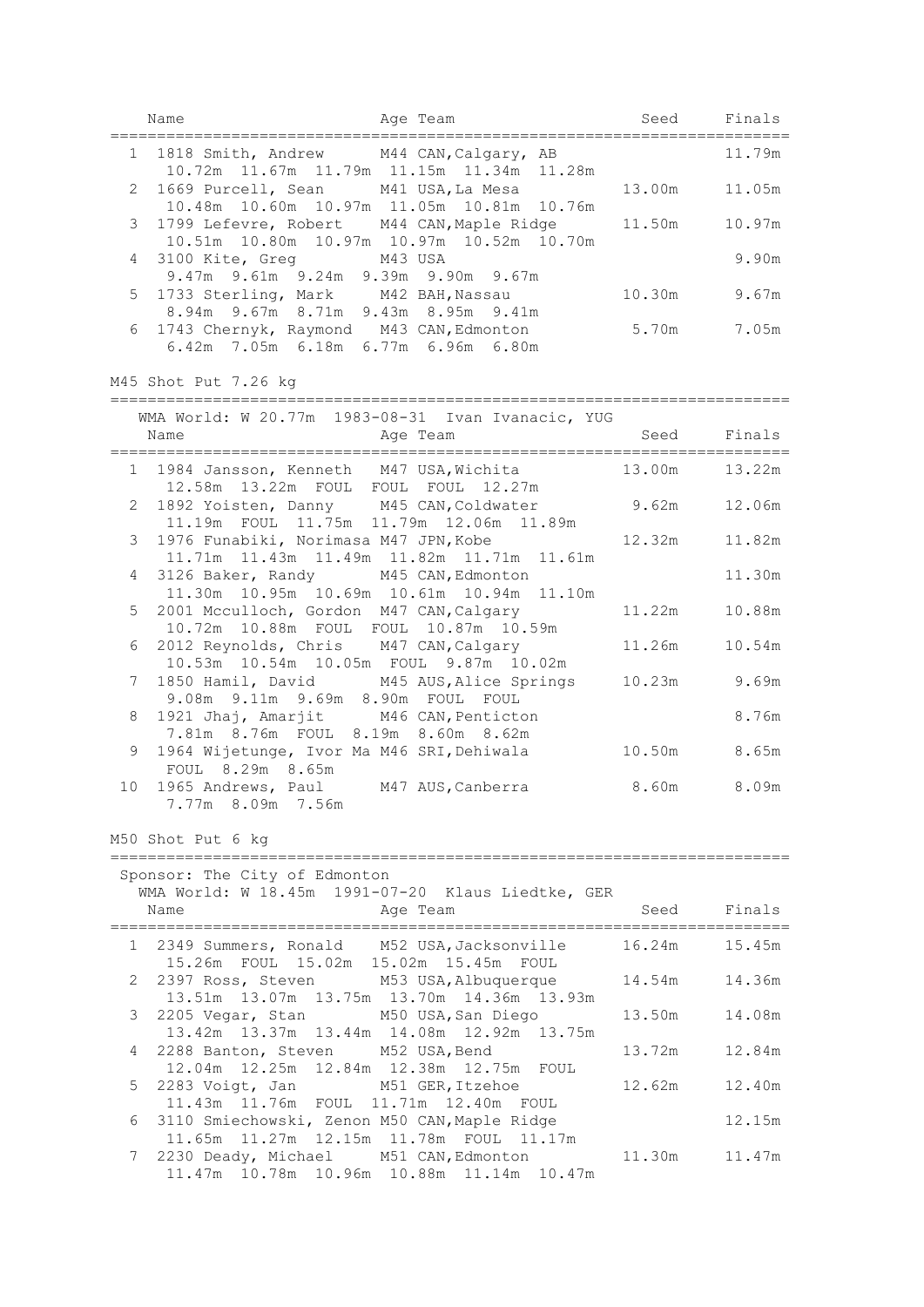| 8 2350 Tompkins, Clay                       | M52 AUS, Winston Hills | 11.50m        | 11.32m |
|---------------------------------------------|------------------------|---------------|--------|
| 10.83m  11.32m  FOUL                        | 10.99m 11.04m FOUL     |               |        |
| 9 2196 Sacher, Martin M50 CAN, Sylvan Lake  |                        | 12.40m 10.99m |        |
| 10.81m 10.73m 10.99m                        |                        |               |        |
| 10 2241 Henschel, Richard M51 CAN, Edmonton |                        | 10.00m        | 10.35m |
| 10.21m 9.90m 10.35m                         |                        |               |        |

M55 Shot Put 6 kg

| Name<br>Age Team                                                                                                                                | WMA World: W 17.50m 1996-07-21 Klaus Liedtke, GER<br>Seed | Finals        |
|-------------------------------------------------------------------------------------------------------------------------------------------------|-----------------------------------------------------------|---------------|
| 1 2605 Semborowski, Andrz M57 POL, Pomorskie<br>13.25m 12.67m 12.91m 13.15m 12.72m 12.59m                                                       |                                                           | 13.72m 13.25m |
| 2 2515 Carcioffo, Frances M56 ITA, Cantalupa<br>12.26m  12.81m  12.66m  12.78m  12.94m  FOUL                                                    | 13.53m                                                    | 12.94m        |
| 2520 Dariotis, Chris M56 USA, Mount Vernon<br>3<br>11.67m  11.44m  10.79m  11.77m  11.81m  11.47m                                               | 11.00m                                                    | 11.81m        |
| 2604 Sager, Bob M57 USA, Wilsall<br>4<br>10.85m  10.85m  11.15m  10.67m  10.92m  11.26m                                                         | 11.80m                                                    | 11.26m        |
| 2596 Nemkin, Viacheslav M57 RUS, Murmansk<br>5<br>10.23m  10.43m  FOUL  9.95m  10.04m  10.02m                                                   | 12 <b>.</b> 11m                                           | 10.43m        |
| 2518 Chmielewski, Ron M56 CAN, Coaldale<br>6<br>9.23m 9.63m 9.57m 9.79m 9.56m 9.66m                                                             |                                                           | 10.20m 9.79m  |
| 2474 Lyashenko, Nikolay M55 RUS, Budunovsk<br>7<br>9.12m 9.14m 9.21m 9.14m 8.36m 9.20m                                                          | 12.20m                                                    | 9.21m         |
| 2620 Yuen, John M57 CAN, Edmonton<br>8<br>7.24m FOUL 7.56m 7.53m 7.61m 7.78m                                                                    | 9.90m                                                     | 7.78m         |
| 2658 Schenck, Alan M58 USA, Clarinda<br>9<br>7.40m 7.35m 7.15m                                                                                  | 8.78m 7.40m                                               |               |
| WMA World: W 18.20m 2001-08-01 Klaus Liedtke, GER<br>Age Team<br>Name                                                                           | Seed                                                      | Finals        |
|                                                                                                                                                 |                                                           |               |
| 1 2827 Glowacki, Marek M64 CAN, Edmonton                                                                                                        | 13.62m                                                    | 13.22m        |
| 12.83m  13.20m  13.22m  13.04m  12.72m  PASS<br>2 2707 Flint, Larry M60 USA, Camas                                                              | 11.11m                                                    | 12.76m        |
| 12.76m FOUL 12.11m 11.22m 12.71m 12.35m<br>2846 Yamada, Hiroshi M64 JPN, Toyota-city<br>2                                                       | 13.80m                                                    | 12.76m        |
| 12.06m  12.54m  12.29m  12.76m  12.34m  FOUL<br>2765 Vykydal, Frantisek M61 CZE, Sumperk<br>4<br>10.58m  10.94m  10.50m  11.12m  11.09m  10.58m | 11.64m                                                    | 11.12m        |
| 2726 Townsend, Ken M60 CAN, Maple Ridge<br>5<br>9.32m 10.65m 10.54m 10.58m 10.71m 9.96m                                                         | 10.07m                                                    | 10.71m        |
| 6 2763 Turner, Charlie M61 CAN, Edmonton<br>10.59m  10.41m  10.22m  FOUL  10.55m  10.28m                                                        |                                                           | 10.59m        |
| 7<br>2785 Nagy, Frank M62 CAN, St. Albert<br>7.70m 8.35m 7.65m 7.77m 7.86m 7.78m                                                                |                                                           | 8.35m         |
| 2828 Godfrey, Ken<br>M64 CAN, Scarborough<br>8<br>6.75m 6.82m 7.03m 6.38m 6.94m 6.71m                                                           | 7.50m                                                     | 7.03m         |
| 9<br>2825 Forest, Harry-Jame M64 CAN, Edmonton<br>5.25m 5.53m 5.64m                                                                             |                                                           | 5.64m         |
| M65 Shot Put 5 kg                                                                                                                               |                                                           |               |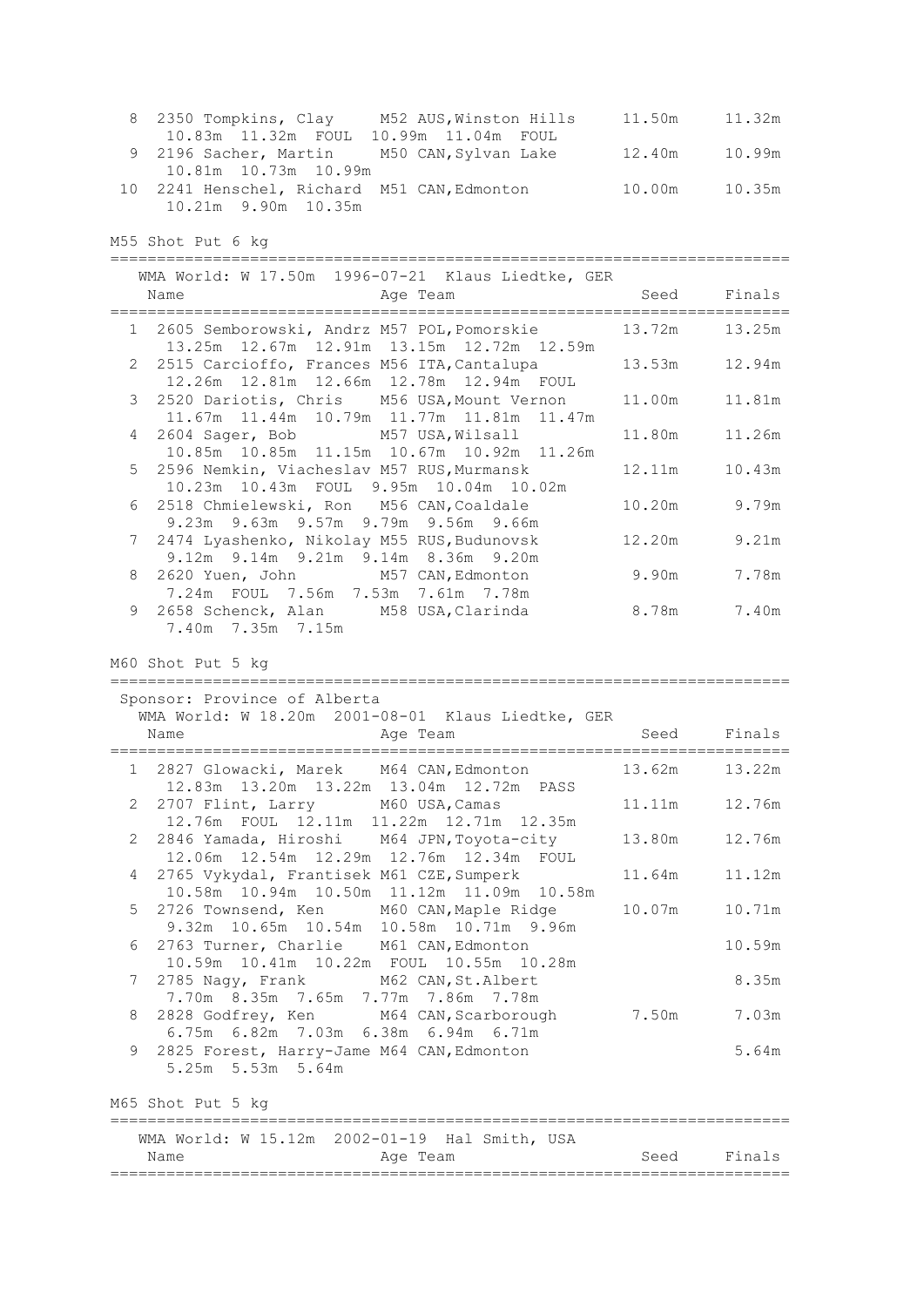| 1 2887 Heiler, Roland M66 GER, Heidelberg 14.38m           |        | 13.52m        |
|------------------------------------------------------------|--------|---------------|
| 13.21m 13.06m 13.52m 13.30m 13.31m FOUL                    |        |               |
| 2 2885 Fukagawa, Hiroo M66 JPN, Kobe                       |        | 12.57m 12.87m |
| 10.67m  11.90m  12.07m  12.20m  12.11m  12.87m             |        |               |
| 3 2864 Koch, John Barrie M65 AUS, Maitland                 | 12.71m | 12.24m        |
| 11.69m  11.84m  FOUL  11.32m  12.24m  11.89m               |        |               |
| 4 2888 Horak, Vladimir M66 CZE, Uherske Hradist            | 12.10m | 12.10m        |
| FOUL 12.10m FOUL 11.95m 11.94m FOUL                        |        |               |
| 5 2900 Smolinski, Frank M66 POL, resident Edmont           | 35.50m | 11.60m        |
| 11.47m 11.13m 11.12m 11.60m FOUL 11.42m                    |        |               |
| 6 2892 Mesiaros, Miklos M66 HUN, Nagyigmand                | 11.40m | 10.46m        |
| 10.10m 9.93m 10.00m 10.30m 10.31m 10.46m                   |        |               |
| 7 2860 Gentleman, William M65 GBR, Edinburgh               | 10.10m | 10.36m        |
| 9.91m 10.36m 10.35m 10.00m 10.16m 10.16m                   |        |               |
| 8 2932 Herron, Robin M68 USA, Fort Collins                 |        | 10.49m 9.93m  |
| 9.69m 9.52m 9.93m 9.16m 9.46m 9.76m                        |        |               |
| 9 2925 Chambers, Don M68 AUS, Rutherglen 9.15m 9.23m       |        |               |
| 8.86m 9.23m 8.73m                                          |        |               |
| 10 2877 Sowerby, Brett M65 AUS, Springwood 10.20m          |        | 9.09m         |
| 9.07m 9.09m 8.93m                                          |        |               |
| M69 NZL, Invercargill 9.40m 8.66m<br>11 2960 Rait, Barry   |        |               |
| 8.48m 8.32m 8.66m                                          |        |               |
| M67 CAN, Summerland 8.00m<br>12 2917 Nicolson, John        |        | 7.74m         |
| FOUL 7.74m 7.19m                                           |        |               |
| M69 ISR, Ramat Gan 10.00m 6.41m<br>13 2951 Bayer, Ben-Zion |        |               |
| $6.41m$ $6.24m$ $6.32m$                                    |        |               |

M70 Shot Put 4 kg

========================================================================= Sponsor: Government of Canada

| Name                                                            | WMA World: W 14.80m 2000-04-29 T. Von Wachenfeldt, SWE<br>Age Team and Seed Finals                              |        |                  |
|-----------------------------------------------------------------|-----------------------------------------------------------------------------------------------------------------|--------|------------------|
|                                                                 | 1 2970 Koch, James M70 USA, Santa Fe 13.39m 13.75m<br>13.02m  13.47m  13.07m  12.84m  13.75m  FOUL              |        |                  |
|                                                                 | 2 2978 Speckens, Peter M70 GER, Übach-Palenberg 13.64m 13.56m<br>13.17m  13.56m  13.20m  13.29m  13.23m  13.15m |        |                  |
|                                                                 | 3 2980 Tronstad, Kenneth M70 USA, Napa<br>12.48m  12.04m  12.51m  11.73m  12.06m  12.33m                        | 11.10m | 12.51m           |
|                                                                 | 4 3004 Ropelin, Arvo M72 AUS, Brisbane 12.00m<br>11.23m  11.49m  11.53m  11.49m  12.03m  10.85m                 |        | 12.03m           |
|                                                                 | 5 2990 Rosen, Leonard L M71 USA, Salem<br>11.99m  11.78m  11.65m  11.35m  11.64m  11.95m                        | 12.99m | 11.99m           |
|                                                                 | 6 2976 Sluga, Marko M70 SLO, Ljubljana<br>10.08m  11.10m  11.08m  11.19m  10.56m  11.68m                        |        | 11.80m    11.68m |
|                                                                 | 7 2987 Poonia, Kesar Sing M71 CAN, Brampton<br>10.34m 10.21m 10.78m 9.93m 10.43m 10.10m                         |        | 11.00m   10.78m  |
|                                                                 | 8 2997 Campbell, Murdo M72 USA, Helena 11.10m<br>9.39m 10.00m 9.50m 9.74m FOUL 9.28m                            |        | 10.00m           |
| 9.34m 9.94m 9.98m                                               | 9 3012 Feick, Ray M73 USA, Gilbertsville 11.38m 9.98m                                                           |        |                  |
| 10 2986 Grady, Udo M71 CAN, Cranbrook<br>8.80m 8.89m FOUL       |                                                                                                                 |        | 8.89m            |
| 11 2964 Cote, Norman R. M70 CAN, Saskatoon<br>7.63m 7.19m 7.61m |                                                                                                                 |        | 7.63m            |
| 6.75m 6.65m 6.59m                                               | 12 3020 Ardaman, Ahmet M74 USA, New Smyrna Beac 10.50m 6.75m                                                    |        |                  |

M75 Shot Put 4 kg

=========================================================================

WMA World: W 13.84m 2002-04-13 Heiner Will, GER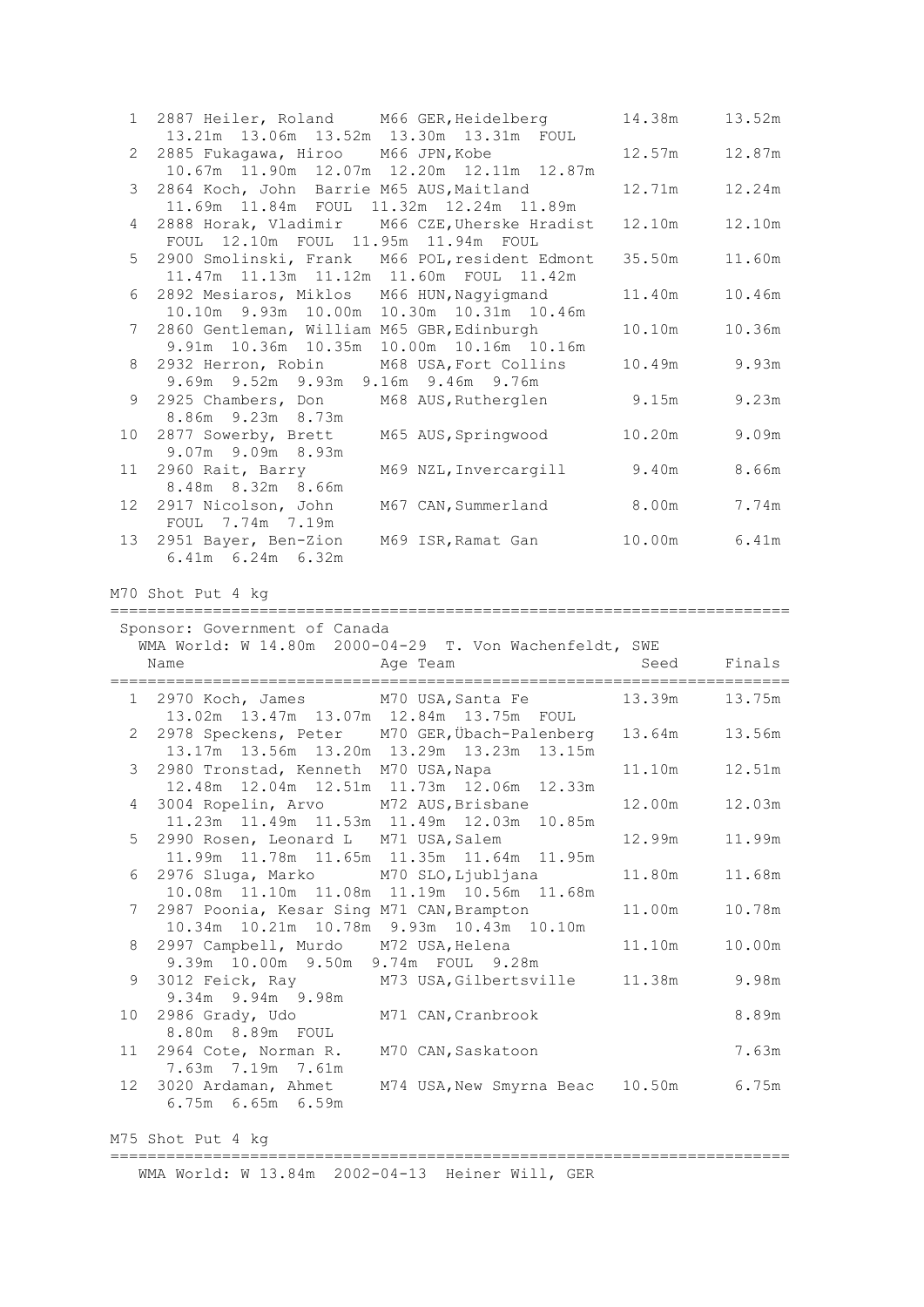|   | Name                                                                                                                             | Age Team |                | Seed Finals |
|---|----------------------------------------------------------------------------------------------------------------------------------|----------|----------------|-------------|
|   | 1 3036 Sillantaus, Rainer M75 CAN, Surrey                                                                                        |          | 11.52m 11.02m  | =========== |
| 2 | 11.02m  10.76m  10.78m  10.11m  9.34m  10.56m<br>3032 Meeuwissen, Adrian M75 CAN, Houston<br>9.73m 9.79m 9.67m 9.86m 9.06m 9.33m |          | 10.11m         | 9.86m       |
| 3 | 3033 Mullins, Thomas M75 AUS, Sydney<br>8.68m 9.16m 8.74m 9.24m 9.23m 9.31m                                                      |          | 10.00m         | 9.31m       |
| 4 | 3030 Hanus, Jaroslav M75 GBR, Harrow<br>9.13m 9.12m 8.97m 9.01m 9.24m 9.24m                                                      |          | 9.74m          | 9.24m       |
| 5 | 3046 Monds, Douglas M76 CAN, Victoria<br>9.22m 8.40m 8.91m 9.01m 8.95m 9.18m                                                     |          | 9.00m          | 9.22m       |
| 6 | 3024 Alaways, Del M75 USA, Chico<br>8.63m 9.13m 8.12m 8.27m 7.57m FOUL                                                           |          |                | 9.13m       |
| 7 | 3047 Terada, Kyoji M76 JPN, Nishi-gun<br>8.10m 8.19m 8.22m FOUL 8.28m 8.29m                                                      |          |                | 8.29m       |
|   | M80 Shot Put 4 kg                                                                                                                |          |                |             |
|   | 80 WMA World: W 12.27m 1994-06-25 Ross Carter, USA<br>Name                                                                       | Age Team | Seed Finals    |             |
|   | 1 3071 Oqura, Takashi M82 JPN, Fujisawa<br>8.05m 7.95m 8.09m 8.11m FOUL 7.63m                                                    |          | $9.26m$ 8.11m  |             |
|   | 2 3072 Power-Waters, Bria M82 USA, Church Hill<br>6.61m 7.26m 7.09m 7.46m 7.40m 7.24m                                            |          |                | 7.46m       |
| 3 | 3062 Bergland, Ralph N. M80 CAN, Moose Jaw<br>5.39m 5.66m 5.87m 5.37m 5.81m FOUL                                                 |          | 6.00m          | 5.87m       |
| 4 | 3069 Stein, Jacob M81 USA, Louisville<br>5.45m 5.30m 5.41m 5.29m 5.03m 5.09m                                                     |          | 7.00m          | 5.45m       |
| 5 | 3070 Goodvin, Cecil M82 CAN, Terrace<br>4.20m  4.28m  4.50m  4.82m  4.67m  4.33m                                                 |          | 5.50m          | 4.82m       |
|   | M85 Shot Put 4 kg                                                                                                                |          |                |             |
|   | 85 WMA World: W 10.42m 1999-06-19 Ross Carter, USA<br>Name                                                                       | Age Team |                | Seed Finals |
|   | 1 3082 Goldy, Champion M88 USA, Haddonfield<br>$6.55m$ $6.04m$ $6.25m$ $6.09m$ $6.20m$ $6.39m$                                   |          |                | 6.55m       |
|   | M90 Shot Put 4 kg                                                                                                                |          |                |             |
|   | 90 WMA World: W 7.59m 2004-11-06 Antonio Fonseca, BRA; in Montevideo<br>Name<br>Age Team                                         |          | Seed           | Finals      |
|   | 1 3084 Murray, Jim M90 CAN, Whistler<br>6.11m 5.73m 6.11m 5.31m 5.87m 5.88m                                                      |          |                | 6.47m 6.11m |
| 2 | 3085 West, Howard M92 CAN, Saskatoon<br>4.44m  4.54m  4.36m  4.49m  4.62m  4.63m                                                 |          | 5.00m 4.63m    |             |
|   | M95 Shot Put 4 kg                                                                                                                |          |                |             |
|   | 95 WMA World: W 5.11m 2000-10-22 Masami Okazaki, JPN<br>Name                                                                     | Age Team | Seed           | Finals      |
| 1 | 3087 Lane, Trent M95 USA, Baker<br>5.70m 5.38m 5.96m 4.96m 5.79m 6.16m                                                           |          | 6.60m   6.16mW |             |
|   | W30 Discus Throw 1 kg                                                                                                            |          |                |             |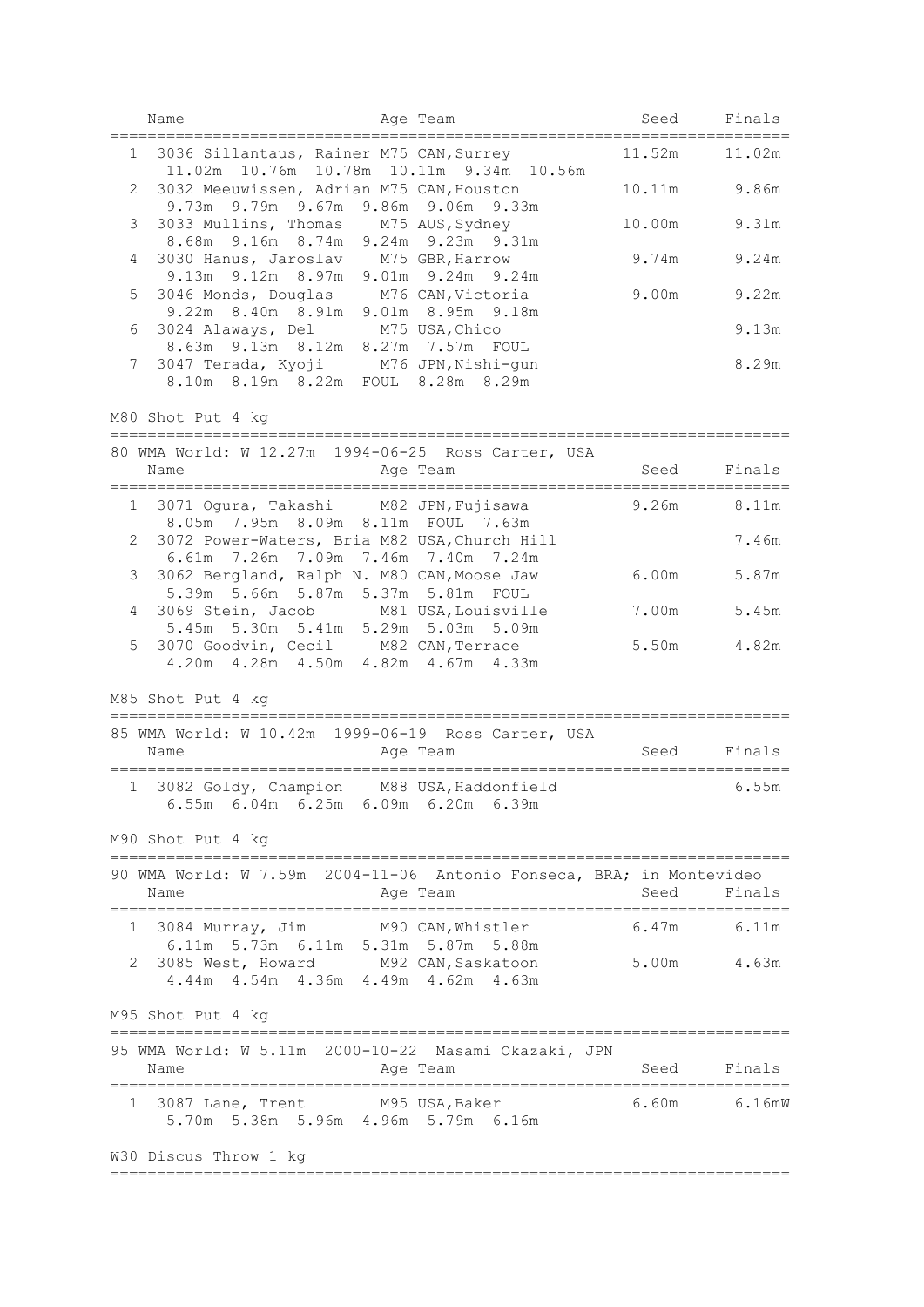| Name                                                      | Age Team                                                                                                                                      | Seed                                 | Finals                               |
|-----------------------------------------------------------|-----------------------------------------------------------------------------------------------------------------------------------------------|--------------------------------------|--------------------------------------|
| 20 Weber, Andrea<br>1<br>2<br>3<br>$\overline{4}$         | W30 CAN, St. Albert<br>23 Carlos, Nicole W31 CAN, Saskatoon<br>53 Gregoire, Debbie W32 CAN, Westlock<br>31 Huppie-Parsons, Pa W31 CAN, Ottawa | 36.50m<br>31.20m<br>24.50m<br>29.00m | 37.33m<br>32.02m<br>26.98m<br>24.98m |
| W35 Discus Throw 1 kg<br>=========================        |                                                                                                                                               |                                      |                                      |
| Name                                                      | 35 WMA World: W 69.60m 1980-09-09 Faina Myelnik, URS<br>Age Team                                                                              | Seed                                 | Finals                               |
| 260 Reed, Georgette<br>1<br>$\mathbf{2}$<br>$\mathcal{E}$ | W38 CAN, Edmonton<br>299 Pfanner, Judy W39 AUS, Caulfield South 37.50m<br>269 Banack, Angie W39 CAN, Camrose                                  | 45.50m<br>22.10m                     | 46.54m<br>39.33m<br>29.01m           |
| W40 Discus Throw 1 kg                                     |                                                                                                                                               |                                      |                                      |
| Sponsor: Glentel Inc.<br>Name                             | WMA World: W 67.10m 2001-08-11 Ellina Zvereva, BLR<br>Age Team                                                                                | Seed                                 | Finals                               |
| 1                                                         | 354 Yeomans, Zofia W40 CAN, Elizabethtown                                                                                                     | 26.98m                               | 28.84m                               |
| 2                                                         | FOUL 28.84m 25.19m 26.30m FOUL FOUL<br>510 Clements, Denise W44 CAN, Port Alberni<br>22.34m FOUL 21.87m 24.12m 21.15m 23.03m                  | 26.00m                               | 24.12m                               |
| 3                                                         | 438 Leverenz, Marlene W42 AUS, Kincumber<br>FOUL 22.32m 21.80m 23.52m FOUL 18.20m                                                             | 25.00m                               | 23.52m                               |
| 504 Barr, Joellen<br>4                                    | W44 CAN, Brockville                                                                                                                           | 22.32m                               | 22.06m                               |
| 5<br>379 Lambrick, Fiona                                  | 19.38m  20.78m  22.06m  16.90m  17.70m  19.21m<br>W41 AUS, Bacchus Marsh                                                                      | 25.00m                               | 21.73m                               |
| 378 Lam, Jane<br>6                                        | FOUL 18.93m FOUL 21.73m 21.29m FOUL<br>W41 CAN, Edmonton                                                                                      | 19.00m                               | 16.29m                               |
| 7                                                         | FOUL 14.68m FOUL 12.90m 16.29m FOUL<br>529 Kusano, Misuzu W44 JPN, Konan<br>FOUL 11.69m 12.73m 12.88m 12.86m 12.14m                           |                                      | 12.88m                               |
| W45 Discus Throw 1 kg                                     |                                                                                                                                               |                                      |                                      |
| WMA World: W 64.09m<br>Name                               | 1999-08-11<br>Zdenka Silhava, CZE<br>Age Team                                                                                                 | Seed                                 | Finals                               |
| $\mathbf{1}$                                              | 628 Cameron, Claire W46 GBR, Newton Mearns                                                                                                    | 37.52m                               | 37.84m                               |
| 2                                                         | FOUL 30.42m 34.98m FOUL FOUL 37.84m<br>751 Angelika, Holder W49 GER, Neidlingen                                                               | 28.50m                               | 27.74m                               |
| 3                                                         | 23.84m  26.42m  25.10m  FOUL  27.74m  25.42m<br>714 Virgin, Beverley W47 AUS, Adelaide<br>23.08m  24.35m  26.77m  18.87m  17.29m  18.71m      | 26.00m                               | 26.77m                               |
| 4                                                         | 586 Jolicoeur, Jovette W45 CAN, Calgary<br>22.18m  23.34m  23.44m  25.93m  23.99m  FOUL                                                       | 24.96m                               | 25.93m                               |
| 5                                                         | 682 Gieni, Muriel W47 CAN, Saskatoon<br>19.90m FOUL 21.47m 21.99m 23.06m 22.53m                                                               |                                      | 23.06m                               |
| 775 Maeda, Kayako W49 JPN, Oysu<br>6                      | FOUL 19.97m 21.66m 22.51m 22.80m 19.19m                                                                                                       | 25.62m                               | 22.80m                               |
| 7                                                         | 770 Johnson, Liz W49 USA, Charlotte                                                                                                           | 28.00m                               | 22.53m                               |
| 8                                                         | 21.34m 22.53m 1.80m 19.21m FOUL 22.02m<br>579 Esparza Cornejo, G W45 MEX, Aguascalientes                                                      | 22.68m                               | 21.75m                               |
| 771 Keatley-Campbell,<br>9                                | 19.75m 18.93m 21.75m 20.94m FOUL 18.13m<br>W49 CAN, Campbell River                                                                            | 23.20m                               | 19.81m                               |
| 19.81m  19.60m  FOUL<br>611 Rutsch, Rosie<br>10           | W45 CAN, Edmonton                                                                                                                             | 20.00m                               | 19.42m                               |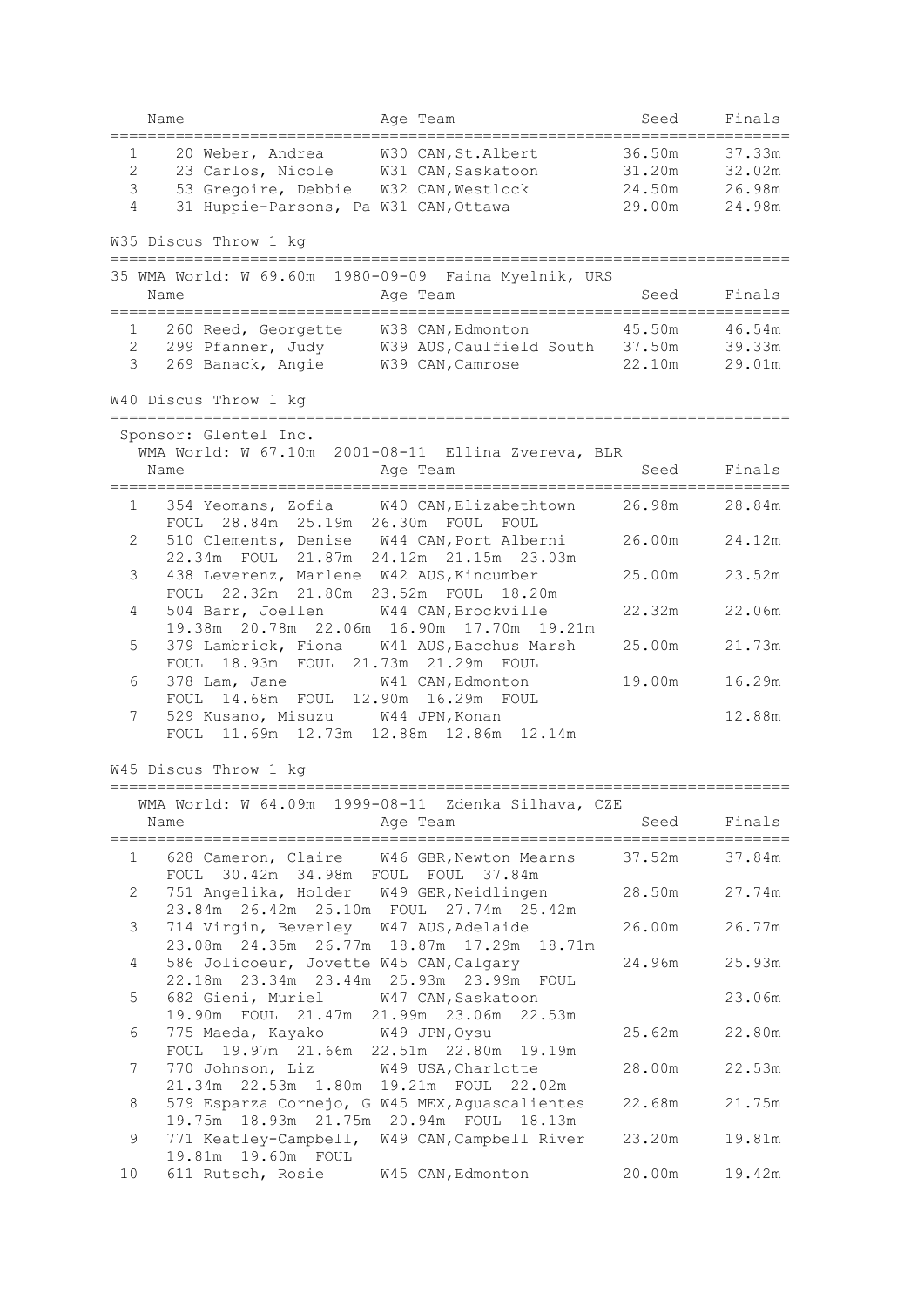|                       | 19.42m 19.00m 18.07m                                                                                                                |        |             |
|-----------------------|-------------------------------------------------------------------------------------------------------------------------------------|--------|-------------|
| 11                    | 653 McDonald, Catherin W46 AUS, Vermont South 21.53m<br>18.31m  18.22m  17.92m                                                      |        | 18.31m      |
| 12                    | 595 Murfitt, Anne W45 CAN, Victoria                                                                                                 | 15.44m | 14.63m      |
|                       | 12.44m  14.63m  14.00m                                                                                                              |        |             |
|                       | W50 Discus Throw 1 kg                                                                                                               |        |             |
|                       | Sponsor: The City of Edmonton                                                                                                       |        |             |
|                       | WMA World: W 45.48m 1992-09-06 Ingrid Miller, SWE                                                                                   |        |             |
|                       | Name<br>Age Team                                                                                                                    |        | Seed Finals |
| $1 \quad$             | 974 Melnikova, Svetlan W54 RUS, Korolev<br>31.39m 32.72m 32.71m 33.81m 31.91m 31.36m                                                |        | 33.81m      |
| $\mathbf{2}^{\prime}$ | 906 Iranyi, Margit W52 HUN, Budapest<br>32.35m 30.05m 31.86m 32.97m 29.87m 30.58m                                                   | 34.42m | 32.97m      |
| 3                     | 925 Yesayan, Svetlana W52 ARM, Yerevan<br>29.84m 28.47m 31.15m 29.89m 30.45m 32.23m                                                 | 34.82m | 32.23m      |
| 4                     | 947 Palmer, Denise W53 AUS, Panania                                                                                                 | 28.55m | 28.60m      |
| 5                     | 25.73m  28.60m  28.31m  FOUL  27.98m  28.05m<br>954 Watkins, Yasha<br>W53 AUS, Carrara<br>22.65m 25.09m 24.09m 23.96m 24.39m 21.10m | 30.00m | 25.09m      |
| 6                     | 980 Richter, Maria Apa W54 BRA, Porto Alegre<br>16.57m 17.46m 17.75m 19.68m 19.26m 18.30m                                           | 20.10m | 19.68m      |
| 7                     | 982 Schmitt, Christy W54 BRA, Porto Alegre<br>17.04m  16.24m  14.53m  FOUL  12.60m  FOUL                                            | 20.10m | 17.04m      |
|                       |                                                                                                                                     |        |             |
|                       | W55 Discus Throw 1 kg                                                                                                               |        |             |
|                       | 55 WMA World: W 43.36m 1996-08-10 Tamara Danilova, RUS<br>Age Team<br>Name                                                          | Seed   | Finals      |
|                       |                                                                                                                                     |        |             |
|                       | 1 1024 Hartzler, Mary W56 USA, Gahanna<br>20.68m  26.84m  27.23m  25.83m  29.90m  28.93m                                            | 31.23m | 29.90m      |
|                       | 1053 Magyar, Maria W57 HUN, Budapest<br>2<br>FOUL 27.62m FOUL FOUL 27.19m FOUL                                                      | 30.70m | 27.62m      |
| 3 <sup>7</sup>        | 1031 Mensey, Myrle W56 USA, St Louis<br>FOUL 20.93m 25.11m 20.04m 24.66m FOUL                                                       | 25.50m | 25.11m      |
| 4                     | 1081 Roberts, Catherine W58 CAN, St. Albert<br>21.85m  20.70m  FOUL  19.23m  19.77m  FOUL                                           | 18.50m | 21.85m      |
| 5                     | 1091 Raham, Sharon W59 USA, Wellington<br>19.73m  21.16m  21.75m  18.56m  18.72m  FOUL                                              | 24.65m | 21.75m      |
| 6                     | 1040 Warick, Judy<br>W56 CAN, Saskatoon<br>19.90m 20.85m 20.76m 19.28m 20.75m 20.72m                                                | 22.50m | 20.85m      |
| 7                     | 1054 McBlain, Liz<br>W57 CAN, Edmonton<br>18.66m 17.27m 17.96m FOUL 19.00m 19.39m                                                   | 27.00m | 19.39m      |
| 8                     | 995 Chmielewski, Sharo W55 CAN, Coaldale<br>17.69m  17.77m  FOUL  17.02m  FOUL  17.08m                                              | 18.54m | 17.77m      |
| 9                     | 1057 Otaka, Cecilia W57 JPN, Narashino<br>15.97m  17.39m  16.55m                                                                    | 19.00m | 17.39m      |
| 10                    | 1038 Trott, Rhona W56 CAN, Hamilton<br>16.72m  14.98m  15.16m                                                                       |        | 16.72m      |
|                       | W60 Discus Throw 1 kg                                                                                                               |        |             |
|                       | :===============================<br>Sponsor: Province of Alberta                                                                    |        |             |
|                       | 60 WMA World: W 39.24m 2002-06-15 Karen Illgen, GER<br>Age Team<br>Name                                                             | Seed   | Finals      |
|                       |                                                                                                                                     |        |             |
|                       | 1132 Jakobsone, Maija W62 LAT, Riga<br>$\mathbf{1}$<br>31.46m 21.96m 30.60m FOUL 30.92m 32.24m                                      | 34.00m | 32.24m      |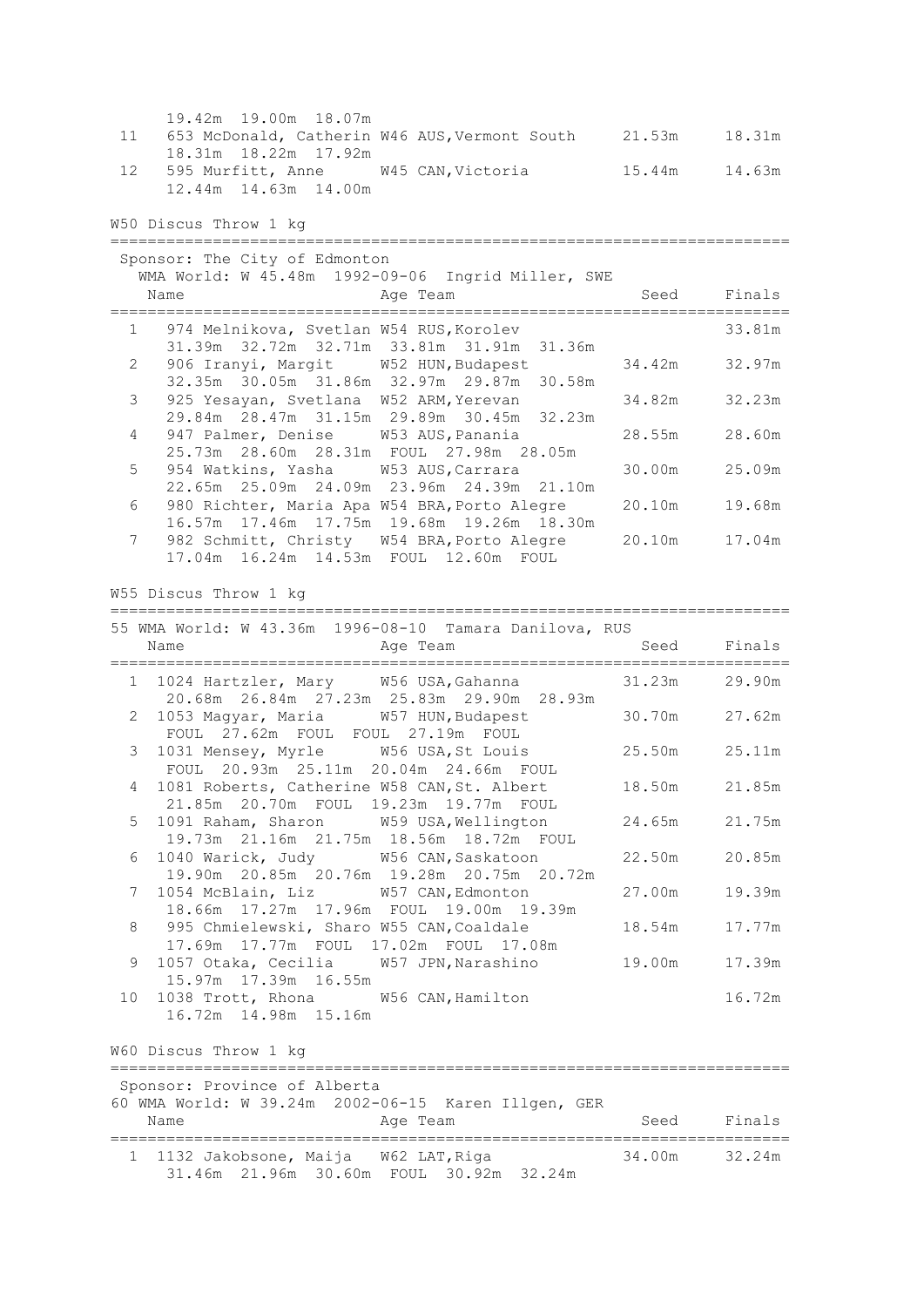| 2. | 1122 Nakano, Yuko W61 CAN, Edmonton<br>24.88m 27.36m 23.68m 25.39m 25.51m 23.46m                                                    | 30.30m | 27.36m |
|----|-------------------------------------------------------------------------------------------------------------------------------------|--------|--------|
| 3  | 1137 Swinton, Margery W62 GBR, Aberlour<br>20.48m FOUL 20.33m 19.07m FOUL 20.48m                                                    | 23.78m | 20.48m |
| 4  | 1154 Hoover, Virginia W64 CAN, Telkwa                                                                                               | 17.90m | 17.20m |
| 5  | 12.88m  12.60m  14.65m  15.77m  17.20m  16.45m<br>1156 Oppliger, Jayne W64 USA, Monmouth<br>12.33m 10.07m 10.08m 10.95m FOUL 11.13m | 12.20m | 12.33m |
|    | W65 Discus Throw 1 kg                                                                                                               |        |        |
|    | Sponsor: Province of Alberta                                                                                                        |        |        |
|    | 65 WMA World: W 36.11m 2002-08-31 Rosemary Chrimes, FIN<br>Name<br>Age Team                                                         | Seed   | Finals |
|    |                                                                                                                                     |        |        |
|    | 1 1170 Searle, Helen<br>W66 AUS, Brisbane<br>27.30m 21.35m 26.65m 27.08m 23.32m 28.36m                                              | 29.74m | 28.36m |
| 2  | 1183 Tumurbat, Tserendo W67 MGL, Ulaanbaatar<br>24.37m FOUL 24.40m 22.48m FOUL 24.40m                                               | 23.00m | 24.40m |
| 3  | 1179 Padia, Elsbeth W67 USA, Belmont                                                                                                | 21.00m | 22.32m |
| 4  | 19.53m  19.51m  21.37m  21.05m  22.32m  FOUL<br>1159 Anderson, Sandra W65 CAN, Victoria<br>15.37m FOUL 16.67m 17.73m 18.35m 15.98m  | 20.00m | 18.35m |
|    | W70 Discus Throw 1 kg                                                                                                               |        |        |
|    | Sponsor: Government of Canada                                                                                                       |        |        |
|    | 70 WMA World: W 31.62m 2003-06-08 Rosemary Chrimes, GBR<br>Name<br>Age Team                                                         | Seed   | Finals |
|    | 1 1214 Baumann, Ruth W73 GER, North Rhine 23.95m                                                                                    |        | 21.22m |
| 2  | 20.33m 19.54m 20.47m FOUL 19.92m 21.22m<br>1194 Kovalenskaya, Gali W70 RUS, Moscow                                                  |        | 20.48m |
| 3  | 17.95m  19.09m  20.48m  FOUL  17.37m  FOUL<br>1208 Acton, Myrtle W72 CAN, Summerland                                                | 17.86m | 18.42m |
|    | 18.42m FOUL 16.71m 17.46m FOUL 13.70m                                                                                               |        |        |
| 4  | 1217 Turek, Mae<br>W73 CAN, Vancouver<br>15.89m 15.72m 16.00m 15.24m 16.11m 16.92m                                                  | 17.35m | 16.92m |
| 5  | 1211 Hicks, Amy W72 USA, Needham<br>15.17m  15.65m  16.65m  FOUL  FOUL  16.66m                                                      | 18.54m | 16.66m |
| 6  | 1203 Crooks, Marcia W71 USA, Bellingham                                                                                             | 16.14m | 15.30m |
| 7  | 14.17m  13.45m  FOUL  15.30m  13.68m  14.75m<br>1192 Bilko, Dora W70 CAN, Edmonton                                                  | 16.75m | 15.08m |
| 8  | FOUL FOUL 13.92m 14.96m FOUL 15.08m                                                                                                 |        |        |
|    |                                                                                                                                     |        |        |
|    | 1210 Ferguson, Lil<br>W72 CAN, Moose Jaw<br>14.64m 12.93m 13.81m 14.37m 13.93m 14.11m                                               |        | 14.64m |
| 9  | 1219 Cleveland, Sabra W74 USA, Bend<br>FOUL 11.84m 12.07m                                                                           | 15.24m | 12.07m |
| 10 | 1218 Yamaguchi, Fumiko W73 JPN, Nagahama<br>10.60m FOUL FOUL                                                                        |        | 10.60m |
|    | W75 Discus Throw 1 kg                                                                                                               |        |        |
|    |                                                                                                                                     |        |        |
|    | 75 WMA World: W 22.44m 1991-08-03 Annchen Reile, GER<br>Name<br>Age Team                                                            | Seed   | Finals |
| 1  | 1237 Foerster, Ursula W79 GER, Grossenaain<br>12.29m FOUL 12.04m 14.05m 11.98m 12.37m                                               | 15.56m | 14.05m |

3 1227 Kawakami, Toshi W76 BRA,Florianópolis 13.32m 12.70m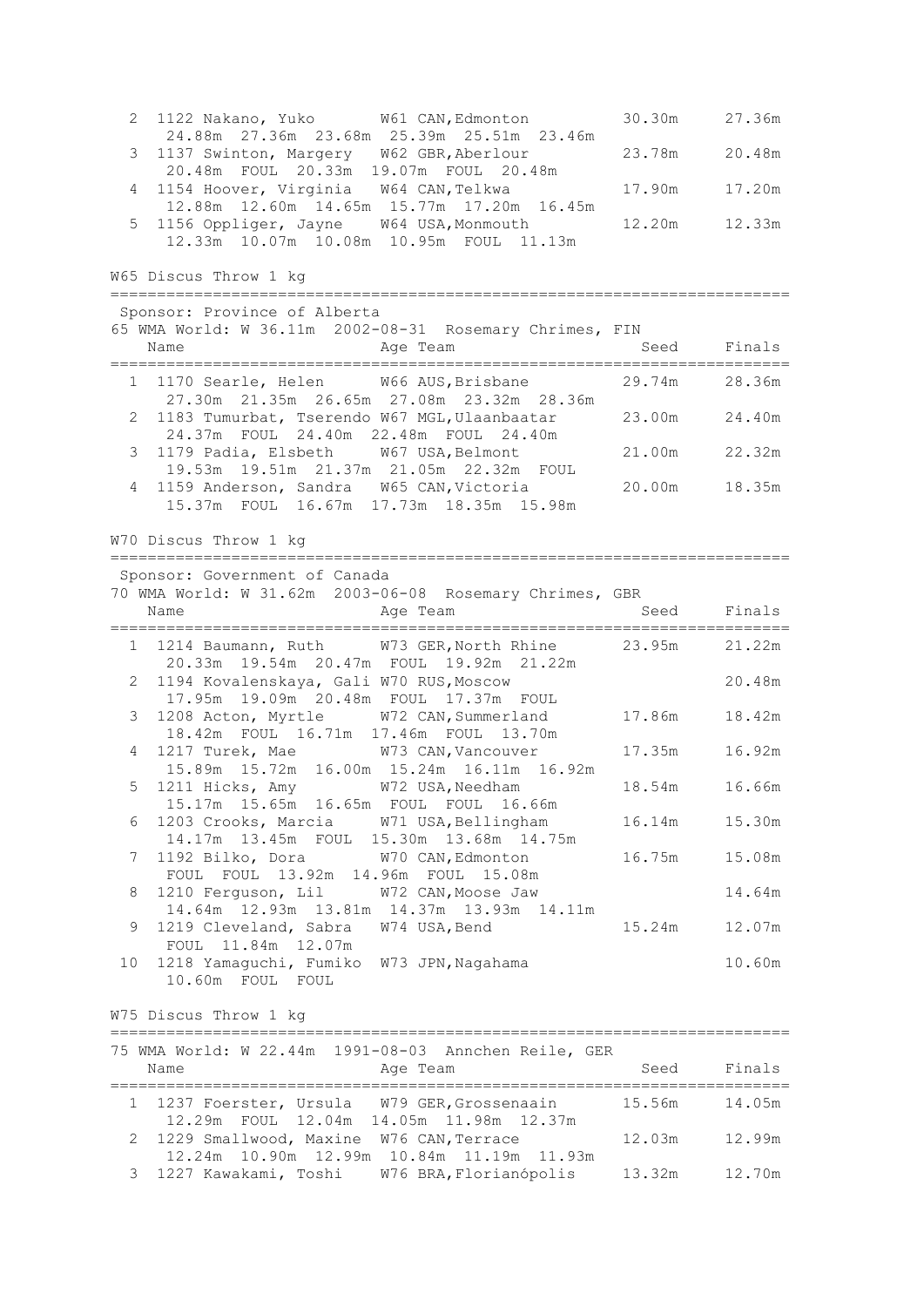FOUL 11.71m 11.52m 12.70m 12.49m 12.21m 4 1235 Taniguchi, Kazuko W78 BRA,Florianópolis 10.58m 11.12m 10.40m 11.12m 9.04m 9.37m 10.50m 10.79m 5 1231 Erskine, Doreen W78 CAN,Moose Jaw 10.32m 9.75m 8.68m 10.32m 8.93m FOUL 9.08m W80 Discus Throw 1 kg ========================================================================= 80 WMA World: W 20.50m 1992-06-26 Birgit Nyhed, SWE Name Reserve Age Team Name Seed Finals ========================================================================= 1 1242 Nishimura, Hatsuko W80 BRA,Florianópolis 8.40m 9.20m 9.20m FOUL 7.95m 8.24m 8.05m FOUL M30 Discus Throw 2 kg ========================================================================= Name Age Team ========================================================================= 1 1368 Mullarvey, Michael M33 AUS,Hobart 32.05m 29.53m 2 1375 Wilson, Kier M33 CAN, Sherwood Park 28.65m 3 1314 Adams, John M31 NZL,Christchurch 27.54m 24.07m M35 Discus Throw 2 kg ========================================================================= WMA World: W 71.26m 1984-11-15 Richard Bruch, SWE<br>Name Age Team Name Age Team Seed Finals ========================================================================= 1 1449 Zmelik, Robert M36 CZE,Hostivice 45.17m 2 1405 Meszaros, Robert M35 HUN,Nagyigmand 43.60m 43.92m 3 1550 Maplethorpe, Ian M39 CAN,Wetaskiwin 49.45m 42.20m 4 1452 Barr, James M37 USA,Arlington 38.97m 37.08m 5 1401 Kuemmerlin, John M35 USA,Austin 34.50m 36.13m 6 1398 Frere, Lewis M35 CAN,Three Hills 28.69m 28.27m 1398 Frere, Lewis M35 CAN, Three Hills 28.69m 28.27m<br>7 1450 Andersen, Kevin M37 CAN, Edson 28.27m 27.28m 8 1556 Ostashower, Andrew M39 CAN,Edmonton 32.00m 26.96m 9 1564 Syvenky, Terrence M39 CAN,Edmonton 24.00m 18.15m 10 1479 Ostopowich, Brian M37 CAN,Edmonton 13.63m M40 Discus Throw 2 kg ========================================================================= Sponsor: Glentel Inc. WMA World: W 69.48m 1980-05-31 Al Oerter, USA Name **Age Team** Age Team Seed Finals ========================================================================= 1 1697 Gagné, France M42 CAN,Québec 48.04m 43.07m 2 1694 Cau, Marco Tullio M42 ITA, Roma 40.75m 40.56m 3 1670 Quirke, Paul M41 USA,Los Gatos 20.00m 40.19m 4 1594 Luckmann, Jan M40 GER,Oestrich-Winkel 38.42m 37.25m 5 1818 Smith, Andrew M44 CAN, Calgary, AB 33.46m 6 1799 Lefevre, Robert M44 CAN,Maple Ridge 40.50m 31.56m 7 1733 Sterling, Mark M42 BAH,Nassau 28.80m 27.95m 8 1811 Reynolds, Terry M44 CAN,Edmonton 10.00m 25.65m 9 1767 Trapp, Robert M43 CAN,Edmonton 21.00m 20.01m M45 Discus Throw 2 kg ========================================================================= WMA World: W 66.12m 1982-03-28 Al Oerter, USA Name and Age Team and Seed Finals ========================================================================= 1 1934 Navarre, Bruce M46 USA,Lafayette 46.13m 47.62m 2 2027 Yamasaki, Yuji M47 JPN,Tsubaka 44.22m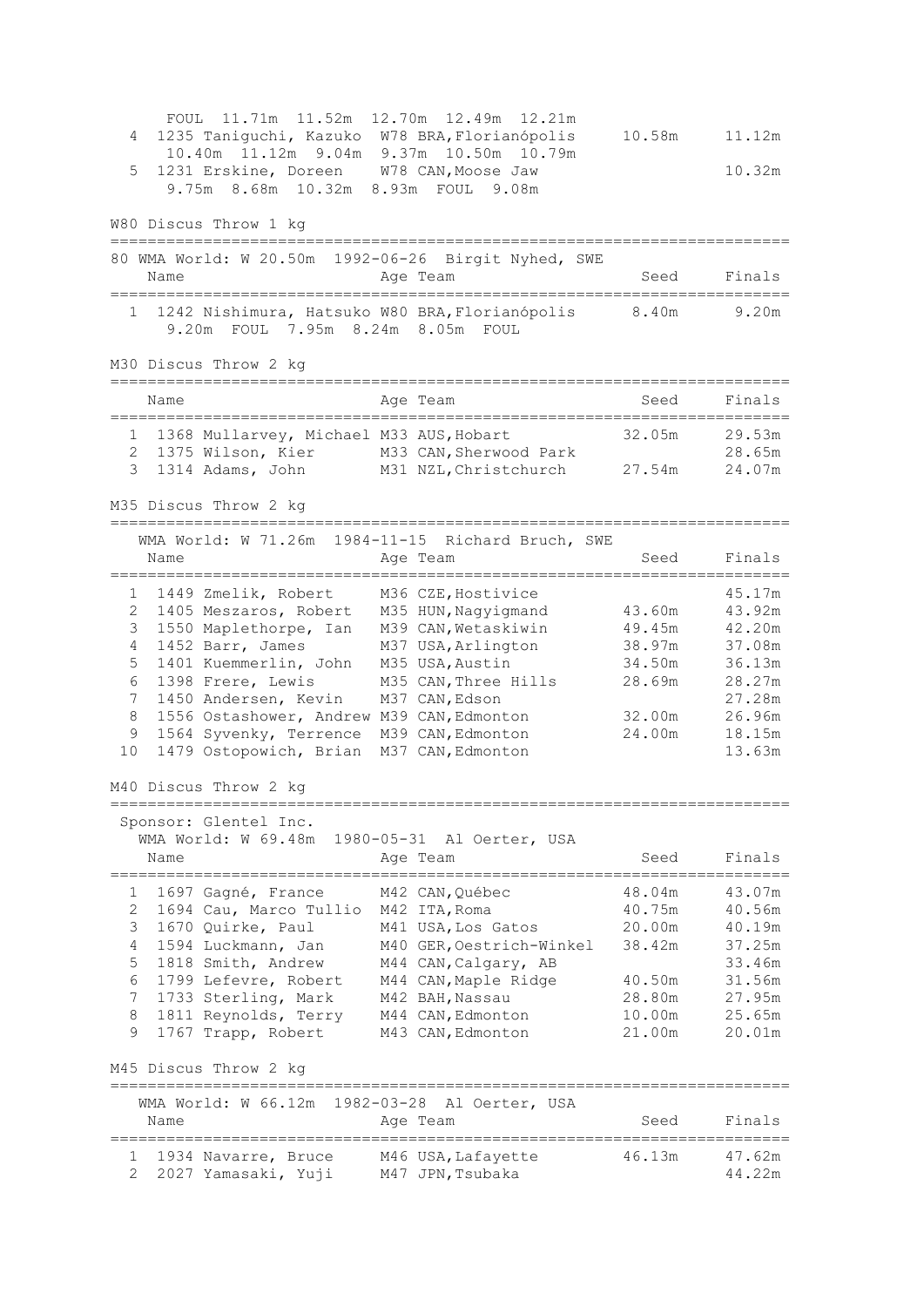1984 Jansson, Kenneth 197 USA, Wichita 38.00m 38.12m<br>
1892 Yoisten, Danny 1945 CAN, Coldwater 32.30m 37.36m<br>
1848 Grundmanis, Peter 1945 CAN, Whitehorse 40.12m 36.83m<br>
6 2073 Petch, Kip 1948 CAN, Edmonton 40.00m 23.29m 1892 Yoisten, Danny M45 CAN, Coldwater 32.30m 37.36m 5 1848 Grundmanis, Peter M45 CAN, Whitehorse 40.12m 36.83m<br>6 2073 Petch, Kip M48 CAN, Edmonton 40.00m 23.29m 6 2073 Petch, Kip M48 CAN,Edmonton 40.00m 23.29m M50 Discus Throw 1.5 kg ========================================================================= Sponsor: The City of Edmonton WMA World: W 68.40m 1997-05-10 Klaus Weiffenbach, GER Name **Age Team** Age Team Seed Finals ========================================================================= 1 2283 Voigt, Jan M51 GER,Itzehoe 43.50m 44.72m 2 2148 Baty, Jeffrey M50 USA, Gonzales 46.32m 44.41m 3 2405 Szafranski, Longin M53 CAN,Edmonton 39.06m 42.34m 4 2397 Ross, Steven M53 USA,Albuquerque 44.00m 42.20m 5 2311 Garland, Willis M52 USA,Decatur 39.16m 41.63m 6 3110 Smiechowski, Zenon M50 CAN,Maple Ridge 41.23m 7 2288 Banton, Steven M52 USA, Bend 42.67m 40.94m 8 2230 Deady, Michael M51 CAN,Edmonton 34.60m 37.55m 9 2427 Hall, Murray M54 CAN,Abbotsford 42.82m 35.41m 10 2350 Tompkins, Clay M52 AUS,Winston Hills 36.20m 34.48m 11 2241 Henschel, Richard M51 CAN,Edmonton 30.00m 30.34m -- 2285 Wood, Bruce M51 CAN, Saskatoon 30.00m FOUL M55 Discus Throw 1.5 kg ========================================================================= WMA World: W 64.58m 2000-10-08 Klaus Liedtke, GER Name **Age Team** Age Team Seed Finals ========================================================================= 1 2577 Fahey, Thomas M57 USA,Chico 53.40m 48.71m 2 2605 Semborowski, Andrz M57 POL,Pomorskie 42.72m 39.80m 3 2576 Edwards, Tim M57 USA,Commerce City 35.00m 36.31m 4 2669 Bookin-Weiner, Jer M59 USA,Baltimore 40.00m 35.98m 5 2520 Dariotis, Chris M56 USA,Mount Vernon 30.00m 33.03m 6 2518 Chmielewski, Ron M56 CAN,Coaldale 30.39m 30.51m 7 2575 Dunlop, Michael M57 USA,Bellevue 47.24m 23.42m 8 2686 Mulhern, John M59 CAN,Edmonton 25.00m 21.12m M60 Discus Throw 1 kg ========================================================================= Sponsor: Province of Alberta WMA World: W 66.36m 2001-05-19 Klaus Liedtke, GER Name **Age Team** Age Team Seed Finals ========================================================================= 1 2838 Pratt, Larry M64 USA,Newark 53.68m 51.28m 50.21m 50.96m FOUL 50.41m 51.28m 48.59m 2 2827 Glowacki, Marek M64 CAN,Edmonton 48.60m 42.67m 34.42m 42.67m 39.98m 42.17m PASS PASS 3 2776 Gray, Peter M62 CAN,Edmonton 40.00m 39.99m 33.58m 39.64m FOUL 39.99m PASS PASS 4 2765 Vykydal, Frantisek M61 CZE,Sumperk 40.58m 38.60m FOUL 35.93m 38.60m FOUL FOUL 34.39m 5 2726 Townsend, Ken M60 CAN, Maple Ridge 40.00m 35.12m FOUL 31.59m 35.12m FOUL 31.53m 33.46m 6 2739 Clark, Fred M61 CAN,Cranbrook 38.44m 34.61m FOUL 26.16m 31.65m 32.56m 32.50m 34.61m 7 2763 Turner, Charlie M61 CAN,Edmonton 33.38m 30.98m 30.00m 26.16m 30.42m 32.70m 33.38m 8 2795 Andersen, Keith M63 CAN,Falun 25.00m 30.11m FOUL FOUL 27.08m 27.19m 30.11m 29.73m 9 2781 McFadyen, Bob M62 CAN,Edmonton 27.00m 26.94m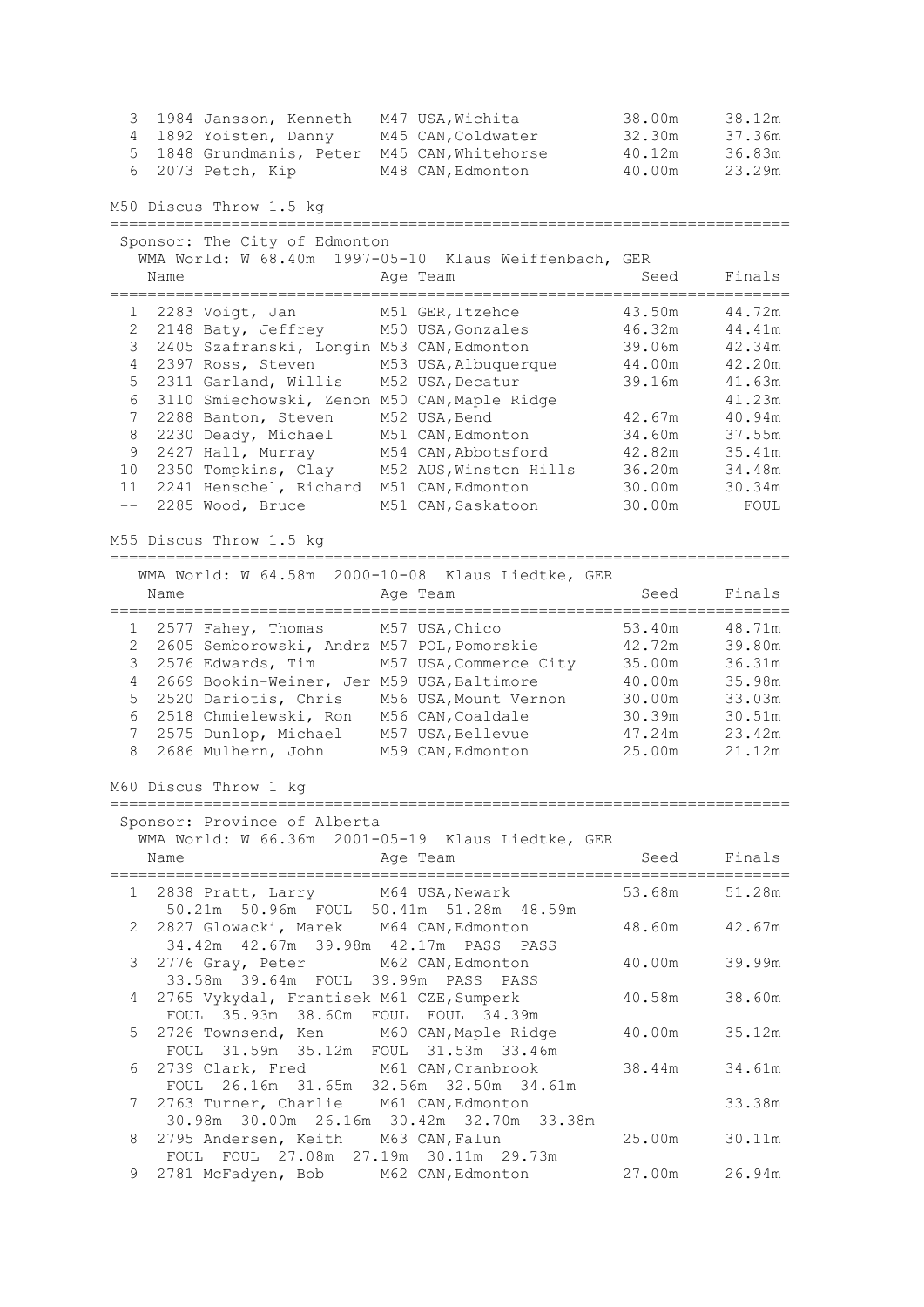|                 | 25.80m  26.94m  FOUL                                                                  |        |        |
|-----------------|---------------------------------------------------------------------------------------|--------|--------|
| 10 <sub>o</sub> | 2833 Lecuyer, Roger M64 CAN, St. Albert 18.00m 24.29m                                 |        |        |
|                 | 18.09m 22.95m 24.29m                                                                  |        | 16.99m |
|                 | 11 2825 Forest, Harry-Jame M64 CAN, Edmonton<br>16.99m FOUL 16.89m                    |        |        |
|                 |                                                                                       |        |        |
|                 | M65 Discus Throw 1 kg                                                                 |        |        |
|                 | WMA World: W 55.62m 1979-09-17 Konstantin Maksimczyk, GBR                             |        |        |
|                 | Age Team<br>Name                                                                      | Seed   | Finals |
|                 | 1 2887 Heiler, Roland M66 GER, Heidelberg 50.99m                                      |        | 51.61m |
|                 | 49.27m FOUL 49.37m 51.61m FOUL FOUL                                                   |        |        |
|                 | 2 2888 Horak, Vladimir M66 CZE, Uherske Hradist 41.50m                                |        | 42.45m |
|                 | 37.67m FOUL FOUL 38.03m 42.45m 41.67m<br>3 2860 Gentleman, William M65 GBR, Edinburgh | 39.86m | 36.27m |
|                 | 34.01m  36.27m  33.93m  FOUL  35.36m  FOUL                                            |        |        |
| $4\degree$      | 2892 Mesiaros, Miklos M66 HUN, Nagyigmand                                             | 40.90m | 36.17m |
| 5               | 33.78m 35.79m 33.83m FOUL 36.17m 34.52m<br>2881 Yamada, Eiichiro M65 JPN, Nagano-City | 41.50m | 35.74m |
|                 | FOUL FOUL 35.74m FOUL FOUL FOUL                                                       |        |        |
| 6               | 2877 Sowerby, Brett M65 AUS, Springwood                                               | 36.58m | 34.23m |
| 7               | FOUL 30.31m FOUL 32.38m FOUL 34.23m<br>2865 Lang, John M65 USA, Bethlehem             | 34.50m | 32.82m |
|                 | 32.82m FOUL 28.47m 30.40m 29.82m 27.09m                                               |        |        |
| 8               | 2864 Koch, John Barrie M65 AUS, Maitland                                              | 36.92m | 31.74m |
| 9               | 29.76m FOUL 28.51m 29.10m 31.74m FOUL<br>2856 East, Les M65 CAN, Victoria             | 28.00m | 29.64m |
|                 | 29.64m  26.82m  FOUL                                                                  |        |        |
| 10 <sup>°</sup> | 2960 Rait, Barry M69 NZL, Invercargill                                                | 27.50m | 26.88m |
|                 | 26.37m  26.88m  26.43m<br>11 2900 Smolinski, Frank M66 POL, resident Edmont           | 50.00m | 26.33m |
|                 | 26.33m FOUL FOUL                                                                      |        |        |
|                 | 12 2917 Nicolson, John<br>M67 CAN, Summerland                                         | 24.00m | 23.37m |
|                 | 23.30m  23.37m  21.33m<br>13 2950 Aadmi, Andy<br>M69 CAN, Vancouver                   | 28.00m | 22.80m |
|                 | 22.62m  22.80m  FOUL                                                                  |        |        |
|                 |                                                                                       |        |        |
|                 | M70 Discus Throw 1 kg<br>==================================                           |        |        |
|                 | Sponsor: Government of Canada                                                         |        |        |
|                 | WMA World: W 49.34m 1991-09-21 Kauko Jouppila, FIN                                    |        |        |
|                 | Age Team<br>Name<br>===============<br>======                                         | Seed   | Finals |
|                 | 1 2978 Speckens, Peter M70 GER, Übach-Palenberg                                       | 51.71m | 42.78m |
|                 | 42.45m FOUL 41.64m 42.78m 40.25m 42.23m                                               |        |        |
| 2               | 2990 Rosen, Leonard L M71 USA, Salem<br>34.97m 30.99m 34.19m 33.62m 35.73m 36.19m     | 39.90m | 36.19m |
| 3               | 3015 Matsushima, Takumi M73 BRA, Florianópolis                                        | 38.70m | 36.18m |
|                 | 35.23m FOUL 35.29m 34.85m 36.18m 33.31m                                               |        |        |
| 4               | 2974 Polonsky, Achikam M70 ISR, Natanya<br>29.22m FOUL 31.34m FOUL<br>FOUL<br>FOUL    | 42.30m | 31.34m |
| 5               | 3014 Johnson, Ronald M73 NZL, Auckland                                                | 32.00m | 29.17m |
|                 | 26.40m  28.19m  29.17m  FOUL  28.23m  27.57m                                          |        |        |
| 6               | 3012 Feick, Ray<br>M73 USA, Gilbertsville<br>27.91m 28.26m 28.73m 26.04m FOUL 26.29m  | 33.40m | 28.73m |
| 7               | 3093 Obergfell, Klaus M73 GER, Konstanz                                               |        | 28.15m |
|                 | 28.15m  26.12m  27.36m  27.80m  FOUL  FOUL                                            |        |        |
| 8               | 2986 Grady, Udo M71 CAN, Cranbrook<br>27.57m  27.93m  24.95m  FOUL  FOUL  25.69m      |        | 27.93m |
| 9               | 2988 Reilly, George M71 CAN, Vancouver                                                | 28.50m | 25.51m |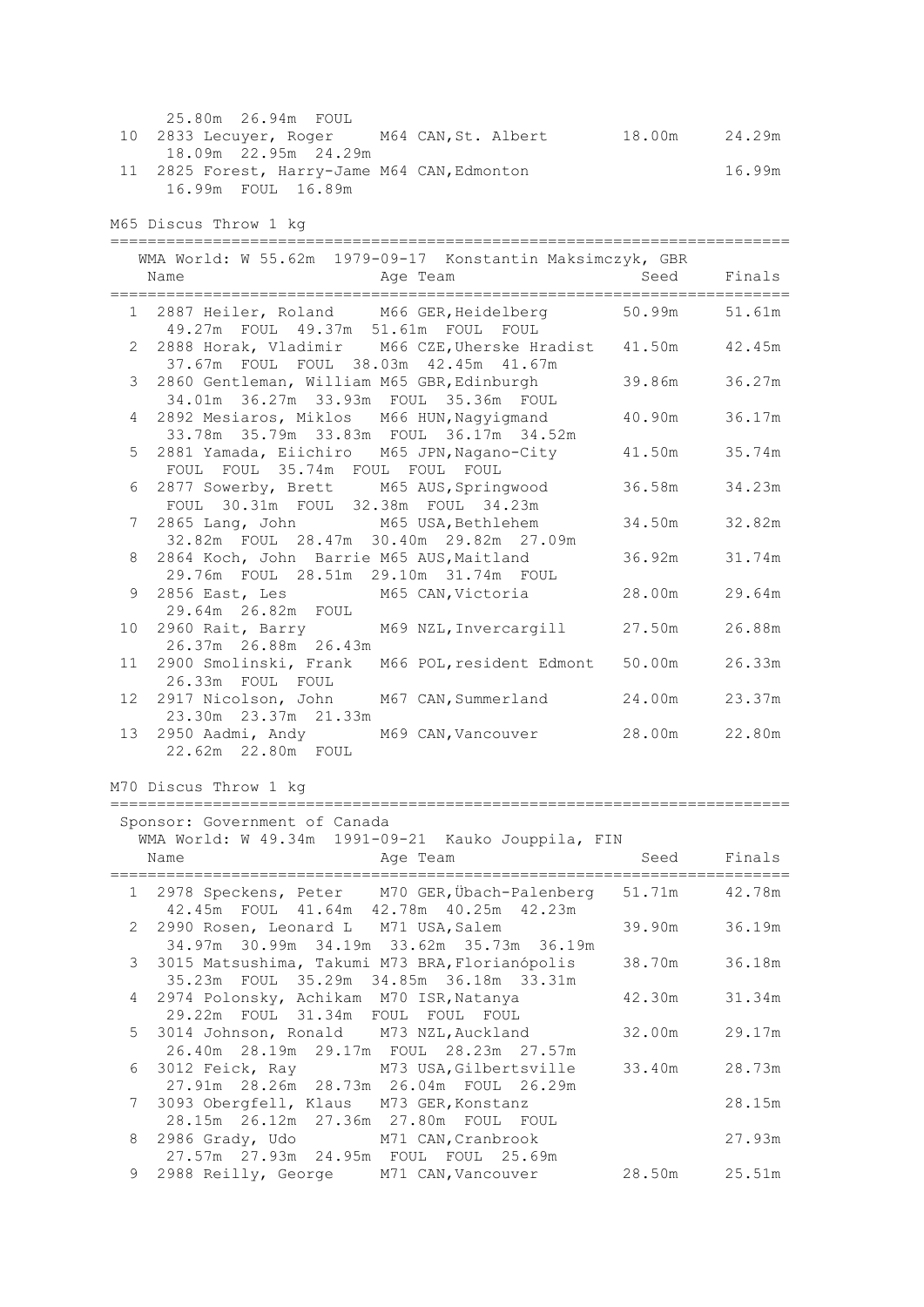| 24.11m  25.51m  FOUL                                   |                   |        |        |
|--------------------------------------------------------|-------------------|--------|--------|
| 10 3020 Ardaman, Ahmet M74 USA, New Smyrna Beac 32.00m |                   |        | 25.09m |
| 24.20m 25.09m 24.34m                                   |                   |        |        |
| 11 3011 Fedyna, Victor Joh M73 CAN, Edmonton           |                   | 5.17m  | 19.18m |
| FOUL 19.18m FOUL                                       |                   |        |        |
| -- 3004 Ropelin, Arvo                                  | M72 AUS, Brisbane | 27.00m | FOUL   |
| FOUL FOUL FOUL                                         |                   |        |        |

M75 Discus Throw 1 kg

=========================================================================

| 75 WMA World: W 45.68m 1996-09-21 Kauko Jouppila, FIN                                 |        |        |
|---------------------------------------------------------------------------------------|--------|--------|
| Age Team<br>Name                                                                      | Seed   | Finals |
| 1 3042 Lewellen, Harvey M76 USA, Springfield<br>FOUL 35.17m 36.04m FOUL 33.50m 34.83m | 41.58m | 36.04m |
| 2 3059 Aso, Katsuya M79 JPN, Taqawa<br>26.06m FOUL 29.78m FOUL 30.64m FOUL            | 32.00m | 30.64m |
| 3 3030 Hanus, Jaroslav M75 GBR, Harrow<br>24.41m 25.97m FOUL FOUL 25.45m 29.86m       | 32.50m | 29.86m |
| 4 3046 Monds, Douglas M76 CAN, Victoria<br>18.58m FOUL FOUL FOUL 22.37m 24.03m        | 23.00m | 24.03m |
| 5 3034 Olsen, Edward M75 CAN, Edmonton<br>20.90m 20.66m 19.51m 20.37m 21.79m 19.03m   | 20.00m | 21.79m |
| 6 3047 Terada, Kyoji M76 JPN, Nishi-gun<br>18.52m 19.22m FOUL FOUL 19.62m 20.12m      |        | 20.12m |
| 7 3032 Meeuwissen, Adrian M75 CAN, Houston<br>18.56m FOUL 19.24m 17.27m FOUL 18.31m   | 27.00m | 19.24m |

M80 Discus Throw 1 kg

========================================================================= 80 WMA World: W 37.86m 1991-07-23 Osmo Renvall, FIN

| OU WMA WOLIQ; W 37.00ML I991-07-43 USMO RENVALL, FIN<br>Age Team<br>Name                                 | Seed   | Finals |
|----------------------------------------------------------------------------------------------------------|--------|--------|
| 1 3066 Mulkern, Richard M80 USA, St Petersburg 31.43m 29.13m<br>24.13m  25.98m  FOUL  FOUL  29.13m  FOUL |        |        |
| 2 3072 Power-Waters, Bria M82 USA, Church Hill<br>20.45m 20.39m 21.66m 20.37m 22.13m 21.51m              |        | 22.13m |
| 3 3071 Oqura, Takashi M82 JPN, Fujisawa<br>19.57m 20.33m 21.12m 20.51m 19.27m 20.58m                     | 24.00m | 21.12m |
| 4 3062 Bergland, Ralph N. M80 CAN, Moose Jaw<br>FOUL 17.06m FOUL FOUL 15.24m 17.54m                      | 22.00m | 17.54m |
| 5 3069 Stein, Jacob M81 USA, Louisville<br>15.18m 16.50m 16.10m 15.25m 15.14m 16.74m                     | 24.00m | 16.74m |
| 6 3070 Goodvin, Cecil M82 CAN, Terrace<br>10.49m FOUL 10.88m 11.71m 10.74m 10.21m                        | 12.50m | 11.71m |

M85 Discus Throw 1 kg

| 85 WMA World: W 30.81m 2000-07-02 Ross Carter, USA<br>Age Team<br>Name                             | Seed Finals |
|----------------------------------------------------------------------------------------------------|-------------|
| 1 3082 Goldy, Champion M88 USA, Haddonfield<br>15.27m 13.23m 16.20m 13.64m 17.35m 17.73m           | 17.73m      |
| M85 USA, Arlington 12.00m 13.73m<br>2 3079 Ryffel, George<br>FOUL 13.73m 11.89m FOUL 12.20m 11.35m |             |
| M90 Discus Throw 1 kg                                                                              |             |
| 90 WMA World: W 22.06m 1995-07-16 Lamberto Cicconi, ITA                                            |             |

Name **Age Team** Age Team Seed Finals =========================================================================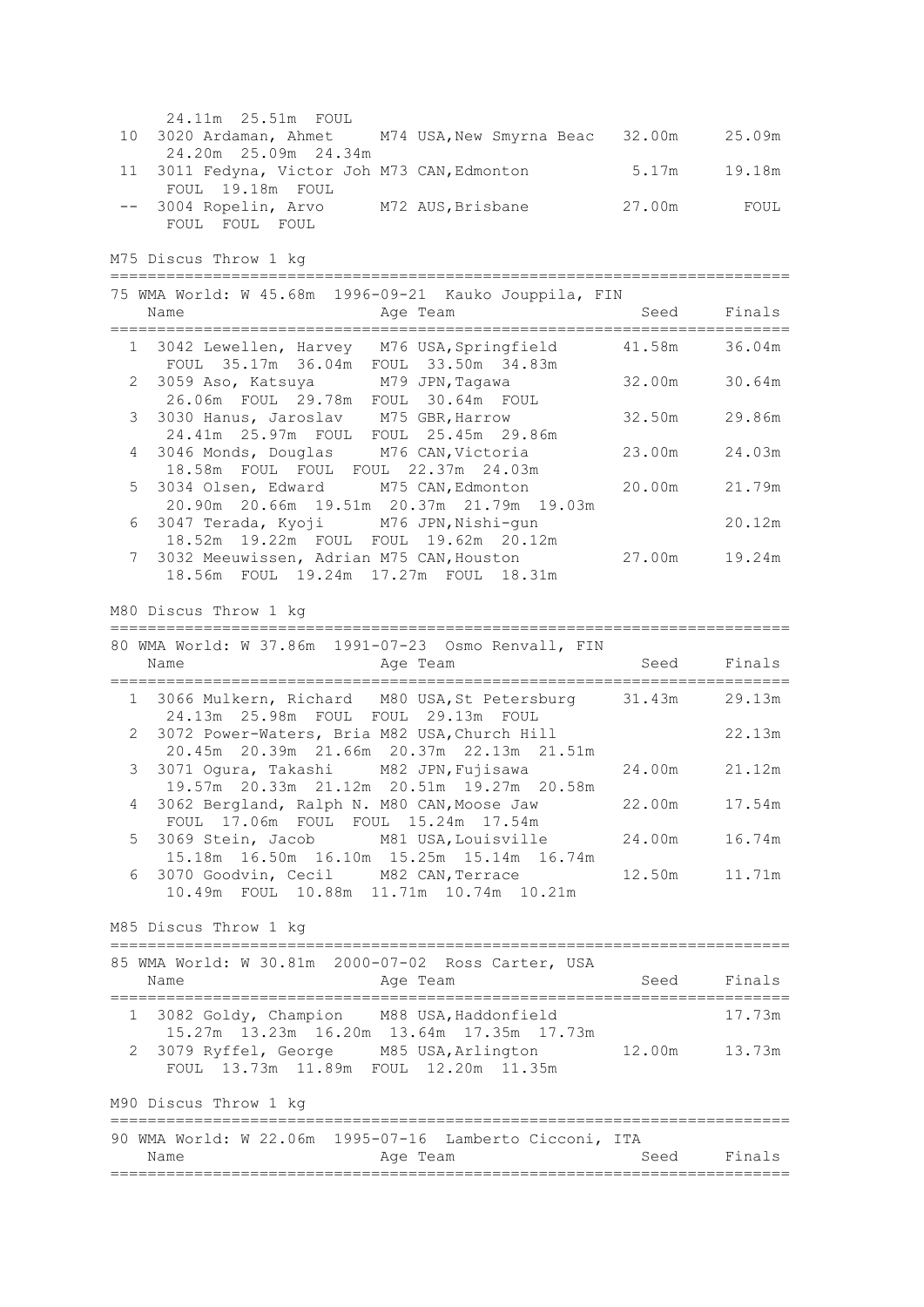1 3084 Murray, Jim M90 CAN,Whistler 17.57m 16.44m 12.48m 16.22m 16.44m 15.76m FOUL 16.08m 2 3085 West, Howard M92 CAN,Saskatoon 11.00m 10.33m FOUL 8.37m 10.33m 8.83m FOUL 8.32m M95 Discus Throw 1 kg ========================================================================= 95 WMA World: W 13.56m 1999-08-03 Waldo McBurney, USA Name **Age Team** Age Team Seed Finals ========================================================================= 1 3087 Lane, Trent M95 USA,Baker 16.20m 14.99mW 14.12m 14.94m 14.74m 14.41m 14.99m FOUL W30 Hammer Throw 4 kg ========================================================================= Name **Age Team** Age Team Seed Finals ========================================================================= 1 53 Gregoire, Debbie W32 CAN,Westlock 23.32m FOUL 22.67m 19.61m 23.32m 20.35m FOUL 2 31 Huppie-Parsons, Pa W31 CAN, Ottawa 19.19m FOUL 18.47m FOUL FOUL 18.38m 19.19m W35 Hammer Throw 4 kg ========================================================================= 35 WMA World: W 67.40m 2002-07-13 Alla Davydova, RUS Name **Age Team** Age Team Seed Finals ========================================================================= 1 260 Reed, Georgette W38 CAN,Edmonton 48.00m 45.12m 43.74m 44.57m FOUL 45.12m FOUL FOUL W40 Hammer Throw 4 kg ========================================================================= Sponsor: Glentel Inc. 40 WMA World: W 56.39m 2003-07-26 Oneithea Lewis, USA Name **Age Team** Age Team Seed Finals ========================================================================= 1 510 Clements, Denise W44 CAN,Port Alberni 30.00m 29.24m 29.24m FOUL 29.11m 28.14m 27.37m FOUL 2 379 Lambrick, Fiona W41 AUS,Bacchus Marsh 15.00m 22.83m FOUL 21.82m 21.44m FOUL FOUL 22.83m W45 Hammer Throw 4 kg ========================================================================= Sponsor: Glentel Inc. 45 WMA World: W 50.75m 2004-07-25 Margrith Druss, SWI Name **Age Team** Age Team Seed Finals ========================================================================= 1 628 Cameron, Claire W46 GBR,Newton Mearns 32.48m 33.56m 32.19m 33.49m 33.49m FOUL 33.11m 33.56m 2 775 Maeda, Kayako W49 JPN,Oysu 27.87m 25.33m 19.27m 24.52m FOUL 25.33m FOUL FOUL 3 595 Murfitt, Anne W45 CAN,Victoria 16.12m 12.18m 10.97m 12.18m 12.08m 11.54m 12.08m 11.53m W50 Hammer Throw 3 kg ========================================================================= Sponsor: The City of Edmonton WMA World: W 51.73m 1998-04-09 M. Leena Parviainen, AUS Name **Age Team** Age Team Seed Finals ========================================================================= 1 947 Palmer, Denise W53 AUS,Panania 35.20m 37.80m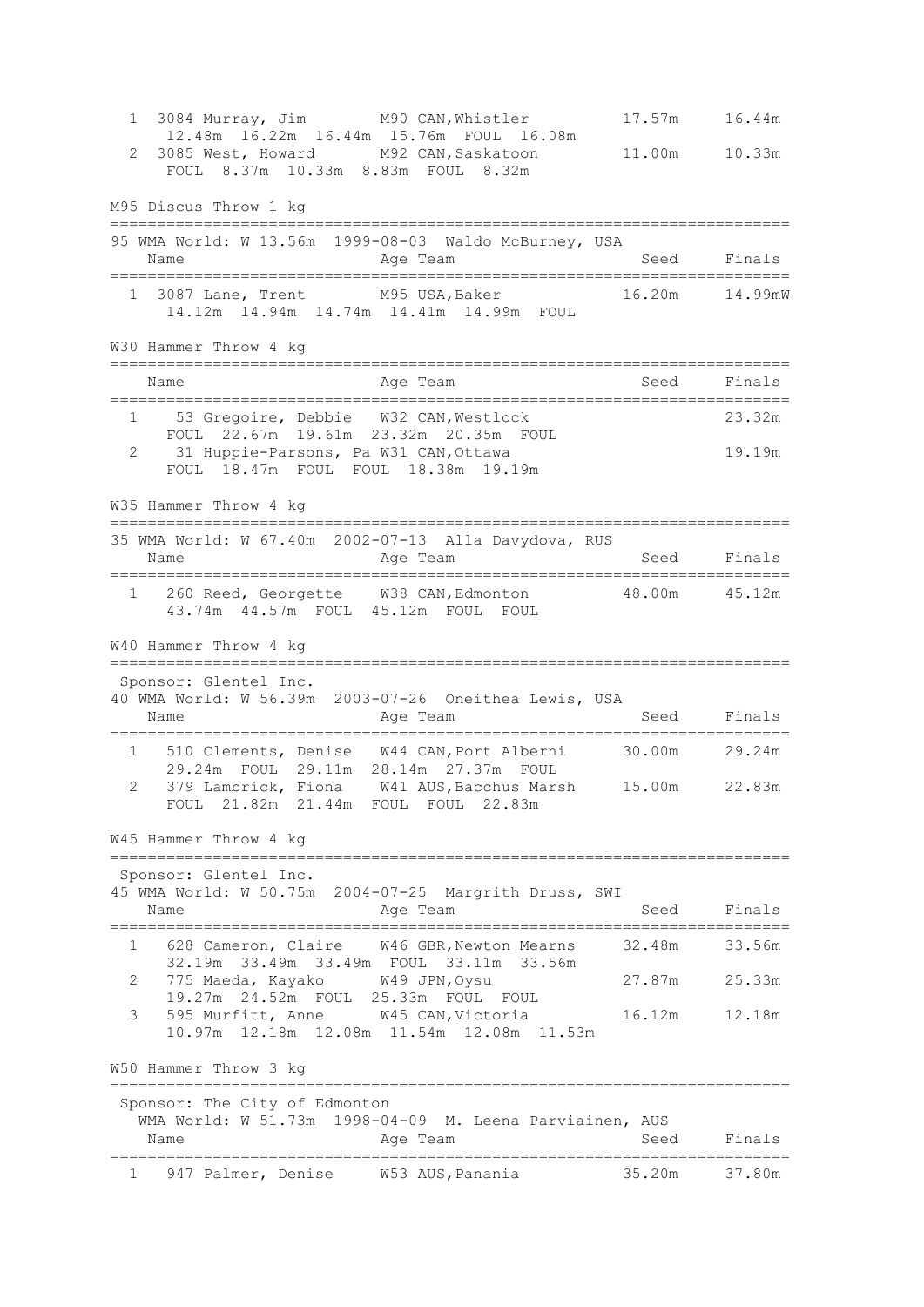|   | 37.80m 31.14m 36.52m 37.18m FOUL 36.19m       |        |        |
|---|-----------------------------------------------|--------|--------|
| 2 | 954 Watkins, Yasha M53 AUS, Carrara           | 34.21m | 33.59m |
|   | FOUL 33.47m FOUL FOUL 33.59m FOUL             |        |        |
| 3 | 832 Rosales, Esther<br>W50 MEX, Celaya        | 26.80m | 28.37m |
|   | 28.37m FOUL 27.98m FOUL 26.73m 27.14m         |        |        |
| 4 | 908 Janssens, Robyn W52 CAN, Maple Ridge      |        | 26.12m |
|   | 26.12m FOUL 25.78m 23.14m FOUL<br>FOUL.       |        |        |
| 5 | 982 Schmitt, Christy W54 BRA, Porto Alegre    | 15.10m | 24.37m |
|   | 23.11m 24.37m 22.66m<br>23.99m 24.27m FOUL    |        |        |
| 6 | 845 Akemi Sirano, Nair W51 BRA, Florianópolis | 22.00m | 18.78m |
|   | 18.78m  17.36m  PASS  PASS  PASS<br>PASS      |        |        |

W55 Hammer Throw 3 kg

| WMA World: W 51.30m 2002-10-10 M. Leena Parviainen, AUS<br>Age Team<br>Name                |               | Seed Finals |
|--------------------------------------------------------------------------------------------|---------------|-------------|
| 1 1024 Hartzler, Mary W56 USA, Gahanna $42.19$ m<br>38.27m 37.95m FOUL 39.93m FOUL FOUL    |               | 39.93m      |
| 2 1008 Taylor, Joyce W55 USA, Molall<br>34.14m 36.43m FOUL 34.42m FOUL 32.85m              | 40.88m        | 36.43m      |
| 3 1031 Mensey, Myrle W56 USA, St Louis<br>27.68m  27.46m  27.24m  FOUL  FOUL  27.53m       | 27.43m 27.68m |             |
| 4 1054 McBlain, Liz W57 CAN, Edmonton<br>23.80m  24.93m  24.23m  25.10m  23.49m  FOUL      | 30.05m 25.10m |             |
| 5 1091 Raham, Sharon W59 USA, Wellington<br>20.91m FOUL FOUL 16.72m FOUL 22.16m            | 27.34m        | 22.16m      |
| 6 —<br>995 Chmielewski, Sharo W55 CAN, Coaldale<br>FOUL 19.02m 19.34m 16.99m 18.47m 16.44m |               | 19.34m      |
| 7 1057 Otaka, Cecilia     W57 JPN, Narashino<br>17.50m FOUL 15.54m 15.71m 15.44m PASS      | 18.00m        | 17.50m      |
| $WCA$ Hommore Theory $2 \text{ kg}$                                                        |               |             |

W60 Hammer Throw 3 kg =========================================================================

| Sponsor: Province of Alberta                                                   |                                                                 |        |        |
|--------------------------------------------------------------------------------|-----------------------------------------------------------------|--------|--------|
| Name                                                                           | 60 WMA World: W 46.09m 2001-09-29 Helen Searle, AUS<br>Age Team | Seed   | Finals |
| 1 1143 Mellmann, Gudrun W63 GER, Ouickborn                                     |                                                                 | 39.80m | 35.11m |
| 35.11m FOUL FOUL FOUL FOUL 33.83m<br>2 1137 Swinton, Margery W62 GBR, Aberlour |                                                                 | 31.06m | 26.56m |
| 3 1156 Oppliger, Jayne W64 USA, Monmouth                                       | 26.56m  25.24m  23.90m  26.40m  FOUL  25.39m                    | 22.86m | 16.08m |
|                                                                                | 15.78m  15.42m  FOUL  15.66m  16.08m  14.87m                    |        |        |

W65 Hammer Throw 3 kg

========================================================================= Sponsor: Province of Alberta 65 WMA World: W 44.38m 1997-08-17 Jutta Schaefer, GER Name **Age Team** Age Team Seed Finals ========================================================================= 1 1170 Searle, Helen W66 AUS,Brisbane 40.24m 41.33m 39.01m 38.20m 37.77m 41.33m 39.80m FOUL 2 1182 Tosh, Margaret W67 CAN,Saskatoon 20.16m 17.60m 17.96m 18.27m 18.70m 18.71m 20.16m 3 1159 Anderson, Sandra W65 CAN,Victoria 22.24m 19.89m 18.67m 19.49m 18.11m 19.39m 19.51m 19.89m W70 Hammer Throw 3 kg

=========================================================================

Sponsor: Province of Alberta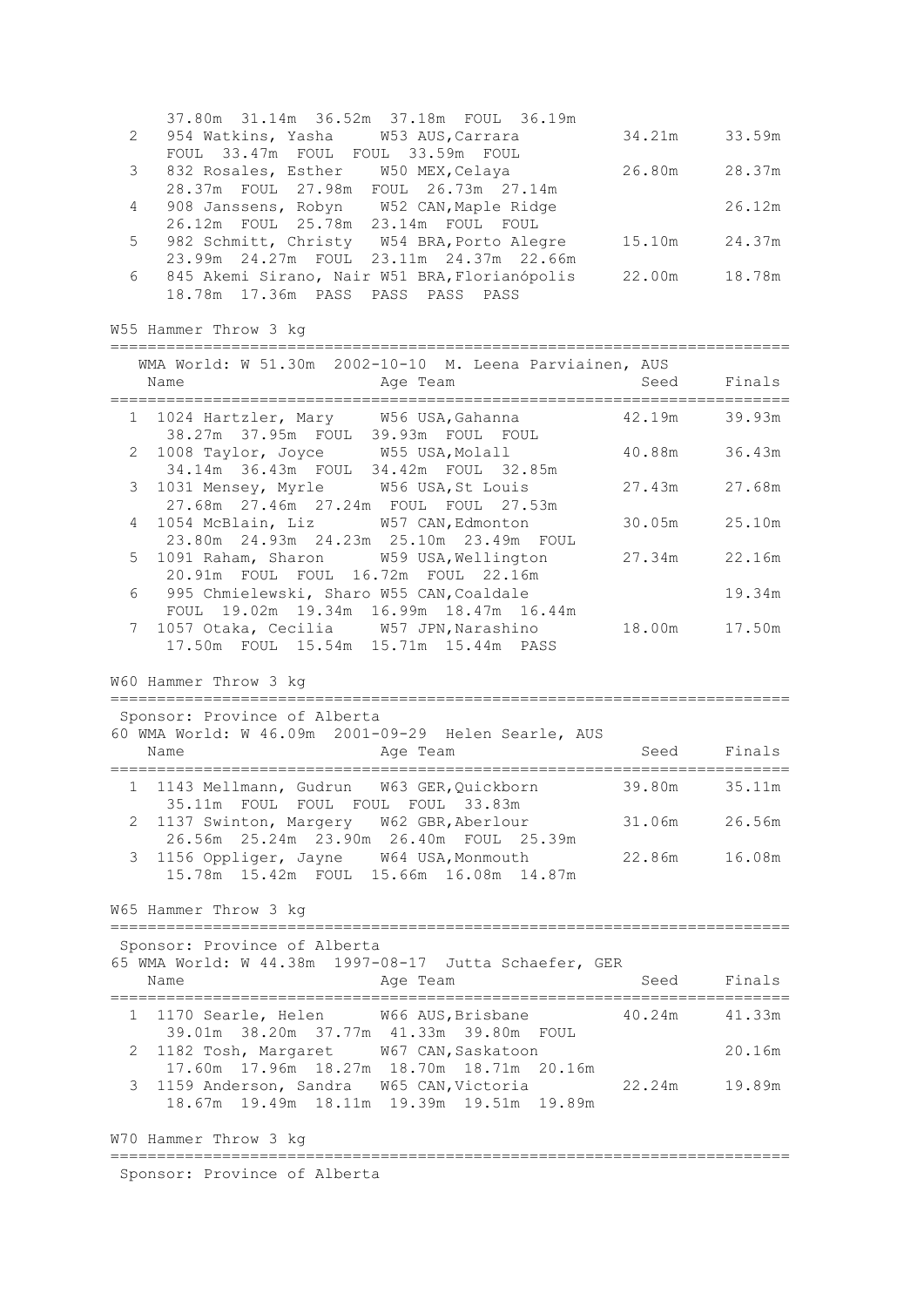70 WMA World: W 37.24m 2002-08-17 Jutta Schaefer, GER Name Age Team Seed Finals ========================================================================= 1 1211 Hicks, Amy W72 USA,Needham 21.63m 22.93m 19.72m 21.60m 22.93m 21.30m 21.57m 20.22m 2 1217 Turek, Mae W73 CAN,Vancouver 18.02m 19.37m FOUL 18.15m 16.91m 17.64m 19.08m 19.37m 3 1208 Acton, Myrtle W72 CAN,Summerland 17.64m FOUL FOUL FOUL 16.06m 17.64m FOUL 4 1203 Crooks, Marcia W71 USA,Bellingham 15.97m 16.01m 16.01m FOUL FOUL 15.71m 15.74m 15.52m W75 Hammer Throw 3 kg ========================================================================= Sponsor: Government of Canada 75 WMA World: W 26.39m 2004-06-13 Marianne Neubert, GER Name **Age Team** Age Team Seed Finals ========================================================================= 1 1237 Foerster, Ursula W79 GER,Grossenaain 18.33m 16.71m 16.35m 15.99m 16.59m 16.08m 16.71m FOUL 2 1227 Kawakami, Toshi W76 BRA,Florianópolis 14.30m 12.01m 10.11m 10.38m 10.46m 10.88m 9.96m 12.01m 3 1235 Taniguchi, Kazuko W78 BRA,Florianópolis 10.84m 11.04m 10.73m 10.78m 11.04m FOUL FOUL 8.84m W80 Hammer Throw 3 kg ========================================================================= Sponsor: Government of Canada 80 WMA World: W 22.60m 2003-11-05 Gwen Davidson, AUS Age Team Seed Finals ========================================================================= 1 1240 Mcleod-Smith, F. D W80 CAN,North Vancouver 14.22m 13.01m 12.56m 11.78m 12.41m 13.01m 1.21m 11.22m 2 1242 Nishimura, Hatsuko W80 BRA,Florianópolis 11.80m 10.80m 9.37m 10.47m 10.14m 10.80m 10.07m 10.09m W85 Hammer Throw 3 kg ========================================================================= Sponsor: Government of Canada 85 WMA World: W 18.62m 2004-09-04 Olga Kotelko, CAN; in Penticton Name **Age Team** Age Team Seed Finals ========================================================================= 1 1246 Kotelko, Olga W86 CAN,West Vancouver 17.63m 15.78m 15.78m 15.33m 15.26m FOUL 14.74m 12.85m M30 Hammer Throw 7.26 kg ========================================================================= Name **Age Team** Seed Finals ========================================================================= 1 1368 Mullarvey, Michael M33 AUS,Hobart 30.15m 34.71m FOUL 33.54m 34.71m FOUL FOUL 32.52m 2 1375 Wilson, Kier M33 CAN,Sherwood Park 30.12m 32.58m 31.66m 31.01m 32.58m FOUL FOUL 32.04m 3 1314 Adams, John M31 NZL,Christchurch 17.98m 22.02m 18.07m FOUL FOUL 19.44m 22.02m 18.27m M35 Hammer Throw 7.26 kg ========================================================================= 35 WMA World: W 83.62m 1998-05-20 Igor Astapkovich, BLR Name **Age Team** Age Team Seed Finals =========================================================================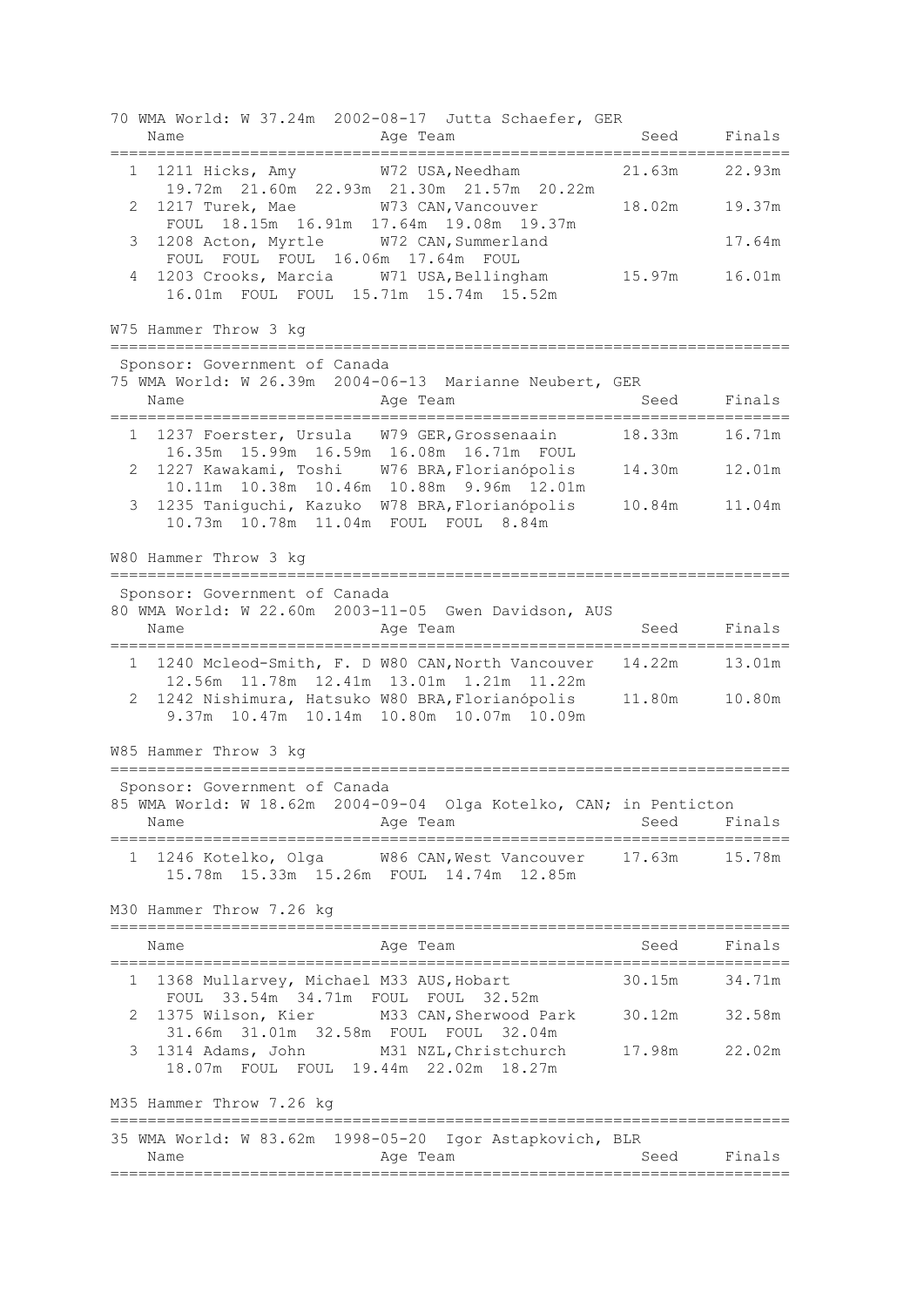|   | 1 1550 Maplethorpe, Ian M39 CAN, Wetaskiwin<br>54.30m FOUL FOUL 56.60m 58.79m FOUL                                             | $67.42m$ $58.79m$       |               |
|---|--------------------------------------------------------------------------------------------------------------------------------|-------------------------|---------------|
| 2 | 1402 Lowe, Mark M35 CAN, Lethbridge<br>FOUL FOUL FOUL 46.94m FOUL FOUL                                                         | 45.09m                  | 46.94m        |
| 3 | 1405 Meszaros, Robert M35 HUN, Nagyigmand<br>FOUL FOUL 34.98m 37.14m 38.17m FOUL                                               | 40.00m                  | 38.17m        |
| 4 | 1401 Kuemmerlin, John M35 USA, Austin<br>36.89m 37.22m FOUL FOUL 36.08m FOUL                                                   | 35.00m                  | 37.22m        |
| 5 | 1564 Syvenky, Terrence M39 CAN, Edmonton<br>FOUL FOUL FOUL FOUL 18.55m 18.15m                                                  | 10.00m                  | 18.55m        |
|   | M40 Hammer Throw 7.26 kg                                                                                                       |                         |               |
|   | Sponsor: Glentel Inc.                                                                                                          |                         |               |
|   | WMA World: W 81.35m 2003-07-10 Igor Astapkovich, RUS<br>Name<br>Age Team                                                       | Seed Finals<br>======== |               |
|   | 1 1768 Tsvetikov, Alexey M43 RUS, Togliatti<br>43.27m  47.55m  FOUL  49.32m  48.12m  FOUL                                      | 52.30m 49.32m           |               |
|   | 2 1733 Sterling, Mark M42 BAH, Nassau<br>40.33m FOUL FOUL 40.31m 38.80m 41.76m                                                 | 40.00m                  | 41.76m        |
| 3 | 1629 Cheema, Rana Ranji M41 CAN, Edmonton<br>36.75m FOUL FOUL 37.96m FOUL FOUL                                                 | 54.50m                  | 37.96m        |
|   | 4 1594 Luckmann, Jan M40 GER, Oestrich-Winkel 40.28m<br>FOUL FOUL 36.65m 36.17m FOUL 34.92m                                    |                         | 36.65m        |
|   | M45 Hammer Throw 7.26 kg                                                                                                       |                         |               |
|   | WMA World: W 64.70m 1995-06-04 Dave McKenzie, USA                                                                              |                         |               |
|   | Age Team Seed Finals<br>Name                                                                                                   |                         |               |
|   | 1 1984 Jansson, Kenneth M47 USA, Wichita 57.00m 54.25m<br>52.87m 50.93m 50.71m 52.88m 54.25m 50.20m                            |                         |               |
|   | 2 1892 Yoisten, Danny M45 CAN, Coldwater 28.20m<br>31.08m  32.28m  31.43m  30.31m  30.14m  30.70m                              |                         | 32.28m        |
| 3 | 1976 Funabiki, Norimasa M47 JPN, Kobe<br>28.32m 29.90m FOUL FOUL FOUL 31.10m                                                   | 34.41m                  | 31.10m        |
|   | 1850 Hamil, David M45 AUS, Alice Springs 33.35m<br>4<br>28.48m 30.38m FOUL FOUL FOUL FOUL                                      |                         | 30.38m        |
|   | 5 1965 Andrews, Paul M47 AUS, Canberra<br>19.46m 19.48m 19.07m FOUL 17.99m 20.58m                                              |                         | 21.90m 20.58m |
| 6 | 1921 Jhaj, Amarjit M46 CAN, Penticton<br>12.59m  12.74m  11.73m  PASS  PASS  PASS                                              |                         | 12.74m        |
|   | M50 Hammer Throw 6 kg<br>===================                                                                                   |                         |               |
|   | Sponsor: The City of Edmonton                                                                                                  |                         |               |
|   | WMA World: W 66.92m 2002-02-18 Christopher Black, GBR<br>Name<br>Age Team                                                      |                         | Seed Finals   |
|   | 1 2283 Voigt, Jan M51 GER, Itzehoe 50.83m<br>FOUL 41.32m 46.56m 42.96m 43.66m 42.22m                                           |                         | 46.56m        |
|   | 2 3110 Smiechowski, Zenon M50 CAN, Maple Ridge<br>36.21m  34.60m  35.74m  FOUL  36.09m  FOUL                                   |                         | 36.21m        |
| 3 | 2196 Sacher, Martin M50 CAN, Sylvan Lake                                                                                       |                         | 31.37m        |
| 4 | FOUL 28.30m FOUL FOUL 31.37m FOUL<br>2320 Janssens, Lorne M52 CAN, Maple Ridge<br>21.77m  20.56m  17.47m  FOUL  21.60m  20.12m |                         | 21.77m        |
|   | M55 Hammer Throw 6 kg                                                                                                          |                         |               |
|   |                                                                                                                                |                         |               |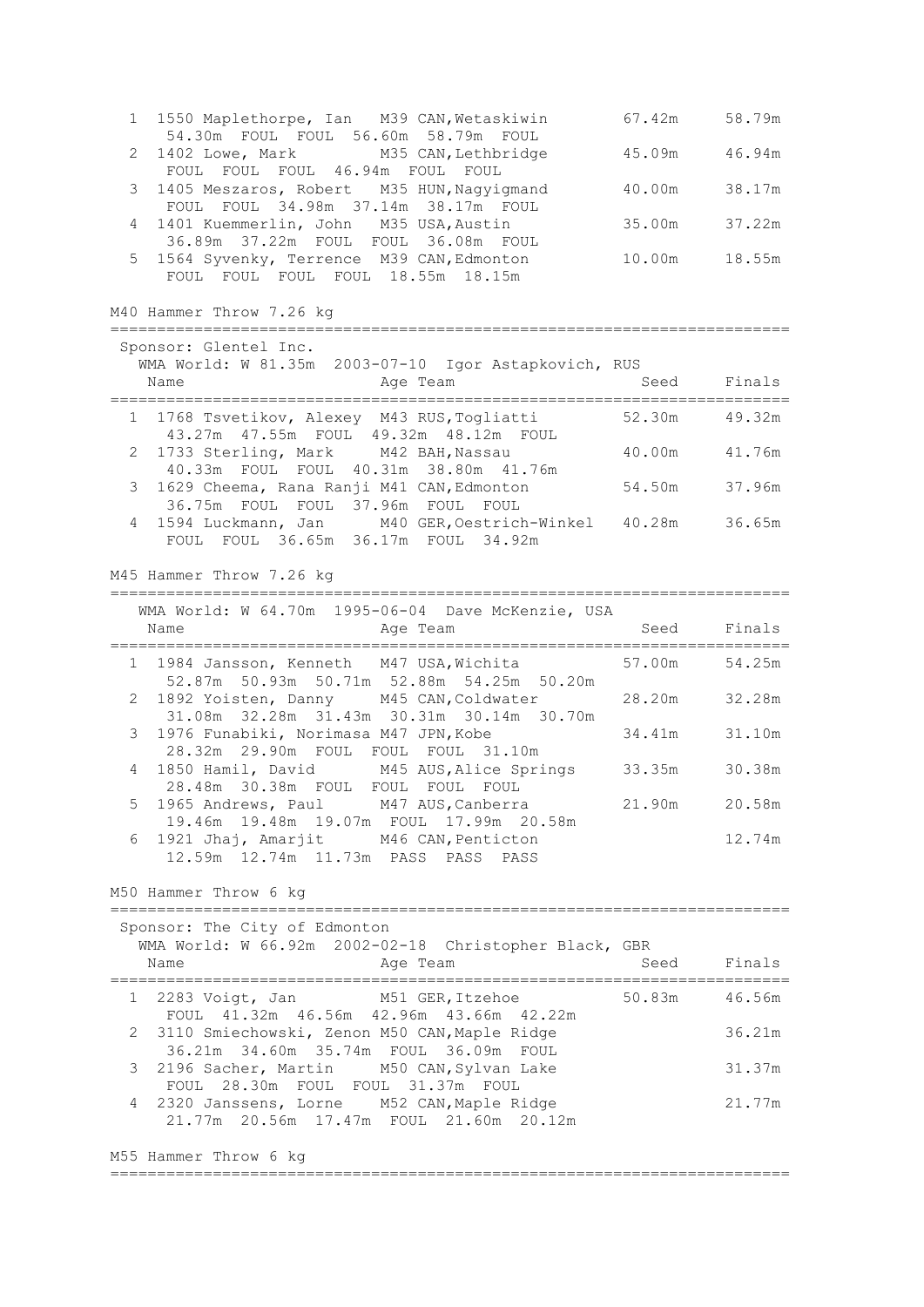|              |      |                                                                                         | WMA World: W 63.70m 1990-06-05 Hans Potsch, AUT                                                    |                  |                  |
|--------------|------|-----------------------------------------------------------------------------------------|----------------------------------------------------------------------------------------------------|------------------|------------------|
|              | Name |                                                                                         | Age Team                                                                                           | Seed Finals      |                  |
|              |      | 56.72m FOUL 56.22m FOUL FOUL 55.28m                                                     | 1 2473 Kulczynski, Floria M55 POL, Zachodnio-Pomor                                                 | 62.92m 56.72m    |                  |
| 2            |      | 2661 Taylor, Todd M58 USA, Molalla<br>FOUL FOUL 46.66m 50.69m 51.86m FOUL               |                                                                                                    | 55.35m           | 51.86m           |
| 3            |      | 40.55m  40.76m  40.06m  FOUL  40.61m  FOUL                                              | 2576 Edwards, Tim M57 USA, Commerce City                                                           | 45.00m           | 40.76m           |
| 4            |      | 2604 Sager, Bob M57 USA, Wilsall<br>FOUL 35.50m 37.74m 37.87m 38.53m 37.13m             |                                                                                                    | 40.00m           | 38.53m           |
| 5            |      | 2518 Chmielewski, Ron M56 CAN, Coaldale<br>24.23m  25.32m  26.55m  28.38m  29.44m  FOUL |                                                                                                    | 29.64m           | 29.44m           |
| 6            |      | 2686 Mulhern, John M59 CAN, Edmonton<br>FOUL FOUL 15.33m FOUL 13.78m FOUL               |                                                                                                    | 25.00m           | 15.33m           |
|              |      | M60 Hammer Throw 5 kg                                                                   |                                                                                                    |                  |                  |
|              |      | Sponsor: Province of Alberta                                                            |                                                                                                    |                  |                  |
|              |      |                                                                                         | WMA World: W 61.76m 2004-08-14 Thomas Gage, USA; in Reading, PA                                    |                  |                  |
|              | Name |                                                                                         | Age Team                                                                                           | Seed             | Finals           |
|              |      | ================================                                                        |                                                                                                    |                  |                  |
|              |      |                                                                                         | 1 2747 Mathews, George M61 USA, Hayden Lake                                                        | 52.81m 51.47m    |                  |
| $\mathbf{2}$ |      | 2846 Yamada, Hiroshi                                                                    | M64 JPN, Toyota-city                                                                               | 53.94m           | 46.63m           |
| 3            |      | 2827 Glowacki, Marek                                                                    | M64 CAN, Edmonton                                                                                  | 42.30m           | 39.58m           |
| 4            |      | 2842 Skuse, Roy                                                                         | M64 NZL, Gisborne                                                                                  | 26.25m 27.67m    |                  |
| 5            |      | 2824 Edwards, Bob                                                                       | M64 CAN, Buchanan                                                                                  | 29.16m           | 27.55m           |
| 6            |      | 2763 Turner, Charlie M61 CAN, Edmonton                                                  |                                                                                                    |                  | 27.16m<br>24.53m |
| 7<br>8       |      | 2825 Forest, Harry-Jame M64 CAN, Edmonton                                               | 2726 Townsend, Ken M60 CAN, Maple Ridge 21.05m                                                     |                  | 19.35m           |
|              |      |                                                                                         |                                                                                                    |                  |                  |
|              |      |                                                                                         |                                                                                                    |                  |                  |
|              |      | M65 Hammer Throw 5 kg                                                                   |                                                                                                    |                  |                  |
|              |      |                                                                                         |                                                                                                    |                  |                  |
|              |      |                                                                                         | WMA World: W 53.32m 1996-06-07 Karl-Heinz Wendel, GER                                              |                  |                  |
|              | Name |                                                                                         | Age Team                                                                                           | Seed             | Finals           |
|              |      | 1 2850 Burke, Ed                                                                        |                                                                                                    | 55.08m           | 55.52mW          |
|              |      |                                                                                         | M65 USA, Los Gatos                                                                                 | 49.72m           |                  |
| 3            |      | 2 2860 Gentleman, William M65 GBR, Edinburgh                                            |                                                                                                    |                  | 47.77m<br>46.85m |
| 4            |      |                                                                                         | 2922 Singh, Ajmer M67 IND, Dist: fatehgarh 50.60m<br>2873 Simmons, Robert M65 CAN, Montague 41.26m |                  | 42.50m           |
| 5            |      | 2888 Horak, Vladimir                                                                    | M66 CZE, Uherske Hradist                                                                           | 43.80m           | 42.00m           |
| 6            |      | 2885 Fukagawa, Hiroo                                                                    | M66 JPN, Kobe                                                                                      | 40.78m           | 41.13m           |
| 7            |      | 2881 Yamada, Eiichiro                                                                   | M65 JPN, Nagano-City                                                                               | 42.00m           | 39.97m           |
| 8            |      | 2851 Chase, Jeff                                                                        | M65 USA, Los Gatos                                                                                 | 39.61m           | 37.27m           |
| 9            |      | 2932 Herron, Robin                                                                      | M68 USA, Fort Collins                                                                              | 38.46m           | 33.50m           |
| 10           |      | 2877 Sowerby, Brett                                                                     | M65 AUS, Springwood                                                                                | 30.55m           | 29.08m           |
| 11           |      | 2864 Koch, John Barrie M65 AUS, Maitland                                                |                                                                                                    | 34.35m           | 27.83m           |
| 12           |      | 2856 East, Les                                                                          | M65 CAN, Victoria                                                                                  | 23.00m           | 24.94m           |
| 13           |      | 2960 Rait, Barry                                                                        | M69 NZL, Invercargill                                                                              | 29.90m           | 21.94m           |
| 14           |      | 2917 Nicolson, John                                                                     | M67 CAN, Summerland                                                                                | 22.00m           | 21.72m           |
|              |      | M70 Hammer Throw 4 kg                                                                   |                                                                                                    |                  |                  |
|              |      | -------------------------------                                                         |                                                                                                    |                  |                  |
|              |      | Sponsor: Government of Canada                                                           |                                                                                                    |                  |                  |
|              |      |                                                                                         | 70 WMA World: W 53.12m 2004-07-24 Robert Ward, USA; in Cappett                                     |                  |                  |
|              | Name |                                                                                         | Age Team                                                                                           | Seed             | Finals           |
| 1            |      |                                                                                         |                                                                                                    |                  | 45.48m           |
| 2            |      | 2978 Speckens, Peter                                                                    | M70 GER, Übach-Palenberg                                                                           | 42.24m<br>38.83m |                  |
| 3            |      | 2991 Staveley, Bob<br>2986 Grady, Udo                                                   | M71 CAN, Ottawa<br>M71 CAN, Cranbrook                                                              |                  | 39.14m<br>35.09m |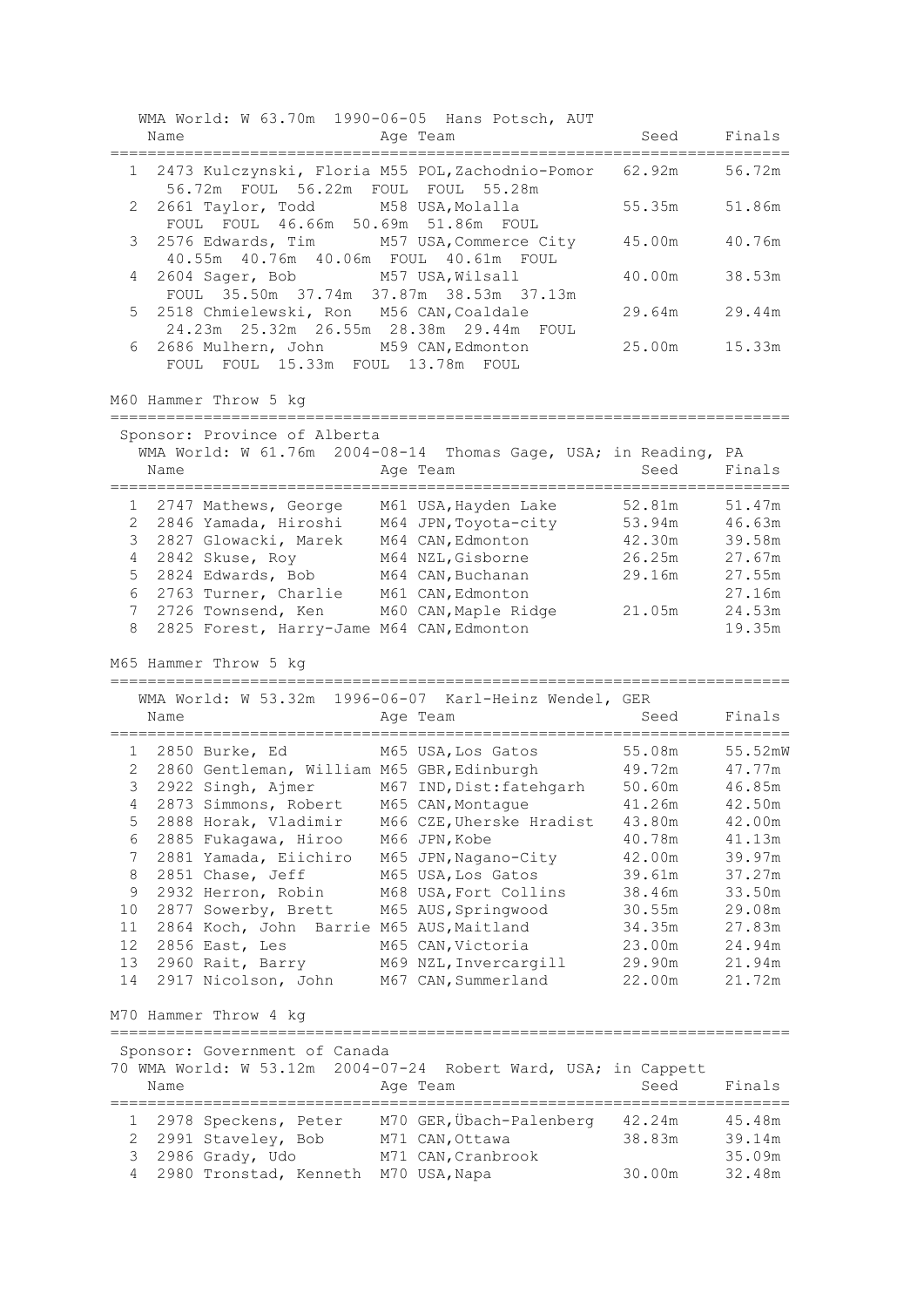5 3012 Feick, Ray M73 USA,Gilbertsville 35.50m 32.45m 6 3004 Ropelin, Arvo M72 AUS,Brisbane 27.00m 27.27m 7 2974 Polonsky, Achikam M70 ISR,Natanya 44.80m 25.86m 8 3020 Ardaman, Ahmet M74 USA,New Smyrna Beac 34.00m 22.44m M75 Hammer Throw 4 kg ========================================================================= 75 WMA World: W 45.92m 1988-05-14 Aarne Miettinen, FIN Name **Age Team** Age Team Seed Finals ========================================================================= 1 3105 Rittweger, Manfred M75 GER<br>2 3033 Mullins, Thomas M75 AUS, Sydney 35.30m 35.89m 2 3033 Mullins, Thomas M75 AUS,Sydney 35.30m 35.89m 3 3046 Monds, Douglas M76 CAN,Victoria 36.00m 34.35m 4 3030 Hanus, Jaroslav M75 GBR,Harrow 37.00m 29.57m 5 3059 Aso, Katsuya M79 JPN,Tagawa 32.00m 27.87m 6 3060 Dobribán, Géza M79 HUN,Zamárdi 29.80m 26.78m 7 3047 Terada, Kyoji M76 JPN,Nishi-gun 20.41m M80 Hammer Throw 4 kg ========================================================================= 80 WMA World: W 37.18m 1996-01-23 John Fraser, AUS Name **Age Team** Age Team Seed Finals ========================================================================= 1 3071 Ogura, Takashi M82 JPN,Fujisawa 23.00m 20.20m 2 3072 Power-Waters, Bria M82 USA, Church Hill 18.34m 3 3069 Stein, Jacob M81 USA,Louisville 23.00m 17.30m M85 Hammer Throw 4 kg ========================================================================= 85 WMA World: W 28.01m 2000-04-15 Anton Fonseca, AUS Name **Age Team** Age Team Seed Finals ========================================================================= 1 3079 Ryffel, George M85 USA,Arlington 12.00m 15.51m M90 Hammer Throw 4 kg ========================================================================= 90 WMA World: W 21.33m 2004-11-06 Antonio Fonseca, BRA; in Montevideo Name **Age Team** Age Team Seed Finals ========================================================================= 1 3084 Murray, Jim M90 CAN,Whistler 16.23m 15.86m 2 3085 West, Howard M92 CAN, Saskatoon 15.10m 12.57m M95 Hammer Throw 4 kg ========================================================================= Name **Age Team** Age Team Seed Finals ========================================================================= 1 3087 Lane, Trent M95 USA,Baker 17.00m 15.96m W30 Javelin Throw 600 g ========================================================================= Name **Age Team** Age Team Seed Finals ========================================================================= 1 32 Jackson, Jennifer W31 CAN,Lac La Biche 32.00m 33.52m 26.11m 25.88m 33.52m 29.58m FOUL 28.88m 2 23 Carlos, Nicole W31 CAN,Saskatoon 20.50m 30.54m 30.10m 26.20m FOUL 30.54m 29.11m 30.19m 3 53 Gregoire, Debbie W32 CAN,Westlock 26.80m 29.18m 24.11m 27.38m 26.45m 24.41m 25.56m 29.18m 4 31 Huppie-Parsons, Pa W31 CAN,Ottawa 29.00m 24.38m 20.19m FOUL 24.38m 23.28m 23.72m 23.23m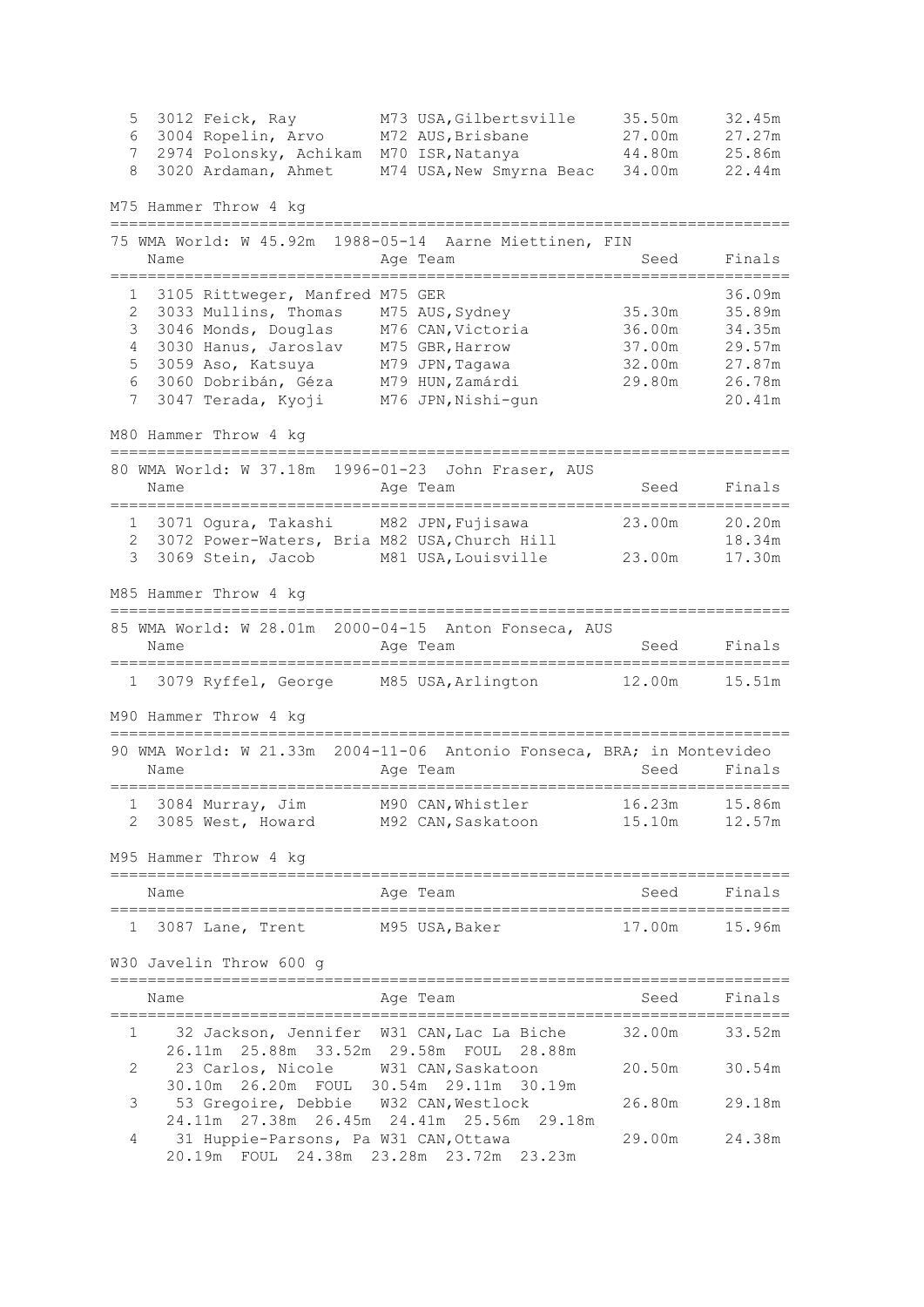W35 Javelin Throw 600 g ========================================================================= WMA World: W 67.00m 1988-09-10 Tuula Laaksala, FIN Name **Age Team** Age Team Seed Finals ========================================================================= 1 299 Pfanner, Judy W39 AUS,Caulfield South 30.15m 32.28m 28.03m 31.61m 30.17m 31.65m 30.04m 32.28m 2 287 Klaue, Heike W39 GER,Berlin 29.00m 25.24m 22.71m 25.09m FOUL 25.24m 22.16m 24.04m 3 135 Gross, Camille W35 CAN,Sylvan Lake 20.40m 21.42m 20.12m 21.10m 18.69m 19.33m 21.42m 19.51m W40 Javelin Throw 600 g ========================================================================= Sponsor: Glentel Inc. WMA World: W 64.06m 1996-07-12 Tessa Sanderson, GBR Name Age Team Seed Finals ========================================================================= 1 498 Urra, Eugenia W43 CHI,Coquimbo 36.90m 36.42m FOUL 36.42m 35.79m FOUL 34.67m 35.57m 2 482 Ostergard, Alison W43 CAN,Drumheller 33.33m 34.77m 29.02m 31.29m 33.62m FOUL 34.77m FOUL 3 446 Potvin, Annie W42 CAN,St-Jacques 33.60m 34.47m 33.61m 32.62m FOUL FOUL 34.07m 34.47m 4 379 Lambrick, Fiona W41 AUS,Bacchus Marsh 24.00m 24.89m 23.60m 22.27m 24.24m 24.89m 19.28m 20.97m 5 453 Stepanova, Olga W42 RUS,Moscow 26.38m 23.69m 21.24m 22.76m 23.69m 22.53m 21.19m 21.24m 6 378 Lam, Jane W41 CAN,Edmonton 20.00m 18.29m FOUL FOUL FOUL 18.21m 18.29m 18.16m 7 529 Kusano, Misuzu W44 JPN,Konan 11.13m 9.91m FOUL 11.13m 10.17m 9.83m FOUL W45 Javelin Throw 600 g ========================================================================= WMA World: W 47.74m 1981-05-30 Anneliises Gerhards, GER Name **Age Team** Age Team Seed Finals ========================================================================= 1 675 Dejus, Sandra W47 LAT,Liepaja 41.32m 37.13m 34.63m 37.05m 33.83m 37.13m 32.87m PASS 2 591 MacKichan, Nancy W45 CAN,Cold Lake 33.00m 31.92m 31.91m 31.05m 31.92m 29.84m 25.48m FOUL 3 775 Maeda, Kayako W49 JPN,Oysu 25.15m 24.48m FOUL 23.54m 22.79m 23.76m 24.48m 23.34m 4 562 Ariano, Jenny W45 CAN,St. Albert 23.46m 22.34m 20.56m 20.55m FOUL 19.51m 23.46m 5 611 Rutsch, Rosie W45 CAN,Edmonton 21.00m 19.01m 19.01m FOUL 18.15m 18.75m 18.29m FOUL 6 616 Vozarova, Luba W45 USA,Lindon 17.81m 17.81m 16.13m 16.91m FOUL FOUL 17.65m 7 730 Jolicoeur, Denise W48 CAN,Guelph 14.66m 12.90m 14.19m 12.14m 13.31m 12.94m 14.66m 8 595 Murfitt, Anne W45 CAN,Victoria 16.02m 12.62m 12.62m 12.11m 12.54m FOUL 11.27m 12.21m W50 Javelin Throw 500 g ========================================================================= Sponsor: The City of Edmonton WMA World: W 48.56m 2002-08-21 Regina K. Stange, GER Name **Age Team** Age Team Seed Finals =========================================================================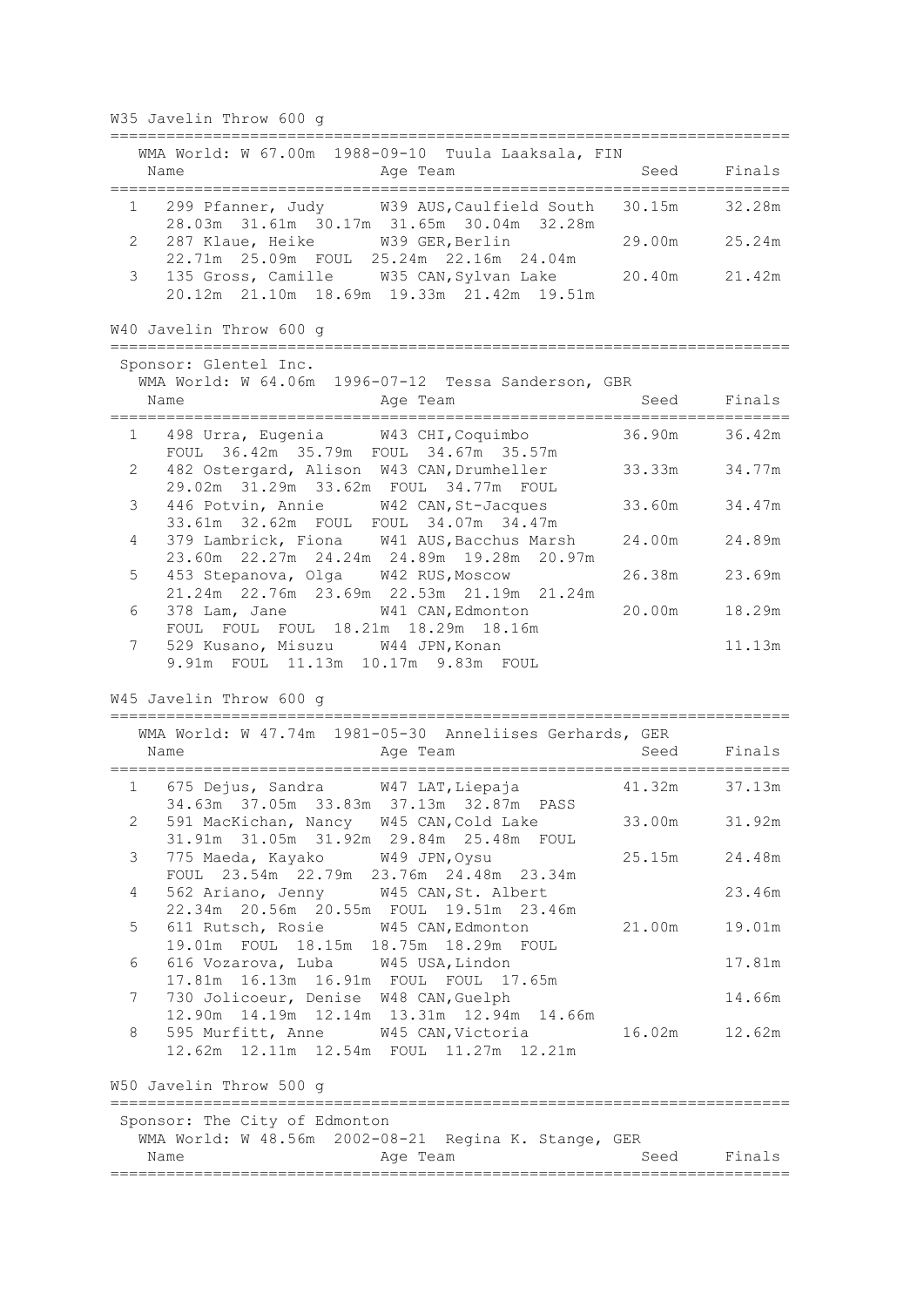| 954 Watkins, Yasha W53 AUS, Carrara<br>1                                                                                                | 32.07m        | 30.63m      |
|-----------------------------------------------------------------------------------------------------------------------------------------|---------------|-------------|
| 22.76m  28.11m  30.63m  27.93m  28.21m  PASS<br>918 Smith, Julie M52 AUS, Kurmond<br>2                                                  | 20.00m        | 25.01m      |
| 25.01m  24.31m  23.02m  23.56m  23.27m  21.74m<br>3<br>980 Richter, Maria Apa W54 BRA, Porto Alegre                                     | 24.15m        | 23.95m      |
| 22.82m 21.86m 22.35m 20.83m 23.95m 23.76m<br>943 Magdalini, Tsitsou W53 GRE, Rhodes Island<br>4                                         | 25.35m        | 22.34m      |
| 19.69m FOUL 21.12m 21.12m 22.34m 21.57m<br>5<br>832 Rosales, Esther W50 MEX, Celaya<br>22.01m 21.16m 21.44m 19.48m 22.05m 22.26m        | 22.00m        | 22.26m      |
| 947 Palmer, Denise W53 AUS, Panania<br>6<br>19.89m  18.68m  19.03m  18.44m  19.72m  FOUL                                                | 19.87m        | 19.89m      |
| W55 Javelin Throw 500 g                                                                                                                 |               |             |
| 55 WMA World: W 46.08m 2002-08-21 N. Bezjak-Urbancic, JUG<br>Name<br>Age Team                                                           | Seed          | Finals      |
| 1 1091 Raham, Sharon W59 USA, Wellington<br>23.80m  22.19m  23.71m  FOUL  24.29m  24.11m                                                | 27.77m 24.29m |             |
| 1064 Bell, Teddie M58 USA, Spokane<br>2<br>20.85m  22.72m  20.31m  19.74m  21.85m  20.33m                                               | 25.45m        | 22.72m      |
| 1054 McBlain, Liz W57 CAN, Edmonton<br>3<br>17.35m  17.17m  15.22m  16.43m  16.99m  16.09m                                              | 19.00m        | 17.35m      |
| 1031 Mensey, Myrle W56 USA, St Louis<br>4<br>16.14m 15.70m 17.05m 14.92m 15.39m 14.08m                                                  |               | 17.05m      |
| W60 Javelin Throw 400 g                                                                                                                 |               |             |
| Sponsor: Alberta Centennial 2005<br>60 WMA World: W 41.28m 1997-07-12 Gertraud Schonauer, AUT                                           |               |             |
| Name<br>Age Team                                                                                                                        |               | Seed Finals |
| 1 1147 Radcliffe, Marg W63 CAN, Lake Cowichan 34.47m<br>29.02m  24.63m  25.77m  25.10m  27.10m  FOUL                                    |               | 29.02m      |
| 2 1143 Mellmann, Gudrun W63 GER, Quickborn<br>25.97m  24.83m  26.33m  27.24m  27.34m  26.91m                                            | 28.20m        | 27.34m      |
| 1137 Swinton, Margery W62 GBR, Aberlour<br>3<br>19.48m 18.95m 19.87m 18.47m 19.54m 19.47m                                               | 21.70m        | 19.87m      |
|                                                                                                                                         |               |             |
| 4 1156 Oppliger, Jayne W64 USA, Monmouth 12.80m 10.87m<br>9.57m FOUL 10.74m FOUL 10.87m 9.81m                                           |               |             |
| W65 Javelin Throw 400 q                                                                                                                 |               |             |
| Sponsor: Alberta Centennial 2005                                                                                                        |               |             |
| 65 WMA World: W 36.79m 2002-05-15 Gertraud Schonauer, AUT<br>Age Team                                                                   |               | Seed Finals |
| Name    Age 1<br>----------------------------------<br>.___________________________________<br>1 1182 Tosh, Margaret W67 CAN, Saskatoon |               | 26.21m      |
| 25.13m  24.57m  24.84m  26.21m  25.01m  25.81m<br>1170 Searle, Helen W66 AUS, Brisbane<br>2                                             | 23.71m        | 22.85m      |
| 22.85m  22.01m  15.83m  20.15m  21.73m  22.38m<br>1159 Anderson, Sandra W65 CAN, Victoria<br>3                                          | 25.97m        | 20.39m      |
| 20.37m FOUL 20.39m FOUL 19.55m FOUL<br>1168 Matlock, Joan S W66 CAN, Saskatoon<br>4<br>12.05m FOUL 12.23m 13.89m 13.41m FOUL            | 13.50m        | 13.89m      |
| W70 Javelin Throw 400 g                                                                                                                 |               |             |

70 WMA World: W 28.20m 1997-08-24 Joan Odgen, GBR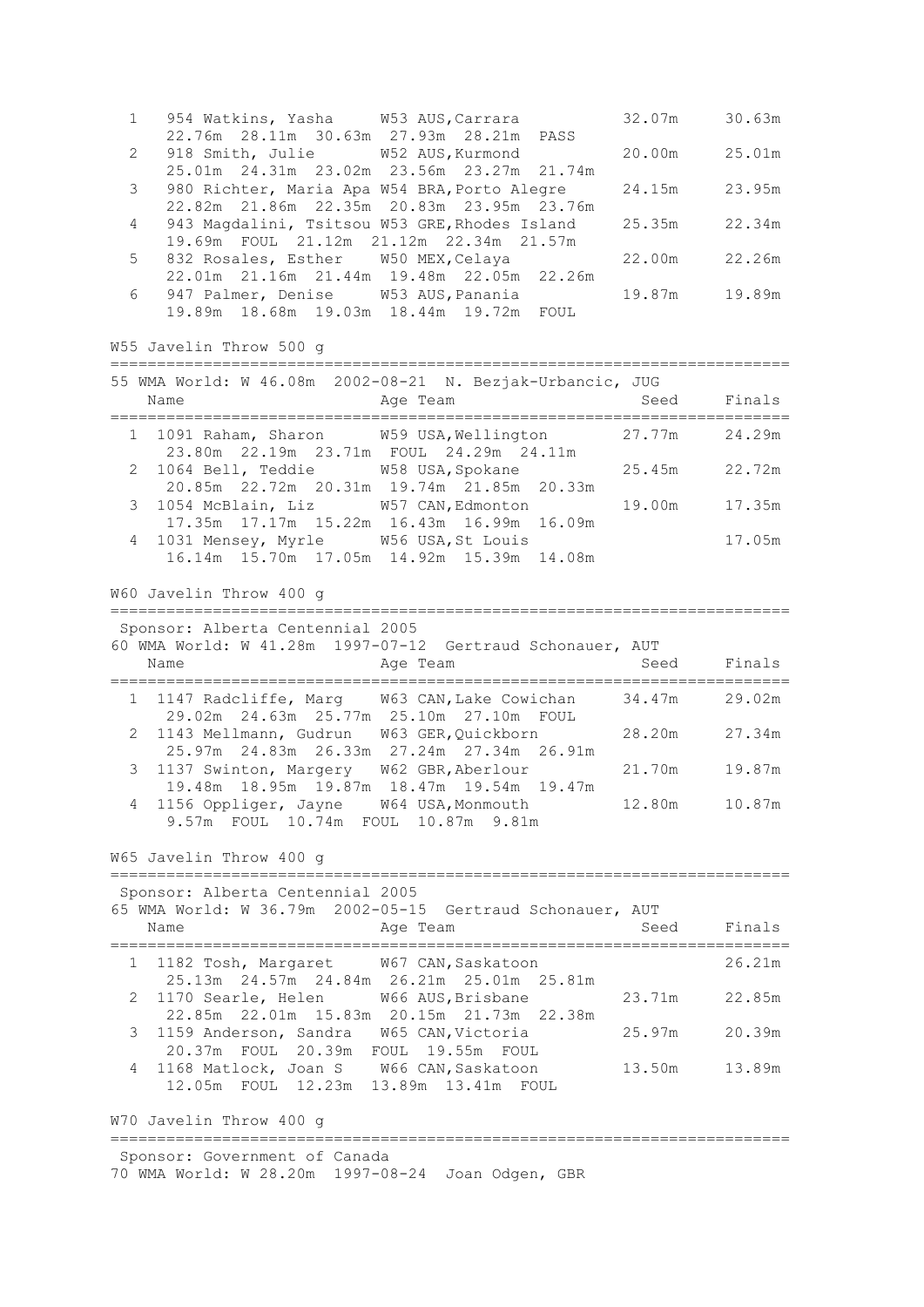|              | Name                                                                                                                | Age Team                                                                                                                                     | Seed Finals |        |
|--------------|---------------------------------------------------------------------------------------------------------------------|----------------------------------------------------------------------------------------------------------------------------------------------|-------------|--------|
|              | 1 1194 Kovalenskaya, Gali W70 RUS, Moscow                                                                           | 19.17m  18.33m  20.42m  19.45m  17.45m  17.27m                                                                                               |             | 20.42m |
| 2            | FOUL 17.56m 15.23m FOUL 17.19m 18.16m                                                                               | 1211 Hicks, Amy W72 USA, Needham 20.55m                                                                                                      |             | 18.16m |
| 3            | 1210 Ferguson, Lil W72 CAN, Moose Jaw                                                                               | 15.71m  16.08m  18.02m  17.31m  16.82m  15.74m                                                                                               |             | 18.02m |
| 4            |                                                                                                                     | 1208 Acton, Myrtle W72 CAN, Summerland 16.28m<br>14.75m  17.40m  13.05m  12.65m  14.56m  14.50m                                              |             | 17.40m |
| 5            |                                                                                                                     | 1217 Turek, Mae M73 CAN, Vancouver<br>14.62m  14.67m  15.39m  13.70m  14.22m  15.63m                                                         | 14.59m      | 15.63m |
| 6            |                                                                                                                     | 1192 Bilko, Dora W70 CAN, Edmonton<br>13.38m  14.33m  14.51m  12.58m  12.77m  13.12m                                                         | 16.48m      | 14.51m |
| 7            |                                                                                                                     | 1203 Crooks, Marcia W71 USA, Bellingham 18.79m 13.49m<br>13.25m 13.07m FOUL 13.47m 12.27m 13.49m                                             |             |        |
|              | W75 Javelin Throw 400 g                                                                                             |                                                                                                                                              |             |        |
|              | Name                                                                                                                | 75 WMA World: W 23.02m 1990-07-04 Hanna Gelbrich, GER<br>Age Team                                                                            | Seed Finals |        |
|              |                                                                                                                     | 1 1229 Smallwood, Maxine W76 CAN, Terrace 12.69m 12.52m                                                                                      |             |        |
| $\mathbf{2}$ |                                                                                                                     | 11.57m  12.39m  12.20m  FOUL  12.52m  10.52m<br>1227 Kawakami, Toshi W76 BRA, Florianópolis 11.10m 9.17m                                     |             |        |
| 3            | FOUL FOUL 8.65m 9.07m FOUL 9.17m                                                                                    | 1235 Taniguchi, Kazuko W78 BRA, Florianópolis 8.80m 8.03m                                                                                    |             |        |
| 4            | 5.86m 7.95m 7.68m 8.03m FOUL FOUL<br>1231 Erskine, Doreen W78 CAN, Moose Jaw<br>6.95m 7.00m 6.90m 7.12m 6.35m 7.46m |                                                                                                                                              |             | 7.46m  |
|              |                                                                                                                     |                                                                                                                                              |             |        |
|              | W80 Javelin Throw 400 g                                                                                             |                                                                                                                                              |             |        |
|              |                                                                                                                     | 80 WMA World: W 19.86m 1993-10-09 Hanna Gelbrich, GER                                                                                        |             |        |
|              | Name                                                                                                                | Age Team                                                                                                                                     | Seed        | Finals |
|              | 9.54m 9.71m FOUL FOUL 9.53m 10.36m                                                                                  | 1 1240 Mcleod-Smith, F. D W80 CAN, North Vancouver 11.41m 10.36m                                                                             |             |        |
|              | M30 Javelin Throw 800 g                                                                                             |                                                                                                                                              |             |        |
|              | Name                                                                                                                | Age Team                                                                                                                                     | Seed        | Finals |
| ı.           | 1368 Mullarvey, Michael M33 AUS, Hobart                                                                             |                                                                                                                                              | 58.98m      | 53.83m |
| 2            | 1332 Arsenault, David M32 CAN, Bonaventure                                                                          | 53.83m 53.17m 51.08m 53.40m 50.25m 52.29m                                                                                                    | 56.00m      | 52.32m |
| 3            |                                                                                                                     | FOUL 47.62m 46.06m 47.22m 51.14m 52.32m<br>1375 Wilson, Kier M33 CAN, Sherwood Park 43.60m<br>42.00m  40.36m  42.00m  40.30m  40.05m  40.06m |             | 42.00m |
|              | M35 Javelin Throw 800 g                                                                                             |                                                                                                                                              |             |        |
|              | Name                                                                                                                | WMA World: W 92.80m 2001-08-12 Jan Zelezny, CZE<br>Age Team                                                                                  | Seed        | Finals |
| 1            |                                                                                                                     | 1511 Kamas, Roman M38 SVK, Banska Bystrica                                                                                                   | 51.80m      | 49.56m |
| 2            | 1452 Barr, James M37 USA, Arlington<br>FOUL 45.32m 45.03m FOUL 45.69m 37.57m                                        | 49.56m 47.46m 48.82m 45.53m 47.10m 47.23m                                                                                                    | 51.40m      | 45.69m |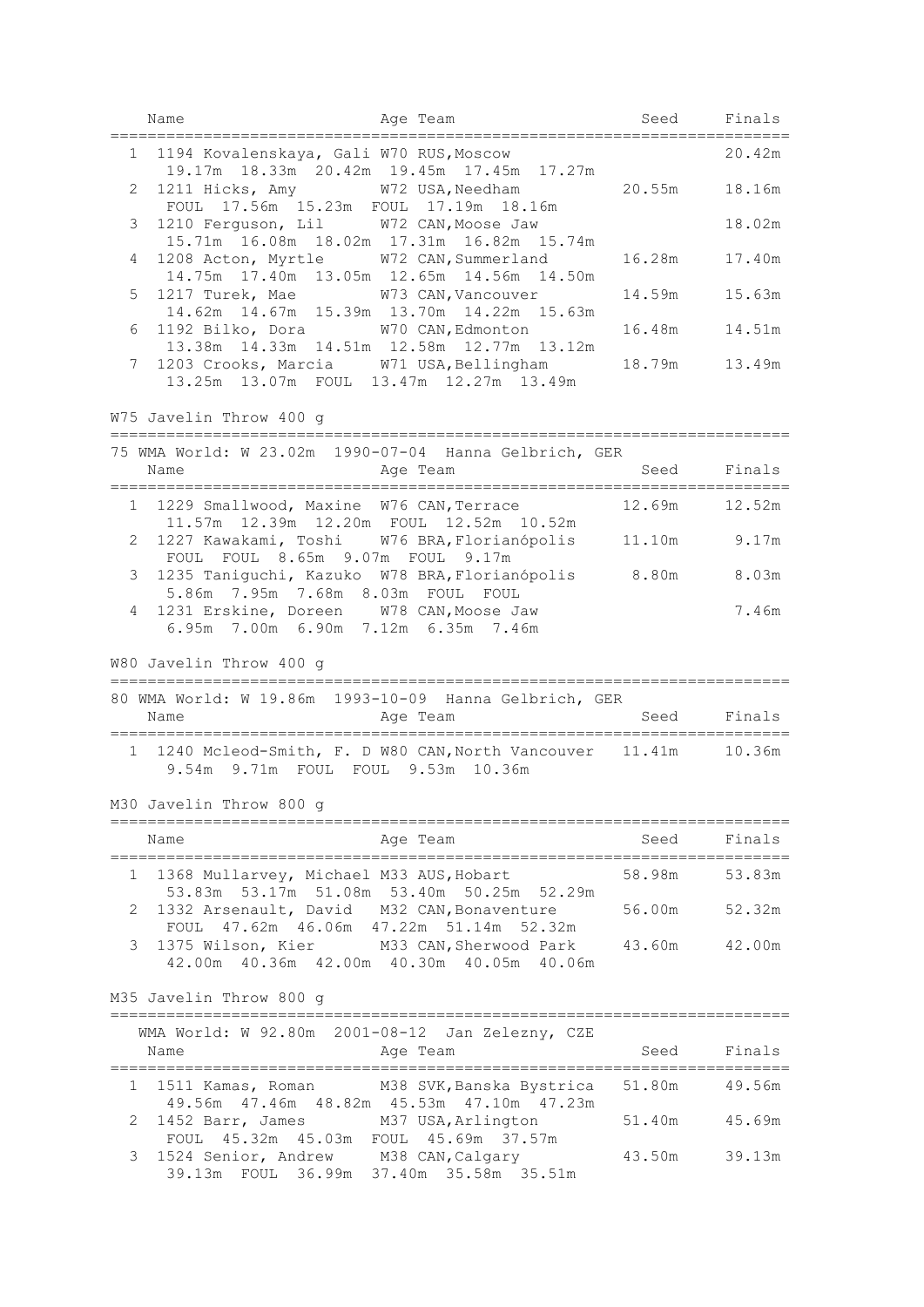| 4                     | 1398 Frere, Lewis M35 CAN, Three Hills<br>FOUL 36.51m 37.49m PASS 35.30m 38.13m                                                         | 42.13m | 38.13m |
|-----------------------|-----------------------------------------------------------------------------------------------------------------------------------------|--------|--------|
| 5                     | 1450 Andersen, Kevin M37 CAN, Edson<br>36.20m 38.11m 34.46m 35.75m 34.38m 35.40m                                                        | 37.14m | 38.11m |
| 6                     | 1401 Kuemmerlin, John M35 USA, Austin<br>33.30m 33.63m 32.62m 32.40m 33.72m FOUL                                                        | 40.00m | 33.72m |
| 7                     | 1475 Michael, Karsten M37 CAN, Edmonton<br>FOUL FOUL 22.95m 26.77m FOUL 27.08m                                                          | 29.10m | 27.08m |
| 8                     | 1564 Syvenky, Terrence M39 CAN, Edmonton<br>18.87m 18.36m FOUL 18.98m 18.60m 16.08m                                                     | 10.10m | 18.98m |
|                       | M40 Javelin Throw 800 g                                                                                                                 |        |        |
|                       | Sponsor: Glentel Inc.<br>WMA World: W 84.08m 2003-06-29 Peter Blank, GER                                                                |        |        |
|                       | Name<br>Age Team                                                                                                                        | Seed   | Finals |
|                       | 1 1712 Morgan, Kevin M42 CAN, Port Coquitlam<br>51.06m 52.46m 50.34m 55.30m 52.65m 53.24m                                               | 52.02m | 55.30m |
|                       | 2 1594 Luckmann, Jan M40 GER, Oestrich-Winkel<br>44.82m  46.82m  48.10m  49.61m  49.44m  47.28m                                         | 52.24m | 49.61m |
| 3 <sup>7</sup>        | 1653 Kent, Scott M41 CAN, Surrey<br>43.40m  44.20m  PASS  FOUL  47.41m  44.88m                                                          | 49.70m | 47.41m |
| 4                     | 1645 Greenbank, Jamie M41 CAN, Milton<br>39.58m  43.98m  44.65m  40.86m  39.53m  40.14m                                                 | 45.00m | 44.65m |
| 5                     | 1593 Lang, Kevin M40 CAN, Drayton Valley<br>36.50m 36.06m 35.53m 35.33m 39.17m 38.48m                                                   | 40.00m | 39.17m |
| 6                     | 1790 Goldsney, Phil M44 CAN, Whitecourt<br>30.86m 35.14m 34.61m FOUL FOUL FOUL                                                          | 40.50m | 35.14m |
| 7                     | 1811 Reynolds, Terry M44 CAN, Edmonton<br>FOUL FOUL 27.18m FOUL FOUL FOUL                                                               | 20.00m | 27.18m |
|                       | 1824 Woods, Jeffrey M44 CAN, Edmonton<br>FOUL FOUL FOUL PASS PASS PASS                                                                  |        | FOUL   |
|                       | M45 Javelin Throw 800 q                                                                                                                 |        |        |
|                       | WMA World: W 70.96m 2002-07-25 Jorma Markus, FIN<br>Name<br>Age Team                                                                    | Seed   | Finals |
| 1                     | 2053 Havras, Serhiy<br>M48 UKR, Sumskoy                                                                                                 |        | 60.68m |
| $\mathbf{2}^{\prime}$ | 58.69m 60.68m PASS PASS PASS FOUL<br>2063 Morris, Dennis<br>M48 USA, Covington                                                          | 58.00m | 54.85m |
| 3                     | 54.64m 54.85m 53.66m 53.93m FOUL 50.63m<br>M45 CAN, Spruce Grove<br>1827 Beamish, Lee<br>48.69m  45.06m  42.30m  48.87m  48.00m  46.39m | 47.83m | 48.87m |
| 4                     | 2070 Olsen, Phil<br>M48 CAN, Nanaimo<br>FOUL 42.63m 45.65m 46.10m 44.36m 42.51m                                                         | 70.00m | 46.10m |
| 5                     | 2012 Reynolds, Chris<br>M47 CAN, Calgary<br>41.60m  42.09m  39.63m  43.65m  FOUL  FOUL                                                  | 42.62m | 43.65m |
| 6                     | 1892 Yoisten, Danny<br>M45 CAN, Coldwater<br>FOUL 40.59m 37.21m 42.30m FOUL FOUL                                                        | 41.50m | 42.30m |

7 1965 Andrews, Paul M47 AUS,Canberra 42.50m 39.90m

8 3126 Baker, Randy M45 CAN,Edmonton 40.00m 39.29m

9 2067 Niroumand, Mahmoud M48 USA, Costa Mesa 40.00m 39.26m

10 1976 Funabiki, Norimasa M47 JPN,Kobe 41.43m 38.99m

11 1984 Jansson, Kenneth M47 USA,Wichita 36.00m 36.72m

39.90m 34.08m 31.46m 31.70m FOUL 34.10m

36.70m FOUL 39.29m 37.43m PASS PASS

36.69m 39.26m FOUL

FOUL 38.32m 38.99m

36.72m 32.14m 35.10m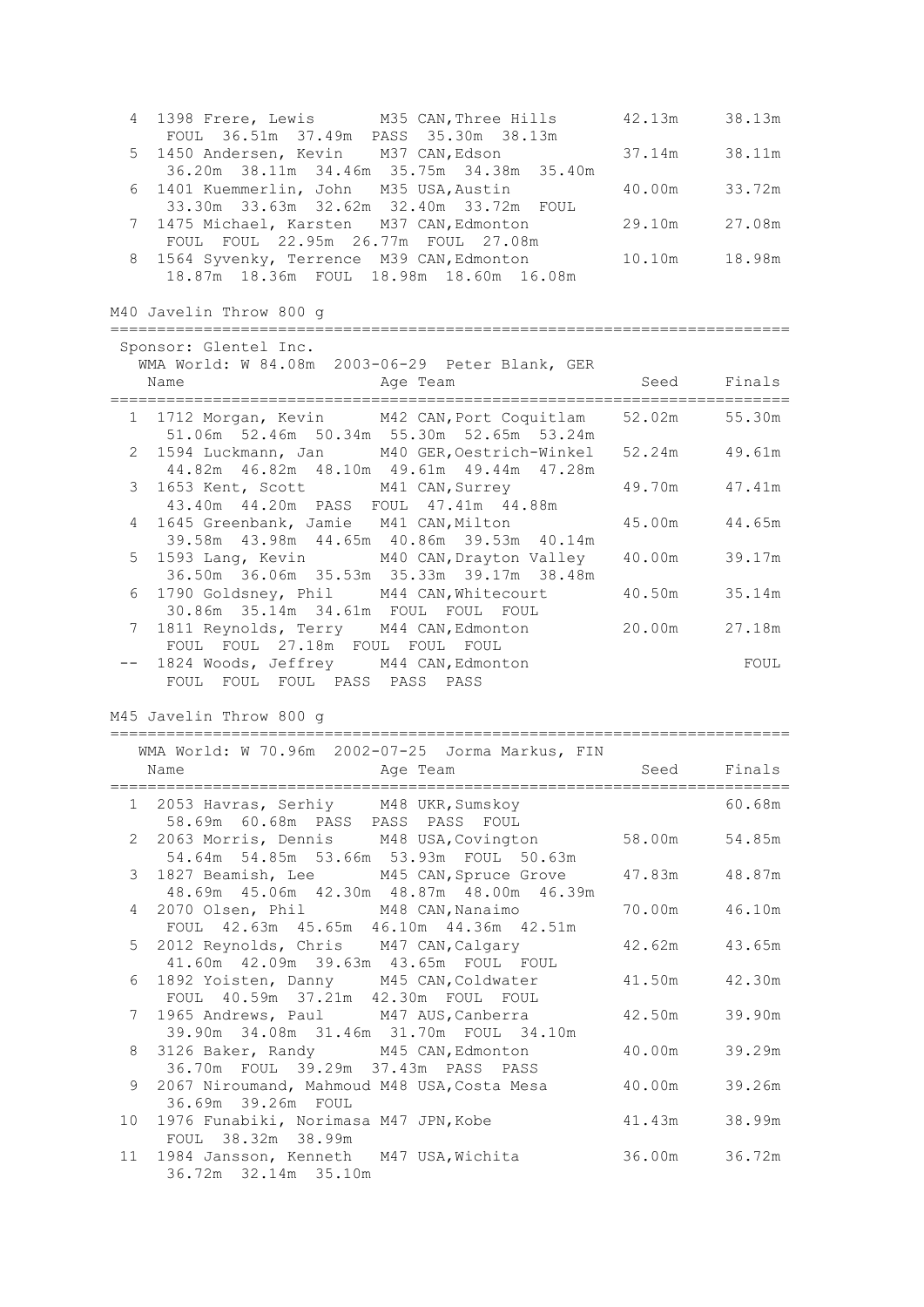| 12 1921 Jhaj, Amarjit                        | M46 CAN, Penticton |        | 32.85m |
|----------------------------------------------|--------------------|--------|--------|
| 32.85m 32.79m FOUL                           |                    |        |        |
| 13 1916 Hennig, Calvin M46 CAN, Spruce Grove |                    |        | 30.13m |
| 27.95m 28.80m 30.13m                         |                    |        |        |
| -- 1899 Bozzini, Mark M46 USA, Napa          |                    | 49.28m | FOUL   |
| FOUL FOUL FOUL                               |                    |        |        |

M50 Javelin Throw 700 g

| Sponsor: The City of Edmonton<br>WMA World: W 69.03m 2004-08-14 Jorma Markus, FIN<br>Age Team<br>Name |               | Seed Finals   |
|-------------------------------------------------------------------------------------------------------|---------------|---------------|
| 1 2216 Brown, Michael M51 USA, Jasksonville 30.71m 65.87m                                             |               |               |
| 59.17m FOUL 63.48m 65.87m 62.90m 63.98m                                                               |               |               |
| 2 2236 Finkbeiner, Michae M51 CAN, Oakville                                                           | 57.40m 51.12m |               |
| FOUL 51.12m FOUL 48.44m FOUL 51.08m                                                                   |               |               |
| 3 2239 Gudzowsky, Terry M51 CAN, Calgary                                                              |               | 48.49m 48.27m |
| 42.77m 48.27m 43.48m 42.33m FOUL FOUL                                                                 |               |               |
| 4 2288 Banton, Steven M52 USA, Bend                                                                   | 47.24m 45.67m |               |
| 41.09m 41.92m 43.89m 40.98m 45.67m 44.98m                                                             |               |               |
| 5 3110 Smiechowski, Zenon M50 CAN, Maple Ridge                                                        |               | 40.81m        |
| FOUL FOUL 40.81m 39.78m FOUL FOUL                                                                     |               |               |
| 6 2348 Stennett, Peter M52 GBR, Paddock Wood                                                          | 40.08m        | 37.45m        |
| PASS PASS PASS 35.19m 37.45m FOUL                                                                     |               |               |
| 7 2312 Geis, Hildebrand M52 GER, Berlin                                                               | 40.01m        | 36.10m        |
| 35.51m 34.24m FOUL 36.10m 35.02m 36.08m                                                               |               |               |

M55 Javelin Throw 700 g

=========================================================================

| WMA World: W 65.74m 1995-04-08 Larry Stuart, USA<br>Age Team<br>Name                                  | Seed Finals   |        |
|-------------------------------------------------------------------------------------------------------|---------------|--------|
| 1 2472 Kouvolo, Robert M55 USA, Easley 60.60m 57.42m<br>54.04m 57.42m 57.33m 57.40m FOUL 55.75m       |               |        |
| 2 2465 Drab, Frantisek M55 CZE, Trinec VI 54.68m 48.39m<br>42.00m  45.60m  FOUL  45.89m  FOUL  48.39m |               |        |
| 3 2522 Dec, Jan M56 POL, Lubuskie<br>FOUL FOUL FOUL 45.57m 43.47m 44.99m                              | 54.60m 45.57m |        |
| 4 2463 DeBenedetto, Jan M55 USA, Mountain Lakes<br>42.11m 40.48m FOUL 40.42m 41.56m 39.55m            | 40.67m 42.11m |        |
| 5 2470 James, Rob M55 NZL, Wellington<br>FOUL 29.74m 29.12m 27.91m FOUL 29.01m                        | 30.12m        | 29.74m |
| 6 2620 Yuen, John M57 CAN, Edmonton<br>26.32m 27.66m 29.52m FOUL FOUL FOUL                            | 30.30m 29.52m |        |
| 7 2662 Thomson, Roy M58 CAN, Calgary<br>25.27m  26.95m  27.87m  24.88m  FOUL  27.00m                  | 30.00m 27.87m |        |
| 8 2686 Mulhern, John M59 CAN, Edmonton<br>FOUL 18.48m 20.27m 18.65m 19.23m 20.54m                     | 35.00m 20.54m |        |

M60 Javelin Throw 600 g

| Name | Sponsor: Alberta Centennial 2005 | WMA World: W 64.74m 1998-05-23 Larry Stuart, USA<br>Age Team | Seed   | Finals |
|------|----------------------------------|--------------------------------------------------------------|--------|--------|
|      | 1 2745 Kolar, Josef              | M61 CZE, Trinec 6                                            | 54.64m | 49.78m |
|      | 2 2796 Appel, H. Douglas         | M63 USA, Eugene                                              | 49.98m | 46.80m |
|      | 3 2781 McFadyen, Bob             | M62 CAN, Edmonton                                            | 34.90m | 36.73m |
|      | 4 2726 Townsend, Ken             | M60 CAN, Maple Ridge                                         | 33.83m | 36.22m |
|      | 5 2721 Pasztor, Mihaly           | M60 HUN, Godollo                                             | 33.00m | 32.20m |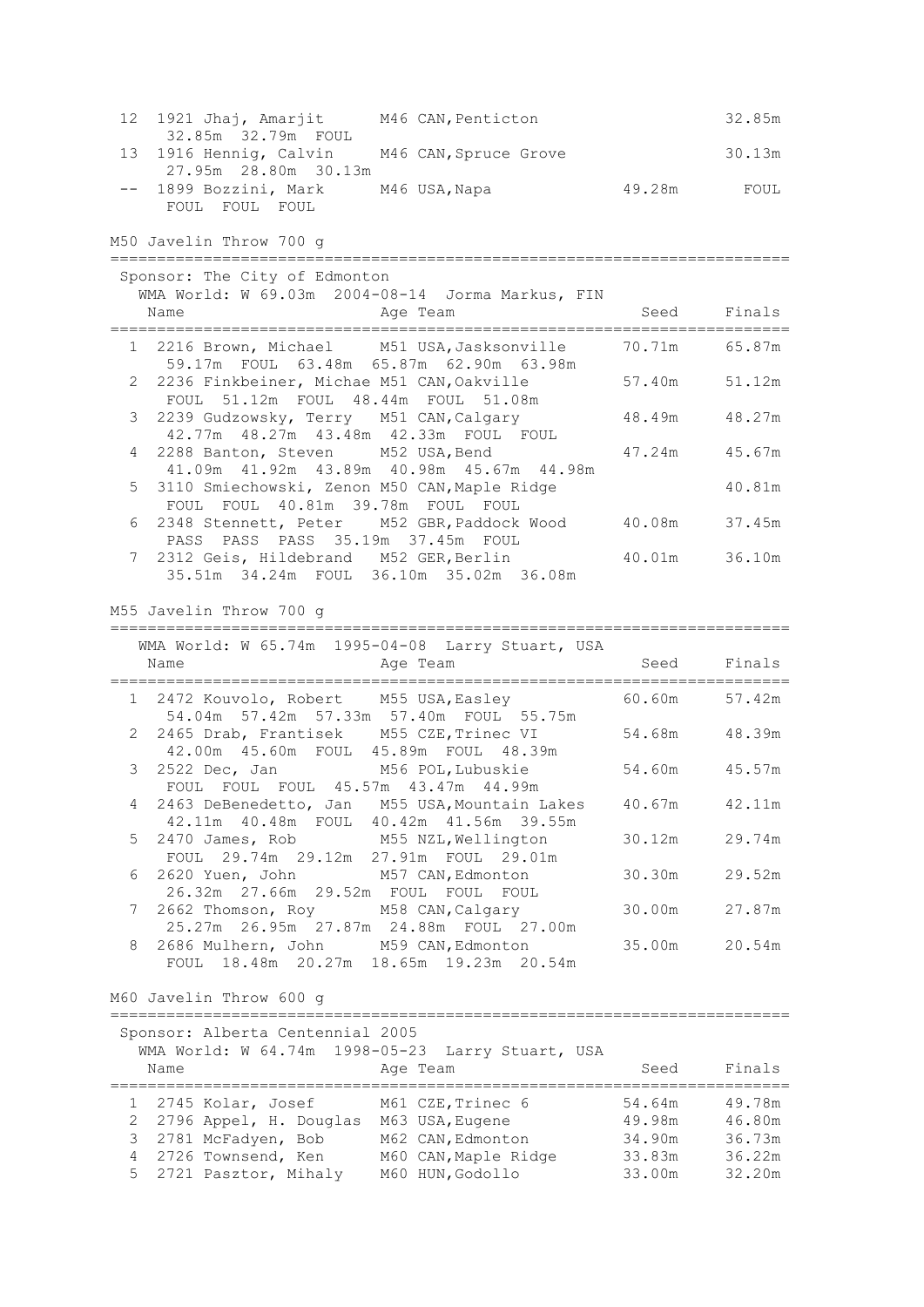| 6<br>7                                                                               |                         | 2795 Andersen, Keith<br>2722 Petersen, Knud V                                                                                                                                                                                                                                                                                                                                                    | M63 CAN, Falun<br>M60 CAN, Lethbridge                                                                                                                                                                                                                                                                                                                                                          | 25.00m<br>37.50m                                                                                                                                            | 26.35m<br>25.05m                                                                                                                                                       |
|--------------------------------------------------------------------------------------|-------------------------|--------------------------------------------------------------------------------------------------------------------------------------------------------------------------------------------------------------------------------------------------------------------------------------------------------------------------------------------------------------------------------------------------|------------------------------------------------------------------------------------------------------------------------------------------------------------------------------------------------------------------------------------------------------------------------------------------------------------------------------------------------------------------------------------------------|-------------------------------------------------------------------------------------------------------------------------------------------------------------|------------------------------------------------------------------------------------------------------------------------------------------------------------------------|
|                                                                                      |                         | M65 Javelin Throw 600 g                                                                                                                                                                                                                                                                                                                                                                          |                                                                                                                                                                                                                                                                                                                                                                                                |                                                                                                                                                             |                                                                                                                                                                        |
|                                                                                      | Name                    | WMA World: W 55.02m                                                                                                                                                                                                                                                                                                                                                                              | 1993-05-15 Bud Held, USA<br>Age Team                                                                                                                                                                                                                                                                                                                                                           | Seed                                                                                                                                                        | Finals                                                                                                                                                                 |
| 1<br>2<br>3<br>$\overline{4}$<br>5<br>6<br>7<br>8<br>9                               | 2865 Lang, John         | 2934 Illuzzi, Frank<br>2908 Goreis, Helmut<br>2881 Yamada, Eiichiro<br>2890 Kurunczi, Zoltán<br>2873 Simmons, Robert<br>2960 Rait, Barry<br>2917 Nicolson, John<br>2951 Bayer, Ben-Zion<br>M70 Javelin Throw 500 g                                                                                                                                                                               | M68 USA, Ramsey<br>M67 AUT, Innsburck<br>M65 USA, Bethlehem<br>M65 JPN, Nagano-City<br>M66 HUN, Debrecen<br>M65 CAN, Montague<br>M69 NZL, Invercargill<br>M67 CAN, Summerland<br>M69 ISR, Ramat Gan                                                                                                                                                                                            | 41.21m<br>47.00m<br>41.40m<br>39.00m<br>35.00m<br>39.12m<br>25.00m<br>23.00m<br>40.00m                                                                      | 42.89m<br>42.33m<br>37.19m<br>36.42m<br>33.77m<br>30.09m<br>26.81m<br>24.35m<br>15.73m                                                                                 |
|                                                                                      |                         | Sponsor: Government of Canada                                                                                                                                                                                                                                                                                                                                                                    | WMA World: W 49.20m 1997-05-13 Harje Noreborn, SWE                                                                                                                                                                                                                                                                                                                                             |                                                                                                                                                             |                                                                                                                                                                        |
|                                                                                      | Name                    |                                                                                                                                                                                                                                                                                                                                                                                                  | Age Team                                                                                                                                                                                                                                                                                                                                                                                       | Seed                                                                                                                                                        | Finals                                                                                                                                                                 |
| 1<br>2<br>3<br>4<br>5<br>6<br>7<br>$\,8\,$<br>9<br>10<br>11<br>1<br>2<br>3<br>4<br>5 | 3012 Feick, Ray<br>Name | 2972 Koster, Stanley<br>2976 Sluga, Marko<br>2997 Campbell, Murdo<br>2980 Tronstad, Kenneth<br>3014 Johnson, Ronald<br>3004 Ropelin, Arvo<br>2991 Staveley, Bob<br>3023 Van Daalen, Jay<br>3020 Ardaman, Ahmet<br>M75 Javelin Throw 500 g<br>3024 Alaways, Del<br>3036 Sillantaus, Rainer M75 CAN, Surrey<br>3059 Aso, Katsuya<br>3032 Meeuwissen, Adrian M75 CAN, Houston<br>3047 Terada, Kyoji | M70 USA, Zeeland<br>3015 Matsushima, Takumi M73 BRA, Florianópolis<br>M70 SLO, Ljubljana<br>M72 USA, Helena<br>M70 USA, Napa<br>M73 NZL, Auckland<br>M72 AUS, Brisbane<br>M71 CAN, Ottawa<br>M74 USA, Zeeland<br>M73 USA, Gilbertsville<br>M74 USA, New Smyrna Beac<br>WMA World: W 41.24m 1991-08-17 Manuel White, USA<br>Age Team<br>M75 USA, Chico<br>M79 JPN, Tagawa<br>M76 JPN, Nishi-gun | 40.23m<br>42.30m<br>39.22m<br>35.50m<br>31.80m<br>35.00m<br>28.00m<br>29.47m<br>30.33m<br>32.46m<br>33.00m<br>Seed<br>=======<br>35.19m<br>30.00m<br>26.30m | 40.89m<br>38.95m<br>36.51m<br>34.55m<br>33.18m<br>32.62m<br>29.79m<br>28.69m<br>26.28m<br>24.17m<br>22.51m<br>Finals<br>34.99m<br>34.61m<br>25.86m<br>24.09m<br>21.34m |
|                                                                                      |                         | M80 Javelin Throw 400 g                                                                                                                                                                                                                                                                                                                                                                          |                                                                                                                                                                                                                                                                                                                                                                                                |                                                                                                                                                             |                                                                                                                                                                        |
|                                                                                      | Name                    |                                                                                                                                                                                                                                                                                                                                                                                                  | 80 WMA World: W 33.84m 1996-06-14 Manuel White, USA<br>Age Team                                                                                                                                                                                                                                                                                                                                | Seed<br>================                                                                                                                                    | Finals                                                                                                                                                                 |
| 1<br>$\overline{4}$                                                                  |                         | 3071 Ogura, Takashi M82 JPN, Fujisawa<br>2 3072 Power-Waters, Bria M82 USA, Church Hill<br>M85 Javelin Throw 400 g                                                                                                                                                                                                                                                                               | 3 3069 Stein, Jacob M81 USA, Louisville 14.00m<br>3070 Goodvin, Cecil M82 CAN, Terrace                                                                                                                                                                                                                                                                                                         | 22.00m<br>10.80m                                                                                                                                            | 19.79m<br>16.82m<br>11.97m<br>10.43m                                                                                                                                   |
|                                                                                      | Name                    | --------------------------------                                                                                                                                                                                                                                                                                                                                                                 | ================================<br>85 WMA World: W 27.34m 1997-07-23 Gerhard Schepe, GER<br>Age Team                                                                                                                                                                                                                                                                                          | Seed                                                                                                                                                        | Finals                                                                                                                                                                 |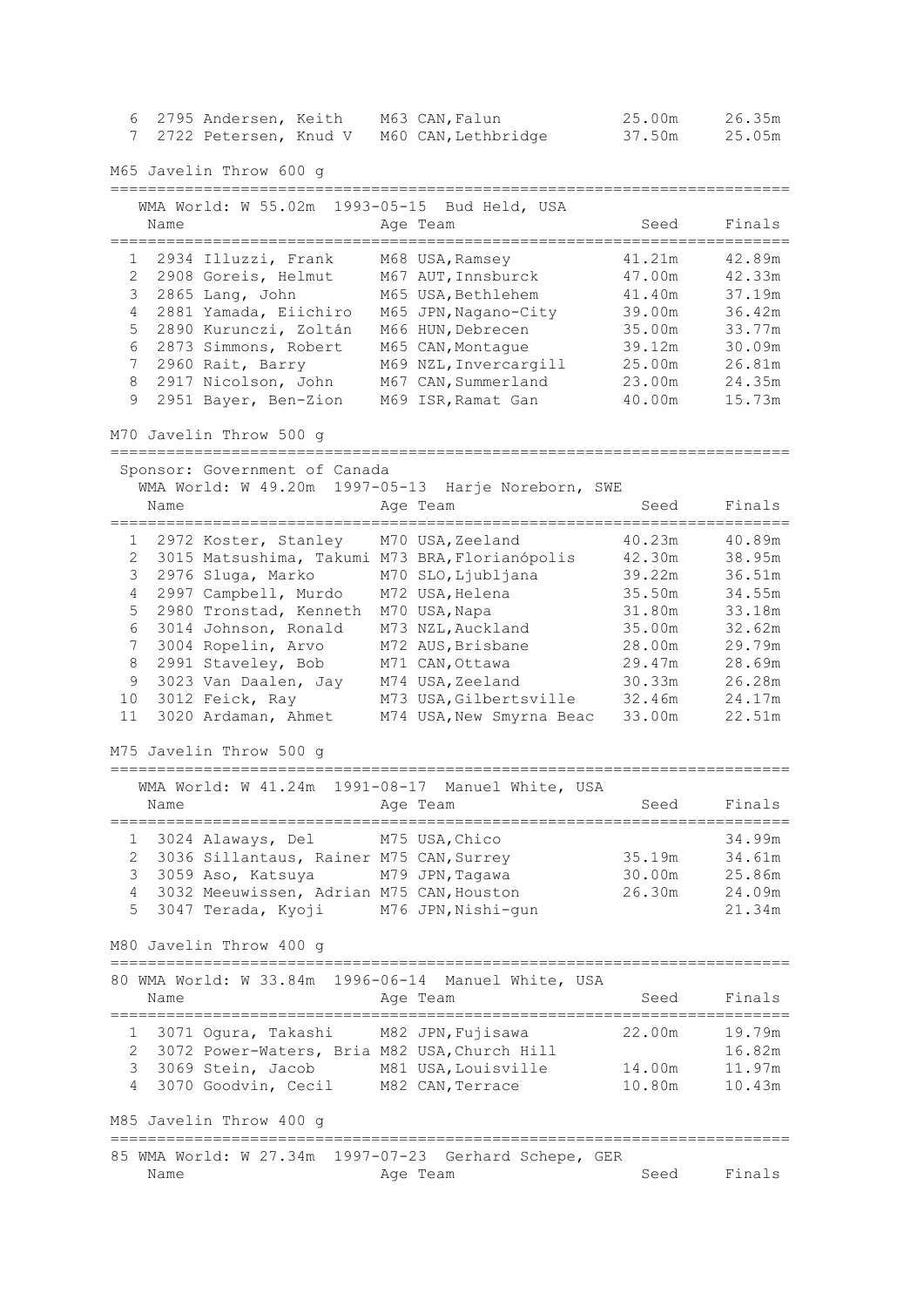========================================================================= 1 3082 Goldy, Champion M88 USA,Haddonfield 17.18m M90 Javelin Throw 400 g ========================================================================= 90 WMA World: W 18.96m 2003-09-26 Kimio Nakajima, JPN Name **Age Team** Age Team Seed Finals ========================================================================= 1 3084 Murray, Jim M90 CAN,Whistler 13.80m 14.58m 2 3085 West, Howard M92 CAN,Saskatoon 11.00m 11.61m M95 Javelin Throw 400 g ========================================================================= 95 WMA World: W 13.92m 2000-07-09 Masami Okazaki, JPN Name Register Age Team Name Seed Finals ========================================================================= 1 3087 Lane, Trent M95 USA,Baker 21.20m 18.92mW W30 Weight Throw 9.08 kg ========================================================================= Sponsor: Glentel Inc. Name **Age Team** Age Team Seed Finals ========================================================================= 1 31 Huppie-Parsons, Pa W31 CAN,Ottawa 7.43m 6.28m 7.43m 7.40m 7.30m FOUL FOUL W35 Weight Throw 9.08 kg ========================================================================= Sponsor: Glentel Inc. Name **Age Team** Age Team Seed Finals ========================================================================= 1 269 Banack, Angie W39 CAN,Camrose 7.00m 9.52m 7.98m 8.96m 9.13m 9.26m 8.59m 9.52m 2 196 Dundas, Tammy W37 CAN,Edmonton 8.05m 9.01m 8.29m 8.18m 9.01m 7.36m 8.14m 8.07m W40 Weight Throw 9.08 kg ========================================================================= Sponsor: Glentel Inc. Name Age Team Seed Finals ========================================================================= 1 510 Clements, Denise W44 CAN,Port Alberni 10.00m 9.10m FOUL 8.58m 7.75m FOUL 7.84m 9.10m 2 379 Lambrick, Fiona W41 AUS,Bacchus Marsh 6.85m 6.82m 6.43m FOUL 6.11m 6.82m 6.05m 6.70m W45 Weight Throw 9.08 kg ========================================================================= Sponsor: Glentel Inc. Name **Age Team** Age Team Seed Finals ========================================================================= 1 628 Cameron, Claire W46 GBR,Newton Mearns 10.49m 10.71m 9.72m 10.56m 9.78m 10.22m 10.30m 10.71m 2 775 Maeda, Kayako W49 JPN,Oysu 10.33m 8.65m 7.77m 8.65m FOUL 8.52m 7.99m 7.15m 3 595 Murfitt, Anne W45 CAN,Victoria 8.23m 6.24m 5.61m 5.86m 5.92m 6.24m 6.11m 5.96m W50 Weight Throw 7.26 kg ========================================================================= Sponsor: The City of Edmonton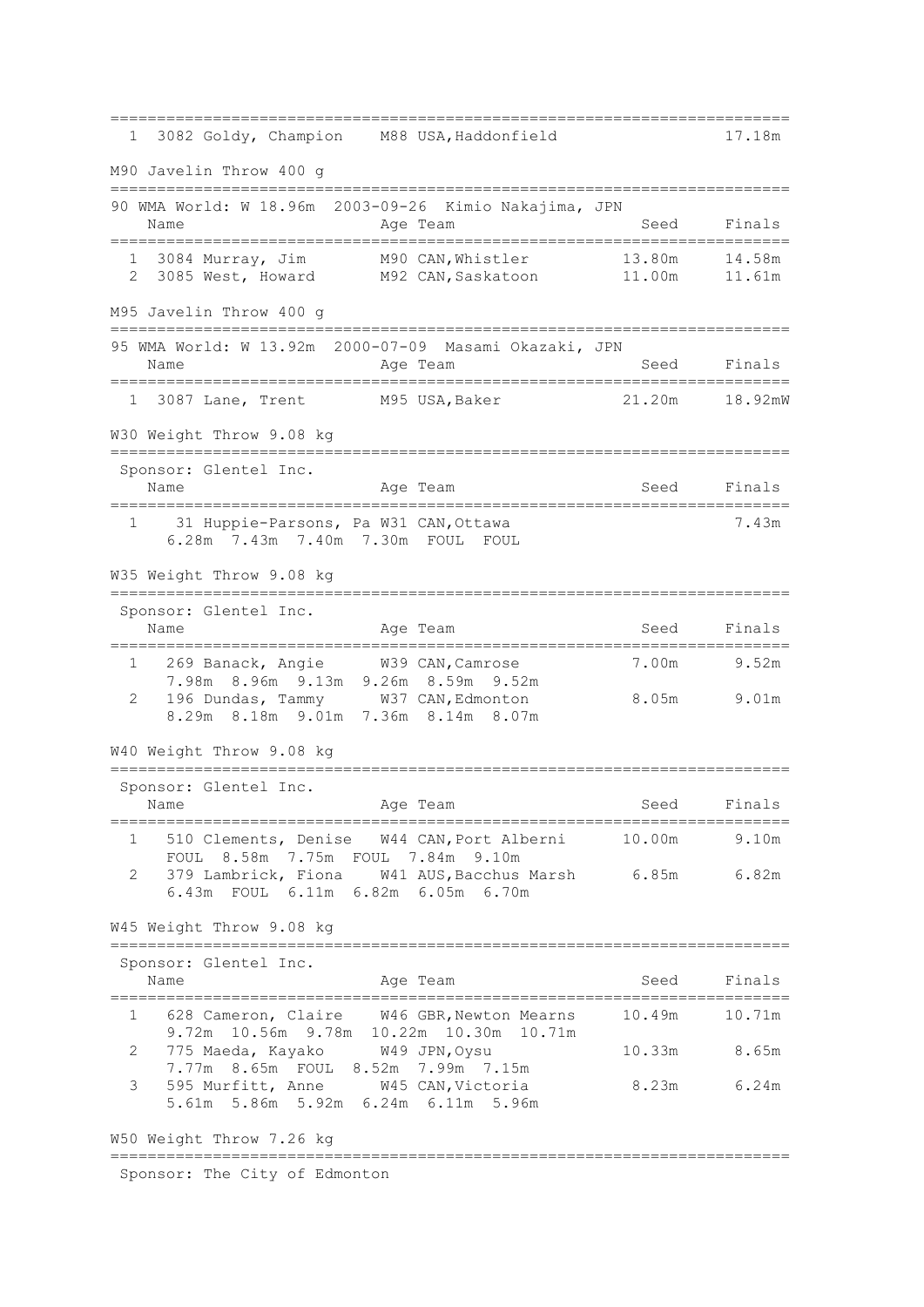|              | Name                                                                                                                | Age Team                                                                              | Seed           | Finals       |
|--------------|---------------------------------------------------------------------------------------------------------------------|---------------------------------------------------------------------------------------|----------------|--------------|
| $\mathbf{1}$ |                                                                                                                     | 947 Palmer, Denise W53 AUS, Panania<br>11.94m  11.61m  12.57m  11.80m  11.99m  12.92m | 11.69m         | 12.92m       |
| 2            | 832 Rosales, Esther W50 MEX, Celaya<br>9.06m 9.94m 9.10m 7.87m FOUL FOUL                                            |                                                                                       |                | 9.94m        |
| 3            | 974 Melnikova, Svetlan W54 RUS, Korolev<br>9.50m FOUL 9.87m FOUL 9.55m FOUL                                         |                                                                                       |                | 9.87m        |
| 4            | 954 Watkins, Yasha W53 AUS, Carrara<br>FOUL FOUL FOUL FOUL FOUL 9.84m                                               |                                                                                       | 9.97m          | 9.84m        |
| 5            | 908 Janssens, Robyn W52 CAN, Maple Ridge<br>7.57m FOUL 8.20m 8.18m 7.15m 8.11m                                      |                                                                                       |                | 8.20m        |
|              | W55 Weight Throw 7.26 kg                                                                                            |                                                                                       |                |              |
|              | Sponsor: The City of Edmonton                                                                                       |                                                                                       |                |              |
|              | Name                                                                                                                | Age Team                                                                              | Seed Finals    |              |
|              | 1 1024 Hartzler, Mary W56 USA, Gahanna                                                                              | 10.99m  11.62m  11.23m  11.15m  11.43m  11.60m                                        | 13.01m  11.62m |              |
| 2            | 1008 Taylor, Joyce W55 USA, Molall<br>FOUL 10.54m FOUL 10.80m 10.61m 11.01m                                         |                                                                                       | 11.74m         | 11.01m       |
| 3            | 1031 Mensey, Myrle W56 USA, St Louis<br>FOUL 8.74m 10.20m 9.78m 10.23m 9.76m                                        |                                                                                       | 9.29m          | 10.23m       |
| 4            | 1054 McBlain, Liz W57 CAN, Edmonton<br>9.26m 9.52m FOUL 9.80m 9.73m FOUL                                            |                                                                                       |                | 11.25m 9.80m |
| 5            | 1091 Raham, Sharon W59 USA, Wellington<br>7.13m 7.22m 5.17m 8.31m 7.74m FOUL                                        |                                                                                       | 8.63m 8.31m    |              |
|              | W60 Weight Throw 5.45 kg                                                                                            |                                                                                       |                |              |
|              | Sponsor: Alberta Centennial 2005                                                                                    |                                                                                       |                |              |
|              | Name<br>===================================                                                                         | Age Team<br>.==================================                                       | Seed           | Finals       |
|              | 1 1137 Swinton, Margery W62 GBR, Aberlour<br>7.96m FOUL 9.52m 9.46m FOUL 9.64m                                      |                                                                                       | $12.01m$ 9.64m |              |
|              | W65 Weight Throw 5.45 kg                                                                                            |                                                                                       |                |              |
|              | Sponsor: Alberta Centennial 2005                                                                                    |                                                                                       |                |              |
|              | Name<br>====================================                                                                        | Age Team<br>_______________________                                                   | Seed           | Finals       |
| 1            | 1170 Searle, Helen W66 AUS, Brisbane<br>14.99m FOUL FOUL FOUL FOUL FOUL                                             |                                                                                       | 15.40m         | 14.99m       |
| 2            | 1159 Anderson, Sandra W65 CAN, Victoria<br>8.68m 7.86m 8.50m 8.75m FOUL 9.25m                                       |                                                                                       | 9.61m          | 9.25m        |
|              | W70 Weight Throw 5.45 kg                                                                                            |                                                                                       |                |              |
|              | Sponsor: Alberta Centennial 2005                                                                                    |                                                                                       |                |              |
|              | Name                                                                                                                | Age Team                                                                              | Seed           | Finals       |
| 1            | 1204 Lary, Audrey                                                                                                   | W71 USA, Frederick<br>10.01m  10.87m  10.61m  10.89m  1.00m  10.66m                   | 9.50m          | 10.89m       |
| 2            | 1211 Hicks, Amy W72 USA, Needham                                                                                    |                                                                                       | 8.42m          | 7.99m        |
| 3            | 6.37m FOUL 7.32m 6.85m 7.99m 7.56m<br>1217 Turek, Mae W73 CAN, Vancouver                                            |                                                                                       | 7.11m          | 7.15m        |
| 4            | 7.15m 6.53m FOUL FOUL 6.77m 6.86m<br>1203 Crooks, Marcia W71 USA, Bellingham<br>6.69m 6.39m 6.16m 6.49m 6.98m 6.57m |                                                                                       | 6.64m          | 6.98m        |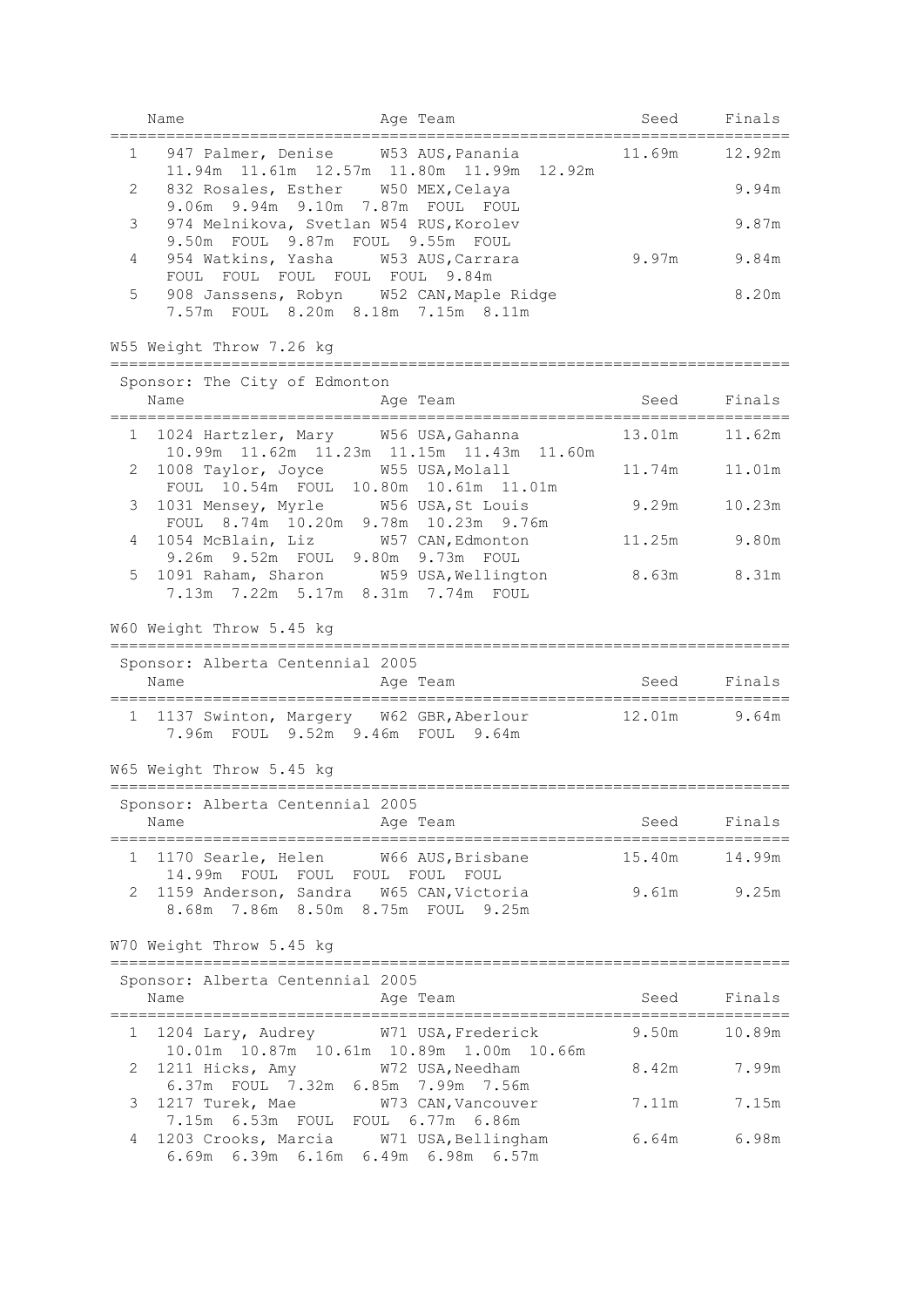|        | W80 Weight Throw 5.45 kg                                                                                                                                                  |                  |                  |
|--------|---------------------------------------------------------------------------------------------------------------------------------------------------------------------------|------------------|------------------|
|        | Sponsor: Alberta Centennial 2005<br>Name<br>Age Team                                                                                                                      | Seed             | Finals           |
|        | 1 1240 Mcleod-Smith, F. D W80 CAN, North Vancouver 6.23m<br>5.65m 4.94m 5.47m 5.14m 6.04m 6.05m                                                                           |                  | 6.05m            |
|        | M30 Weight Throw 15.88 kg<br>=================================                                                                                                            |                  |                  |
|        | Sponsor: Glentel Inc.<br>Name<br>Age Team                                                                                                                                 | Seed             | Finals           |
| 1<br>2 | 1368 Mullarvey, Michael M33 AUS, Hobart<br>9.51m 9.77m 10.06m 10.05m 9.71m 10.35m<br>M31 NZL, Christchurch<br>1314 Adams, John<br>6.48m 7.61m 7.39m 7.57m 7.08m 8.03m     | 7.20m            | 10.35m<br>8.03m  |
|        | M35 Weight Throw 15.88 kg                                                                                                                                                 |                  |                  |
|        | Sponsor: Glentel Inc.<br>Name<br>Age Team                                                                                                                                 | Seed             | Finals           |
| 1<br>2 | 1550 Maplethorpe, Ian M39 CAN, Wetaskiwin<br>18.89m 18.95m FOUL FOUL<br>FOUL FOUL<br>1405 Meszaros, Robert M35 HUN, Nagyigmand<br>12.78m FOUL 13.73m 12.21m 13.12m 13.90m | 20.77m<br>15.00m | 18.95m<br>13.90m |
| 3      | 1401 Kuemmerlin, John M35 USA, Austin<br>FOUL FOUL 11.98m 12.03m FOUL 12.15m                                                                                              | 13.00m           | 12.15m           |
|        | M40 Weight Throw 15.88 kg<br>======================================                                                                                                       |                  |                  |
|        | Sponsor: Glentel Inc.<br>Name<br>Age Team<br>:=========                                                                                                                   | Seed             | Finals           |
|        | 1 1578 Gécsek, Tibor M40 HUN, Budapest<br>19.32m 19.23m 19.23m 19.17m FOUL FOUL                                                                                           | 18.51m           | 19.32m           |
| 2      | 1768 Tsvetikov, Alexey M43 RUS, Togliatti<br>FOUL FOUL 11.45m FOUL FOUL 14.83m<br>3 1733 Sterling, Mark M42 BAH, Nassau<br>13.17m<br>13.13m 12.67m 12.80m 12.96m 11.04m   | 15.20m<br>15.00m | 14.83m<br>13.17m |
|        | M45 Weight Throw 15.88 kg<br>------------                                                                                                                                 |                  |                  |
|        | Sponsor: Glentel Inc.<br>Name<br>Age Team                                                                                                                                 | Seed             | Finals           |
| 1      | 1984 Jansson, Kenneth M47 USA, Wichita<br>15.94m  16.33m  16.52m  16.90m  17.44m  17.43m                                                                                  | 17.00m           | 17.44m           |
| 2      | 1934 Navarre, Bruce M46 USA, Lafayette<br>13.28m  12.89m  FOUL  13.75m  13.79m  FOUL                                                                                      | 46.50m           | 13.79m           |
| 3<br>4 | 1892 Yoisten, Danny M45 CAN, Coldwater<br>11.43m FOUL FOUL 11.56m 10.73m 11.38m<br>1976 Funabiki, Norimasa M47 JPN, Kobe<br>10.26m  10.23m  10.62m  FOUL  10.24m  10.31m  | 10.10m           | 11.56m<br>10.62m |
|        | M50 Weight Throw 11.34 kg                                                                                                                                                 |                  |                  |
|        | Sponsor: The City of Edmonton<br>Name<br>Age Team                                                                                                                         | Seed             | Finals           |
|        |                                                                                                                                                                           |                  |                  |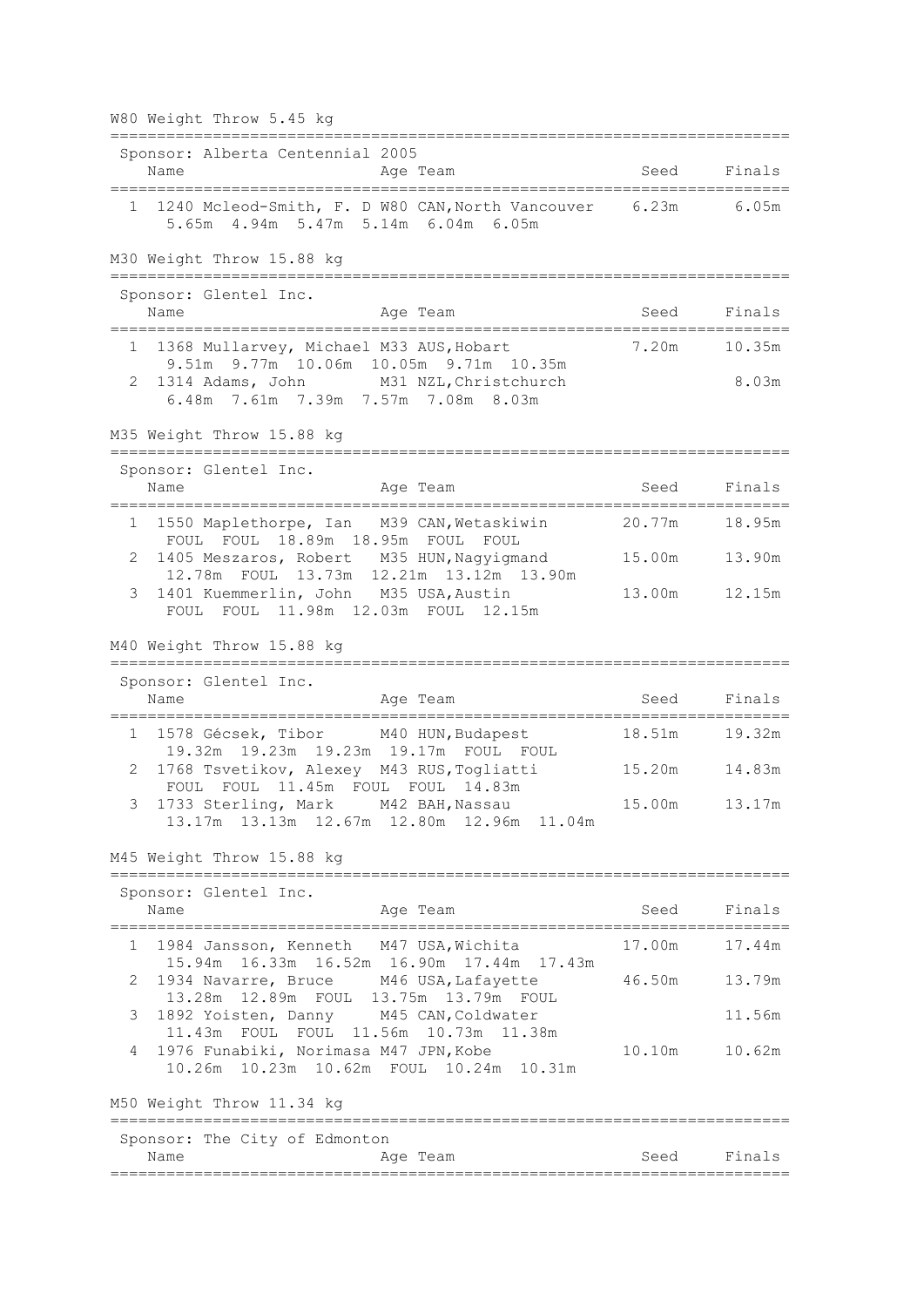| 1 2148 Baty, Jeffrey M50 USA, Gonzales         | 16.50m | 17.02m |
|------------------------------------------------|--------|--------|
| 17.02m  16.74m  16.64m  16.72m  16.42m  FOUL   |        |        |
| 2 2283 Voigt, Jan M51 GER, Itzehoe             | 17.30m | 16.84m |
| 16.32m 16.05m 16.84m 16.83m 16.37m 16.75m      |        |        |
| 3 3110 Smiechowski, Zenon M50 CAN, Maple Ridge |        | 13.86m |
| 12.37m 13.28m FOUL 12.45m 13.86m 13.53m        |        |        |
| 4 2405 Szafranski, Longin M53 CAN, Edmonton    | 12.00m | 13.65m |
| 13.65m FOUL FOUL FOUL 12.48m FOUL              |        |        |
| 5 2335 Odell, Regan M52 USA, Sycamore          | 10.50m | 10.70m |
| 10.70m 9.56m 10.08m 10.59m 9.16m 9.68m         |        |        |
| -- 2196 Sacher, Martin M50 CAN, Sylvan Lake    | 10.00m | FOUL   |
| FOUL<br>FOUL<br>FOUL<br>FOUL.<br>FOUL<br>FOUL  |        |        |

M55 Weight Throw 11.34 kg

| Name                                                                                            | Age Team                                  | Seed          | Finals |
|-------------------------------------------------------------------------------------------------|-------------------------------------------|---------------|--------|
| 1 2473 Kulczynski, Floria M55 POL,Zachodnio-Pomor<br>19.01m 19.00m 18.85m FOUL 19.16m 18.87m    |                                           | 19.21m        | 19.16m |
| 2 2661 Taylor, Todd M58 USA, Molalla<br>17.23m 17.25m FOUL 16.99m 17.32m 17.79m                 |                                           | 18.20m 17.79m |        |
| 3 2576 Edwards, Tim M57 USA, Commerce City 14.00m 15.24m<br>14.88m FOUL FOUL 14.77m 15.24m FOUL |                                           |               |        |
| 4 2604 Sager, Bob M57 USA, Wilsall                                                              | 13.33m 13.51m 13.74m 13.15m 13.95m 13.16m | 14.78m        | 13.95m |
| 5 2676 Gotsch, Joergen M59 DEN, Smoerum<br>FOUL 13.37m FOUL FOUL FOUL                           | FOUL                                      | 14.00m        | 13.37m |
| 6 2518 Chmielewski, Ron M56 CAN, Coaldale<br>9.39m 9.50m 9.81m FOUL FOUL FOUL                   |                                           | 10.44m 9.81m  |        |
| M60 Weight Throw 9.08 kg                                                                        |                                           |               |        |

| Sponsor: Alberta Centennial 2005<br>Name<br>Age Team                                     | Seed   | Finals |
|------------------------------------------------------------------------------------------|--------|--------|
| 1 2747 Mathews, George M61 USA, Hayden Lake<br>20.11m 20.00m 19.98m FOUL 19.90m 19.59m   | 20.58m | 20.11m |
| 2 2827 Glowacki, Marek M64 CAN, Edmonton<br>13.25m FOUL 14.63m 14.80m 14.71m FOUL        |        | 14.80m |
| 3 2842 Skuse, Roy<br>M64 NZL, Gisborne<br>11.20m  11.55m  11.09m  11.42m  11.50m  10.63m | 12.03m | 11.55m |
| 4 2824 Edwards, Bob M64 CAN, Buchanan<br>FOUL 10.68m 11.29m FOUL 10.77m FOUL             | 12.26m | 11.29m |
| 5 2763 Turner, Charlie M61 CAN, Edmonton<br>FOUL 9.39m 10.64m FOUL 8.44m FOUL            |        | 10.64m |

M65 Weight Throw 9.08 kg

| Age Team<br>Name                                                                               | Seed   | Finals |
|------------------------------------------------------------------------------------------------|--------|--------|
| 1 2860 Gentleman, William M65 GBR, Edinburgh<br>15.72m  15.65m  15.73m  14.62m  15.75m  15.10m | 16.32m | 15.75m |
| 2 2888 Horak, Vladimir M66 CZE, Uherske Hradist<br>13.66m 12.89m 13.61m 14.08m 13.10m 13.61m   | 16.80m | 14.08m |
| 3 2932 Herron, Robin M68 USA, Fort Collins<br>FOUL 12.66m 12.14m 12.57m FOUL 12.24m            | 14.48m | 12.66m |
| 4 2864 Koch, John Barrie M65 AUS, Maitland<br>12.08m 12.33m FOUL FOUL 12.65m 11.42m            | 14.23m | 12.65m |
| 5 2873 Simmons, Robert M65 CAN, Montaque<br>10.14m 12.58m FOUL FOUL FOUL 11.72m                | 15.61m | 12.58m |
| 6 2877 Sowerby, Brett M65 AUS, Springwood                                                      | 11.85m | 11.77m |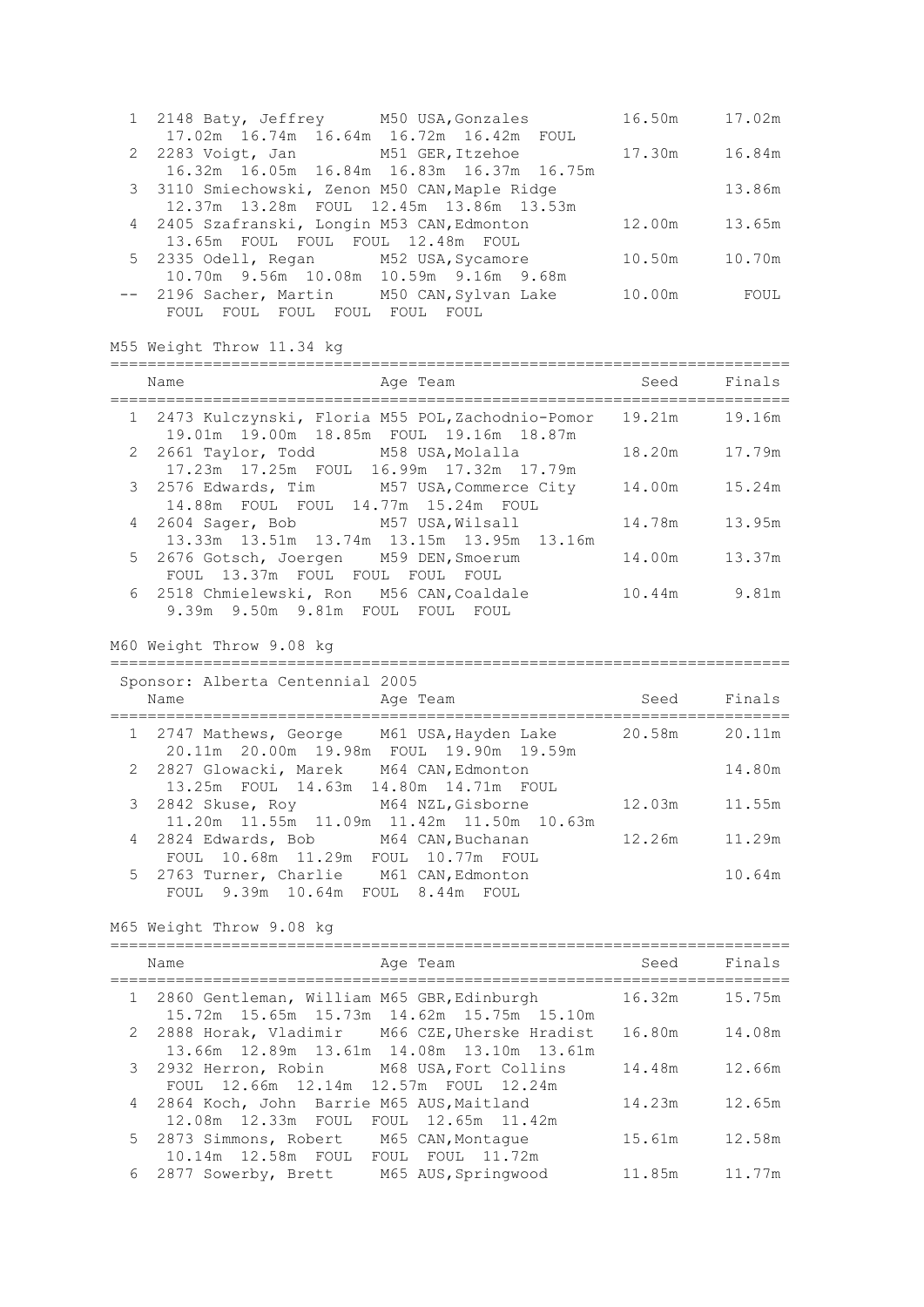| FOUL 10.33m 11.62m 11.77m FOUL FOUL         |               |               |
|---------------------------------------------|---------------|---------------|
| 7 2892 Mesiaros, Miklos M66 HUN, Nagyigmand |               | 13.80m 11.48m |
| 10.84m 11.48m 11.36m FOUL FOUL 11.36m       |               |               |
| 8 2950 Aadmi, Andy M69 CAN, Vancouver       | 11.00m 11.30m |               |
| 11.30m FOUL 11.22m FOUL FOUL FOUL           |               |               |
| 9 2960 Rait, Barry M69 NZL, Invercargill    | 12.00m        | 10.93m        |
| 8.65m 10.56m 10.93m                         |               |               |

M70 Weight Throw 7.26 kg

| Sponsor: Government of Canada<br>Name<br>Age Team                                               | Seed   | Finals |
|-------------------------------------------------------------------------------------------------|--------|--------|
| 1 2978 Speckens, Peter M70 GER, Übach-Palenberg<br>13.88m  15.18m  16.32m  16.83m  FOUL  15.70m | 16.50m | 16.83m |
| 2 3012 Feick, Ray M73 USA, Gilbertsville<br>13.69m FOUL 13.54m 13.42m 12.88m 13.78m             | 15.72m | 13.78m |
| 3 3004 Ropelin, Arvo M72 AUS, Brisbane<br>FOUL 11.68m 12.21m 13.03m 12.36m 12.44m               | 12.00m | 13.03m |
| 4 2986 Grady, Udo M71 CAN, Cranbrook<br>11.93m FOUL FOUL 11.20m FOUL FOUL                       |        | 11.93m |
| 5 3093 Obergfell, Klaus M73 GER, Konstanz<br>11.73m 11.77m FOUL FOUL 11.03m 10.36m              |        | 11.77m |
| 6 3020 Ardaman, Ahmet M74 USA, New Smyrna Beac 11.50m<br>FOUL 7.98m FOUL 8.30m FOUL 7.64m       |        | 8.30m  |

M75 Weight Throw 7.26 kg

| Sponsor: Government of Canada                                                         |        |        |
|---------------------------------------------------------------------------------------|--------|--------|
| Name<br>Age Team                                                                      | Seed   | Finals |
| 1 3042 Lewellen, Harvey M76 USA, Springfield<br>14.62m 15.22m FOUL FOUL 13.80m FOUL   | 15.47m | 15.22m |
| 2 3105 Rittweger, Manfred M77 CAN<br>12.85m 13.55m FOUL 12.16m 12.98m 12.23m          |        | 13.55m |
| 3 3046 Monds, Douglas M76 CAN, Victoria<br>12.48m  11.51m  FOUL  11.52m  FOUL  12.18m | 12.00m | 12.48m |
| 4 3030 Hanus, Jaroslav M75 GBR, Harrow<br>11.16m FOUL 12.32m 11.39m 11.73m FOUL       | 11.27m | 12.32m |
| 5 3059 Aso, Katsuya M79 JPN, Taqawa<br>10.54m FOUL FOUL FOUL 10.34m FOUL              | 11.50m | 10.54m |
| 6 3047 Terada, Kyoji M76 JPN, Nishi-qun<br>FOUL 7.96m FOUL FOUL FOUL FOUL             |        | 7.96m  |

=========================================================================

M80 Weight Throw 5.45 kg

| Name                                                                                | Age Team |       | Seed Finals |
|-------------------------------------------------------------------------------------|----------|-------|-------------|
| 1 3071 Oqura, Takashi M82 JPN, Fujisawa<br>10.11m FOUL FOUL 10.45m FOUL FOUL        |          |       | 10.45m      |
| 2 3072 Power-Waters, Bria M82 USA, Church Hill<br>8.37m 9.32m 8.24m FOUL FOUL 9.06m |          |       | 9.32m       |
| 3 3069 Stein, Jacob M81 USA, Louisville<br>8.17m 8.32m 8.84m 7.96m FOUL 8.77m       |          | 7.00m | 8.84m       |

M85 Weight Throw 5.45 kg

| Name                                                        | Age Team           | Finals<br>Seed |
|-------------------------------------------------------------|--------------------|----------------|
| 1 3079 Ryffel, George<br>6.15m 6.79m 7.41m 6.45m FOUL 6.44m | M85 USA, Arlington | 7.41m          |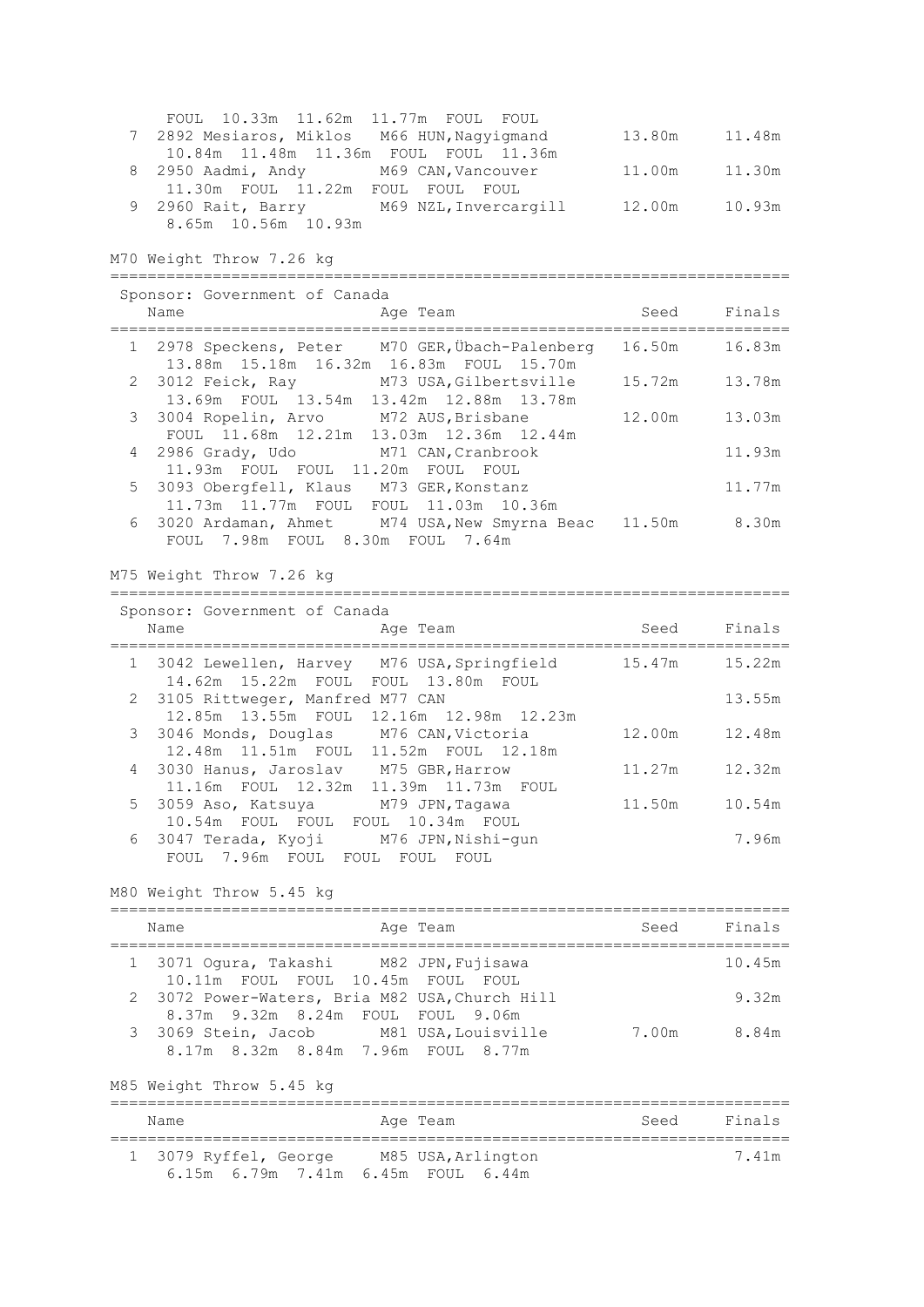M90 Weight Throw 5.45 kg

|        | Name                                                                        | Age Team                      | Seed  | Finals       |
|--------|-----------------------------------------------------------------------------|-------------------------------|-------|--------------|
| 1      | 3085 West, Howard M92 CAN, Saskatoon<br>7.02m 6.36m 7.21m 6.58m 6.79m 7.58m |                               | 9.00m | 7.58m        |
| 2      | 3084 Murray, Jim M90 CAN, Whistler<br>7.30m 7.08m 7.17m 6.97m 6.72m 6.54m   |                               |       | 7.30m        |
|        | M95 Weight Throw 5.45 kg<br>=============================                   |                               |       |              |
|        | Name                                                                        | Age Team                      | Seed  | Finals       |
| 1      | 3087 Lane, Trent<br>7.29m 6.78m 7.44m 7.50m FOUL 6.71m                      | M95 USA,Baker                 | 8.20m | 7.50m        |
|        | W30 Outdoor Pentathlon<br>======================================            |                               |       |              |
|        | Name<br>============================                                        | Age Team<br>;================ | Seed  | Finals       |
|        | 62 Rothwell, Alison W32 AUS, Winmalee<br>$1 -$                              |                               | 2237  | 2993         |
|        | W35 Outdoor Pentathlon                                                      |                               |       |              |
|        | Name                                                                        | Age Team                      | Seed  | Finals       |
| 1      | 302 Senn, Deana W39 CAN, Cold Lake                                          |                               |       | 818          |
|        | W40 Outdoor Pentathlon<br>============================                      |                               |       |              |
|        | Sponsor: Glentel Inc.                                                       |                               |       |              |
|        | Name<br>=================                                                   | Age Team                      | Seed  | Finals       |
| 1<br>2 | 380 Linaker, Launa                                                          | W41 CAN, Edmonton             | 2100  | 2678         |
| 3      | 407 Soderstrom, Cathy W41 CAN, Cranbrook<br>392 Ogie, Claire                | W41 GBR, Tring                | 800   | 1905<br>1237 |
| 4      | 378 Lam, Jane                                                               | W41 CAN, Edmonton             | 3500  | 808          |
|        | W45 Outdoor Pentathlon                                                      |                               |       |              |
|        | Name                                                                        | Age Team                      | Seed  | Finals       |
|        | ===============================<br>790 Thom, Roslyn W49 CAN, Calgary        |                               |       | 2661         |
| 2      | 586 Jolicoeur, Jovette W45 CAN, Calgary                                     |                               | 2055  | 2367         |
|        | W50 Outdoor Pentathlon<br>========                                          |                               |       |              |
|        | Sponsor: The City of Edmonton<br>Name                                       | Age Team                      | Seed  | Finals       |
| 1      | 918 Smith, Julie M52 AUS, Kurmond                                           |                               | 1000  | 2910         |
| 2      | 813 Hodgson, Bonny Lyn W50 CAN, Edmonton                                    |                               |       | 2607         |
|        | W55 Outdoor Pentathlon                                                      |                               |       |              |
|        | Name                                                                        | Age Team                      | Seed  | Finals       |
| ı      | 1038 Trott, Rhona                                                           | W56 CAN, Hamilton             |       | 2860         |

W60 Outdoor Pentathlon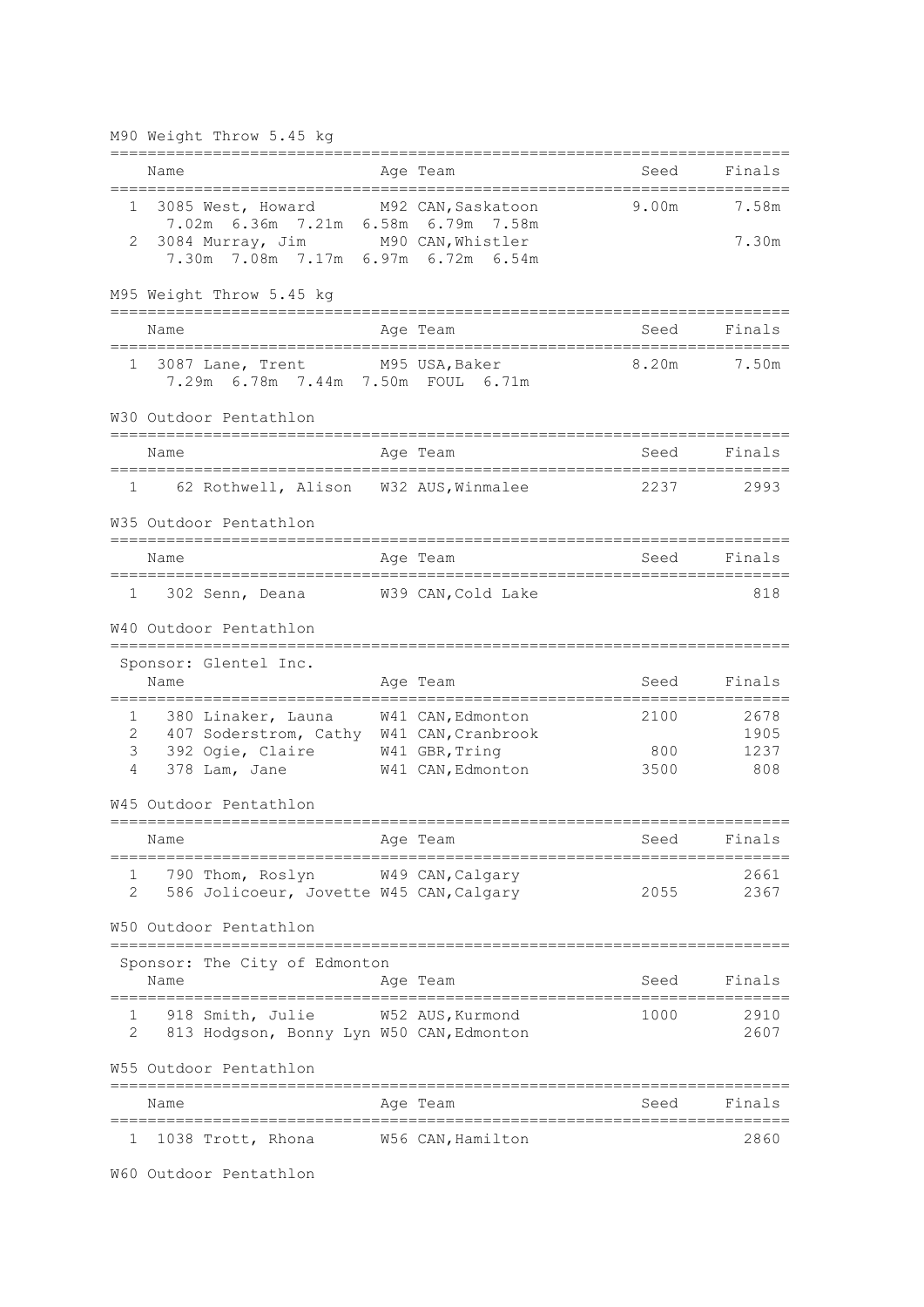|              | Name | Sponsor: Alberta Centennial 2005               | Age Team                                          | Seed | Finals       |
|--------------|------|------------------------------------------------|---------------------------------------------------|------|--------------|
| 1            |      | 1103 Nitzke, Arlete W60 BRA, Porto Alegre      |                                                   |      | 1893         |
|              |      | W65 Outdoor Pentathlon                         |                                                   |      |              |
|              |      | Sponsor: Alberta Centennial 2005               |                                                   |      |              |
|              | Name | ___________________________________            | Age Team                                          | Seed | Finals       |
| 1            |      | 1165 Dÿkman, Rietje W66 NED, Amsterdam         |                                                   | 4748 | 4610         |
|              |      | W75 Outdoor Pentathlon                         |                                                   |      |              |
|              |      | Sponsor: Government of Canada                  |                                                   |      |              |
|              | Name | ====================================           | Age Team                                          | Seed | Finals       |
| $\mathbf{1}$ |      | 1233 Minami, Chieko W78 BRA, Florianópolis     |                                                   | 2707 | 2717         |
|              |      | M30 Outdoor Pentathlon                         |                                                   |      |              |
|              | Name |                                                | Age Team                                          | Seed | Finals       |
| $1 \quad$    |      | 1329 Wight, Trevor M31 CAN, Abbotsford         |                                                   | 3000 | 2265         |
| 2            |      | 1375 Wilson, Kier                              | M33 CAN, Sherwood Park                            |      | 1864         |
| 3            |      | 1368 Mullarvey, Michael M33 AUS, Hobart        |                                                   | 2000 | 1671         |
|              |      | M35 Outdoor Pentathlon                         |                                                   |      |              |
|              |      |                                                | WMA World: W 4003 1983-04-17 Silvio Hodos, FRA    |      |              |
|              | Name |                                                | Age Team                                          | Seed | Finals       |
| 1            |      | 1452 Barr, James                               | M37 USA, Arlington                                | 2860 | 2817         |
| 2            |      | 1488 Wardecki, Krzyszto M37 POL, Sydney        |                                                   | 2500 | 2268         |
| 3            |      | 1527 Woodhouse, Mark                           | M38 CAN, Edmonton                                 |      | 1904         |
| 4            |      | 1475 Michael, Karsten M37 CAN, Edmonton        |                                                   |      | 1689         |
| 5<br>6       |      | 1518 Matheson, Gerald<br>1453 Buhlman, James   | M38 CAN, Sherwood Park<br>M37 CAN, Woodbridge     | 2100 | 1549<br>1448 |
| $7^{\circ}$  |      | 1403 Maclellan, Gerard M35 CAN, Edmonton       |                                                   |      | 1281         |
| 8            |      | 1499 Danis, Jeffrey M38 CAN, Hinton            |                                                   | 2000 | 1217         |
| 9            |      | 1481 Rossier, Oliver M37 CAN, Edmonton         |                                                   |      | 766          |
| 10           |      | 1479 Ostopowich, Brian M37 CAN, Edmonton       |                                                   |      | 286          |
|              |      | M40 Outdoor Pentathlon                         |                                                   |      |              |
|              |      | Sponsor: Glentel Inc.                          |                                                   |      |              |
|              |      |                                                | WMA World: W 4076 1978-09-24 Werner Schallau, GER |      |              |
|              | Name |                                                | Age Team                                          | Seed | Finals       |
|              |      | 1 1796 Johnson, Wincheste M44 CAN, Ponoka      |                                                   | 3000 | 2926         |
|              |      | 2 1714 Mosser, Scott M42 USA, Lakewood         |                                                   |      | 2559         |
|              |      | 3 1799 Lefevre, Robert M44 CAN, Maple Ridge    |                                                   | 2000 | 1851         |
|              |      | 4 1707 Lynch, Tim                              | M42 USA, Clarkston                                | 7800 | 1568         |
|              |      | M45 Outdoor Pentathlon<br>==================== | =====================================             |      |              |
|              |      | WMA World: W                                   | 4009 1983-09-30 Gary Miller, USA                  |      |              |
|              | Name |                                                | Age Team                                          | Seed | Finals       |
| 1            |      | 1918 Houba, Peter                              | M46 USA,Wesley Chapel                             |      | 2673         |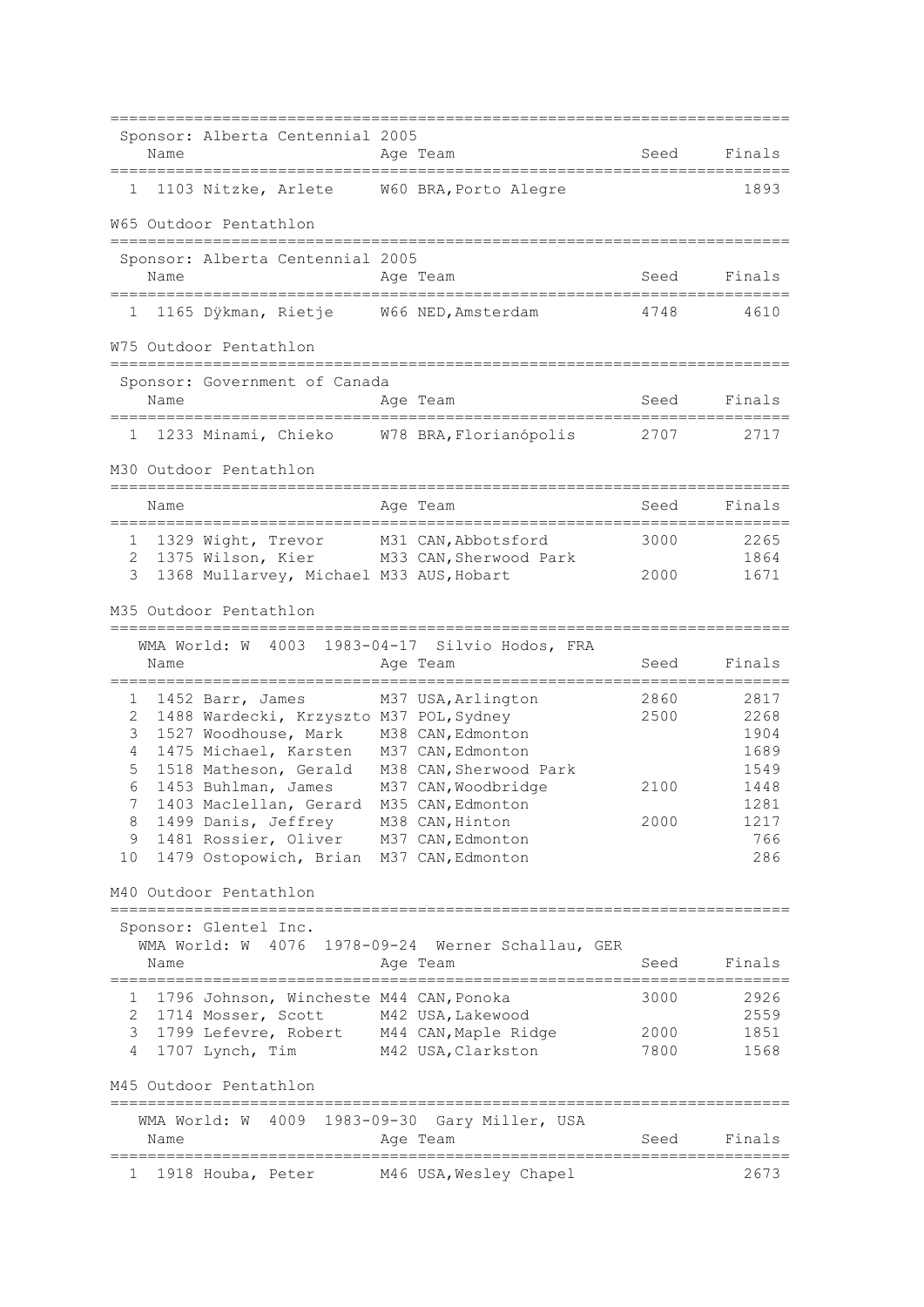2 1968 Banipal, Baljit si M47 IND,Khanna, Ludhian 2655 3 1990 Knitter, Henry M47 CAN,Cochrane 1884 2041 4 1944 Rose, Jerry M46 CAN,St Albert 1983 5 2144 Warren, Jeff M49 CAN, Lethbridge 2500 1266 M50 Outdoor Pentathlon ========================================================================= Sponsor: The City of Edmonton WMA World: W 4155 1988-06-26 Gary Miller, USA Name **Age Team** Age Team Seed Finals ========================================================================= 1 2377 Gentle, Glenn M53 NED,Hoensbroek 3993 3772 2 2161 Duncanson, Rob M50 USA,Trabuco Canyon 3190 3739 3 2410 Zapf-Gilje, Reidar M53 CAN,Vancouver 3400 3391 4 2290 Berquist, Brian M52 CAN,Saskatoon 2900 2813 5 2189 Orchard, Jim M50 CAN,Sherwood Park 2444 6 2376 Furlong, Garry M53 CAN,Labrador City 2253 7 2385 Maseratti, Robert M53 USA,McRAE 2143 8 2413 Bauer, John M54 CAN,Sylvan Lake 3000 2060 9 2150 Benson, Mark M50 CAN,Gibsons 2000 1767 M55 Outdoor Pentathlon ========================================================================= WMA World: W 3994 1977-08-12 Richmond Morcom, USA Name **Age Team** Age Team Seed Finals ========================================================================= 1 2589 Maat, Teo M57 NED,Vlaardingen 3400 3343 2 2681 Judson, Fred M59 CAN,Edmonton 3266 3089 3 2648 Mintz, Bruce M58 CAN,Edmonton 4200 2562 4 2530 Jermacans, Viddy M56 AUS,Whitfield 2400 2512 5 2564 Wazny, Ken M56 CAN,Grande Prairie 1986 2178 6 2620 Yuen, John M57 CAN,Edmonton 1943 2050 7 2662 Thomson, Roy M58 CAN,Calgary 3500 1602 M60 Outdoor Pentathlon ========================================================================= Sponsor: Alberta Centennial 2005 WMA World: W 4081 1987-12-03 Rudy Hochreiter, AUS Name **Age Team** Age Team Seed Finals ========================================================================= 1 2781 McFadyen, Bob M62 CAN,Edmonton 2803 3191 2 2814 Renwick, Doug M63 CAN,Clavet 2900 3093 3 2793 Townley, Mike M62 CAN,Penticton 2862 3079 4 2721 Pasztor, Mihaly M60 HUN,Godollo 3000 2942 5 2792 Sobotka, Ivan M62 CZE,Brno 3000 2863 6 2837 Poulter, Jim M64 AUS,Templestowe 2551 2368 7 2824 Edwards, Bob M64 CAN,Buchanan 1988 8 2708 Furlong, Dennis M60 CAN,Dalhousie 2381 1877 M65 Outdoor Pentathlon ========================================================================= 65 WMA World: W 4245 1986-07-31 Gudmund Skriverik, NOR Name **Age Team** Age Team Seed Finals ========================================================================= 1 2881 Yamada, Eiichiro M65 JPN,Nagano-City 3574 3730 2 2882 Armstrong, Mervyn M66 CAN,Red Deer 2800 3497 3 2866 Lushchikov, Vladim M65 RUS,Moscow 3 3474 a 2866 Lushchikov, Vladim M65 RUS, Moscow 3 2950 Aadmi, Andy M69 CAN, Vancouver 2507 5 2958 Ladouceur, George M69 CAN,Salmon Arm 1329

M70 Outdoor Pentathlon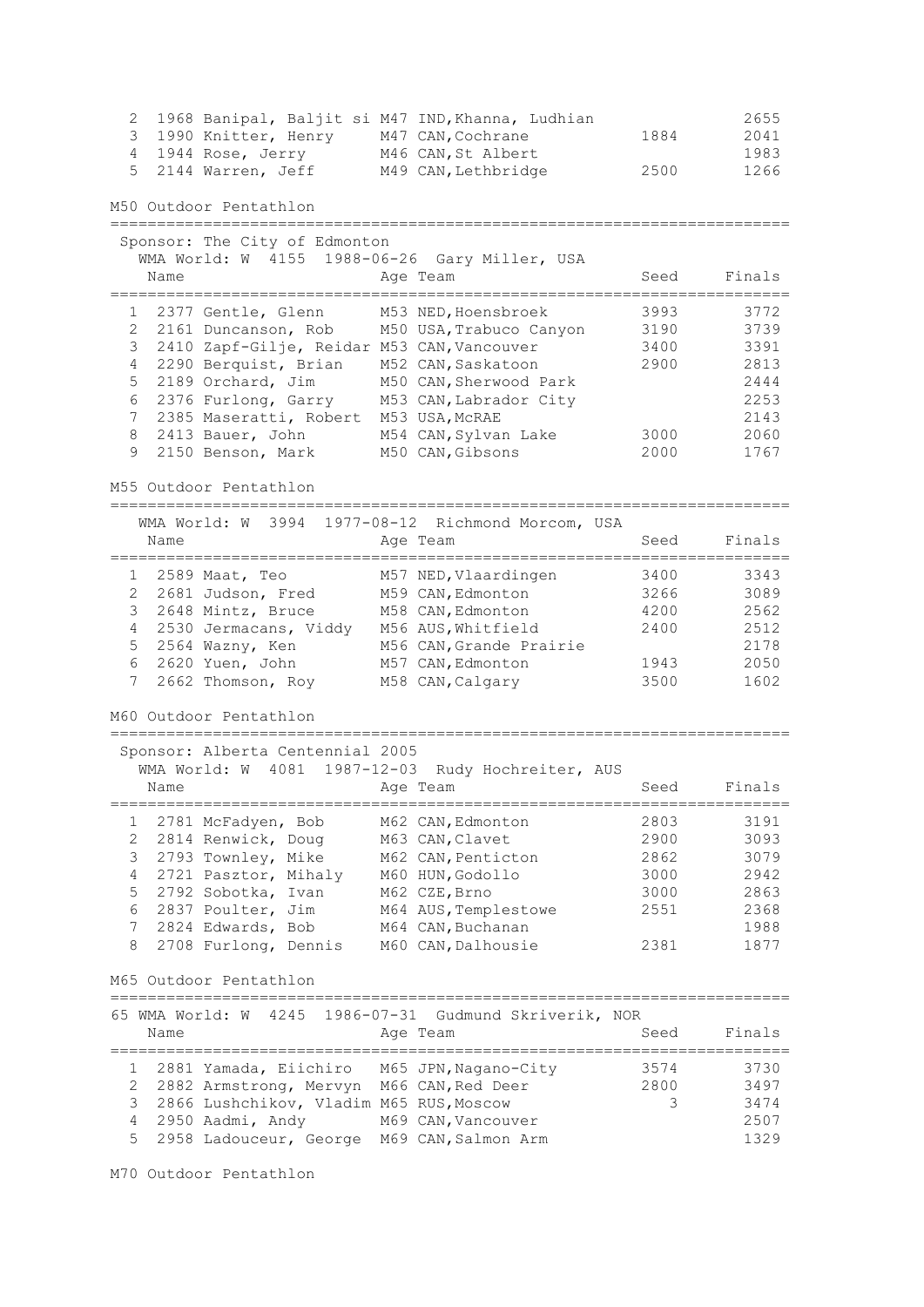========================================================================= Sponsor: Government of Canada 70 WMA World: W 4223 1987-12-03 Adolph Koch, GER Name **Age Team** Age Team Seed Finals ========================================================================= 1 3014 Johnson, Ronald M73 NZL,Auckland 3000 3359 2 2973 Leggitt, James M70 USA,Levelland 3247 3338 3 2988 Reilly, George M71 CAN,Vancouver 2265 2361 1 2968 Berardi, Jose-Mari M70 ARG, Buenos Aires (200 1907)<br>1907 - 2994 Benson, Don 1907 M72 CAN, New Westminster (1800 1761) M72 CAN, New Westminster 1800 1761 M75 Outdoor Pentathlon ========================================================================= 75 WMA World: W 3917 1996-07-22 Pierre Darrot, FRA Name **Age Team** Age Team Seed Finals ========================================================================= 1 3054 Daprano, William M78 USA,Fayetteville 3000 1736 M85 Outdoor Pentathlon ========================================================================= 85 WMA World: W 2973 1993-06-19 Ken Carnine, USA Name **Age Team** Age Team Seed Finals ========================================================================= 1 3081 Bulkley, Daniel M88 USA,Phoenix 2791 2466 W35 Weight Pentathlon ========================================================================= Sponsor: Glentel Inc. 35 WMA World: W 3846 1987-12-07 Christine Schultz, AUS Name **Age Team** Age Team Seed Finals ========================================================================= 1 196 Dundas, Tammy W37 CAN,Edmonton 900 1710 2 287 Klaue, Heike W39 GER,Berlin 1634 W40 Weight Pentathlon ========================================================================= Sponsor: Glentel Inc. 40 WMA World: W 4934 2003-07-11 Oneithea Lewis, USA Name **Age Team** Age Team Seed Finals ========================================================================= 1 510 Clements, Denise W44 CAN,Port Alberni 2322 2 379 Lambrick, Fiona W41 AUS,Bacchus Marsh 1500 2233 W45 Weight Pentathlon ========================================================================= Sponsor: Glentel Inc. 45 WMA World: W 4960 2003-07-11 Carol Finsrud, USA Name **Age Team** Seed Finals ========================================================================= 1 628 Cameron, Claire W46 GBR,Newton Mearns 3450 3535 2 775 Maeda, Kayako W49 JPN,Oysu 2758 3 770 Johnson, Liz W49 USA,Charlotte 1500 1879 4 595 Murfitt, Anne W45 CAN,Victoria 2650 1511 W50 Weight Pentathlon ========================================================================= Sponsor: The City of Edmonton 50 WMA World: W 4535 2001-07-13 Christine Schultz, AUS Name **Age Team** Age Team Seed Finals ========================================================================= 1 947 Palmer, Denise W53 AUS,Panania 3500 3621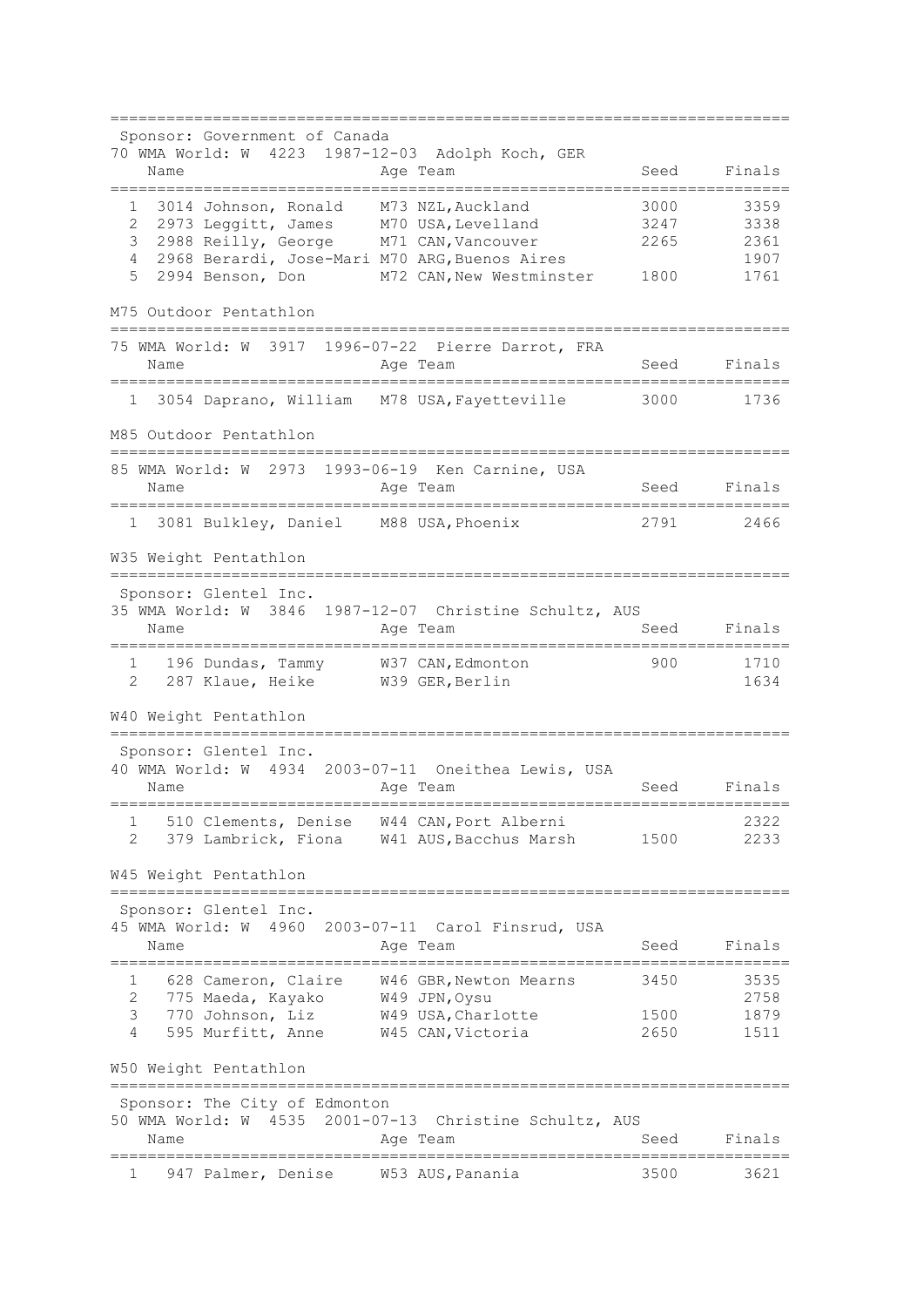2 906 Iranyi, Margit W52 HUN,Budapest 3370 3264 3 832 Rosales, Esther W50 MEX,Celaya 2280 2570 4 954 Watkins, Yasha W53 AUS,Carrara 3136 2458 W55 Weight Pentathlon ========================================================================= 55 WMA World: W 4858 1993-10-16 Evaun B. Williams, GBR Name **Age Team** Age Team Seed Finals ========================================================================= 1 1024 Hartzler, Mary W56 USA,Gahanna 4261 4016 2 1053 Magyar, Maria W57 HUN,Budapest 5418 3601 3 1031 Mensey, Myrle W56 USA,St Louis 3000 3453 4 1054 McBlain, Liz W57 CAN,Edmonton 3000 2902 5 1082 Steffensen, Betty W58 CAN,Valleyview 1791 W60 Weight Pentathlon ========================================================================= Sponsor: Province of Alberta 60 WMA World: W 5321 1998-09-17 Evaun B. Williams, GBR Name **Age Team** Age Team Seed Finals ========================================================================= 1 1137 Swinton, Margery W62 GBR,Aberlour 3562 3073 2 1154 Hoover, Virginia W64 CAN,Telkwa 2000 2108 W65 Weight Pentathlon ========================================================================= Sponsor: Province of Alberta 65 WMA World: W 5548 2003-07-11 Evaun B. Williams, GBR Name **Age Team** Age Team Seed Finals ========================================================================= 1 1170 Searle, Helen W66 AUS,Brisbane 4989 5290 2 1159 Anderson, Sandra W65 CAN,Victoria 2940 3222 W70 Weight Pentathlon ========================================================================= Sponsor: Government of Canada 70 WMA World: W 4571 2004-04-11 Heather Doherty, AUS Name and Age Team and Seed Finals ========================================================================= 1 1194 Kovalenskaya, Gali W70 RUS,Moscow 3736 2 1211 Hicks, Amy W72 USA,Needham 3401 3272 3 1217 Turek, Mae W73 CAN,Vancouver 2869 3120 W75 Weight Pentathlon ========================================================================= Sponsor: Government of Canada 75 WMA World: W 4539 1999-08-07 Kaija Jortikka, FIN Name **Age Team** Seed Finals ========================================================================= 1 1237 Foerster, Ursula W79 GER,Grossenaain 1136 2903 2 1226 Gomberadze, Kaleri W76 RUS,Moscow 2794 W85 Weight Pentathlon ========================================================================= Sponsor: Government of Canada 85 WMA World: W 4528 1995-07-22 Ruth Frith, AUS Name **Age Team** Age Team Seed Finals ========================================================================= 1 1246 Kotelko, Olga W86 CAN,West Vancouver 4886W

M30 Weight Pentathlon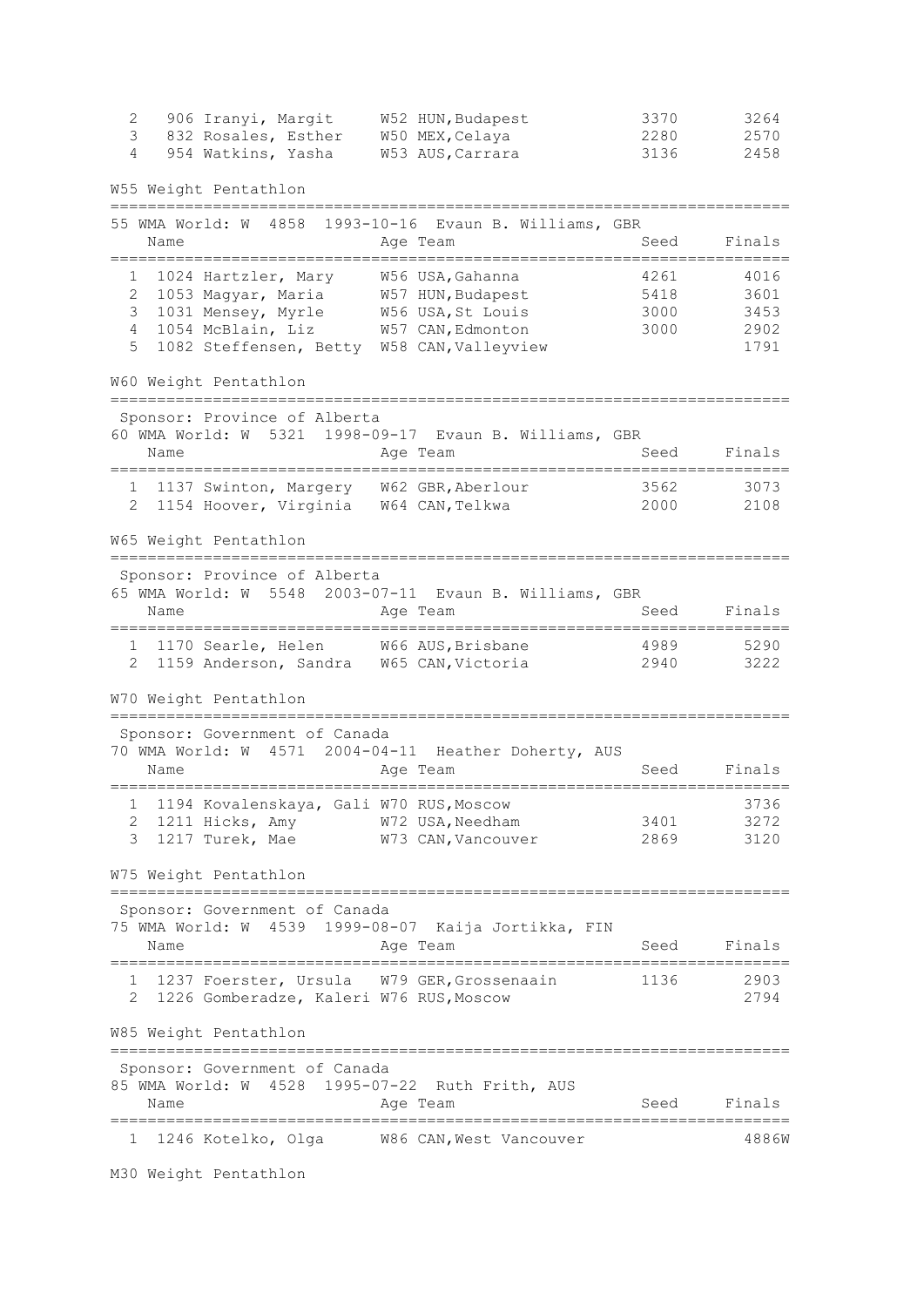|        | Name                                                           |              | Age Team                      | Seed | Finals       |
|--------|----------------------------------------------------------------|--------------|-------------------------------|------|--------------|
| ı.     | 1368 Mullarvey, Michael M33 AUS, Hobart                        |              |                               |      | 2461         |
|        | M35 Weight Pentathlon                                          |              |                               |      |              |
|        |                                                                |              |                               |      |              |
|        | Name<br>:=================                                     |              | Age Team                      | Seed | Finals       |
|        | 1405 Meszaros, Robert                                          |              | M35 HUN, Nagyigmand           | 3500 | 3090         |
| 2      | 1401 Kuemmerlin, John                                          |              | M35 USA, Austin               | 2375 | 2696         |
| 3      | 1452 Barr, James                                               |              | M37 USA, Arlington            |      | 2554         |
| 4      | 1489 Watson, Dave                                              |              | M37 CAN, Drumheller           | 62   | 1221         |
|        | M40 Weight Pentathlon<br>====================                  |              |                               |      |              |
|        | Sponsor: Glentel Inc.                                          |              |                               |      |              |
|        | WMA World: W 3817                                              |              | 1999-08-06 Ken Jansson, USA   |      |              |
|        | Name                                                           |              | Age Team                      | Seed | Finals       |
| 1      | 1594 Luckmann, Jan                                             |              | M40 GER, Oestrich-Winkel      | 3045 | 3076         |
| 2      | 1768 Tsvetikov, Alexey                                         |              | M43 RUS, Togliatti            | 3300 | 2855         |
| 3      | 1733 Sterling, Mark                                            |              | M42 BAH, Nassau               | 2000 | 2051         |
|        | M45 Weight Pentathlon                                          |              |                               |      |              |
|        | WMA World: W 4355 2001-07-13 Vasilis Manganas, GRE             |              |                               |      |              |
|        | Name                                                           |              | Age Team                      | Seed | Finals       |
| 1      | 1984 Jansson, Kenneth                                          |              | M47 USA, Wichita              | 3937 | 3743         |
| 2      | 1934 Navarre, Bruce                                            |              | M46 USA, Lafayette            | 2900 | 3204         |
|        | M50 Weight Pentathlon                                          |              |                               |      |              |
|        | =============================<br>Sponsor: The City of Edmonton |              |                               |      |              |
|        | WMA World: W 4444 1995-07-22 Thomas Gage, USA                  |              |                               |      |              |
|        | Name                                                           |              | Age Team                      | Seed | Finals       |
|        |                                                                |              |                               |      |              |
|        | 1 2148 Baty, Jeffrey                                           |              | M50 USA, Gonzales             | 4000 | 3671         |
| 2      | 2449 Talpsepp, Lembit M54 EST, Tallinn                         |              |                               | 3500 | 3532         |
| 3<br>4 | 3110 Smiechowski, Zenon M50 CAN, Maple Ridge                   |              |                               | 2442 | 3312         |
| 5      | 2312 Geis, Hildebrand M52 GER, Berlin<br>2150 Benson, Mark     |              | M50 CAN, Gibsons              |      | 2024<br>1234 |
|        |                                                                |              |                               |      |              |
|        | M55 Weight Pentathlon                                          |              |                               |      |              |
|        | WMA World: W 4620                                              |              | 1998-09-18 Klaus Liedtke, GER |      |              |
|        | Name                                                           |              | Age Team                      | Seed | Finals       |
| T      | 2473 Kulczynski, Floria M55 POL, Zachodnio-Pomor               |              |                               |      | 4213         |
| 2      | 2676 Gotsch, Joergen                                           |              | M59 DEN, Smoerum              | 3500 | 3396         |
| 3      | 2604 Sager, Bob                                                |              | M57 USA, Wilsall              | 3100 | 3141         |
| 4      | 2669 Bookin-Weiner, Jer M59 USA, Baltimore                     |              |                               | 3800 | 2714         |
| 5      | 2518 Chmielewski, Ron M56 CAN, Coaldale                        |              |                               | 2666 | 2667         |
|        | M60 Weight Pentathlon                                          |              |                               |      |              |
|        | 1998-09-19<br>5152<br>WMA World: W                             |              | Wladyslaw Kowalczyk, GER      |      |              |
|        | Name                                                           |              | Age Team                      | Seed | Finals       |
| 1      | 2846 Yamada, Hiroshi M64 JPN, Toyota-city                      | ============ |                               | 4317 | 3945         |
|        |                                                                |              |                               |      |              |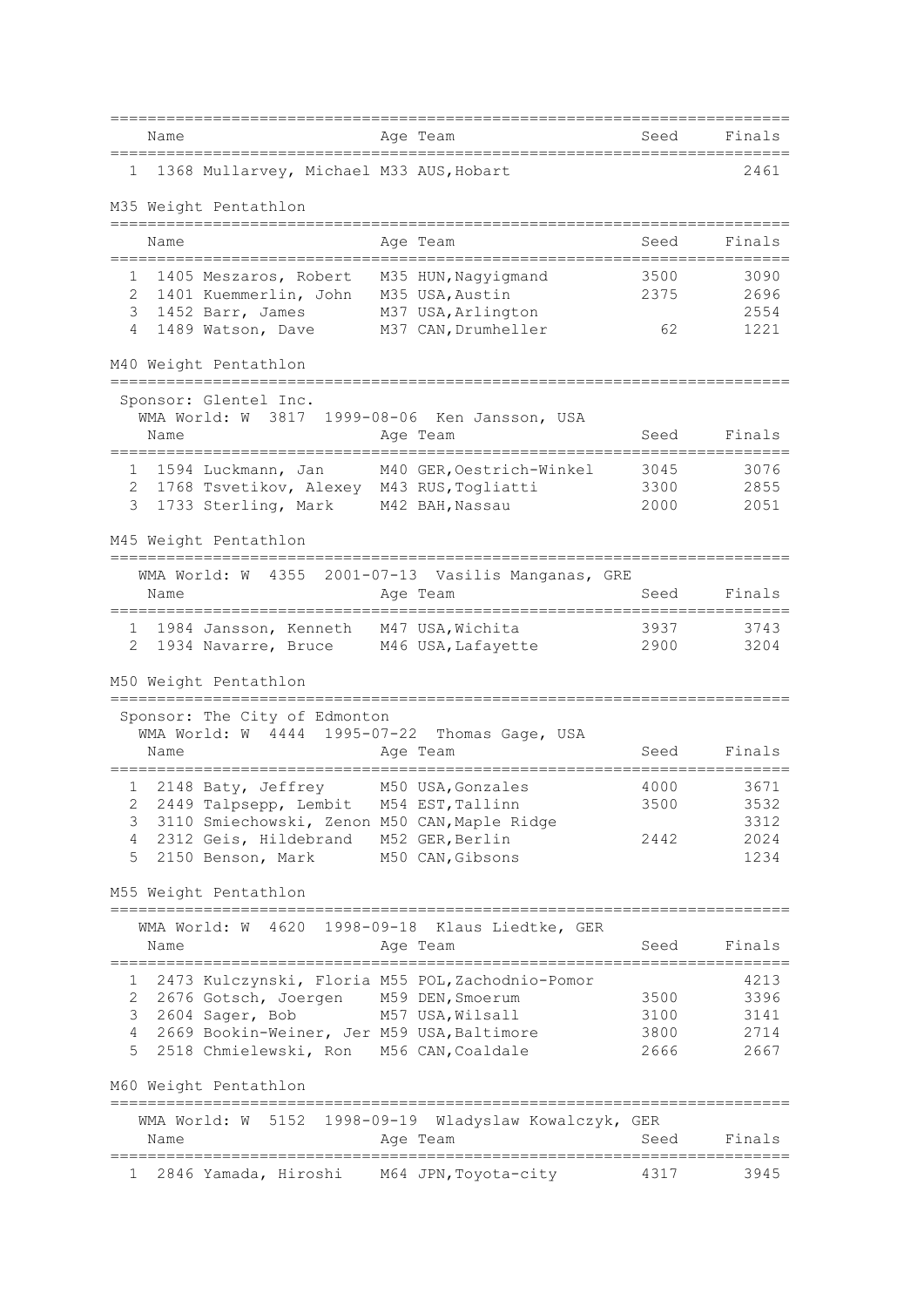| 2 2827 Glowacki, Marek  | M64 CAN, Edmonton    | 4350 | 3885 |
|-------------------------|----------------------|------|------|
| 3 2776 Gray, Peter      | M62 CAN, Edmonton    | 2500 | 3069 |
| 4 2775 Grandell, Leif   | M62 CAN, Barkerville |      | 3033 |
| 5 2824 Edwards, Bob     | M64 CAN, Buchanan    | 2456 | 2515 |
| 6 2842 Skuse, Roy       | M64 NZL, Gisborne    | 2566 | 2421 |
| 7 2812 Muller, Bernard  | M63 CZE, Decin       | 3200 | 2020 |
| 8 2788 Roberts, Richard | M62 CAN, St. Albert  | 790  | 1652 |

M65 Weight Pentathlon

=========================================================================

|   |                |                                              | WMA World: W 5202 1995-07-22 Karl-Heinz Wendel, GER |      |        |
|---|----------------|----------------------------------------------|-----------------------------------------------------|------|--------|
|   | Name           |                                              | Age Team                                            | Seed | Finals |
|   |                |                                              | 1 2888 Horak, Vladimir M66 CZE, Uherske Hradist     | 3971 | 4307   |
|   |                | 2 2860 Gentleman, William M65 GBR, Edinburgh |                                                     | 3360 | 4135   |
|   |                | 3 2885 Fukagawa, Hiroo                       | M66 JPN, Kobe                                       |      | 3845   |
|   |                | 4 2864 Koch, John Barrie M65 AUS, Maitland   |                                                     | 3215 | 3365   |
|   |                | 5 2892 Mesiaros, Miklos                      | M66 HUN, Nagyigmand                                 | 3050 | 3247   |
|   | 6              | 2932 Herron, Robin                           | M68 USA, Fort Collins                               | 3750 | 3239   |
|   | $7\phantom{0}$ | 2877 Sowerby, Brett                          | M65 AUS, Springwood                                 | 3189 | 2990   |
| 8 |                | 2950 Aadmi, Andy                             | M69 CAN, Vancouver                                  |      | 2854   |
| 9 |                | 2960 Rait, Barry                             | M69 NZL, Invercargill                               | 3000 | 2807   |

M70 Weight Pentathlon

=========================================================================

Sponsor: Government of Canada

70 WMA World: W 5364 2004-08-15 Bob Ward, USA

| Name |                        | Age Team                 | Seed | Finals |
|------|------------------------|--------------------------|------|--------|
|      | 1 2978 Speckens, Peter | M70 GER, Übach-Palenberg | 5100 | 4940   |
|      | 2 3012 Feick, Ray      | M73 USA, Gilbertsville   | 3950 | 3425   |
|      | 3 3004 Ropelin, Arvo   | M72 AUS, Brisbane        | 3200 | 3297   |
|      | 4 2986 Grady, Udo      | M71 CAN, Cranbrook       |      | 3064   |
|      | 5 3020 Ardaman, Ahmet  | M74 USA, New Smyrna Beac | 3300 | 2344   |
|      | 6 2994 Benson, Don     | M72 CAN, New Westminster | 1500 | 1857   |

M75 Weight Pentathlon

## =========================================================================

| Name |                                                                                                                         | 75 WMA World: W 4652 1999-08-06 Erik Erikkson, FIN<br>Age Team                                        | Seed | Finals                               |
|------|-------------------------------------------------------------------------------------------------------------------------|-------------------------------------------------------------------------------------------------------|------|--------------------------------------|
|      | 3042 Lewellen, Harvey<br>2 3030 Hanus, Jaroslav<br>3 3059 Aso, Katsuya<br>4 3046 Monds, Douglas<br>5 3047 Terada, Kyoji | M76 USA, Springfield<br>M75 GBR, Harrow<br>M79 JPN, Tagawa<br>M76 CAN, Victoria<br>M76 JPN, Nishi-qun | 3500 | 4114<br>3893<br>3593<br>3426<br>2642 |

M80 Weight Pentathlon

========================================================================= 80 WMA World: W 5135 1993-10-16 Gerhard Schepe; 5163p Pursiainen (2000), GER

| Name |                                                                                           | Age Team            | Seed | Finals       |
|------|-------------------------------------------------------------------------------------------|---------------------|------|--------------|
|      | 1 3071 Oqura, Takashi M82 JPN, Fujisawa<br>2 3072 Power-Waters, Bria M82 USA, Church Hill |                     |      | 3168<br>2883 |
|      | 3 3069 Stein, Jacob                                                                       | M81 USA, Louisville | 2700 | 2168         |
|      | M90 Weight Pentathlon                                                                     |                     |      |              |

90 WMA World: W 5201 2005-03-13 John Fraser; 4768p Lehtinen, AUS Name Age Team Age Team Seed Finals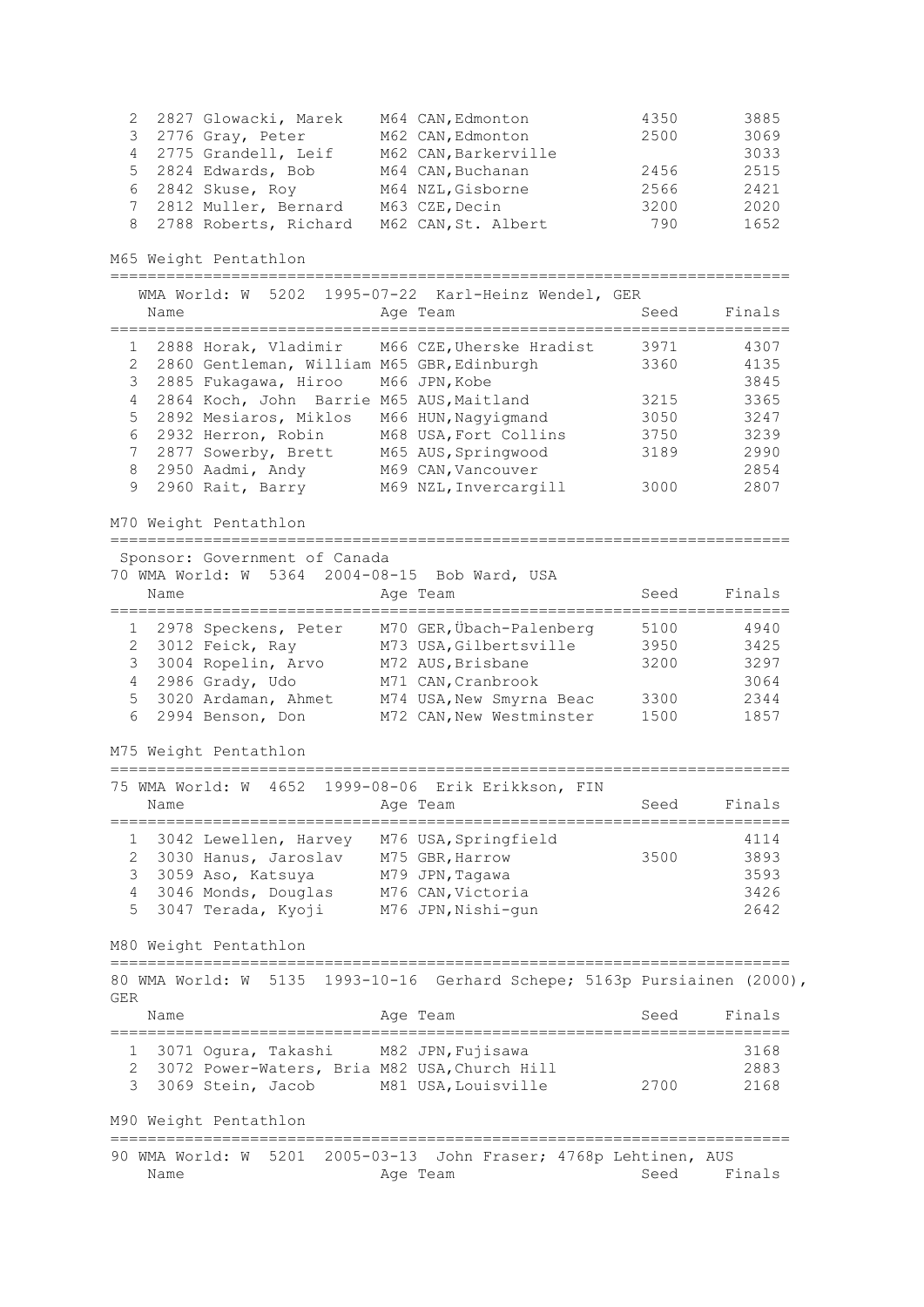| 1 3084 Murray, Jim M90 CAN, Whistler<br>2 3085 West, Howard M92 CAN, Saskatoon 3000 3050      |          |                                                                                                                       |                               | 2965 3996 |                                      |  |
|-----------------------------------------------------------------------------------------------|----------|-----------------------------------------------------------------------------------------------------------------------|-------------------------------|-----------|--------------------------------------|--|
| M95 Weight Pentathlon                                                                         |          |                                                                                                                       |                               |           |                                      |  |
| Name                                                                                          | Age Team |                                                                                                                       |                               |           | Seed Finals                          |  |
| 1 3087 Lane, Trent M95 USA, Baker                                                             |          |                                                                                                                       |                               |           | 15 5999                              |  |
| W30 Outdoor Pentathlon<br>800                                                                 |          | Points 100H HJ SP                                                                                                     |                               |           | LJ                                   |  |
| $-- W30$ $---$<br>1 Rothwell, Alison<br>2:22.79<br>Australia, Winmalee<br><b>W32</b><br>(786) |          | 17.42  1.54m  8.50m  5.00m<br>$w: +0.0$<br>2993 (550) (666) (432) (559)                                               | ----------------------------- |           | w: 0.7                               |  |
| W35 Outdoor Pentathlon<br>800                                                                 |          | Points 100H HJ SP LJ                                                                                                  |                               |           |                                      |  |
| ---- W35 ----<br>1 Senn, Deana<br>3:51.59<br>Canada, Cold Lake<br><b>W39</b><br>(38)          |          | 818 (0) (302) (300) (178)                                                                                             | DQ 1.15m 6.11m 3.27m          |           | $w: +0.0$                            |  |
| W40 Outdoor Pentathlon<br>800                                                                 |          | Points 80H HJ SP                                                                                                      |                               |           | LJ                                   |  |
| $--- W40 ---$<br>1 Linaker, Launa<br>3:01.68<br>Canada, Edmonton<br><b>W41</b><br>(397)       |          | $w: -1.4$<br>2678 (750) (577) (419) (535)                                                                             |                               |           | 14.35 1.33m 7.09m 4.46m<br>$w: -0.2$ |  |
| 2 Soderstrom, Cathy<br>2:59.77<br>Canada, Cranbrook<br>W41<br>(415)                           |          | w: $-1.4$<br>$\begin{array}{cccc} \text{w.} & \text{1.1} \\ \text{1.905} & (325) & (470) & (443) & (252) \end{array}$ |                               |           | 18.03 1.24m 7.40m 3.41m<br>w: 2.4    |  |
| 3 Ogie, Claire<br>3:56.43                                                                     |          |                                                                                                                       |                               |           | 19.68 1.24m 5.68m 3.28m              |  |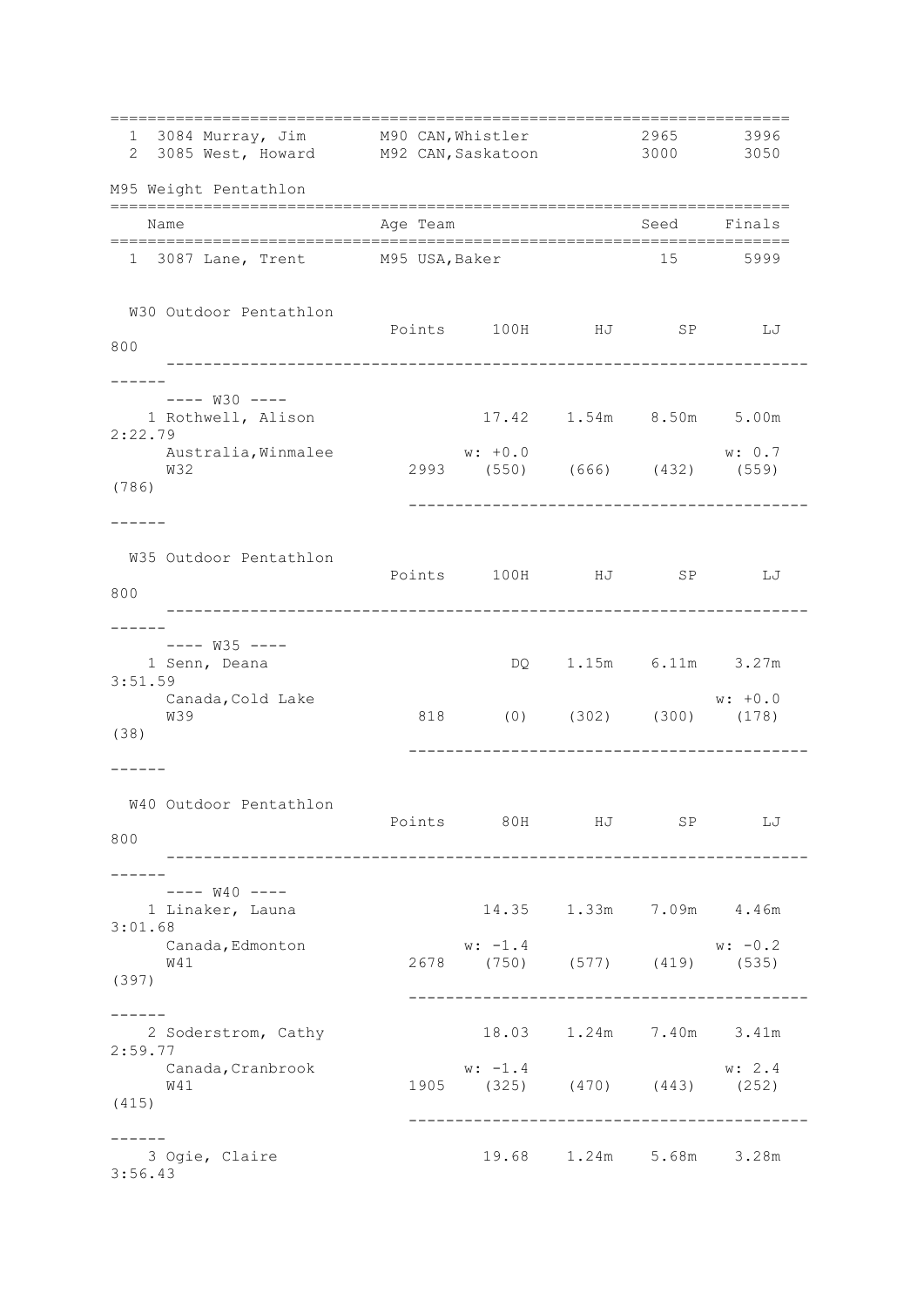Great Britain, Tring  $w: -1.4$  w:  $-0.3$  W41 1237 (187) (470) (313) (223) (44) ------------------------------------------- ------ 4 Lam, Jane DQ 1.15m 5.46m 2.91m 4:35.58 Canada,Edmonton w: -1.9 W41 808 (0) (369) (297) (142) (0) ------------------------------------------- ------ W45 Outdoor Pentathlon Points 80H HJ SP LJ 800 --------------------------------------------------------------------- ------  $-- W45$   $---$  1 Thom, Roslyn 15.53 1.27m 6.77m 4.13m 3:10.70 Canada,Calgary w: -1.4 w: -0.5 W49 2661 (698) (599) (458) (516)  $W49$ <br>(390) ------------------------------------------- ------ 2 Jolicoeur, Jovette 17.63 1.18m 7.89m 3.53m 2:55.67 Canada,Calgary  $w: -1.4$   $w: -0.7$  W45 2367 (457) (481) (555) (340) (534) ------------------------------------------- ------ DNF Johnson, Liz DNS DNS DNS DNS DNS United States,Charlotte W49 (0) (0) (0) (0) (0) ------------------------------------------- ------ W50 Outdoor Pentathlon Points 80H HJ SP LJ 800 --------------------------------------------------------------------- ------ ---- W50 ---- 1 Smith, Julie 15.87 1.16m 7.62m 4.29m 3:07.58 Australia,Kurmond w: -1.7 w: +0.0 W52 2910 (631) (555) (567) (665) (492) ------------------------------------------- ------ 2 Hodgson, Bonny Lynn 17.04 1.25m 7.92m 3.84m 3:26.39 Canada,Edmonton w: -1.7 w: 0.2 W50 2607 (496) (678) (594) (511) (328) -------------------------------------------

------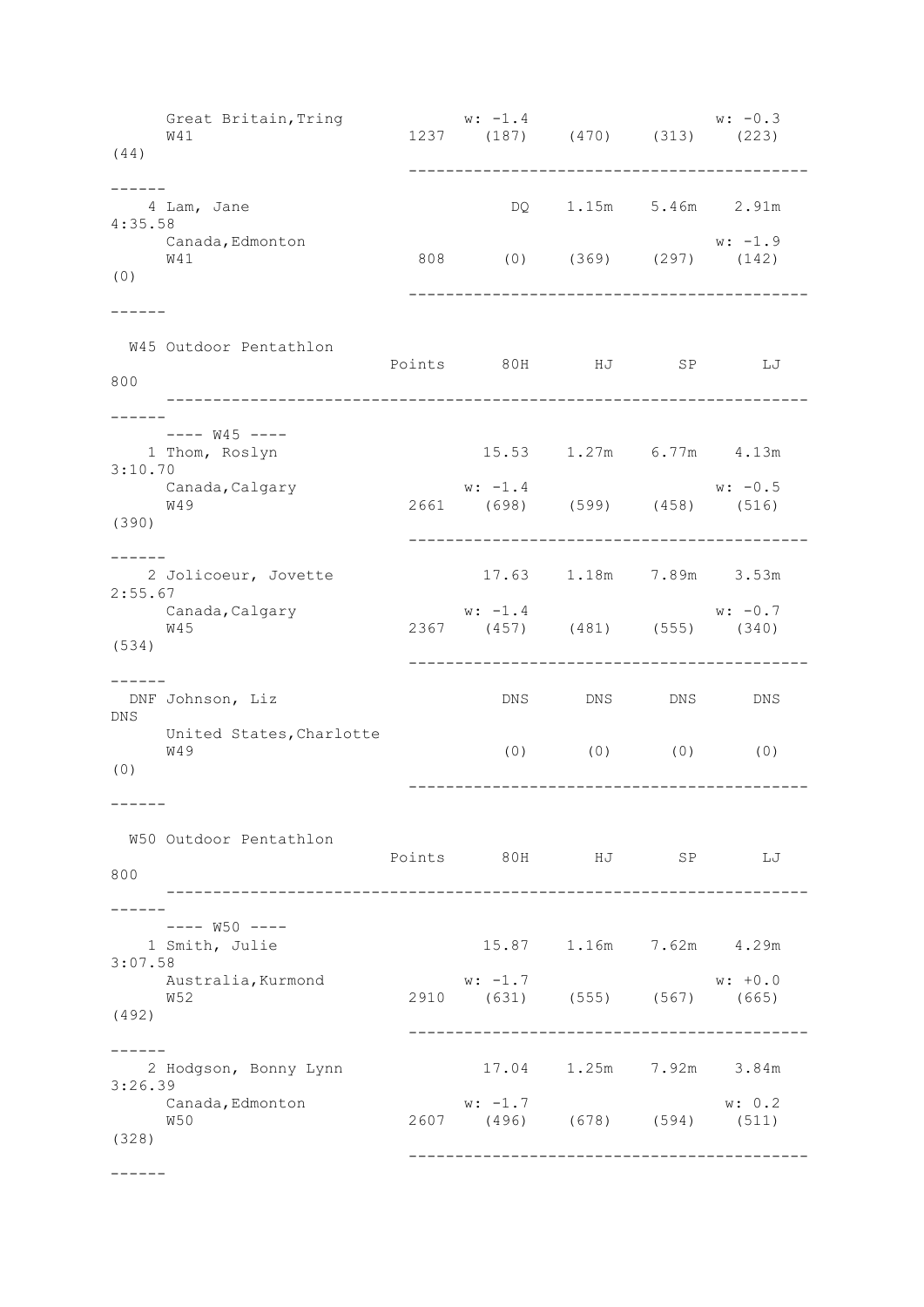DNF Oppermann, Rosemary **DNS** DNS DNS DNS DNS DNS Brazil,Porto Alegre W50 (0) (0) (0) (0) (0) ------------------------------------------- ------ W55 Outdoor Pentathlon Points 80H HJ SP LJ 800 --------------------------------------------------------------------- ------ ---- W55 ----<br>1 Trott, Rhona 16.77 1.16m 6.93m 3.31m 3:11.34 Canada,Hamilton w: -1.7 w: -0.1 W56 2860 (638) (666) (564) (418) (574) ------------------------------------------- ------ W60-69 Outdoor Pentathlon Points 80H HJ SP LJ 800 --------------------------------------------------------------------- ------  $---$  W60  $---$  1 Nitzke, Arlete 20.66 1.07m 6.28m 2.83m 4:35.63 Brazil,Porto Alegre w: -2.2 w: +0.0 W60 1893 (222) (655) (564) (338) (114) ------------------------------------------- ------ ---- W65 ---- 1 Dÿkman, Rietje 15.41 1.31m 7.31m 3.53m 3:27.04 The Netherlands, Amsterdam w: -2.2 w: -0.6 W66 4610 (1093) (1264) (774) (729) (750) ------------------------------------------- ------ W70+ Outdoor Pentathlon Points 80H HJ SP LJ 800 --------------------------------------------------------------------- ------ ---- W75 ---- 1 Minami, Chieko 27.59 0.92m 4.90m 2.40m 5:42.25 Brazil,Florianópolis w: -2.2 w: 1.3 W78 2717 (492) (842) (660) (459) (264) ------------------------------------------- ------ W30-49 Weight Pentathlon Points HT SP DT JT WT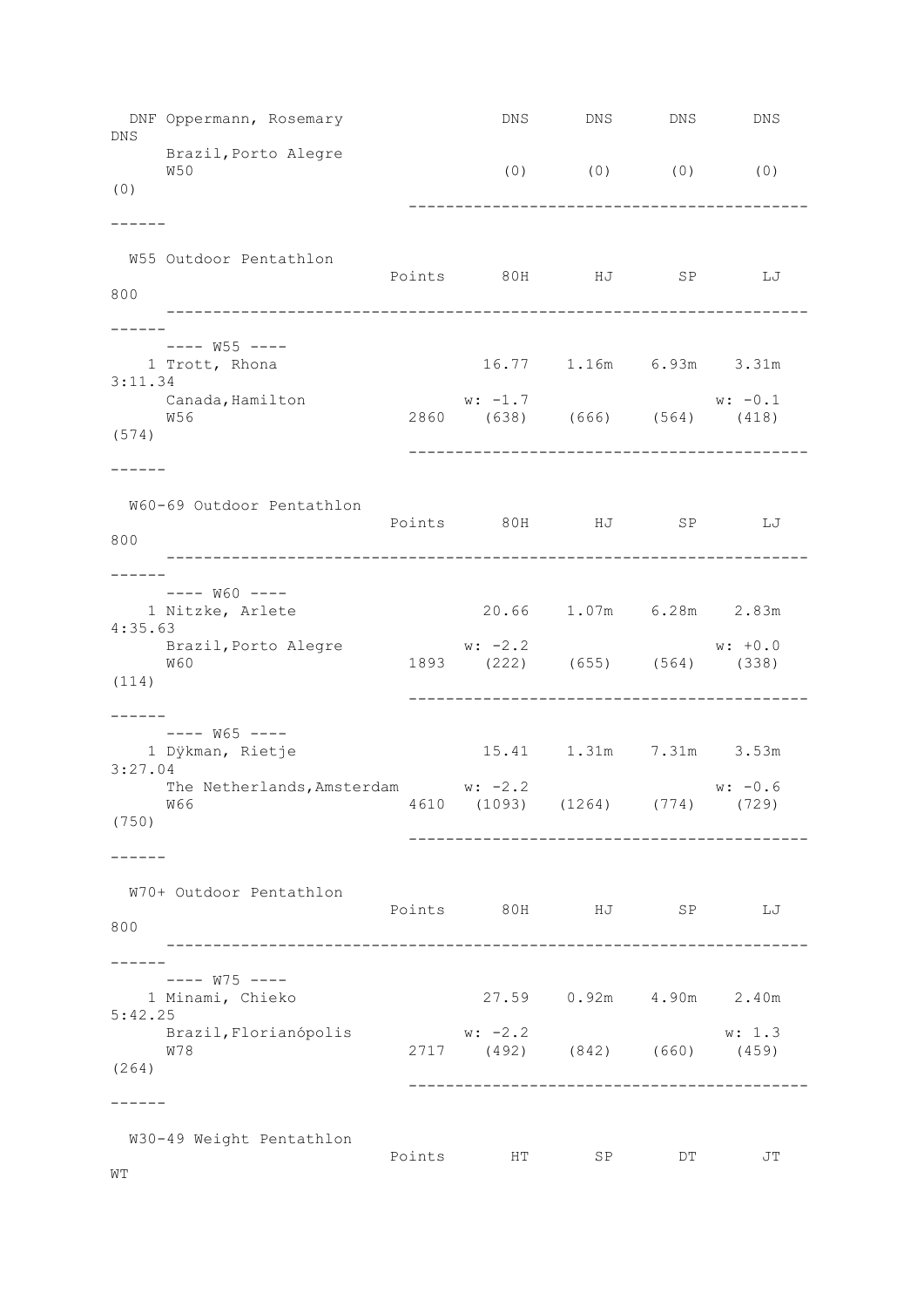--------------------------------------------------------------------- ------ ---- W35 ---- 1 Dundas, Tammy 17.57m 7.15m 17.12m 21.38m 8.07m Canada,Edmonton W37 1710 (280) (370) (235) (315) (510) ------------------------------------------- ------ 2 Klaue, Heike 12.62m 7.43m 21.73m 25.89m 6.17m Germany,Berlin<br>W39 W39 1634 (163) (389) (320) (399) (363) ------------------------------------------- ------<br>DNF Banack, Angie DNS DNS DNS DNS DNS Canada,Camrose<br>W39 W39 (0) (0) (0) (0) (0) ------------------------------------------- ------  $-- W40$   $---$  1 Clements, Denise 18.46m 8.83m 23.95m 18.31m 9.76m Canada, Port Alberni W44 2322 (365) (552) (397) (290) (718) ------------------------------------------- ------ 2 Lambrick, Fiona 22.00m 8.17m 23.60m 22.97m 7.15m Australia,Bacchus Marsh W41 2233 (463) (501) (390) (385) (494) ------------------------------------------- ------ ---- W45 ---- 1 Cameron, Claire 32.69m 10.03m 36.90m 14.56m 10.46m Great Britain, Newton Mear W46 3535 (923) (741) (737) (254) (880) ------------------------------------------- ------ 2 Maeda, Kayako 26.94m 7.56m 21.90m 21.58m 8.53m Japan,Oysu W49 2758 (730) (526) (392) (417) (693) ------------------------------------------- ------ 3 Johnson, Liz 15.20m 6.12m 22.69m 16.35m 5.73m United States,Charlotte W49 1879 (344) (403) (410) (295) (427) -------------------------------------------

------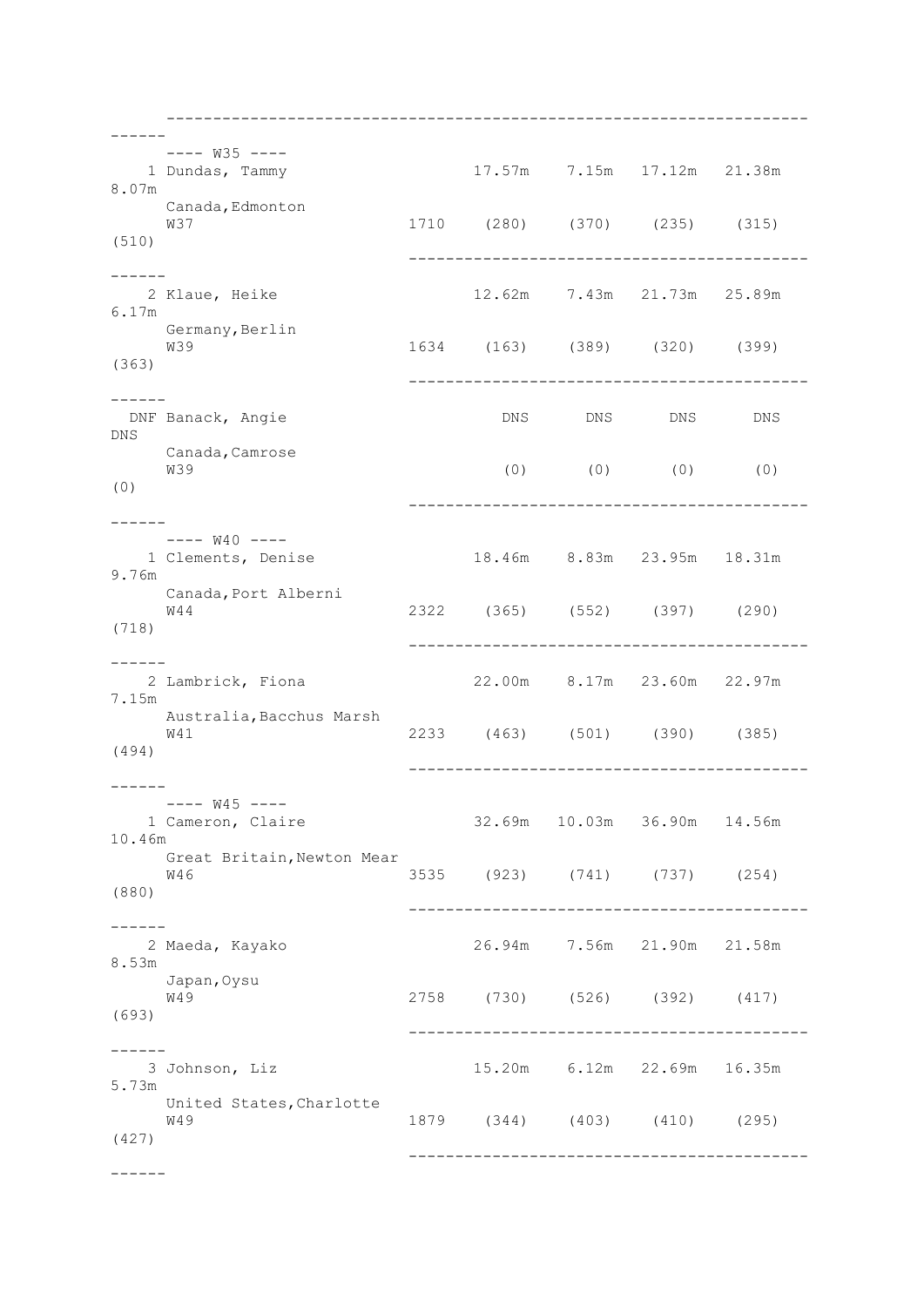| 6.23m                   | 4 Murfitt, Anne                   |        |     | 13.29m 5.49m 14.71m 10.83m             |     |            |  |
|-------------------------|-----------------------------------|--------|-----|----------------------------------------|-----|------------|--|
| (474)                   | Canada, Victoria<br><b>W45</b>    |        |     | 1511 (283) (350) (235) (169)           |     |            |  |
|                         |                                   |        |     | -------------------------------------- |     |            |  |
| WТ                      | W50 Weight Pentathlon             |        |     | Points HT SP DT                        |     | JT         |  |
|                         | ---- W50 ----                     |        |     |                                        |     |            |  |
| 12.19m                  | 1 Palmer, Denise                  |        |     | 38.23m 10.55m 29.05m 22.05m            |     |            |  |
| (809)                   | Australia, Panania<br><b>W53</b>  |        |     | 3621 (884) (836) (614) (478)           |     |            |  |
| $\cdot$ $   -$<br>9.85m | 2 Iranyi, Margit                  |        |     | 28.70m  12.64m  31.82m  15.05m         |     |            |  |
| (629)                   | Hungary, Budapest<br>W52          |        |     | 3264 (621) (1031) (684) (299)          |     |            |  |
| 8.66m                   | 3 Rosales, Esther                 |        |     | 27.28m 7.98m 17.68m 23.46m             |     |            |  |
| (539)                   | Mexico, Celaya<br>W50             |        |     | 2570 (582) (600) (334) (515)           |     |            |  |
|                         |                                   |        |     |                                        |     |            |  |
| 8.12m                   | 4 Watkins, Yasha                  |        |     | FOUL 9.73m 25.05m 30.01m               |     |            |  |
| (498)                   | Australia, Carrara<br>W53         |        |     | 2458 (0) (761) (514) (685)             |     |            |  |
| DNS                     | DNF Janssens, Robyn               |        | DNS | DNS                                    | DNS | DNS        |  |
| (0)                     | Canada, Maple Ridge<br><b>W52</b> |        | (0) | (0)                                    | (0) | (0)        |  |
| DNS                     | DNF Oppermann, Rosemary           |        | DNS | DNS                                    | DNS | <b>DNS</b> |  |
| (0)                     | Brazil, Porto Alegre<br>W50       |        | (0) | (0)                                    | (0) | (0)        |  |
|                         |                                   |        |     |                                        |     |            |  |
|                         | W55 Weight Pentathlon             | Points | HT  | SP                                     | DΤ  | JT         |  |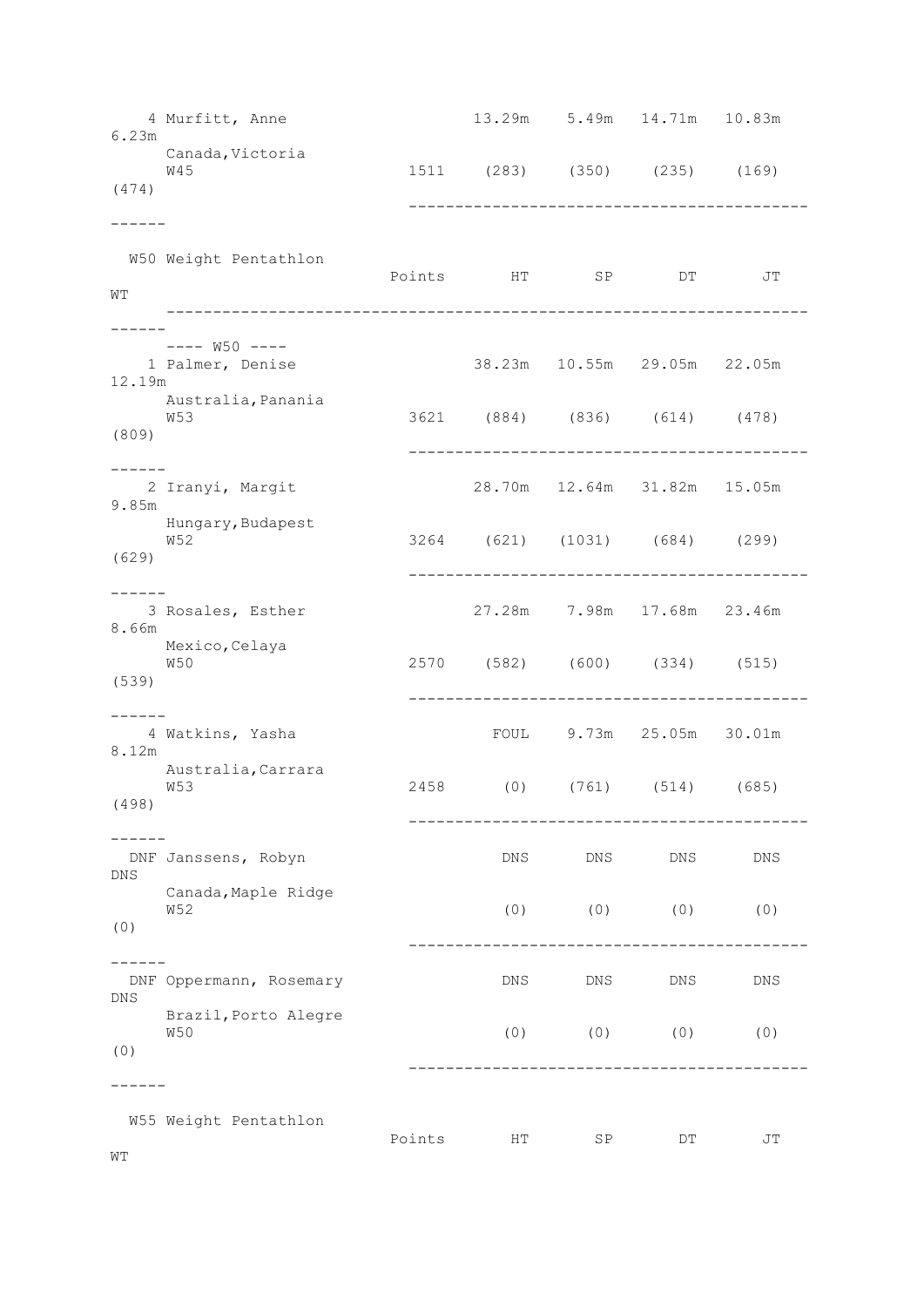--------------------------------------------------------------------- ------ ---- W55 ---- 1 Hartzler, Mary 37.44m 10.27m 28.12m 24.18m 11.87m United States,Gahanna W56 4016 (965) (901) (661) (617) (872) ------------------------------------------- ------ 2 Magyar, Maria 28.94m 10.86m 27.71m 24.43m 9.37m Hungary,Budapest<br>W57 W57 3601 (706) (961) (649) (624) (661) ------------------------------------------- ------ 3 Mensey, Myrle 27.50m 10.95m 25.39m 17.86m 11.06m United States,St Louis W56 3453 (663) (970) (585) (431) (804) ------------------------------------------- ------ 4 McBlain, Liz 26.45m 9.02m 18.69m 16.72m 9.78m Canada, Edmonton W57 2902 (631) (774) (403) (398) (696) ------------------------------------------- ------ 5 Steffensen, Betty June 18.21m 6.24m 13.78m 9.96m 6.62m Canada, Valleyview W58 1791 (386) (495) (274) (204) (432) ------------------------------------------- ------ W60-69 Weight Pentathlon Points HT SP DT JT WT --------------------------------------------------------------------- ------ ---- W60 ---- 1 Swinton, Margery 25.58m 7.67m 20.56m 19.96m 8.98m Great Britain,Aberlour W62 3073 (690) (719) (514) (569) (581) ------------------------------------------- ------ 2 Hoover, Virginia 16.81m 6.02m 16.11m 11.24m 8.07m Canada,Telkwa W64 2108 (399) (536) (381) (282) (510) ------------------------------------------- ------ DNF Szanto, Erika I DNS DNS DNS DNS DNS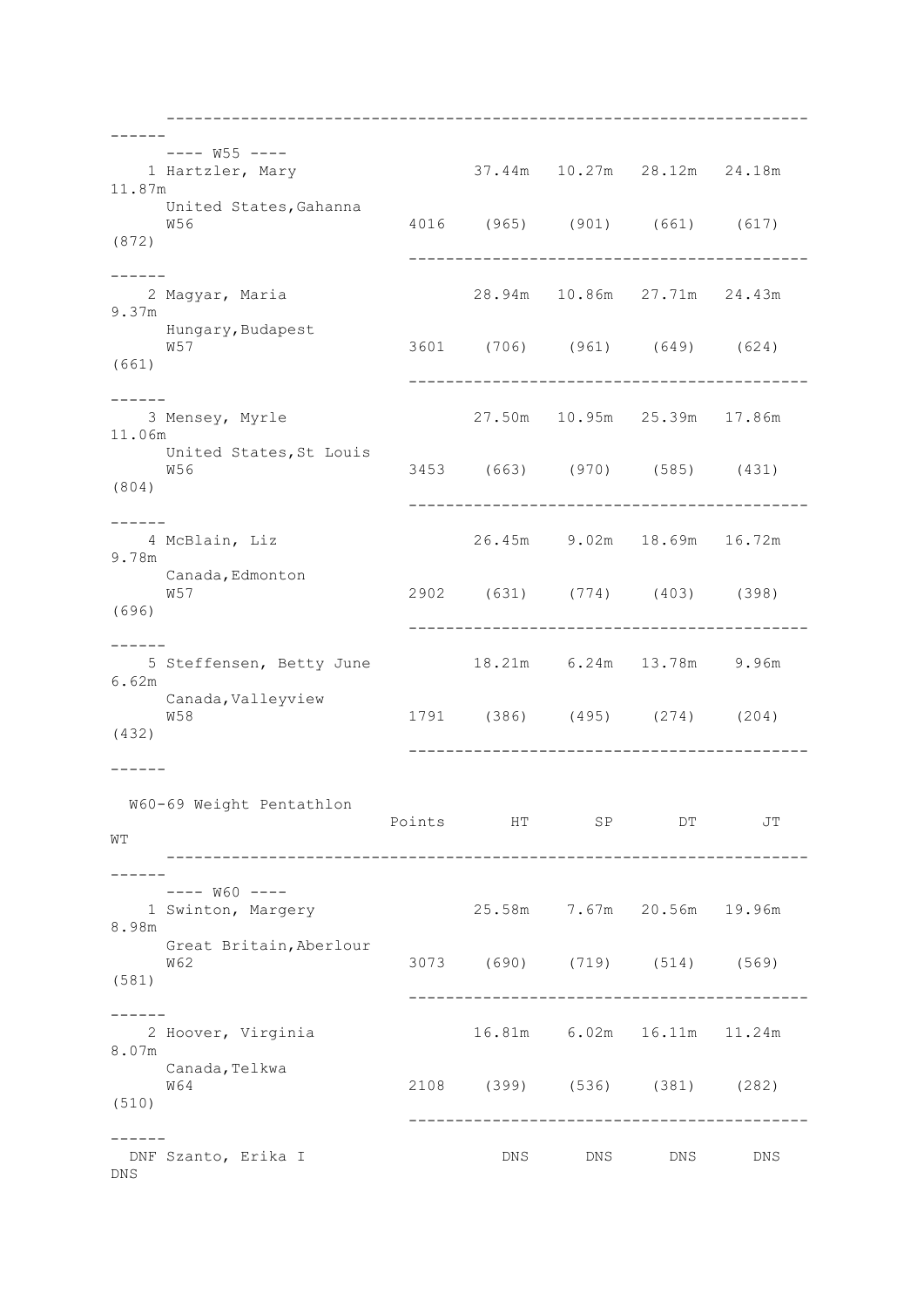United States,Olmsted Fal W61 (0) (0) (0) (0) (0) (0) ------------------------------------------- ------  $---$  W65  $---$  1 Searle, Helen 37.16m 10.78m 27.43m 21.35m 16.07m Australia,Brisbane<br>W66 W66 5290 (1239) (1212) (832) (701) (1306) ------------------------------------------- ------<br>2 Anderson, Sandra 17.87m 7.99m 17.52m 21.62m 8.88m Canada,Victoria<br>W65 W65 3222 (507) (859) (487) (711) (658) ------------------------------------------- ------ W70+ Weight Pentathlon Points HT SP DT JT WT --------------------------------------------------------------------- ------  $---$  W70  $---$  1 Kovalenskaya, Galina 21.36m 7.83m 18.93m 18.70m 8.13m Russia,Moscow W70 3736 (750) (970) (626) (697) (693) ------------------------------------------- ------ 2 Hicks, Amy 21.89m 5.84m 16.49m 17.67m 7.49m United States, Needham W72 3272 (773) (687) (531) (653) (628) ------------------------------------------- ------ 3 Turek, Mae 19.06m 6.44m 16.89m 16.23m 6.80m Canada, Vancouver W73 3120 (651) (772) (546) (592) (559) ------------------------------------------- ------ ---- W75 ---- 1 Foerster, Ursula 17.68m 5.16m 11.81m 10.50m 6.54m Germany,Grossenaain W79 2903 (717) (702) (424) (420) (640) ------------------------------------------- ------ 2 Gomberadze, Kaleriya 10.13m 6.15m 14.18m 12.42m 5.69m Russia, Moscow W76 2794 (344) (864) (531) (514) (541)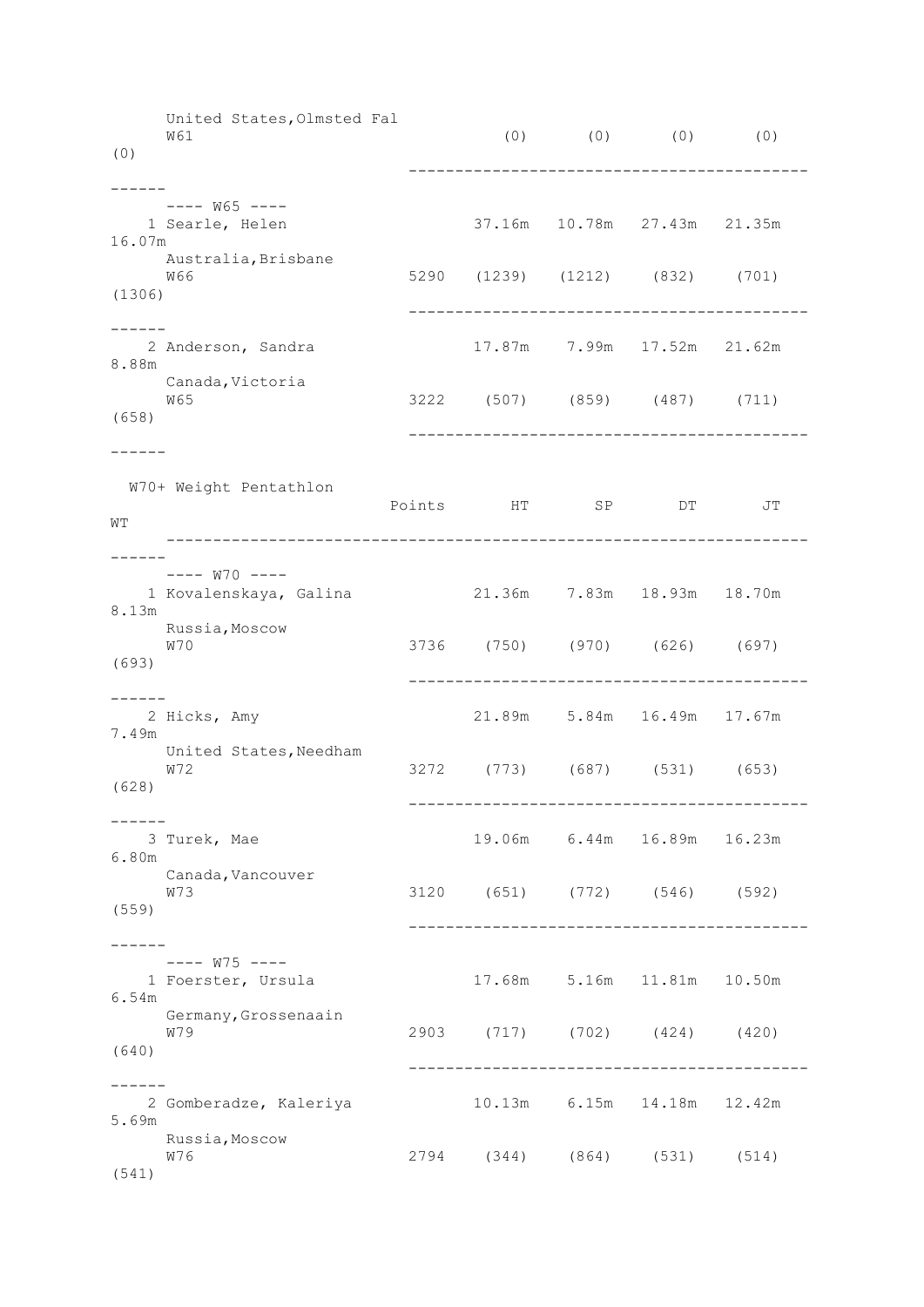------------------------------------------- ------ DNF Osmon, Pat DNS DNS DNS DNS DNS United States,Junction Ci W78 (0) (0) (0) (0) (0) ------------------------------------------- ------ ---- W85 ---- 15.27m 5.19m 12.92m 13.99m 7.36m Canada**,**West Vancouver<br><sup>W86</sup> W86 4886 (971) (1082) (760) (912) (1161) ------------------------------------------- ------ M30 Outdoor Pentathlon Points LJ JT 200 DT 1500 --------------------------------------------------------------------- ------  $---$  M30  $---$  1 Wight, Trevor 4.88m 28.89m 24.17 28.02m 5:07.47 Canada,Abbotsford w: 1.9 w: -3.1 M31 2265 (360) (284) (678) (426) (517) ------------------------------------------- ------ 2 Wilson, Kier 4.29m 43.61m 26.65 28.41m 6:14.45 Canada,Sherwood Park w: 2.0 w: -3.1 M33 1864 (254) (495) (474) (433) (208) ------------------------------------------- ------ 3 Mullarvey, Michael 4.85m 53.44m 30.29 26.55m 7:13.90 Australia, Hobart **w:** 2.1 **w:** -3.1 M33 1671 (354) (640) (235) (397) (45) ------------------------------------------- ------ DNF Arsenault, David DNS DNS DNS DNS DNS Canada,Bonaventure<br>M32 M32 (0) (0) (0) (0) (0) ------------------------------------------- ------ M35 Outdoor Pentathlon Points LJ JT 200 DT 1500 --------------------------------------------------------------------- ------ 1 Barr, James 5.87m 50.69m 25.31 37.08m 5:55.33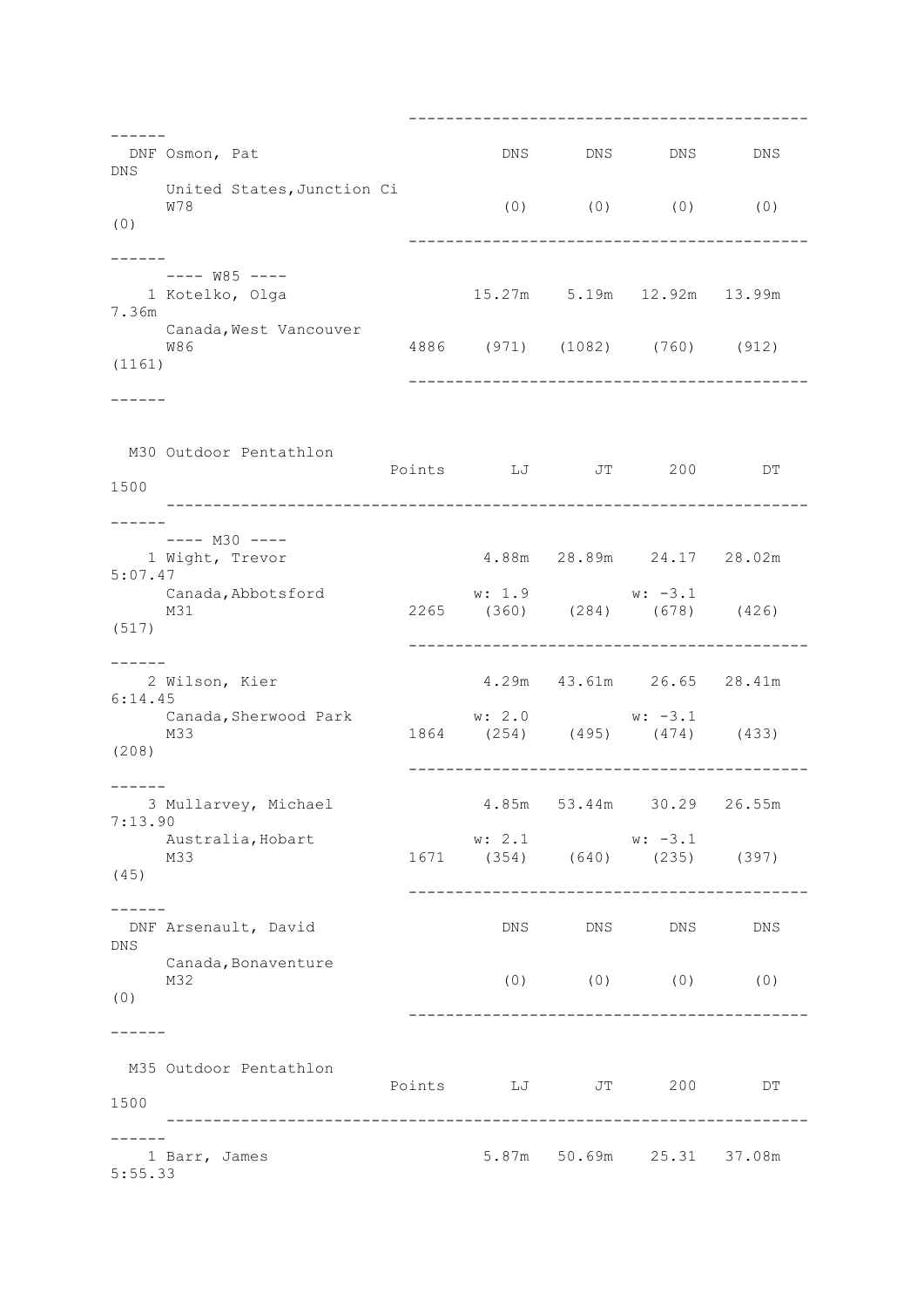United States,Arlington w: 0.5 w: -1.9 M37 2817 (621) (631) (657) (605) (303) ------------------------------------------- ------ 2 Wardecki, Krzysztof 5.44m 36.71m 23.76 21.16m 6:11.45 Poland,Sydney w: 0.6 w: -1.9 M37 2268 (525) (418) (794) (294)  $M37$ <br>(237) ------------------------------------------- ------ 3 Woodhouse, Mark 4.52m 24.24m 28.03 19.37m 4:51.98 Canada, Edmonton **w:** 0.4 w: -1.9 M38 1904 (335) (234) (446) (260)  $M38$ <br>(629) ------------------------------------------- ------<br>4 Michael, Karsten 4.46m 27.49m 28.64 22.34m 5:41.31 Canada,Edmonton w: 0.7 w: -1.4 M37 1689 (323) (281) (403) (316) (366) ------------------------------------------- ------ 5 Matheson, Gerald 4.12m 21.84m 27.29 21.98m 6:00.57<br>Canada, Sherwood Park Canada,Sherwood Park w: 1.1 w: -1.4 M38 1549 (261) (199) (499) (309) (281) ------------------------------------------- ------ 6 Buhlman, James 3.88m 34.25m 28.00 25.54m 7:32.44 Canada, Woodbridge W: 1.4 w: -1.9 M37 1448 (217) (381) (448) (378) (24) ------------------------------------------- ------ 7 Maclellan, Gerard 4.00m 21.63m 29.53 21.84m 6:23.32 Canada, Edmonton w: 0.7 w: -1.4 M35 1281 (239) (196) (345) (307) (194) ------------------------------------------- ------ 8 Danis, Jeffrey 4.32m FOUL 27.74 24.64m 6:56.60 Canada,Hinton w: 1.1 w: -1.9 M38 1217 (297) (0) (466) (360) (94) ------------------------------------------- ------ 9 Rossier, Oliver 3.48m 27.77m 1:09.1h 23.01m DNF Canada, Edmonton w: 0.3 w: -1.9<br>M37 766 (152) (285) (0) M37 766 (152) (285) (0) (329) (0) -------------------------------------------

------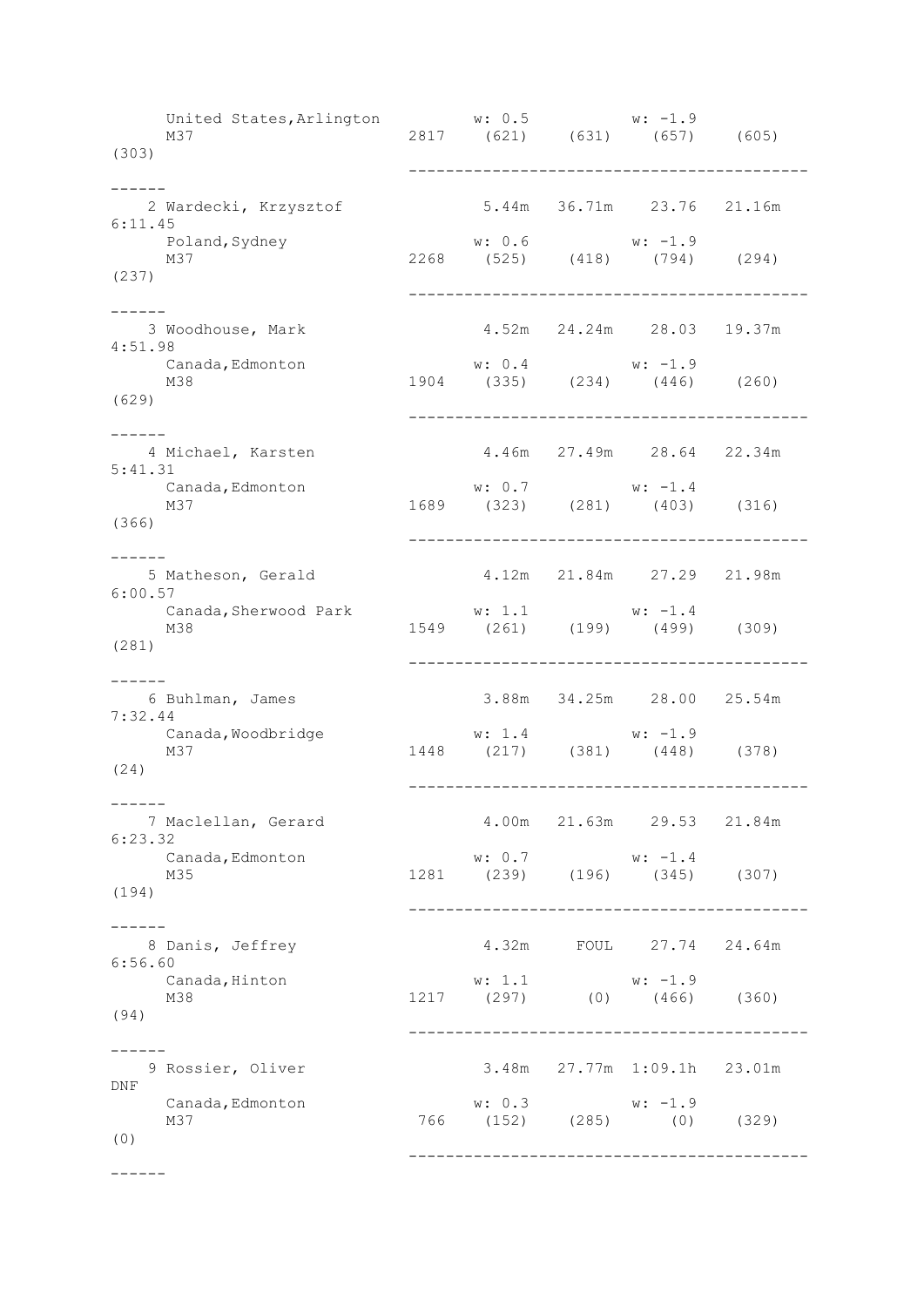10 Ostopowich, Brian 1.75m 13.83m 46.07 16.00m 9:41.96<br>Canada, Edmonton Canada, Edmonton **w:** 0.4 w: -1.4 M37 286 (0) (88) (0) (198) (0) ------------------------------------------- ------ DNF Kamas, Roman 5.36m DNS DNS DNS DNS Slovakia,Banska Bystrica w: 1.0  $(0)$   $(0)$   $(0)$ (0) ------------------------------------------- ------<br>DNF Araneda, John DNS DNS DNS DNS DNS Chile,Arauco<br>M38  $(0)$   $(0)$   $(0)$   $(0)$ (0) ------------------------------------------- ------<br>DNF Gillis, Carlous DNS DNS DNS DNS DNS United States,Titusville M39 (0) (0) (0) (0) (0) (0) ------------------------------------------- ------ DNF Schmidlin, Roger DNS DNS DNS DNS DNS Switzerland,Zuerich<br>M39 M39 (0) (0) (0) (0) (0) ------------------------------------------- ------ M40 Outdoor Pentathlon Points LJ JT 200 DT 1500 --------------------------------------------------------------------- ------ 1 Johnson, Winchester 5.51m 45.29m 25.09 29.39m 5:31.67 Canada, Ponoka w: 1.7 w: -2.3 M44 2926 (613) (605) (760) (452) (496) ------------------------------------------- ------ 2 Mosser, Scott 4.81m 35.58m 26.71 27.44m 5:07.40 United States, Lakewood w: 1.6 w: -2.3 M42 2559 (449) (444) (625) (414) (627) ------------------------------------------- ------ 3 Lefevre, Robert 3.95m 32.82m 29.52 34.01m 6:35.75 Canada, Maple Ridge w: 0.9 w: -2.3  $\frac{1851}{1851}$  (399) (420) (544) (219)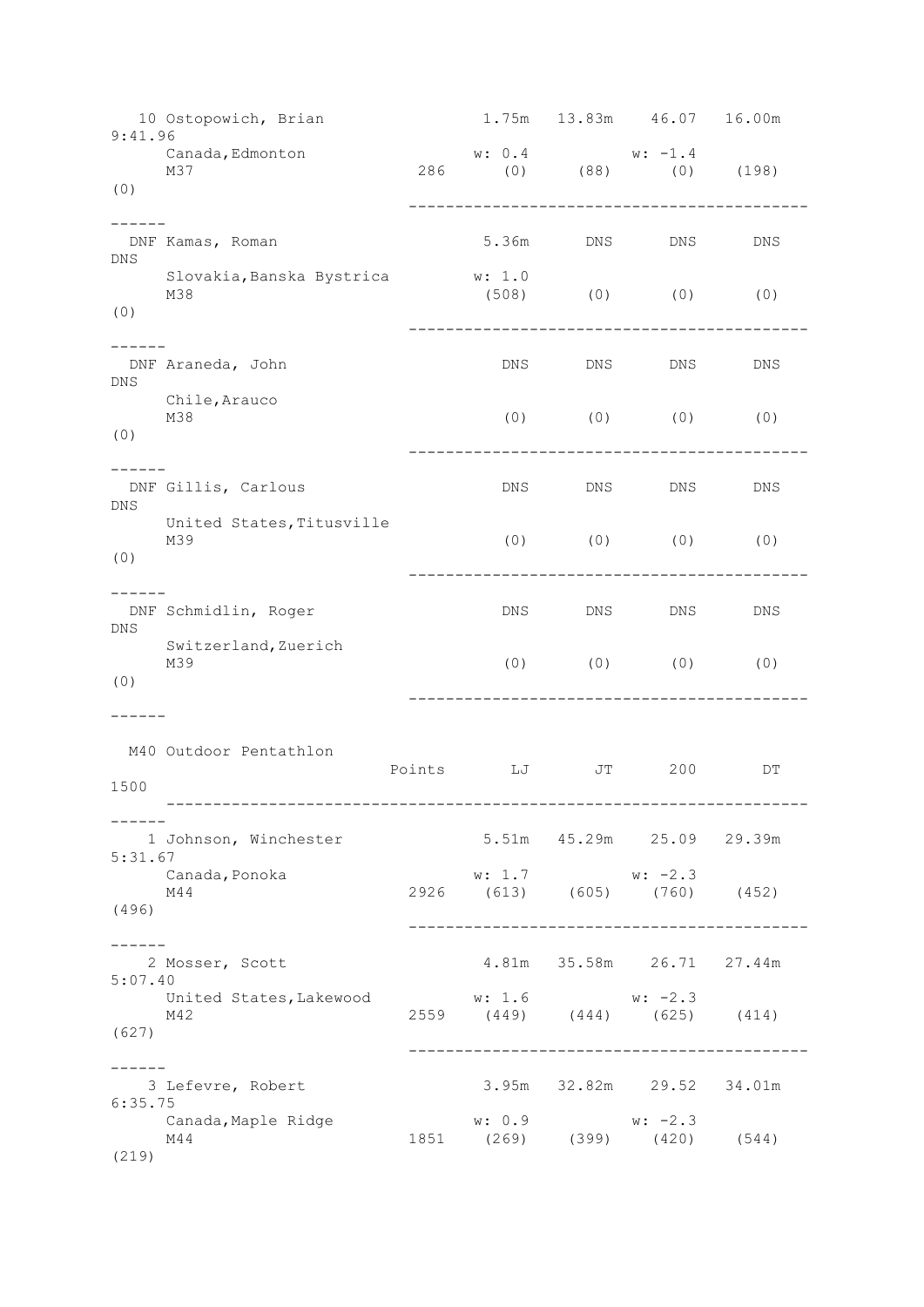------------------------------------------- ------ 4 Lynch, Tim 4.55m 32.19m 31.28 28.05m 7:38.97 United States, Clarkston w: 1.7 w: -2.3<br>M42 1568 (392) (389) (311) (426) United States, Clarkston **w: 1.7**<br>M42 1568 (392) (389) (50) ------------------------------------------- ------<br>DNF Foster, Greg DNS DNS DNS DNS DNS United States, Lumberton<br>M43  $(0)$   $(0)$   $(0)$   $(0)$ (0) ------------------------------------------- ------<br>DNF Scott, Mark DNS DNS DNS DNS DNS Canada, Beaumont  $M42$  (0) (0) (0) (0) (0) ------------------------------------------- ------ DNF Sloan, Kerry DNS DNS DNS DNS DNS United States,Harker Heig<br>M42 (0) (0) (0) (0) (0) ------------------------------------------- ------ M45 Outdoor Pentathlon Points LJ JT 200 DT 1500 --------------------------------------------------------------------- ------ 1 Houba, Peter 5.64m 28.22m 26.68 21.10m 5:35.38 United States, Wesley Chap w: 0.7 w: -1.7 0... United blates, webly only  $\frac{m}{2673}$  (729) (365) (707) (313) (559) ------------------------------------------- ------ 2 Banipal, Baljit singh 5.17m 36.66m 27.80 31.22m 6:09.81 India,Khanna, Ludhiana w: 1.3 w: -1.7 M47 2655 (606) (515) (620) (519) (395) ------------------------------------------- ------ 3 Knitter, Henry 4.99m 35.45m 28.49 FOUL 6:04.73 Canada, Cochrane w: 0.5 w: -1.7 M47 2041 (561) (494) (568) (0) (418) ------------------------------------------- ------ 4 Rose, Jerry 3.57m 22.56m 29.14 17.93m 5:08.38 Canada, St Albert w: 0.5 w: -1.7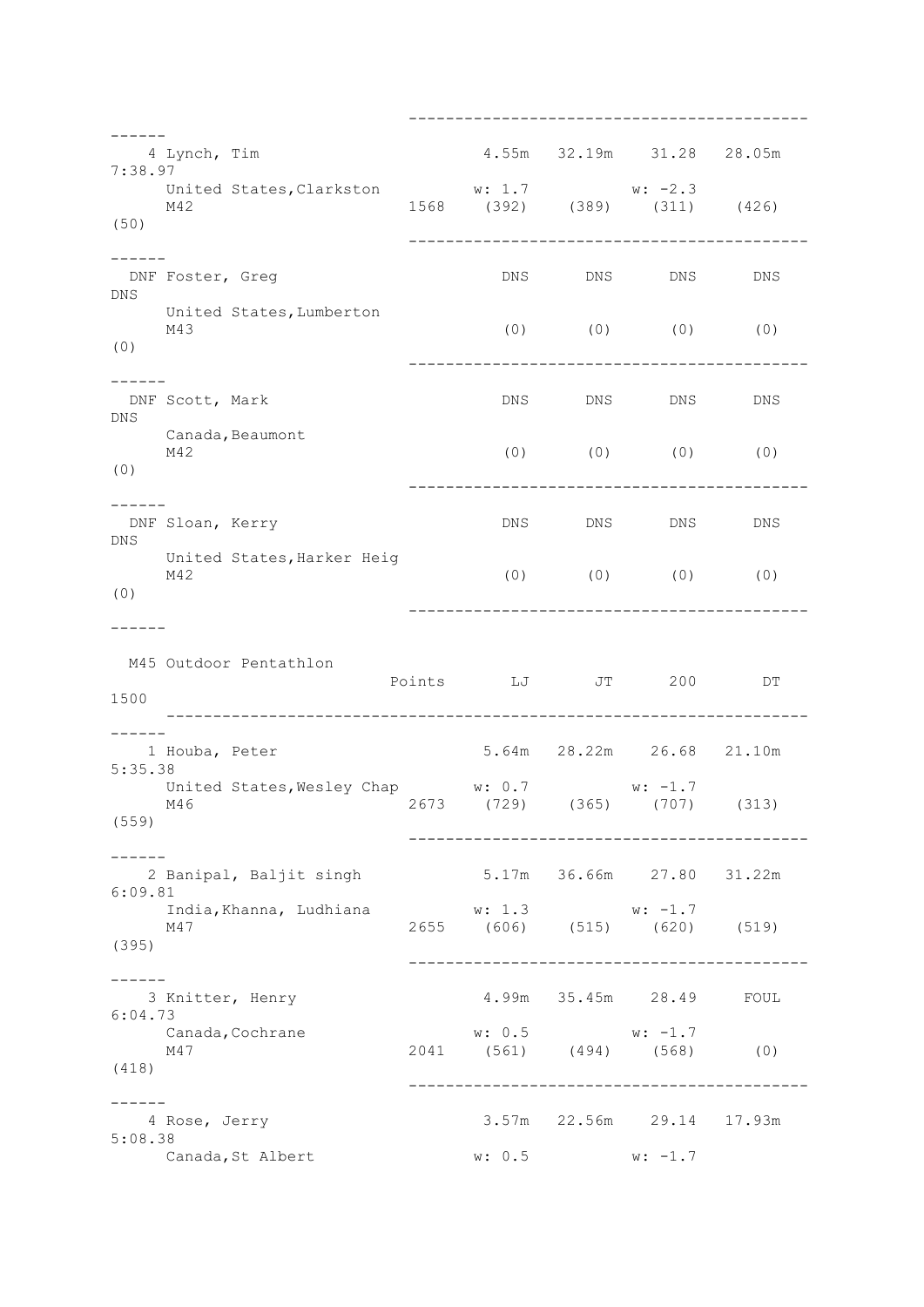M46 1983 (239) (267) (521) (250) (706) ------------------------------------------- ------ 5 Warren, Jeff 4.16m 38.81m 51.43 22.92m DNF Canada, Lethbridge  $w: 0.3$  w: -1.7 M49 1266 (363) (554) (0) (349) (0) ------------------------------------------- ------ DNF McNeely, Dale DNS DNS DNS DNS DNS Canada,Edmonton<br>M45  $(0)$   $(0)$   $(0)$   $(0)$ (0) ------------------------------------------- ------ DNF Martin, Wayne DNS DNS DNS Great Britain,St Leonards M46 (0) (0) (0) (0) (0) ------------------------------------------- ------ DNF Bozzini, Mark DNS DNS DNS United States, Napa M46 (0) (0) (0) (0) (0) ------------------------------------------- ------ DNF Massar, Ralf **DNS** DNS DNS DNS DNS Canada,Edmonton<br>M47 (0) (0) (0) (0) (0) ------------------------------------------- ------ M50 Outdoor Pentathlon Points LJ JT 200 DT 1500 --------------------------------------------------------------------- ------ 1 Gentle, Glenn 5.20m 47.36m 25.27 34.72m 4:55.59 The Netherlands, Hoensbroe w: 1.4 w: 2.1 M53 3772 (702) (746) (904) (558) (862) ------------------------------------------- ------ 2 Duncanson, Rob 5.18m 44.15m 25.03 32.13m 4:45.31 United States, Trabuco Can w: 0.3 w: 1.7 0.11 composed component component component component (697) (685) (925) (507) (925) ------------------------------------------- ------ 3 Zapf-Gilje, Reidar 4.77m 37.79m 26.89 37.48m 4:55.43 Canada,Vancouver w: 1.6 w: 2.1 vandad, vanddavdir (\* 1918)<br>M53 3391 (582) (564) (768) (614) (863)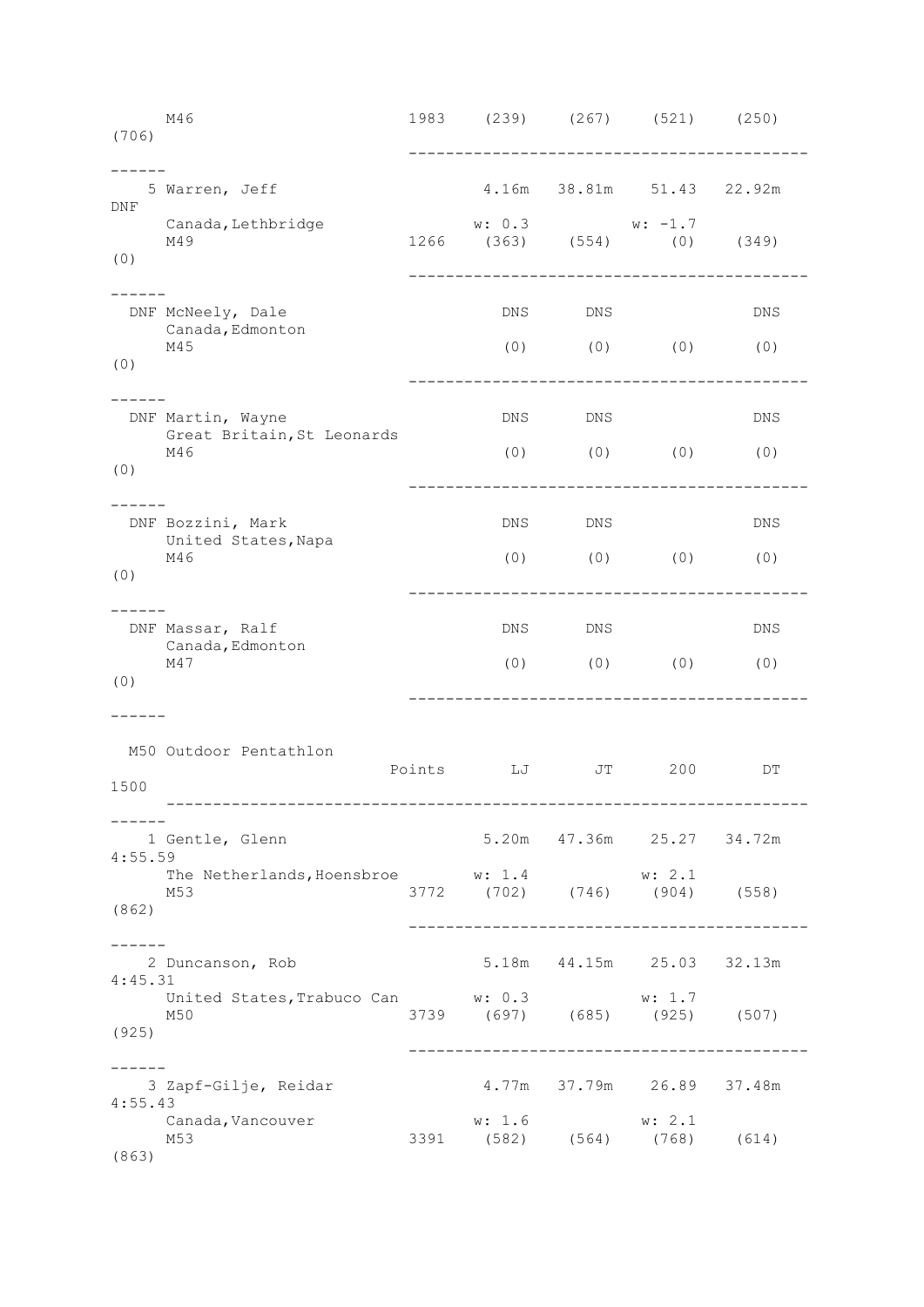------------------------------------------- ------ 4 Berquist, Brian 4.57m 37.29m 26.13 34.93m 6:41.26 Canada,Saskatoon w: 0.6 w: 2.1 M52 2813 (529) (554) (830) (562) (338) ------------------------------------------- ------ 5 Orchard, Jim 4.17m 35.39m 29.10 25.01m 5:56.43 Canada,Sherwood Park w: 0.3 w: 2.1<br>M50 (598) (427) (519) (598) (367) (533) ------------------------------------------- ------<br>6 Furlong, Garry 3.93m 31.17m 28.78 26.75m 6:21.03 Canada,Labrador City w: 0.5 w: 1.7 M53 2253 (369) (440) (622) (401) (421) ------------------------------------------- ------<br>7 Maseratti, Robert 4.32m 19.77m 27.76 25.72m 6:34.37 United States, McRAE w: 0.3 w: 1.7 M53 2143 (465) (233) (699) (381) (365) ------------------------------------------- ------ 8 Bauer, John 3.94m 29.33m 31.99 23.41m 5:55.14 Canada,Sylvan Lake w: +0.0 w: 1.7 M54 2060 (371) (406) (406) (337) (540) ------------------------------------------- ------ 9 Benson, Mark 3.91m 25.90m 31.30 19.52m 6:38.51 Canada,Gibsons w: 0.4 w: 1.7 M50 1767 (363) (343) (449) (263) (349) ------------------------------------------- ------ DNF Lindley, Zane DNS DNS DNS DNS DNS United States, Kimberly M51 (0) (0) (0) (0) (0) ------------------------------------------- ------ DNF Ptacnik, Jaroslav DNS DNS DNS DNS DNS Czech Republic,Decin M50 (0) (0) (0) (0) (0) (0) ------------------------------------------- ------ DNF Watson, Richard DNS DNS DNS United States,Yuma M52 (0) (0) (0) (0) (0) (0)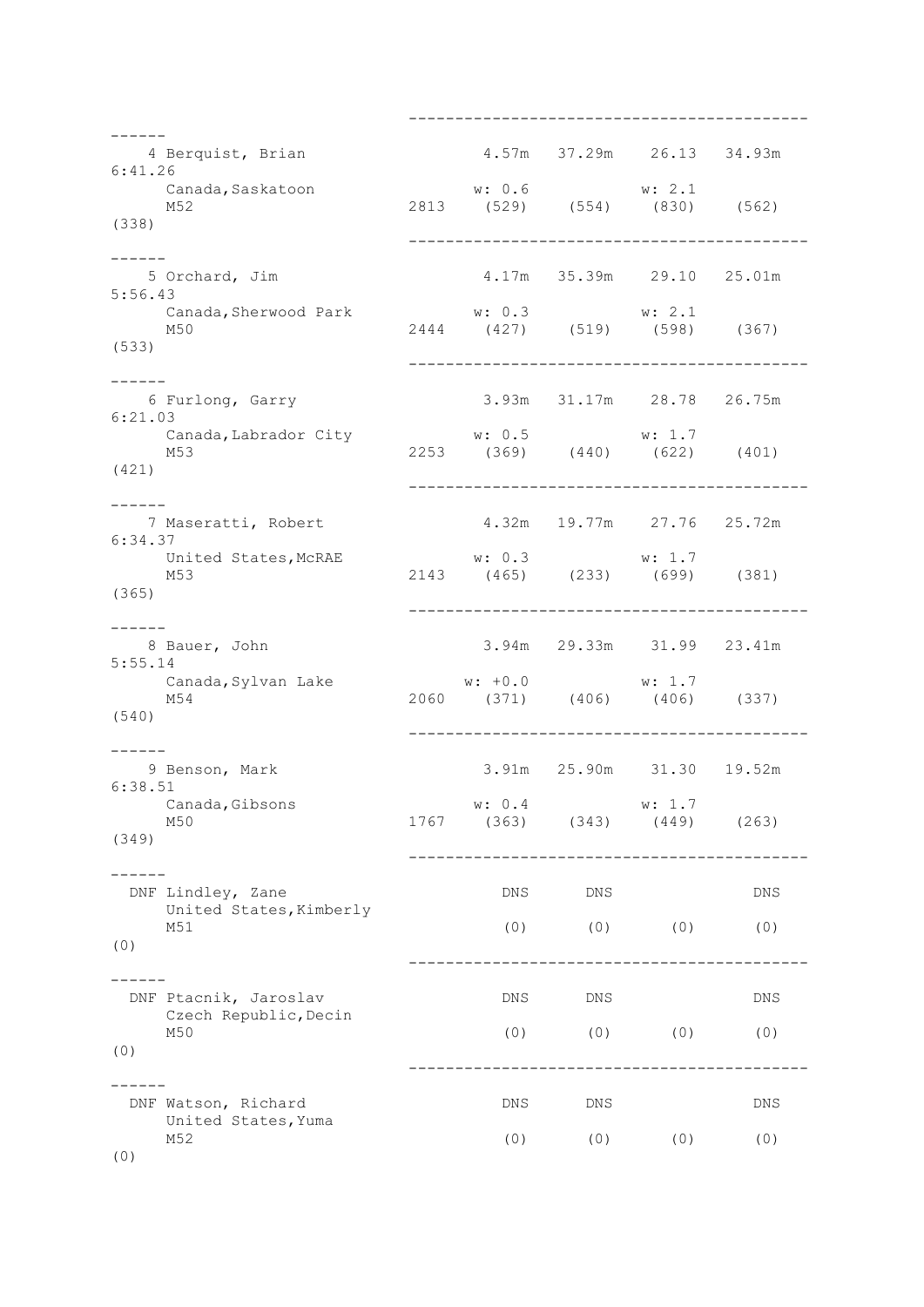------------------------------------------- ------ DNF Alford, Spud 1.96m 44.02m DNF DNS DNS United States, Pine Mounta w: 1.4 M50 (635) (682) (0) (0) (0) ------------------------------------------- ------ DNF Schindel, Larry DNS DNS DNS DNS DNS Canada,Spruce Grove<br>M51  $(0)$   $(0)$   $(0)$   $(0)$ (0) ------------------------------------------- ------ DNF Banton, Steven DNS DNS DNS DNS DNS United States,Bend<br>M52  $(0)$   $(0)$   $(0)$   $(0)$ (0) ------------------------------------------- ------ DNF Metzger, Lawrence DNS DNS DNS DNS DNS United States,Mt. Prospec<br>M50  $(0)$   $(0)$   $(0)$   $(0)$ (0) ------------------------------------------- ------ DNF Walters, Tim DNS DNS DNS United States<br>M54 (0) (0) (0) (0) ------------------------------------------- ------ M55 Outdoor Pentathlon Points LJ JT 200 DT 1500 --------------------------------------------------------------------- ------ 1 Maat, Teo 4.55m 42.19m 28.87 37.68m 5:53.07 The Netherlands, Vlaarding w: 0.9 w: 3.2 M57 3343 (608) (727) (689) (693) (626) ------------------------------------------- ------ 2 Judson, Fred 4.74m 31.37m 28.84 27.11m 5:25.10 Canada,Edmonton w: 1.8 w: 3.2 M59 3089 (664) (502) (692) (460) (771) ------------------------------------------- ------ 3 Mintz, Bruce 4.18m 21.68m 27.77 18.79m 5:39.17 Canada,Edmonton w: 0.9 w: 3.2 M58 2562 (502) (306) (774) (284) (696) ------------------------------------------- ------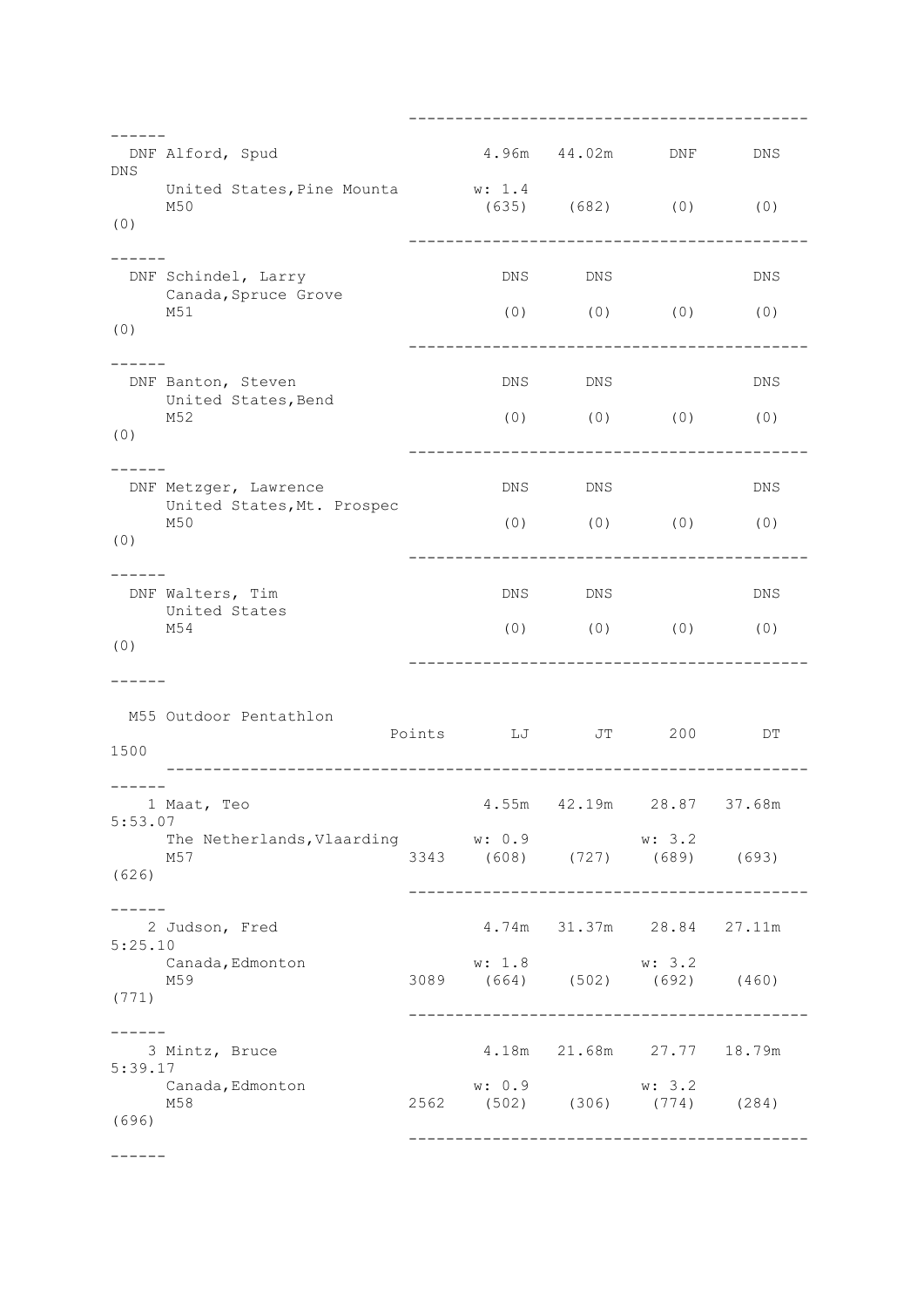4 Jermacans, Viddy 4.41m 24.71m 29.27 23.49m 6:11.69 Australia,Whitfield w: 1.4 w: 3.2 M56 2512 (567) (366) (660) (383) (536) ------------------------------------------- ------ 5 Wazny, Ken 4.30m 23.44m 32.42 23.72m 6:27.23 Canada,Grande Prairie w: 0.8 w: 3.2<br>M56 2178 (535) (341) (448)  $(535)$   $(341)$   $(448)$   $(387)$ (467) ------------------------------------------- ------<br>6 Yuen, John 4.04m 29.44m 31.60 15.58m 6:42.00 Canada,Edmonton w: 0.7 w: 3.2 M57 2050 (465) (462) (500) (218) (405) ------------------------------------------- ------ 7 Thomson, Roy 3.07m 27.45m 36.74 22.27m 6:48.20 Canada,Calgary w: 1.1 w: 3.2 M58 1602 (224) (422) (219) (357) (380) ------------------------------------------- ------ DNF Pereira, Luiz Felipe 4.53m 36.67m DNF DNS DNS Brazil,Rio De Janeiro w: 2.3<br>M57 (602)  $(602)$   $(612)$   $(0)$   $(0)$ (0) ------------------------------------------- ------ DNF James, Rob DNS DNS DNS New Zealand, Wellington M55 (0) (0) (0) (0) (0) ------------------------------------------- ------ DNF Pohl, Jurgen DNS DNS DNS DNS DNS Canada,St.Albert M56 (0) (0) (0) (0) (0) (0) ------------------------------------------- ------ DNF Cesar, Normando T.B. DNS DNS DNS DNS Brazil,Sao Carlos M59 (0) (0) (0) (0) (0) ------------------------------------------- ------ DNF Waltermann, Stefan and DNS DNS DNS DNS DNS United States,Hickory<br>M55 M55 (0) (0) (0) (0) (0) ------------------------------------------- ------ DNF Hawkins, John DNS DNS DNS Canada, West Vancouver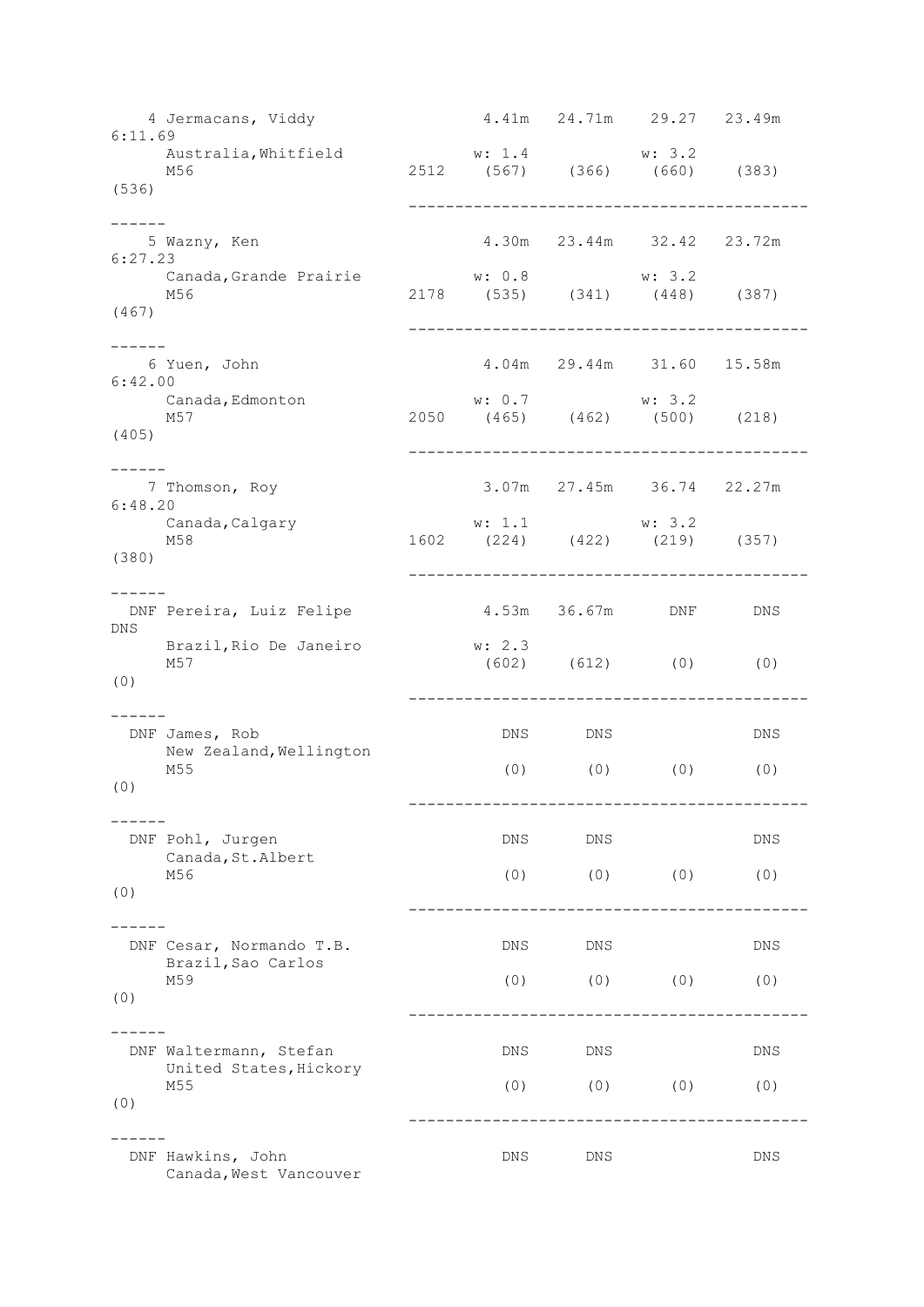| (0)              | M56                                                       |                                                                               | $(0)$ $(0)$ $(0)$ $(0)$ $(0)$          |    |  |
|------------------|-----------------------------------------------------------|-------------------------------------------------------------------------------|----------------------------------------|----|--|
| 1500             | M60 Outdoor Pentathlon                                    | Points LJ JT 200                                                              |                                        | DΤ |  |
| 6:11.55<br>(610) | 1 McFadyen, Bob<br>Canada, Edmonton<br>M62                | w: 2.3<br>3191 (569) (658) (754) (600)                                        | 4.11m 36.92m 28.98 32.76m<br>w: 1.3    |    |  |
| 5:16.79<br>(892) | 2 Renwick, Doug<br>Canada, Clavet<br>M63                  | -----------------------------------<br>w: 0.6<br>3093 (604) (428) (770) (399) | 4.22m  26.38m  28.77  23.72m<br>w: 1.9 |    |  |
| 5:26.88<br>(836) | 3 Townley, Mike<br>Canada, Penticton<br>M62               | w: 1.5<br>3079 (684) (347) (695) (517)                                        | 4.47m 22.57m 29.78 29.07m<br>w: 1.9    |    |  |
| 6:08.57<br>(624) | 4 Pasztor, Mihaly<br>Hungary, Godollo<br>M60              | w: 0.7<br>2942 (540) (628) (626) (524)                                        | 4.01m 35.57m 30.77 29.39m<br>w: 1.3    |    |  |
| (424)            | 5 Sobotka, Ivan<br>6:54.23<br>Czech Republic, Brno<br>M62 | w: 1.1<br>2863 (617) (761) (435) (626)                                        | 4.26m  41.58m  33.75  33.94m<br>w: 1.3 |    |  |
| 7:16.10<br>(342) | 6 Poulter, Jim<br>Australia, Templestowe<br>M64           | w: 1.0<br>2368 (626) (393) (588) (419)                                        | 4.29m 24.73m 31.32 24.63m<br>w: 1.9    |    |  |
| 7:22.93<br>(317) | 7 Edwards, Bob<br>Canada, Buchanan<br>M64                 | w: 1.0<br>$w: 1.0$ $w: 1.9$<br>1988 (384) (375) (377) (535)                   | 3.48m 23.86m 34.76 29.89m              |    |  |
| 7:54.69          | 8 Furlong, Dennis                                         |                                                                               | 4.02m 27.08m 37.84 26.09m              |    |  |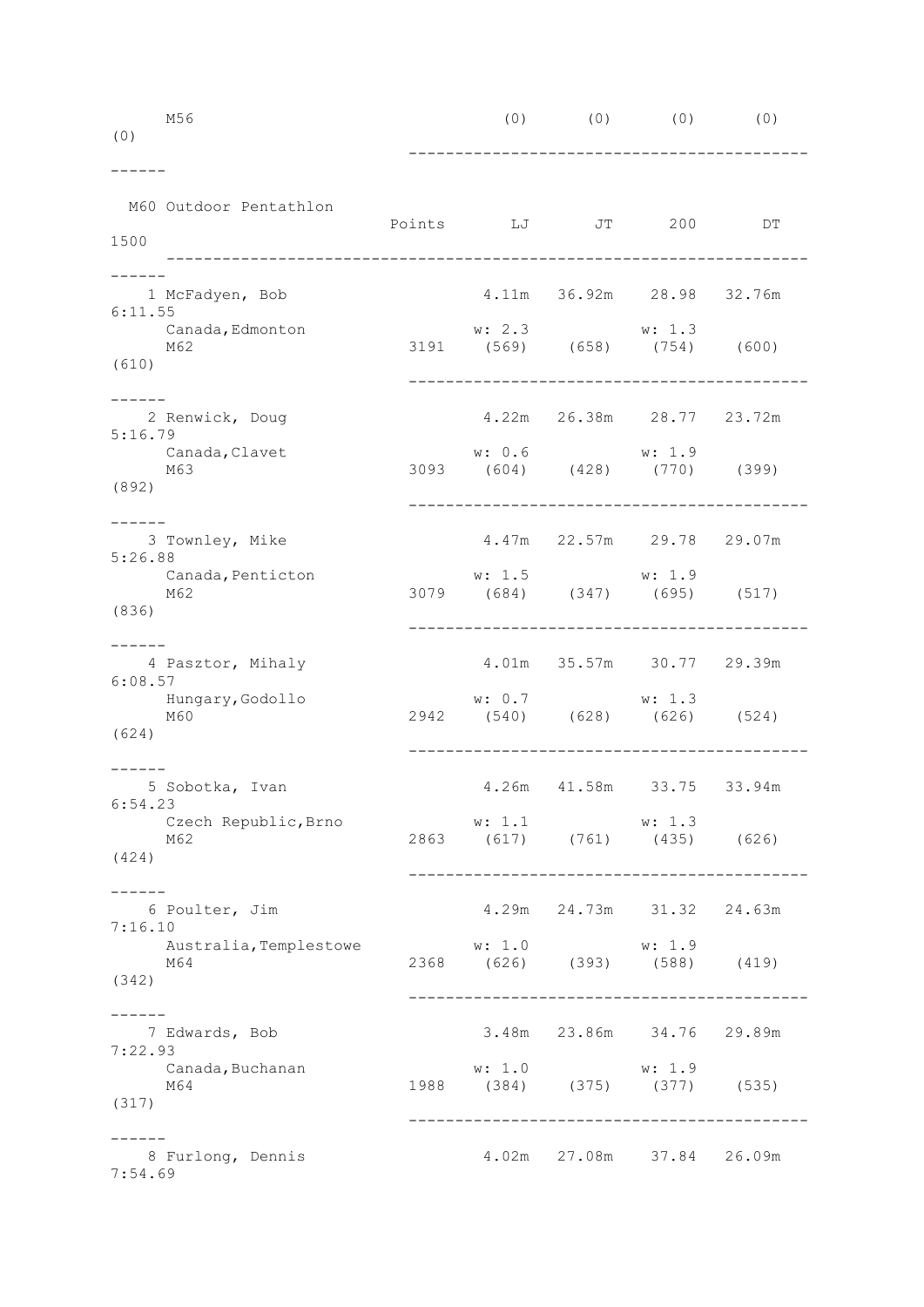Canada,Dalhousie w: 0.4 w: 1.3 M60 1877 (542) (443) (225) (451) (216) ------------------------------------------- ------ DNF Grandell, Leif Christian DNS DNS DNS DNS DNS DNS Canada, Barkerville M62 (0) (0) (0) (0) (0) ------------------------------------------- ------ DNF Selby, Bruce DNS DNS DNS DNS Canada,Edmonton<br>M64 M64 (0) (0) (0) (0) (0) ------------------------------------------- ------ DNF Clark, Fred DNS DNS DNS DNS Canada,Cranbrook M61 (0) (0) (0) (0) (0) ------------------------------------------- ------ M65 Outdoor Pentathlon Points LJ JT 200 DT 1500 --------------------------------------------------------------------- ------ ---- M65 ---- 1 Yamada, Eiichiro 4.29m 37.46m 29.46 37.44m  $6.21.30$  Japan,Nagano-City w: 0.9 w: -0.6 M65 3730 (736) (765) (789) (805) (635) ------------------------------------------- ------ 2 Armstrong, Mervyn 4.29m 31.27m 28.74 34.52m 6:34.41 Canada, Red Deer w: 1.0 w: -0.6 M66 3497 (736) (612) (843) (730) (576) ------------------------------------------- ------<br>3 Lushchikov, Vladimir 4.34m 32.05m 29.73 31.68m 6:15.43 Russia,Moscow w: 0.8 w: -0.6 1.120022, 1.12002.<br>M65 (1.12002.12002.12002.12003.12003.12003.12004.12003.12004.12004.12004.12004.12004.12004.12004.12004.12004.1 (662) ------------------------------------------- ------ 4 Aadmi, Andy 3.22m 23.16m 31.11 26.87m 6:52.30 Canada,Vancouver w: +0.0 w: -0.6<br>M69 (671) (384) (416) (671) M69 2507 (384) (416) (671) (536) (500) ------------------------------------------- ------ 5 Ladouceur, George 3.30m 17.93m 37.71 18.53m 10:09.17 Canada, Salmon Arm w: 0.9 w: -0.6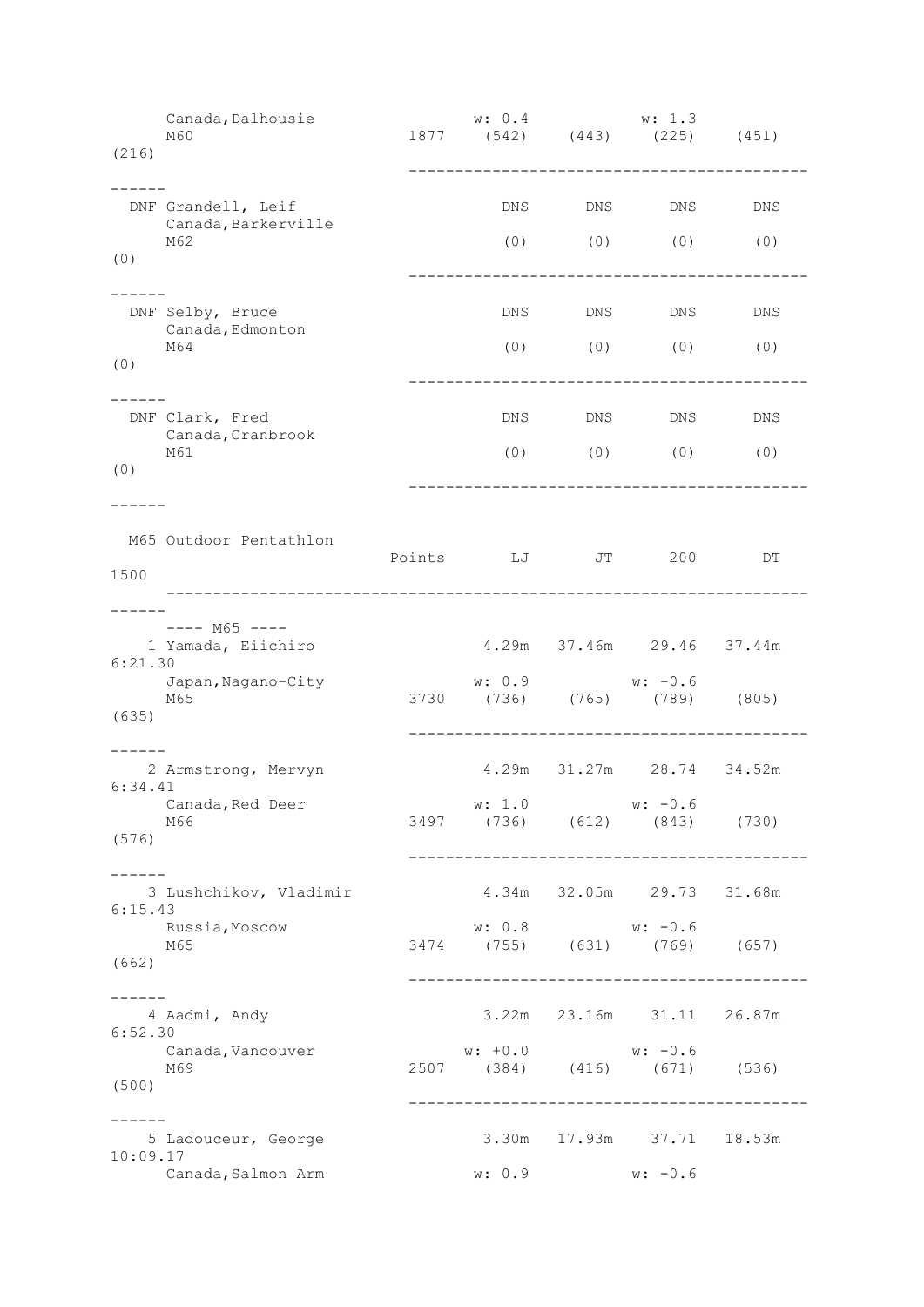| (10)             | M69                                                                | 1329 (407) (293) (287) (332)                                        |                           |           |                           |  |
|------------------|--------------------------------------------------------------------|---------------------------------------------------------------------|---------------------------|-----------|---------------------------|--|
| 1500             | M70 Outdoor Pentathlon                                             | Points LJ JT 200                                                    |                           |           | DT                        |  |
| 6:34.41<br>(648) | ---- M70 ----<br>1 Johnson, Ronald<br>New Zealand, Auckland<br>M73 | $w: +0.0$<br>3359 (610) (734) (615) (752)                           | 3.61m 34.23m 33.23 31.36m | w: 0.8    |                           |  |
| 6:29.03<br>(672) | 2 Leggitt, James<br>United States, Levelland<br>M70                | w: 0.5 w: 0.8<br>3338 (659) (584) (850) (573)                       | 3.74m 28.47m 29.81 25.11m |           |                           |  |
| 7:15.58<br>(477) | 3 Reilly, George<br>Canada <b>,</b> Vancouver<br>M71               | $w: +0.0$<br>2361 (423) (353) (519) (589)                           | 3.08m 19.36m 34.80 25.66m |           |                           |  |
| 8:43.12<br>(195) | 4 Berardi, Jose-Maria<br>Argentina, Buenos Aires<br>M70            | 3.37m 15.04m 34.85 19.85m<br>w: 1.1<br>1907 (523) (247) (516) (426) |                           | w: 0.8    |                           |  |
| 7:56.76<br>(330) | 5 Benson, Don<br>Canada, New Westminster<br>M72                    | w: 0.3<br>1761 (227) (441) (397) (366)                              |                           | w: 0.8    | 2.44m 22.86m 37.00 17.67m |  |
| (0)              | DNF Kupczyk, Henryk<br>United States, Miami<br>M72                 | DNS<br>(0)                                                          | DNS                       | $(0)$ (0) | DNS<br>(0)                |  |
| (0)              | DNF Matsushima, Takumi<br>Brazil, Florianópolis<br>M73             | DNS<br>(0)                                                          | DNS                       | $(0)$ (0) | DNS<br>(0)                |  |
|                  |                                                                    |                                                                     |                           |           |                           |  |

M75+ Outdoor Pentathlon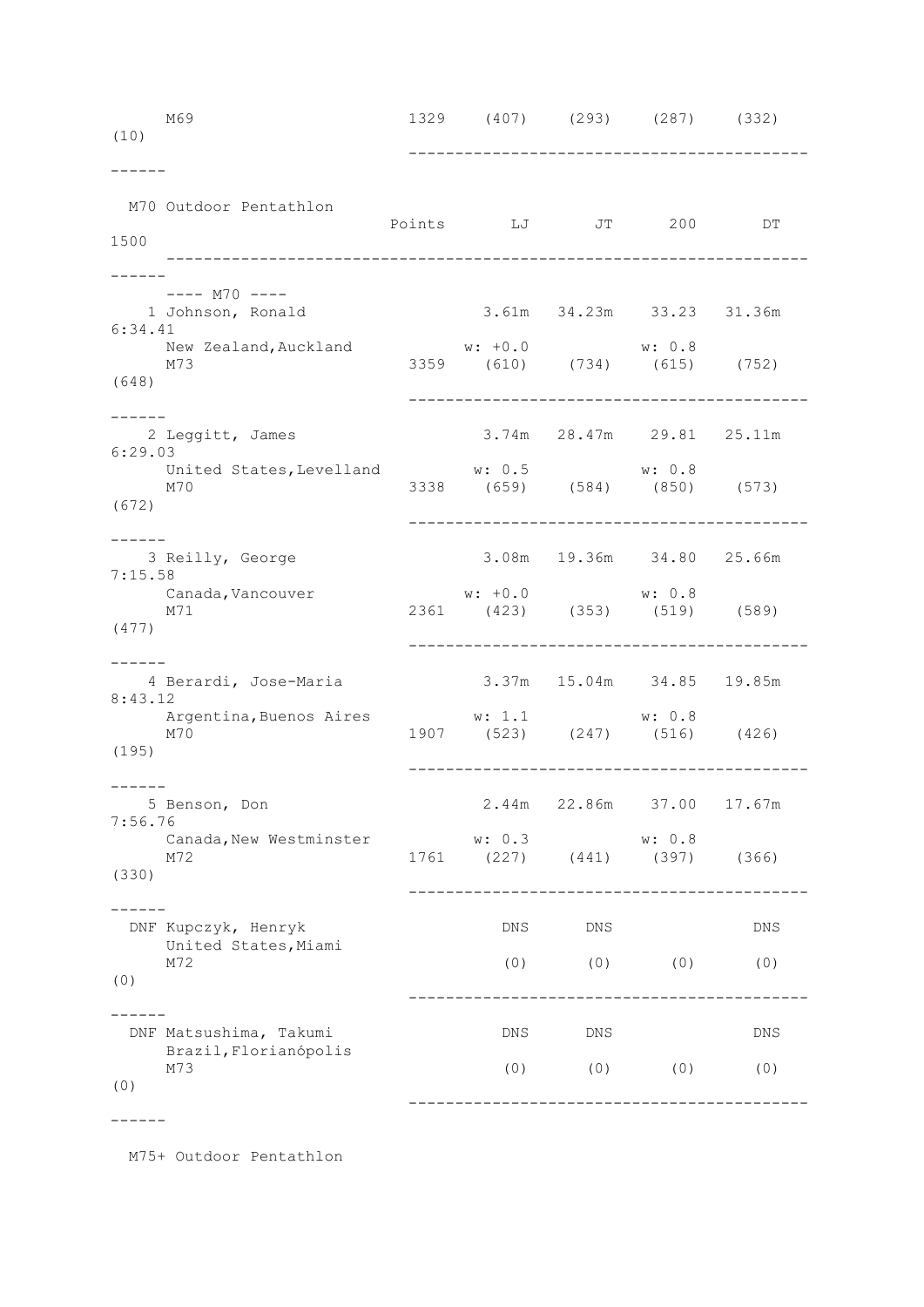| 1500               |                                                                                   |        | Points LJ JT 200 DT            |        |    |  |
|--------------------|-----------------------------------------------------------------------------------|--------|--------------------------------|--------|----|--|
| DNF                | ---- M75 ----<br>1 Daprano, William                                               |        | 3.32m 27.02m 38.65 FOUL        |        |    |  |
| (0)                | United States, Fayettevill $w: 0.9$ $w: 0.8$<br>M78 $(619)$ $(652)$ $(465)$ $(0)$ |        |                                |        |    |  |
| ------<br>10:02.47 | ---- M85 ----<br>1 Bulkley, Daniel                                                |        | 2.12m 14.57m 43.17 16.56m      |        |    |  |
| (398)              | United States, Phoenix<br>M88                                                     | w: 0.4 | 2466 (380) (415) (646) (627)   | w: 0.8 |    |  |
|                    |                                                                                   |        |                                |        |    |  |
| WΤ                 | M30-39 Weight Pentathlon                                                          |        | Points HT SP DT                |        | JT |  |
| ------<br>9.89m    | ---- M30 ----<br>1 Mullarvey, Michael                                             |        | 34.81m  11.37m  27.56m  50.91m |        |    |  |
| (446)              | Australia, Hobart<br>M33                                                          |        | 2461 (428) (568) (417) (602)   |        |    |  |
| 12.42m             | ---- M35 ----<br>1 Meszaros, Robert                                               |        | 39.11m  13.92m  43.55m  43.82m |        |    |  |
| (606)              | Hungary, Nagyigmand<br>M35                                                        |        | 3090 (498) (723) (737) (526)   |        |    |  |
| 13.24m             | 2 Kuemmerlin, John                                                                |        | 33.59m  14.35m  35.19m  30.02m |        |    |  |
| (653)              | United States, Austin<br>M35                                                      |        | 2696 (408) (750) (567) (318)   |        |    |  |
| 9.91m              | 3 Barr, James                                                                     |        | 24.14m  12.60m  36.02m  49.32m |        |    |  |
| (460)              | United States, Arlington<br>M37                                                   |        | 2554 (257) (643) (584) (610)   |        |    |  |
| 6.91m              | 4 Watson, Dave<br>Canada, Drumheller                                              |        | 14.24m 8.00m 16.29m 25.95m     |        |    |  |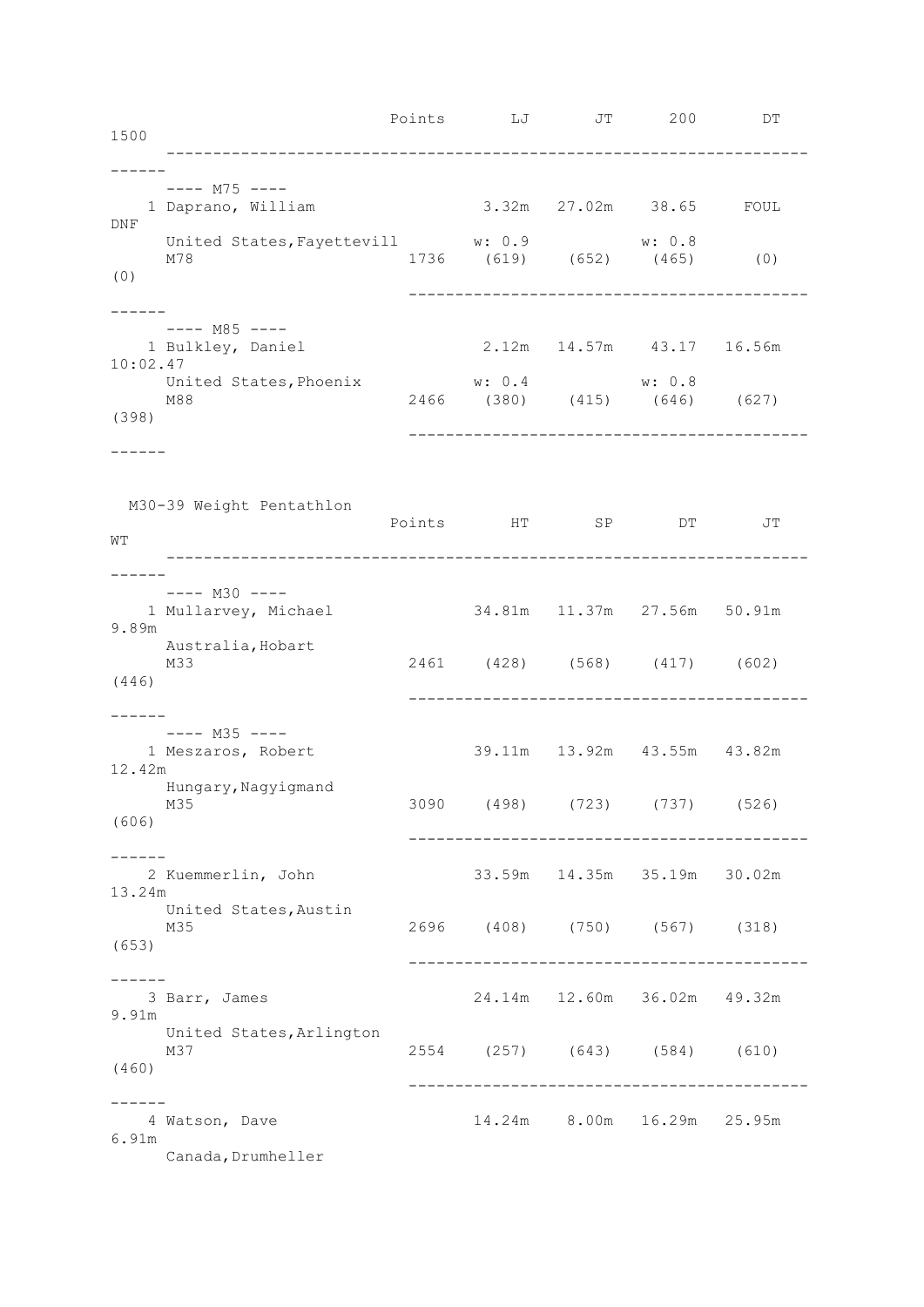| (290)      | M37                             |           |         | 1221 (104) (366) (203) (258)                                          |     |  |
|------------|---------------------------------|-----------|---------|-----------------------------------------------------------------------|-----|--|
| WΤ         | M40 Weight Pentathlon           |           |         | Points HT SP DT                                                       | JΤ  |  |
| 12.55m     | 1 Luckmann, Jan                 |           |         | 38.46m  12.44m  35.53m  47.95m                                        |     |  |
| (663)      | Germany, Oestrich-Winkel<br>M40 |           |         | 3076 (537) (653) (574) (649)                                          |     |  |
| 14.16m     | 2 Tsvetikov, Alexey             |           |         | 46.47m 9.33m 35.87m 31.13m                                            |     |  |
| (763)      | Russia, Togliatti<br>M43        |           |         | 2855 (679) (460) (581) (372)<br>------------------------------------- |     |  |
| 9.63m      | 3 Sterling, Mark                |           |         | 40.31m 9.57m 22.90m 20.09m                                            |     |  |
| (482)      | Bahamas, Nassau<br>M42          |           |         | 2051 (570) (475) (327) (197)                                          |     |  |
| DNS        | DNF Woronchak, Bryan            |           |         | DNS DNS DNS                                                           | DNS |  |
| (0)        | Canada, Carcross<br>M42         |           |         | $(0)$ $(0)$ $(0)$ $(0)$                                               |     |  |
|            |                                 |           |         |                                                                       |     |  |
| WΤ         | M45 Weight Pentathlon           | Points HT |         | SP DT                                                                 | JТ  |  |
| 16.74m     | 1 Jansson, Kenneth              |           |         | 55.66m 12.68m 37.93m 30.30m                                           |     |  |
| (1003)     | United States, Wichita<br>M47   |           |         | 3743 (942) (735) (661) (402)                                          |     |  |
| 12.83m     | 2 Navarre, Bruce                |           |         | 33.15m 11.17m 45.65m 36.17m                                           |     |  |
| (738)      | United States, Lafayette<br>M46 |           |         | 3204 (500) (633) (827) (506)                                          |     |  |
| <b>DNS</b> | DNF Hamil, David                |           | DNS DNS | DNS                                                                   | DNS |  |
|            | Australia, Alice Springs        |           |         |                                                                       |     |  |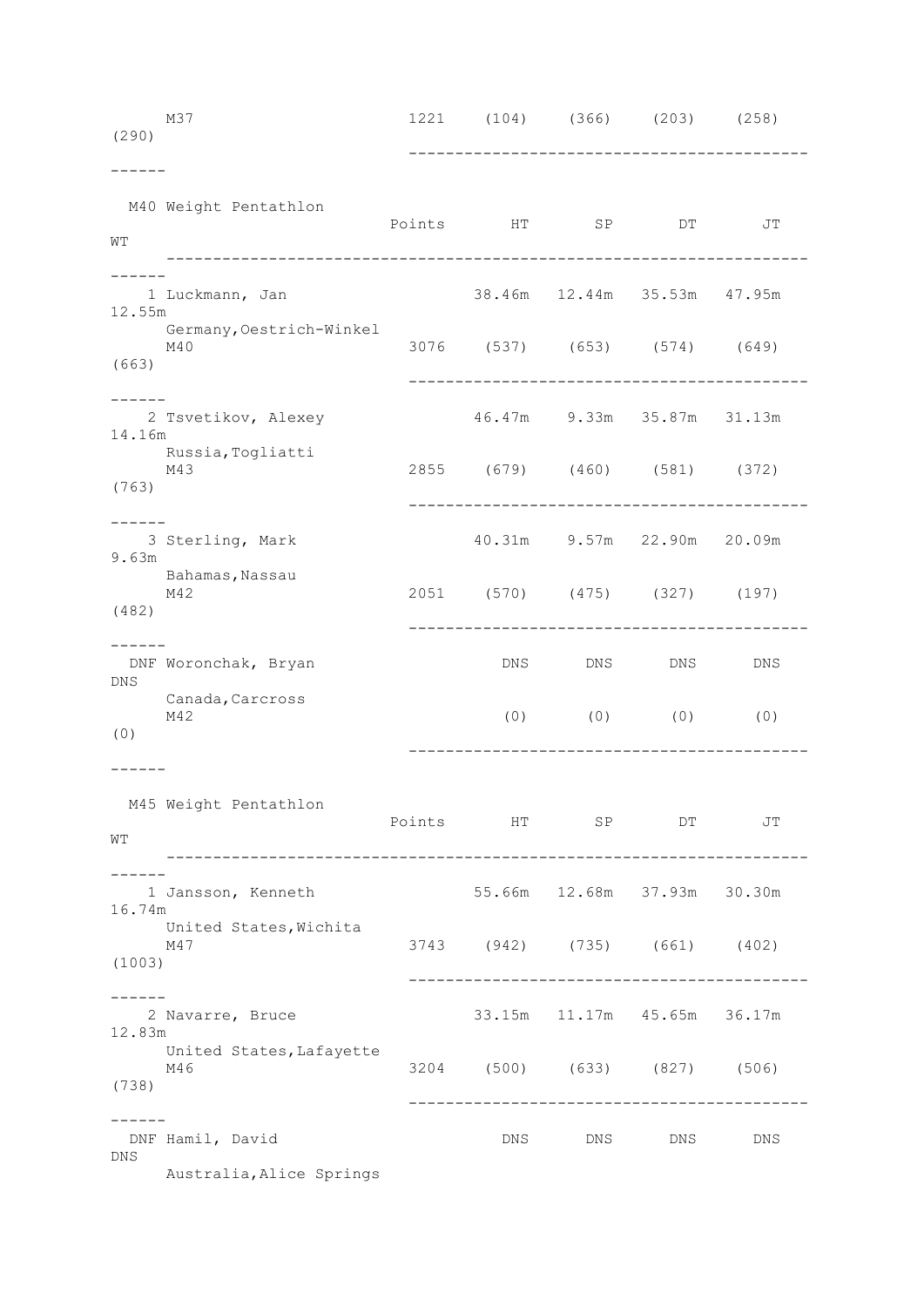| (0)             | M45                              |     |            | $(0)$ $(0)$ $(0)$                     | (0) |
|-----------------|----------------------------------|-----|------------|---------------------------------------|-----|
| <b>DNS</b>      | DNF Funabiki, Norimasa           | DNS | <b>DNS</b> | DNS                                   | DNS |
| (0)             | Japan, Kobe<br>M47               |     |            | $(0)$ $(0)$ $(0)$ $(0)$               |     |
|                 | DNF Selleck, Darryl              | DNS | DNS        | DNS                                   | DNS |
| DNS.<br>(0)     | Australia, Box Hill South<br>M46 |     |            | $(0)$ $(0)$ $(0)$ $(0)$               |     |
| WΤ              | M50 Weight Pentathlon            |     |            | Points HT SP DT                       | JТ  |
|                 | 1 Baty, Jeffrey                  |     |            | 40.17m  13.00m  44.59m  40.37m        |     |
| 15.95m<br>(892) | United States, Gonzales<br>M50   |     |            | 3671 (624) (784) (758) (613)          |     |
| 13.50m          | 2 Talpsepp, Lembit               |     |            | 39.45m  13.52m  38.30m  46.80m        |     |
| (736)           | Estonia, Tallinn<br>M54          |     |            | 3532 (610) (820) (630) (736)          |     |
|                 | 3 Smiechowski, Zenon<br>13.37m   |     |            | 34.77m  12.23m  41.16m  42.05m        |     |
| (728)           | Canada, Maple Ridge<br>M50       |     |            | 3312 (521) (730) (688) (645)          |     |
| -----<br>7.17m  | 4 Geis, Hildebrand               |     |            | 21.54m 9.28m 25.19m 35.35m            |     |
| (339)           | Germany, Berlin<br>M52           |     |            | 2024 (272) (524) (371) (518)          |     |
| 6.31m           | 5 Benson, Mark                   |     |            | 11.29m 6.90m 18.13m 21.38m            |     |
| (287)           | Canada, Gibsons<br>M50           |     |            | 1234 (87) (361) (237) (262)           |     |
| DNS             | DNF Watson, Richard              |     | DNS DNS    | ------------------------------<br>DNS | DNS |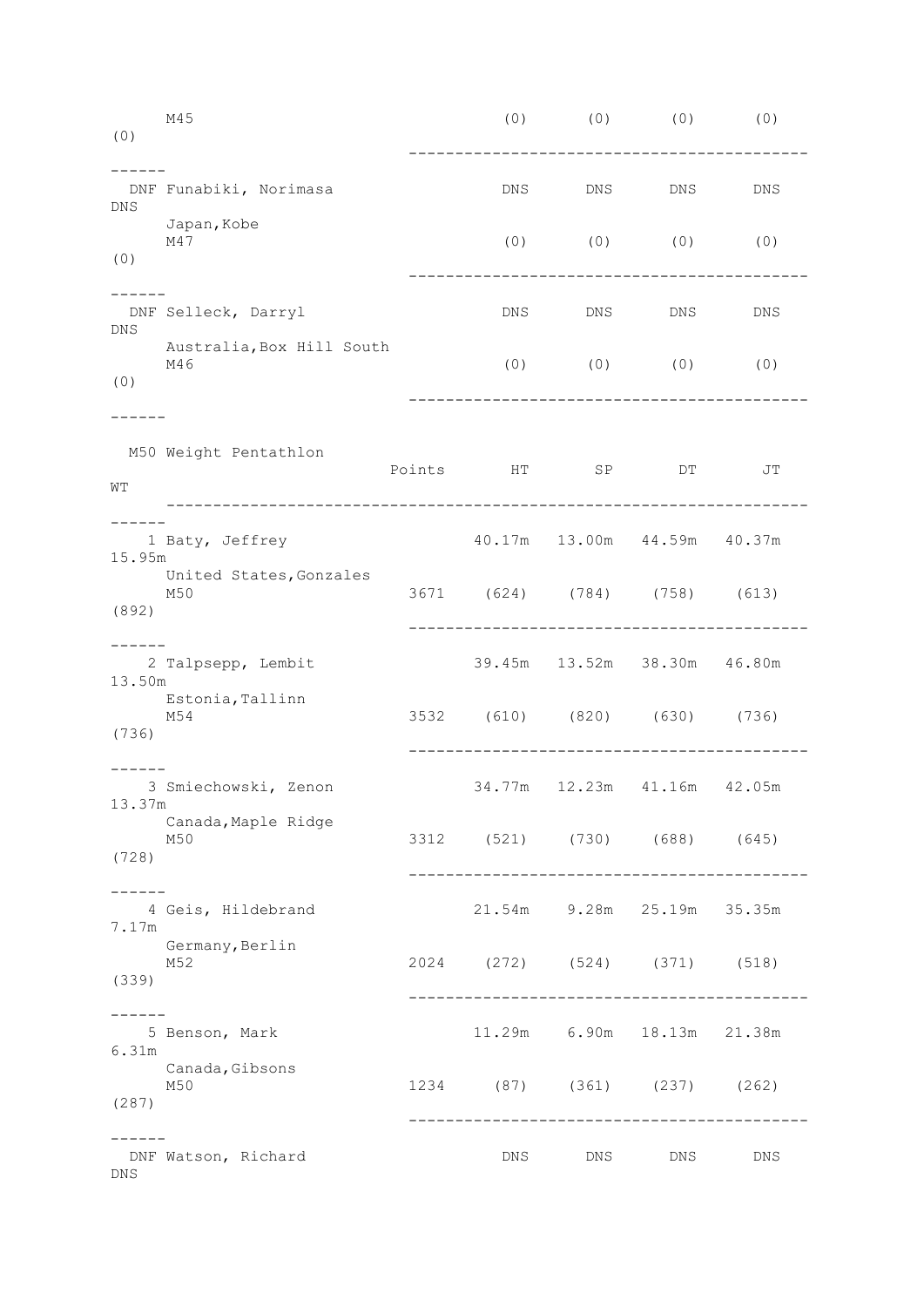United States,Yuma M52 (0) (0) (0) (0) (0) ------------------------------------------- ------ DNF Voigt, Jan DNS DNS DNS DNS DNS DNS DNS DNS Germany,Itzehoe<br>M51  $(0)$   $(0)$   $(0)$   $(0)$ (0) ------------------------------------------- ------ M55 Weight Pentathlon Points HT SP DT JT  $WT$  --------------------------------------------------------------------- ------ 1 Kulczynski, Florian 55.03m 10.74m 38.69m 35.07m 18.69m Poland,Zachodnio-Pomorski M55 4213 (1036) (708) (715) (578) (1176) ------------------------------------------- ------ 2 Gotsch, Joergen 39.14m 10.84m 36.36m 36.75m 12.08m Denmark,Smoerum M59 3396 (691) (716) (663) (613) (713) ------------------------------------------- ------ 3 Sager, Bob 38.99m 11.25m 30.69m 23.44m 13.72m United States, Wilsall M57 3141 (687) (748) (538) (341) (827) ------------------------------------------- ------ 4 Bookin-Weiner, Jerry 34.40m 10.40m 34.55m FOUL 13.63m United States,Baltimore M59 2714 (589) (682) (623) (0) (820) ------------------------------------------- ------ 5 Chmielewski, Ron 27.00m 9.85m 29.71m 30.31m 10.44m Canada,Coaldale M56 2667 (432) (639) (516) (480) (600) ------------------------------------------- ------ DNF Edwards, Tim DNS DNS DNS DNS DNS United States, Commerce Ci<br>M57 M57 (0) (0) (0) (0) (0) -------------------------------------------

------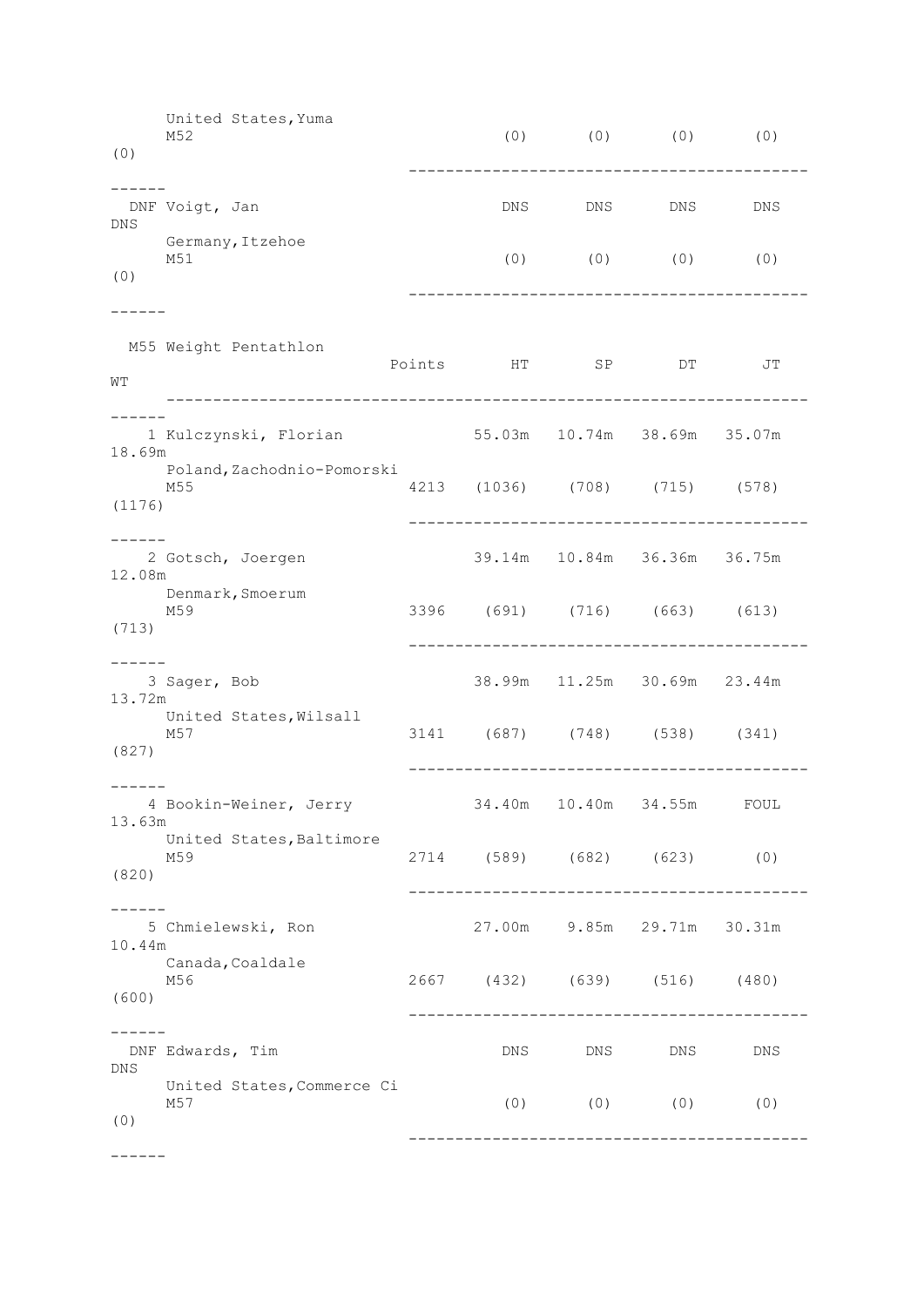M60 Weight Pentathlon

| WТ                    | $\frac{1}{2}$                |  | Points HT SP DT                | JT |
|-----------------------|------------------------------|--|--------------------------------|----|
| 15.56m                | 1 Yamada, Hiroshi            |  | 46.84m  12.37m  34.32m  36.33m |    |
| (891)                 | Japan, Toyota-city<br>M64    |  | 3945 (941) (833) (635) (645)   |    |
| $- - - - -$<br>14.78m | 2 Glowacki, Marek            |  | 31.20m  13.06m  43.62m  40.34m |    |
| (840)                 | Canada, Edmonton<br>M64      |  | 3885 (575) (888) (849) (733)   |    |
| 12.19m                | 3 Gray, Peter                |  | 25.26m  10.86m  37.63m  31.24m |    |
| (671)                 | Canada, Edmonton<br>M62      |  | 3069 (439) (715) (711) (533)   |    |
| 12.10m                | 4 Grandell, Leif             |  | 26.59m  11.21m  33.67m  31.34m |    |
| (665)                 | Canada, Barkerville<br>M62   |  | 3033 (470) (743) (620) (535)   |    |
| 10.79m                | 5 Edwards, Bob               |  | 28.68m 8.81m 28.23m 23.28m     |    |
| (581)                 | Canada, Buchanan<br>M64      |  | 2515 (517) (557) (498) (362)   |    |
| 11.48m                | 6 Skuse, Roy                 |  | 26.69m 8.81m 27.75m 19.33m     |    |
| (625)                 | New Zealand, Gisborne<br>M64 |  | 2421 (472) (557) (487) (280)   |    |
| FOUL                  | 7 Muller, Bernard            |  | 30.25m 9.92m 29.29m 20.41m     |    |
| (0)                   | Czech Republic, Decin<br>M63 |  | 2020 (553) (643) (522) (302)   |    |
|                       |                              |  |                                |    |
| 6.48m                 | 8 Roberts, Richard           |  | 17.46m 7.49m 19.28m 21.38m     |    |
| (307)                 | Canada, St. Albert<br>M62    |  | 1652 (264) (456) (303) (322)   |    |
|                       |                              |  |                                |    |

------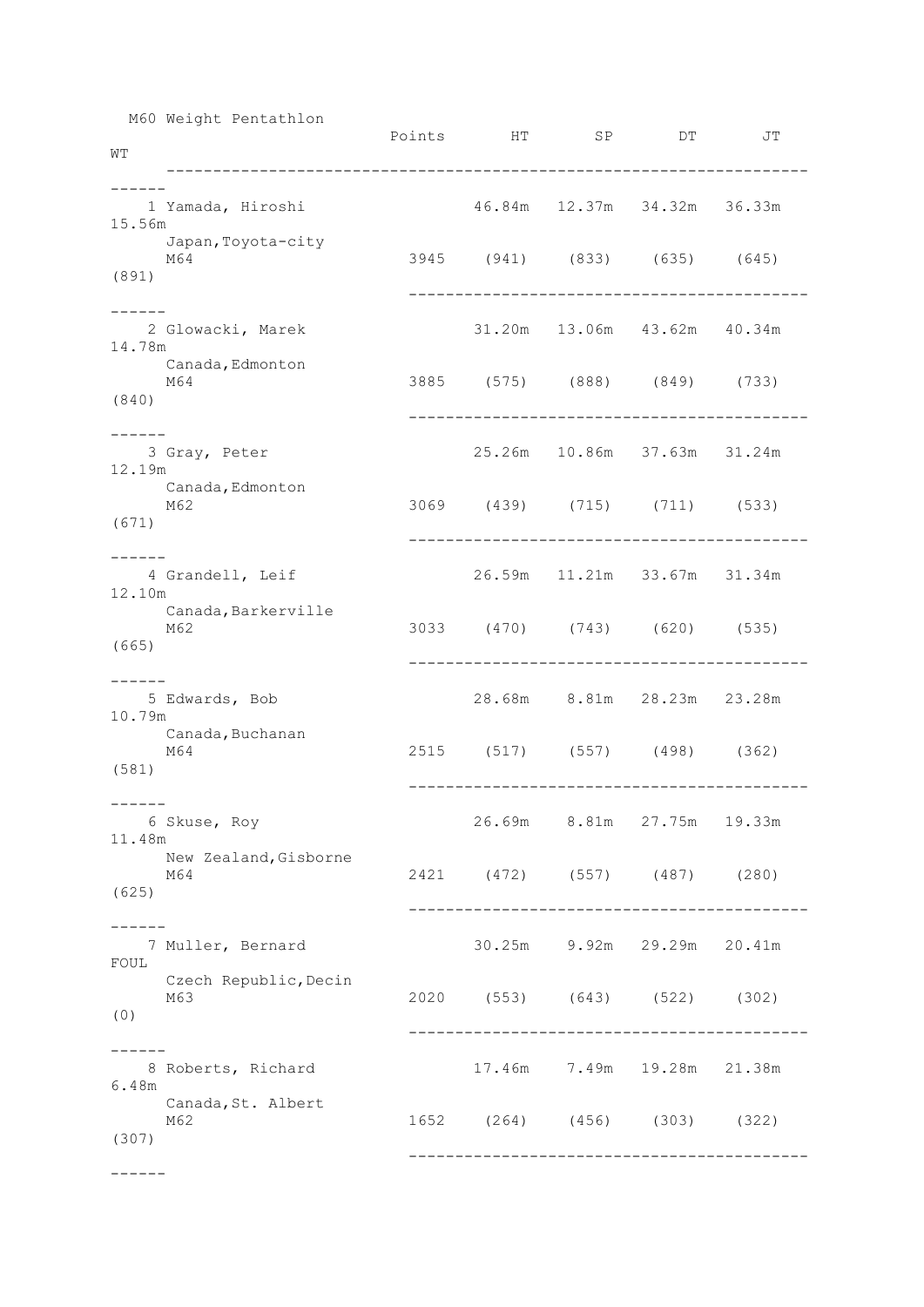| WΤ                | M65 Weight Pentathlon             | Points HT SP DT                |                                | JΤ |
|-------------------|-----------------------------------|--------------------------------|--------------------------------|----|
| 14.05m            | 1 Horak, Vladimir                 | 38.94m 11.69m 42.45m 34.17m    |                                |    |
| (891)             | Czech Republic, Uherske Hr<br>M66 | 4307 (872) (925) (936) (683)   |                                |    |
| 16.17m            | 2 Gentleman, William              | 48.66m  10.20m  35.69m  22.83m |                                |    |
| (1046)            | Great Britain, Edinburgh<br>M65   | 4135 (1131) (790) (760) (408)  |                                |    |
| 14.28m            | 3 Fukagawa, Hiroo                 |                                | 41.20m  12.10m  32.38m  21.09m |    |
| (908)             | Japan, Kobe<br>M66                | 3845 (932) (963) (675) (367)   |                                |    |
| 11.82m            | 4 Koch, John Barrie               |                                | 29.26m 11.72m 28.31m 27.35m    |    |
| (730)             | Australia, Maitland<br>M65        | 3365 (617) (929) (572) (517)   |                                |    |
| 11.86m            | 5 Mesiaros, Miklos                | 27.80m 9.53m 36.45m 23.59m     |                                |    |
| (733)             | Hungary, Nagyigmand<br>M66        | 3247 (579) (730) (779) (426)   |                                |    |
| -------<br>13.48m | 6 Herron, Robin                   |                                | 32.21m 9.76m 29.54m 20.00m     |    |
| (850)             | United States, Fort Collin<br>M68 | 3239 (694) (750) (603) (342)   |                                |    |
| 10.20m            | 7 Sowerby, Brett                  |                                | 29.90m 9.48m 31.41m 21.15m     |    |
| (613)             | Australia, Springwood<br>M65      | 2990 (634) (725) (650) (368)   |                                |    |
| 11.55m            | 8 Aadmi, Andy                     |                                | 29.60m 8.33m 27.44m 20.18m     |    |
| (710)             | Canada, Vancouver<br>M69          | 2854 (626) (622) (550) (346)   |                                |    |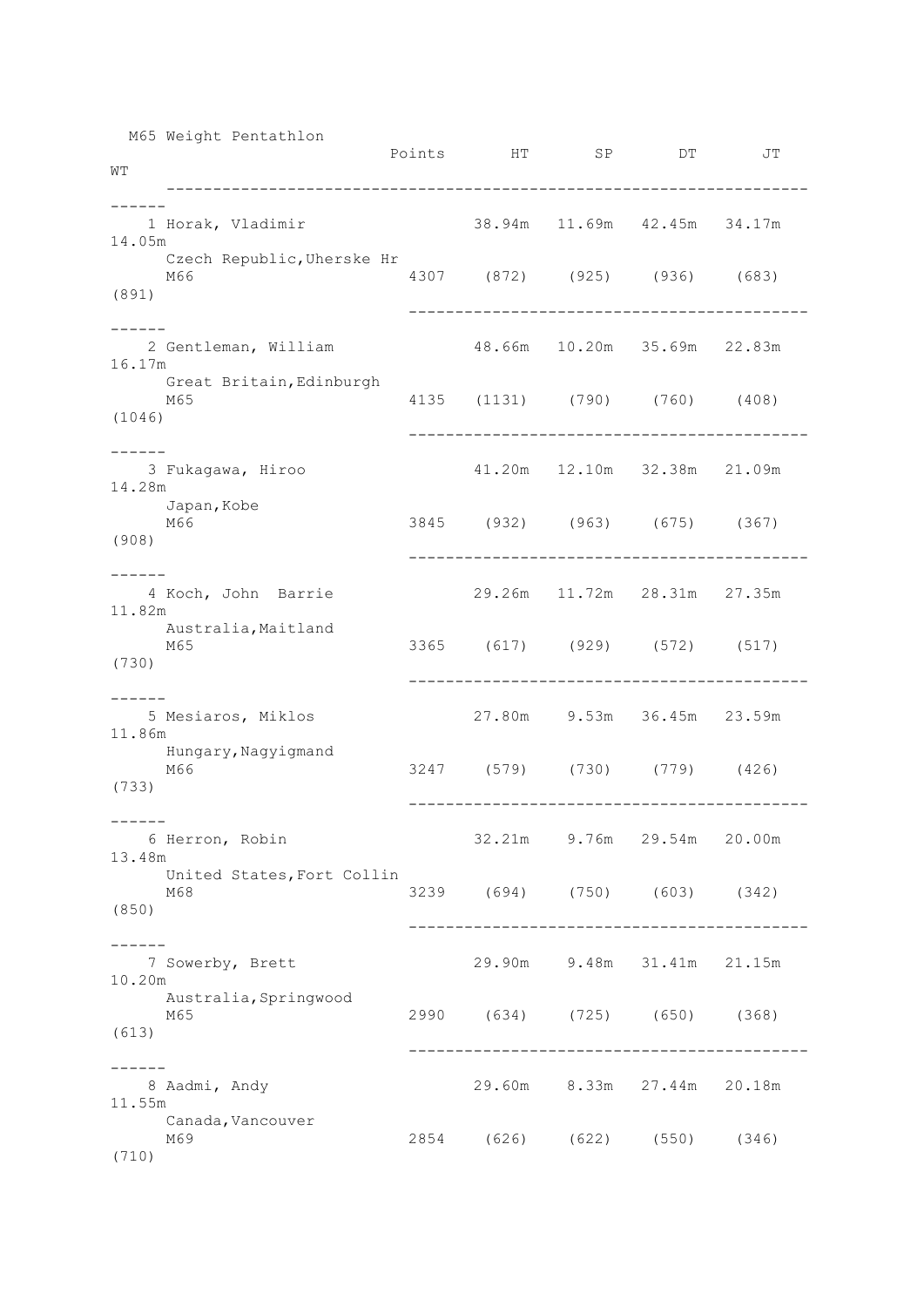------------------------------------------- ------ 9 Rait, Barry 27.42m 8.40m 24.94m 25.07m 10.86m New Zealand,Invercargill<br>M69 M69 2807 (569) (628) (488) (462) (660) ------------------------------------------- ------ DNF Nicolson, John DNS DNS DNS DNS DNS DNS Canada,Summerland<br>M67  $(0)$   $(0)$   $(0)$   $(0)$ (0) ------------------------------------------- ------<br>DNF Yamada, Eiichiro DNS DNS DNS DNS DNS Japan,Nagano-City<br>M65  $(0)$   $(0)$   $(0)$   $(0)$ (0) ------------------------------------------- ------ M70 Weight Pentathlon Points HT SP DT JT WT --------------------------------------------------------------------- ------  $--- M70 ---$  1 Speckens, Peter 46.13m 13.62m 43.22m 29.42m 17.63m Germany,Übach-Palenberg M70 4940 (1083) (958) (1103) (609) (1187) ------------------------------------------- ------ 2 Feick, Ray 32.62m 10.39m 23.01m 25.96m 14.79m United States, Gilbertsvil M73 3425 (719) (699) (514) (520) (973) ------------------------------------------- ------ 3 Ropelin, Arvo 24.23m 12.32m 30.09m 29.52m 10.05m Australia,Brisbane M72 3297 (496) (853) (716) (611) (621) ------------------------------------------- ------ 4 Grady, Udo 31.34m 9.56m 26.59m 18.48m 12.47m Canada, Cranbrook M71 3064 (685) (633) (615) (331) (800) ------------------------------------------- ------ 5 Ardaman, Ahmet 23.31m 6.79m 25.41m 22.00m 7.78m United States, New Smyrna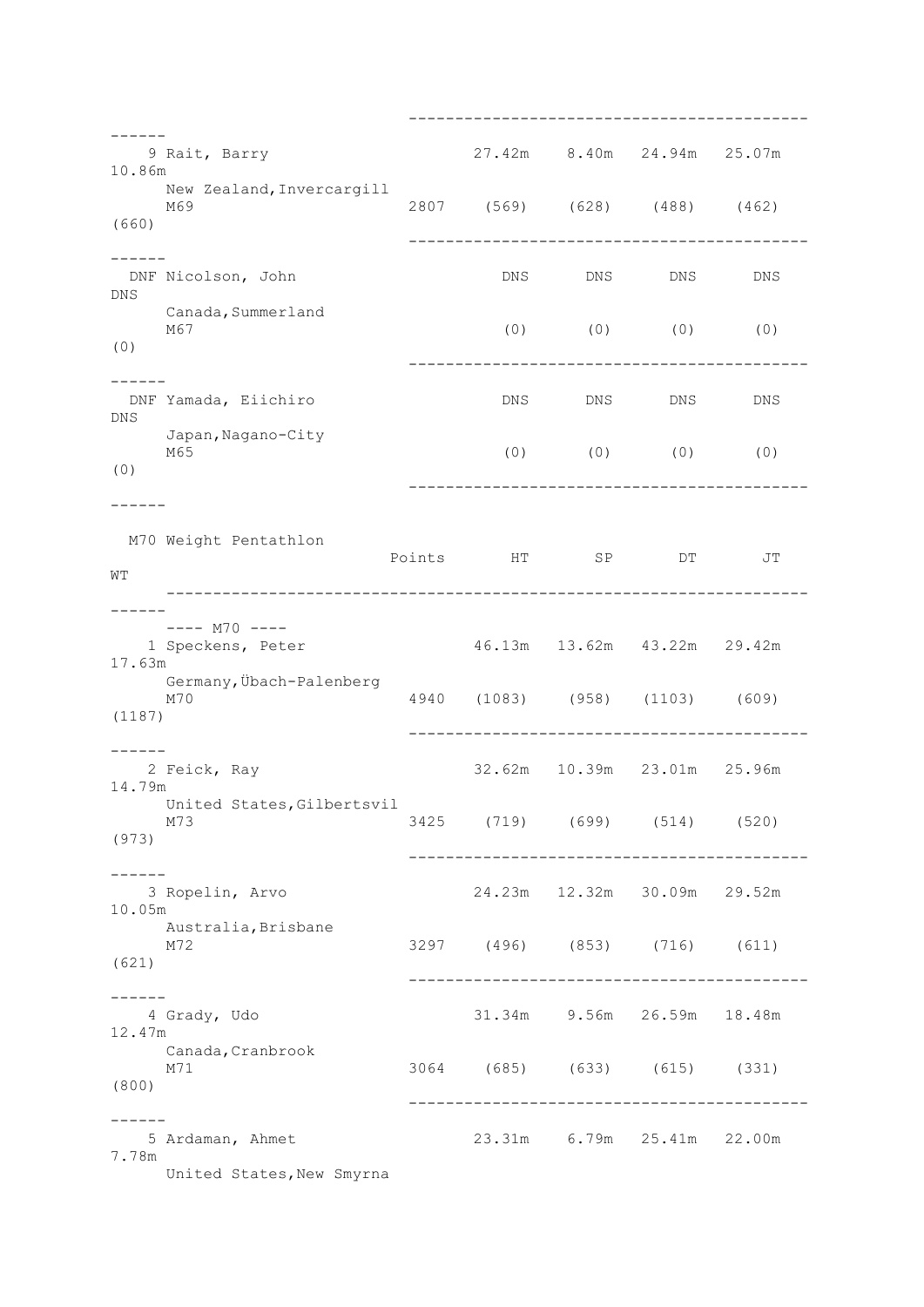M74 2344 (472) (416) (582) (419) (455) ------------------------------------------- ------ 6 Benson, Don 15.34m 5.69m 19.20m 24.51m 6.57m Canada,New Westminster<br>M72 M72 1857 (266) (331) (408) (483) (369) ------------------------------------------- ------ DNF Kondo, Harukuni DNS DNS DNS DNS DNS Japan**,** Nagoya<br>M70  $(0)$   $(0)$   $(0)$   $(0)$ (0) ------------------------------------------- ------<br>DNF Kupczyk, Henryk DNS DNS DNS DNS DNS United States, Miami<br>M72  $(0)$   $(0)$   $(0)$   $(0)$ (0) ------------------------------------------- ------ DNF Ward, Bob DNS DNS DNS DNS DNS United States,Dallas<br>M72 (0) (0) (0) (0) (0) ------------------------------------------- ------ DNF Johnson, Ronald DNS DNS DNS DNS DNS New Zealand,Auckland M73 (0) (0) (0) (0) (0) ------------------------------------------- ------ DNF Obergfell, Klaus DNS DNS DNS DNS DNS Germany,Konstanz M73 (0) (0) (0) (0) (0) ------------------------------------------- ------ M75+ Weight Pentathlon Points HT SP DT JT WT --------------------------------------------------------------------- ------ ---- M75 ----<br>1 Lewellen, Harvey 39.49m 10.21m 31.25m 19.12m 12.38m United States, Springfield M76 4114 (1079) (811) (884) (419) (921) ------------------------------------------- ------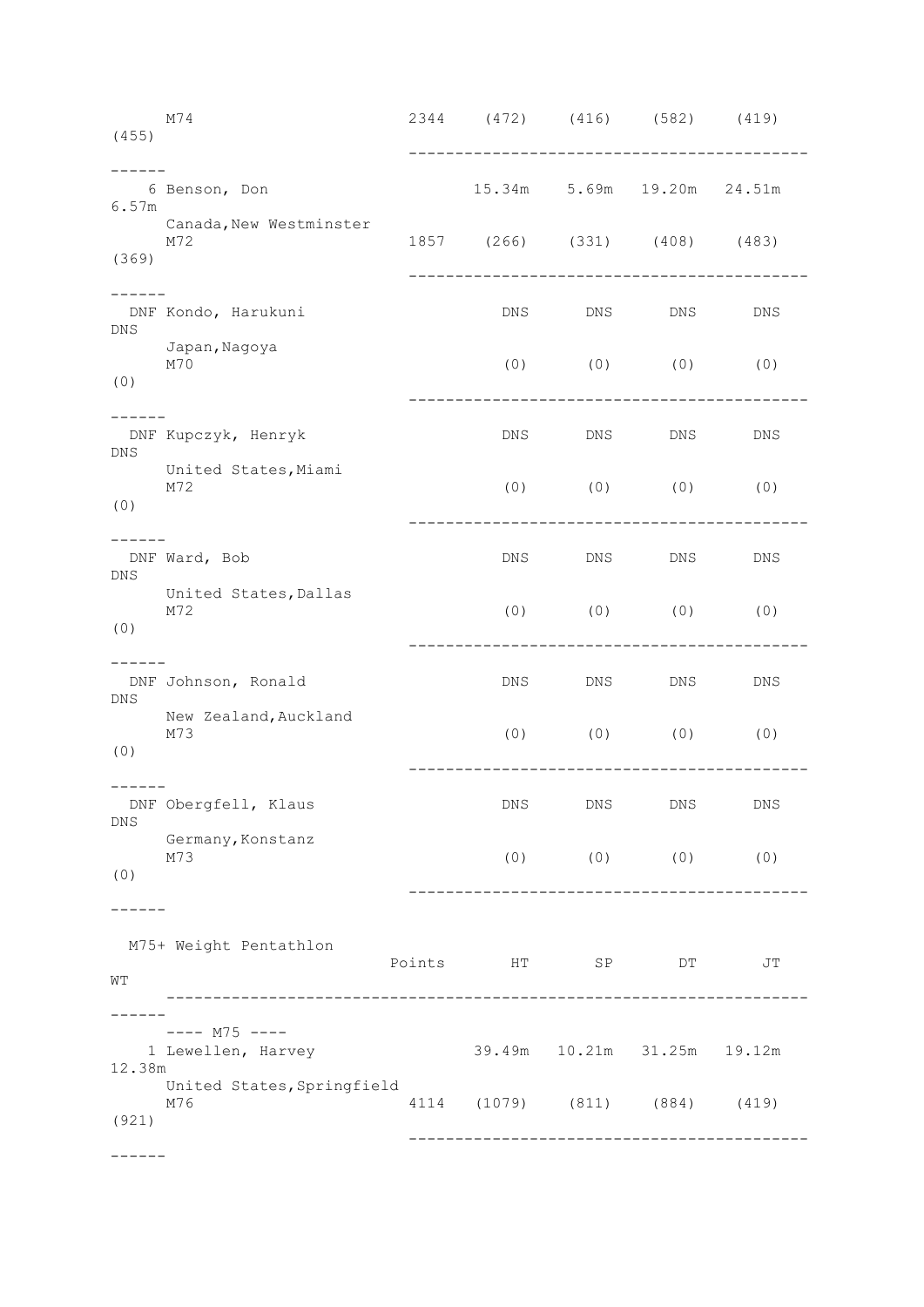2 Hanus, Jaroslav 34.21m 9.23m 29.81m 22.96m 12.04m Great Britain, Harrow<br>M75 M75 3893 (912) (721) (836) (532) (892) ------------------------------------------- ------ 3 Aso, Katsuya 28.26m 8.07m 30.84m 27.49m 9.95m Japan**,**Tagawa<br>M79 M79 3593 (726) (614) (871) (666) (716) ------------------------------------------- ------<br>4 Monds, Douglas 30.84m 8.61m 23.10m 20.03m 12.10m Canada,Victoria<br>M76 M76 3426 (806) (664) (613) (446) (897) ------------------------------------------- ------ 5 Terada, Kyoji 18.70m 8.39m 20.28m 20.20m 8.50m Japan, Nishi-qun M76 2642 (432) (644) (521) (451) (594) ------------------------------------------- ------ DNF Darling, Chuck DNS DNS DNS DNS DNS United States, Centennial<br>M75 M75 (0) (0) (0) (0) (0) ------------------------------------------- ------ ---- M80 ---- 1 Ogura, Takashi 18.22m 8.38m 20.76m 20.35m 9.51m Japan,Fujisawa M82 3168 (526) (785) (655) (470) (732) ------------------------------------------- ------ 2 Power-Waters, Brian 18.03m 7.30m 21.44m 16.49m 8.70m United States,Church Hill M82 2883 (519) (667) (681) (356) (660) ------------------------------------------- ------ 3 Stein, Jacob 16.79m 4.85m 17.10m 10.61m 7.91m United States,Louisville M81 2168 (474) (404) (515) (186) (589) ------------------------------------------- ------ ---- M90 ----<br>1 Murray, Jim 15.31m 6.02m 16.56m 13.35m 7.89m Canada,Whistler